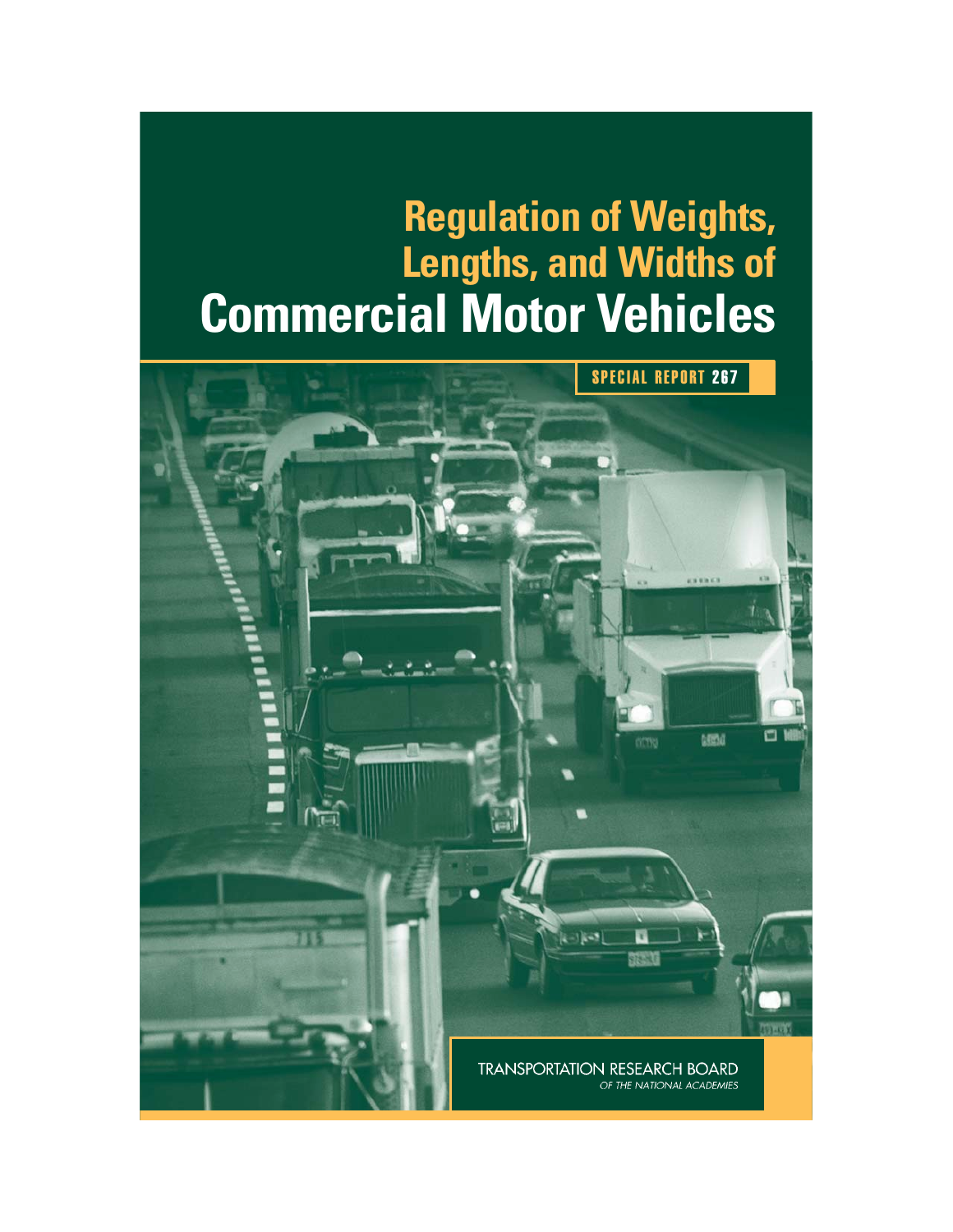#### **TRANSPORTATION RESEARCH BOARD 2002 EXECUTIVE COMMITTEE\***

**Chairman: E. Dean Carlson,** Secretary, Kansas Department of Transportation, Topeka

**Vice Chairman: Genevieve Giuliano,** Professor, School of Policy, Planning, and Development, University of Southern California, Los Angeles

**Executive Director: Robert E. Skinner, Jr.,** Transportation Research Board

**William D. Ankner,** Director, Rhode Island Department of Transportation, Providence

**Thomas F. Barry, Jr.,** Secretary of Transportation, Florida Department of Transportation, Tallahassee

**Michael W. Behrens,** Executive Director, Texas Department of Transportation, Austin

**Jack E. Buffington,** Associate Director and Research Professor, Mack-Blackwell National Rural Transportation Study Center, University of Arkansas, Fayetteville

**Sarah C. Campbell,** President, TransManagement, Inc., Washington, D.C.

**Joanne F. Casey,** President, Intermodal Association of North America, Greenbelt, Maryland

**James C. Codell III,** Secretary, Kentucky Transportation Cabinet, Frankfort

**John L. Craig,** Director, Nebraska Department of Roads, Lincoln

**Robert A. Frosch,** Senior Research Fellow, Belfer Center for Science and International Affairs, John F. Kennedy School of Government, Harvard University, Cambridge, Massachusetts

**Susan Hanson,** Landry University Professor of Geography, Graduate School of Geography, Clark University, Worcester, Massachusetts

**Lester A. Hoel,** L.A. Lacy Distinguished Professor, Department of Civil Engineering, University of Virginia, Charlottesville (Past Chairman, 1986)

**Ronald F. Kirby,** Director of Transportation Planning, Metropolitan Washington Council of Governments, Washington, D.C.

**H. Thomas Kornegay,** Executive Director, Port of Houston Authority, Houston, Texas

**Bradley L. Mallory,** Secretary of Transportation, Pennsylvania Department of Transportation, Harrisburg

**Michael D. Meyer,** Professor, School of Civil and Environmental Engineering, Georgia Institute of Technology, Atlanta

**Jeff P. Morales,** Director of Transportation, California Department of Transportation, Sacramento

**David Plavin,** President, Airports Council International, Washington, D.C.

**John Rebensdorf,** Vice President, Network and Service Planning, Union Pacific Railroad Company, Omaha, Nebraska

**Catherine L. Ross,** Executive Director, Georgia Regional Transportation Agency, Atlanta

**John M. Samuels,** Senior Vice President, Operations Planning and Support, Norfolk Southern Corporation, Norfolk, Virginia (Past Chairman, 2001)

**Paul P. Skoutelas,** CEO, Port Authority of Allegheny County, Pittsburgh, Pennsylvania

**Michael S. Townes,** Executive Director, Transportation District Commission of Hampton Roads, Hampton, Virginia **Martin Wachs,** Director, Institute of Transportation Studies, University of California, Berkeley (Past Chairman, 2000) **Michael W. Wickham,** Chairman and CEO, Roadway Express, Inc., Akron, Ohio

**M. Gordon Wolman,** Professor of Geography and Environmental Engineering, The Johns Hopkins University, Baltimore, Maryland

**Mike Acott,** President, National Asphalt Pavement Association, Lanham, Maryland (ex officio)

**Marion C. Blakey,** Administrator, Federal Aviation Administration, U.S. Department of Transportation (ex officio) **Rebecca M. Brewster,** President and Chief Executive Officer, American Transportation Research Institute, Atlanta, Georgia (ex officio)

**Joseph M. Clapp,** Administrator, Federal Motor Carrier Safety Administration, U.S. Department of Transportation (ex officio)

**Thomas H. Collins** (Adm., U.S. Coast Guard), Commandant, U.S. Coast Guard, Washington, D.C. (ex officio)

**Jennifer L. Dorn,** Administrator, Federal Transit Administration, U.S. Department of Transportation (ex officio)

**Ellen G. Engleman,** Administrator, Research and Special Programs Administration, U.S. Department of Transportation (ex officio)

**Robert B. Flowers** (Lt. Gen., U.S. Army), Chief of Engineers and Commander, U.S. Army Corps of Engineers, Washington, D.C. (ex officio)

**Harold K. Forsen,** Foreign Secretary, National Academy of Engineering, Washington, D.C. (ex officio)

**Edward R. Hamberger,** President and CEO, Association of American Railroads, Washington, D.C. (ex officio) **John C. Horsley,** Executive Director, American Association of State Highway and Transportation Officials,

Washington, D.C. (ex officio)

**Michael P. Jackson,** Deputy Secretary, U.S. Department of Transportation (ex officio)

**Robert S. Kirk,** Director, Office of Advanced Automotive Technologies, U.S. Department of Energy (ex officio) **William W. Millar,** President, American Public Transportation Association, Washington, D.C. (ex officio) (Past Chairman, 1992)

**Margo T. Oge,** Director, Office of Transportation and Air Quality, U.S. Environmental Protection Agency, Washington, D.C. (ex officio)

**Mary E. Peters,** Administrator, Federal Highway Administration, U.S. Department of Transportation (ex officio) **Jeffrey W. Runge,** Administrator, National Highway Traffic Safety Administration, U.S. Department of Transportation (ex officio)

**Jon Allan Rutter,** Administrator, Federal Railroad Administration, U.S. Department of Transportation (ex officio) **William G. Schubert,** Administrator, Maritime Administration, U.S. Department of Transportation (ex officio) **Ashish K. Sen,** Director, Bureau of Transportation Statistics, U.S. Department of Transportation (ex officio) **Robert A. Venezia,** Earth Sciences Applications Specialist, National Aeronautics and Space Administration, Washington, D.C. (ex officio)

\*Membership as of September 2002.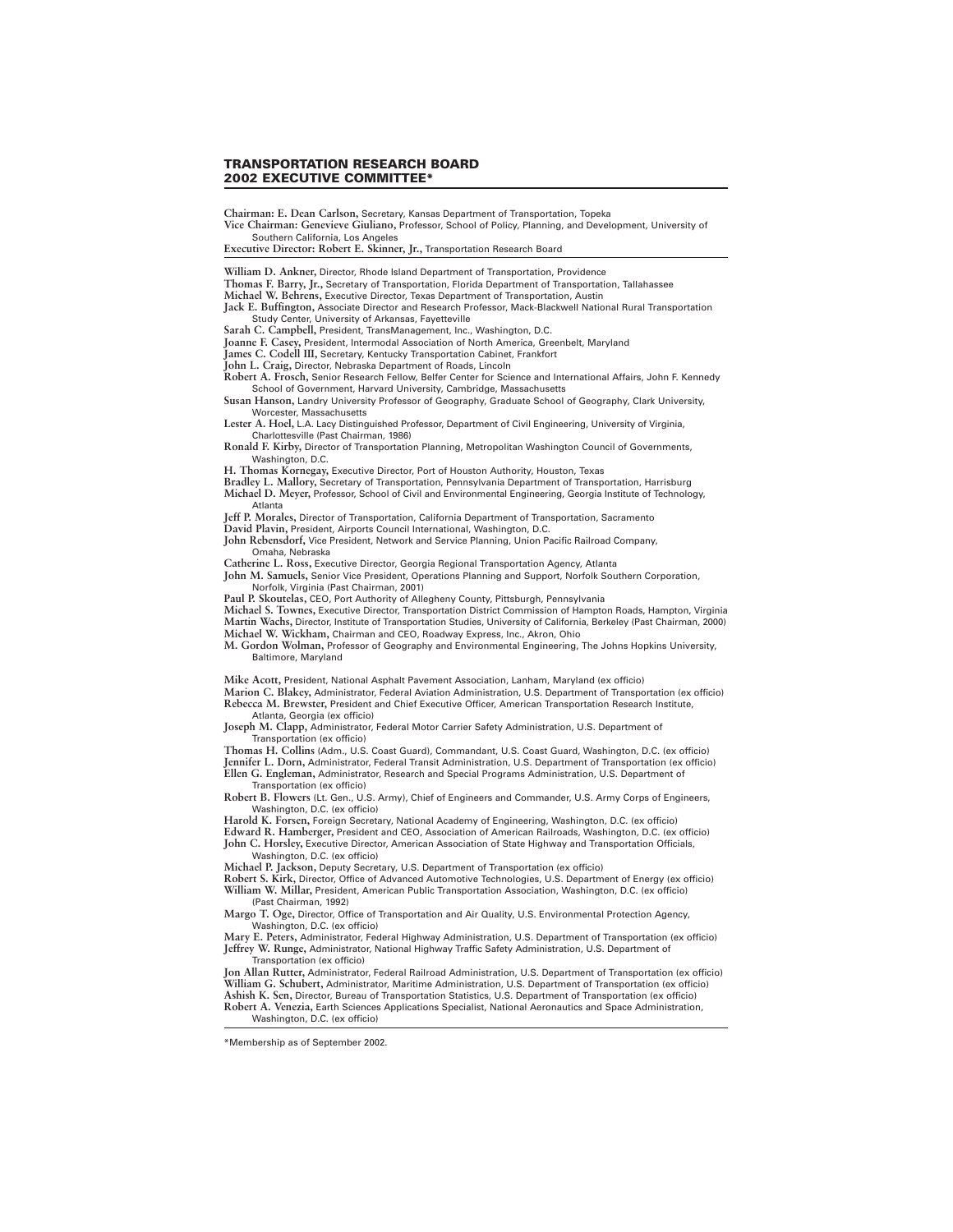# **Regulation of Weights, Lengths, and Widths of Commercial Motor Vehicles**

**Committee for the Study of the Regulation of Weights, Lengths, and Widths of Commercial Motor Vehicles** SPECIAL REPORT 267



## **TRANSPORTATION RESEARCH BOARD** OF THE NATIONAL ACADEMIES

Transportation Research Board Washington, D.C. 2002 www.TRB.org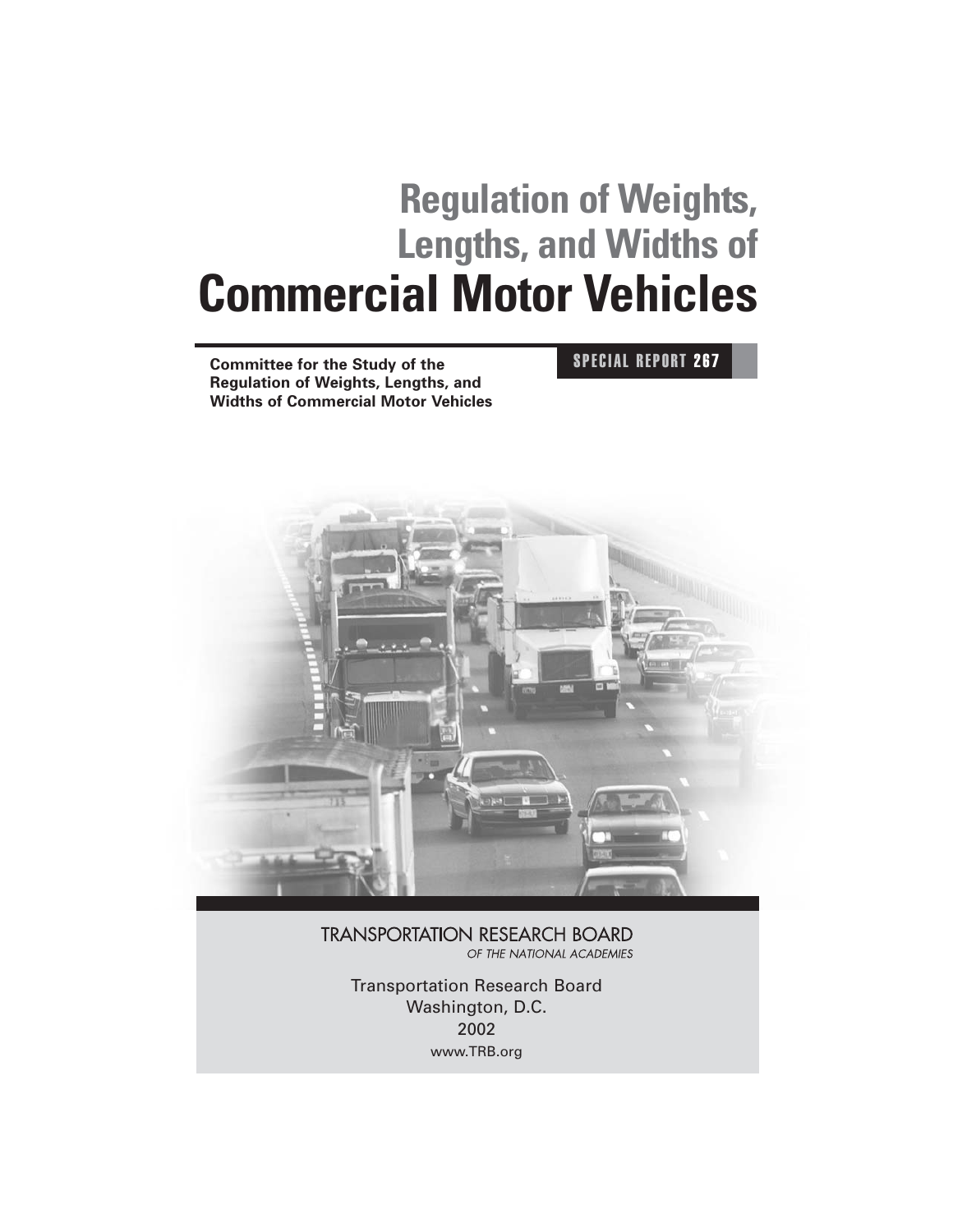# **Regulation of Weights, Lengths, and Widths of Commercial Motor Vehicles**

**Committee for the Study of the Regulation of Weights, Lengths, and Widths of Commercial Motor Vehicles**

# SPECIAL REPORT 267



## **TRANSPORTATION RESEARCH BOARD** OF THE NATIONAL ACADEMIES

Transportation Research Board Washington, D.C. 2002 www.TRB.org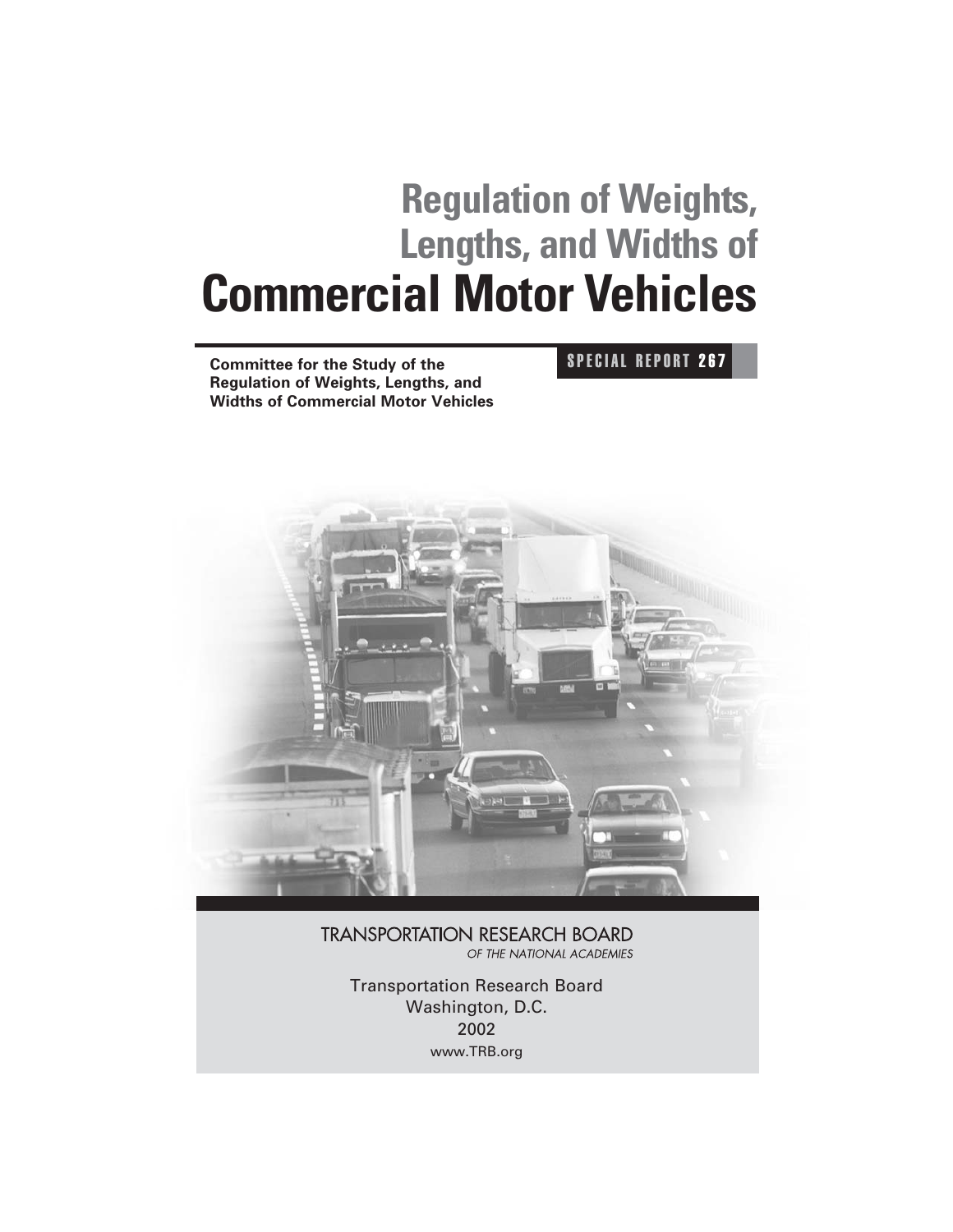### **Transportation Research Board Special Report 267**

Subscriber Categories IA planning and administration IV operations and safety VIII freight transportation (multimodal)

Transportation Research Board publications are available by ordering individual publications directly from the TRB Business Office, through the Internet at www.TRB.org or national-academies.org/trb, or by annual subscription through organizational or individual affiliation with TRB. Affiliates and library subscribers are eligible for substantial discounts. For further information, contact the Transportation Research Board Business Office, National Research Council, 500 Fifth Street, NW, Washington, DC 20001 (telephone 202-334-3213; fax 202-334-2519; or e-mail TRBsales@nas.edu).

Copyright 2002 by the National Academy of Sciences. All rights reserved. Printed in the United States of America.

NOTICE: The project that is the subject of this report was approved by the Governing Board of the National Research Council, whose members are drawn from the councils of the National Academy of Sciences, the National Academy of Engineering, and the Institute of Medicine. The members of the committee responsible for the report were chosen for their special competencies and with regard for appropriate balance.

This report has been reviewed by a group other than the authors according to the procedures approved by a Report Review Committee consisting of members of the National Academy of Sciences, the National Academy of Engineering, and the Institute of Medicine.

This report was sponsored by the Federal Highway Administration of the U.S. Department of Transportation. This material is based upon work supported by the Federal Highway Administration under Cooperative Agreement No. DTFH61-99-X-00053. Any opinions, findings, conclusions, or recommendations expressed in this publication are those of the authors and do not necessarily reflect the view of the Federal Highway Administration.

#### **Library of Congress Cataloging-in-Publication Data**

National Research Council (U.S.). Committee for the Study of the Regulation of Weights, Lengths, and Widths of Commercial Motor Vehicles.

Regulation of weights, lengths, and widths of commercial motor vehicles / Committee for the Study of the Regulation of Weights, Lengths, and Widths of Commercial Motor Vehicles.

p.cm.—(Special report/National Research Council, Transportation Research Board ; 267)

ISBN 0-309-07701-X

1. Trucks—Sizes—Safety regulations—United States. 2. Trucks—Weight—Safety regulations—United States. 3. Trucks—Law and legislation—United States. 4. Trucking—Law and legislation—United States. I. Title II. Special report (National Research Council (U.S.). Transportation Research Board); 267.

KF2220.T7 N38 2002 373.7309′483—dc21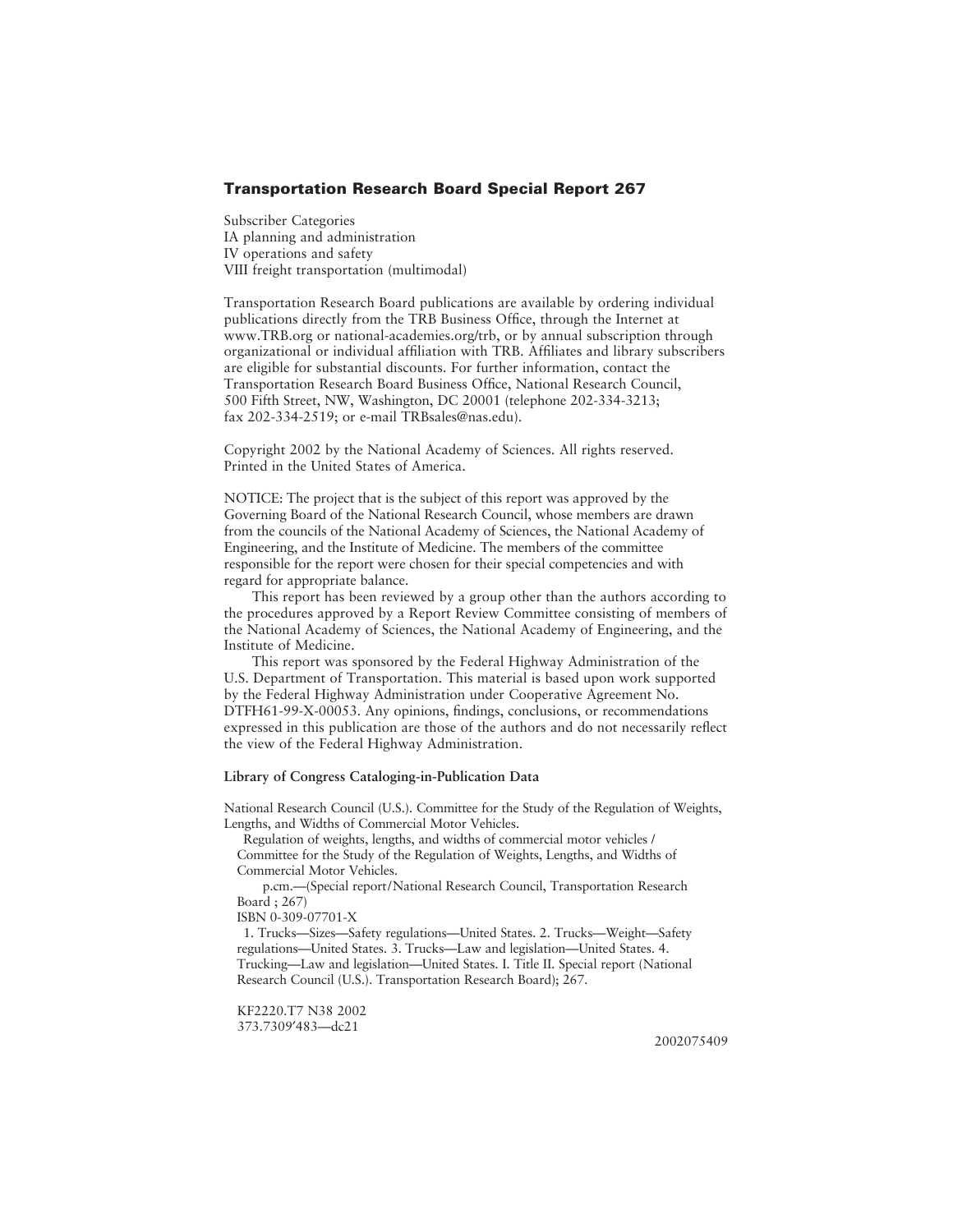# **THE NATIONAL ACADEMIES**

Advisers to the Nation on Science, Engineering, and Medicine

The **National Academy of Sciences** is a private, nonprofit, self-perpetuating society of distinguished scholars engaged in scientific and engineering research, dedicated to the furtherance of science and technology and to their use for the general welfare. On the authority of the charter granted to it by the Congress in 1863, the Academy has a mandate that requires it to advise the federal government on scientific and technical matters. Dr. Bruce M. Alberts is president of the National Academy of Sciences.

The **National Academy of Engineering** was established in 1964, under the charter of the National Academy of Sciences, as a parallel organization of outstanding engineers. It is autonomous in its administration and in the selection of its members, sharing with the National Academy of Sciences the responsibility for advising the federal government. The National Academy of Engineering also sponsors engineering programs aimed at meeting national needs, encourages education and research, and recognizes the superior achievements of engineers. Dr. William A. Wulf is president of the National Academy of Engineering.

The **Institute of Medicine** was established in 1970 by the National Academy of Sciences to secure the services of eminent members of appropriate professions in the examination of policy matters pertaining to the health of the public. The Institute acts under the responsibility given to the National Academy of Sciences by its congressional charter to be an adviser to the federal government and, on its own initiative, to identify issues of medical care, research, and education. Dr. Harvey V. Fineberg is president of the Institute of Medicine.

The **National Research Council** was organized by the National Academy of Sciences in 1916 to associate the broad community of science and technology with the Academy's purposes of furthering knowledge and advising the federal government. Functioning in accordance with general policies determined by the Academy, the Council has become the principal operating agency of both the National Academy of Sciences and the National Academy of Engineering in providing services to the government, the public, and the scientific and engineering communities. The Council is administered jointly by both the Academies and the Institute of Medicine. Dr. Bruce M. Alberts and Dr. William A. Wulf are chair and vice chair, respectively, of the National Research Council.

The **Transportation Research Board** is a division of the National Research Council, which serves the National Academy of Sciences and the National Academy of Engineering. The Board's mission is to promote innovation and progress in transportation by stimulating and conducting research, facilitating the dissemination of information, and encouraging the implementation of research results. The Board's varied activities annually engage more than 4,000 engineers, scientists, and other transportation researchers and practitioners from the public and private sectors and academia, all of whom contribute their expertise in the public interest. The program is supported by state transportation departments, federal agencies including the component administrations of the U.S. Department of Transportation, and other organizations and individuals interested in the development of transportation. **www.TRB.org**

#### **www.national-academies.org**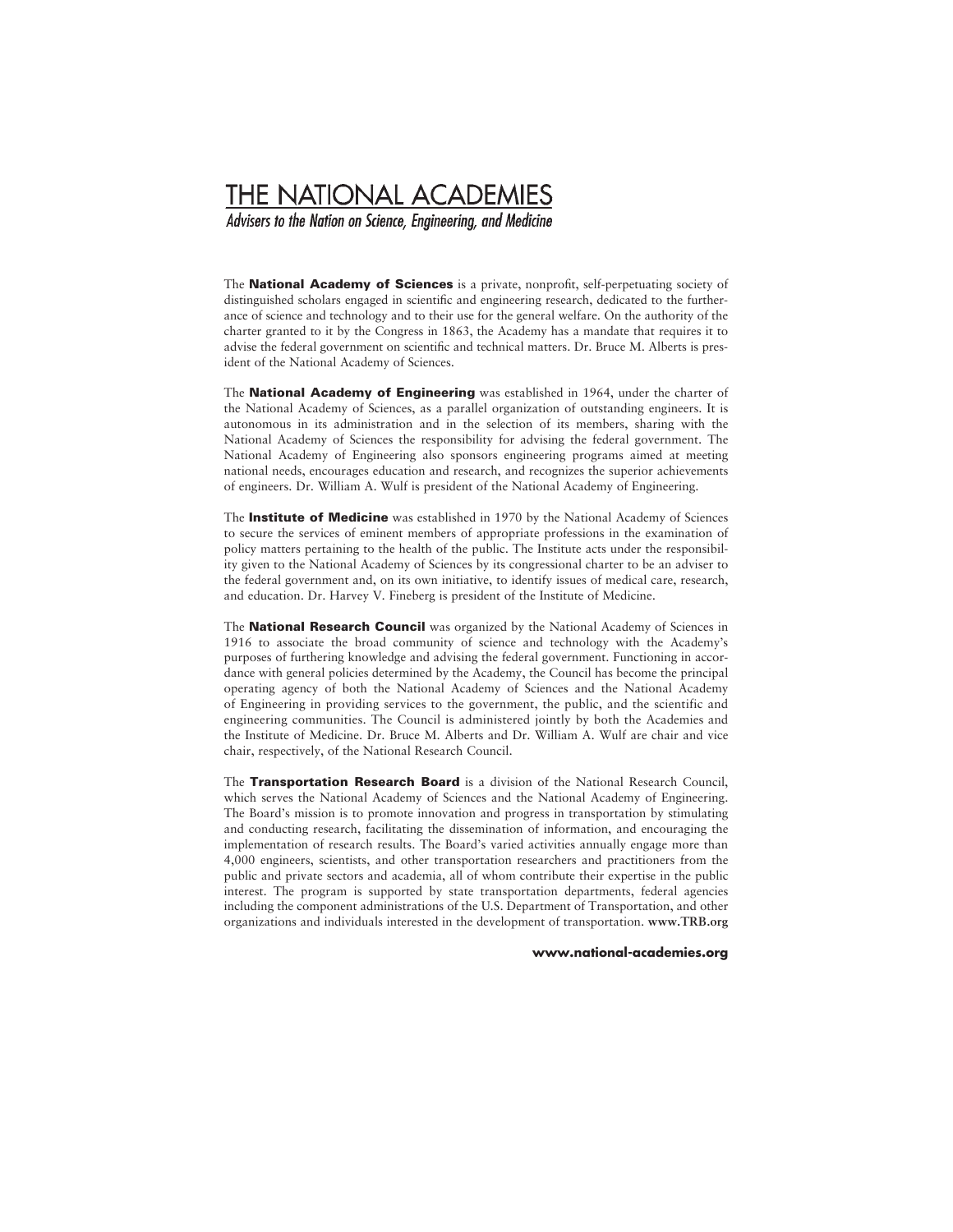#### **COMMITTEE FOR THE STUDY OF THE REGULATION OF WEIGHTS, LENGTHS, AND WIDTHS OF COMMERCIAL MOTOR VEHICLES**

- **James W. Poirot** (*Chair*), Chairman Emeritus, CH2M HILL, Mukilteo, Washington
- **Kenneth D. Boyer,** Professor, Department of Economics, Michigan State University, East Lansing
- **Robert G. Dulla,** Senior Partner, Sierra Research, Inc., Sacramento, California
- **Nicholas J. Garber,** Professor and Chairman, Department of Civil Engineering, University of Virginia, Charlottesville
- **Thomas D. Gillespie,** Research Scientist and Adjunct Professor, University of Michigan, Ann Arbor
- **Ezra Hauer,** Emeritus Professor, Department of Civil Engineering, University of Toronto, Canada
- **James H. Kopf,** Deputy Executive Director and Chief Engineer, Mississippi Department of Transportation
- **Sue McNeil,** Director, Urban Transportation Center, University of Illinois, Chicago
- **Eugene E. Ofstead,** Assistant Commissioner for Transportation Research and Investment Management, Minnesota Department of Transportation (retired)
- **John R. Pearson,** Program Director, Council of Deputy Ministers Responsible for Transportation and Highway Safety, Ottawa, Ontario, Canada
- **F. Gerald Rawling,** Director of Operations Analysis, Chicago Area Transportation Study, Illinois
- **James E. Roberts,** Chief Deputy Director, California Department of Transportation (retired)
- **John S. Strong,** Professor of Finance and Economics, School of Business Administration, College of William and Mary, Williamsburg, Virginia
- **C. Michael Walton,** Ernest H. Cockrell Centennial Chair in Engineering, Department of Civil Engineering, University of Texas at Austin

#### **Transportation Research Board Staff**

**Joseph R. Morris,** Study Director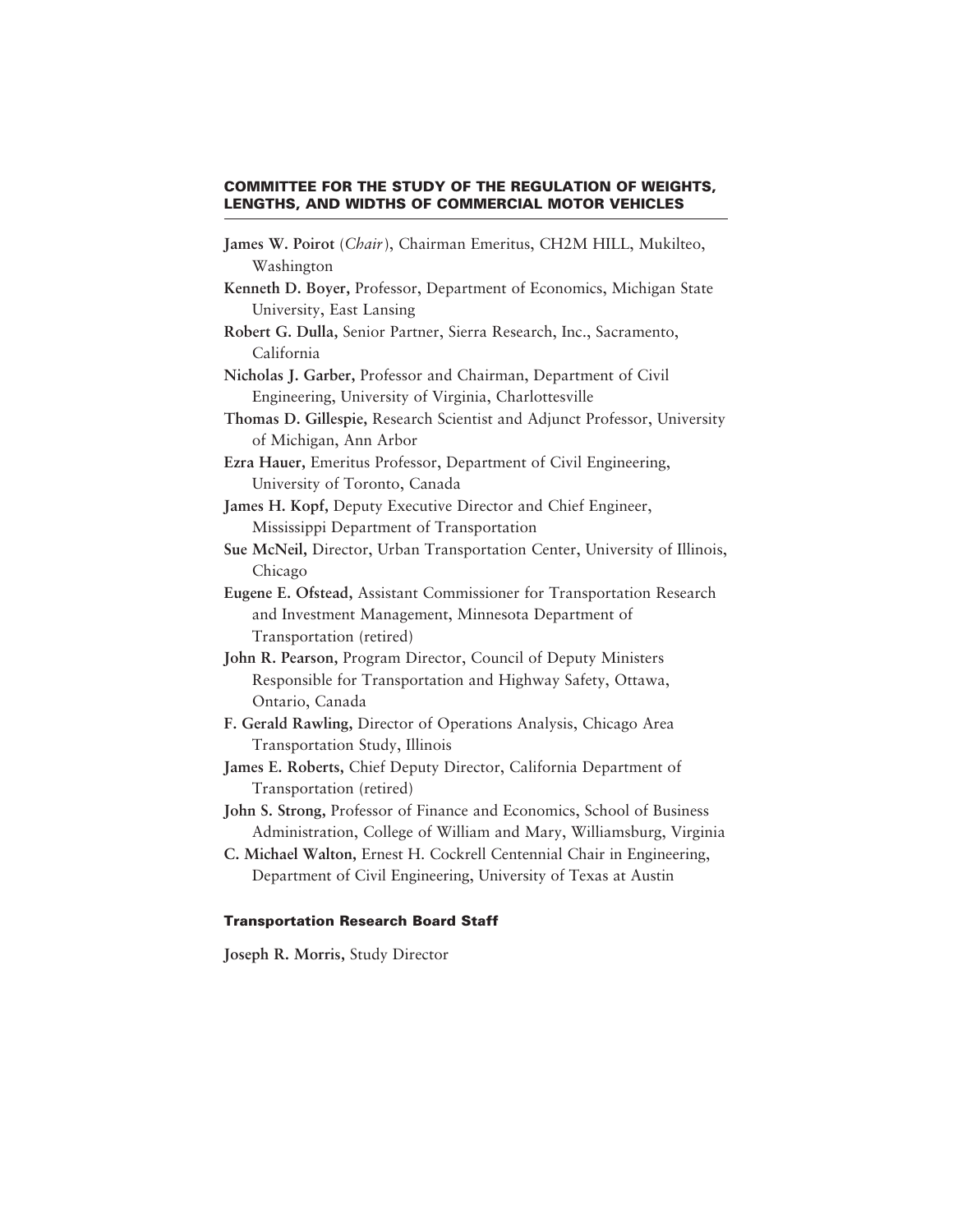# **Preface**

This report is the result of a provision in the 1998 Transportation<br>Equity Act for the 21st Century (TEA-21) that instructed the Secretary of Transportation to ask the Transportation Research Board (TRB) to conduct a study of the regulations governing the weights, lengths, and widths of commercial motor vehicles operating on highways subject to federal regulation, and to recommend any revisions to the regulations deemed appropriate. These federal regulations, along with state regulations that also limit truck dimensions, have important effects on the costs of highway transportation of freight and passengers.

This study follows a series of investigations of the regulation of commercial motor vehicle size and weight conducted by the U.S. Department of Transportation (DOT) and by earlier TRB committees. The study charge in TEA-21 asked TRB to take into account the conclusions of the 1990 report *Truck Weight Limits: Issues and Options* (TRB Special Report 225), which was also produced by TRB at the request of Congress. In 2000, DOT published the final version of its *Comprehensive Truck Size and Weight Study;* the TRB committee that conducted the present study interpreted its task as complementary to the DOT study. The objective of the latter study was to develop an analytical framework that could be applied to assess a range of policy options; the study did not generate policy recommendations. In contrast, the present study provides recommendations, as Congress requested. These recommendations involve organizational arrangements designed to promote reform of the current federal regulations, as well as changes in the regulations to improve the efficiency of truck freight transportation and mitigate the costs of truck traffic to the public.

Unlike the previous TRB and DOT analyses, the present study has not produced new quantitative estimates of the impacts of changes in the regulations. The available models were fully exercised in previous studies, and it was not practical for the committee to develop new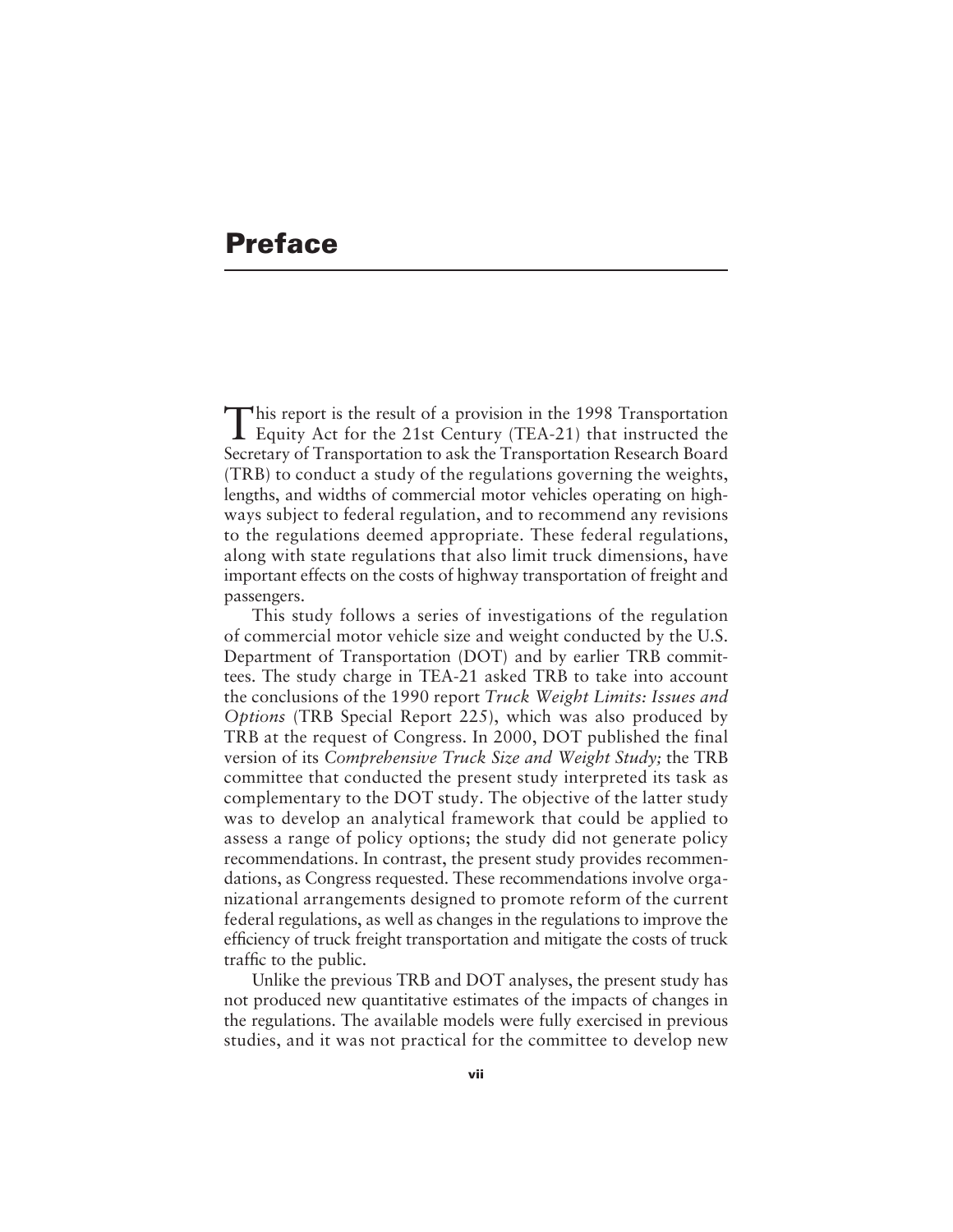methods. The committee based its conclusions on the evaluations in past truck size and weight studies and criticism of those studies, on other published information sources, and on the comments of interested parties solicited by the committee in accordance with its charge.

The study charge in TEA-21 was broad, encompassing in principle every aspect of a complex body of federal regulations. It was not possible for the committee to review each provision of the regulations individually. Therefore, the absence of a recommendation to change any particular regulatory provision does not represent the committee's endorsement of the provision. Nor was the objective of the study to identify an optimum set of federal size and weight limits. Rather, the committee's recommendations relate primarily to the process by which federal regulations are established and the relationship between the federal and state governments in regulating truck size and weight. As one example, the committee did not consider whether federal axle weight limits should be changed. Also, although the committee received comments from members of the motor coach industry that included proposals for regulatory changes, the committee did not evaluate provisions of the federal regulations as they affect passenger coaches in particular.

The study was managed by Joseph R. Morris, who drafted this report under the direction of the committee and under the supervision of Stephen R. Godwin, Director of TRB's Studies and Information Services Division. Thomas J. Hillegas prepared background material for the committee on enforcement of truck regulations and on methods of mitigating the effects of truck traffic. Suzanne Schneider, Associate Executive Director of TRB, managed the report review process. The report was edited and prepared for publication under the supervision of Nancy Ackerman, Director of Reports and Editorial Services. Rona Briere edited the report, and Alisa Decatur prepared the manuscript for publication. Jocelyn Sands directed project support staff. Special thanks go to Frances E. Holland for assistance with meeting arrangements, communications with committee members, and report production.

This report has been reviewed in draft form by individuals chosen for their diverse perspectives and technical expertise, in accordance with procedures approved by the National Research Council's Report Review Committee. The purpose of this independent review is to provide candid and critical comments that will assist the institution in making the published report as sound as possible and to ensure that the report meets institutional standards for objectivity, evidence,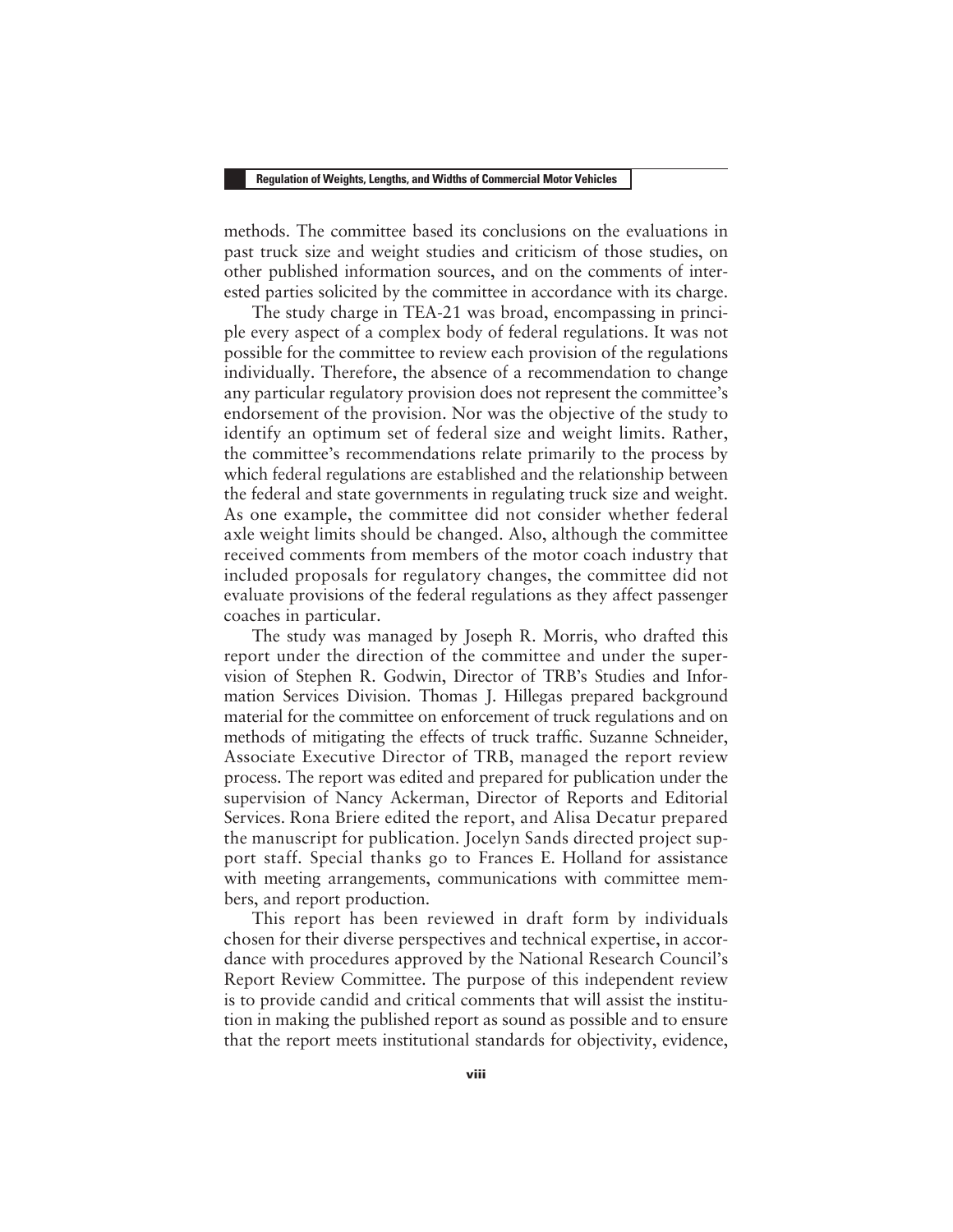and responsiveness to the study charge. The review comments and draft manuscript remain confidential to protect the integrity of the deliberative process.

Appreciation is expressed to the following individuals for their review of this report: Kenneth L. Campbell, Oak Ridge National Laboratory, Oak Ridge, Tennessee; Thomas B. Deen, Stevensville, Maryland; Edward Fain, Arkansas State Highway and Transportation Department, Little Rock; Gongkang Fu, Wayne State University, Detroit, Michigan; David A. Galt, Montana Department of Transportation, Helena; Patrick McCarthy, Georgia Institute of Technology, Atlanta; Fred P. Nix, Orangeville, Ontario, Canada; and Kenneth A. Small, University of California, Irvine. Although the reviewers provided many constructive comments and suggestions, they were not asked to endorse the findings and conclusions, nor did they see the final draft before its release.

The review of this report was overseen by Christopher A. Sims, Princeton University, and Lester A. Hoel, University of Virginia, Charlottesville. Appointed by the National Research Council, they were responsible for making certain that an independent examination of this report was carried out in accordance with institutional procedures and that all review comments were carefully considered. Responsibility for the final content of this report rests entirely with the authoring committee and the institution.

> James W. Poirot Chair, Committee for the Study of the Regulation of Weights, Lengths, and Widths of Commercial Motor Vehicles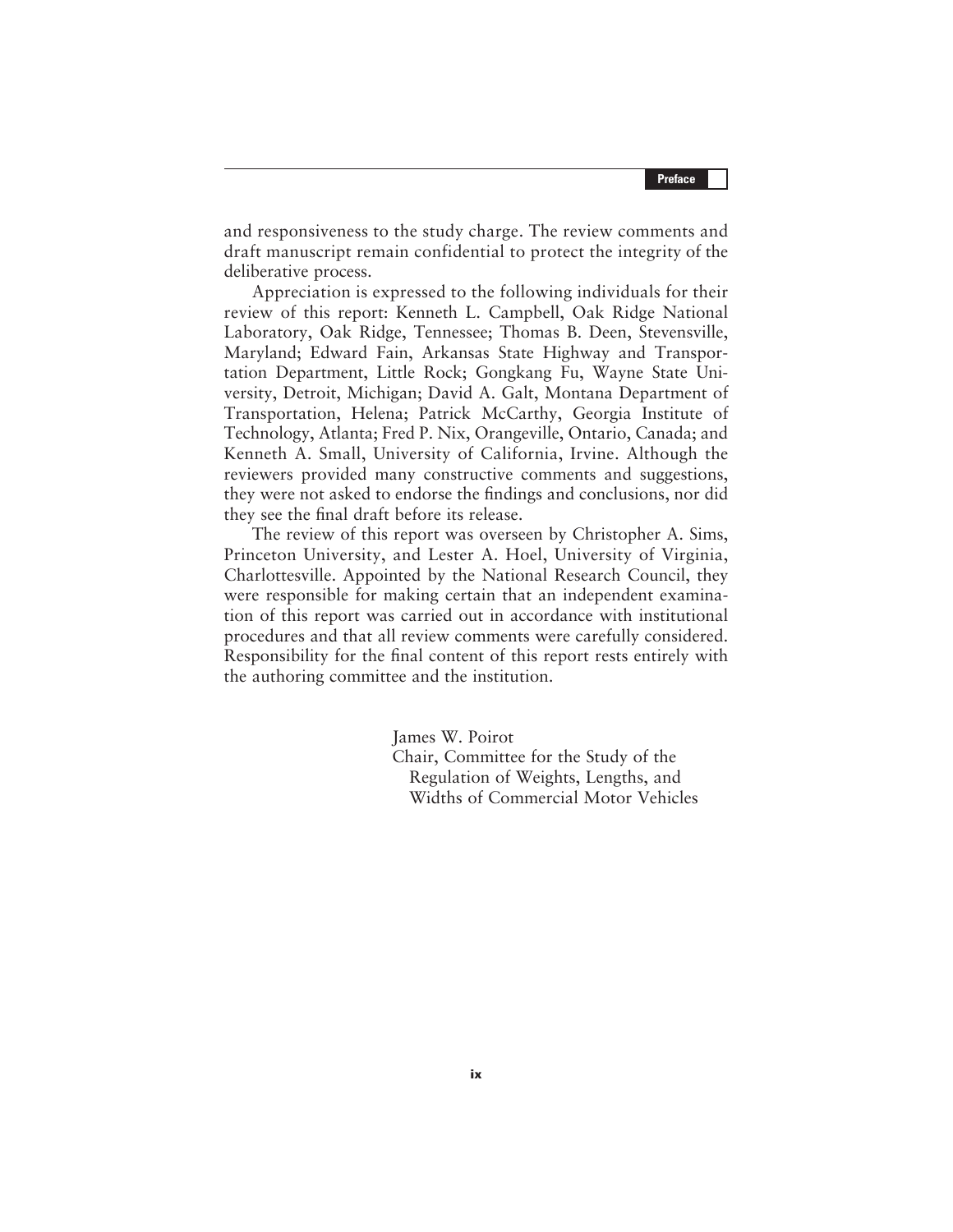# **Contents**

| 1            | Introduction<br>Function of Size and Weight Regulation, 14<br>Driving Forces for Change, 21<br>Directions for Change,<br>29<br>Challenges Confronting Reform, 30<br>Evaluating the Options, 34<br>Organization of the Report, 35                                                                                                                           |  |  |  |  |  |
|--------------|------------------------------------------------------------------------------------------------------------------------------------------------------------------------------------------------------------------------------------------------------------------------------------------------------------------------------------------------------------|--|--|--|--|--|
| $\mathbf{2}$ | Past Evaluations of Changes in Truck Size and<br>.38<br>Problems in Predicting Impacts of Changes in Regulations, 39<br>Summary of Evaluations of Past Studies, 47<br>Estimation Methods and Results, 52                                                                                                                                                   |  |  |  |  |  |
| З            | .115<br>Institutional Arrangements to Allow Fact-Based Regulation,<br>116<br>Truck Weight Limits Recommendations, 130<br>Modified Version of Truck Weight Limits Recommendations,<br>135<br>Program for Large Reductions in Shipper Costs,<br>143<br>Increasing the Effectiveness of Regulation:<br>Performance Standards and Pricing, 147<br>Summary, 151 |  |  |  |  |  |
| 4            | Vehicle Design, 156<br>Separation of Car and Truck Traffic, 166<br>Enforcement, 170<br>Summary, 182                                                                                                                                                                                                                                                        |  |  |  |  |  |
| 5            | Conclusions, 189<br>Recommendations, 195                                                                                                                                                                                                                                                                                                                   |  |  |  |  |  |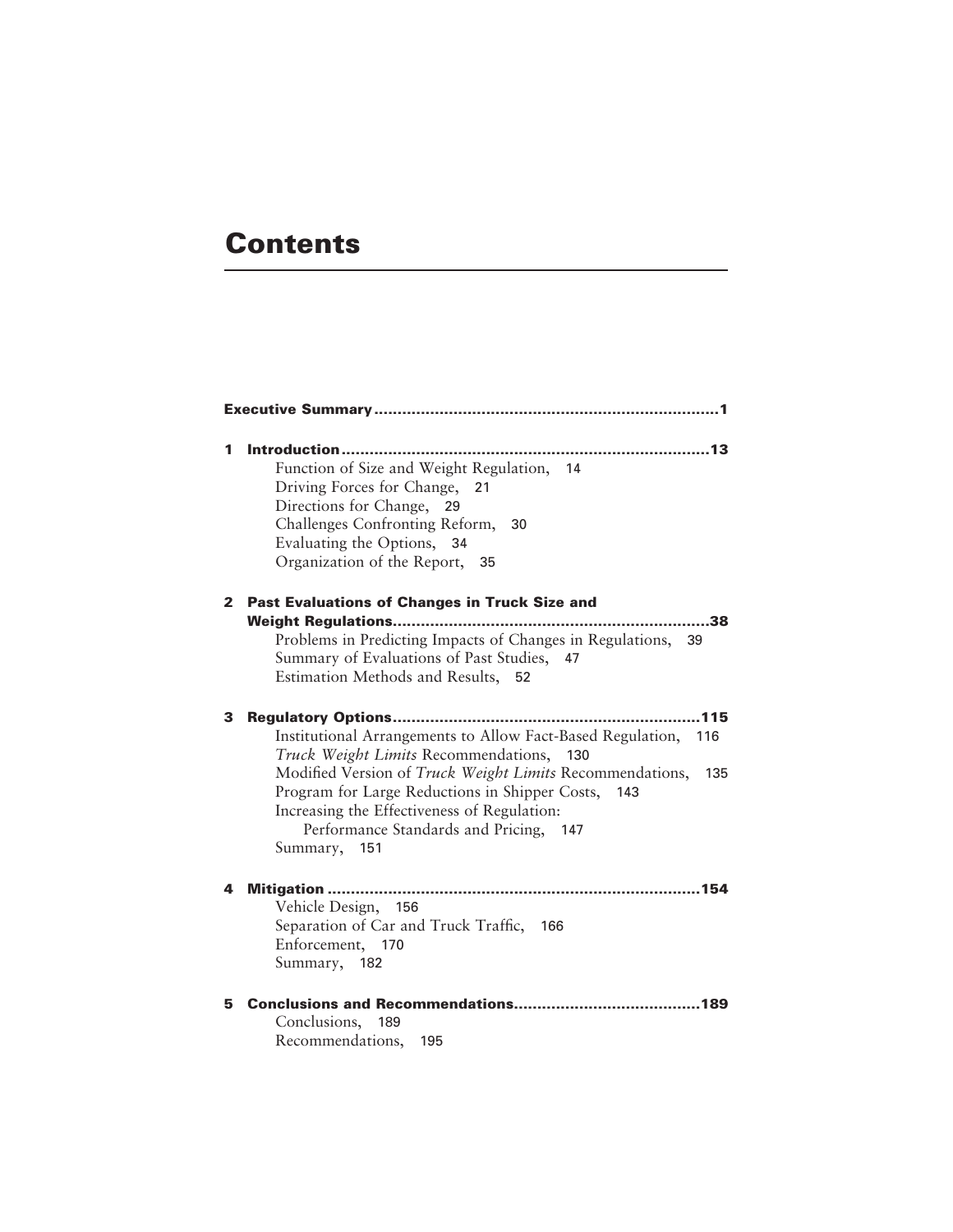# **Appendixes**

| <b>D</b> Recommendations from Truck Weight Limits Study (1990)256 |  |
|-------------------------------------------------------------------|--|
|                                                                   |  |

|  |  |  |  | Study Committee Biographical Information 267 |
|--|--|--|--|----------------------------------------------|
|--|--|--|--|----------------------------------------------|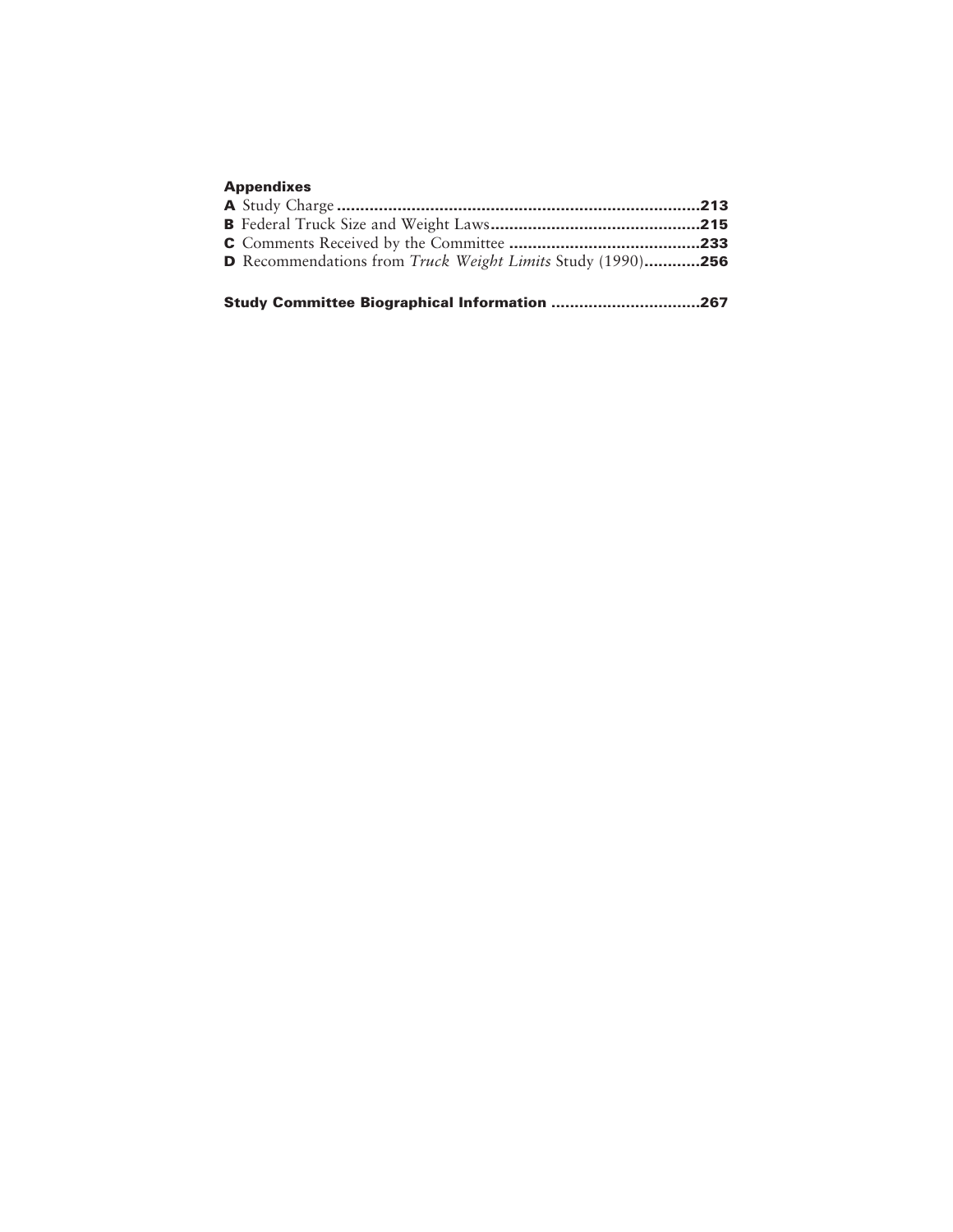#### **Transportation Research Board Special Report 267**

Subscriber Categories IA planning and administration IV operations and safety VIII freight transportation (multimodal)

Transportation Research Board publications are available by ordering individual publications directly from the TRB Business Office, through the Internet at www.TRB.org or national-academies.org/trb, or by annual subscription through organizational or individual affiliation with TRB. Affiliates and library subscribers are eligible for substantial discounts. For further information, contact the Transportation Research Board Business Office, National Research Council, 500 Fifth Street, NW, Washington, DC 20001 (telephone 202-334-3213; fax 202-334-2519; or e-mail TRBsales@nas.edu).

Copyright 2002 by the National Academy of Sciences. All rights reserved. Printed in the United States of America.

NOTICE: The project that is the subject of this report was approved by the Governing Board of the National Research Council, whose members are drawn from the councils of the National Academy of Sciences, the National Academy of Engineering, and the Institute of Medicine. The members of the committee responsible for the report were chosen for their special competencies and with regard for appropriate balance.

This report has been reviewed by a group other than the authors according to the procedures approved by a Report Review Committee consisting of members of the National Academy of Sciences, the National Academy of Engineering, and the Institute of Medicine.

This report was sponsored by the Federal Highway Administration of the U.S. Department of Transportation. This material is based upon work supported by the Federal Highway Administration under Cooperative Agreement No. DTFH61-99-X-00053. Any opinions, findings, conclusions, or recommendations expressed in this publication are those of the authors and do not necessarily reflect the view of the Federal Highway Administration.

#### **Library of Congress Cataloging-in-Publication Data**

National Research Council (U.S.). Committee for the Study of the Regulation of Weights, Lengths, and Widths of Commercial Motor Vehicles.

Regulation of weights, lengths, and widths of commercial motor vehicles / Committee for the Study of the Regulation of Weights, Lengths, and Widths of Commercial Motor Vehicles.

p.cm.—(Special report/National Research Council, Transportation Research Board ; 267)

ISBN 0-309-07701-X

1. Trucks—Sizes—Safety regulations—United States. 2. Trucks—Weight—Safety regulations—United States. 3. Trucks—Law and legislation—United States. 4. Trucking—Law and legislation—United States. I. Title II. Special report (National Research Council (U.S.). Transportation Research Board) ; 267.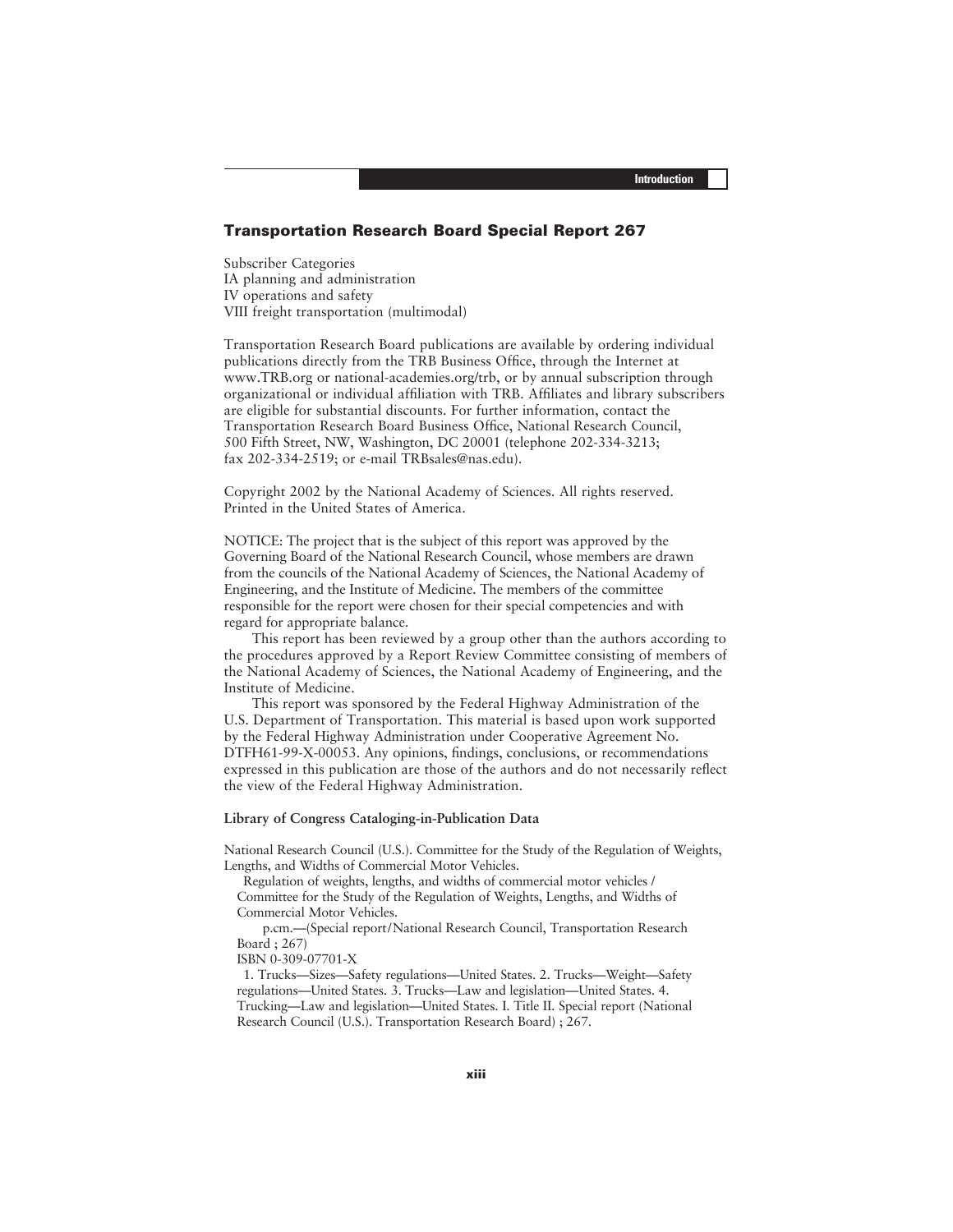KF2220.T7 N38 2002 373.7309′483—dc21

2002075409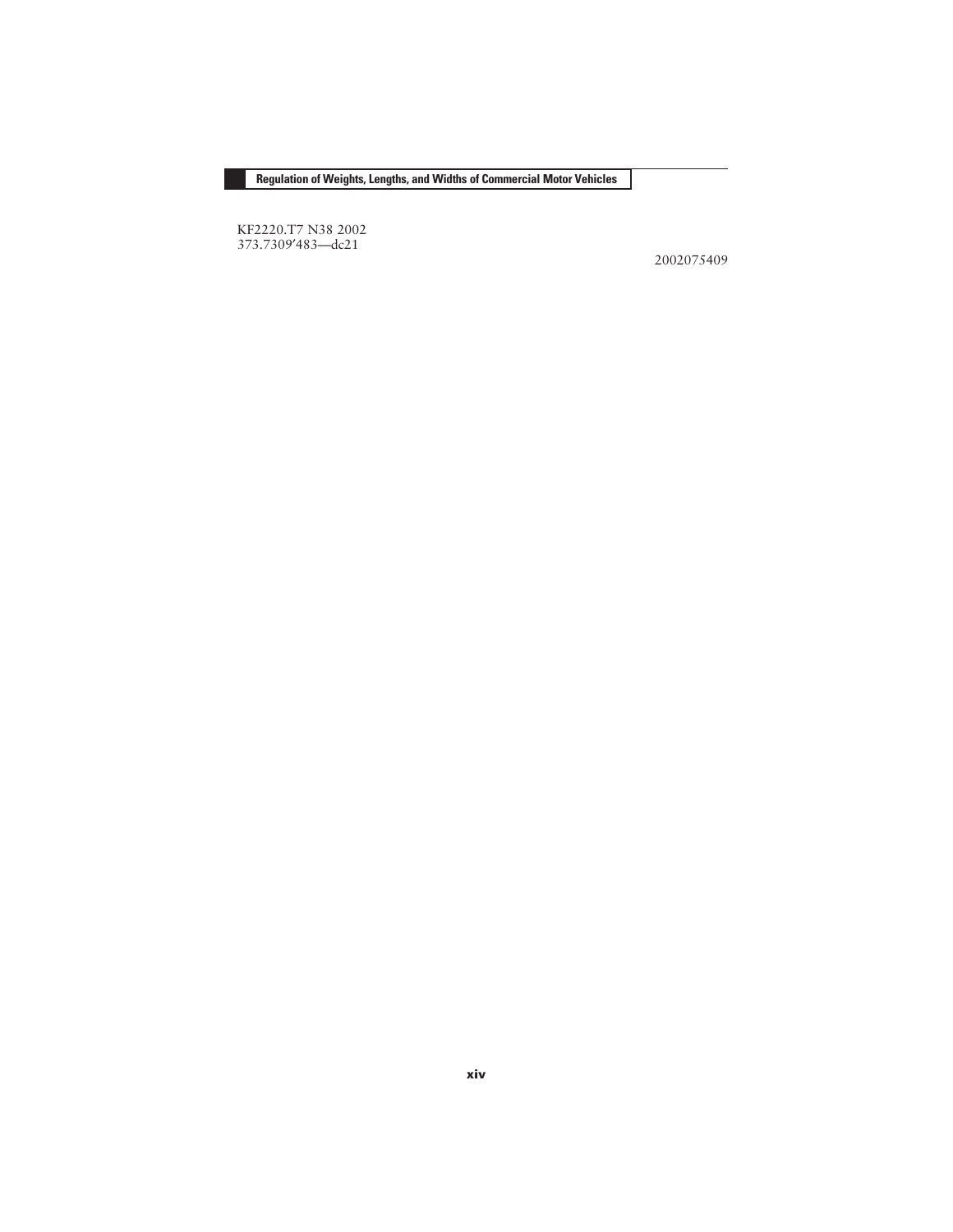Federal and state regulations govern the weight and dimensions of trucks, buses, and trailers on U.S. highways. The regulations have important economic consequences because trucking accounts for four-fifths of expenditures on freight transportation in the United States, and trucking costs are influenced by truck size and weight. Size and weight limits also influence highway construction and maintenance costs and the convenience and safety of highway travel. The regulations affect international commerce as well because the U.S. limits differ from those of Canada and Mexico, and because containers shipped in international trade often are not consistent with U.S. regulations.

The 1998 Transportation Equity Act for the 21st Century directed the Secretary of Transportation to request that the Transportation Research Board (TRB) "conduct a study regarding the regulation of weights, lengths, and widths of commercial motor vehicles operating on Federal-aid highways to which Federal regulations apply . . . and develop recommendations regarding any revisions to law and regulations that the Board determines appropriate." TRB formed the Committee for the Study of the Regulation of Weights, Lengths, and Widths of Commercial Motor Vehicles to conduct this study. The committee's conclusions, presented below, address the performance of federal size and weight regulations and the adequacy of information available for guiding regulatory decisions. These conclusions are based on a review of past evaluations conducted by the U.S. Department of Transportation (DOT), TRB, and others. The committee's recommendations involve both organizational arrangements designed to promote reform of the federal regulations and regulatory and management changes intended to improve the efficiency of freight transportation and reduce the public costs of truck traffic.

Throughout its work, the committee found that a lack of information about the costs and benefits of truck transportation and the impacts of the size and weight regulations hindered its effort to provide useful policy advice. Every past body that has examined these issues has encountered the same difficulty. Regulatory decisions on such complex matters will unavoidably entail some risk. Nevertheless, the com-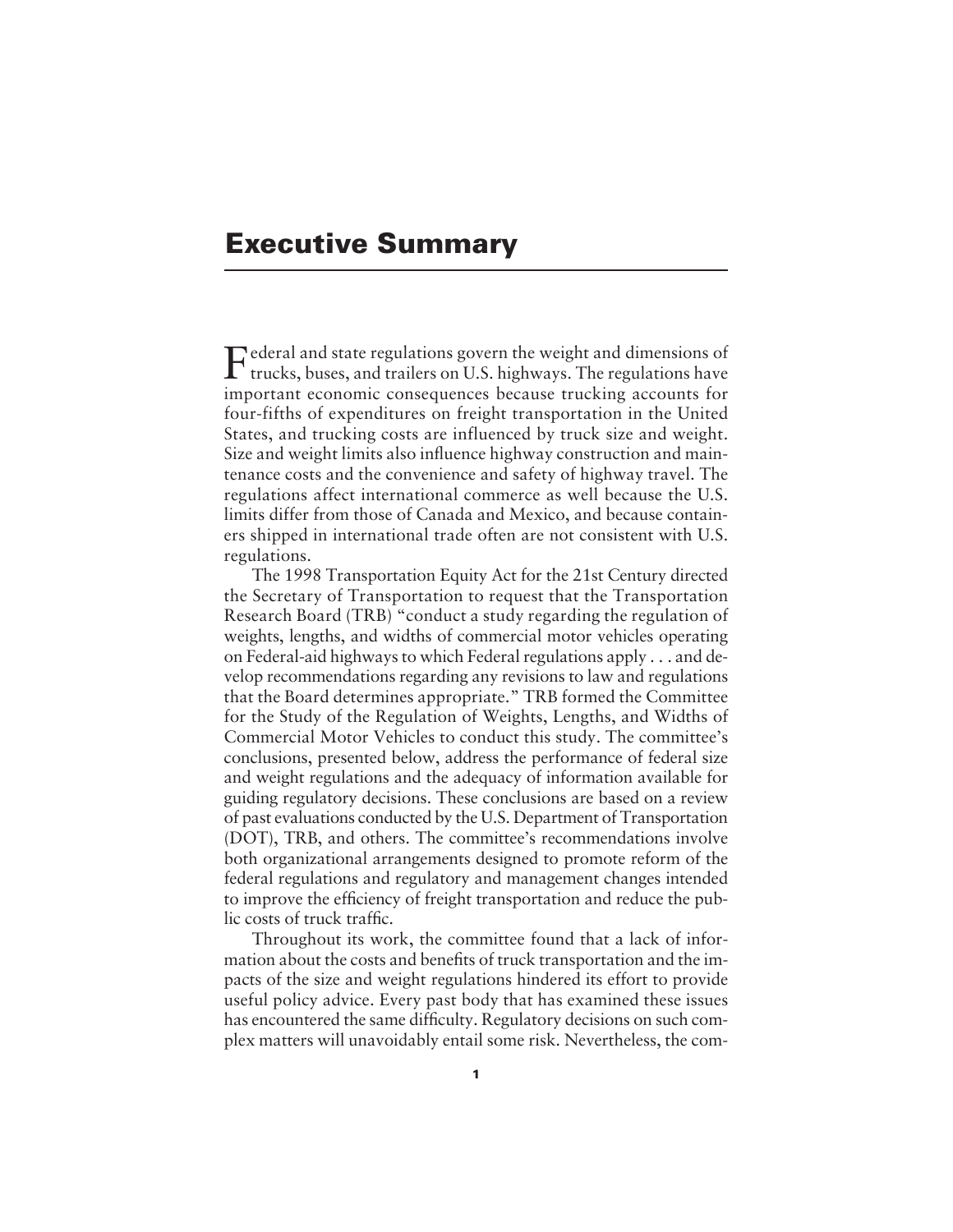mittee believes the degree of uncertainty surrounding the question of size and weight regulation is unnecessary. This uncertainty could be alleviated if procedures were established for carrying out a program of basic research and for conducting evaluation and monitoring as a permanent component of the administration of the regulations. The committee's recommendations include a proposal for such arrangements, which would allow the federal and state governments finally to enact fact-based truck size and weight regulations.

# **CONCLUSIONS**

1. *Opportunities exist for improving the efficiency of the highway system through reform of federal truck size and weight regulations. Such reform may entail allowing larger trucks to operate.*

Present federal standards are for the most part the outcome of a series of historical accidents instead of a clear definition of objectives and analysis of alternatives. The regulations are poorly suited to the demands of international commerce; their effectiveness is being eroded by ever-expanding numbers and types of special exemptions, generally granted without evaluation of consequences; and freight traffic is bypassing Interstate highways, the safest and most efficient roads, to use secondary roads where limits are less restrictive, but the costs generated by that traffic are higher. The greatest deficiency of the present environment may be that it discourages private- and public-sector innovation aimed at improving highway efficiency and reducing the costs of truck traffic because vehicle regulations are inflexible and because highway users are not accountable for all the costs they generate.

2. *Appropriate objectives for federal truck size and weight regulations are to facilitate safe and efficient freight transportation and interstate commerce, to establish highway design parameters, and to manage consumption of public infrastructure assets.*

The legislative history indicates that these three objectives are consistent with the intentions of Congress in enacting the regulations. These objectives are worthwhile, and truck size and weight regulation by the federal government contributes to their attainment, although the regulations ought to be complemented by other policies aimed at achieving the same goals. Evaluation of federal size and weight regulation should take into account how it affects all costs of highway transportation.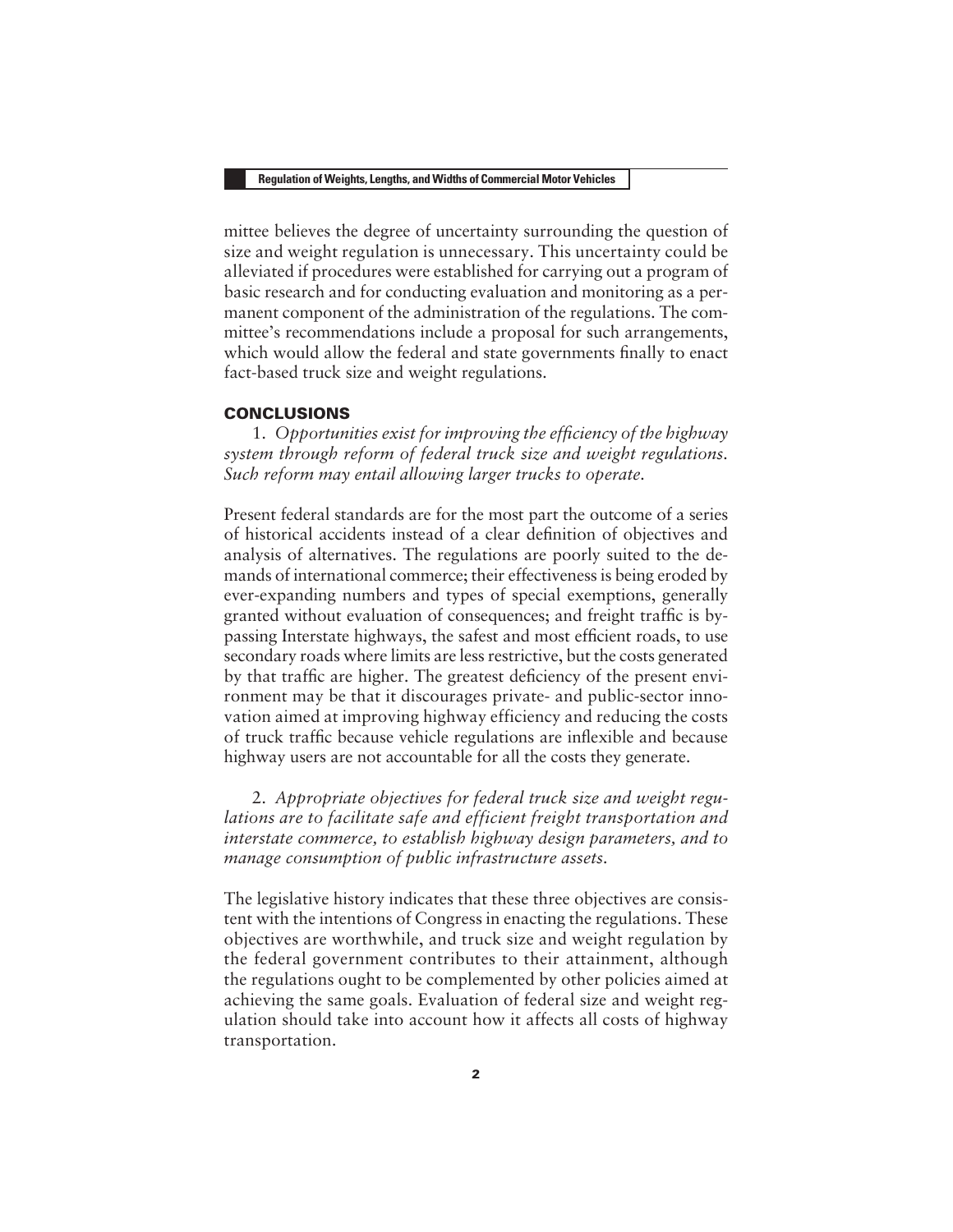3. *Changes in truck size and weight regulations made in coordination with complementary changes in the management of the highway system offer the greatest potential to improve the functioning of the system.*

The best way to control the costs of accommodating existing and future truck traffic is by coordinating practices in all areas of highway management: design and maintenance of pavement and bridges; highway user regulations, including vehicle and driver regulations related to safety; and highway user fees. Imposition of cost-based user fees is a regulatory approach that could usefully supplement or partially replace size and weight regulation to produce more efficient control of the public and private costs of truck transportation. Whenever Congress contemplates changing policy in any one of these three areas in the federalaid highway program, it should at the same time consider the need for complementary changes in the other two.

# 4. *The methods used in past studies have not produced satisfactory estimates of the effect of changes in truck weights on bridge costs.*

Past studies have not evaluated the changes in the risk of bridge failure or in useful life that would be caused by changes in truck weights. Instead, they have estimated the cost of maintaining the existing relationship of legal loads to bridge design capacity through bridge replacement. The estimated cost of these bridge replacements is the biggest component of the projected costs of accommodating larger trucks; however, many of the projected replacements would, if actually carried out, buy very little risk reduction. Past studies have not included quantitative evaluation of alternative methods of attaining the same or greater risk reduction through much less costly bridge management strategies.

# 5. *It is not possible to predict the outcomes of regulatory changes with high confidence.*

Development of improved models for analyzing the costs of operating trucks of different designs would be worthwhile. However, models and data will never be adequate for providing more than plausible indications of how institutions, markets, and technology will react to regulatory changes, especially in the long run. This inevitable uncertainty is not an argument for inaction, since maintaining the status quo would guarantee the loss of important opportunities for reducing the costs of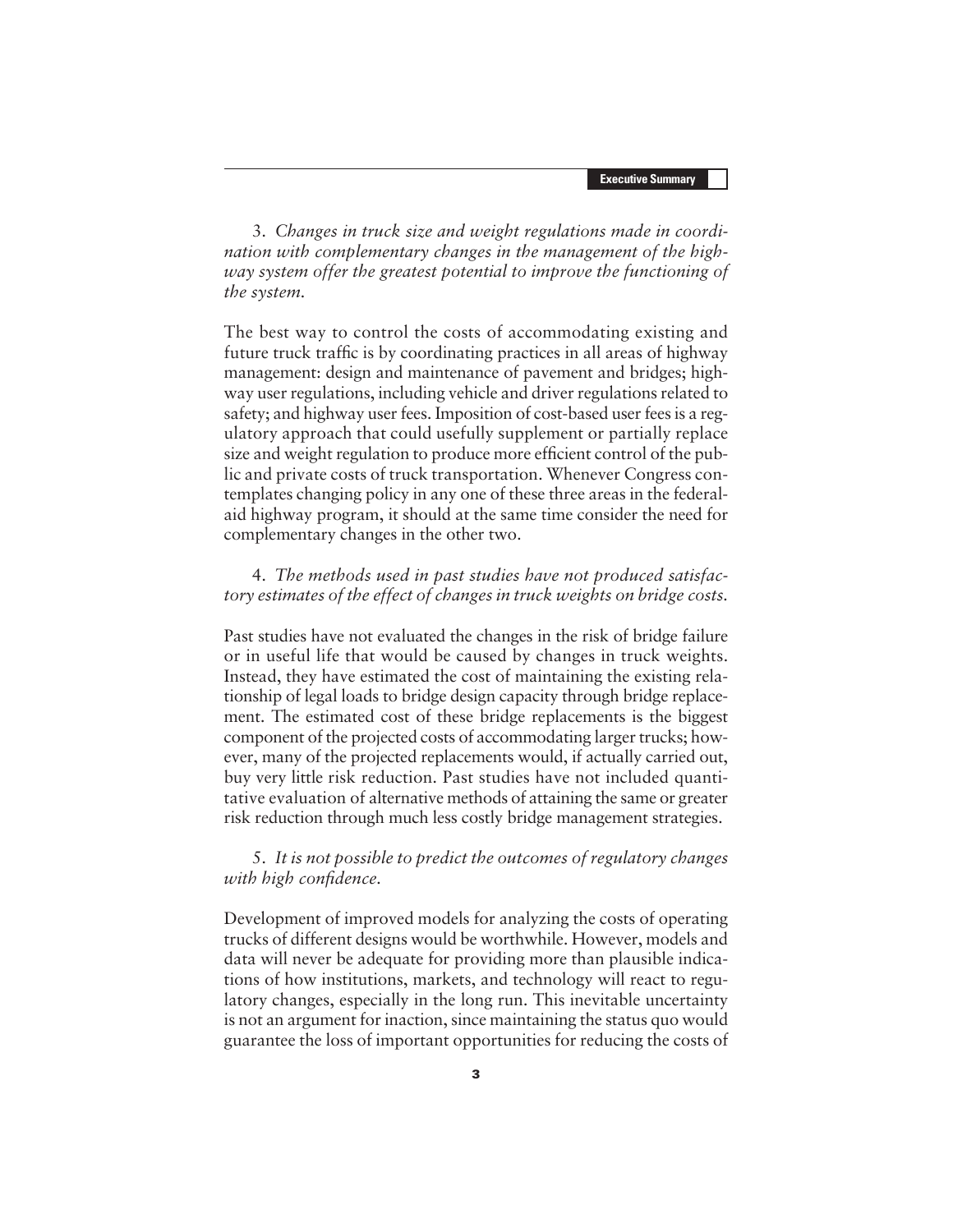transportation. Responsible regulation is a process: the regulatory authority should do the best prior analysis possible, but once regulations have been changed, the consequences must be systematically observed and adjustments made where necessary. The chances that a regulatory change will yield a positive outcome will be enhanced if highway users have been given incentives to act in consonance with the public interest through enforcement, user fees, and application of performance standards in regulation.

6. *It is essential to examine the safety consequences of size and weight regulation. Research and monitoring needed to understand the relationship of truck characteristics and truck regulations to safety and other highway costs are not being conducted today.*

Understanding of these relationships is needed to design improved highways, vehicles, and safety management and pollution control programs, and to provide a solid basis for truck size and weight regulation. Progress toward reducing uncertainties surrounding the most critical interactions has been nearly nonexistent during the past decade. At least as important as the ability to predict the impacts of changes is to have information systems in place that allow observation of the performance of regulations and the consequences of changes once they have been made.

Promising techniques are available for improving the safety of large trucks. These techniques include vehicle designs for better control and stability, information technology applications for control and stability and collision avoidance, technology applications designed to improve enforcement, improvements in operator certification and training, and changes in highway design. However, little is known about the effectiveness of the majority of such measures that have been proposed. Because of this knowledge gap, as well as a lack of scientific understanding about the relation of safety to truck design, road features, and other factors influencing risk, it is likely that important opportunities to reduce accidents are being missed, while resources are being wasted on ineffective actions.

7. *Although violations of size and weight regulations may be an expensive problem, monitoring of compliance with the regulations is too unsystematic to allow the costs involved to be estimated.*

There is a need for direct and systematic observation of the frequency and impacts of oversize and overweight vehicles so that the costs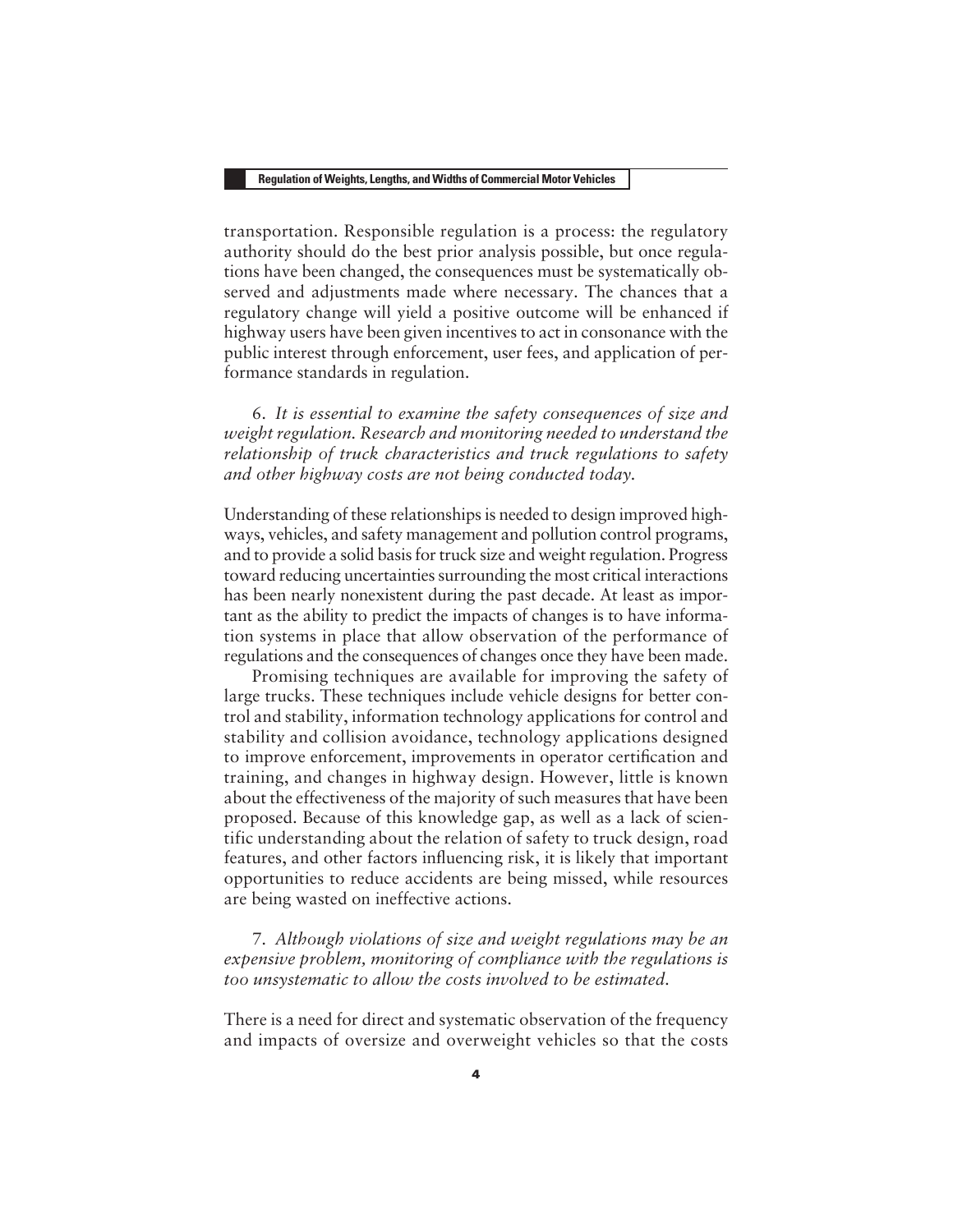of violations (as well as of legally operated overweight permit vehicles) can be known and the effectiveness of enforcement methods evaluated. The technology needed for low-cost monitoring is now available.

# **RECOMMENDATIONS**

#### **1. Commercial Traffic Effects Institute**

Congress should create an independent public organization with a charter to observe and evaluate commercial motor vehicle performance and the effects of size and weight regulation. This organization, referred to here as the Commercial Traffic Effects Institute, would be chartered to develop federal size and weight standards and related highway management practices, recommend regulatory changes, evaluate the results of the implementation of new regulations, and support state implementation of federal regulations. The Institute would be authorized to enter into agreements with privatesector entities to conduct joint programs of data collection, research, and evaluation.

Three considerations demonstrate the need for a new organizational arrangement. First, under present practices, federal size and weight policy has been deadlocked for more than a decade, in spite of general dissatisfaction with the regulations. Second, under the present system, regulatory changes that have occurred have been enacted without benefit of objective analysis or full public comment. For example, no new federal size and weight regulation has ever been subjected to a conclusive follow-up evaluation, and virtually no new information has been produced in the past decade that would help resolve the question of the safety effects of regulatory changes. Third, the committee's recommendation for a new system for federal supervision of state permitting (Recommendation 3 below) calls for federal oversight functions that are not consistent with the responsibilities and competencies of any existing federal agency.

#### Functions

Legislation creating the Institute should define the organization's objective as reducing the public and private costs of truck freight and passenger coach transportation by developing proposals for changes in size and weight regulations, as well as changes in related highway system management and operating practices, including user fee policy. The Institute should be charged with promoting innovation by providing a means to evaluate and implement private-sector or state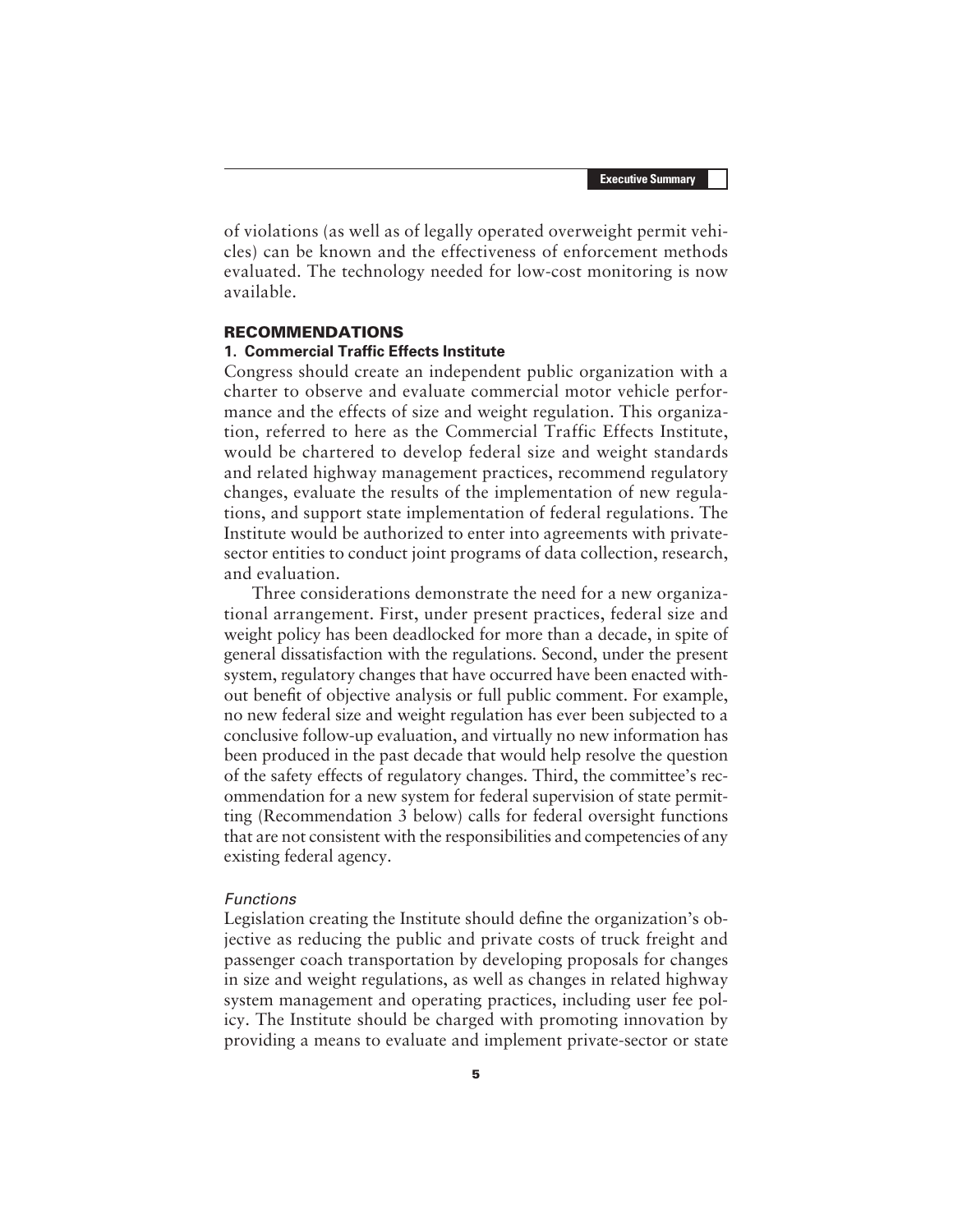proposals for new motor vehicle or highway operating practices that would require federal regulatory accommodation.

The legislation that creates the Institute should define the scope of its activities by specifying three distinct functions:

• The conduct of pilot studies of proposed new vehicles and related operating practices, as well as research on the relationship of vehicle characteristics to highway transport costs. The Institute would solicit proposals for pilot studies and research from the private sector and the states, and would conduct studies jointly with them.

• Monitoring and program evaluation on an ongoing basis. Program evaluations would be conducted to measure whether practices intended to control accident risks and to operate highways efficiently (including size and weight regulations) were functioning as intended. Monitoring would consist of systematic observation in three areas: truck and coach traffic volumes and the distributions of vehicle dimensions and configurations; the administration of regulations, including enforcement and fees; and costs of truck traffic to highway agencies and to the public.

• Support for state implementation of federal size and weight regulations. The Institute should be responsible for reviewing state permitting practices and for developing model regulations and permitting practices as guidance for the states, as described in Recommendation 3 below.

The Institute should be required to recommend to Congress and the Secretary of Transportation changes in federal regulations when there is evidence that such changes would further the congressionally defined objective of reducing the public costs of commercial highway transport. The Institute should be authorized to make recommendations for harmonizing areas of federal highway policy related to size and weight regulation and to truck costs, including safety regulation, enforcement, infrastructure design and management, and user fees. It would not be inconsistent with the functioning of other areas of federal regulation to empower an executive agency to change federal size and weight limits, within boundaries specified by Congress, in response to needs revealed by monitoring and evaluation.

#### **Organization**

The Institute should be governed by a board with members drawn from the federal and state governments and the private sector. Funding for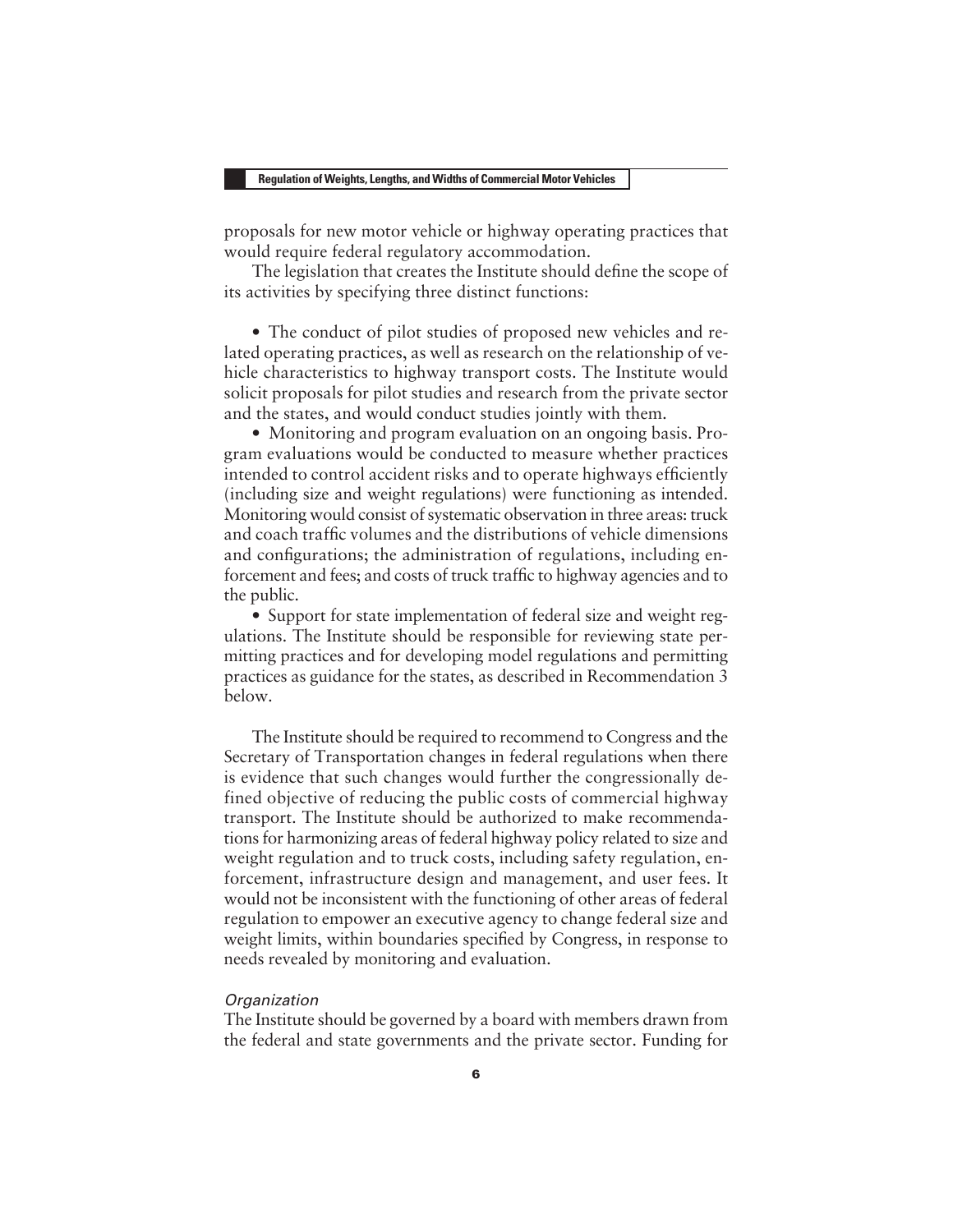core and continuing activities should be from federal highway user fees. Private sponsors of proposed new vehicles or regulations should participate in funding the evaluations of their proposals. A professional staff with diverse expertise would be essential.

The board should be required, as its first responsibility, to prepare a business plan and a technical plan for the Institute. The business plan should specify the form of cooperative relationships of the Institute with the states, the private sector, and other federal agencies. The Institute should be a resource that allows existing federal agencies to execute more successfully their established regulatory and administrative responsibilities related to truck size and weight. The technical plan would not be for a single large research project that would finally resolve all questions about the relation of truck size and weight to safety and other highway costs; no such study could be conducted. Instead, the plan would set forth a process that could be relied upon at any time as an essential part of the government's management of the highway system. The Institute should be subject to a sunset review by Congress after a specified time, possibly 6 years.

#### **2. Evaluation of the Consequences of Changes in Truck Size and Weight Regulations Through Pilot Studies**

Congress should authorize the Secretary of Transportation to approve pilot studies involving temporary exemptions from federal motor vehicle size and weight regulations for vehicles operating within alternative limits, operated by motor carriers that agree to participate in evaluation of the safety and other impacts of the alternative limits. DOT should approve pilot studies upon the recommendation of the Institute, which should be responsible for planning the studies, carrying out the evaluations, observing that carriers comply with the conditions of the studies, and recommending to DOT and Congress on the basis of the results of each study whether changes in federal regulations are warranted.

In this recommendation, a pilot study is defined as a controlled experiment designed to measure the consequences of changes in vehicle dimensions, weights, or operating practices; following a scientific design; involving the collection of data under actual operating conditions; and entailing direct observation of the primary impact of interest (e.g., frequency and severity of accidents) rather than proxies (e.g., vehicle stability or driver performance) alone. It would be necessary for vehicles participating in a pilot to be in compliance with the laws of the states in which they were operated or receive approval from the states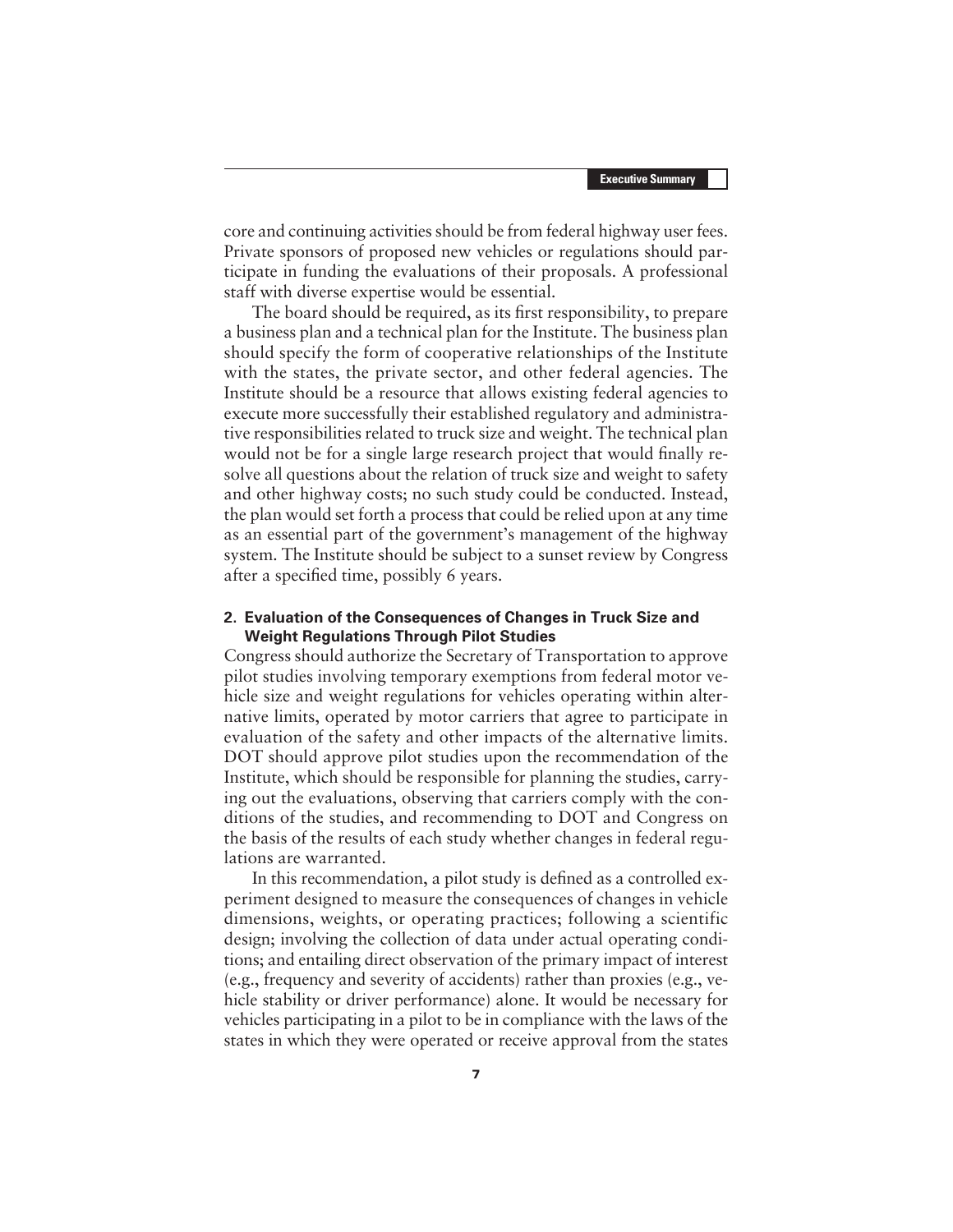through established permitting processes or other state action. Congress should require that, as a policy, Institute programs promote cooperative, regional, multistate solutions to size and weight problems.

Legislation authorizing a pilot program should specify the general criteria that temporary exemptions would have to satisfy to be considered for permanent status. These criteria should include demonstration in the pilot study that an exemption is consistent with public safety and the requirement that any increases in highway agency costs be covered by user fees paid by operators of the vehicles.

#### **3. Immediate Changes in Federal Regulations**

Federal law should allow any state to participate in a federally supervised permit program for the operation of vehicles heavier than the present federal gross weight limit, provided the state satisfies the requirements outlined below. DOT should be authorized to certify, on the advice of the Institute, that a state meets these requirements. The Institute should be responsible for monitoring the consequences of the federally supervised permit program.

The federally supervised permit program provided for under this recommendation would rationalize the present, largely uncontrolled and unmonitored system of state-issued exemptions. The recommended federal oversight would be a mechanism whereby the performance of the regulations could be evaluated and adjustments made when warranted by the evaluations and by changes in external conditions. For the first time, Congress would know the consequences of changes in regulations. Improved information, together with greater facility to adjust regulations when necessary, would lead to regulations that more effectively promoted safety and controlled highway transport costs.

The permit program, implemented with federal oversight of safety, fees, and enforcement, would constitute a redefinition of the federal role in truck size and weight regulation. The federal government would have diminished involvement in defining numerical dimensional limits, but greater responsibility for ensuring that state regulations governing the use of vehicles on federal-aid highways were contributing to the attainment of national objectives. In effect, federal oversight would tend toward performance standards: states could propose solutions to problems, and the federal government would then assess whether the proposals met qualitative objectives. Federal regulation, by requiring states to justify their proposals on performance grounds, would continue to provide a buffer protecting state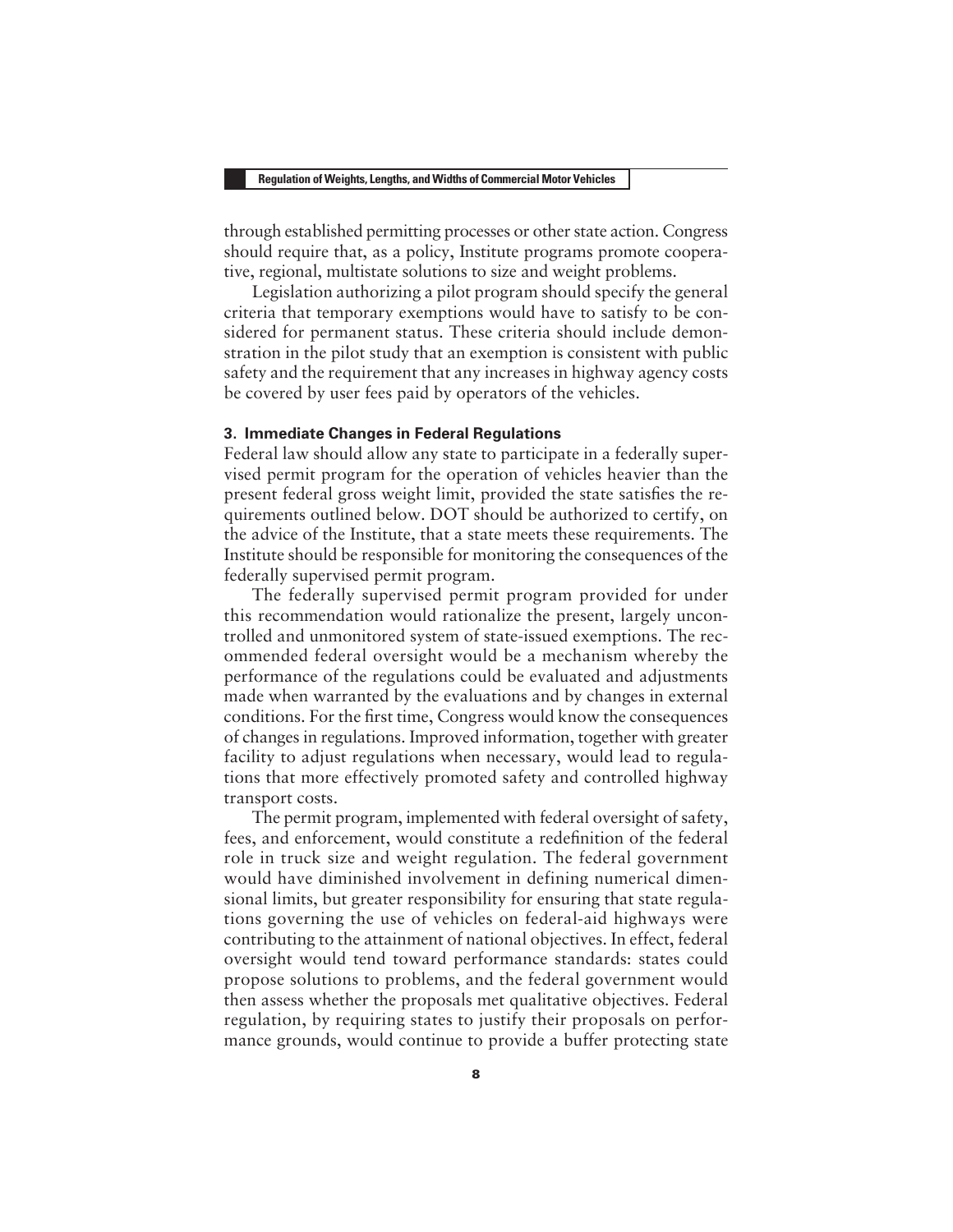highway programs from local, short-term economic pressures to depart from best management practices.

The opportunities created by the permit program would be expected to stimulate new multistate agreements on truck size and weight. Federal administration of the program should promote or require consultation among neighboring states. Expansion of regional agreements would constitute further evolution toward more rational standards and away from arbitrary state-to-state variations.

#### Size and Weight Provisions

Recommended size and weight provisions of the permit program are as follows:

• The states should be allowed to issue permits for operation, on any road where the use of such vehicles is now prevented by federal law, of

– Six-axle tractor-semitrailers with maximum weight of 90,000 lb; and

– Double-trailer configurations with each trailer up to 33 ft long; seven, eight, or nine axles; and a weight limit governed by the present federal bridge formula.

• After a transition period, all trucks operating under grandfather exemptions or state-specific exemptions from federal rules (when operating on roads where they could not be legally operated without such exemptions) should be made subject to the monitoring and evaluation requirements that would apply to trucks in the proposed new federally supervised permit program. Reliable information obtained in this way on the impacts of grandfather operation would allow Congress to decide whether the grandfather provisions should be altered or additional permitting flexibility should be extended to all states.

The recommended permit vehicle specifications are not presented as the optimum regulation. The definitions of the vehicles eligible for permitting would be subject to revision over time. Federal review of the performance of the permitting program would be permanent and ongoing, and the program's results would guide revision of the limits. Revisions would most suitably be instigated by recommendation of the Institute, following the procedures outlined in Recommendation 2.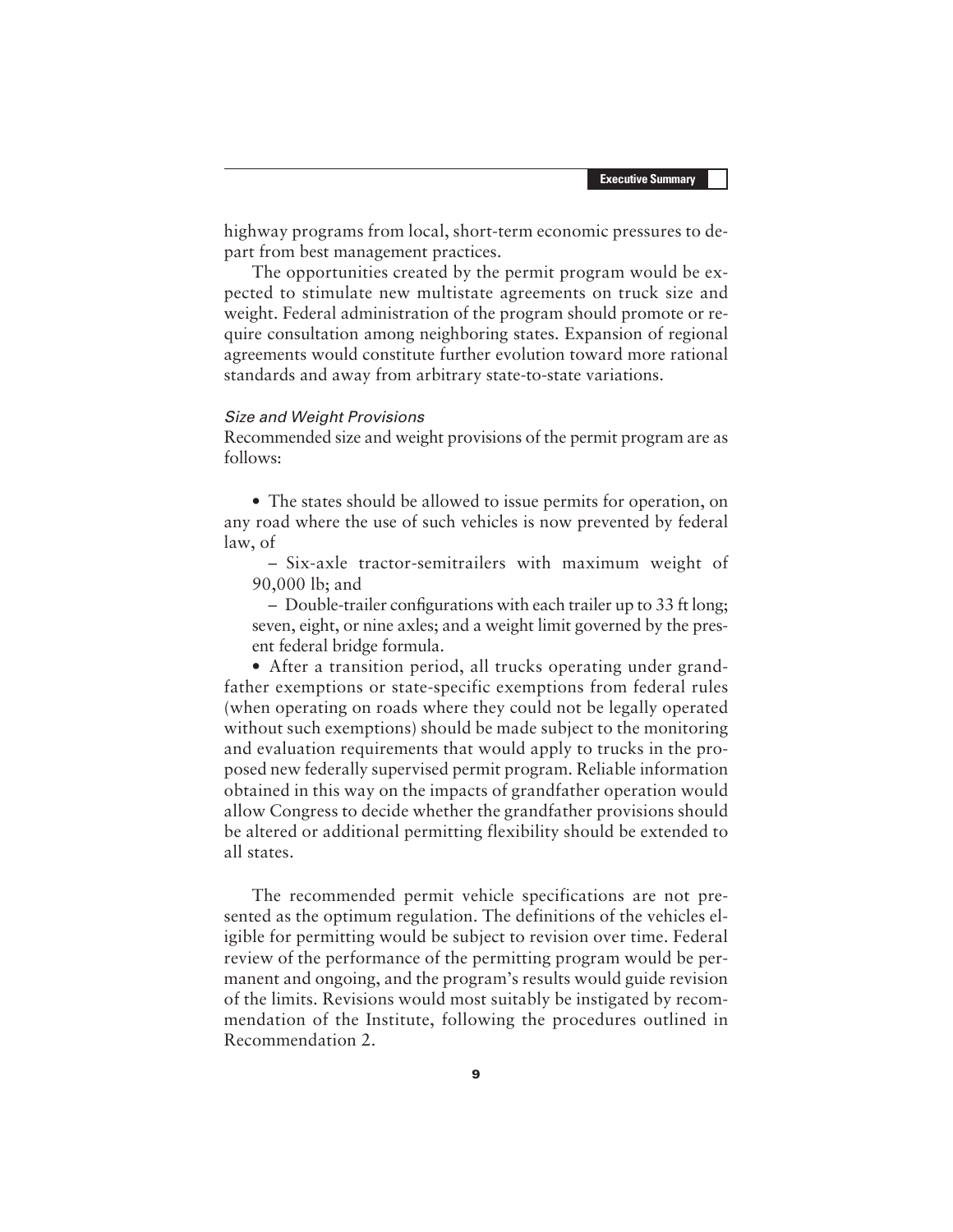### Implementation Provisions

Enforcement A legislatively defined joint federal–state program for enforcement under the permit program should include the following four elements:

• Formal and effective performance monitoring of enforcement functions.

• Application of new enforcement tools, which may include imposition of federal penalties for violation of federal limits. Congress should consider requiring, as a precondition for state participation in the permit program, that the state enact enforcement provisions to effectively hold accountable the parties responsible for placing overweight loads on the highways and to target repeat violators. Such provisions might include information systems that would make possible identification of responsible parties and repeat offenders, as well as "relevant evidence" statutes.

• Adequate enforcement funding, including federal contributions derived from user fee revenues.

• A program to advance the application of information technology as an enforcement tool.

User Fees Legislation creating the permit program should specify a quantitative test for the revenue adequacy of the permit fees imposed by participating states. As far as possible, fees should be structured to avoid giving truck operators incentives to use truck configurations whose public costs exceed their private benefits. Fees should at least cover estimated administrative and infrastructure costs for the program when it is at its steady-state level, but proposals from states for fees that reflect other external costs or benefits, supported by well-reasoned arguments, would be acceptable. States that decide to participate in the program should be required to provide DOT with the data necessary to verify revenue adequacy.

Safety Requirements As a temporary measure, equipment requirements developed in the most rigorous existing state permit programs should be imposed on permit recipients. Requirements should be proposed by the states that apply to participate and should be reviewed by the Institute and approved by the Secretary. The requirements proposed could be more stringent than any existing requirements if the state provided a rationale for them. Their im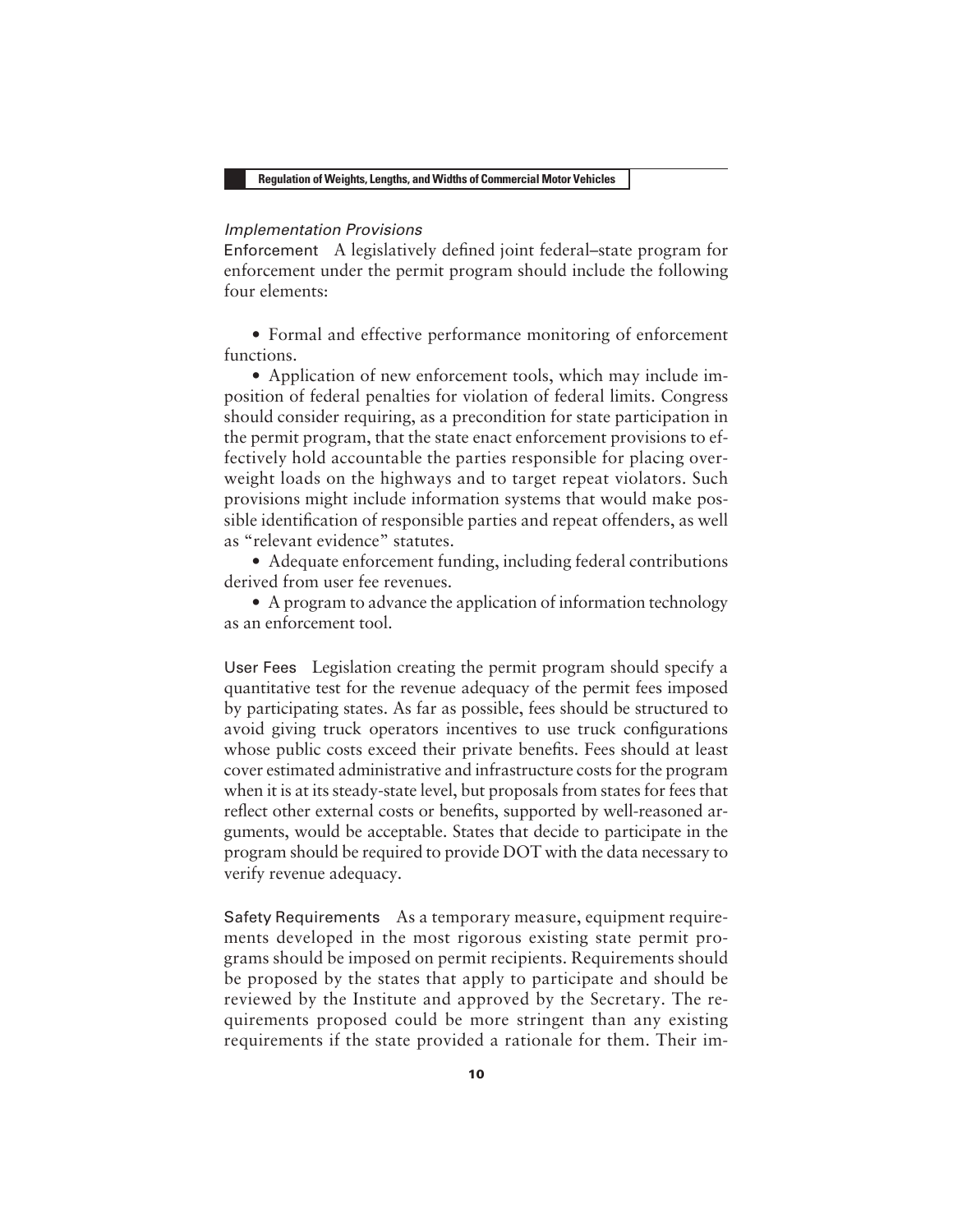plementation should be coordinated with the Institute's research on safety countermeasures.

Bridge Management A state where larger trucks come into use through the permit program will need a plan for cost-effectively alleviating constraints on the vehicles' use due to deficient bridges. The DOT responsibility for certifying that permit fees cover program costs implies the need to evaluate each participating state's management of the bridge costs of the larger trucks. The state application for participation in the permit program should include a plan for managing bridge impacts.

## **4. Longer Combination Vehicles**

Federal law should allow operation of longer combination vehicles under the provisions of the federally supervised permit program outlined in Recommendation 3 and participation of these vehicles in pilot studies according to the procedures outlined in Recommendation 2.

## **5. Routes and Roads to Which Federal Standards Should Apply**

The committee does not see justification at this time for any general revision of the specifications in federal laws and regulations regarding the networks of roads to which the various federal dimensional regulations are applicable. In particular, there does not appear to be justification for extending federal weight regulation to the non-Interstate portion of the National Highway System (that is, the system of principal arterial roads designated by federal law), where state regulations now govern most aspects of truck operations.

New enforcement mechanisms must be instituted and a plan for evaluating the safety effectiveness of route restrictions developed before any new federal regulations regarding truck operations on restricted networks of roads are enacted.

### **6. Research**

The preceding recommendations call for three kinds of activities involving data analysis and research: systematic monitoring of truck traffic and truck costs to evaluate regulatory effectiveness, basic research on the relationship of truck characteristics to highway costs, and pilot studies to test new vehicles. The following are specific topics requiring research. Research on these topics should be conducted at congressional direction by the Institute (if a study topic is essentially related to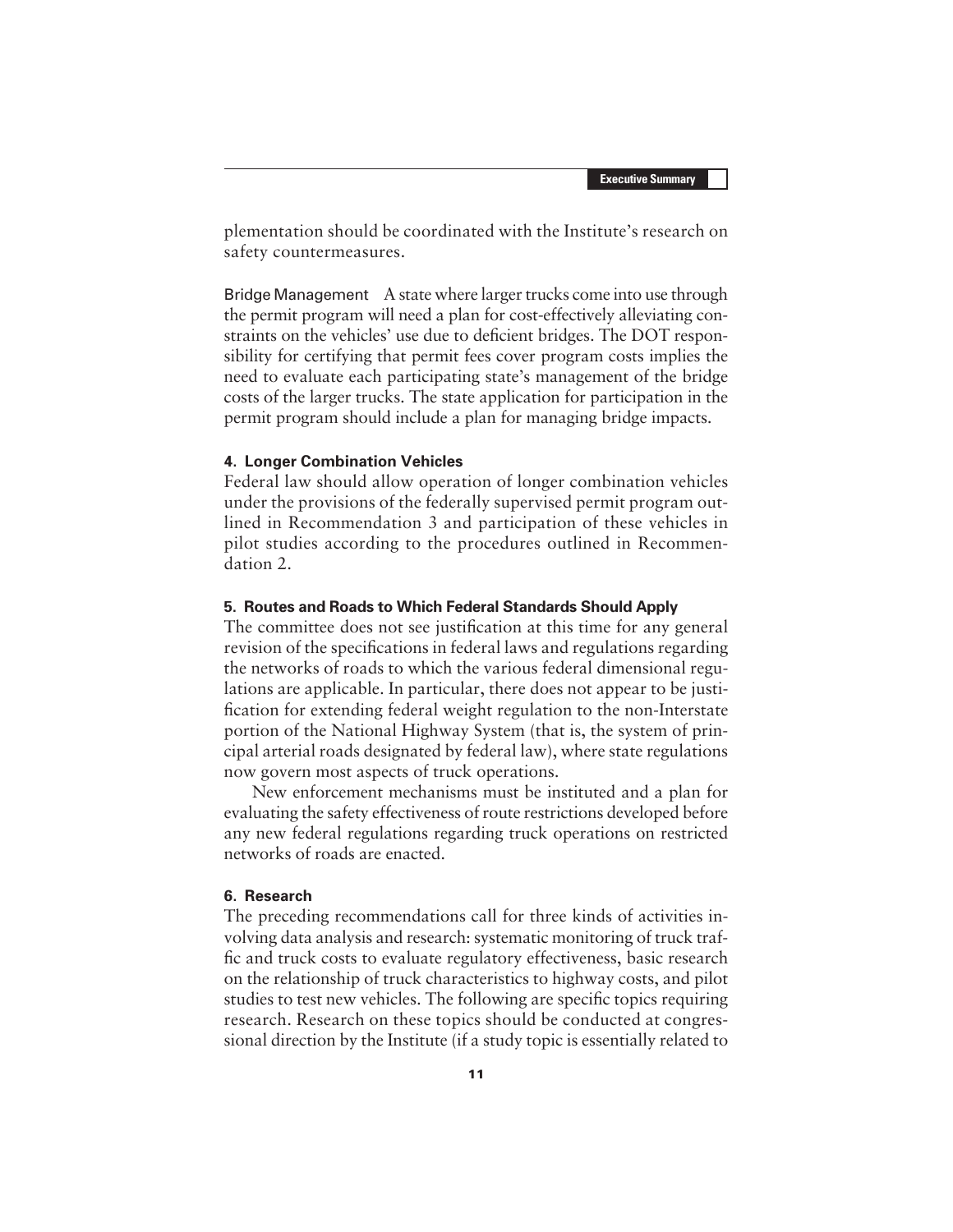an established responsibility of a DOT agency, the study should be conducted cooperatively by the Institute and that agency):

• Evaluation of the effectiveness of the enforcement of size and weight regulations,

- Air quality impacts of changes in truck characteristics,
- Relation of truck performance to crash involvement,
- Risk-based bridge costs,
- Freight transportation market research,
- Costs of mixed automobile and truck traffic arising from nuisance and stress, and
	- New infrastructure development and truck-only facilities.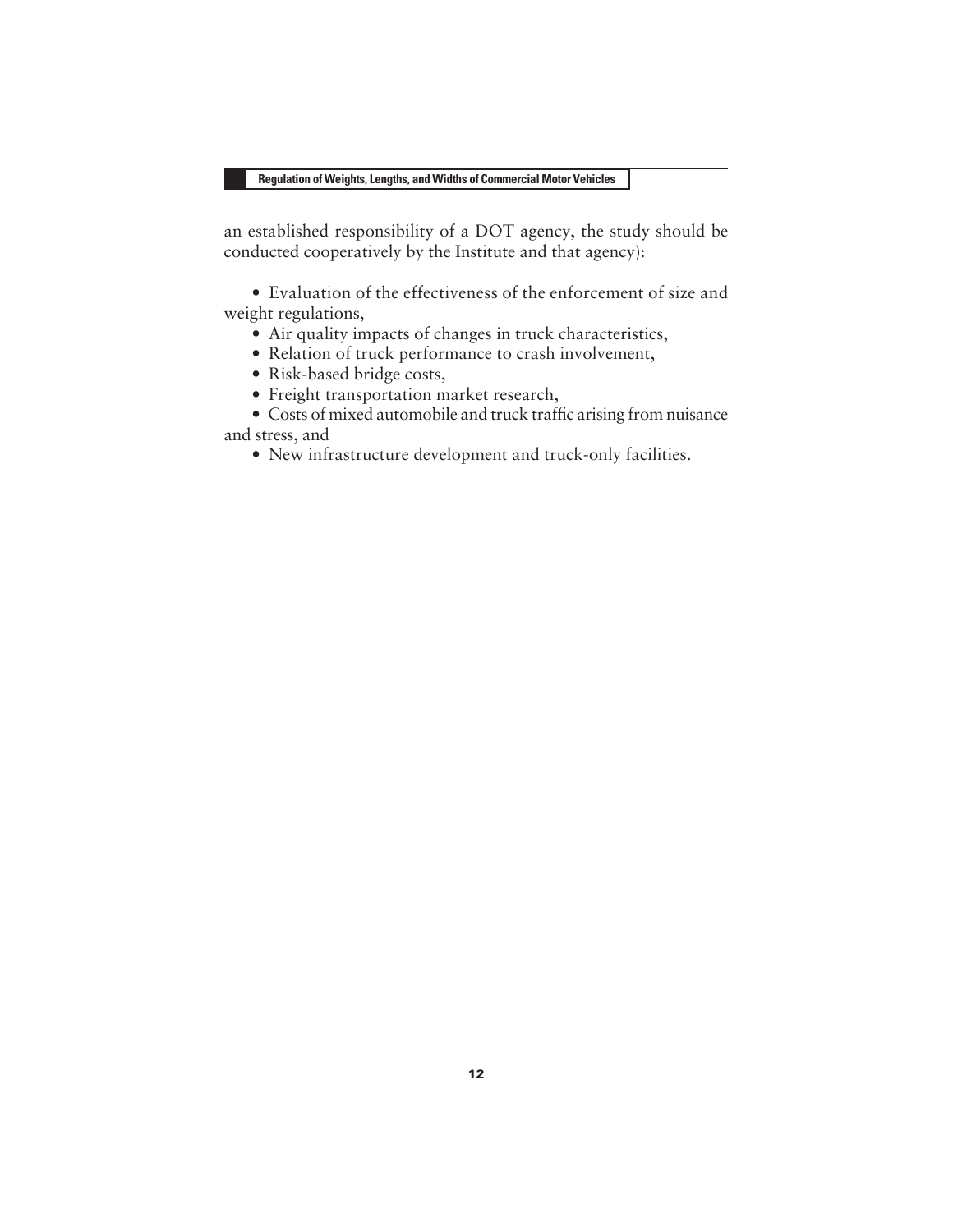Federal regulations that apply on major U.S. highways govern the weight and width of vehicles and the number of trailers that a power unit may tow. These regulations have important economic consequences because trucking accounts for four-fifths of expenditures on freight transportation in the United States, and trucking costs are influenced by truck size and weight. Size and weight limits also influence highway construction and maintenance costs and highway accident losses. The regulations affect international commerce as well because U.S. limits differ from those of Canada and Mexico and because containers shipped in international trade often are not consistent with U.S. regulations.

The most recent extensive revisions in federal truck size and weight limits were enacted in 1983. Since then there have been changes in the use and characteristics of the highway system, as well as important structural changes in the freight industries. Congress has received proposals for revisions to the federal limits from industry groups, state governments, and others. Proposals for changes in federal regulations governing vehicle size and weight have always been controversial, however, because allowing larger trucks could increase some categories of highway costs and attract freight from railroads to the highways. Trucking firms and shippers' groups typically advocate liberalization of the limits because larger trucks reduce their costs. The railroad industry, highway safety advocacy groups, some trucking firms (especially smaller ones), and some states oppose increases in federal size and weight limits.

In June 1998, Congress enacted the Transportation Equity Act for the 21st Century (TEA-21, Public Law 105-178), which provided \$220 billion in highway and transit funding over 6 years. Section 1213i of the act instructs the Secretary of Transportation to request that the Transportation Research Board (TRB) "conduct a study regarding the regulation of weights, lengths, and widths of commercial motor vehicles . . . and develop recommendations regarding any revisions to law and regulations that the Board determines appropriate." The act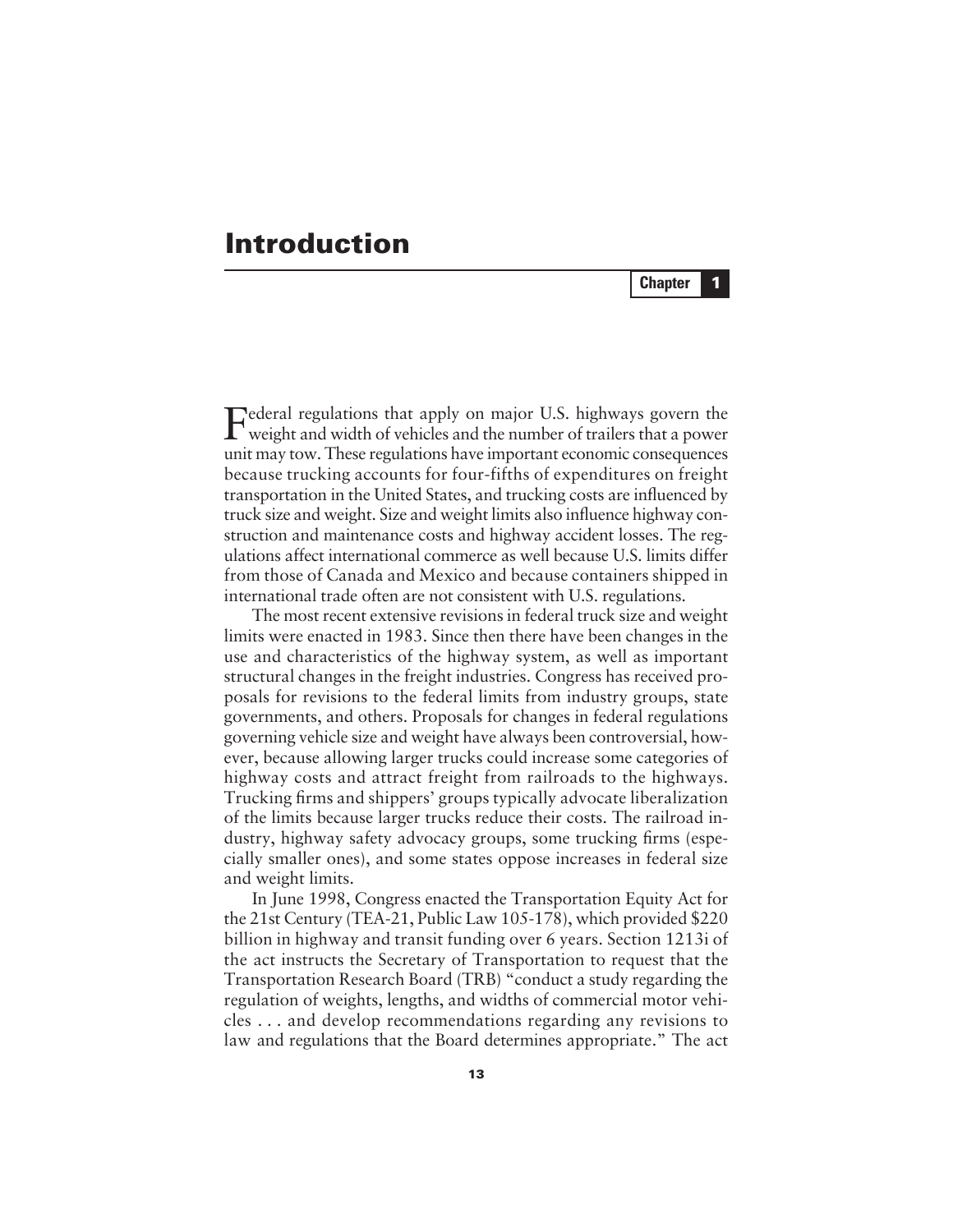stipulates that the study consider regulation of commercial motor vehicles operating on federal-aid highways and that it encompass a review of laws, regulations, other studies, and practices; solicitation of input from the U.S. Department of Transportation (DOT), the states, the motor carrier industry, freight shippers, highway safety groups, air quality and natural resource management groups, and commercial motor vehicle driver representatives; and evaluation of the impact of study recommendations on the economy, the environment, safety, and service to communities. Recommendations are to be addressed to Congress and the Secretary of Transportation. Appendix A contains the text of the section of the act calling for the study.

At the request of DOT, TRB formed the Committee for the Study of the Regulation of Weights, Lengths, and Widths of Commercial Motor Vehicles to conduct the study called for by Congress. This report is the committee's response to the legislation's study charge. The first section of this introductory chapter describes the purposes of truck size and weight regulations. The second section identifies the forces that have driven the evolution of these regulations in the past and that are generating calls for change today. The next three sections identify the principal directions for change that have been proposed, outline the challenges confronting reform, and describe the criteria and methods used by the committee in evaluating possible changes.

# **FUNCTION OF SIZE AND WEIGHT REGULATION**

The first step in determining whether changes in the federal commercial motor vehicle weight, length, and width regulations would be appropriate is to define the function of the regulations. Several definitions may be given: the function the regulations are perceived to serve today, the objectives of legislators when the regulations were first enacted, a declaration of what the goals of regulation ought to be, or the actual function of the regulations as determined by the consequences of changing them. It is necessary also to distinguish the function of federal regulations from that of size and weight regulations imposed by state and local government.

## **Regulations Today**

Motor vehicle size and weight regulations are among the most important factors determining road and bridge design and maintenance requirements and the cost of truck freight transportation. All the states regulate the weight and dimensions of vehicles on public roads. In general, these state regulations govern the following dimensions: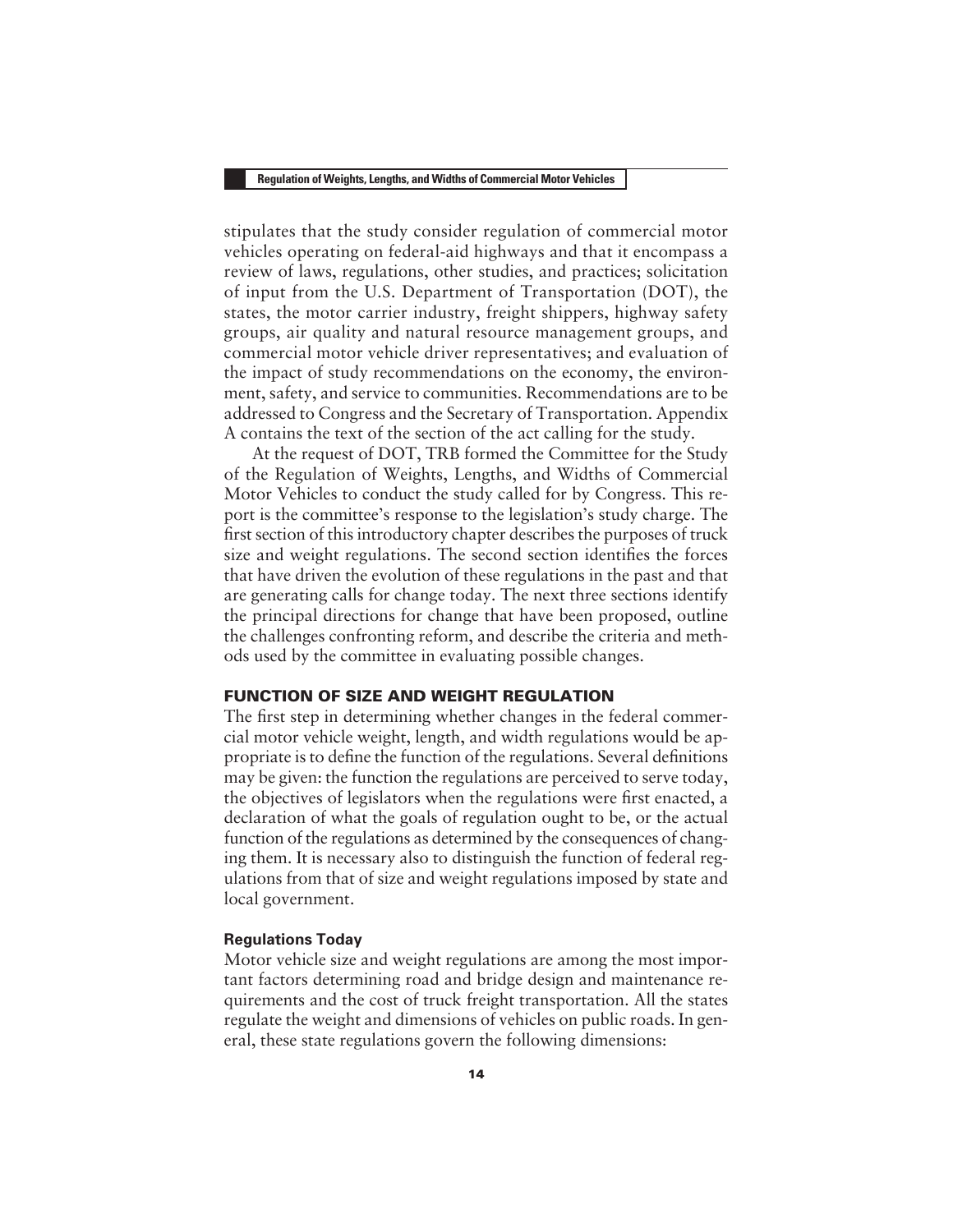• The maximum weight on any single axle;

• The maximum weight on any group of axles on a vehicle (for example, the last four axles of a five-axle tractor-semitrailer) as a function of the span of the axle group and the number of axles (this limit is called a bridge formula and is intended to protect bridges from excessive flexural effects by avoiding heavy, clustered, concentrated axle loads);

- The maximum weight of the entire vehicle;
- The maximum length, width, and height; and
- The maximum number of trailers.

Some states regulate other dimensions as well, and some impose separate limits for different classes of roads. In all states, various kinds of special permits, exemptions, and grandfather rights allow some trucks to operate at dimensions exceeding the normal limits. There are also special provisions imposing more restrictive limits on certain roads and bridges. Vehicle dimensions control the applicability of other laws as well; for example, certain federal vehicle safety regulations apply to trucks over 10,000 lb, and user fees vary with weight.

The states began to regulate vehicle dimensions before World War I. Federal limits were first enacted in 1956 in the legislation that created the federal-aid highway program and were revised in 1975 and 1983. Federal law dictates the axle weight limit, gross weight limit, and bridge formula on the 46,000-mi Interstate highway system, as well as on a network of major roads that includes the Interstates and about 160,000 mi of other roads; dictates minimum trailer length and width limits that the states must permit; and requires the states to allow double trailers.

The states enforce limits through roadside inspections at permanent and portable scales. Estimates of the frequency of illegal overloads range from a few percent to 20 percent of all combination trucks on the road at any given time (TRB 1990a, 141), but definitive data on the violation rate do not exist.

The content of the regulations and the criteria applied by public agencies to evaluate proposed changes imply that the purpose of the size and weight limits in effect today is to control certain public costs associated with large trucks:

• Highway construction and reconstruction costs—The strength of pavement and bridges, lane widths, and horizontal and vertical alignment are dictated by the requirements of the largest vehicles on the road.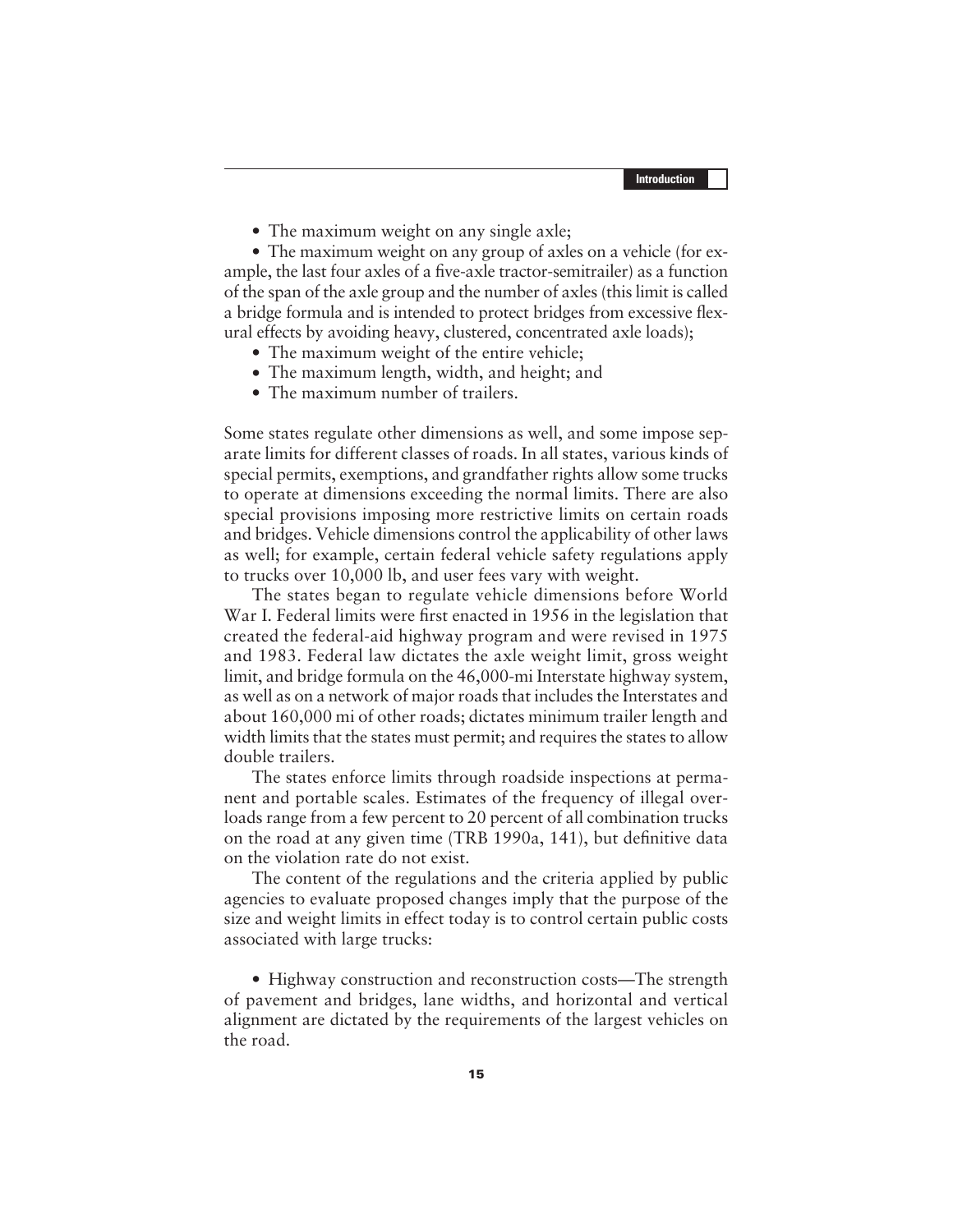• Highway maintenance and rehabilitation costs—The wear on pavements, shoulders, and bridges depends on vehicle configurations and weights and traffic volumes.

• Congestion—Larger vehicles generally have less maneuverability and less acceleration capability, require longer distances to pass, and consume more road space.

• Accidents—A collision involving a large truck and an automobile is more severe on average than one involving only automobiles. Dimensions and configuration affect vehicle handling, stability, and traffic interactions and are believed to affect accident rates.

• The cost control goal has been apparent in federal as well as state actions on size and weight. The history of the regulations also indicates that the limits have been seen as a mechanism for controlling competition between trucks and other freight modes, although this end is not always made explicit.

Federal regulations specify the following vehicle dimensions:

• The maximum weight on any single axle (20,000 lb) and on any tandem axle, that is, any pair of closely spaced axles (34,000 lb), for vehicles on Interstate highways.

• The maximum weight on any group of axles on a vehicle (for example, the last four axles of a five-axle tractor-semitrailer), as a function of the span of the axle group and the number of axles, on Interstate highways (the bridge formula).

• The maximum weight of the entire vehicle (80,000 lb) on Interstate highways—States cannot impose lower weight limits than the federal limits on Interstate highways.

• The width of vehicles—Federal law requires states to allow vehicles 102 in. wide on the National Network for Large Trucks, a federally designated network that includes the Interstates and 160,000 mi of other roads.

• Trailer length and numbers—Federal law requires the states to allow single trailers at least 48 ft long and tractors pulling two 28-ft trailers on the National Network.

The other main provisions of the federal regulations are as follows:

• Grandfather exemptions—States in which vehicles exceeding a federal limit were in operation before the enactment of the federal limit may continue to allow the vehicles to operate indefinitely. The exemption applies to state permit operations as well as to general state limits.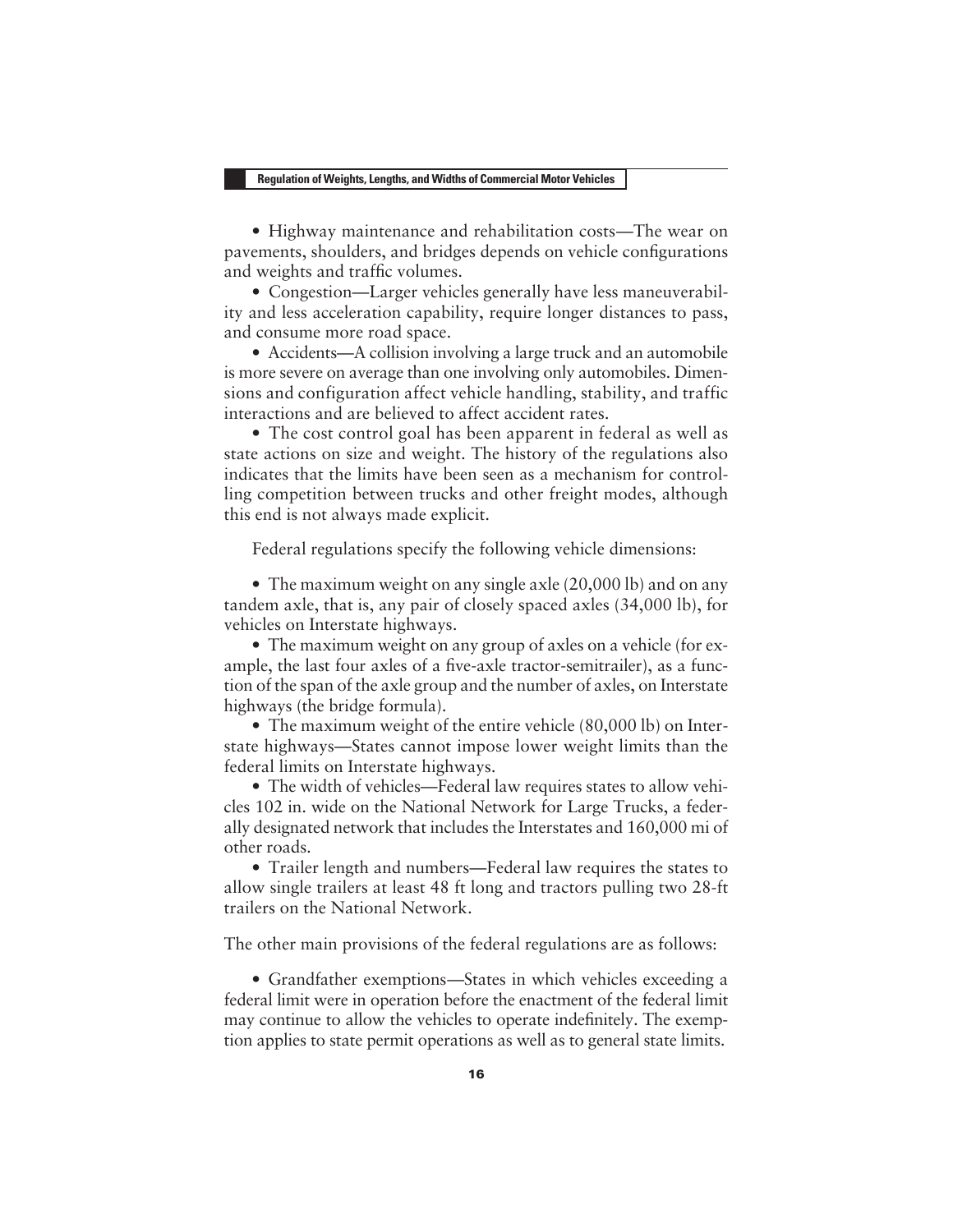• Statutory special exceptions—Federal law contains several exemptions applying to particular operations in specified states.

• LCV freeze—No state that did not allow operation of longer combination vehicles (LCVs, defined in general as multitrailer combinations having any trailer longer than 28 ft, having more than two trailers, or weighing more than 80,000 lb) on roads of the National Network before June 1991 may legalize operation of such vehicles on the National Network.

• Intrastate public transit buses—These vehicles are temporarily exempt from the axle weight limits.

• Enforcement—The states are required to certify that they have effective programs for enforcing weight limits on federal-aid roads as a condition for receiving federal highway aid.

Appendix B contains the text of the federal size and weight laws.

Federal statutory limits do not by themselves dictate vehicle dimensions. State regulations apply on roads where federal limits do not, and grandfather and permit operations of vehicles exceeding statutory limits are common. Many large trucks normally operate with dimensions below the limits (e.g., carriers specializing in commodities of low average density operate below the gross weight limit).

#### **Historical Goals of Federal Regulation**

Federal regulation implies that there are national goals that could not be attained by state regulation alone. The original intent of federal limits is explained in part in the report of the House Committee on Public Works on the bill that became the Federal Aid Highway Act of 1956 (H. Rept. 2022, 84th Cong., quoted in BPR 1964, 10):

The committee recognizes that maximum weight limitations for vehicles using the highways are fundamentally a problem of State regulation, but feels that if the Federal Government is to pay 90 percent of the cost of Interstate System improvements it is entitled to protection of the investment against damage caused by heavy loads on the highway. The committee considers that such protection can best be provided by a limitation on maximum axle loadings.

The 1956 act initiated the construction of the Interstate highway system, for which the federal share of costs was to be 90 percent. The limits enacted in 1956 were taken from the recommended practices of the American Association of State Highway Officials then in effect.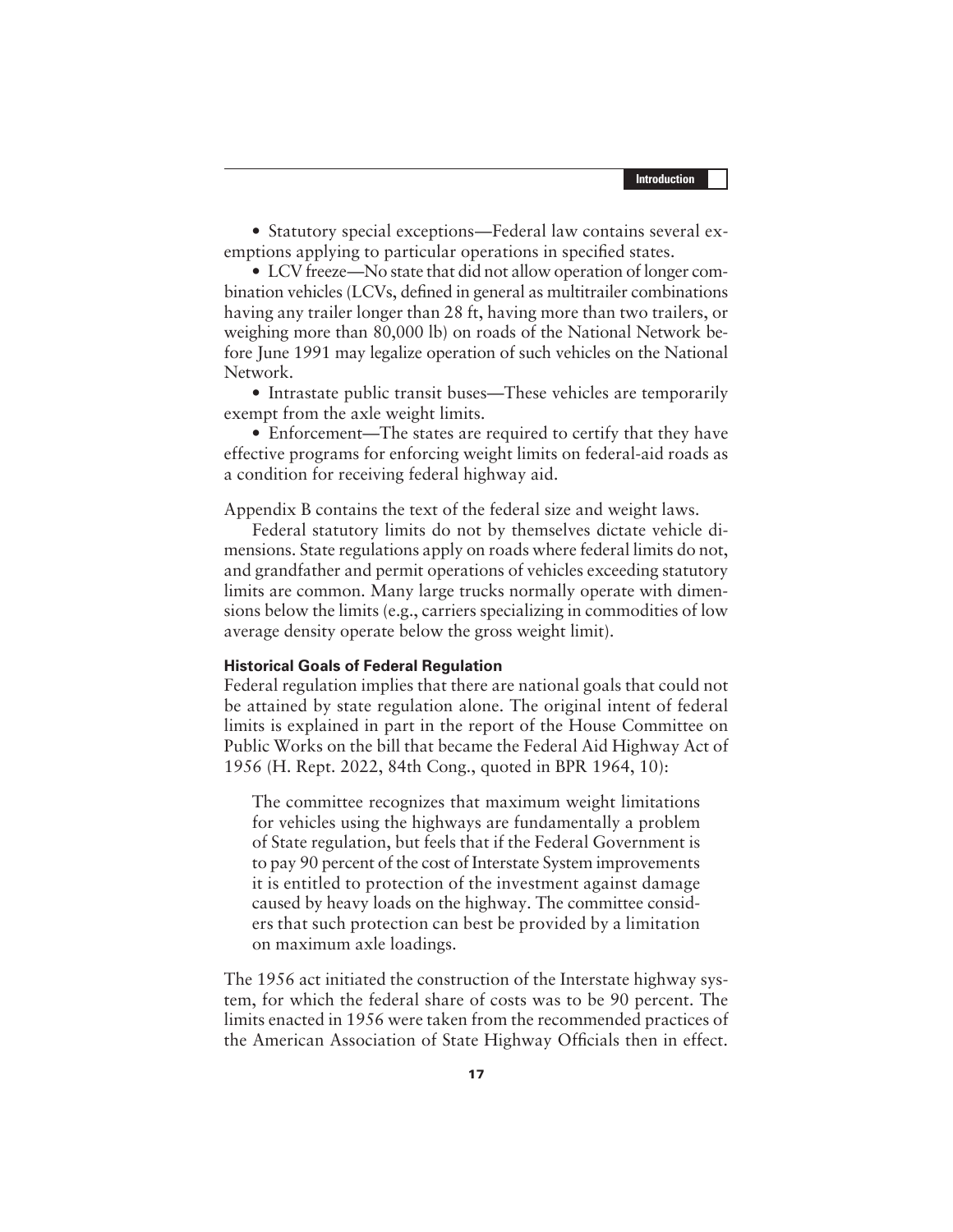The act required the Secretary of Commerce and the states to develop uniform geometric and construction standards for the Interstates. The weight limits would facilitate uniform standards for strength of pavements and bridges, while the width limit apparently was to facilitate uniformity of highway geometric design (BPR 1964, 9–11).

The circumscribed role for federal regulation apparently intended in 1956—to protect the federal investment in roads and bridges and allow uniformity of highway geometric design—was broadened in the 1983 revisions to the federal limits. Those revisions included the first requirements that states with more restrictive limits liberalize them to conform with the federal standards. Such minimum standards are not necessary for uniformity of highway design or control of maintenance costs. Their justification is that removing unjustifiably restrictive state limits reduces trucking costs. Evidently, Congress had added the federal regulatory goal of attaining a degree of uniformity in trucking regulations for the sake of the economic benefits of greater truck capacity in interstate commerce (TRB 1986, 28–29, 51–53).

The 1991 LCV freeze was the first federal law that prohibited states from allowing vehicles with larger-than-specified dimensions on roads other than Interstates. Such a rule might be imposed on grounds of infrastructure economy, as were the 1956 limits. The LCV freeze was, however, apparently the first federal rule justified in large part as a safety measure.

### **Appropriate Goals**

The historical record does not supply a full definition of the intended function of motor vehicle size and weight regulations. It would not be inconsistent with the history of their development, however, to define their function as providing a mechanism to balance the potential public costs of truck travel—wear on public infrastructure, accident risk, and congestion—against the benefits of lower shipper and carrier costs for freight transportation. In principle, it should be possible to specify optimum regulations that strike the best balance and allow the public to derive the greatest benefit from the highway transportation system.

A comparison with railroads may be instructive in defining the goals of highway size and weight regulations. A railroad company has need of dimensional standards for locomotives and cars so it can design and maintain its rights-of-way, track beds, and equipment consistently. In contrast with a public highway agency, the railroad knows and bears all the costs of changes in the standards and has information on customers' willingness to pay for new or improved services that would re-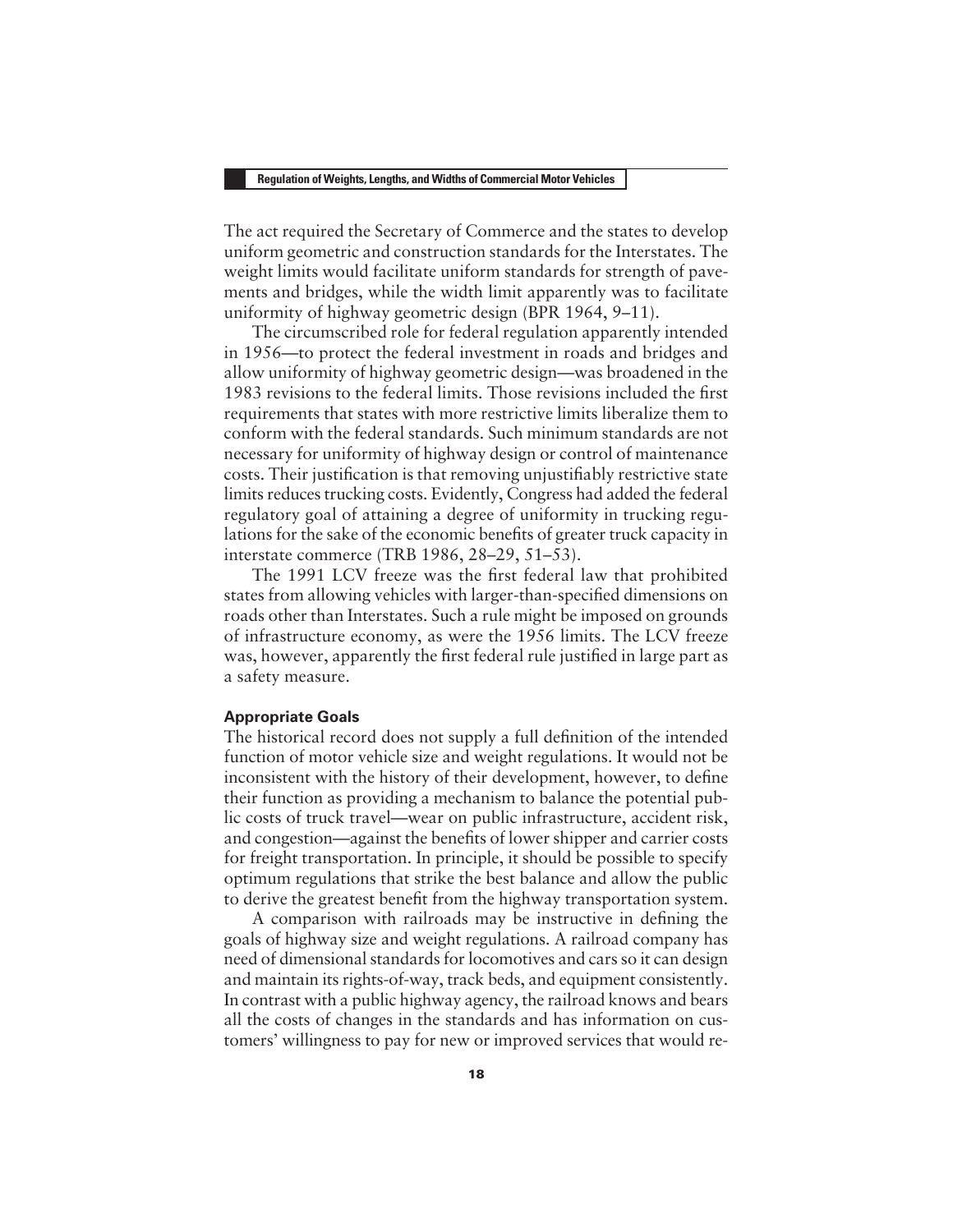quire such changes. Therefore, the railroad's selection of its dimensional standards is a routine business decision, involving use of marketing and cost data to select standards that will be most profitable. The public highway agency's problem in selecting size and weight limits is more difficult than the railroad's for two reasons. First, the taxes and fees paid by highway users are not closely related to the costs users cause, so the agency has much less information than does the railroad about the market and costs. Second, the highway agency is concerned not only with deriving the greatest possible economic benefit from the public's investment in roads (analogous to the railroad's criterion of profit maximization), but also with other social values, and is accountable to multiple constituencies with sometimes conflicting interests.

Federal determination of size and weight standards as opposed to state regulation has been justified by two arguments, both of which are reflected in the history of the development of the federal standards summarized above. The first argument is that harmonization of standards reduces freight costs and that this benefit can be attained only through coordinated action. For example, nationwide standards may lower costs by reducing the need for vehicle design variations and allowing the same vehicles to operate nationwide. The federal government's responsibility for interstate commerce justifies federal regulation in such a circumstance. A minimum federal responsibility is to ensure that interstate or international commerce is not severely impeded by unduly restrictive regulations in a single state or small number of states.

This argument is prominent in the Interstate Commerce Commission's (ICC) analysis of the justification for federal intervention in size and weight regulation in its 1941 report to Congress (ICC 1941, 24–26). This first congressionally mandated study of the issue had been ordered by Congress in 1935. At the time, there was no major federal-aid highway program, so the direct federal interest in controlling highway construction and maintenance costs that was later cited by Congress to justify the 1956 federal size and weight limits did not exist. Nonetheless, the analysis remains relevant today. The ICC concluded first, regarding the powers of Congress and the possible rationales for action:

that Congress has plenary power to remove unreasonable obstructions to interstate commerce. If State regulations governing sizes and weights of motor vehicles operate in fact to burden or obstruct interstate commerce unreasonably, Congress may enact legislation designed to secure uniformity or in other respects to protect the national interest in the commerce....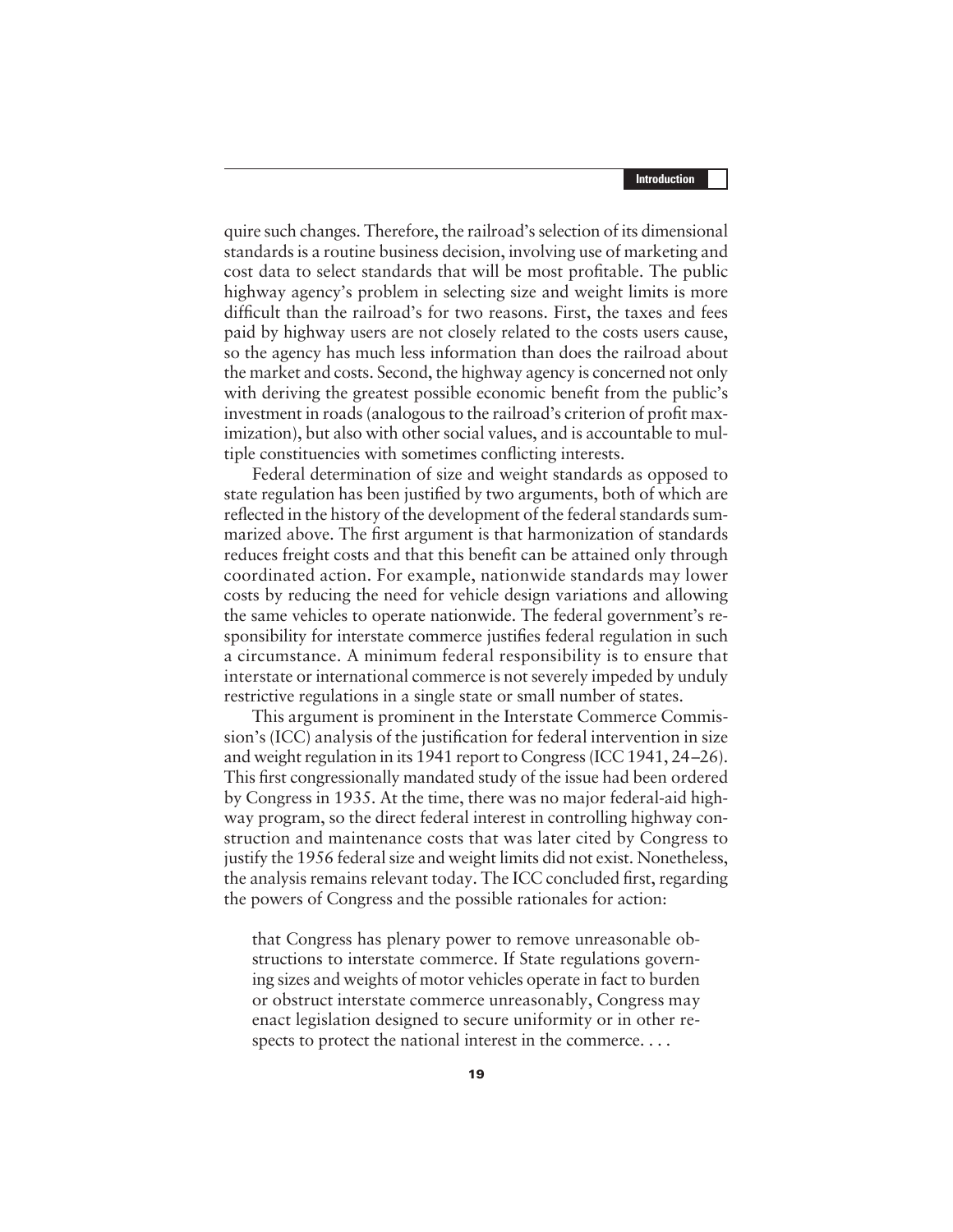It is also concluded that under a broad policy seeking to preserve essential forms of transportation, such as those by railroad and by water, as well as by motor truck, or to promote safety in highway use, Congress could establish size and weight limits for motor vehicles, applicable to interstate traffic, lower than those now applicable to such traffic under State laws.

Regarding the actual need for federal action, the ICC concluded:

with respect to the public highways which serve as the principal arteries of interstate commerce, State limitations may be, and to a considerable extent probably are, less liberal than is necessary for the proper protection of the highways and their appurtenances and of the public safety. . . .

where such conditions exist, the limitations operate as an obstacle to the flow of interstate traffic, render motor transportation more costly, and result in an impairment of service to the public. . . .

in the light of the broad public interest in the securing of as economical and efficient a motor transport service as possible, as well as in the light of the requirements of the national defense, . . . there is need for Federal regulation of the sizes and weight of motor vehicles. . . . Burdens on interstate commerce cannot be relieved through the judicial processes; only legislation can afford the needed relief. . . .

considerations of safety and convenience do not, in and of themselves, require that Congress enter this field of regulation, but we do find that the evidence available justifies the conclusion, that if Federal regulation be undertaken for other reasons, there will be need for consideration of certain phases of sizes and weight in their relation to the safety and convenience of users of the highways. . . .

national uniformity of standards is impracticable . . . on the contrary, Congress should enter this field only to the extent that proves necessary under the circumstances of particular situations. . . .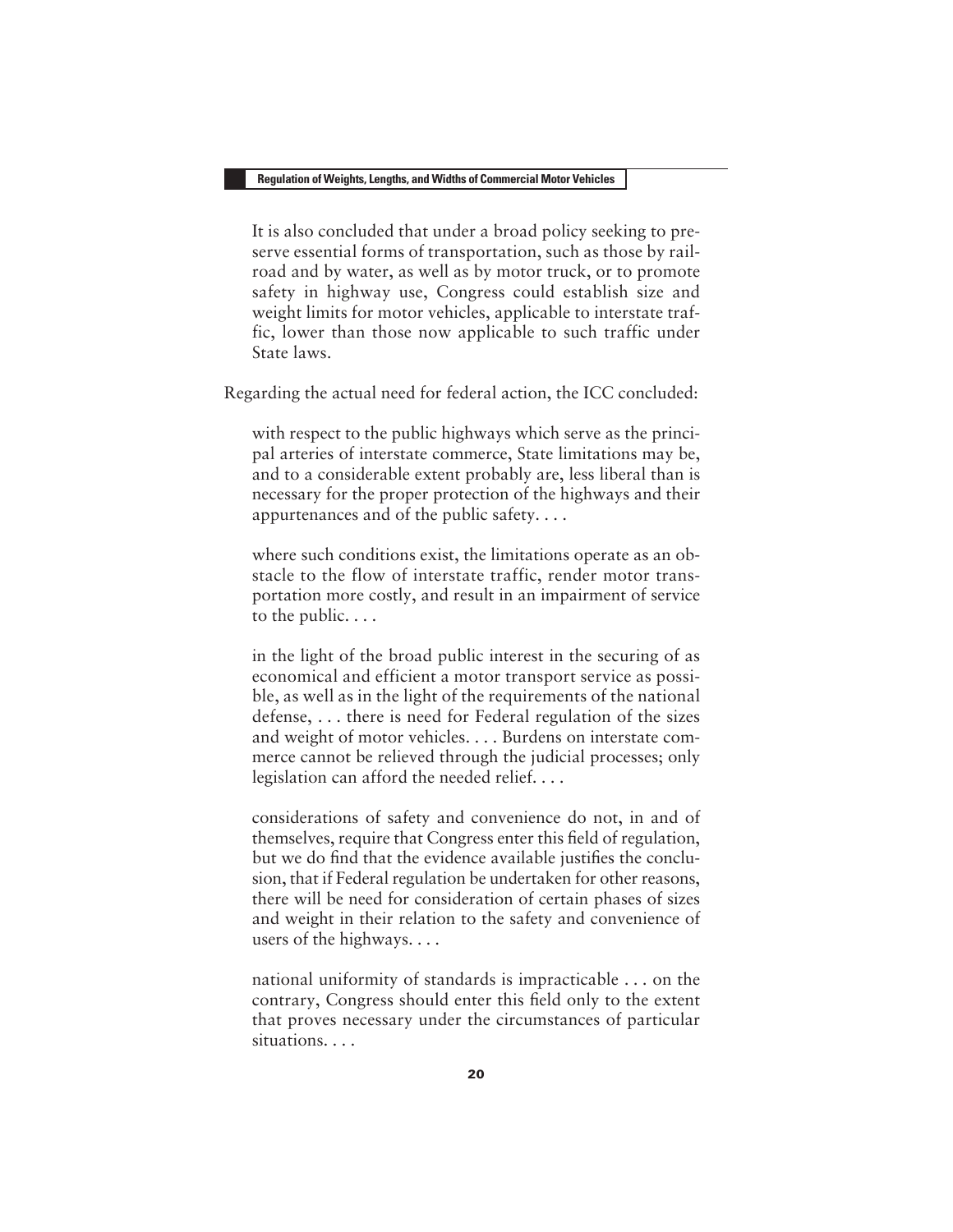The second argument for federal regulation is essentially the same as the rationale for the federal-aid highway program: that the value of investments in the system of main highways from the point of view of the nation as a whole is greater than the value as seen by the individual states that would otherwise be responsible for investment decisions. For example, a sparsely populated western state whose roads carry a large volume of through traffic between the major population centers of the West Coast and the Midwest might see little need to invest in high-quality through roads to serve its own population and (as long as road use was free) would have no mechanism for capturing any of the economic benefit of the through traffic. The need for federal size and weight regulation is incidental to the need for the federal-aid program: if a local government lacks interest in constructing a road on its own, it is also likely to lack interest in managing or maintaining the road, so federal standards will be needed.

Some of the considerations that have played a part in setting size and weight restrictions in the past are questionable as goals for these regulations. Both the TRB *Truck Weight Limits* study (TRB 1990a) and the recent DOT *Comprehensive Truck Size and Weight Study* (DOT 2000) indicate that imposing nationwide uniform limits more restrictive than those previously in effect in many states would increase shipper costs by an amount greater than any compensating savings in highway operating costs. Uniformity per se is likely to be less efficient than toleration of regional variability in standards if the variability reflects actual differences in traffic and highway conditions and therefore in the costs of operating trucks of various dimensions. A second questionable goal is attempting to regulate competition among the freight modes by restricting truck dimensions.

#### **DRIVING FORCES FOR CHANGE**

Changes in motor vehicle size and weight regulations have historically been driven by external forces. The limits have changed continually throughout the development of the highway system as a consequence of the expansion of the system, improvements in vehicles and roads, and economic pressures for cost reduction in industry. Improvements in highways and freight vehicles and the resultant changes in size and weight limits, together with innovations in the management of freight and logistics, have been important sources of productivity growth. As long as the external driving forces persist, the regulations will continue to change through the political process. Planning for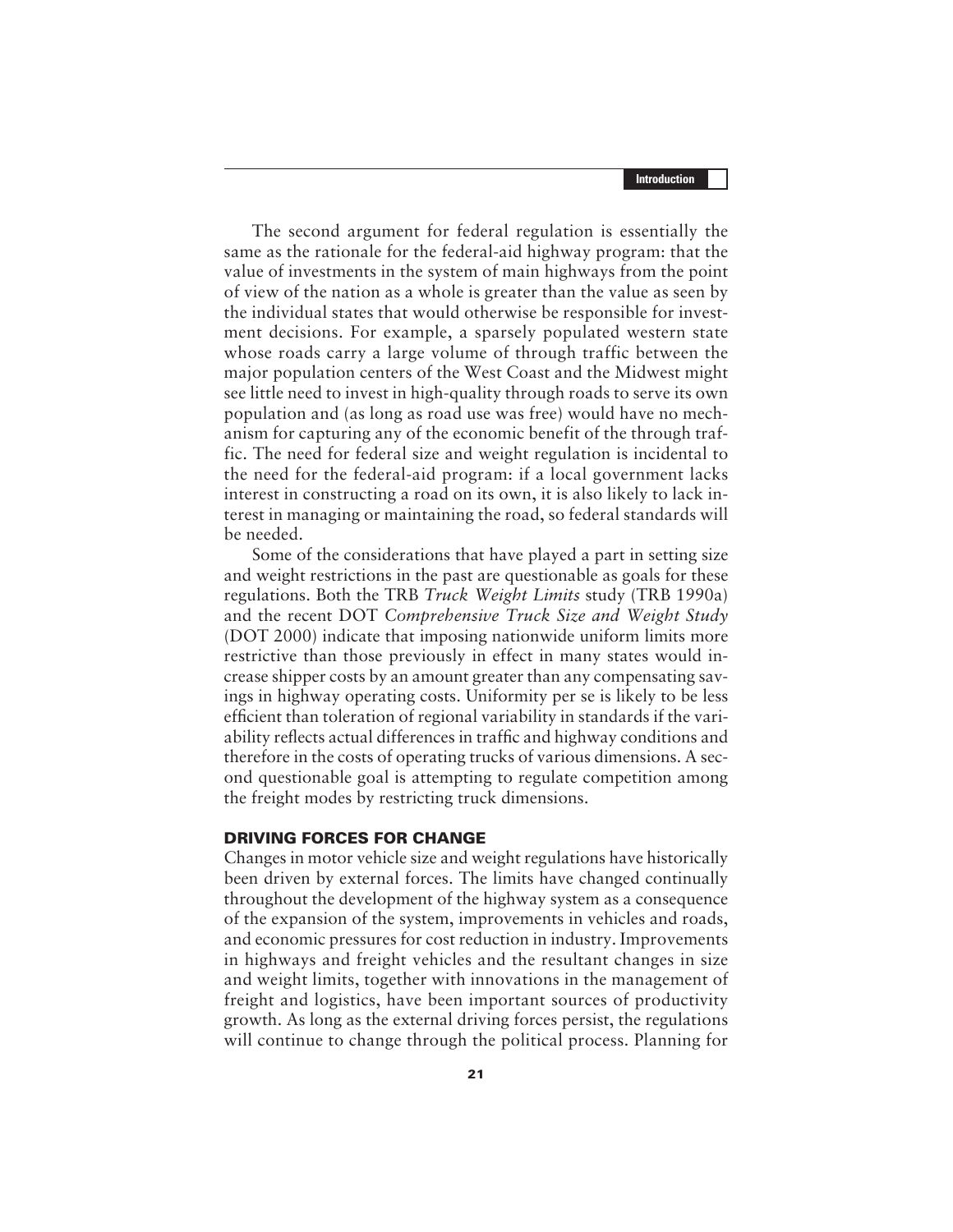change affords the public authorities responsible for the highway system an opportunity to manage this process rather than risk haphazard development.

The report of a 1990 TRB study committee that considered truck size and weight policy observes (TRB 1990b, 15):

In the past, the regulations have been subject to nearly continuous incremental revision. The result has been trucks that are not ideal from the standpoint of highway wear, freight productivity, or safety. Highway engineers are dissatisfied with current standards because heavy truck traffic accounts for a large fraction of road wear. Throughout the country roads and structures do not stand up well to the loads they must carry, and highway agencies lack the funds to perform more frequent maintenance. At the same time, motor carriers and shippers point out that the benefits from reduced freight cost of allowing larger trucks could greatly outweigh the costs of repairing the added road wear that larger trucks would cause; and safety advocates, motorists, and the public are concerned that trucks are involved in a disproportionate share of the most severe highway accidents.

Thus, the situation today is that substantial economic benefits could be gained through use of larger trucks, but chronic funding shortages in state highway maintenance programs and fears of the hazards of larger trucks stand in the way of gaining these benefits.

In the decade since this report was issued, many conditions have changed: state highway programs have received substantial funding increases; pavement and bridge design methods have advanced, and new technology for enforcing highway regulations and collecting user fees is increasingly available; technology has improved vehicle performance; and the freight and logistics sectors have experienced important technological advances and productivity gains. Federal motor vehicle size and weight limits have not undergone overall revision in this period, so it is likely that the gap between existing limits and optimum vehicle standards is greater than ever.

Changes in these three factors—highways, vehicle technology, and freight customer service demands—account for the evolution of size and weight limits throughout the century. The system of paved roads in the United States had reached 500,000 mi by the late 1930s and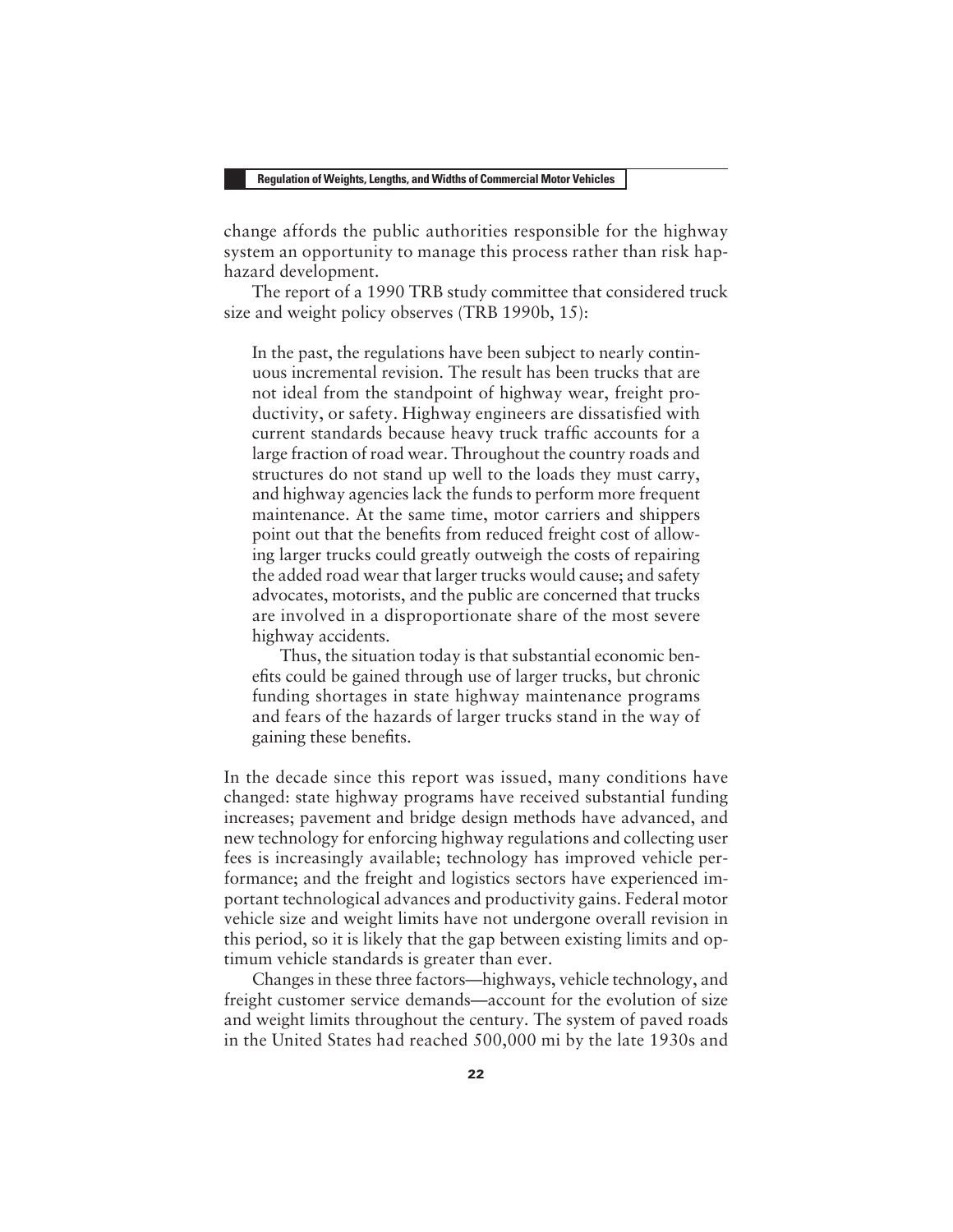1 million mi by 1956, and stands at 2.5 million mi today. The construction of a system of roads built to Interstate standards—designed for safe and efficient operation with high traffic volume, high speed, and heavy loads—has been the major highway advance of the latter half of the century. In the United States there was 1,100 mi of divided highway with full access control in 1956, 22,000 mi by 1966, and 42,000 mi by 1976; today there is 57,000 mi (FHWA 1987, Tables SM211, M203; FHWA 2000, Tables HM12, HM 35; TRB 1986, 33–36). Highway agencies also have adopted pavement and bridge designs and pavement and bridge management practices that have reduced the costs of accommodating larger vehicles, and are beginning to apply information technology for traffic management and regulatory enforcement, including systems for automatic screening and electronic identification of trucks to improve enforcement efficiency. Similar technology is used for collecting tolls, and could be applied more widely to levy user fees that would give highway users incentives to consider infrastructure costs and costs to other users in their transportation decisions.

Advances in the design of heavy trucks in the past half-century include improvements in diesel engines that resulted in their being used to replace the gasoline engine for nearly all intercity freight by the 1960s, as well as great improvements in brakes, transmissions, and suspensions. These advances have contributed significantly to the productivity of the trucking industry (Gordon 1992) and have made larger loads and long-distance operations feasible. More recently, applications of electronics and information technology have improved operating efficiency and have begun to be applied to improve vehicle control and safety.

Trucking industry operating practices are driven by customer demands. Today as in the past, customers place a premium on reliability, speed, and flexibility. Shippers appear to be aware now more than ever of the potential for cost savings through better management of logistics. However, changes in logistics management practices may not have greatly altered shippers' demands as they affect vehicle size and weight requirements. Shippers have always sought lower freight rates, which can be attained by using vehicles with greater weight and volume capacity. Changes in logistics practices and in the composition of U.S. production and consumption, however, may be altering the relative significance of increasing the volume capacity of trucks as opposed to increasing weight capacity. For example, shipments of highvalue manufactured goods (e.g., processed food or electronics) have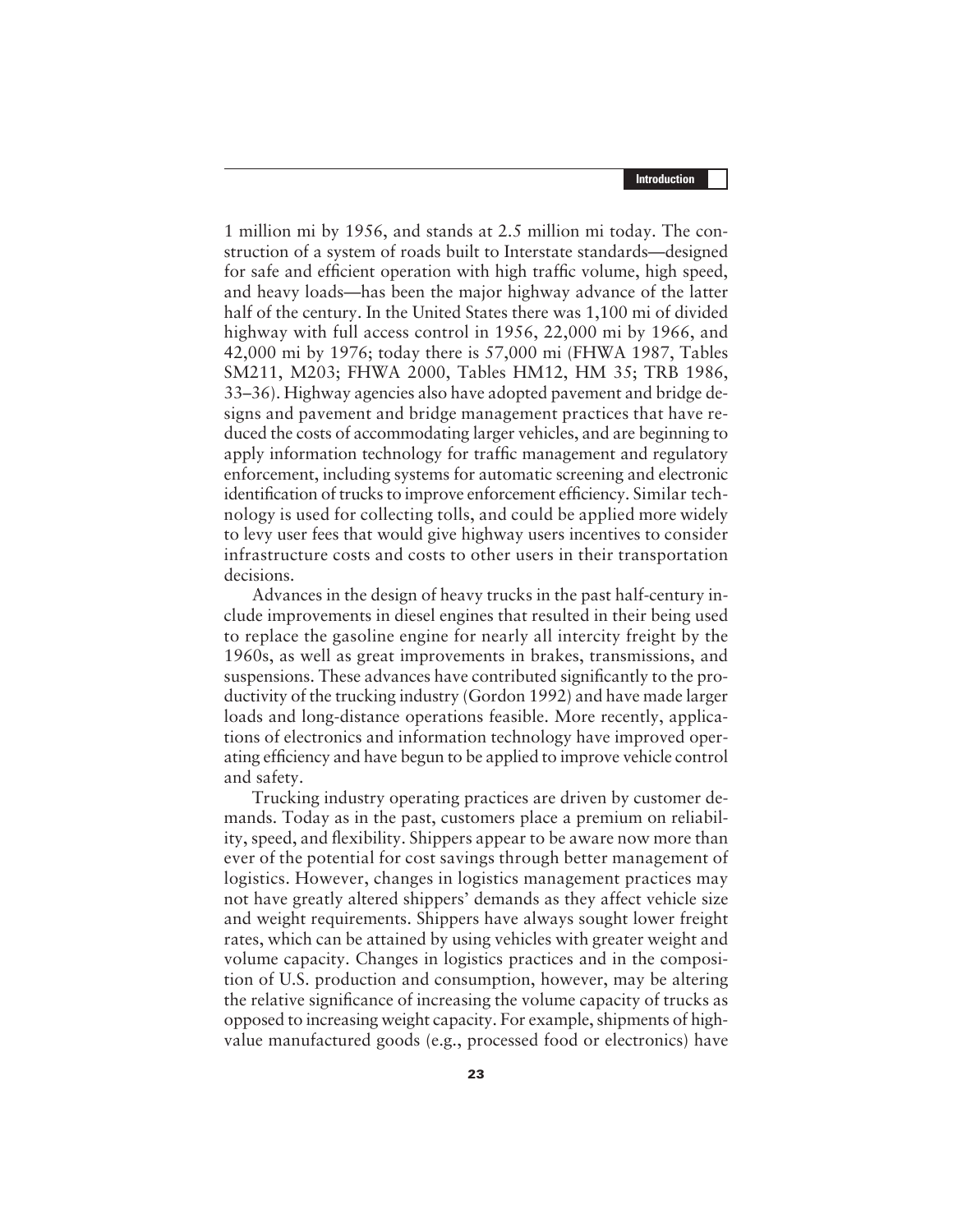lower average density than shipments of basic materials (e.g., grain or unfinished steel). If production and consumption are growing faster for high-value goods than for basic materials, average shipment density will decline. An additional trend in demand that has affected size and weight requirements is the growth of international trade, which has highlighted the problems of differences in size and weight limits among the United States, Canada, and Mexico, as well as differences among the United States, Europe, and Asia in practical intermodal container weights.

The result of all these developments in roads, vehicles, and management practices has been improved efficiency of freight transportation, which has benefited the public economically. The elimination of federal economic regulation of motor carriers in 1980 also contributed to improved efficiency by allowing carriers to respond to customer requirements. Total factor productivity in for-hire trucking (the ratio of the value of trucking services to the value of all inputs to the industry in constant prices) grew 2 percent annually during 1948–1978 and 1 percent annually during the 1980s (Gordon 1992). Faster growth in the earlier period is not surprising, since this was the time of the most dramatic changes in roads and vehicles. This rate of productivity growth is healthy in comparison with that of the economy as a whole (BLS 2001). If this valuable productivity trend is to continue, it will be necessary to search for additional sources of efficiency gain.

Regulatory changes stimulated by these external forces have come about through the workings of the political process. The interests and preferences of affected industries, motorists, and other constituencies have provided the motivation for changing the regulations. Decisions on the regulations are necessarily political, rather than purely technical, because they can have the effect of benefiting some parties at the expense of others. The process of change often is described as "ratcheting": industry gains a particular liberalization of limits in one jurisdiction, creating pressure for the change in neighboring jurisdictions to avoid economic disadvantage or because the new operating practice has been demonstrated to be feasible. Soon holdout jurisdictions are being labeled as barriers to uniformity, and eventually the change becomes universal. This dynamic is not an indefensible process. Innovations naturally propagate quickly through any industry. The process is undesirable only if the innovation is harmful.

Some decisions to change regulations have been well supported by engineering and economic analysis and professional evaluation.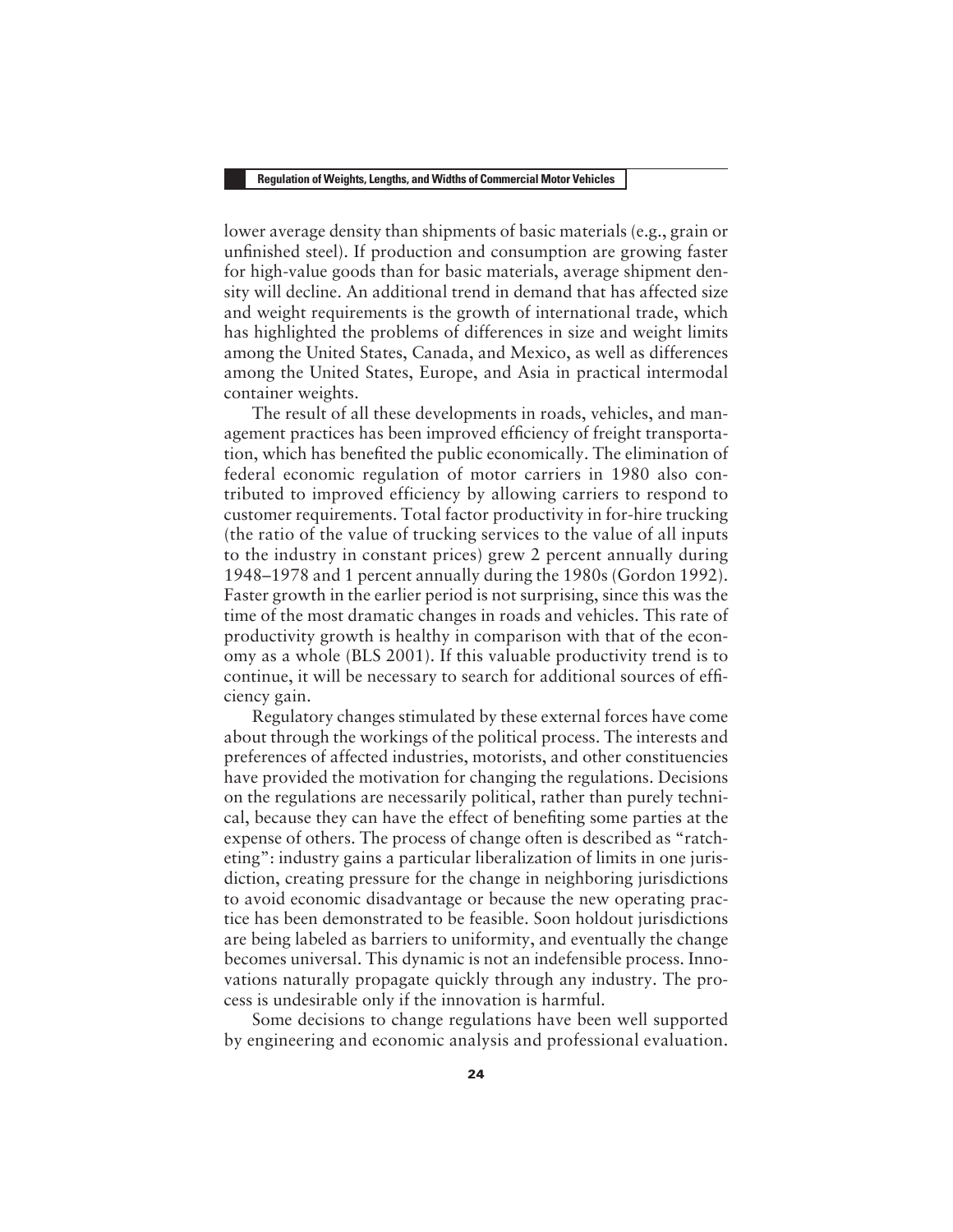For example, a major DOT study mandated by Congress (DOT 1981) produced results that for the most part supported the changes in federal size and weight laws contained in the 1983 highway act, and the 1956 federal standards were derived from consensus recommended practices of the American Association of State Highway Officials. Other important regulatory developments, however, have not been preceded by analysis or have been unintended consequences of legislative actions; for example (as Chapter 2 describes), widespread adoption of 53-ft semitrailers following the 1983 act was not anticipated. Moreover, no change in federal size and weight regulations has been subjected to a thorough follow-up evaluation to observe how the change in law actually affected truck traffic and highway costs.

Recently, local exemptions to federal limits (described in the next section) have been enacted without full analysis of the possible consequences. The exemptions for Maine, New Hampshire, Colorado, and Louisiana in TEA-21 required the states to study the impact of the exemption. However, the law provided no standards to guide the states in conducting the studies and no linkage between the outcomes of the studies and any regulatory action.

## **Recent Federal Regulatory Issues**

Three recent federal size and weight issues illustrate the pressures for relaxation of federal limits faced by Congress: proposals for federal enactment of state-, route-, and industry-specific exemptions to the limits; the request of a group of governors for federal evaluation of wider use of LCVs restricted to the western region; and size and weight issues connected with international trade. These three issues also suggest inadequacies in present arrangements for responding to regulatory problems as they arise.

### Exemptions

TEA-21 [Section 1212(d)] contains special provisions for four states:

- Defining loads of two or more precast concrete panels in the state of Colorado as nondivisible loads,
- Authorizing Louisiana to permit trucks hauling sugar cane during the harvest season on Interstate highways at 100,000 lb gross weight, and

• Exempting specified Interstate highway segments in Maine and New Hampshire from federal weight limits.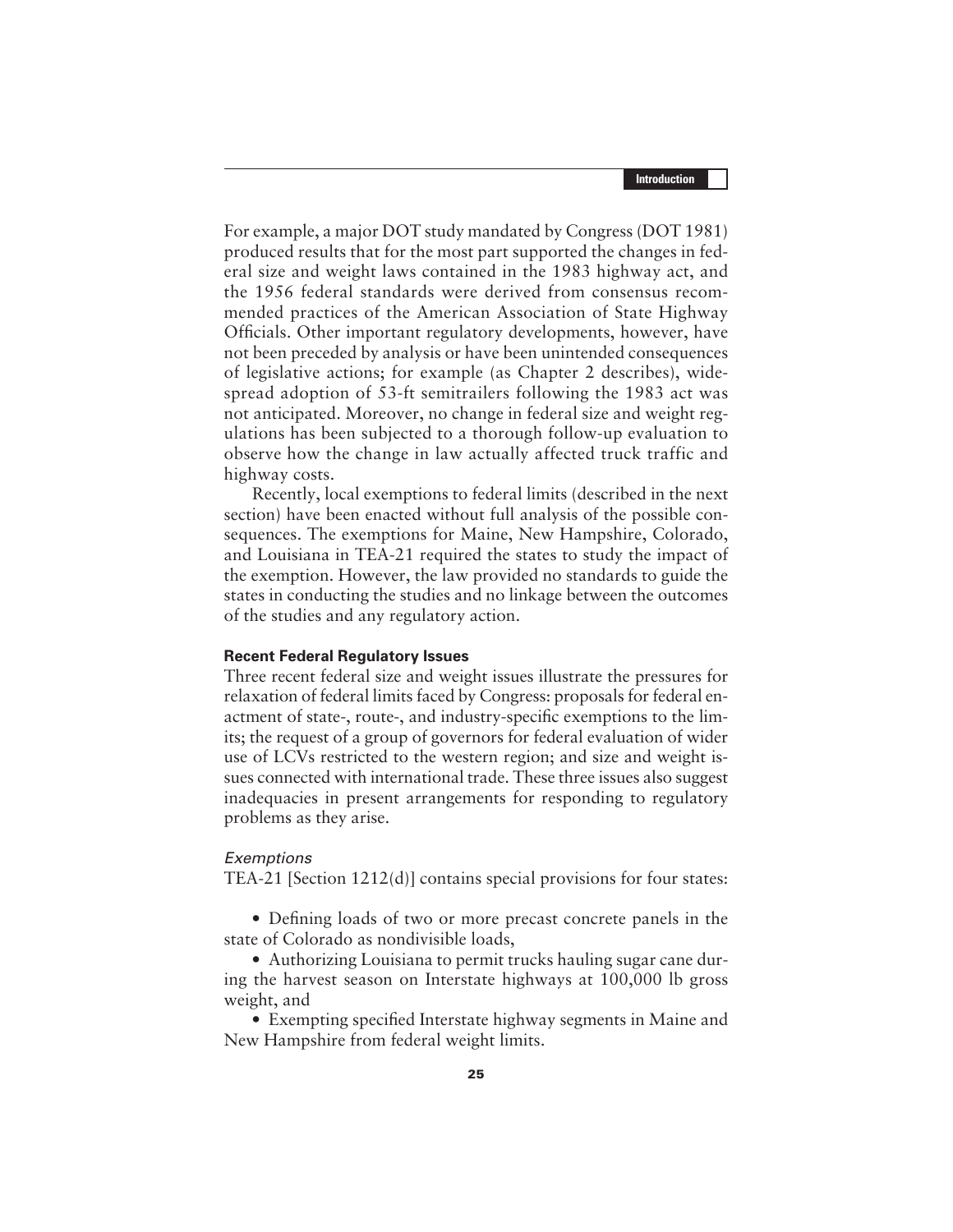These are the only size and weight provisions in the legislation. Congress enacted other special provisions in the National Highway System Designation Act of 1995 (P.L. 104-49, Sec. 312) exempting specified highways in Iowa and Wisconsin from weight limits and allowing longer combination vehicles on an Iowa highway (an exemption from the 1991 LCV freeze). In all, the section of the United States Code on federal weight limits now contains special exemptions naming 15 states (23 USC 127). These are in addition to the state exemptions under the grandfather clauses in federal law. Other states have sought exemptions that have not yet been enacted.

The arguments of proponents of the Maine exemption are representative. Local government officials reported that the federal limits were forcing the largest trucks off the best roads (the Interstates) and onto lesser roads and city streets, where the heavier loads are allowed under state law (Maine Municipal Association 2000). State officials also argued that the federal limit was unjustifiable in light of grandfather exemptions that allow the heavier trucks to operate in other nearby northeastern states (Babcock 1998). In a good illustration of the ratcheting phenomenon described above, a bill was introduced in 2001 to extend the Maine exemption, which applied to I-495 and I-95 south of Augusta, to the entire length of I-95 in the state. The bill called for a 3-year trial, with the exemption made permanent if evaluation of the safety consequences of the trial was positive (Woolard 2001).

The cumulative impact of the recent special exemptions from a national perspective is slight. However, they represent a cumbersome and potentially arbitrary approach to addressing federal regulatory issues.

### Western States' LCV Proposal

In 1999, after a draft of the DOT *Comprehensive Truck Size and Weight Study* (DOT 2000) had been released, the Western Governors' Association, in a letter to the Secretary of Transportation, asked that the DOT study be modified to include analysis of a regulatory scenario involving expanded use of LCVs in 14 western states and that in the new analysis, the assumed LCV dimensions be consistent with those currently used in the west. In its original study, DOT evaluated only nationwide use of LCVs, and its definitions of LCVs assumed larger dimensions than those of typical LCVs already in use. The association debated seeking federal approval for a pilot project to test western regional regulation of LCVs, but rejected the proposal after hearing objections from railroads and the American Automobile Association (AAA) (Barnes 1999).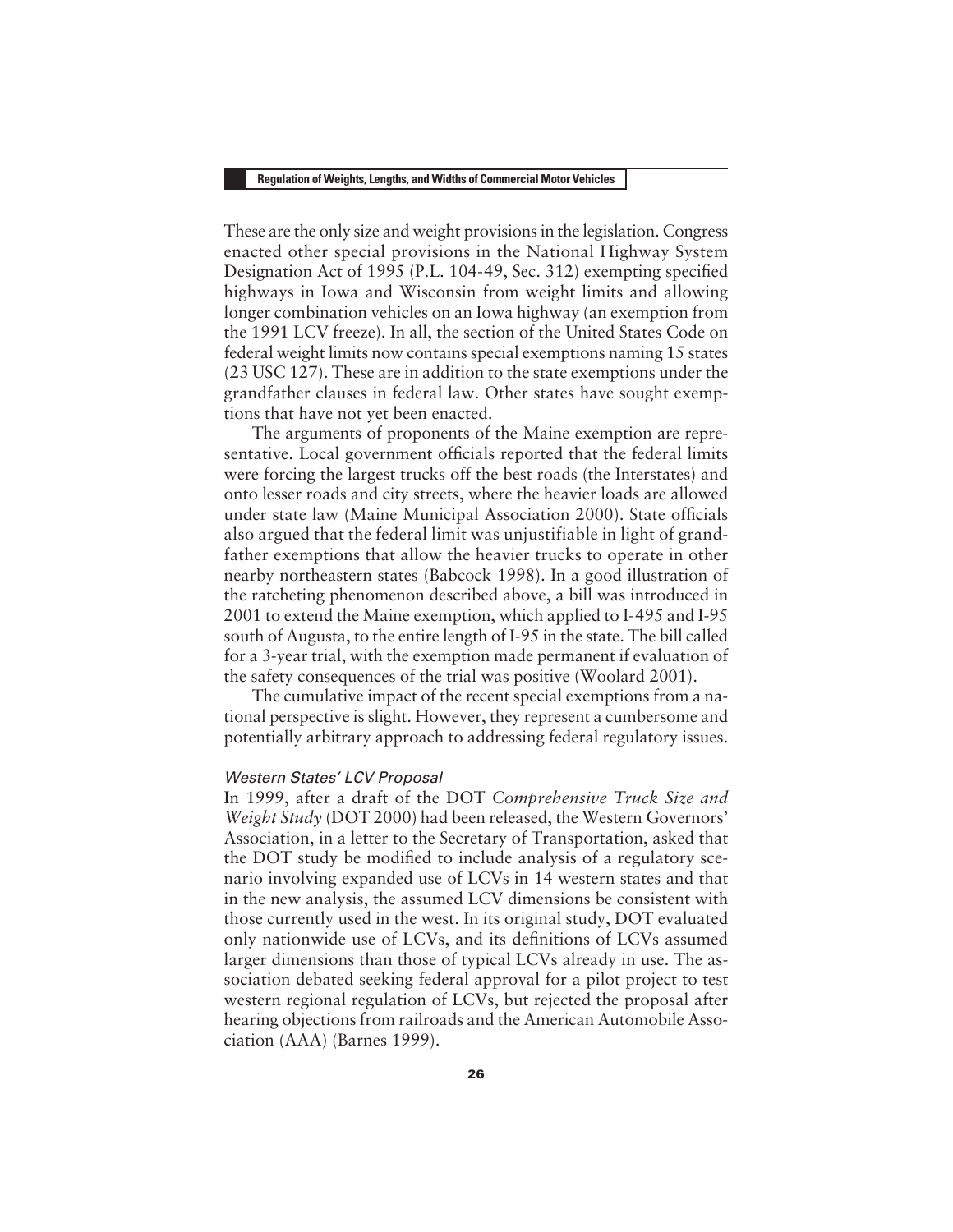Federal provision for a western LCV network is not a new proposal. DOT evaluated the concept in a 1986 study (FHWA 1986) at the direction of a congressional committee after a 1985 congressionally mandated DOT study of LCVs led to the following conclusion: "There is no compelling reason for designation of a federally mandated LCV network at this time. . . . There are positive aspects of LCV use, but many unresolved issues argue against their immediate widespread use" (FHWA 1985, S-8).

Also in 1999, an American Association of State Highway and Transportation Officials (AASHTO) policy resolution identified various shortcomings in the draft *Comprehensive Truck Size and Weight Study* and called on DOT to consult with the states and private parties in the course of completing the study (AASHTO 1999). Although DOT had described the purpose of its study as developing a method of analysis rather than policy proposals, the states evidently perceived the additional need for the federal government to address certain of their immediate policy concerns.

The state reactions to the DOT study, as well as the history of special state exemptions to federal law, suggest that at least some states have found federal regulatory practices inflexible and unresponsive to local needs. The states might be more satisfied with an approach to the review of federal size and weight regulations that was more open to them and that focused on the practical size and weight issues they confront. Although the history of size and weight regulation shows that demands continually arise to adapt the regulations to changing external circumstances, there is no established mechanism at the federal level for responding to such demands with timely evaluation. The replies of the states to this committee's request for comments show that they value the function of federal regulation as a buffer protecting state highway programs from the local and short-run economic pressures they face to depart from best management practices. Providing some degree of regulatory flexibility according to an established procedure might help preserve this federal role.

### International Trade

The North American Free Trade Agreement (NAFTA) is an immediate impetus for review of the federal regulations governing truck size and weight. The agreement among Canada, the United States, and Mexico was signed in 1992 and became effective in January 1994. Its provisions reduce barriers to trade among the three countries. The NAFTA parties agreed to seek compatibility of standards related to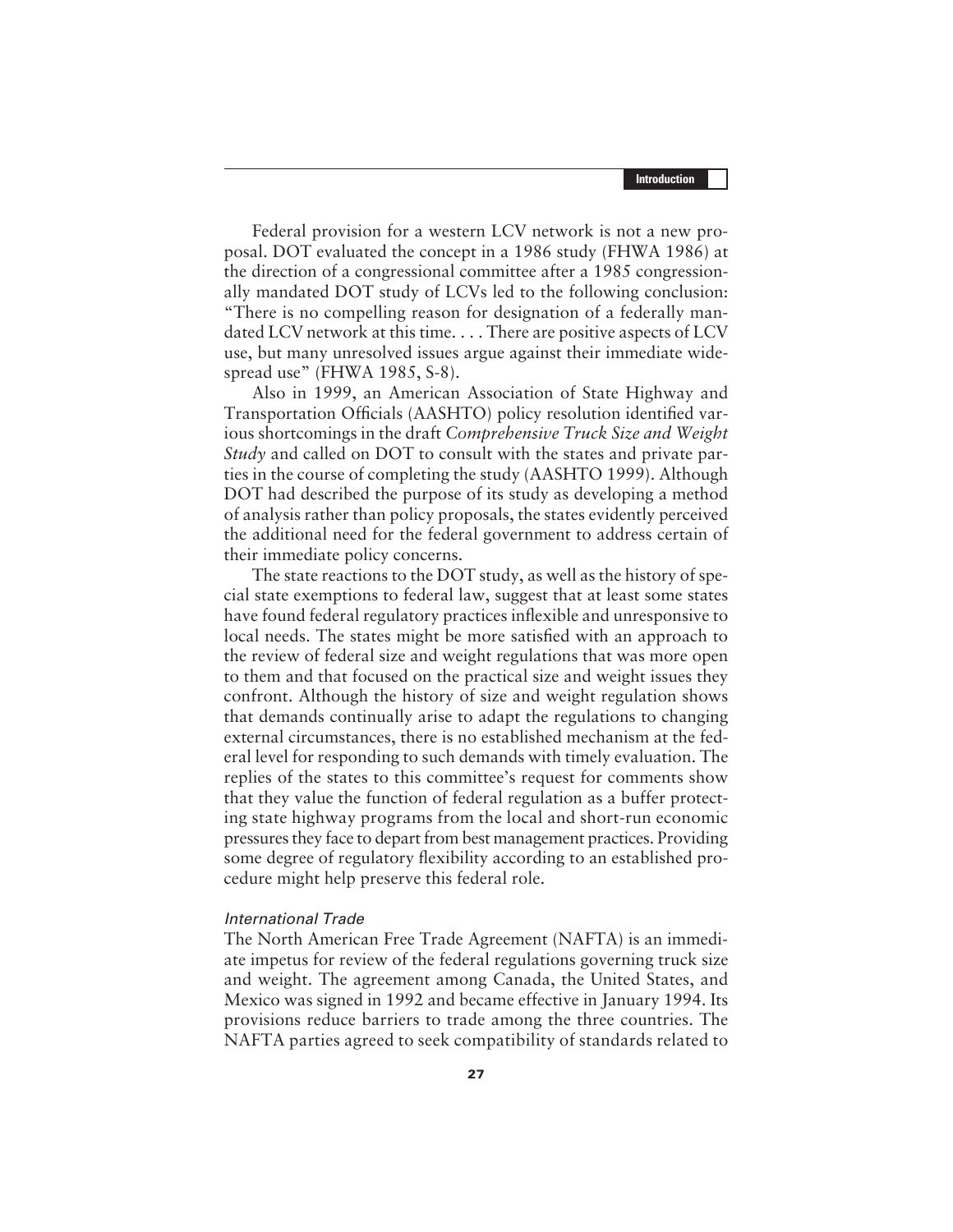vehicle weights and dimensions, as well as safety-related vehicle standards and emission standards to facilitate cross-border movement of goods (LTSS 1997, 3). The NAFTA schedule called for agreement on compatibility of size and weight and other vehicle standards by January 1997 as a step toward full cross-border access for trucks by January 2000 (GAO 1996, 19).

Limits differ greatly among the three nations. Canada and Mexico allow heavier axle weights than those of the United States. Six-axle tractor-semitrailer combinations are common in both countries, with maximum legal weights of approximately 106,700 lb in Mexico and 95,700 to 116,600 lb (depending on the province and the axle spacings) in Canada. Multitrailer combinations are more important in Canada than in the United States or Mexico (LTSS 1997, 31, 45). However, the heaviest as well as the longest combinations in routine use in North America probably are to be found in certain states in the United States. Recently, an international working group developed a proposal for harmonization measures, under which an International Access Network of roads would be designated by the responsible road authorities within each of the three countries. On this network, trucks meeting specified criteria regarding handling and stability performance and pavement loading would be allowed to operate internationally (LTSS 1999). In principle, a solution would be to require all vehicles in crossborder traffic to comply with the most restrictive nation's size and weight standards, but presumably the goal of the negotiations is a compromise under which some vehicles closer to Mexican and Canadian standards could enter the United States. A resolution of the issue of harmonization of vehicle standards is not at hand. It should be noted that size and weight regulation is only one obstacle to realization of the objective of free cross-border trucking.

Because U.S. weight limits are lower than those enforced in most other countries, cargo containers in international commerce arriving at U.S. ports of entry are commonly loaded to weights that cannot be carried within the 80,000-lb federal limit. A ruling of the Federal Highway Administration (FHWA) allows states to issue permits for containers in international commerce as if they were nondivisible loads (DOT 2000, III-13–III-14). This ruling must be regarded as an arbitrary solution to the problem, considering that some states do require overweight container loads to be broken up and that no such allowance is made for containers in domestic commerce.

The history of efforts to reduce conflicts between international commerce and U.S. limits, together with the recent state petitions for federal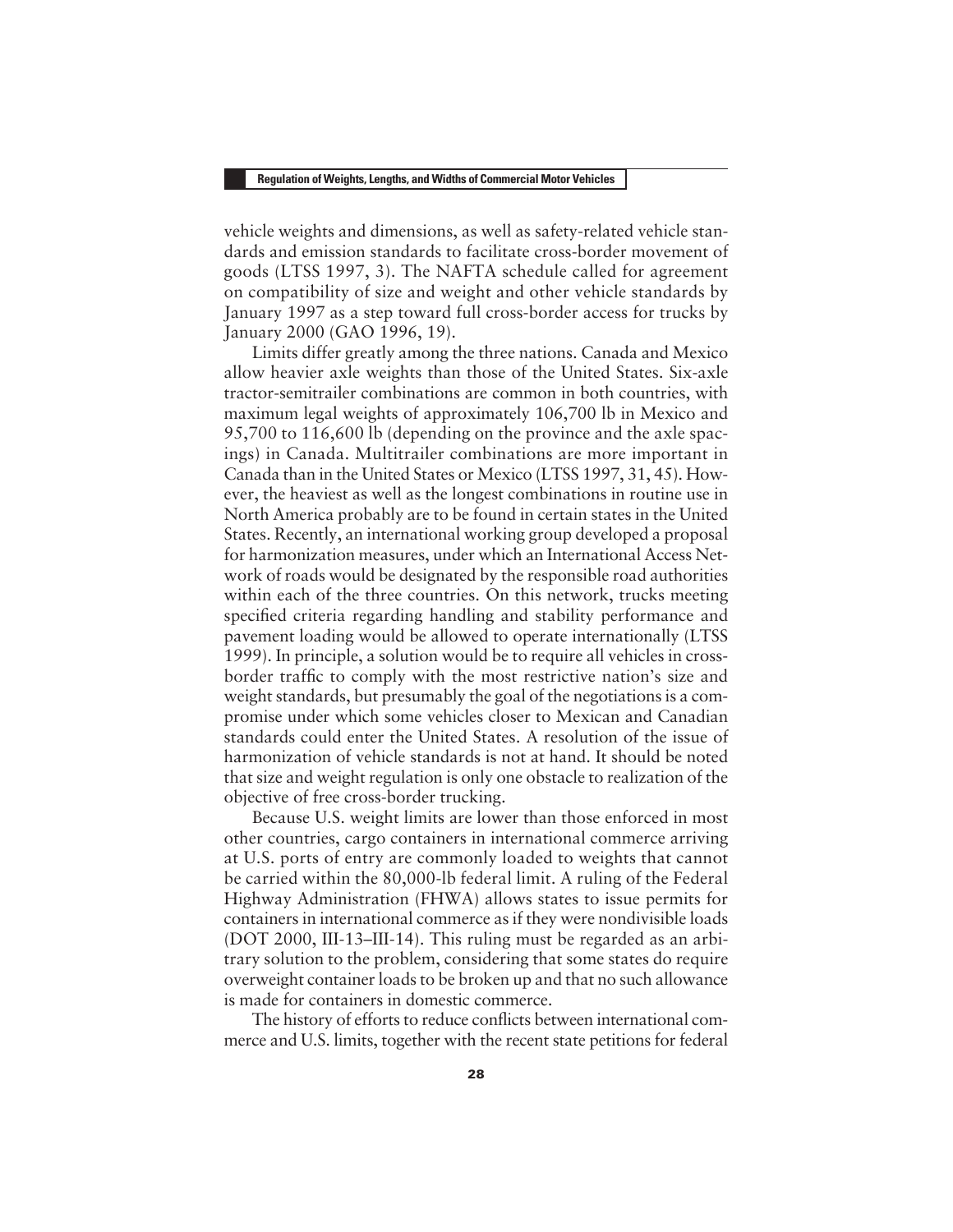consideration of local and regional circumstances, illustrates how legitimate grounds for considering changes to the federal regulatory regime frequently arise. Also apparent is the fact that the existing regulatory machinery does not provide orderly procedures for resolving such cases.

### **DIRECTIONS FOR CHANGE**

Because the environment is dynamic, meeting the goals of federal truck size and weight regulation requires periodic revisions to the regulations, responding to changes in conditions that have affected the use of highways and the costs of highway transportation. Evaluating the adequacy of the regulations and seeking to improve them ought to be a continuous process.

A broad range of possibilities for the form of revised federal regulations has been proposed by past studies, private-sector groups, states, and others. The options can be organized into three categories:

• Policies within the existing framework and precedents of federal truck size and weight regulation. New policies involve changes in axle weight and other dimensional limits, changes in the extent of the road system on which federal standards apply, and provisions such as the 1983 federal law regarding double trailer trucks that requires the states to allow certain configurations on certain roads. Options in this category are consistent with the critical assumptions of the DOT (2000) study that new policies entail no changes in pavement and bridge design practices, basic truck design, or highway user fees. Past size and weight studies such as those of TRB and DOT, have focused mainly on this category of options, and the evaluation methods developed in those studies are most applicable to these options.

• Approaches outside the existing framework of federal size and weight regulation. These proposals involve changing the structure of the regulations instead of simply changing the limits. There are three important kinds of proposals in this category:

– Performance standards—regulations that directly specify required vehicle performance instead of attempting to control performance indirectly through dimensional limits. For example, a standard could require that trucks pass a test of resistance to rollover as an alternative to a gross weight limit intended to restrain rollover propensity.

– Pricing—setting fees that induce truck operators to select equipment with lower public costs. For example, fees related more closely to costs could discourage operation of certain configurations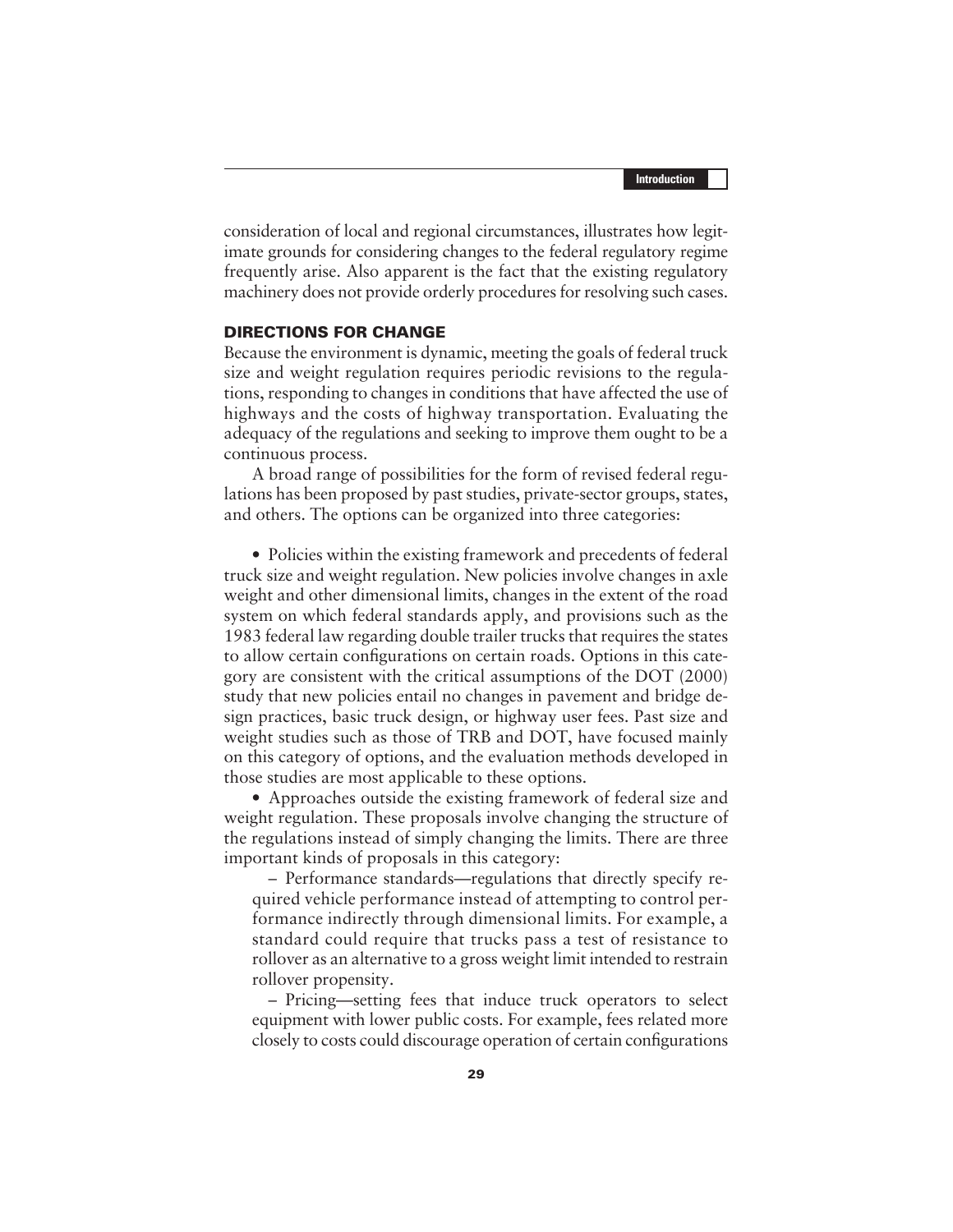now in use that generate relatively high pavement wear costs (or alternatively, finance the additional maintenance these configurations necessitate). More refined pricing also would affect shippers' logistical and location decisions.

– Devolution—returning regulatory responsibilities to the states.

These approaches could complement established forms of regulation instead of wholly replacing them. However, existing data and models are inadequate for predicting some of the important conceivable effects of these kinds of policy changes.

• Options in addition to changing the size and weight regulations that would achieve the same underlying goal of controlling the costs of truck traffic while allowing for efficient freight transportation. Examples of such policies include improved enforcement of size and weight limits and safety regulations; bridge management activities targeted at reducing the effect of trucks on bridge construction, maintenance, and replacement costs and on the risk of bridge failure; changes in pavement design practices; and exclusive truck routes or lanes. Evaluation of such options along with evaluation of size and weight regulatory options could lead to better overall solutions.

Box 1-1 lists examples of each of the above three categories. The list includes options for comprehensive overhaul of regulations, as well as changes limited to specific provisions of existing regulations. It includes options that are under active discussion today and others that are receiving little or no attention. Some of the options are described more fully in Chapter 3.

### **CHALLENGES CONFRONTING REFORM**

As described above, dissatisfaction with various aspects of present federal regulations governing truck size and weight has become widespread. Since the latest revision in 1983, several prominent evaluations of size and weight policy have led to proposals for overhaul of the regulations, supported by objective analysis. Yet these proposals have had little impact on policy because no constituency has formed to support them. Various legislative proposals during the same period have failed to win passage. Any proponent of reform must acknowledge this discouraging record and examine the sources of the difficulties Congress has confronted in dealing with the issue.

The historical alignment of opposing forces in debates over size and weight regulation was discussed above. Shippers and carriers,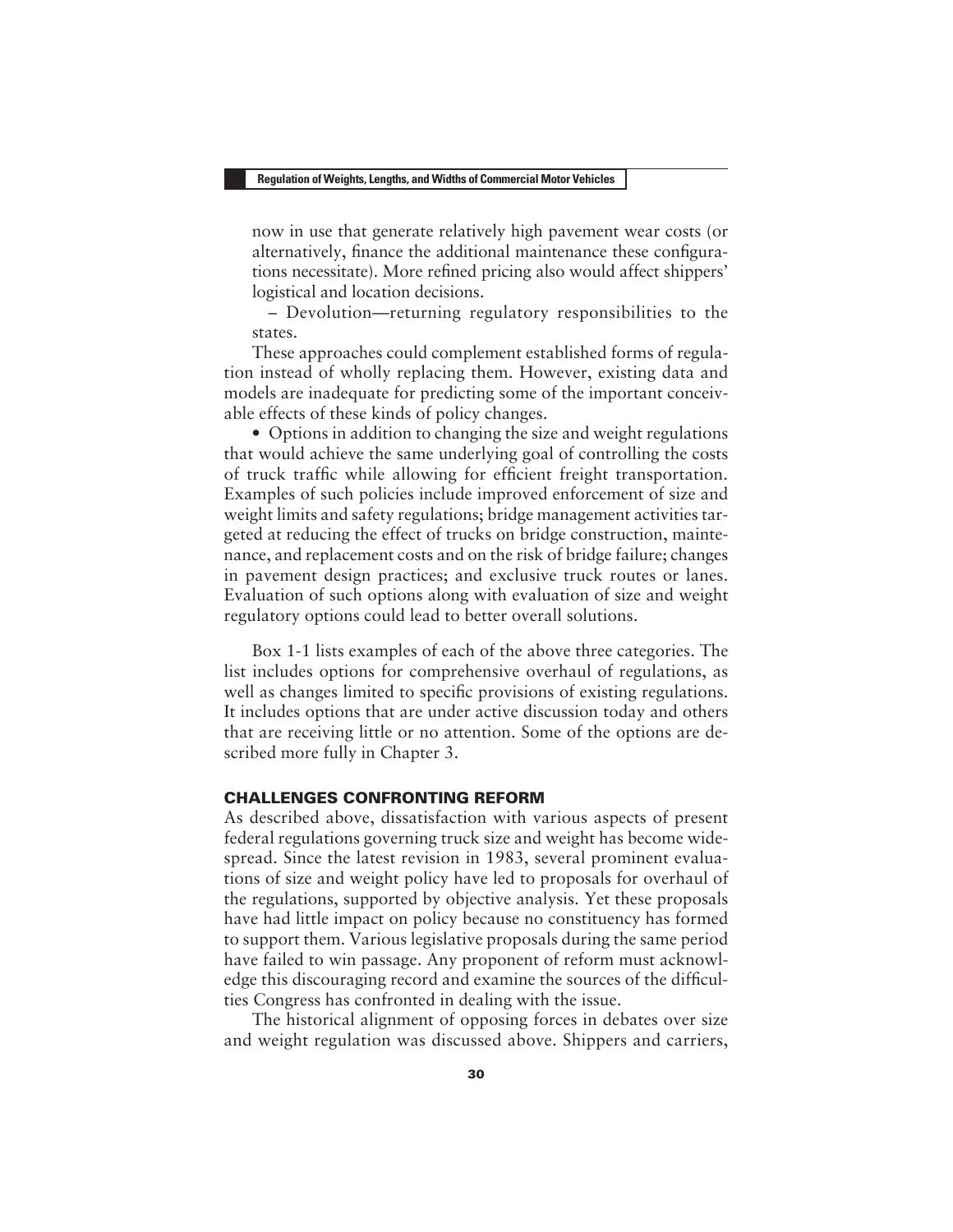### Box 1-1

# **Options for Changes in Federal Weight, Length, and Width Regulations and Related Policies**

## **Policies within existing framework and precedents of federal truck size and weight regulation**

These do not entail changes in pavement and bridge design practices, basic truck design, or highway user fees:

## DOT Comprehensive Study illustrative and policy scenarios (DOT 2000)

• Uniformity—extension of federal weight limits now applicable on Interstates to all roads on the 200,000-mi federally defined National Network; elimination of grandfather provisions

• North American trade—heavier vehicles with added axles (six-axle tractor-semitrailer, four-axle truck, eight-axle double 33-ft trailer combination) on the National Network

• Longer combination vehicles nationwide—long doubleand triple-trailer combinations on restricted networks with staging areas; eight-axle double 33-ft trailer combinations on the National Network and access routes

• H.R. 551—elimination of trailers over 53 ft on Interstates and some other federal-aid roads; freezing of grandfather rights; freezing of state weight limits (including permits) on federal-aid roads

• Triples nationwide—triple-trailer combinations (seven axles, 132,000 lb) nationwide on a 65,000-mi network of Interstates and other high-quality roads nationwide and state-selected access routes

# Current proposals, including industry proposals

• State option for longer combination vehicles

• Peterson-Cook bill—97,000-lb six-axle tractor-semitrailer state option

• Case-by-case legislative exemptions from federal standards; e.g., TEA-21 exemptions

*(continued)*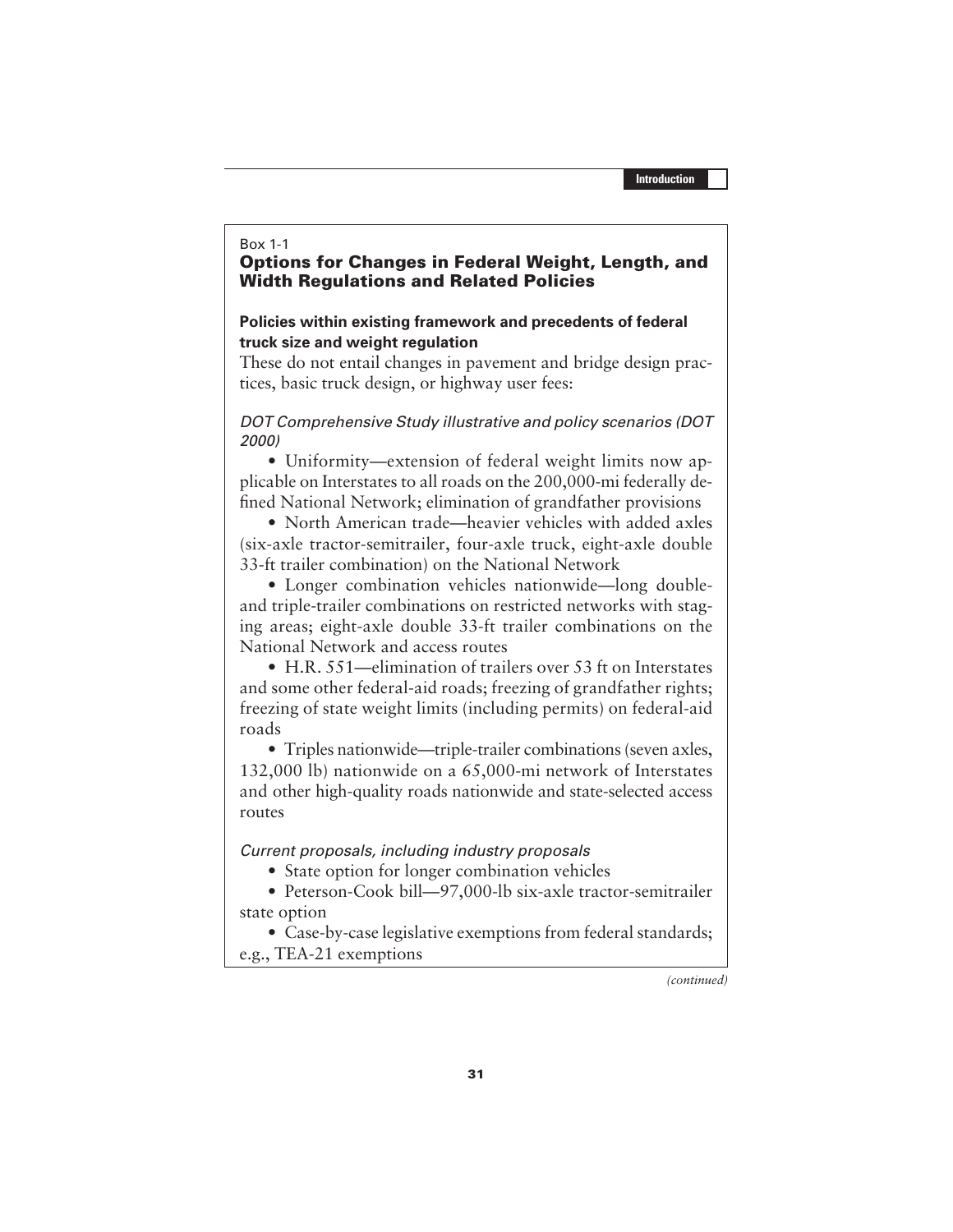Box 1-1 (continued) **Options for Changes in Federal Weight, Length, and Width Regulations and Related Policies**

Recommendations of earlier TRB study committees

• New bridge formula from *Truck Weight Limits: Issues and Options* (TRB 1990a)

• Turner proposal (TRB 1990b)—state option to allow nineaxle, 111,000-lb double 33-ft trailer combinations with coordinated bridge management and fee changes

# **Approaches outside the existing framework of federal size and weight regulation**

• Permitting program recommended for heavier trucks on Interstates (TRB 1990a)

• Performance standards defined as the basis for certification of operator-proposed vehicles

• Reform of federal user fees to align them closely with costs occasioned, coupled with optimal pavement design; e.g., *Road Work* (Small, Winston, and Evans 1989) proposal

• Devolution of regulatory responsibilities to the states

**Options in addition to changing the size and weight regulations that would achieve the underlying goal of controlling the costs of truck traffic while allowing for efficient freight transportation**

• Improved enforcement of size and weight limits and safety regulations

• Improved bridge management targeted at reducing the effect of trucks on bridge construction, maintenance, and replacement costs and on the risk of bridge failure

- Changes in pavement design practices
- Exclusive truck routes or lanes

Note: The above list is not exhaustive, but rather indicates the range of possible changes.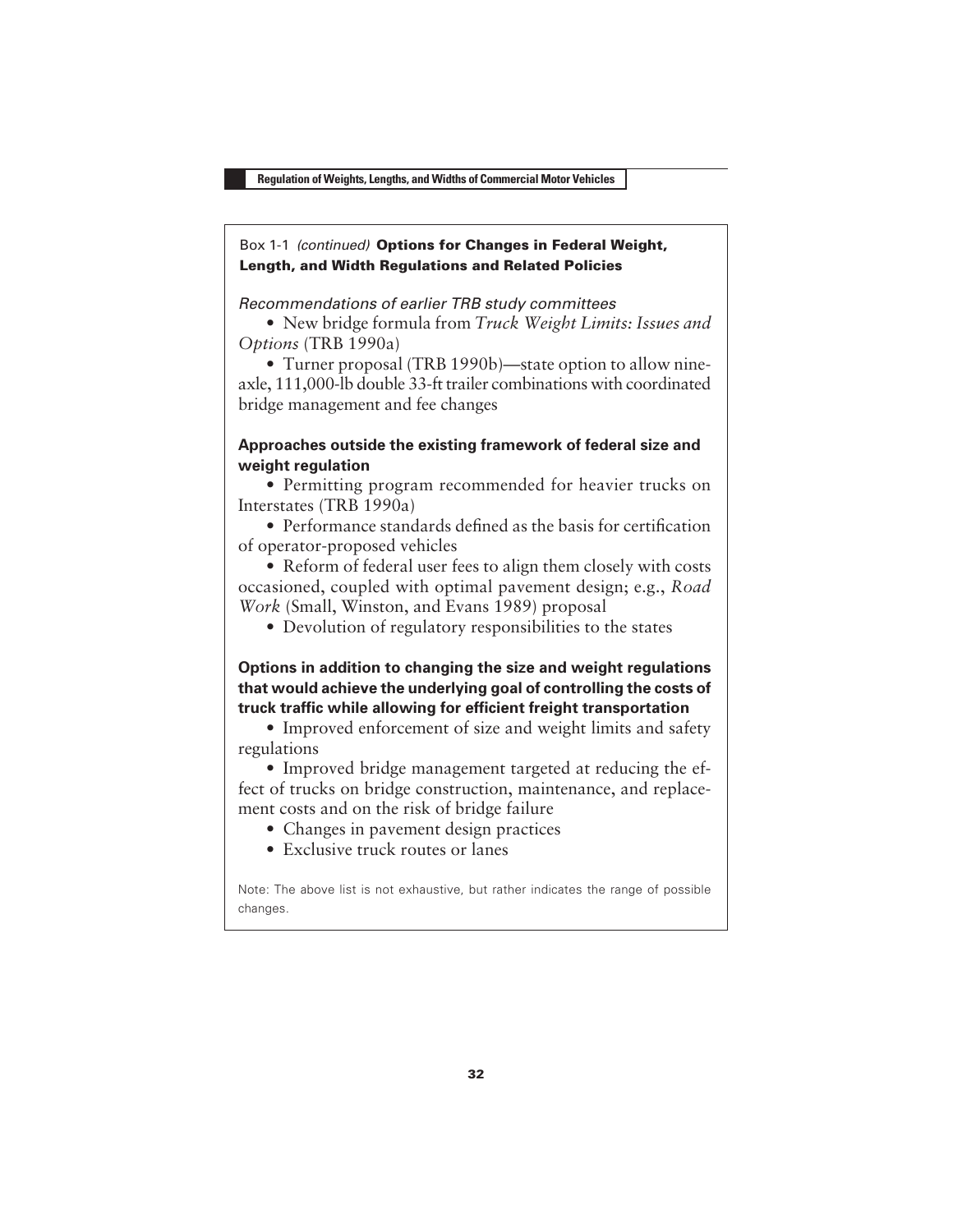interested in reducing their costs, have supported liberalization, while parties that expect to be harmed economically by lower trucking costs have opposed it. The latter include railroads; some small trucking companies that do not want to be forced by competition to invest in new equipment; and, in some cases, truck drivers concerned about jobs and working conditions.

In addition to these economic interests, other forces have become increasingly important in truck size and weight debates. Motorists' attitudes toward and perceptions of large trucks have played a central role. Survey data and common experience suggest that automobile travelers find large-truck traffic to be a source of stress and discomfort. In past studies, this effect has been treated as no more than a manifestation of the impacts of trucks on accident risk and congestion. However, there may be additional costs arising from motorists' antipathy toward sharing the road with large trucks that are independent of the costs of changes in accident frequency and congestion. The test to determine whether these effects are real costs is to see whether they lead to observable changes in behavior that impose costs on travelers. The volume and characteristics of truck traffic on particular roads may affect highway users' route selections, times of travel, and frequency of trips.

Regardless of how important these comfort and convenience impacts may be, however, it is possible that incremental changes to federal size and weight regulations would have little effect on their magnitude. Motorists' comfort and convenience may be insensitive to incremental changes in some truck dimensions, such as maximum gross weight. Also, although the effect of size and weight limits on the volume of truck traffic is uncertain, it is possible that in some circumstances, making limits more restrictive would increase the volume of truck traffic because each truck could carry less freight. Therefore, motorists would encounter more frequent, smaller trucks per mile of travel, and the net consequences for comfort and convenience would not necessarily be positive.

Other important bases for opposition to change in the regulations have included objections on the grounds of the environmental impacts of increased reliance on trucks, as well as concerns, especially among state officials, that any action disturbing the status quo would set in motion a process that would be difficult to control or to maintain in balance. States are wary of any change that could negatively affect highway finance.

Already noted above is the problem of the lack of established institutional mechanisms for evaluating proposals from the states, industry, or others for revisions to the regulations. Federal truck size and weight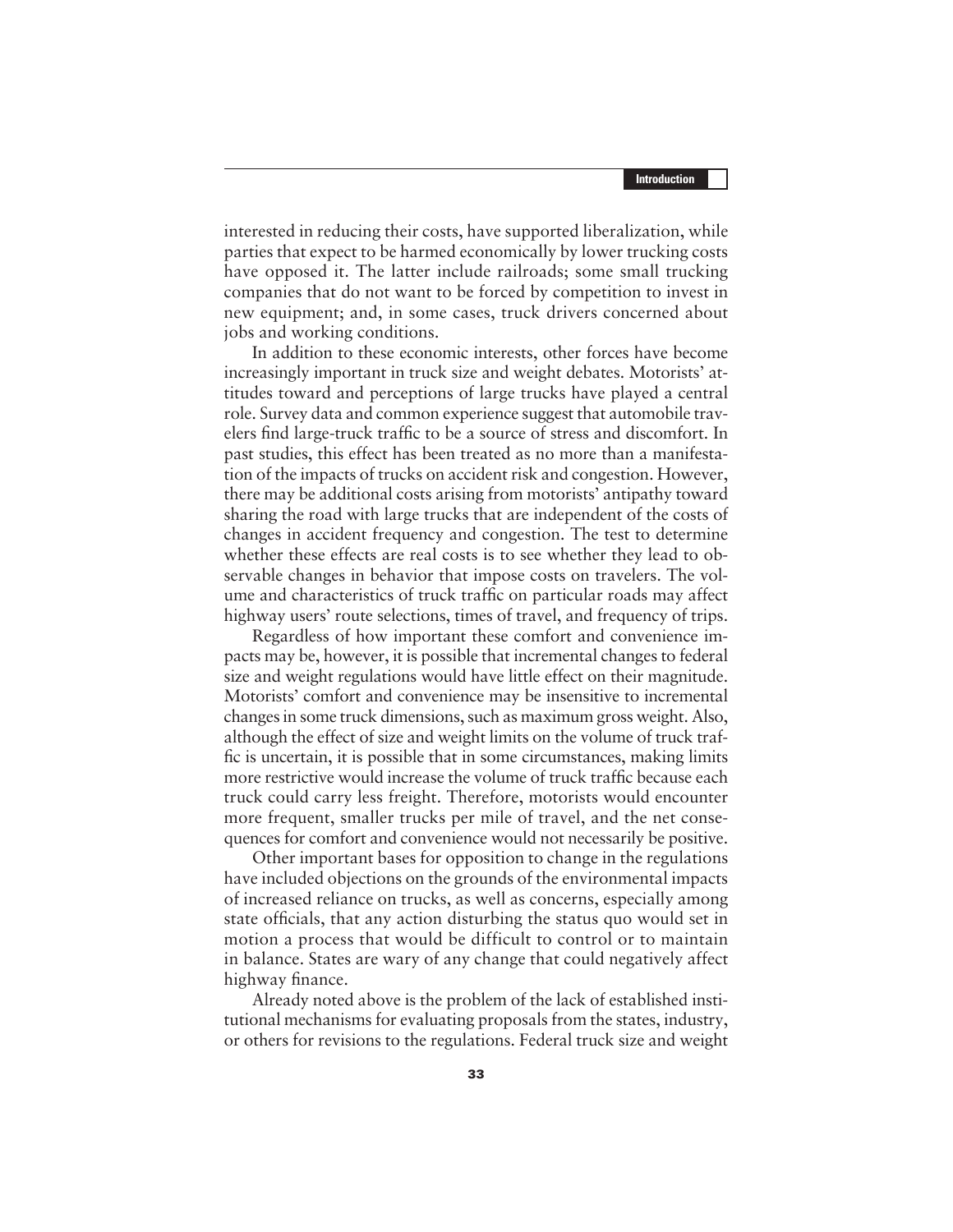studies, in particular, faced with a highly controversial issue and lacking a clear sense of direction from Congress, have emphasized the poor quality of the information base for supporting objective evaluation of alternative policies. More credible information about the likely impact of changes in size and weight regulations on safety and traffic might not sway some of the strongly held views on the subject, but would facilitate the task of reaching consensus on how to improve the regulations.

## **EVALUATING THE OPTIONS**

A base of understanding about the likely effects of changes in size and weight regulations has been developed from experience with changes and the results of past evaluations. ICC's 1941 study cited above was the first analysis of the potential benefits of federal regulation of motor vehicle dimensions. Comprehensive studies of the issue were produced by the Bureau of Public Roads (BPR 1964) and DOT (DOT 1981), and DOT issued two studies of multitrailer combinations (FHWA 1985; FHWA 1986). DOT released the preliminary results of its most recent evaluation of federal limits in 1998 (DOT 1998) and the final report 2 years later (DOT 2000). State highway agencies have conducted numerous analyses of limits during the past 75 years. TRB committees conducted four policy studies on the topic between 1986 and 1990: *Twin Trailer Trucks* (TRB 1986), *Providing Access for Large Trucks* (TRB 1989), *Truck Weight Limits: Issues and Options* (TRB 1990a), and *New Trucks for Greater Productivity and Less Road Wear* (TRB 1990b).

The 2000 DOT study, the TRB studies, and most of the earlier studies employed a common analysis method in which alternative sets of size and weight limits are specified, and predictions are made regarding the truck configurations that would become attractive under the new limits and the volumes of freight these configurations would carry. Engineering and economic models are then used to predict the consequent changes in pavement and bridge construction and maintenance costs, frequency of highway accidents, congestion, freight transportation costs, and pollution.

Past studies have tended to reach similar conclusions: that incremental increases in allowable truck size can produce substantial net benefits. Predicted increases in infrastructure costs generally are smaller than predicted freight cost savings, and predicted safety effects are often positive if increasing truck capacity is predicted to reduce total truckmiles of travel. Such conclusions have been controversial. Opponents of larger trucks have argued in particular that the studies have system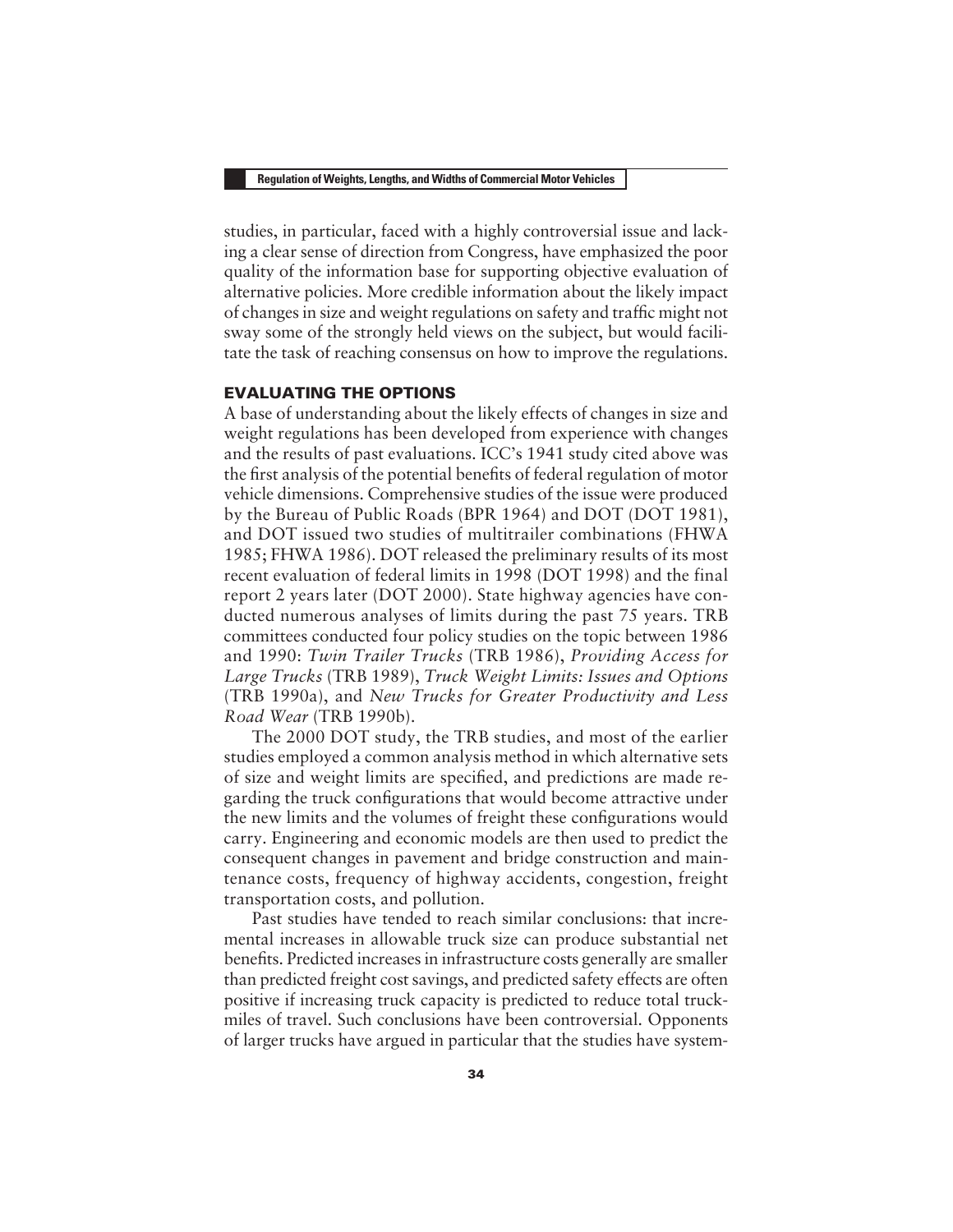atically underestimated the safety and environmental costs of larger trucks and that the highway user tax structure would not allow highway agencies to recoup higher infrastructure costs.

## **ORGANIZATION OF THE REPORT**

The methods used in past studies to predict the benefits and costs of changing truck size and weight regulations are reviewed in Chapter 2. The review reveals that although much is known about the likely effects of changes in size and weight on the overall performance of the highway system, limitations in the standard evaluation framework have diminished the value of past studies to decision makers. These limitations include, in particular, failure to orient the evaluation toward attaining clearly defined policy objectives and to integrate evaluation with the ongoing process of managing the highway system. Important gaps in understanding of impacts are identified, but it is noted that uncertainty about the outcomes of regulatory change is inevitable; therefore, successful reform will depend on systematic monitoring of the performance of regulation at least as much as on improved prospective evaluations of regulatory proposals.

In Chapter 3, a proposal is presented to establish a new federal capability for monitoring truck impacts and evaluating the performance of size and weight regulation, and to open up opportunities for innovation in solving size and weight problems. Three packages of possible changes to federal size and weight limits are also presented. The first is based on the recommendations of the 1990 TRB study, *Truck Weight Limits: Issues and Options,* which Congress asked the present committee to review. The second is a modified version of that earlier study's recommendations that addresses criticisms about the practicality of the original proposal, which would represent a redefinition of the federal responsibility for size and weight regulations. The third package, which is presented as an option deserving evaluation, is based on a policy of seeking to maximize highway transport productivity. Finally, a description is given of how truck user fee reforms and the concept of performance standards can reinforce traditional size and weight regulation.

A survey of new opportunities for mitigating the adverse impacts of truck traffic and the conflicts between trucks and cars on the highways, including applications of information technology, is presented in Chapter 4. A review of techniques for improving enforcement of truck regulations is included.

The committee's conclusions and recommendations on needed changes in federal size and weight regulations are given in Chapter 5.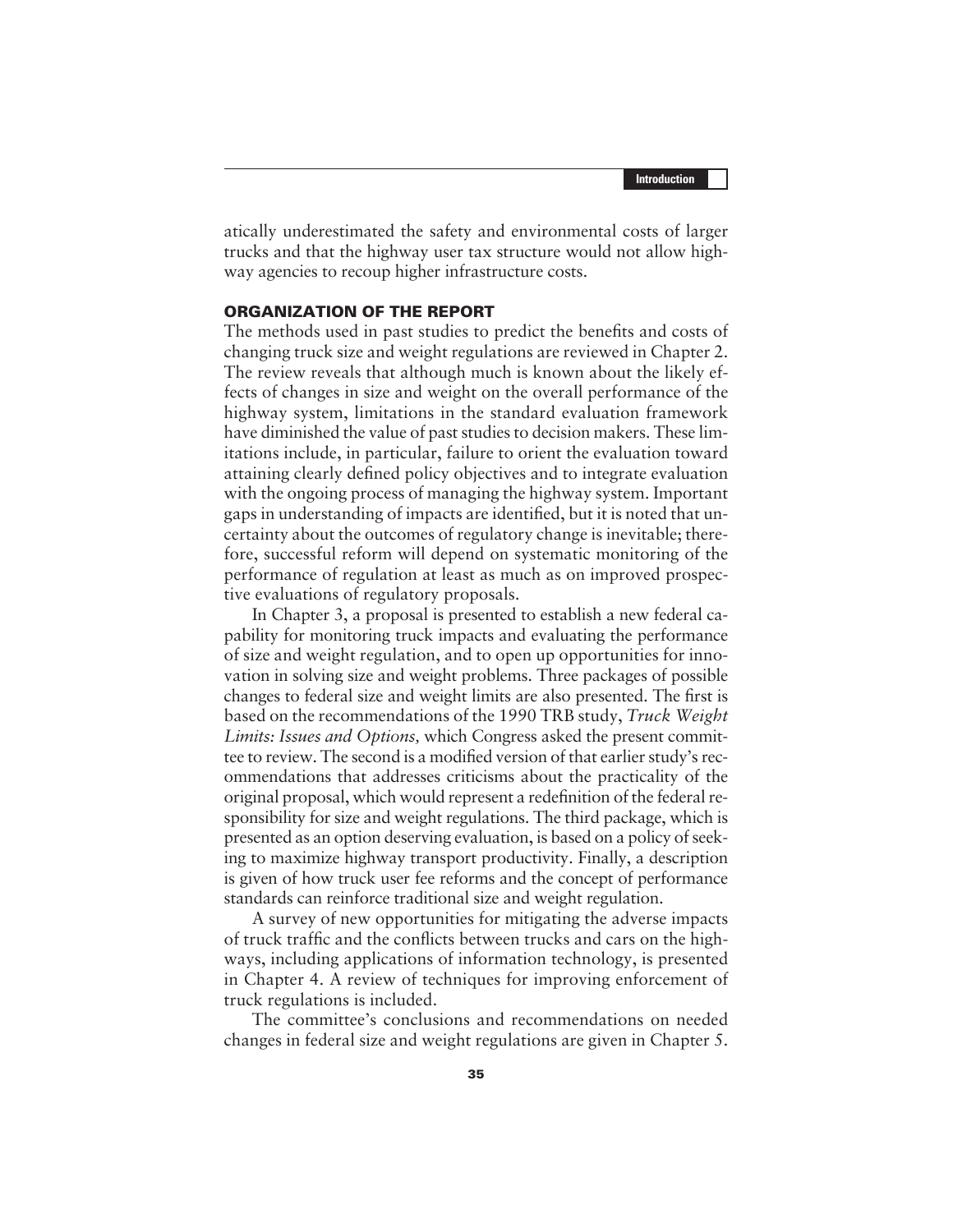Finally, as the legislative study charge requires, the committee solicited and considered comments on truck size and weight issues from industry, interest groups, government bodies, and others. The comments received are summarized in Appendix C.

### **REFERENCES**

| <b>Abbreviations</b> |                                              |
|----------------------|----------------------------------------------|
|                      |                                              |
| <b>AASHTO</b>        | American Association of State Highway and    |
|                      | <b>Transportation Officials</b>              |
| <b>BLS</b>           | <b>Bureau of Labor Statistics</b>            |
| <b>BPR</b>           | Bureau of Public Roads                       |
| <b>DOT</b>           | U.S. Department of Transportation            |
| <b>FHWA</b>          | Federal Highway Administration               |
| GAO                  | General Accounting Office                    |
| <b>ICC</b>           | <b>Interstate Commerce Commission</b>        |
| <b>LTSS</b>          | North American Free Trade Agreement Land     |
|                      | <b>Transportation Standards Subcommittee</b> |
| TRB                  | <b>Transportation Research Board</b>         |

AASHTO. 1999. Policy Resolution PR-9-99: U.S. DOT Comprehensive Truck Size and Weight Study. Oct. 3.

Babcock, C. E. 1998. Bill's Bounty Isn't Always in Dollars. *The Washington Post,* April 6, p. A23.

Barnes, D. 1999. Western Governors Request LCV Study. *Transport Topics,* June 21.

BLS. 2001. Multifactor Productivity Trends, 1999. www.bls.gov/news. release/prod3.toc.htm. April 10.

BPR. 1964. *Maximum Desirable Dimensions and Weights of Vehicles Operating on the Federal-Aid Systems*. Doc. 354, 88th Congress, 2nd Session, U.S. Department of Commerce, Aug.

DOT. 1981. *An Investigation of Truck Size and Weight Limits: Final Report.* Aug.

DOT. 1998. *Comprehensive Truck Size and Weight Study: Draft Volume III Scenario Analysis.* Dec. 30.

DOT. 2000. *Comprehensive Truck Size and Weight Study.* Aug.

FHWA. 1985. *The Feasibility of a Nationwide Network for Longer Combination Vehicles.* U.S. Department of Transportation, May.

FHWA. 1986. L*onger Combination Vehicle Operations in Western States.* U.S. Department of Transportation, Oct.

FHWA. 1987. *Highway Statistics: Summary to 1985.* U.S. Department of Transportation.

FHWA. 2000. *Highway Statistics 1999.* U.S. Department of Transportation.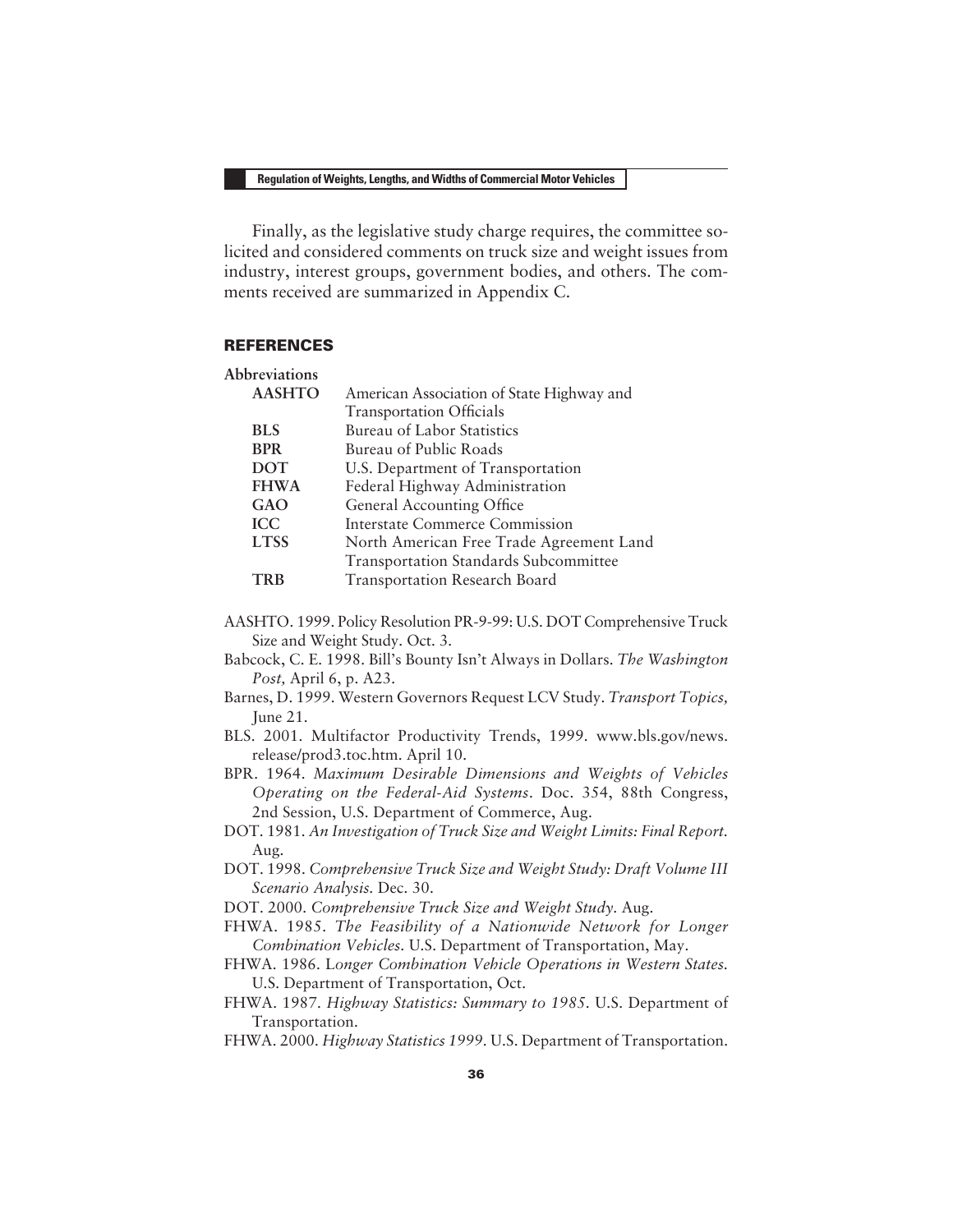- GAO. 1996. *Commercial Trucking: Safety and Infrastructure Issues Under the North American Free Trade Agreement.* Feb.
- Gordon, R. J. 1992. Productivity in the Transportation Sector. In *Output Measurement in the Service Sectors* (Z. Griliches, ed.), Chicago, Ill., pp. 371–427.
- ICC. 1941. *Federal Regulation of the Sizes and Weight of Motor Vehicles; Letter from the Chairman, Interstate Commerce Commission.* 77th Congress, 1st Session, House Document No. 354, Government Printing Office, Aug. 14.
- LTSS. 1997. *Harmonization of Vehicle Weight and Dimension Regulations Within the NAFTA Partnership.* Working Group 2—Vehicle Weights and Dimensions, FHWA, U.S. Department of Transportation, Oct.
- LTSS. 1999. *Highway Safety Performance Criteria In Support of Vehicle Weight and Dimension Regulations: Candidate Criteria & Recommended Thresholds.* Working Draft for Consultation. Nov.
- Maine Municipal Association. 2000. 2000 *Federal Issues Paper.*
- Small, K. A., C. Winston, and C. Evans. 1989. *Road Work: A New Highway Pricing and Investment Policy.* Brookings Institution Press, Washington, D.C.
- TRB. 1986. *Special Report 211: Twin Trailer Trucks: Effects on Highways and Highway Safety.* National Research Council, Washington, D.C.
- TRB. 1989. *Special Report 223: Providing Access for Large Trucks.* National Research Council, Washington, D.C.
- TRB. 1990a. *Special Report 225: Truck Weight Limits: Issues and Options.* National Research Council, Washington, D.C.
- TRB. 1990b. *Special Report 227: New Trucks for Greater Productivity and Less Road Wear: An Evaluation of the Turner Proposal.* National Research Council, Washington, D.C.
- Woolard, R. 2001. Weight-Limits Increase Urged for Maine I-95. *Transport Topics,* June 25.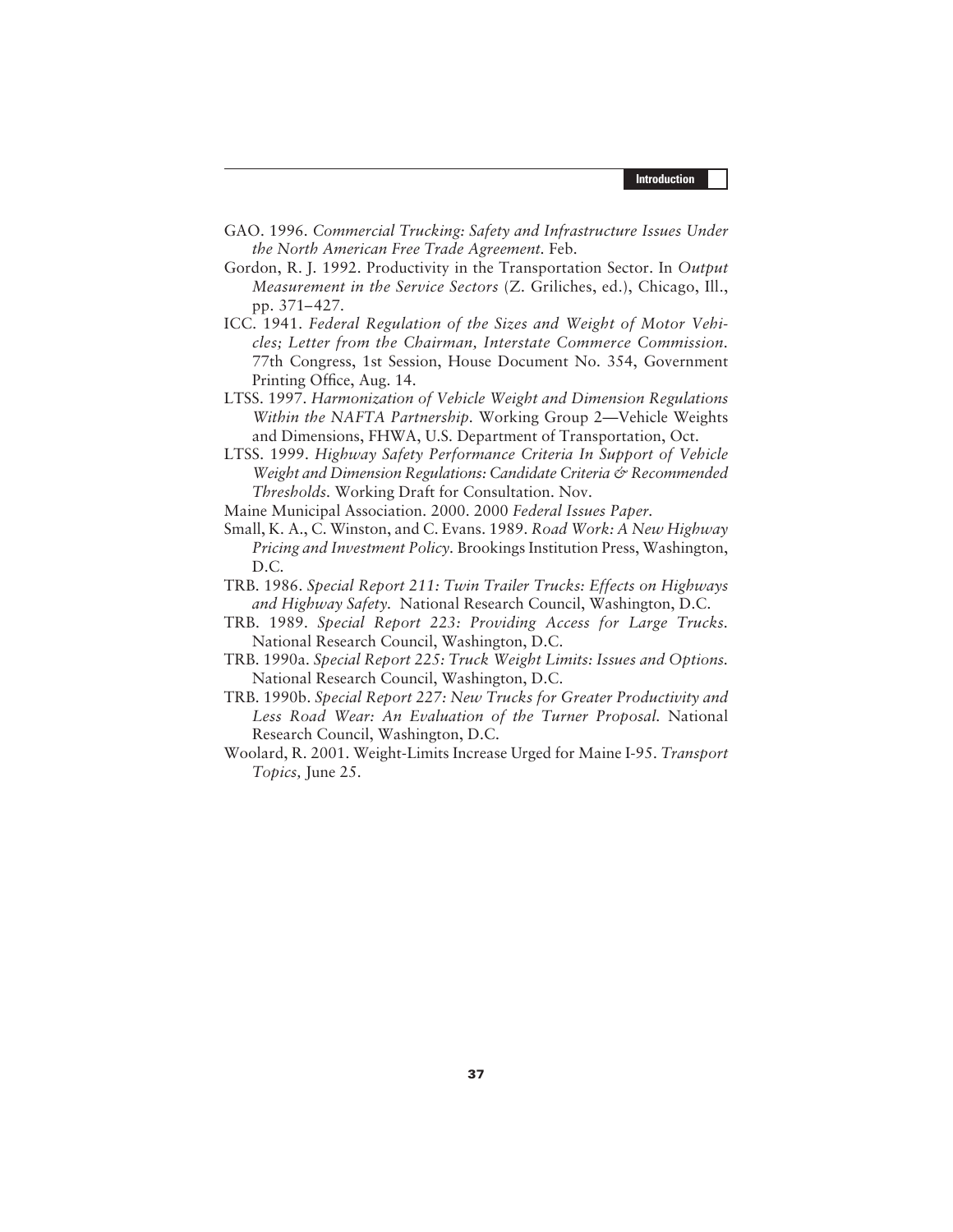# **Past Evaluations of Changes in Truck Size and Weight Regulations**

**Chapter 2**

In this chapter, a review of past evaluations of changes in truck size<br>and weight regulations is presented. This review reveals that the n this chapter, a review of past evaluations of changes in truck size estimates of some impacts of incremental regulatory changes provided in the studies of DOT, TRB, and others have been well founded and can help in making informed choices among alternatives. However, certain important impacts are poorly understood or have not been assessed with the most appropriate methods in these studies. For these impacts, proposals are made for obtaining the information needed for better assessments in the future. The present study has not produced new estimates of the impacts of changes in the regulations. The available models have been fully exercised in past studies, and resources were not available to the committee for the development of new methods.

The review in this chapter also points to two shortcomings common in past studies that are more fundamental than inadequacies of engineering and economic models and data. First, analyses have not started with clear definitions of the objectives of the regulations. Second, the analysis of changes in truck characteristics has not been integrated with the ongoing process of management and regulation of the highway system. As a consequence of these shortcomings, past studies, even when they have produced reasonable estimates of the consequences of changes in truck dimensions, often have not been successful in the design of improved policies or promotion of reform.

In the first section below, the evaluation framework that has become standard in past U.S. studies of truck size and weight regulation is described, and the two shortcomings identified above are examined. An overview of the evaluations of past studies is presented in the second section. In the third section, a detailed review of the estimation methods used for these evaluations is presented, including the most important needed improvements and the results obtained.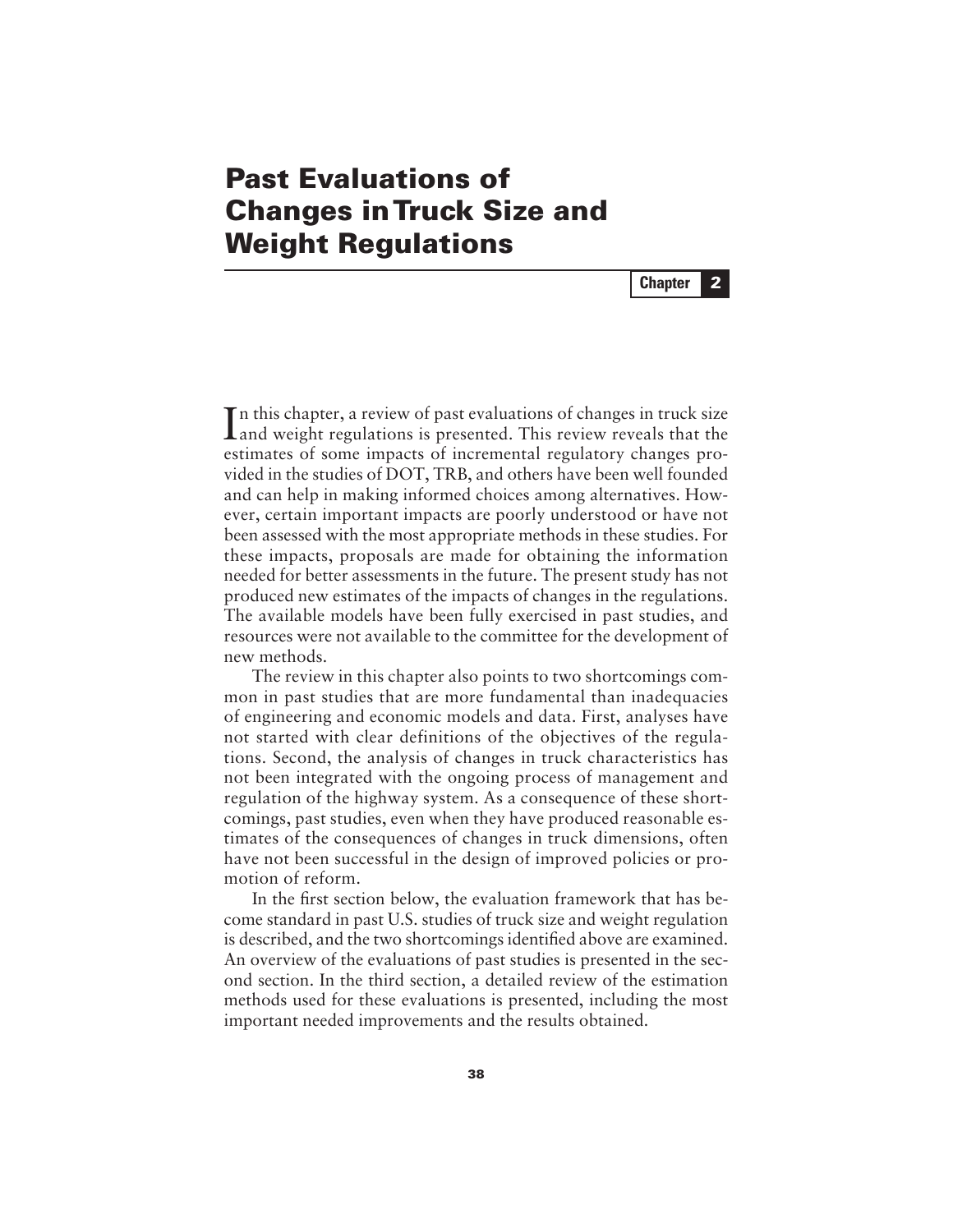## **PROBLEMS IN PREDICTING IMPACTS OF CHANGES IN REGULATIONS**

The DOT and TRB truck size and weight studies of the past 20 years employed a common five-step analysis method:

1. One or more alternative sets of size and weight limits are specified.

2. Projections are made of the changes in truck traffic volume and in the distribution of dimensions of vehicles in use that would result from introducing the alternative limits.

3. The magnitudes of the changes in certain costs arising from the projected traffic changes—including pavement and bridge construction and maintenance, numbers of highway accidents, highway user delay, freight transportation costs, and air and noise pollution—are predicted.

4. Certain practical issues, such as enforcement and administrative feasibility, fiscal impact on state highway programs, and effects on railroads, are given at least qualitative consideration.

5. Recommendations are made for changes in limits on the basis of predicted economic benefits and recognized practical constraints.

Within this benefit–cost framework, the DOT (2000) *Comprehensive Truck Size and Weight Study,* as well as most of its predecessors, is constrained by strong assumptions about the scope of policy changes to be considered. Specifically, the DOT study assumes:

• Constant highway user tax rates—Changes in size and weight limits would not be accompanied by any change in the user tax structure.

• Constant motor vehicle technology—New trucks would be built with off-the-shelf components.

• Constant highway design and construction practices—Highway agencies would continue to follow established practices in design of pavements, bridges, and road geometry.

• Traditional regulatory structure—The form of size and weight rules and the dimensions regulated would remain unchanged; only the numerical values of limits would change.

The specific evaluation criteria that have been applied (see Box 2-1), together with the set of regulatory options (such as those presented earlier in Box 1-1), define a matrix with criteria as rows and options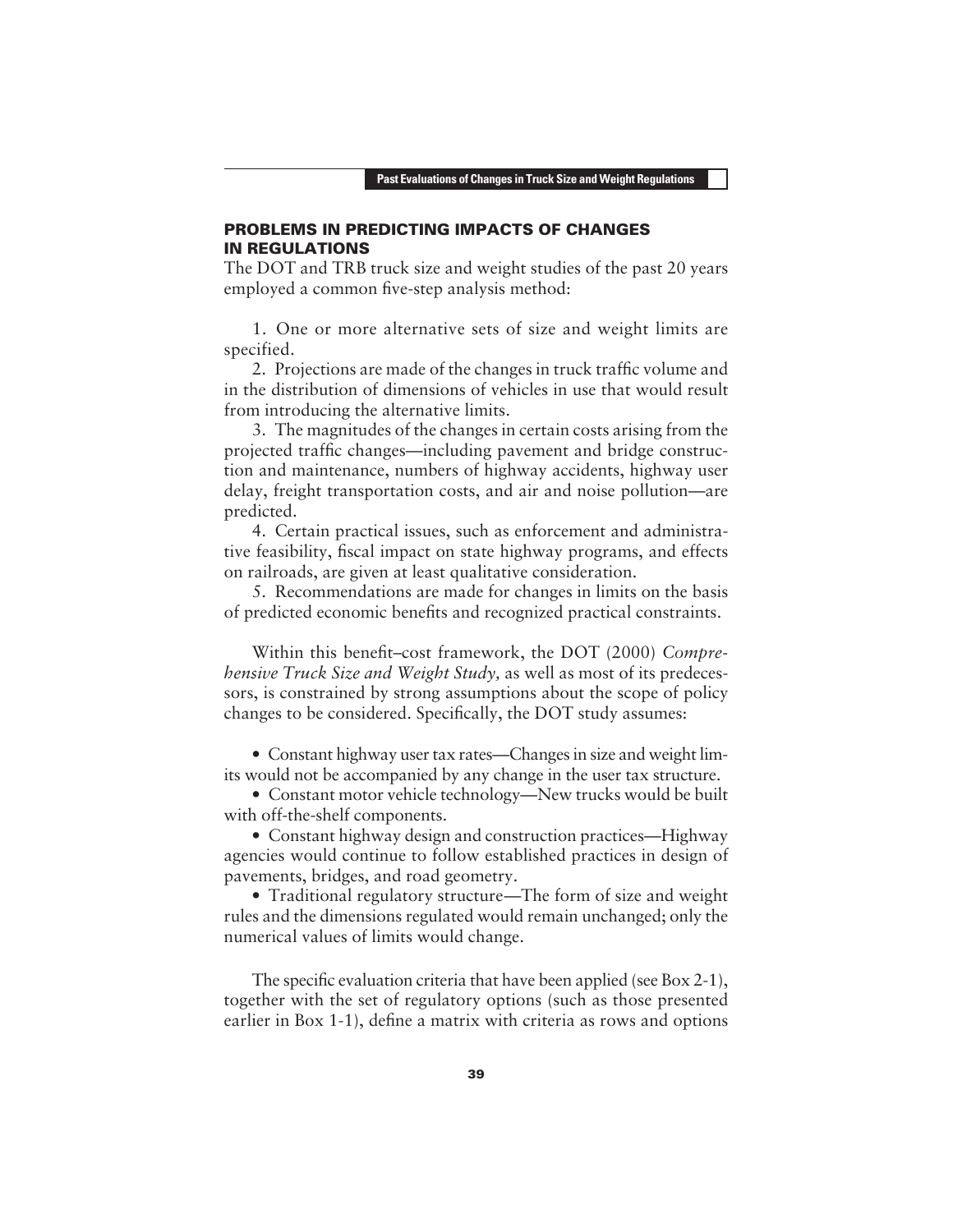## Box 2-1 **Evaluation Criteria**

## **Criteria Considered in Past DOT or TRB Studies**

• Highway agency pavement costs: change in costs of maintenance and construction of pavement caused by change in vehicle dimensions

• Highway agency bridge costs: cost of bridge replacements required (or avoided) by change in dimensions; change in future bridge construction and maintenance costs

• Highway agency geometric improvement costs: cost of reconstruction to accommodate new vehicle dimensions; cost of changes in design of future highway projects necessitated by change in dimensions

• Accident costs: change in costs of accidents not borne by carriers or shippers

• Delay at construction: change in highway user delay caused by change in the amount of highway construction

• Delay from effect on traffic operations: change in delay caused by change in number and performance of trucks

• Air pollution: cost of change in emissions caused by change in traffic volume, vehicle performance, and highway construction

• Noise: cost of change in noise emissions

• Energy consumption: external costs (if any) of change in petroleum consumption, other than pollution costs

• Railroad profitability: change in welfare of railroad stockholders and employees (a distribution effect rather than a cost)

• Shipper costs: net shipper benefits

# **Other Criteria**

- Other costs
	- Costs to road users other than accident and delay costs
	- Potential for unpredicted consequences
- Summary measures of merit
	- Benefit/cost ratio or net present value

*(continued)*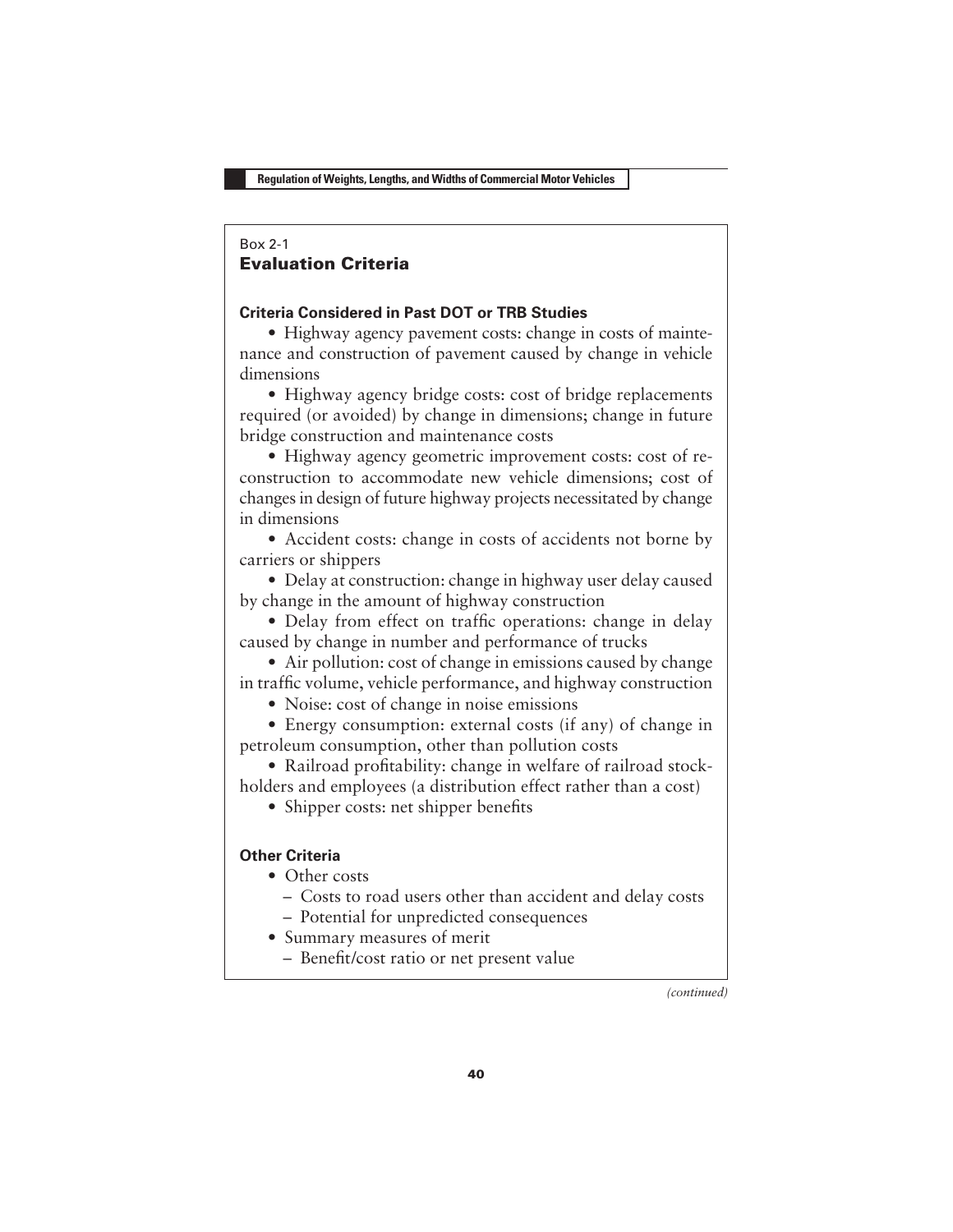Box 2-1 (continued) **Evaluation Criteria**

• Equity

– Regional and local distribution of costs and benefits

– Distribution of costs and benefits among shippers, carriers, public

- Feasibility
	- Enactment feasibility
	- Implementation and enforcement feasibility
	- Provision of incentives for efficient use of highways
	- Appropriateness of federal involvement

as columns. The standard evaluation framework consists of filling in the cells of this matrix with quantitative estimates of the magnitudes of each category of impact (the criteria) for each policy option.

The past DOT and TRB studies applying this method have reached a similar conclusion: that incremental increases in allowable truck size would produce net benefits. Predicted increases in infrastructure costs (mainly for upgrading bridges) generally are smaller than predicted freight cost savings; and predicted safety, traffic, and pollution effects are often positive because increasing truck capacity is predicted to reduce total truck-miles of travel. A partial exception to this pattern of results, the DOT 2000 study estimates that the high cost of traffic delay caused by bridge construction would cancel freight productivity benefits for some changes in limits that otherwise would appear attractive.

This standard framework is a necessary starting point for evaluation of changes in size and weight regulations. However, the limitations cited above—that analyses have not been oriented toward attaining defined objectives and have not been well integrated with the processes of regulation and management—have restricted the framework's usefulness. The following two subsections examine these problems.

## **Defining Objectives**

Truck size and weight regulations are a mechanism for balancing the potential public costs of truck travel against the benefits of lower shipper and carrier costs for freight transportation. The most useful size and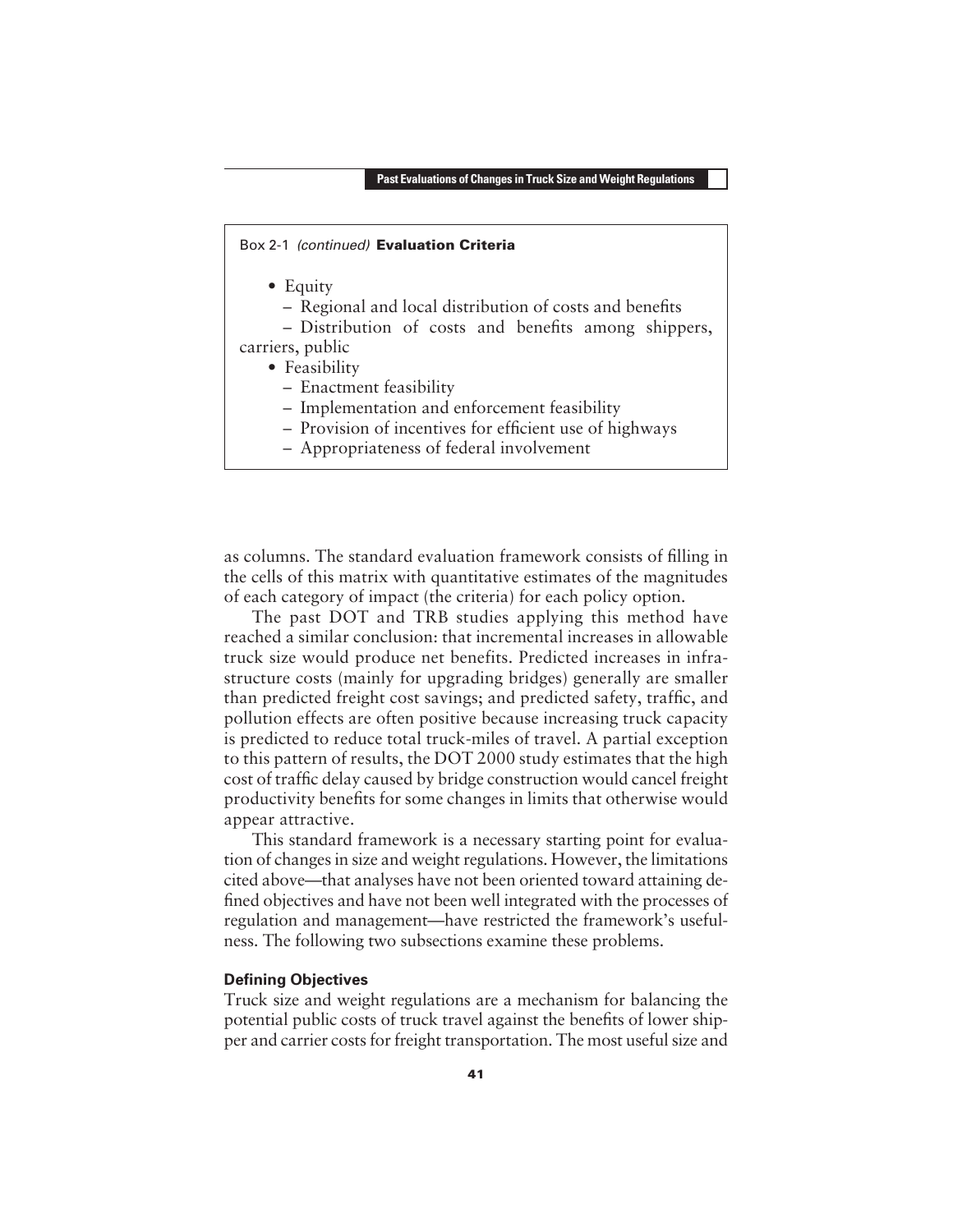weight study would be a structured search for better means of attaining these goals. These means might entail changes in size and weight regulations coordinated with changes in safety regulations, highway design, user fees, or other areas of highway management. Studies confined solely to evaluating changes in size and weight limits will never reveal such opportunities.

Instead of serving as problem-solving exercises—asking how the size and weight regulations can be used as part of a strategy for increasing the benefits of the highway system—evaluations often have appeared directionless, asking instead what would happen if a specific limit were incrementally changed or if a particular industry proposal were put into effect. In contrast, solving the problem of maximizing highway benefits requires starting with a trial solution, discovering its shortcomings through initial evaluation, and then refining the proposal to overcome the shortcomings and come closer to a satisfactory solution. This iterative process, if not entirely lacking in past studies, has seldom been explicit or systematic.

Past studies' estimates of bridge costs illustrate the importance of aiming for objectives. The past DOT and TRB studies have identified regulatory options that appeared attractive considering freight costs, pavement wear, and truck traffic reduction, but were predicted, according to the conventional cost-estimating method, to generate high costs for replacement of deficient bridges to accommodate the new trucks. This finding usually has been the end of the analysis. In contrast, an objective-oriented approach would examine the problem to see whether there might be some means of reducing bridge costs and at the same time retaining a share of the predicted benefits of the regulatory option. Possible solutions worth exploring would include excluding bridges with high replacement costs and low freight mobility benefits from the network of roads where new trucks would be allowed; adjusting truck dimensions to reduce bridge costs (imposing minimum length requirements, for example, would reduce certain costs); making greater use of retrofit strengthening as an alternative to replacement of bridges; and performing more intensive maintenance and inspection to produce an offsetting reduction in the risk of bridge damage. A similar problem-solving approach in other elements of size and weight studies including evaluations of safety, productivity, and traffic impacts would likely reveal more nearly optimal truck size and weight solutions.

This not to say that such an analysis approach would necessarily reveal a basis for justifying the liberalization of regulations. The analysis could very well show (in this example) that none of the innovative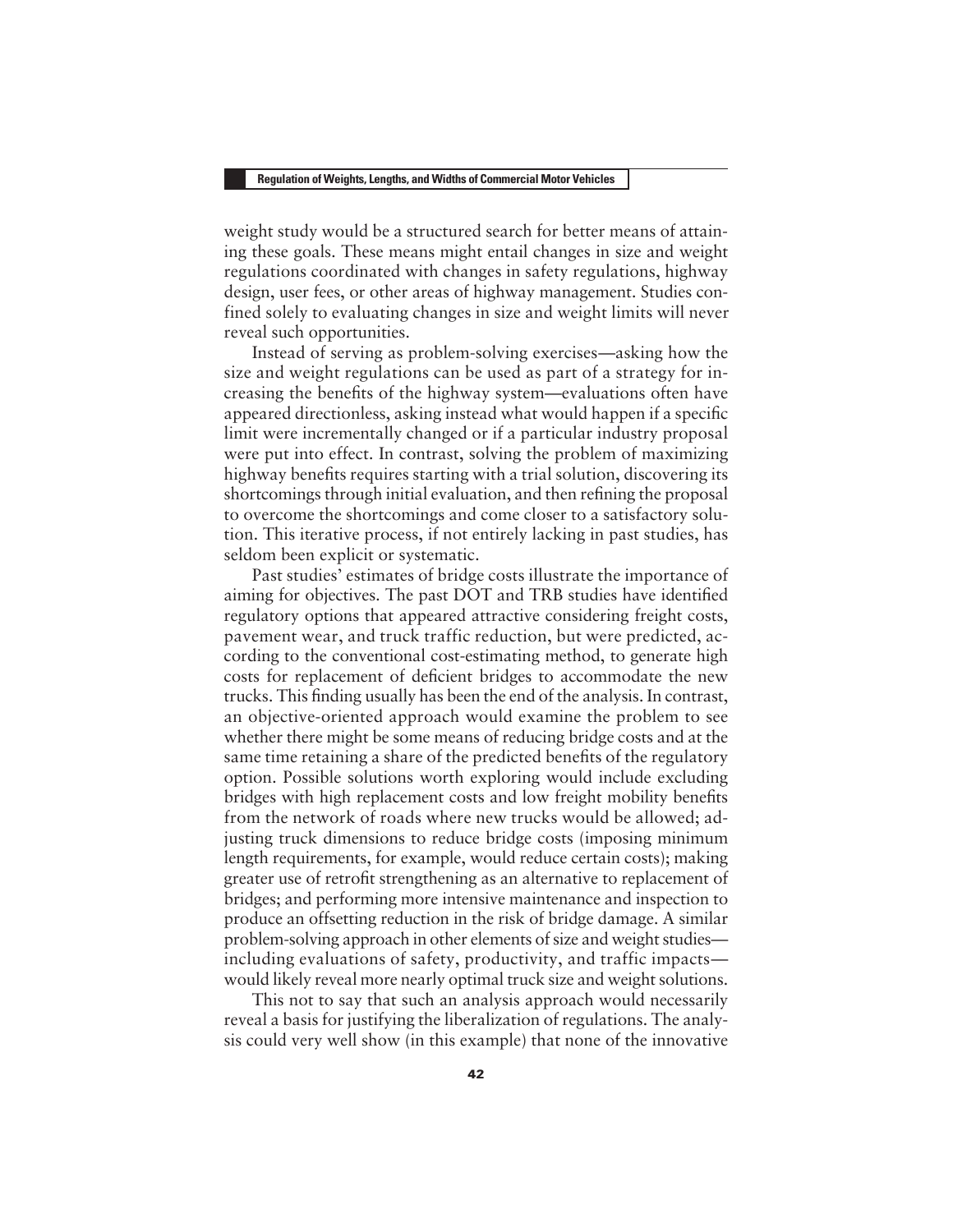approaches to bridge management would reduce costs enough to justify the liberalization in question, or the regulatory change might be ruled out by categories of costs other than bridge costs that proved to be unavoidable.

Because of their orientation toward evaluating the impacts of changing dimensions instead of seeking means of attaining objectives, most past studies have ignored some of the most promising policy alternatives, in particular, performance standards and pricing. Performance standards are regulations that require vehicles to pass specified performance tests demonstrating that they are safe and compatible with the design of the highway system. Pricing policies that set road user fees more nearly equal to the actual costs occasioned by each truck and trip would provide incentives for operating trucks that reduced public as well as private costs. The government would calculate the proper fee to charge for any particular vehicle and trip, and the user would decide whether the benefit justified paying the fee.

Since both of these regulatory approaches depend on inducing operators to innovate in order to reduce the costs of truck transport rather than on dictating vehicle dimensions, they do not fit the assumptions of the traditional evaluation framework. Similarly, policies that would simultaneously optimize highway design and vehicle characteristics, as well as technological fixes for truck stability or enforcement problems, are neglected because seeking means to attain objectives is not part of the study design.

As an example of a definition of objectives for truck regulations, the following are the legislatively defined functions of the National Road Transport Commission (NRTC), an independent body formed by the national and state governments of Australia to coordinate road transport reform (NRTC 2000, 32):

# *Transport efficiency*

• improve road transport industry efficiency and productivity

• encourage and facilitate innovation in the industry and its regulation

• encourage and facilitate technological advancements in the industry, e.g., ITS [intelligent transportation systems]

• encourage and facilitate continuous improvement in the road transport regulatory environment (e.g., monitoring and updating regulation as necessary) . . .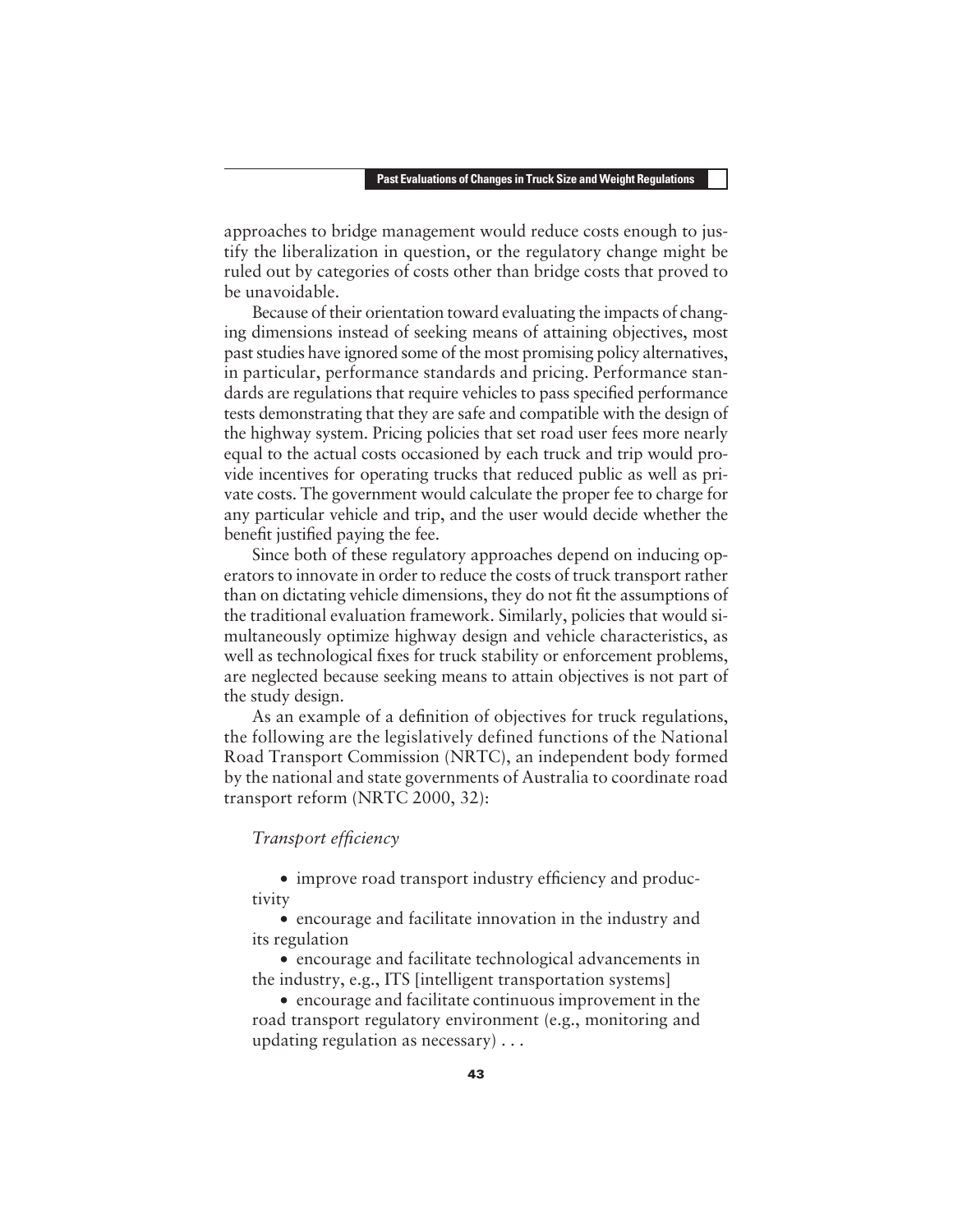*Improve road safety Minimize the adverse environmental impacts of road transport Lower administration costs . . .*

The NRTC's responsibilities include, in addition to truck size and weight, a broad range of safety and environmental regulations. But to the extent that these objectives are applicable to size and weight regulations, they would be appropriate in the United States as well.

As a second example, the following are the objectives set for regulatory changes recommended by the committee that authored the TRB *Truck Weight Limits* study (TRB 1990a, 228):

• To select from the various changes in truck weight regulations proposed by industry groups and others the most practical means to realize the productivity benefits of increased truck weights while reducing or eliminating possible adverse effects;

• To make changes in weight limits that would reduce truck accidents and encourage safety improvements in truck design and operation;

• To provide mechanisms to match user fees with added costs for pavements and bridges;

• To promote uniformity in the administration of truck weight regulations;

• To balance the federal interest in protecting the national investment in the Interstate system and facilitating interstate commerce with the interests of the states in serving the needs of their citizens and industries;

• To develop proposals that are realistic and feasible and would have a reasonable chance of being implemented.

Objectives for the reform of U.S. federal truck size and weight regulations must be defined by Congress. Objectives that may be inferred from past federal legislation are described in Chapter 1. If Congress had articulated clear and attainable objectives at the outset of DOT's recent *Comprehensive Truck Size and Weight Study,* it appears likely that the results would have been more valuable in congressional efforts to resolve policy issues.

# **Integrating Analysis with Practice**

The traditional framework for size and weight studies has not fit well with the nature of decision making on size and weight limits. Experience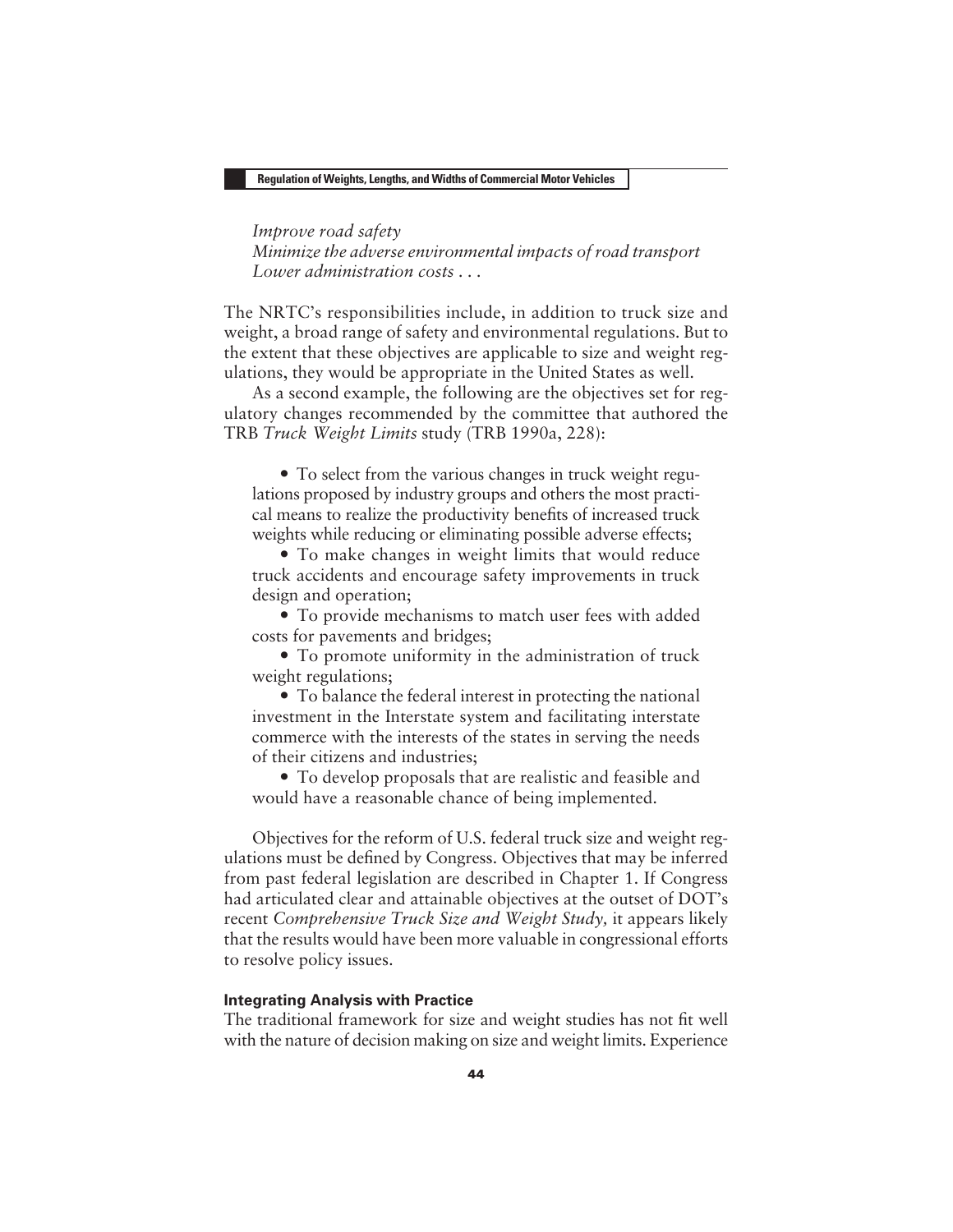has shown that some outcomes of changes in regulations cannot be predicted with great certainty; that changes are political decisions often influenced only marginally by the results of rational analysis; and that the evolution of limits in the direction of allowing larger trucks has continued over many decades, in parallel with the development of the highway system. In the long run, it might be more fruitful to adopt an approach to evaluation and reform of regulations that more openly acknowledged uncertainty at the outset and more carefully monitored the consequences of changes. For example, there will be uncertainty in any prospective evaluation as to whether the safety effects of changes in regulations will be positive or negative. However, one cannot defend as erring on the side of safety a policy of doing nothing because the outcome of changes cannot be predicted if a possibility exists that liberalization of the limits would reduce accident losses. An alternative policy might be to liberalize the limits where the available information indicated a high probability of benefits and to impose positive safety requirements on carriers who chose to take advantage of the new limits. This approach would require rigorous monitoring of outcomes, as well as opportunity for review and modification of the new regulations.

The DOT 2000 study illustrates the risk of overselling the usefulness of prospective analyses of regulatory impacts. In 1994, a DOT official stated the administration position that "any decision to establish national weight standards for the entire [National Highway System] should only be undertaken after thorough safety analysis of all the benefits and costs of such an action to all highway users as well as the economy" (James 1994, 12). The *Comprehensive Truck Size and Weight Study* was begun at this time. Upon its release 6 years later, the DOT report was a careful and informative factual summary of knowledge, but did not resolve any of the quandaries facing decision makers.

Forecasting models will never be adequate for providing more than plausible indications of how markets and technology will react to changes in regulations, especially in the long run. The reliability of forecasts is limited by some irreducible sources of uncertainty:

• Changes in the environment, such as physical highway conditions and traffic, will affect costs.

• The process of writing regulations always entails risks of loopholes and unintended consequences.

• Decisions of state and local officials in hundreds of jurisdictions regarding regulation and highway management interact with federal regulations in determining outcomes.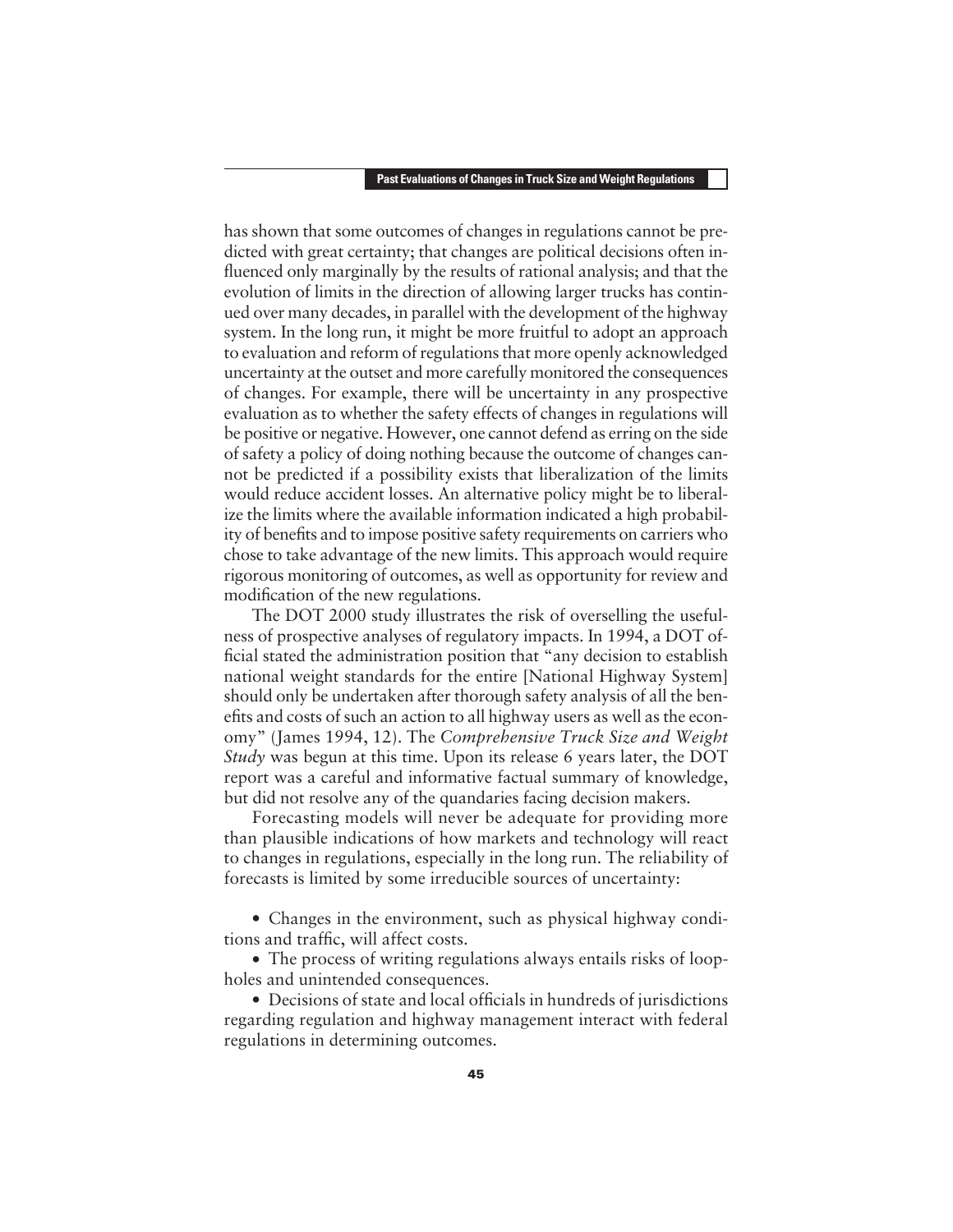In addition, enforcement effectiveness, an important determinant of the outcome of regulatory changes, cannot be forecast unless a systematic and substantial effort is made to collect enforcement data and to evaluate alternative enforcement strategies. As discussed in Chapter 4, monitoring and evaluation of the enforcement of federal requirements are weak today.

Because of these uncertainties, regulation is necessarily a process: the regulatory agency should do the best prior analysis possible, but once regulations have been changed, the consequences should be monitored and adjustments made where necessary. Chances for a positive outcome from a regulatory change can be enhanced by giving users incentives to act in consonance with the public interest through enforcement, user fees, and performance regulation.

Recent history provides examples of the uncertainties of regulatory impact predictions. Changes in regulatory language often elicit unanticipated responses. For example, the 1983 law revising the federal limits contained a complex set of vehicle length provisions (49 USC 3111) that proved to be instrumental in the eventual legal acceptance of 53-ft-long semitrailers on nearly all major roads nationwide. Before the law, 45 ft was the most popular length and 48 ft the greatest length commonly in use; today nearly half of all van semitrailers are 53 ft. This result was not explicitly called for in the act and apparently not the intent of the authors, nor was it foreseen by the TRB study committee that attempted to predict how the law would change vehicle usage (TRB 1986). In contrast, nationwide legalization of twin-trailer combinations, for which the act explicitly provided and which was the most controversial provision regarding truck dimensions, has had only a moderate impact on nationwide use of these vehicles. The TRB study predicted that the share of twin-trailer combinations in nationwide combination truck travel would nearly triple by 1990 as a result of the 1983 law, whereas the actual increase was only about 60 percent (Bureau of the Census 1985, Table 13; Bureau of the Census 1995, Table 13).

As a second example, a study in Ontario examined how the trucking industry had utilized the features of new provincial weight limits introduced in the 1970s to develop a great variety of vehicle configurations for specialized uses, which could not have been predicted at the time the limits were enacted. It was also observed that vehicles with undesirable handling properties had appeared among the new configurations and that most of these, though not all, had been withdrawn by their users once the problems had become known (Agarwal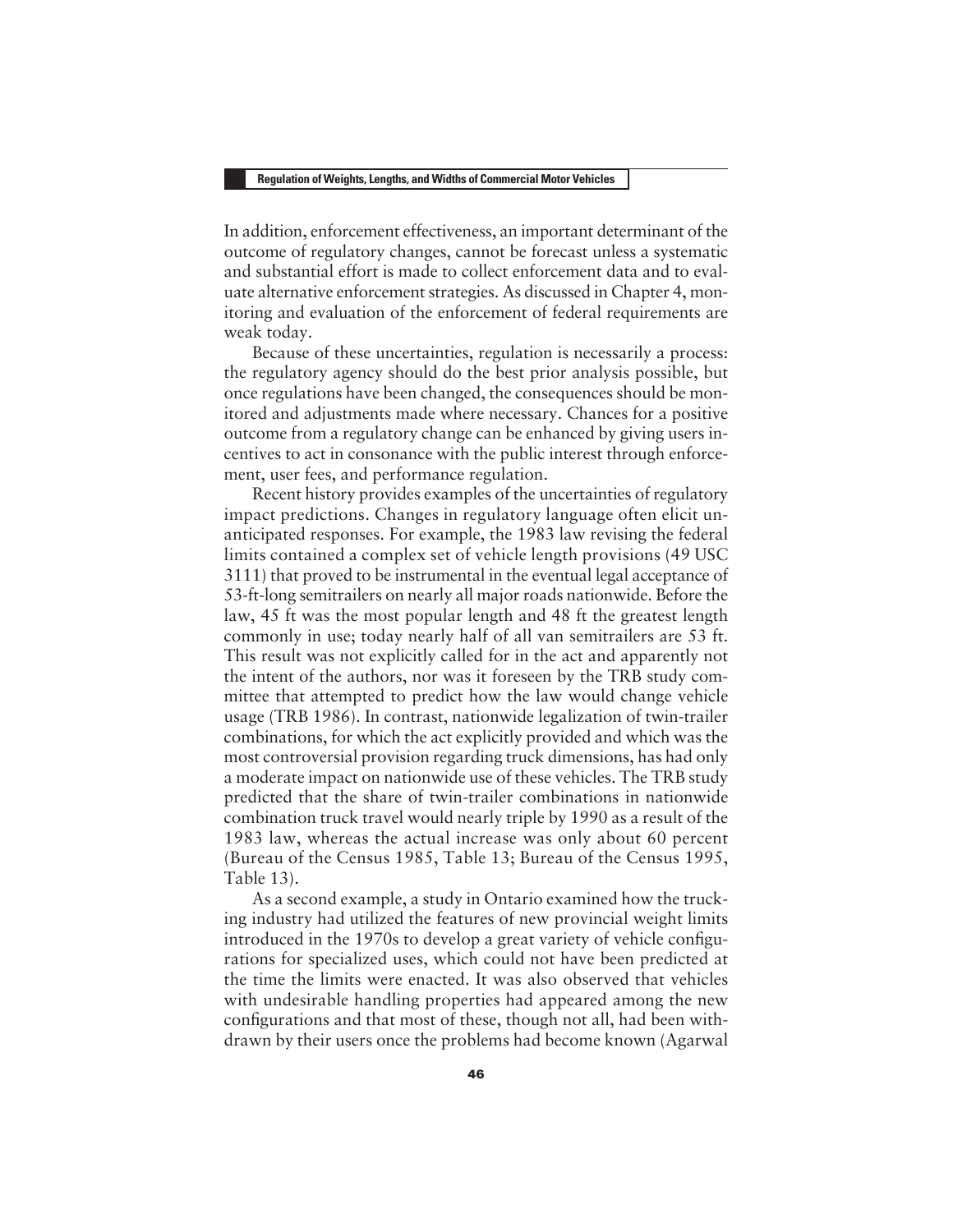and Billing 1988). This Ontario study is a rarity in being a retrospective examination of the impacts of a regulatory change. The review of past studies presented in this chapter reveals that nearly all the studies are prospective. Historically, there has been almost no systematic effort by governments to monitor the effects of changes in regulations after they occur.

It is clear from such experiences that decisions cannot be based on precise prior knowledge of consequences. In addition to prospective "paper and pencil" policy analyses, other necessary components of the process of regulatory evaluation and revision are

• Problem-solving research—especially field research to, for example, improve vehicle stability or develop more durable infrastructure designs;

• Trials or pilots—full-scale, scientifically designed tests of new equipment in commercial use before final regulations are enacted;

• Monitoring—systematic monitoring of effects on the highway system once regulations have been changed;

• Adaptation—adjustments to regulations, following orderly and straightforward procedures to improve performance when monitoring shows that objectives are not being met and to respond to changing circumstances; and

• Opportunity for innovation—incentives for truck operators, truck manufacturers, researchers, states, and others to develop proposals for more effective size and weight rules and for proposals to receive consideration.

Because of the administrative pattern of size and weight regulation that has evolved in the United States, no federal agency has the authority or resources to conduct these essential regulatory support activities. To improve the effectiveness of regulation, it will be necessary to establish an institutional home for these functions, define its objectives, and provide it with sufficient resources. Chapter 3 presents the committee's proposal for such an arrangement.

# **SUMMARY OF EVALUATIONS OF PAST STUDIES**

This section provides a brief summary and comparison of evaluations of the costs and benefits of changes in truck size and weight regulations in prominent past studies. A strict qualitative comparison of results across studies is not possible because of differences among the studies in definitions, specific regulatory changes examined, time periods of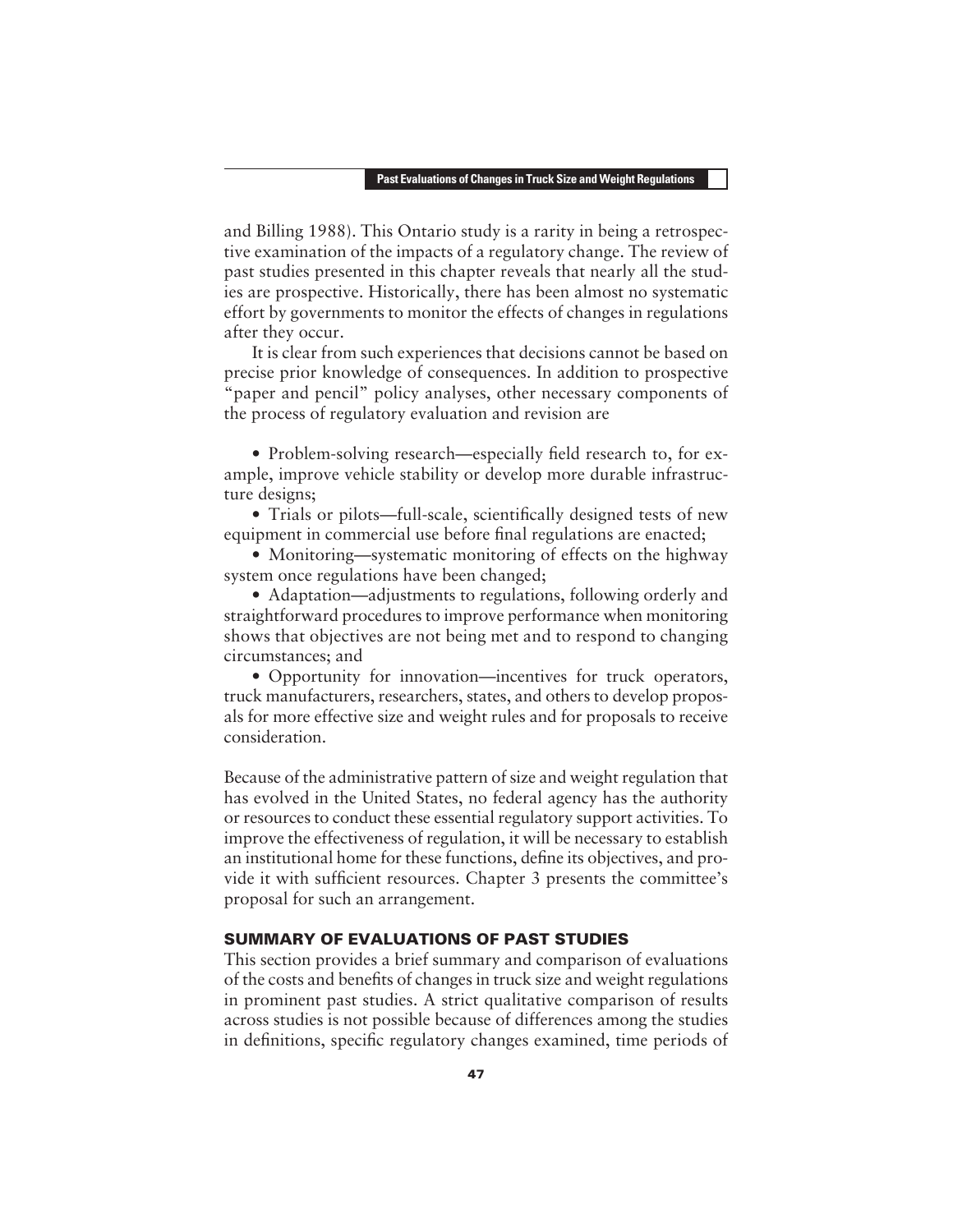data and projections, and methods of reporting results. Nevertheless, comparisons indicate which categories of impacts are likely to be critical in deciding among alternative regulations. In addition, comparisons narrow the range of apparent uncertainty about the consequences of changes in size and weight regulations. For some categories of impacts, past studies have concurred about the order of magnitude of effects, whereas for other categories the results diverge, suggesting methodological problems in the estimates.

The estimates described in this section and in the remainder of the chapter are taken from evaluations of various truck regulatory options in the following studies:

• *Truck Weight Limits: Issues and Options* (TRB 1990a). The present discussion refers primarily to the "Combined TTI HS-20/ Formula B" scenario evaluated in this congressionally mandated TRB study (pp. 196–204). This scenario involves changes in federal weight limits similar to those endorsed by the TRB study committee. The scenario assumes that existing state truck length and route restrictions are unchanged, as are federal axle weight limits. Truck weights are limited only by a new federal bridge formula. Under this formula, carriers are allowed to operate six-axle tractor-semitrailers of up to 89,000 lb and configurations with six axles and two 28-ft trailers of up to 96,000 lb.

• Turner Proposal study (TRB 1990b). This study predicts the consequences of changes in federal and state regulations that would allow carriers to operate trucks with higher gross weights, and moderately greater length for double trailers, on an extensive network, provided the carriers operated the trucks with lower maximum axle weights than those now allowed in federal regulations. The study predicts that the new configuration most likely to be adopted under the new regulations would be a nine-axle configuration with two 33-ft trailers and a maximum gross vehicle weight of 111,000 lb.

• *Comprehensive Truck Size and Weight Study* (DOT 2000). The estimates to which this chapter refers are from three of the regulatory scenarios evaluated in this most recent DOT study:

– The "North American trade" scenario, in which six-axle tractor semitrailers of up to 97,000 lb and configurations with eight axles and two 33-ft trailers weighing up to 131,000 lb are allowed on the current federally defined National Network (the roads where twin 28-ft trailer combinations are allowed by federal law today).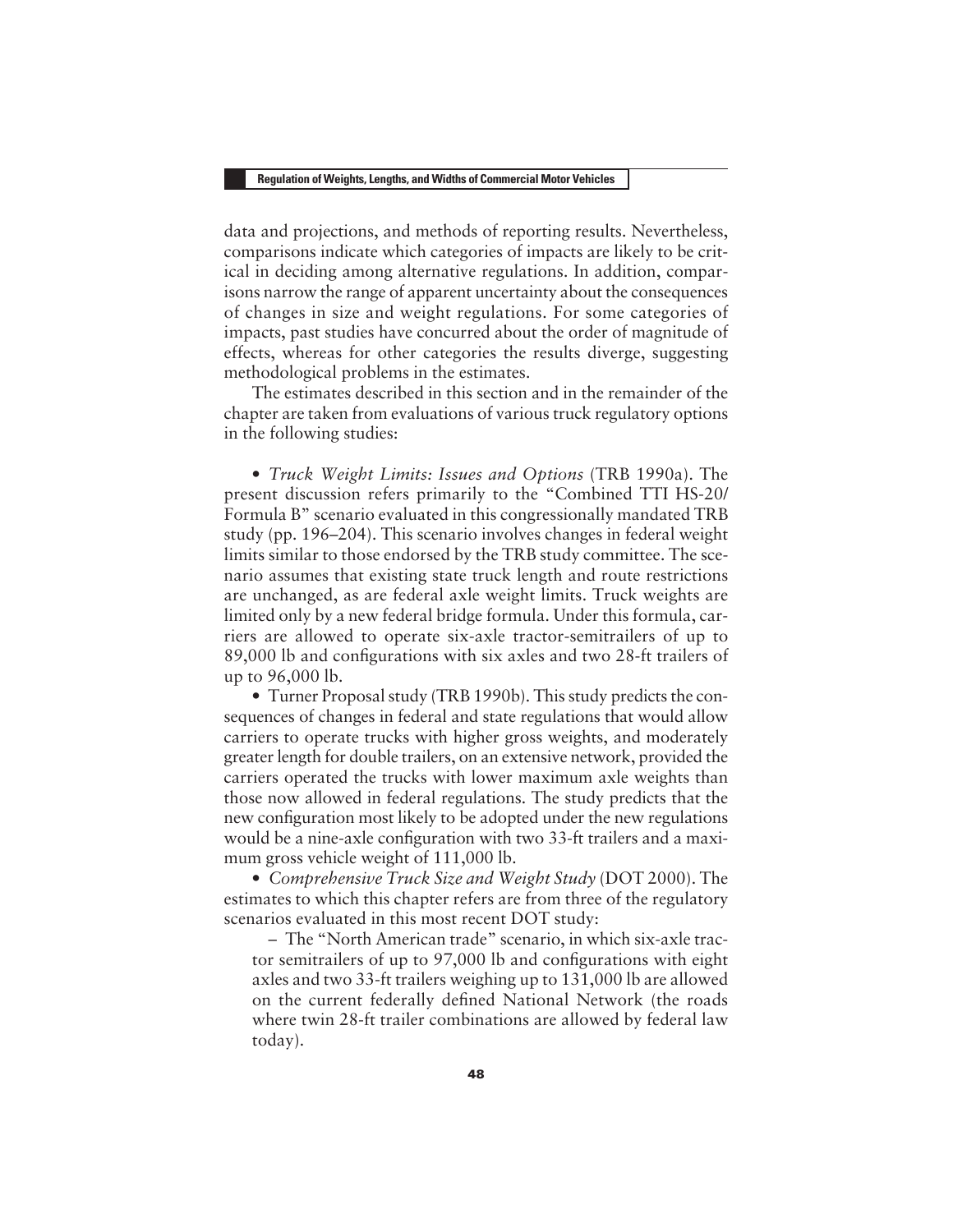– The "LCVs nationwide" scenario, in which double-trailer configurations with two full-sized semitrailers (i.e., turnpike doubles) and weight of up to 148,000 lb and doubles with one fullsized and one short trailer (Rocky Mountain doubles) are allowed on a limited network of roads nationwide consisting mainly of 42,000 mi of Interstate highways. No access for these configurations is allowed on lesser roads; operators are required to couple and uncouple the trailers in staging areas adjacent to major highways. Triple-trailer combinations (three 28.5-ft semitrailers) are allowed on a 65,000-mi network of Interstates and other highquality roads nationwide with provisions for access to local destinations, and short heavy double-trailer configurations similar to that of the "North American trade" scenario are allowed on 200,000 mi of main roads plus access routes (DOT 2000, Vol. III, III-27).

– The "triples nationwide" scenario, in which triples are allowed on the 65,000-mi network, and no other new trucks are allowed.

• *Road Work* (Small et al. 1989). This Brookings Institution study is included in the comparisons in this section to illustrate a nontraditional approach to truck size and weight control. It also is an example of an objective-oriented, problem-solving approach to policy analysis. The policy options evaluated involve no changes in legal limits. Rather, highway agencies are assumed to charge fees equal to the cost of pavement wear caused by each truck, depending on the total weight of a truck's axles, the distance it travels, and the construction of the road it is using; agencies are also assumed to adopt construction designs that minimize life-cycle costs, usually building heavier pavements than are now customary. The fees provide incentives for carriers and shippers to adopt equipment and practices that reduce highway transportation costs.

The above studies contain evaluations of numerous options for truck regulations and vehicle configurations other than those listed above. However, the estimates for these options are representative and are relevant to further policy options that are discussed in Chapter 3. The truck configurations evaluated in the TRB and DOT studies include all the trucks that are commonly proposed for more widespread use in the United States: turnpike doubles, Rocky Mountain doubles, triples, short heavy double-trailer configurations (the Turner Proposal study vehicle and similar configurations), and heavy six-axle tractor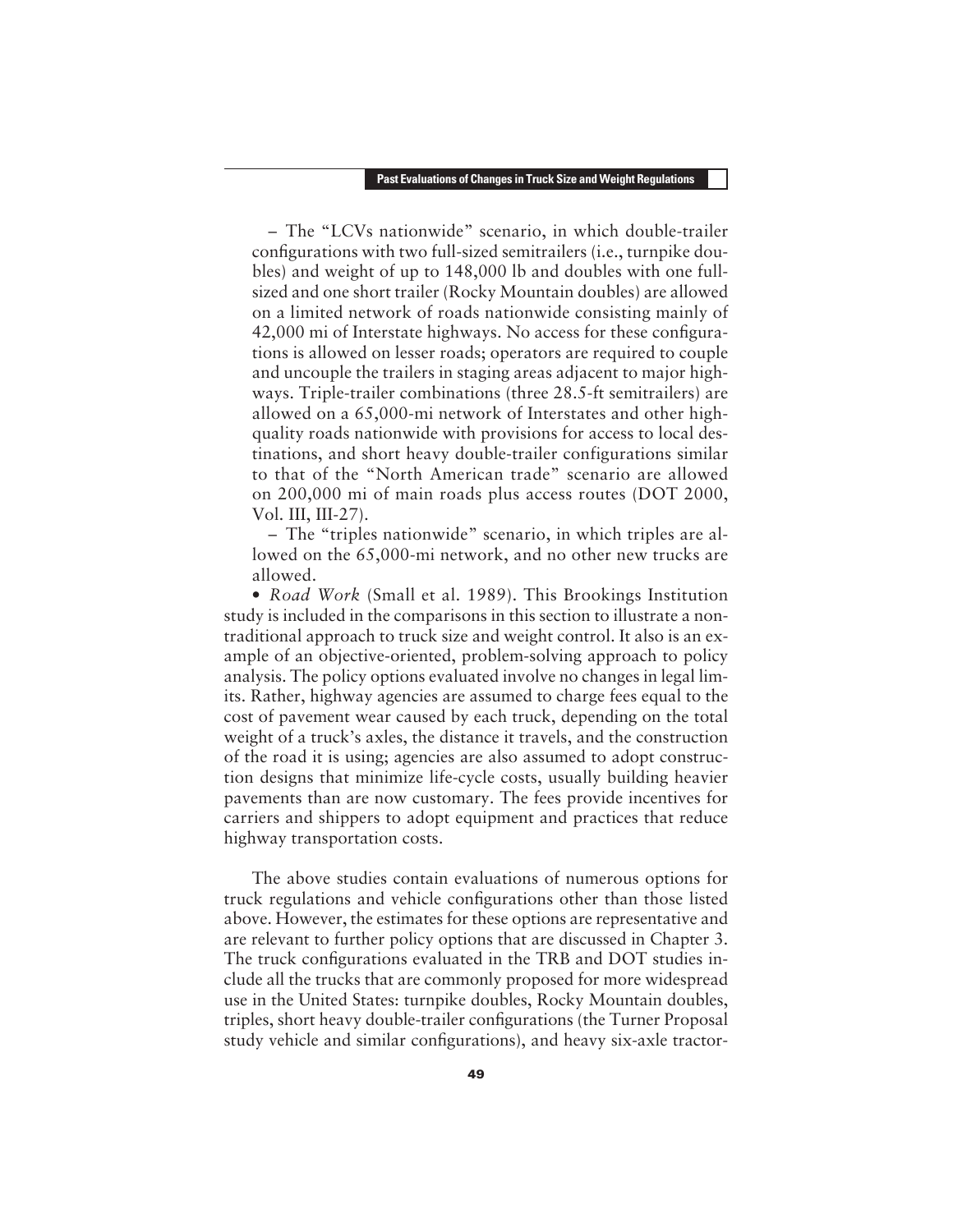semitrailers. All these configurations (see Figure 2-1) are in use in significant numbers in North America today. The policy options or scenarios in these studies all involve adding axles to trucks to better distribute loads or increase the total weight carried in the truck. None except the Turner Proposal study involves changing the federal weight limits for single and tandem axles. The four studies forecast the con-



**FIGURE 2-1** Illustrative truck configurations in use in the United States. Note: STAA = Surface Transportation Assistance Act. (Source: DOT 2000.)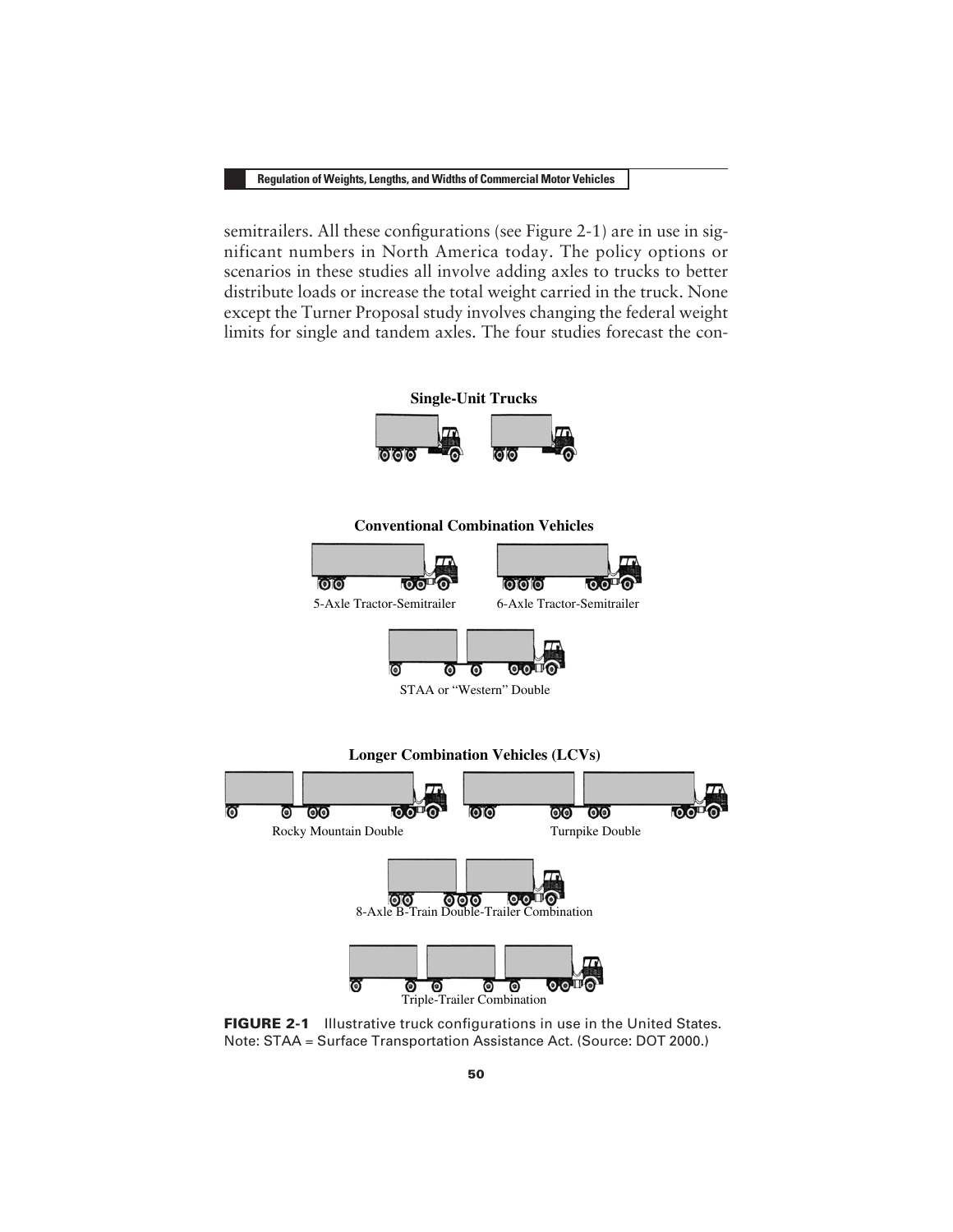sequences of specified changes in federal and state regulations (or, in the case of *Road Work,* user fees) in terms of changes in annual truckvehicle-miles traveled (VMT), private freight costs, highway agency costs, safety, and delay costs. (No study estimated all of these impacts.)

The *Truck Weight Limits*study and DOT estimates agree that moderate liberalization of federal standards could yield annual cost savings to shippers on the order of 3 to 6 percent of the costs of heavy truck transportation (\$7 billion to \$13 billion annually at today's freight volumes and prices) and reductions in truck traffic volume of several percent as compared with costs and traffic volumes if present regulations continued. The DOT study and both TRB studies agree that even after allowing for increases in traffic that would be stimulated by cost reductions, truck traffic volume would be lower than if the regulations were not changed because the new trucks would be more productive than the ones they replaced. The three studies predict that highway agency pavement construction and maintenance costs would be unlikely to be greatly affected by a change in limits that allowed heavier trucks but did not increase axle weight limits and did not provide incentives for carriers to switch from tandem-axle to single-axle configurations. The TRB studies agree that the costs of highway accidents and congestion probably would change in the same direction as the change in total truck-VMT.

The DOT and TRB studies predict that liberalizing federal weight limits would increase the cost of constructing and maintaining highway bridges. The DOT 2000 study presents estimates showing bridgerelated cost increases exceeding shipper savings in most cases analyzed, although it is acknowledged that these costs may be overstated. In fact, past studies have not used appropriate methods for estimating bridge costs, as the next section of this chapter explains.

The options to which the estimates summarized above apply are relatively moderate proposals in that they do not involve expanded geographical use of turnpike doubles, Rocky Mountain doubles, or triples. By comparison, the DOT "LCVs nationwide" scenario may approach the extreme of liberalization that would be physically feasible. The DOT 2000 report (Vol. III, 2-7) describes this scenario as a limiting case rather than as a policy proposal. It projects that nationwide use of LCVs would yield twice the freight cost savings of the "North American trade" scenario with about the same infrastructure costs, and that allowing triples nationwide without expanded use of large double-trailer configurations or any other changes in regulations would yield freight cost savings 50 percent greater than those of the "North American trade" scenario with one-fourth the infrastructure cost increase.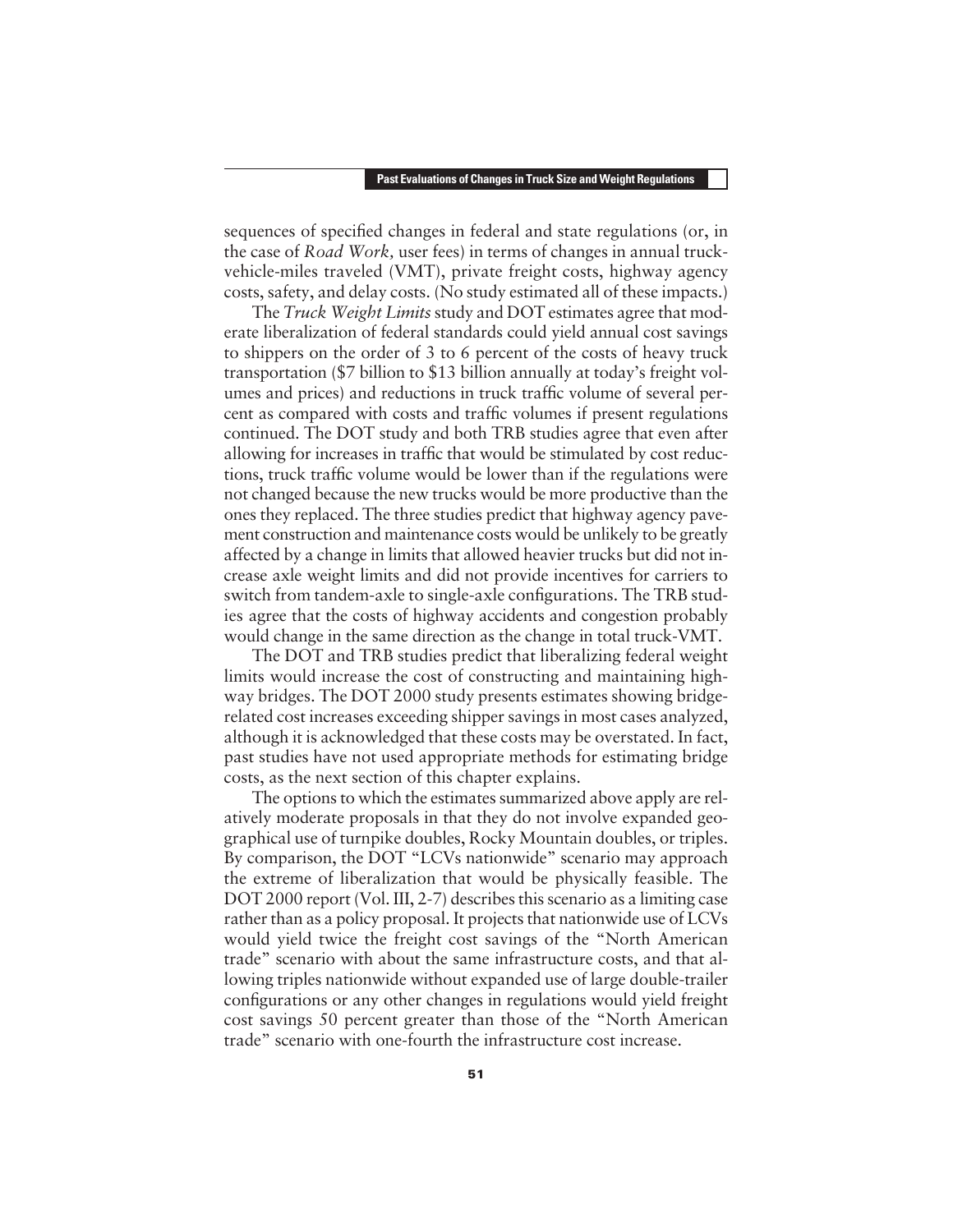The two TRB committees reached consistent conclusions about safety effects for the changes in vehicle characteristics they considered. The studies evaluate changes affecting heavy single-unit trucks, tractor-semitrailers, and short double-trailer configurations. They conclude that increased use of larger trucks as a result of changes in size and weight limits would have little overall effect on highway safety because small possible increases in accident rates per truck-VMT would be approximately offset by the reduction in truck-VMT resulting from the new trucks' higher productivity. Accident rates per ton-mile of highway freight are predicted to decline. An earlier TRB study committee that projected the impacts of the twintrailer combinations authorized by federal law in 1983 reached similar conclusions about systemwide safety impact and net change in truck traffic (TRB 1986). The DOT 2000 study does not estimate safety impacts. However, it presents estimates of accident rates and truck-VMT that are consistent with the TRB committees' conclusions.

In the estimates in *Road Work,* operators are predicted to add axles voluntarily, convert to truck configurations that generate lower highway costs, and drive more on Interstates (which have low marginal pavement costs) to reduce their payments of new user fees, which depend on axle weights and on miles and routes driven. Shippers are predicted to shift a small fraction of shipments to rail to avoid higher road user fees. The results are qualitatively similar in many respects to the projections of the effects of liberalized size and weight regulations in the TRB and DOT studies, although *Road Work* assumes the limits are unchanged. Highway agency costs decline as a result of the combined effects of carriers' reduction of axle loads and agencies' adoption of heavier pavement designs that minimize life-cycle costs. User fee revenues decline after equilibrium is reached because of the highway cost savings. Truck traffic volume and shipper costs decline slightly.

*Road Work* illustrates how size and weight can be controlled with user fees and how agency costs can be controlled by pricing and design optimization. The estimates indicate that it is important to consider combined strategies involving pricing and design as well as modifications in traditional size and weight regulations to find the best method of attaining these objectives.

## **ESTIMATION METHODS AND RESULTS**

The following subsections review results for each of the principal evaluation criteria employed by the past studies: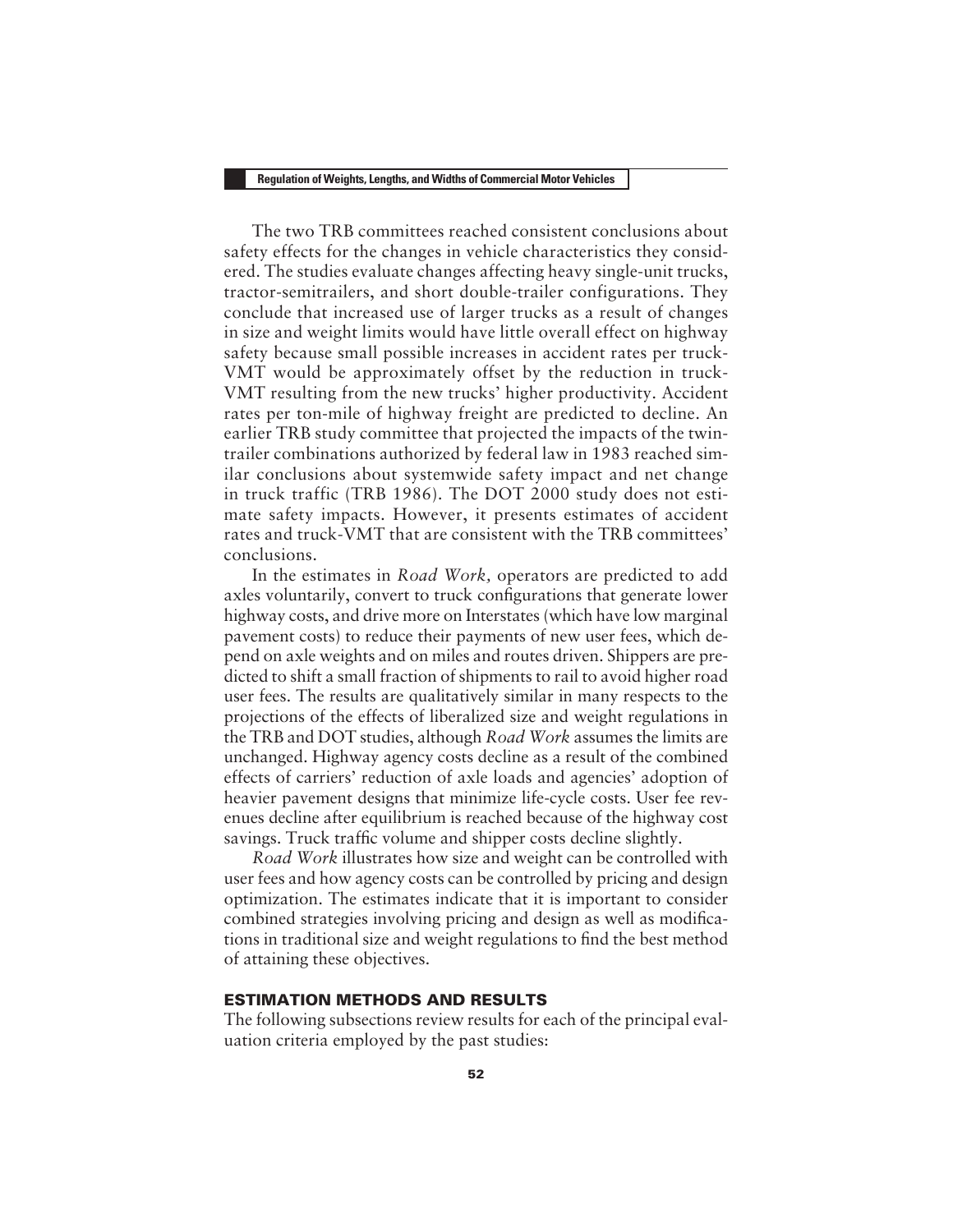- Truck traffic volume and freight costs;
- Highway pavement costs;
- Highway bridge and structure costs;

• Impacts on traffic operations and pollution, which are of primary significance in urban areas;

- Effects on traffic volume and land use; and
- Safety.

In summary, the review indicates that for two criteria—pavement costs and traffic impacts—the uncertainties in available estimates are not so great as to hinder evaluations of proposed regulatory changes. Regarding safety, the available information is weak on the relation of accident rates to gross weight for a given configuration. Bridge cost is a critical criterion not well estimated in past studies, but improved estimates may be possible with available information. Finally, the review reveals three criteria—change in truck traffic volume, costs that may arise from motorists stress and discomfort in mixed automobile and truck traffic, and administrative feasibility—that have been inadequately evaluated in past studies, yet may influence the desirability of policy options in practice. Motorist stress and discomfort, a potential impact of changing regulations ignored in past studies, is discussed in Chapter 1. Administrative feasibility is examined in Chapters 3 and 4.

## **Truck Traffic Volume and Freight Costs**

Projections in the past studies of the effect of new regulations on truck traffic have proceeded according to the following steps:

1. Predict the new truck dimensions and configurations that would become attractive to carriers under the new regulations.

2. Classify the truck freight market into segments defined by features believed to influence the attractiveness of the new combinations (e.g., freight density, shipment size).

3. Estimate unit freight costs for the existing and new configurations in each segment.

4. Estimate the market penetration of the new configurations in each segment on the basis of relative costs and unquantified performance differences (e.g., route restrictiveness, operational problems presented by double trailers for some kinds of applications).

5. Estimate the change in the volume of truck freight resulting from the redistribution of freight among the modes, changes in shippers' logistics practices, or other sources caused by the change in truck costs.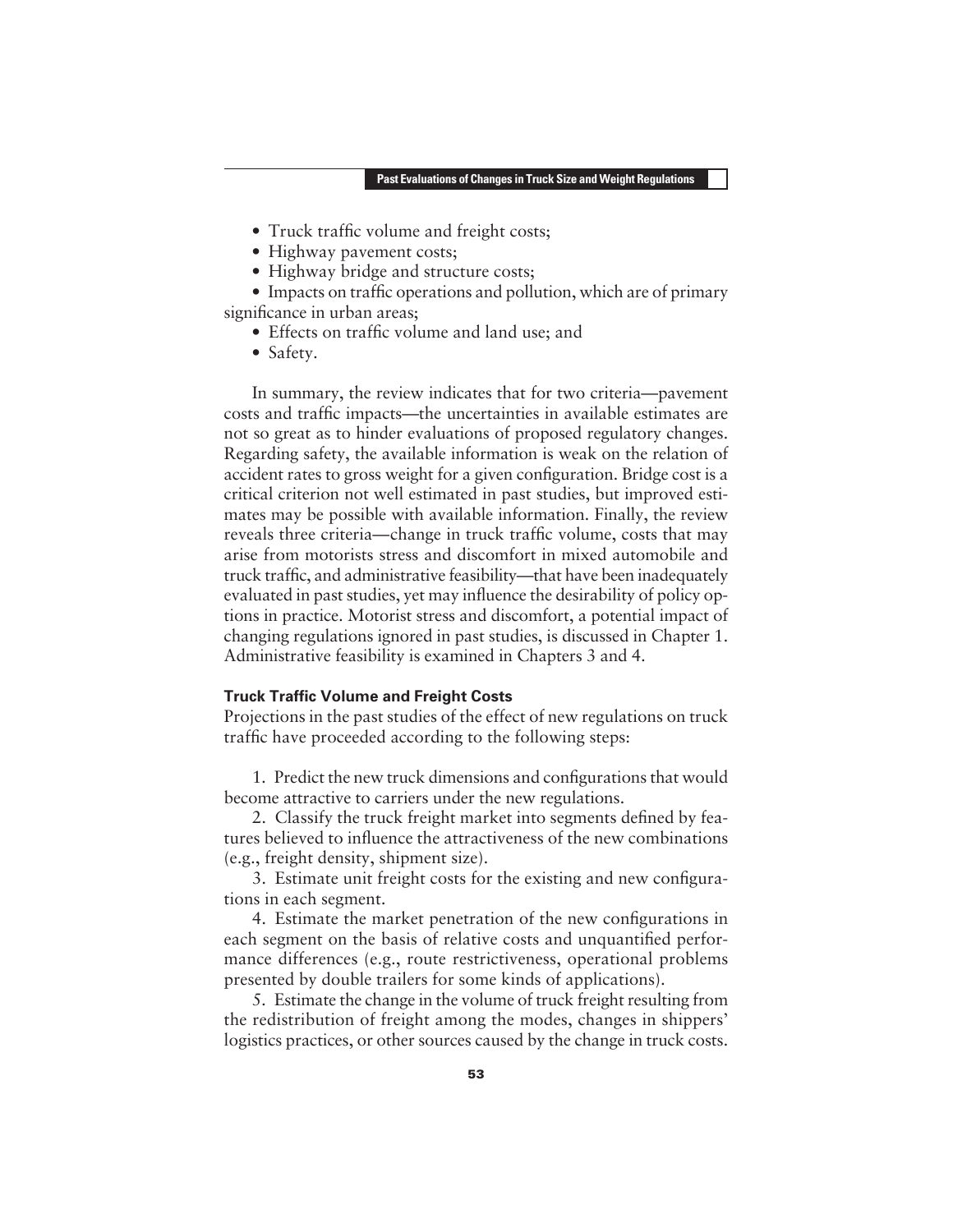6. Assign the postregulatory change in truck traffic to road classes as a function of assumed route restrictions on the new vehicles.

Some studies use quantitative, calibrated models to perform at least some of these steps; for example, *Road Work* estimates an econometric model of carriers' choices of truck configuration that is analogous to the mode choice models used in transportation planning (Small et al. 1989, 44–51). In other studies, simple cost comparisons or judgment determines assignments of freight to modes and vehicles. Information sources employed to support estimates are historical data on truck mileage by road class, region, and truck type; estimates of the operating costs of various configurations; interviews with carriers, often focusing on the more difficult-to-quantify aspects of equipment selection; analysis of historical patterns of usage of similar equipment (most vehicles evaluated for nationwide use are already in use in some states); estimates of the cost implications of differences between rail and truck transit times and reliability; and econometric estimates of freight demand elasticity (TRB 1986, 98–109; TRB 1990a, 294–303; TRB 1990b, 78–91; DOT 2000, Vol. III, IV-1–IV-34).

To provide a scale for the regulatory impact estimates, some dimensions of the trucking industry are as follows (Bureau of the Census 1998, Table 10; FHWA 1999, Table VM-1; CCJ 2000, 40–44; AAR 2000):

• Annual combination VMT (1998): 128.2 billion;

• Annual heavy (three or more axles) single-unit truck-VMT (1998): 10.4 billion;

• Average operating expenses per VMT, intercity truckload carriers (1999): \$1.47;

• Annual expenditures for operation of large trucks in the United States (including carriers specializing in shipments of less-than-truckload dimensions, which account for about 15 percent of large-truck-VMT and have higher average costs than truckload carriers): \$270 billion;

- Annual operating expenses of U.S. railroads: \$40 billion; and
- Annual VMT of all motor vehicles on U.S. roads: 2.6 trillion.

Also for comparison, the most common configuration of combination vehicle in general use nationwide today is the five-axle tractorsemitrailer, with the semitrailer usually 42 to 53 ft in length, and weighing up to 80,000 lb. The only multitrailer configuration common nationwide is a tractor pulling two 28-ft trailers, with five axles and a maximum weight of 80,000 lb. Longer doubles, triples, and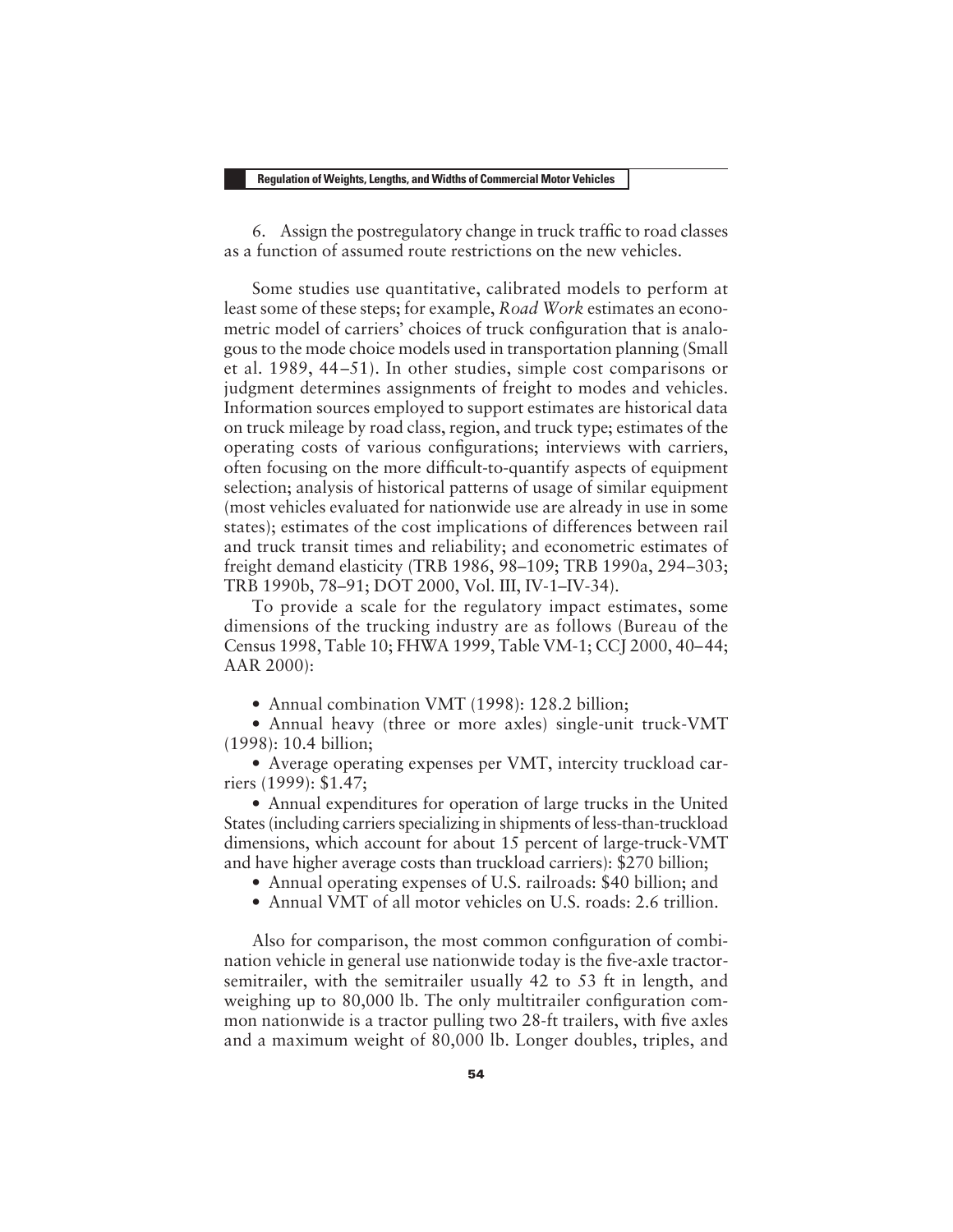heavier tractor-semitrailers are in use in some states (DOT 2000, Vol. II, III-7–III-9).

The various TRB and DOT projections generally agree on the following results:

• The new vehicles commonly proposed for more widespread application (LCVs, short heavy doubles, and heavier tractor-semitrailers) would serve niche markets instead of becoming the dominant vehicle type (as the five-axle tractor-semitrailer is now). Only a minority of freight is projected to be carried in new configurations. The reasons for this restricted appeal vary from vehicle to vehicle: multitrailer vehicles have operational drawbacks in many applications, and the longest multitrailer combinations would be restricted to small networks in the projections. The heavy, six-axle tractor-semitrailer would have the greatest market potential, but this combination would not be worth the added cost and tare weight in fleets that specialized in low-density freight and in locales where bridge restrictions limited access.

• In all DOT and TRB projections, allowing larger trucks causes annual truck-VMT to decline. The studies predict that reducing truck costs by liberalizing regulations would increase the volume of highway freight traffic, measured in ton-miles. The only source of increase that is estimated quantitatively is the diversion of freight traffic from rail to truck that would occur as a result of lower truck costs, although the studies address how consideration of sources of increased traffic other than intermodal diversion might influence the results (e.g., Pickrell and Lee 1998; TRB 1990a, 302–303). Diversion is insufficient to offset the reduction in truck-VMT from greater cargo capacity, according to the estimates. The section of this chapter below on effects on traffic volume and land use addresses demand effects through mechanisms other than modal diversion.

• Cost savings to shippers and carriers are significant but in most cases somewhat modest in magnitude. Savings are several percent of truck freight transportation costs—on the order of several billion dollars annually. The percentage reduction in shipper costs is smaller than the percentage reduction in truck-VMT.

• The market models used to predict how changing truck costs would affect truck traffic, although based on cost and traffic data and plausible assumptions, probably are not highly reliable. A principal difficulty is assessing the consequences of vehicle characteristics that are not easily converted into cost differences, for example, the problem that carriers report in using double trailers to serve customers' docks directly (TRB 1990b, 56–62).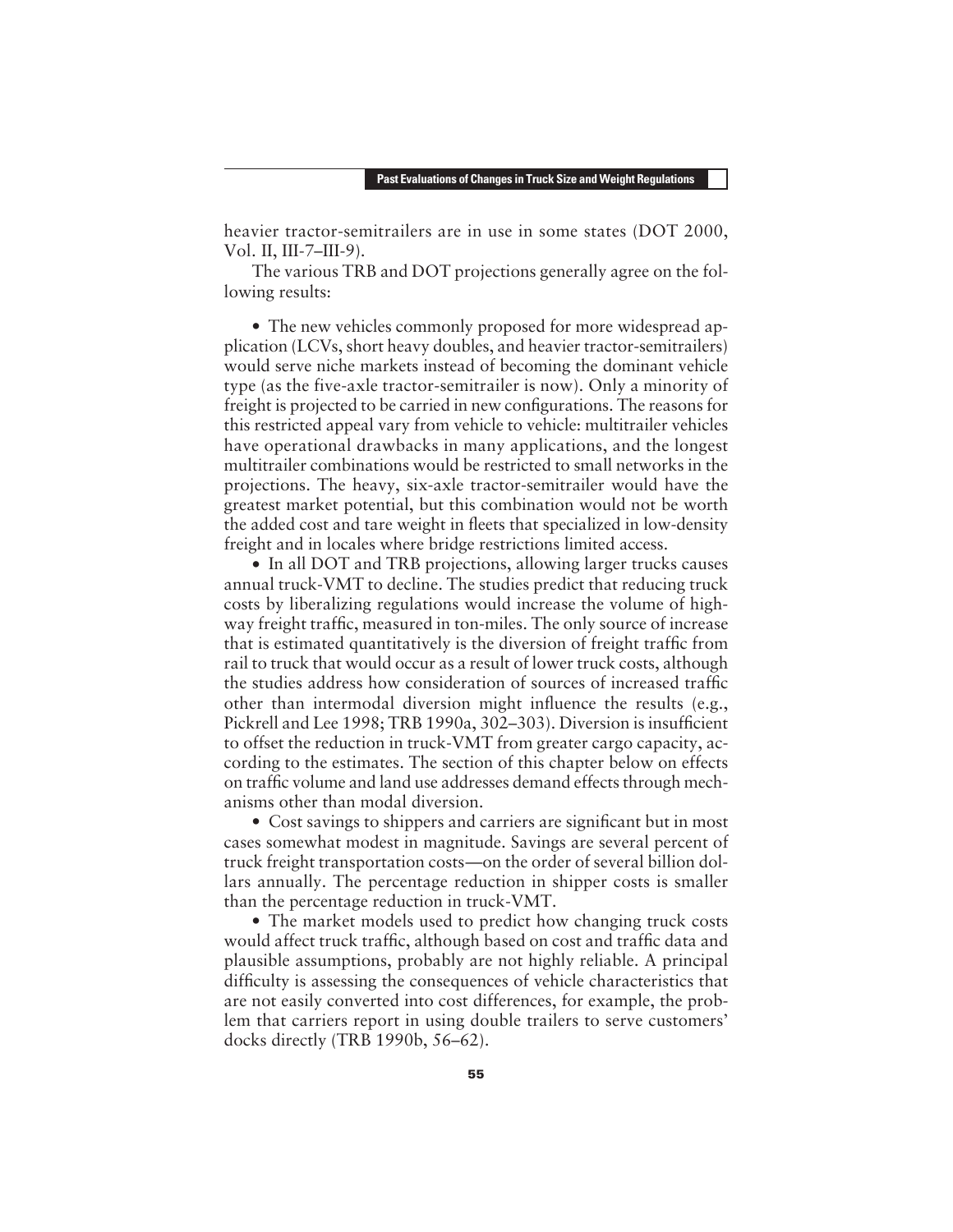### **Highway Pavement Costs**

Most traffic-related pavement wear is caused by heavy trucks. The states spent \$7.3 billion on highway resurfacing, restoration, and rehabilitation projects ("RRR projects") in 1998, 21 percent of total state highway capital expenditures (FHWA 1999, Table SF12A). This class of projects is motivated primarily by the need to repair or replace worn pavement on existing roads (although RRR projects include nonpavement improvements as well). In addition, the requirements of truck traffic affect the cost of pavement construction for new highways. In its *1997 Federal Highway Cost Allocation Study,* DOT allocated 77 percent of RRR costs to medium and heavy trucks (DOT 1997, Figure V-3). This allocation of costs depends on some arbitrary assumptions, but gives an indication of the costs of providing pavement for trucks.

If axle weights are not altered, pavement cost per ton-mile of freight will be little affected by a change in the gross vehicle weight limits. Thus, for example, the effect on the pavement of the passage of 1 million axles, each loaded to 18,000 lb, will be nearly independent of the number of axles per truck because the axles act independently of each other. The sole important exception to this rule is that two closely spaced axles (i.e., a tandem axle) cause less wear on flexible (i.e., asphalt) pavement than they would if they were widely spaced. The wear caused by the passage of one axle is quantified for purposes of pavement design and management in terms of the number of repetitions of the axle passage on a new pavement of a specified design that would cause sufficient wear to necessitate replacement or resurfacing of the pavement.

In light of these characteristics of pavement response to loads, past studies have estimated that if gross weight and vehicle length limits are changed but axle weight limits remain unchanged, pavement costs will change only slightly. Thus, for example, the DOT "North American trade" scenario and the *Truck Weight Study* permit program are predicted to reduce annual highway agency pavement costs by \$120 million and \$10 million, respectively. The cost impact is the result of three mechanisms that are, according to past estimates, of secondary importance: (1) a change in the limits may cause carriers to alter the distribution of freight between configurations with tandem axles (such as the five-axle tractor-semitrailer) and configurations that carry more of the load on single axles (such as the five-axle twin-trailer configuration), changing wear on flexible pavement; (2) if the proposed change varies by road class, it may alter the distribution of traffic between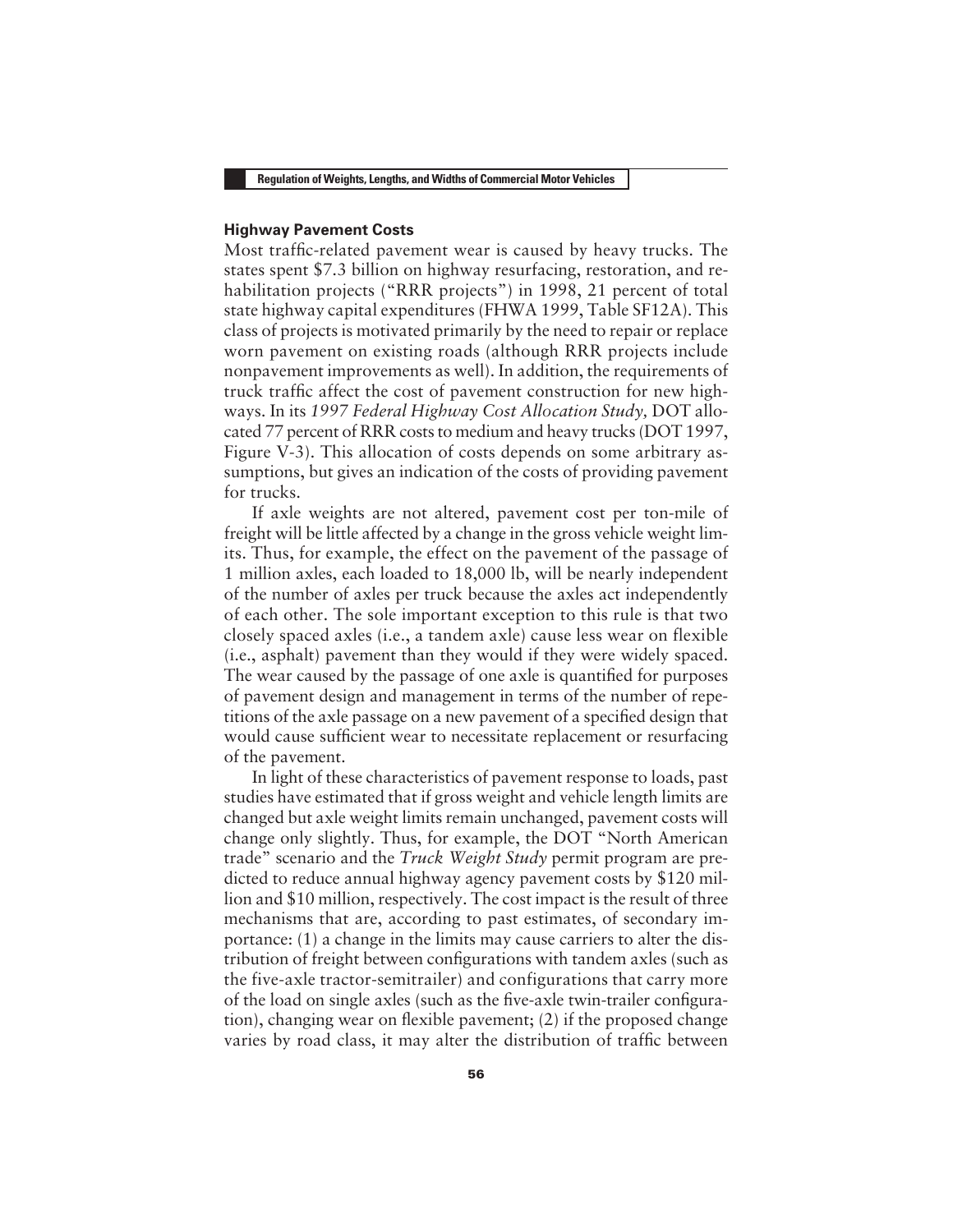roads with heavy pavements and consequently low average pavement wear costs (e.g., Interstate highways) and roads with light pavements and high average costs (typically secondary roads); and (3) the market response to the change in truck costs caused by changing limits will affect the total volume of highway freight, and pavement costs will change accordingly. The TRB and DOT studies' projections of slight declines in pavement costs reflect those studies' projections that the changes in limits they evaluated would have modest effects on the volume of truck freight transportation. However, if the increase in freight traffic in response to the reduction in truck freight rates were great enough, pavement costs would increase.

In contrast, in the two studies in which policy proposals that would more greatly alter axle weight distributions in the direction of lighter average axle loads are evaluated, pavement wear costs are predicted to be substantially reduced. The Turner Proposal study evaluates the effects of offering carriers the option of operating trucks with higher gross weights but lower axle weights than are presently allowed (TRB 1990b, 168). Annual pavement cost savings of \$730 million are estimated. In *Road Work,* all gross weight, axle weight, and length limits are assumed to remain unchanged, but carriers are charged fees that depend on miles traveled, routes, gross weight, and axle configuration, and that provide a financial incentive to switch to configurations with greater numbers of axles. Also (and more significant for pavement costs in the study's estimates), highway agencies are assumed to build heavier pavements. Agency costs are predicted to decline by nearly \$7 billion annually. This savings estimate appears implausibly large considering the annual rate of pavement-related highway expenditures in the study year, but the qualitative result of large pavement cost savings is conceivable. The full savings of heavier pavements probably could be realized only after a period of years, because it would not be feasible to greatly accelerate pavement reconstruction schedules.

### Cost Estimation Methods

The four studies reviewed here use three different models of the relation of truck traffic to pavement costs to predict pavement cost impacts. In the DOT and TRB studies, the pavement cost of changing truck size and weight limits is estimated by assuming that the highway agency acts so as to maintain the same average pavement condition after the change by rescheduling the time of the next resurfacing of roads and by changing the design of future resurfacing treatments, following established pavement design methods, to accommodate the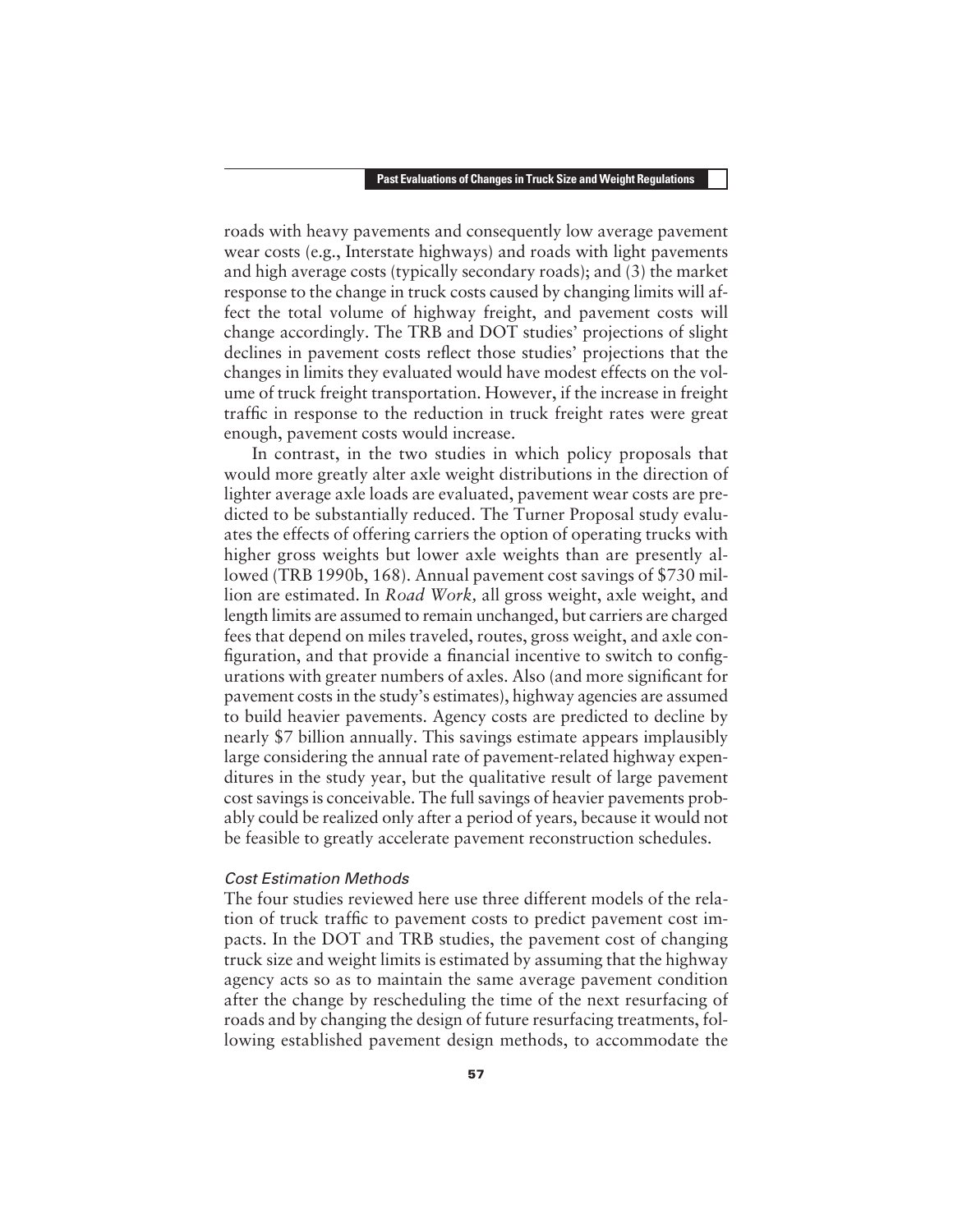new traffic mix. Under this assumption, average user costs that are related to pavement condition (e.g., speed, vehicle maintenance, comfort) do not change over the life of the road.

The TRB studies use a model of the relationship between pavement wear and traffic derived from the AASHTO (1986) pavement design method, which is based on data from the American Association of State Highway Officials (AASHO) Road Test, a test of the effect of truck traffic on pavement wear conducted in 1958. This model has two components:

• Relationships that predict, as functions of pavement structure (primarily material—asphalt or concrete—and thickness), weather, and soil condition, the expected number of passages of an axle of standard weight of 18,000 lb before the pavement surface deteriorates to a specified degree of roughness (the terminal pavement serviceability index, or PSI) as a result of cracking, rutting, and other forms of wear.

• Relationships for converting axles or axle groups of any weight into an equivalent number of standard axles. In the AASHTO model, the equivalency factor increases approximately as the fourth power of the weight: for example, a 9,000-lb axle is approximately 1 ⁄16 of an equivalent single-axle load (ESAL). That is, a pavement that could withstand 1 million passages of the 18,000-lb standard axle before reaching a specified terminal serviceability rating could withstand 16 million passages of a 9,000-lb axle before reaching the same rating.

The steps in the cost estimation in the TRB studies are as follows:

1. Compute the change in ESALs from the change in traffic.

2. Compute each road's new remaining lifetime until it reaches its terminal serviceability and requires its next resurfacing.

3. Compute the new resurfacing thickness necessary to maintain the specified pavement lifetime under the new loading instead of the previous loading.

4. Compute the cost of the traffic change: the change in present value of the cost of future resurfacings that results from changing the time and cost of each future resurfacing.

In this method, user cost (i.e., the added time, vehicle maintenance, and fuel costs of traveling on a deteriorated road) can be ignored because the consequence of the practice of always resurfacing at the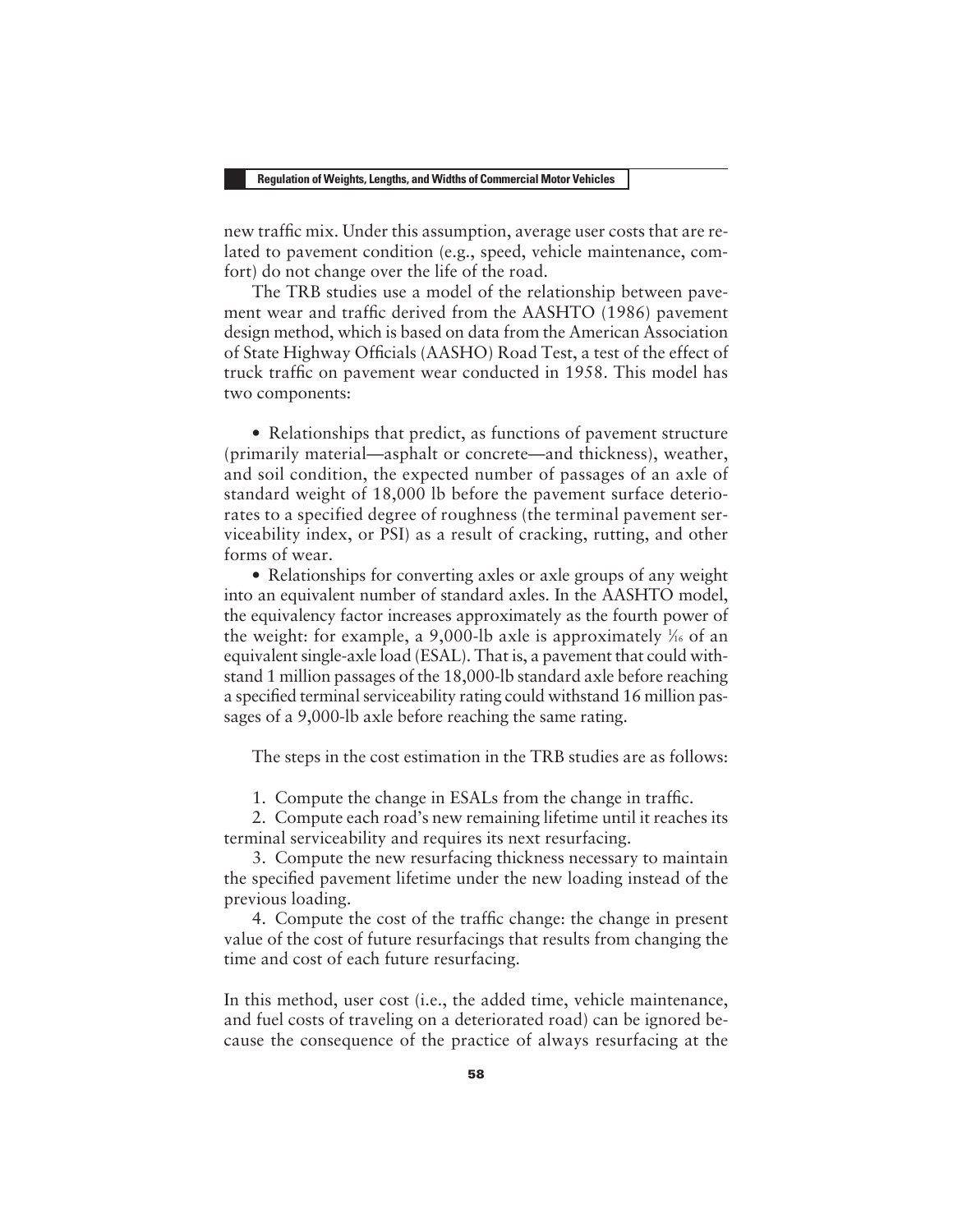same terminal serviceability rating is that the average user cost over the life of the pavement is unaffected by a change in truck traffic.

The estimates in the DOT 2000 study and *Road Work* follow a similar logic but use different pavement wear models (that is, different relationships among vehicle traffic characteristics, pavement designs, and pavement wear). The DOT study's model, the National Pavement Cost Model (NAPCOM), predicts 11 types of pavement distress as functions of traffic and pavement design (instead of simply predicting PSI for rigid and flexible pavements as the TRB studies do), and models a highway agency's resurfacing decision as a function of all these distress types (DOT 2000, Vol. III, V-13). *Road Work* estimates new traffic versus road wear relationships using the AASHO Road Test data (instead of using the relationships AASHTO derived from the data as the TRB studies do) and concludes that the relationship between axle weight and pavement wear follows a thirdpower law rather than a fourth-power law as in the AASHTO model. In all three models, the pavement-wearing effect of an axle increases exponentially with weight, and the number of passages of an axle that a pavement can withstand before failing increases exponentially with pavement thickness. All three appear to yield qualitatively similar results in estimating the relative costs of various truck weights and axle configurations.

The AASHO Road Test did not measure the pavement wear effects of tridem axles (a set of three closely spaced axles). The table of tridem axle equivalency factors in the *AASHTO Pavement Design Guide,* which was used in the TRB studies to project pavement effects of increased use of tridems, was derived from less definitive sources (AASHTO 1986, MM-2). This gap in the data is important because several prominent proposals for changing size and weight regulations involve extensive use of tridem axles.

#### The Problem of Optimizing Vehicle and Highway Design

To discover the best combination of policies, including size and weight regulations and highway design and management practices, it is necessary to examine whether changes in prevailing pavement design and management practices coupled with changes in limits could produce greater public benefits, considering road user costs that depend on pavement condition and highway agency pavement costs, as well as other shipper costs that depend on size and weight limits. It is conceivable that a vehicle under evaluation could be predicted to generate high pavement costs given the assumed highway agency practices, but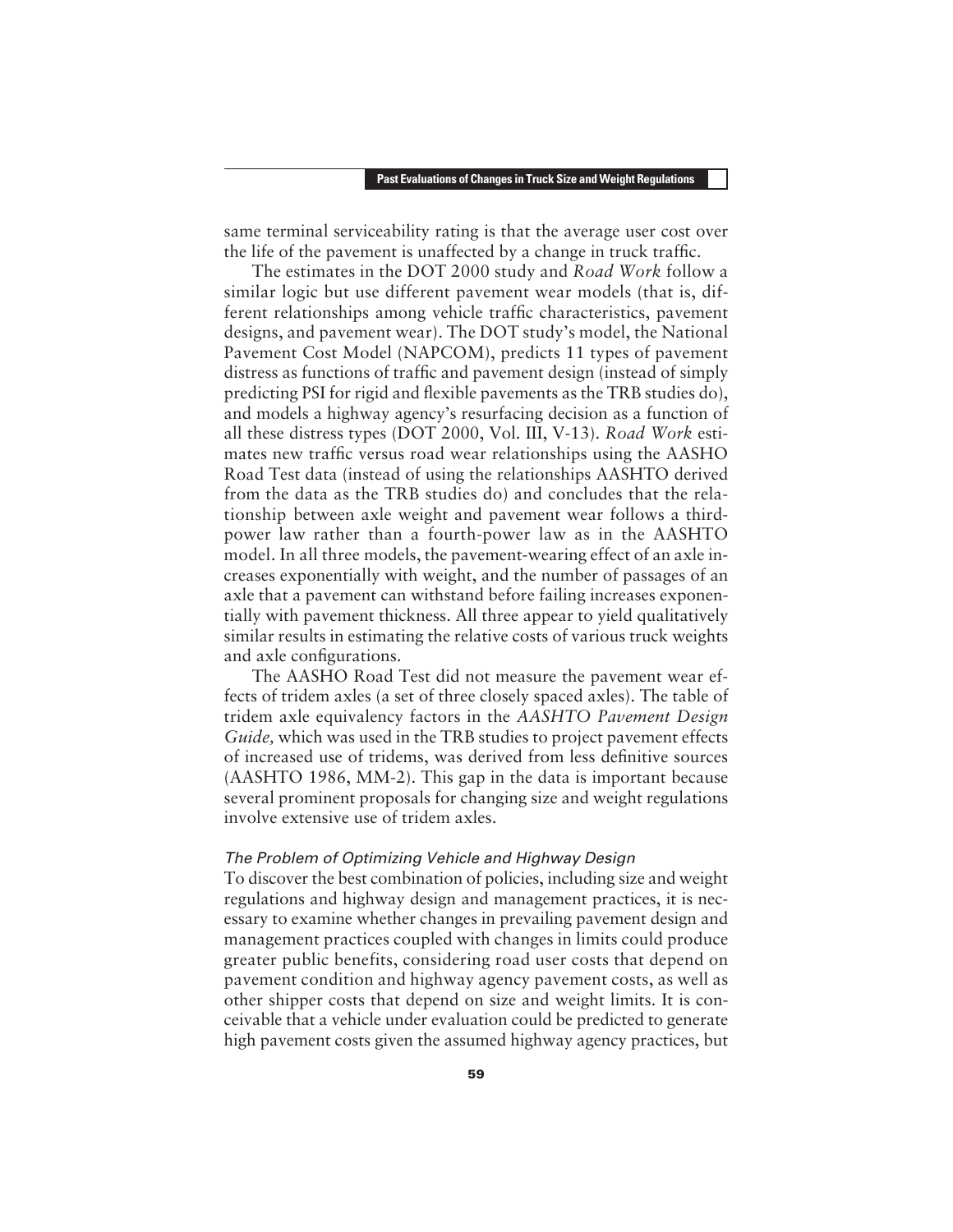that the high costs could be avoided with a relatively low-cost change in pavement design or resurfacing practices. Pavement durability increases exponentially with increasing thickness of pavement; thus a small increment in expenditure for construction or resurfacing can yield a large increase in pavement life.

The TRB Turner Proposal study committee evaluated the heavier pavement option and concluded that its cost-effectiveness depends strongly on the degree of influence of random and external factors (e.g., weather, materials properties, and construction practices) on pavement life. These factors are poorly understood. If they are important enough, then building pavements much heavier than current practice is unattractive economically, and present state highway pavement design practices may be about correct (TRB 1990b, 30). As noted above, *Road Work* estimates that a combination of heavier pavement designs and user fees that encouraged operators to add axles and to avoid higher-cost roads would greatly reduce pavement wear costs. A trucking industry–sponsored study also concluded that heavier pavements would reduce highway agency costs as well as user costs, although the estimated savings were smaller than in *Road Work* (TRI 1990, Appendix A).

None of the methods used in these studies to estimate pavement costs explicitly takes into account the relationship of characteristics of truck suspensions and tires to pavement wear. Tire characteristics affecting pavement are subject to regulation; much research has been devoted to the possibility of mitigating pavement wear as well as improving vehicle stability through suspension design. The TRB studies give some attention to how these factors might affect policy recommendations (TRB 1990a, 80–87; TRB 1990b, 171–176). A comprehensive approach to the problem of optimum design for the highway–vehicle system would include determining whether vehicle regulations or user fees should promote certain tire or suspension characteristics.

Finally, none of the studies described here estimates the optimum combination of axle load limits and pavement design; only existing or lower limits are considered. The optimum axle weight limit will depend on bridge as well as pavement costs.

#### **Highway Bridge and Structure Costs**

In most past studies, the greatest predicted cost of allowing larger trucks is the cost of replacing bridges deficient for carrying the new heavier loads. These estimates are summarized below. Important methodological shortcomings of the past estimates are then described.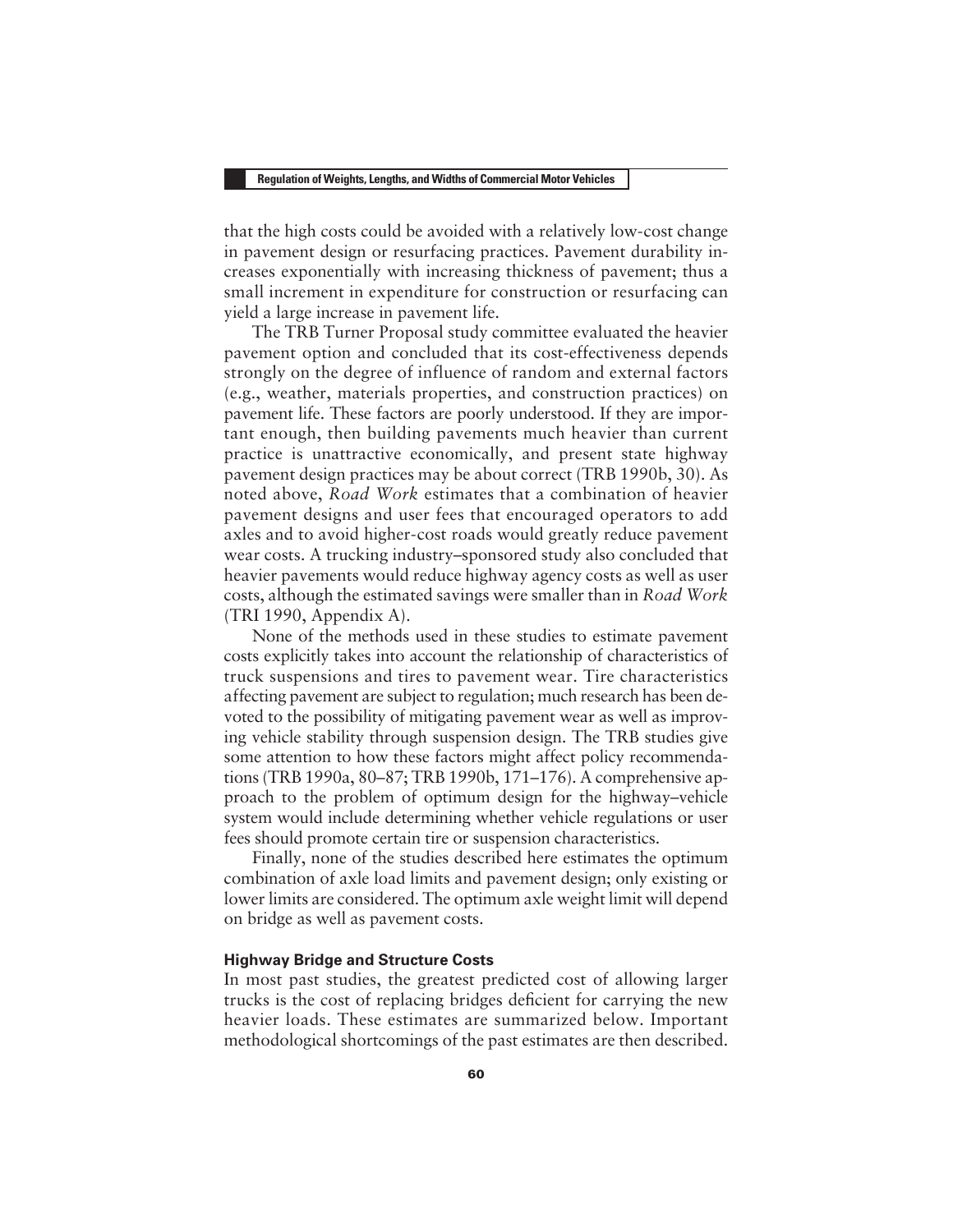Finally, a more useful method of estimating the bridge costs of changes in regulations is outlined.

#### Estimates in Past Studies

The bridge cost estimates in the TRB and DOT studies are as follows:

| Regulatory<br>Scenario                               | Annual<br>Highway<br>Agency<br><b>Bridge Costs</b><br>(\$ billions) | Annual<br>Agency<br>Plus<br>User Costs<br>(\$ billions) | Agency<br><i>Bridge</i><br>Costs as<br>% of Freight<br>Cost Savings | Agency Plus<br>User Cost<br>as % of<br>Freight Cost<br>Savings |
|------------------------------------------------------|---------------------------------------------------------------------|---------------------------------------------------------|---------------------------------------------------------------------|----------------------------------------------------------------|
| <b>DOT 2000 "LCVs</b><br>Nationwide"                 | 4                                                                   | 22                                                      | 26                                                                  | 154                                                            |
| DOT 2000 "Triples<br>Nationwide"                     | 1                                                                   | 8                                                       | 5                                                                   | 39                                                             |
| <b>DOT 2000 "NA</b><br>trade" scenario               | 5                                                                   | 23                                                      | 31                                                                  | 159                                                            |
| Turner proposal<br>(TRB 1990b)                       | 0.4                                                                 | <b>Not</b><br>estimated                                 | 20                                                                  |                                                                |
| Truck Weight Limits<br>permit program<br>(TRB 1990a) | 0.9                                                                 | <b>Not</b><br>estimated                                 | 17                                                                  |                                                                |

These estimates assume amortization of capital costs at 7 percent annually. (The annualized amounts for the DOT study cases have been computed from the total cost estimates presented in the DOT report.) The estimates in the TRB studies include costs of fatigue damage and of building future bridges to higher design standards, as well as the costs of replacing existing deficient bridges.

*Truck Weight Limits* presents its estimate with an important qualification: "If all 35,000 additional load-deficient bridges were replaced, total bridge costs would increase by \$900 million per year under this scenario. More likely, states would choose to post (rather than replace) many bridges, particularly on low-volume routes" (TRB 1990a, 203– 204). Similarly, the TRB Turner Proposal study recommends bridge management practices the study committee believed would allow states to control bridge costs while avoiding route restrictions that rendered the new trucks unattractive to carriers (TRB 1990b, 206–208). Thus both studies conclude that, rather than actually incurring very high bridge replacement costs, states would or should place restrictions on truck routes and take other steps to limit costs. Similarly, the DOT report notes that in some circumstances, the states could reasonably allow loads exceeding the thresholds for bridge replacement assumed by their cost estimates, post some bridges to bar the larger trucks, and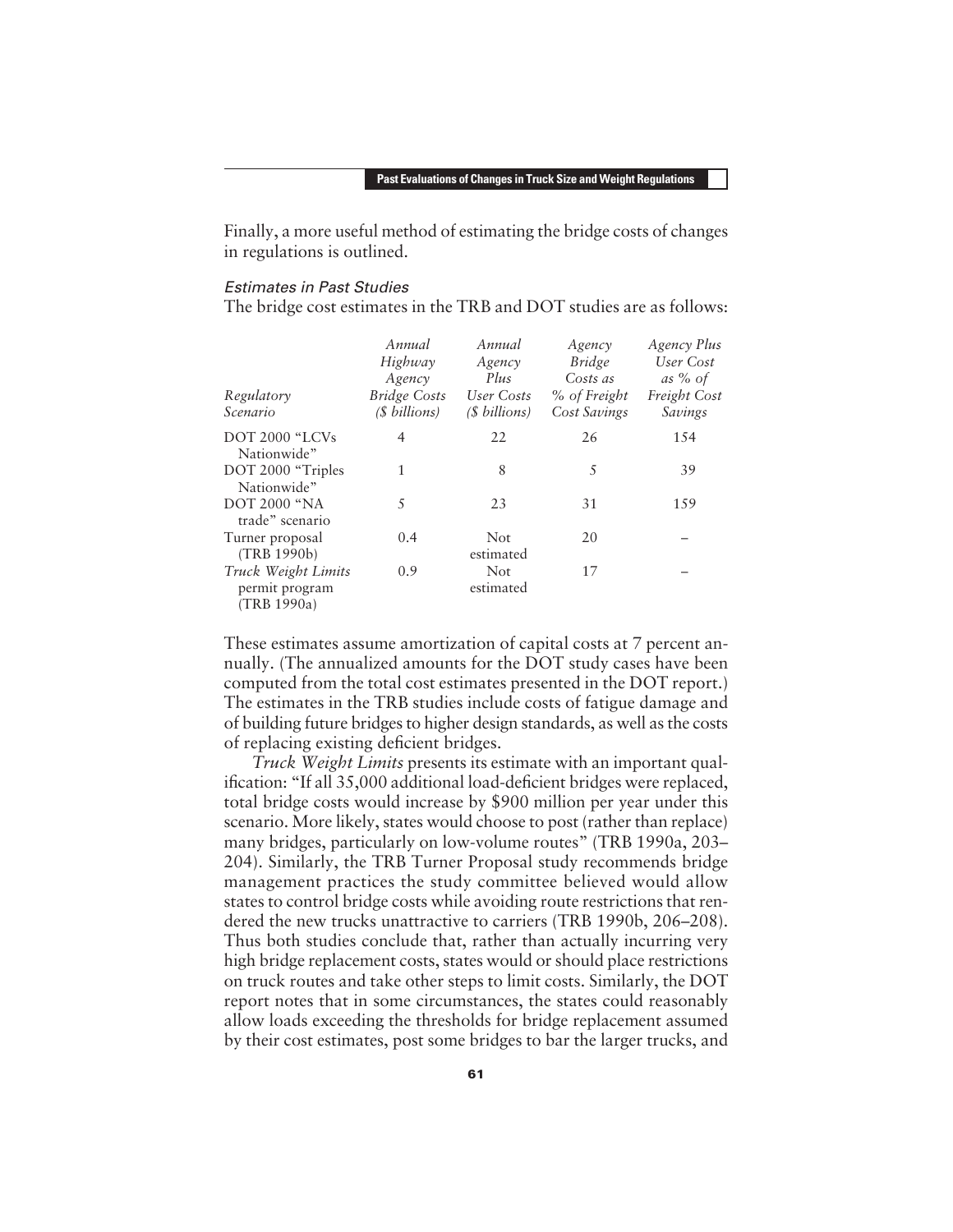strengthen rather than replace some structures; consequently, "certainly not all costs would have to be incurred before heavier loads could be allowed to operate" (DOT 2000, VI-11).

By comparison with the cost estimates, state highway agencies' capital expenditures for bridge construction and rehabilitation were \$4.3 billion in 1998 and \$3.7 billion in 1991. State costs for bridge maintenance in 1998 were roughly \$1 billion (FHWA 1999, Tables SF4C and SF12A). In addition, local governments spend substantially on bridges, although less than the states.

As the table above shows, the DOT 2000 study estimates that the costs to highway users of delays due to bridge construction necessitated by increased limits would be four to six times the highway agencies' construction costs. Comparison of the studies' estimates of bridge costs with freight cost savings shows that these estimates appear to be decisive in judging whether costs exceed benefits for many proposed changes in size and weight regulations.

The method used to estimate bridge costs in the TRB and DOT studies starts with the observation that a bridge is designed to withstand the loadings of the traffic it is expected to bear, and a safety margin is incorporated into the design to allow for the possibility of multiple extreme loads traversing the bridge simultaneously, illegal overloads, uncertainties in material properties, or other unforeseen circumstances. If a bridge is exposed to a single episode of loading significantly in excess of its design load, there is unacceptable risk of irreversible or hazardous damage. Therefore, estimated bridge replacement costs, according to the method used in past studies, depend on the largest loadings to which bridges are predicted to be exposed under the new weight limits and on the load-bearing capacities assumed for the bridges, but not on the frequency of loadings.

The steps in producing the past studies' estimates are as follows:

1. Compile a database of bridges on the roads where new trucks will operate, including their load ratings, structural types, span lengths, and traffic volumes. The studies use the DOT-maintained National Bridge Inventory for this purpose.

2. Specify prototype axle loads and axle spacings of the trucks expected to come into use under the new regulations for each bridge. Also specify loadings imposed by the existing truck types.

3. Simulate the application of each prototype truck to each bridge, with assumptions about the likelihood of the presence of multiple trucks on the bridge at one time, and compare the estimated forces in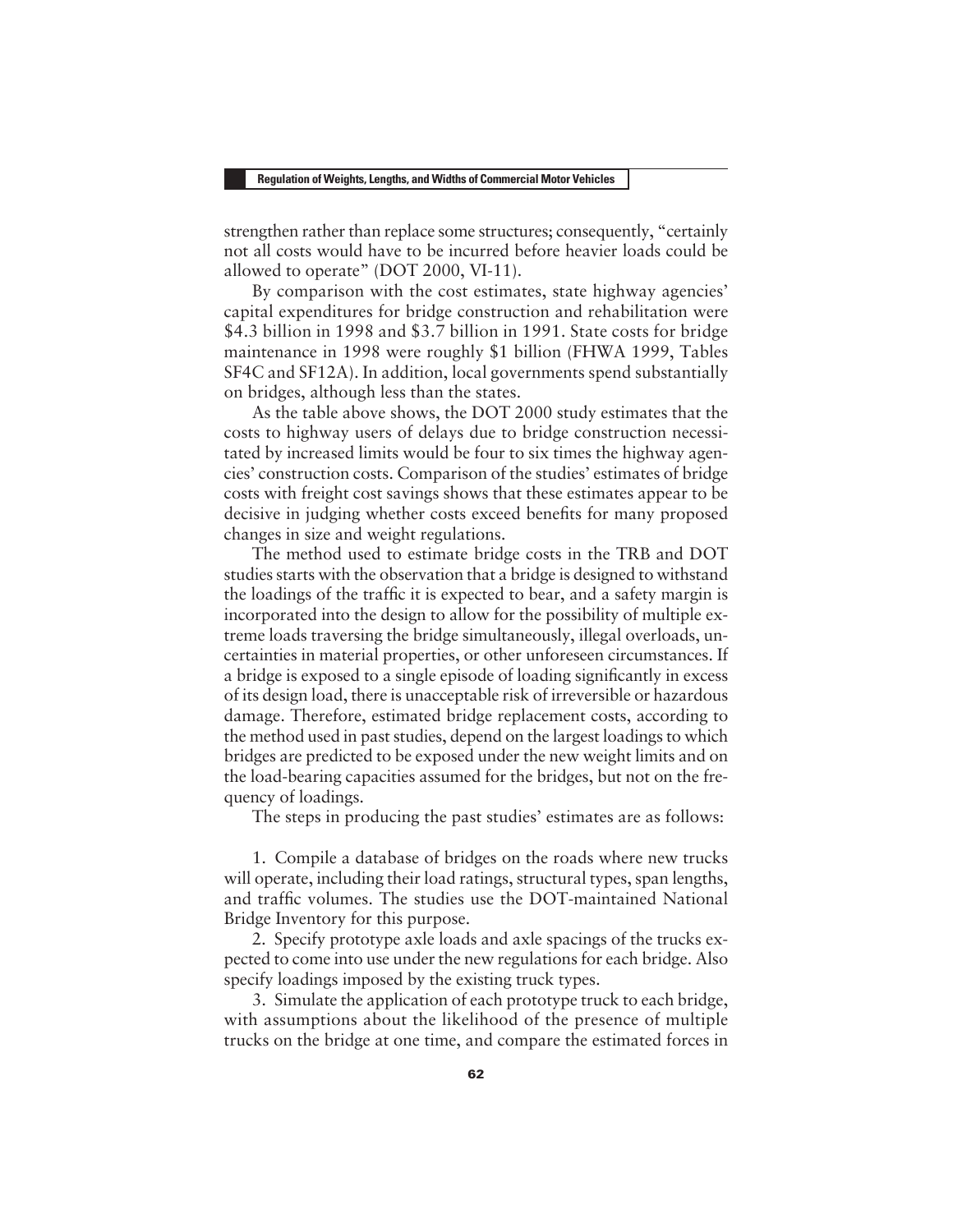the bridge structure with some specified acceptable threshold value, expressed as a percentage of the theoretical capacity of the structure. Also, perform this simulation for the existing truck types.

4. Assign a treatment, either replacement or posting to restrict truck traffic, to each bridge for which any of the loads for existing truck types and for the proposed new trucks cause the force criterion to be exceeded. Strengthening bridges is a third possible treatment, which the TRB and DOT studies do not quantitatively evaluate. The DOT study does not evaluate posting as an option; that is, the highway agency is assumed to replace every bridge for which the load criterion is exceeded.

5. Estimate the highway agency's cost for each bridge treatment, primarily, in the TRB and DOT studies, the costs of bridge replacements. The cost of the new regulation is the difference between bridge treatment costs predicted by this method for the existing truck types and costs for the predicted truck characteristics under the new regulations.

In addition to highway agency bridge replacement costs, the DOT 2000 study estimates the cost of traffic delay due to bridge construction. The TRB studies omit this delay cost but include estimates of fatigue cost (i.e., the cost of increased maintenance and loss of useful life resulting from repeated applications of loads) and of the added cost of building new bridges to higher design standards in the future.

#### Shortcomings of Method of Past Studies

Three deficiencies of the above traditional method of projecting bridge costs limit the usefulness of the estimates thus derived for evaluation of truck size and weight policy. First, the method applies arbitrary criteria to determine whether bridges require replacement. The TRB and DOT studies contain no estimates of how much safety improvement would be gained (e.g., how many bridge failures would be avoided) or of how life-cycle bridge costs would be affected by applying the selected overstress criterion as compared with alternative criteria. Thus, for example, there is no evidence presented in the DOT 2000 study that the additional billions of dollars in user and highway agency costs required to replace bridges exposed to heavier trucks according to the criterion applied by that study, compared with a more lenient standard, would buy any significant public benefit.

The second failing is that past studies generally have not systematically taken into account the possibility of intelligent management of bridge investment and maintenance decisions by highway agencies.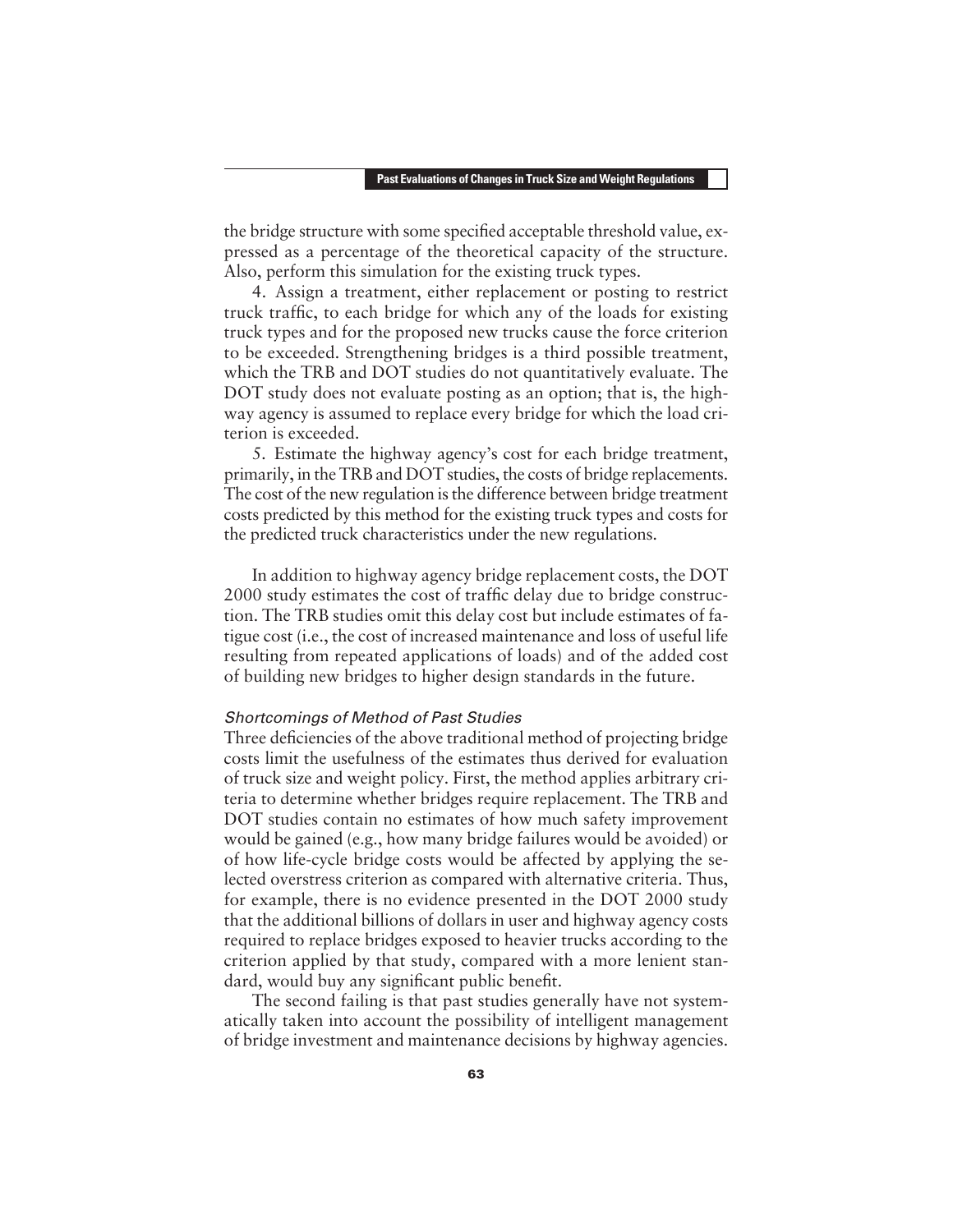State highway agencies evaluate bridge replacements individually and try to avoid replacements that have high costs and produce little benefit, especially when alternatives to replacement (strengthening, more intensive inspection and maintenance, or posting) are available. Alternative treatments could produce the same degree of insurance against bridge failure as the extensive bridge replacements projected in past studies at much lower cost to the highway agency and to users.

Finally, consideration of costs other than the highway agency's bridge replacement costs has been haphazard in past studies. As noted, the TRB studies ignore traffic delay due to construction, while the DOT 2000 study omits fatigue costs and the addition to costs of future bridges. No past study has taken into account the remaining useful life of bridges projected to be replaced under new size and weight regulations, although replacing a structure that would have been replaced for other reasons within a few years has lower net cost than replacing a new structure. The studies also ignore the side benefits of replacing bridges, especially older ones, since new bridges usually are safer and often have increased traffic volume capacity.

Because of these deficiencies, the past estimates are not good indicators of either economically justified expenditures or expenditures highway agencies would actually be likely to make if new trucks were introduced.

To gain a better understanding of the significance of the bridge cost estimates of past studies, the committee first examined the results of the DOT 2000 analysis for a few actual bridges and compared those results with the judgments of state bridge engineers. The committee also examined the sensitivity of the estimates to assumptions about the replacement threshold criterion. These investigations are described in the following subsections.

Comparison of Past Study Assumptions with State Practices If state DOTs were actually required to accommodate the larger trucks proposed in the TRB and DOT studies, state bridge engineers would make engineering–economic choices from a range of options including bridge replacement, retrofit reinforcement, posting, or doing nothing when examination showed a bridge had adequate load-bearing capacity. Similarly, a range of practical options is available for reducing travel delays caused by closings. Decisions would be made for each bridge individually and would depend on the volume of car and truck traffic, the remaining life of the bridge, and its functional adequacy.

Cost estimates that do not take into account practical and costeffective means likely to be employed by the state highway agencies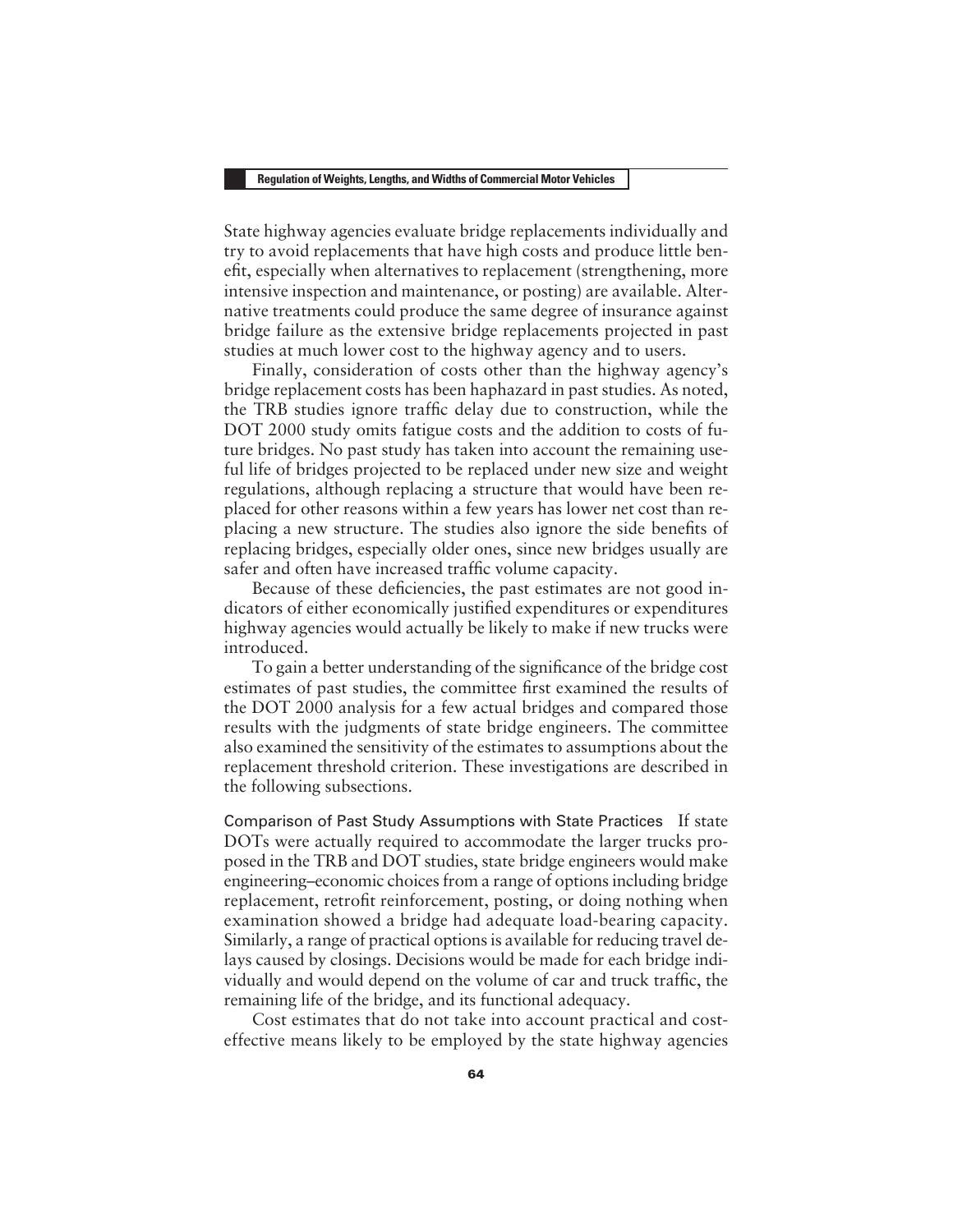to manage the bridge-related costs of accommodating new vehicles will overstate the magnitude of bridge impacts from changing limits and thereby mislead policy makers. As one check on the plausibility of the assumptions of the bridge cost model used in past studies, the committee examined cost estimates for a small number of bridges selected from one state. Results obtained with the DOT study method for determining whether each bridge would require replacement if a particular new truck came into use were then compared with the results of analyses of options for each bridge as bridge engineers of that state would carry out such analyses.

The committee obtained from DOT a list of highway structures in California identified by the bridge analysis method used in the DOT 2000 study as requiring replacement if a specified type of larger truck were to come into use. From the major structures on the list (i.e., those on Interstate highways and those more than 2,000 ft in length), four were selected for analysis, including the two with the lowest average daily traffic volume and two of the three with the highest average daily traffic. The largest is 1.4 mi long and carries 230,000 vehicles a day. Replacing these long structures would incur high construction costs, and replacing those with the greatest traffic volumes would generate high travel delay costs in the DOT estimates. Each of the four structures exceeds the threshold overstress criterion applied in the DOT study under the assumed loading by just a few percent. The four structures were examined by engineers of the state DOT, who reported to the committee that, following its normal practices, the state would not replace, strengthen, or restrict the use of any of the four structures if heavier tractor-semitrailers within the range analyzed in the DOT 2000 study came into use.

Obviously, the small number of bridges selected does not constitute a representative sample. Also, California bridges, which are examined in this and the following subsection, are not necessarily typical of bridge designs and conditions throughout the United States, and practices of the state's bridge engineers are not necessarily the same as those followed in other states. The purpose of this examination of the state's bridges is to illustrate some of the problems of estimating the bridge costs associated with changing limits.

The state engineers reported to the committee that, although the state would be unlikely to replace as many structures as the DOT analysis forecast, widespread use of heavier tractor-semitrailers would increase bridge costs to the state, mainly because increased loads would reduce structures' lifetimes. As noted, the DOT study omits this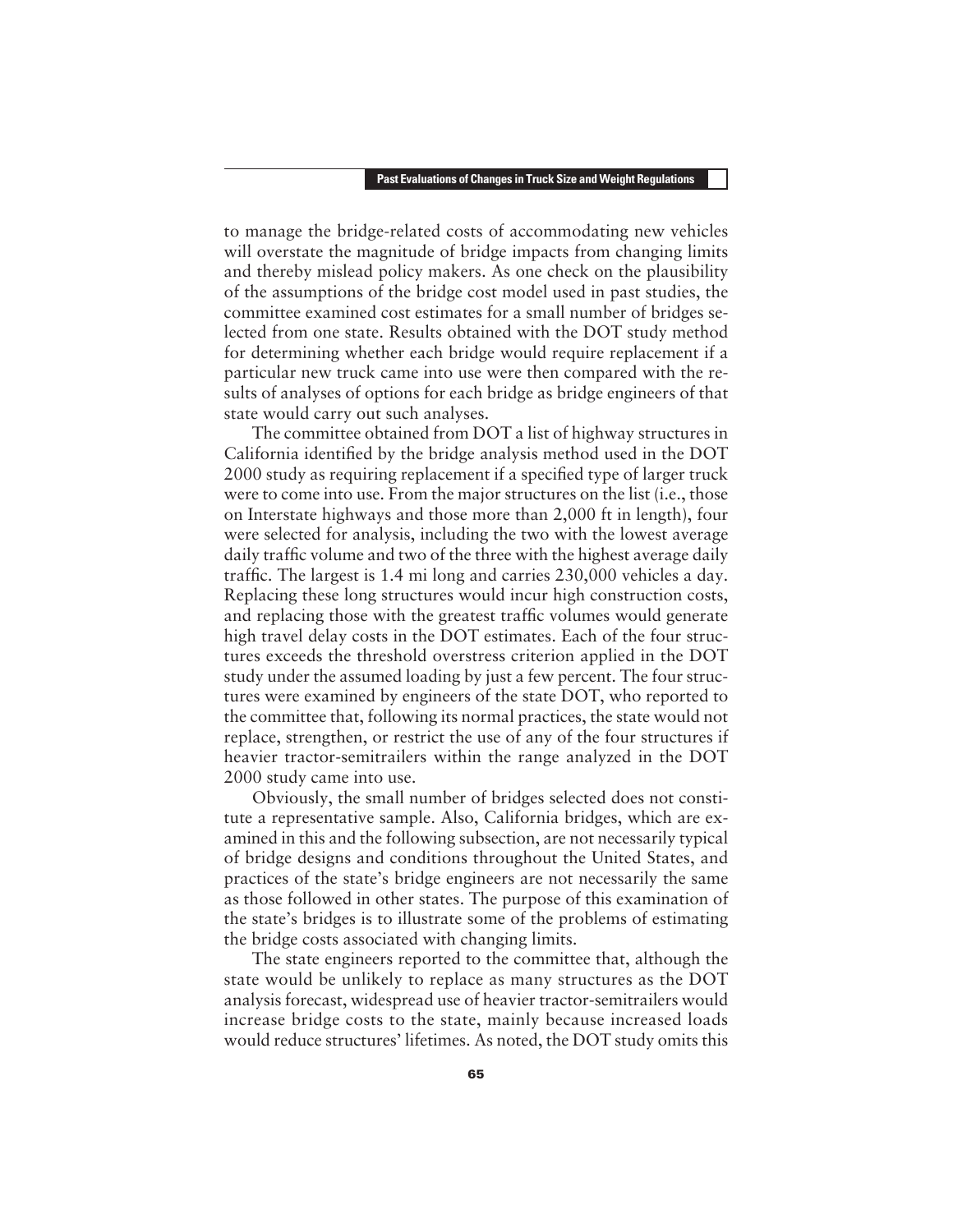bridge fatigue cost, and the TRB studies (TRB 1990a, 95, 101–102, 203; TRB 1990b, 135, 145–149) estimate that it would be small in comparison with costs related to deficient bridge load-bearing capacity; however, systematic measurements of fatigue costs are lacking. The state engineers' assessment suggests that fatigue costs are more important than past studies have indicated.

Sensitivity of Cost Estimates to Assumptions To better understand the determinants of bridge cost estimates in the past studies, the committee next asked DOT to provide tabulations of California bridges that would require replacement according to the DOT 2000 study's method of analysis, and also according to an alternative, more lenient criterion dictating the threshold stress that would trigger replacement of a bridge if a specified larger truck were introduced. The comparison that follows is a sensitivity analysis to show how the selection of this threshold criterion affects costs estimated by using the method of past studies.

AASHTO specifies two alternative criteria for application in determining the loads existing bridges should be allowed to carry. Under the inventory rating criterion, the stress on any structural member of a bridge is not to exceed 55 percent of the yield stress of the member when the bridge is traversed by one truck of the dimensions of interest in each lane simultaneously (on short spans) or multiple trucks per lane (on long spans). Under the operating rating criterion, the stress cannot exceed 75 percent of yield. AASHTO explains the two criteria as follows (AASHTO 1994, 50):

Each highway bridge should be load rated at two levels, Inventory and Operating levels. . . .

The Inventory rating level generally corresponds to the customary design level of stresses but reflects the existing bridge and material conditions with regard to deterioration and loss of section. Load ratings based on the Inventory level allow comparisons with the capacity for new structures and, therefore, result in a live load which can safely utilize an existing structure for an indefinite period of time. . . .

Load ratings based on the Operating rating level generally describe the maximum permissible live load to which the structure may be subjected. Allowing unlimited numbers of vehicles to use the bridge at Operating level may shorten the life of the bridge.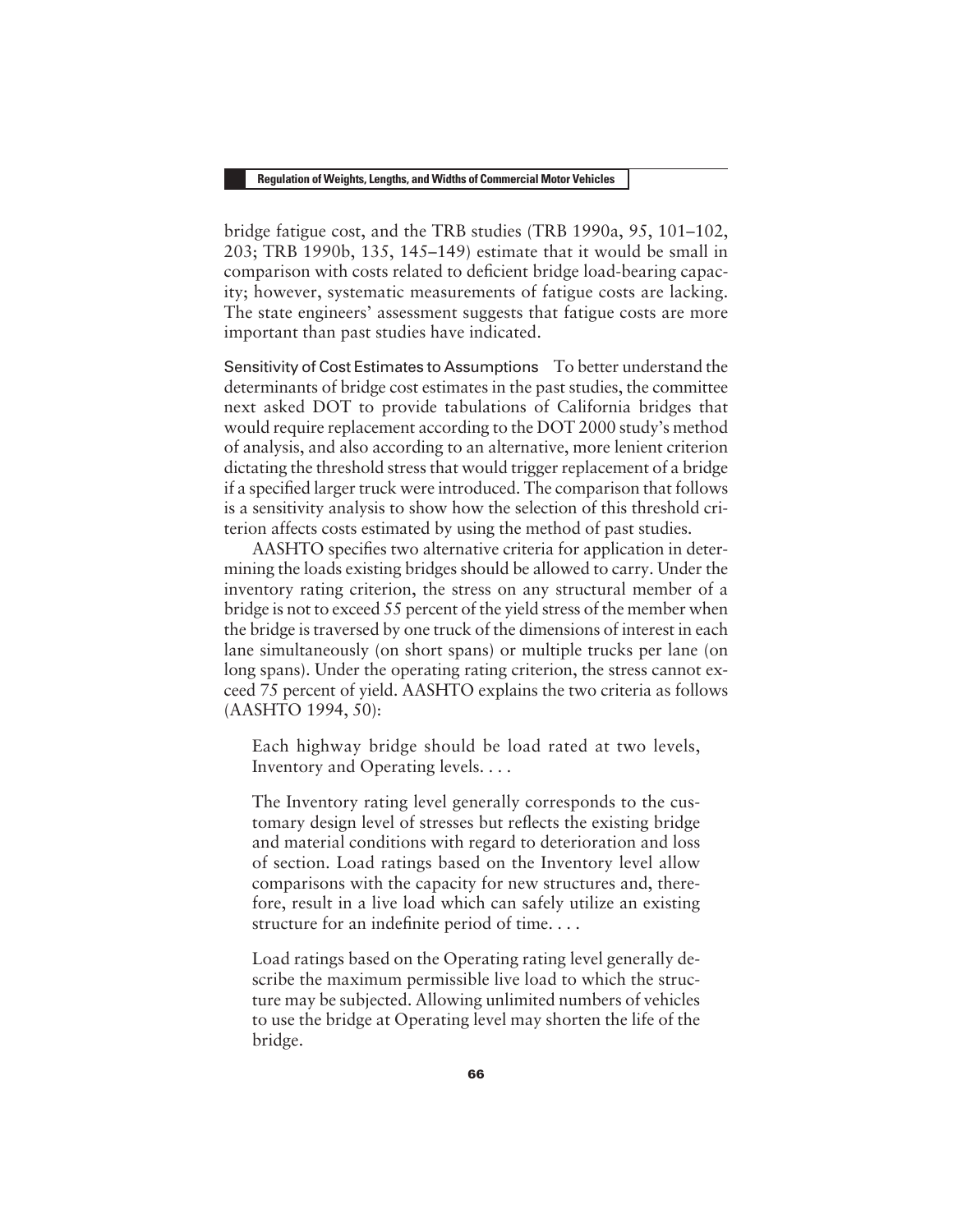In applying the rating criteria, the methods used by bridge engineers to calculate stresses on bridges caused by a given loading are conservative, so the actual measured stresses are generally much below calculated stresses (TRB 1990b, 137). States use these criteria for determining which bridges require posting (i.e., restricting use to trucks below the normal maximum weight) and for deciding whether to grant special permits allowing operation of trucks over the normal maximum weight. State practices vary widely, but few states base these decisions solely on the inventory rating (TRB 1990b, 139).

The bridge replacement threshold criteria applied in the DOT 2000 study allow stresses slightly higher than the inventory rating stress on bridges designed to accommodate the HS-20 design load (a standard vehicle defined by AASHTO for use in bridge design) and stresses slightly less than the operating rating on bridges designed to accommodate the H-15 design load. Nearly all Interstate structures were designed to the HS-20 design load or a more rigorous standard; the H-15 design load is typical of older bridges and less important roads. The bridge cost estimates of the TRB studies assume bridges would be replaced or posted if the operating rating were exceeded. DOT states it chose its criteria because they are "consistent with TS&W [truck size and weight] regulatory practice" (DOT 2000, Vol. III, II-14). The TRB committees apparently decided that the more lenient criterion they applied was reflective of state bridge posting and permitting practices and therefore appropriate for the application. None of the studies defends its chosen criterion with a quantitative argument about economic or safety consequences.

DOT provided the committee with lists of structures on California roads that fail the criterion used in the DOT study and those that fail the criterion used in the earlier TRB studies. These tabulations show a large difference in the number of bridges classified as overstressed by the specified truck according to the alternative criteria: 33 percent of bridges evaluated according to the DOT study criterion versus 6 percent applying the operating rating criterion. The difference in the replacement costs estimated by DOT is even greater: the agency and user costs of replacing the bridges failing the DOT study criterion are more than 30 times the costs of replacing bridges failing the operating rating criterion.

The largest component of replacement costs using the DOT study criterion is the cost of user delay during construction. According to the DOT study criterion, a large number of California structures with average daily traffic (ADT) above 100,000 vehicles are flagged for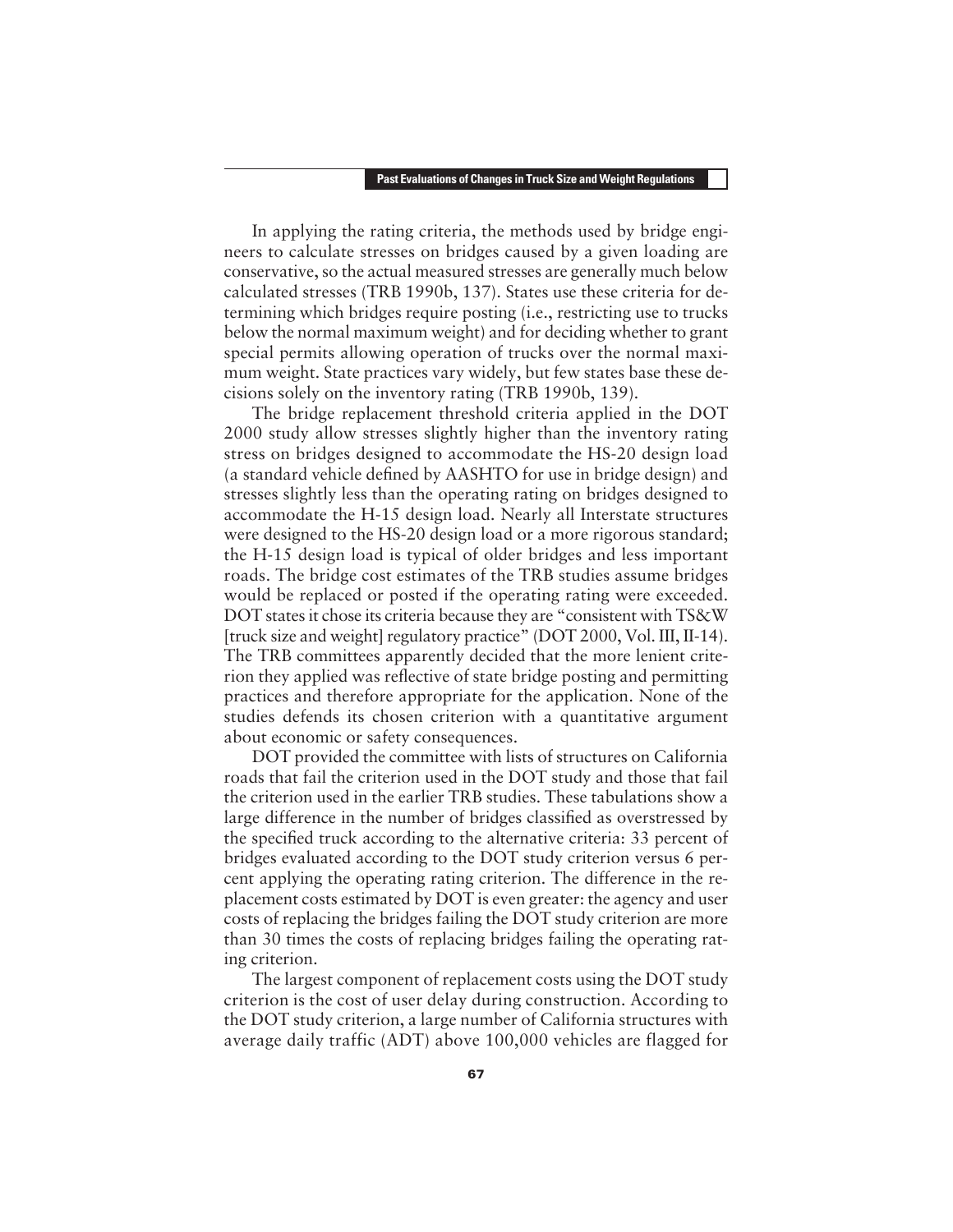replacement. These high-traffic bridges are the source of the high user costs of replacement. Using the operating rating criterion, very few structures with ADT above 100,000 are identified for replacement.

The structures that fail to meet the DOT study criterion occur throughout all highway systems in California. They include, for example, many Interstate structures. In contrast, nearly all the structures that fail the operating rating criterion are in the minor arterial, collector, and local classes.

In a 1994 congressionally mandated review of the costs and benefits of LCVs, the General Accounting Office (GAO) commented similarly on the great discrepancies in bridge cost estimates produced by differing assumptions about safety margins. In estimates produced by DOT according to GAO's instructions, agency bridge costs of nationwide use of LCVs on the Interstates ranged from \$18 billion using the inventory bridge capacity rating to \$1.3 billion using a capacity rating somewhat more conservative than the operating rating. GAO concluded that the latter criterion was reasonable to ensure safety, and that bridge costs could reasonably be reduced even further by judicious exclusions of Interstate segments with high bridge costs from the LCV network (GAO 1994, 24–25).

In another report, GAO comments on the fundamental shortcoming of the bridge cost estimation method used in past studies (GAO 2000, 6). In a review of DOT's biennial reports to Congress on justifiable levels of funding for the federal-aid highway program, GAO observes:

FHWA's estimates of total highway and bridge investment requirements in the [reports to Congress] combine estimates derived from the HERS [Highway Economic Requirements System] model, a bridge model, and other types of estimates. The HERS model uses benefit-cost analyses to estimate future highway investment requirements on the basis of information about existing highways. On the other hand, the bridge model is based on engineering data and does not currently use benefit-cost analyses in estimating investment requirements for bridges.

The bridge cost estimating method used in the DOT reports relies on a method for identifying structurally deficient bridges similar to that used for the DOT *Truck Size and Weight* study. GAO notes (p. 8) that the 1994 Executive Order "Principles for Federal Infrastructure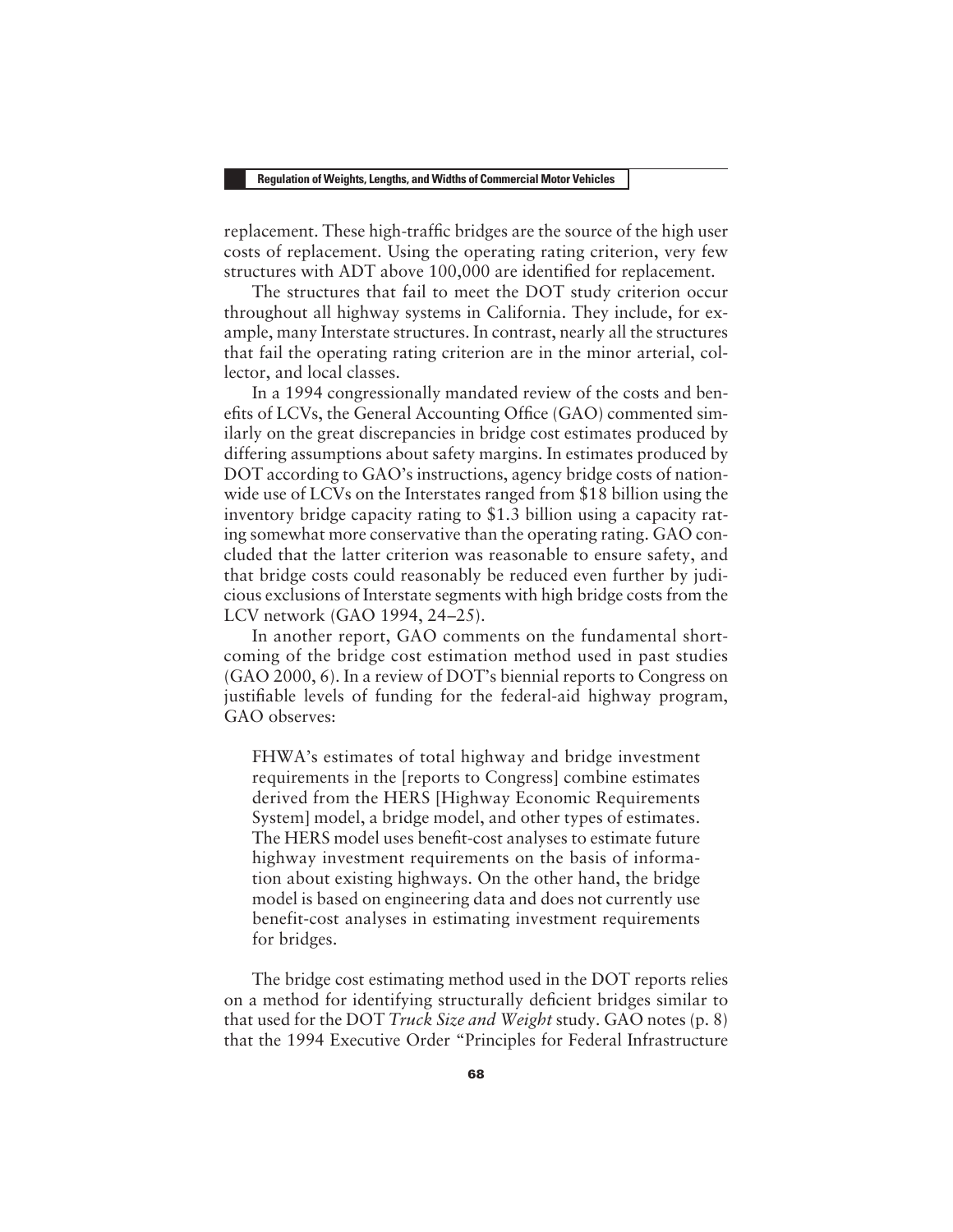Investments" (EO 12893) requires agencies with infrastructure responsibilities to plan for investments using a systematic analysis of expected benefits and costs, and that the bridge cost estimates in the DOT reports to Congress do not appear to be in compliance with the order. The report observes that benefit–cost analysis is superior to the application of engineering standards for determining justifiable highway investments because the latter method selects projects without regard to economic merit.

A study sponsored by the Association of American Railroads also points out the great difference between costs estimated applying the two criteria in the AASHTO standards and criticizes the TRB studies for choosing a criterion that does not reflect the preferences of most state engineers (Harrison et al., 1991). However, this dispute over the relative merits of the alternative criteria is irrelevant to the criticism stated here of the method used for the past studies.

The aim of the above comparisons is not to argue that one criterion or the other is the correct one. The large difference in the costs derived by applying the two criteria indicates that an economic analysis of risks is necessary. Neither criterion is supported by analysis of costs and risks; therefore, it is impossible to say that one or the other criterion is the correct one for evaluating alternative size and weight policies.

#### A More Realistic Method of Estimating Bridge Costs

As noted above, bridge cost estimates derived by the method of past studies assume replacement of bridges regardless of whether the cost of replacement is justified by the gain in safety and do not fully take into account the capabilities of highway agencies to maintain bridge safety by more cost-effective means than replacing all suspect bridges. Figure 2-2 is a diagram representing a method of estimating the bridge costs associated with changing limits that corrects these deficiencies. In each year, there are several possible outcomes for each bridge on a highway system: failure, replacement, repair, posting, or no highway agency action taken. Each of these possible outcomes has a cost and a probability that it will occur in each year. The probabilities depend on bridge characteristics, traffic, and inspection and maintenance practices. The diagram illustrates conceptually that economic analysis of truck impacts on bridges requires a model that predicts the probability of each outcome as a function of bridge condition and traffic, as well as information about the costs of each outcome. For purposes of national or state-level policy analysis of size and weight regulations,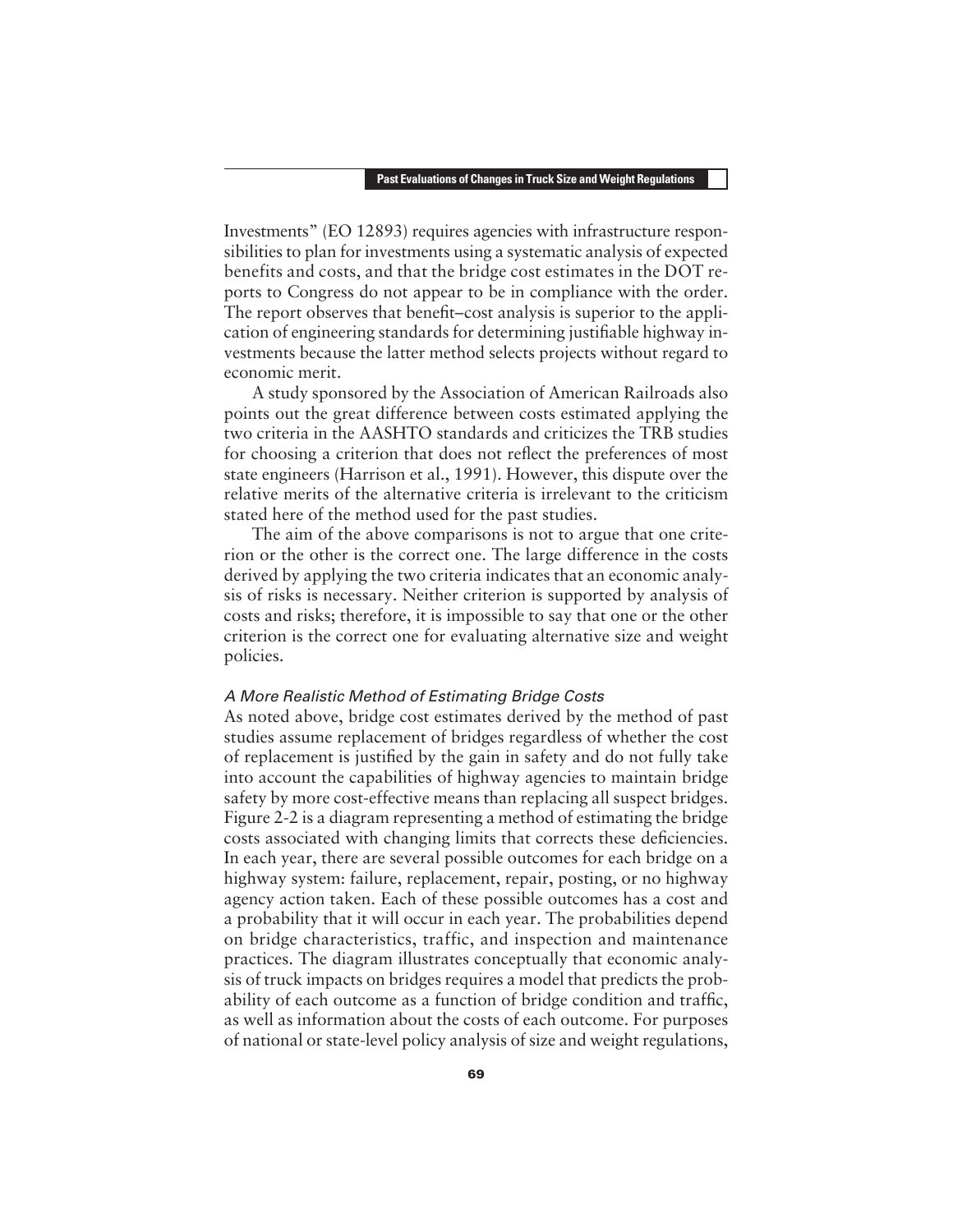

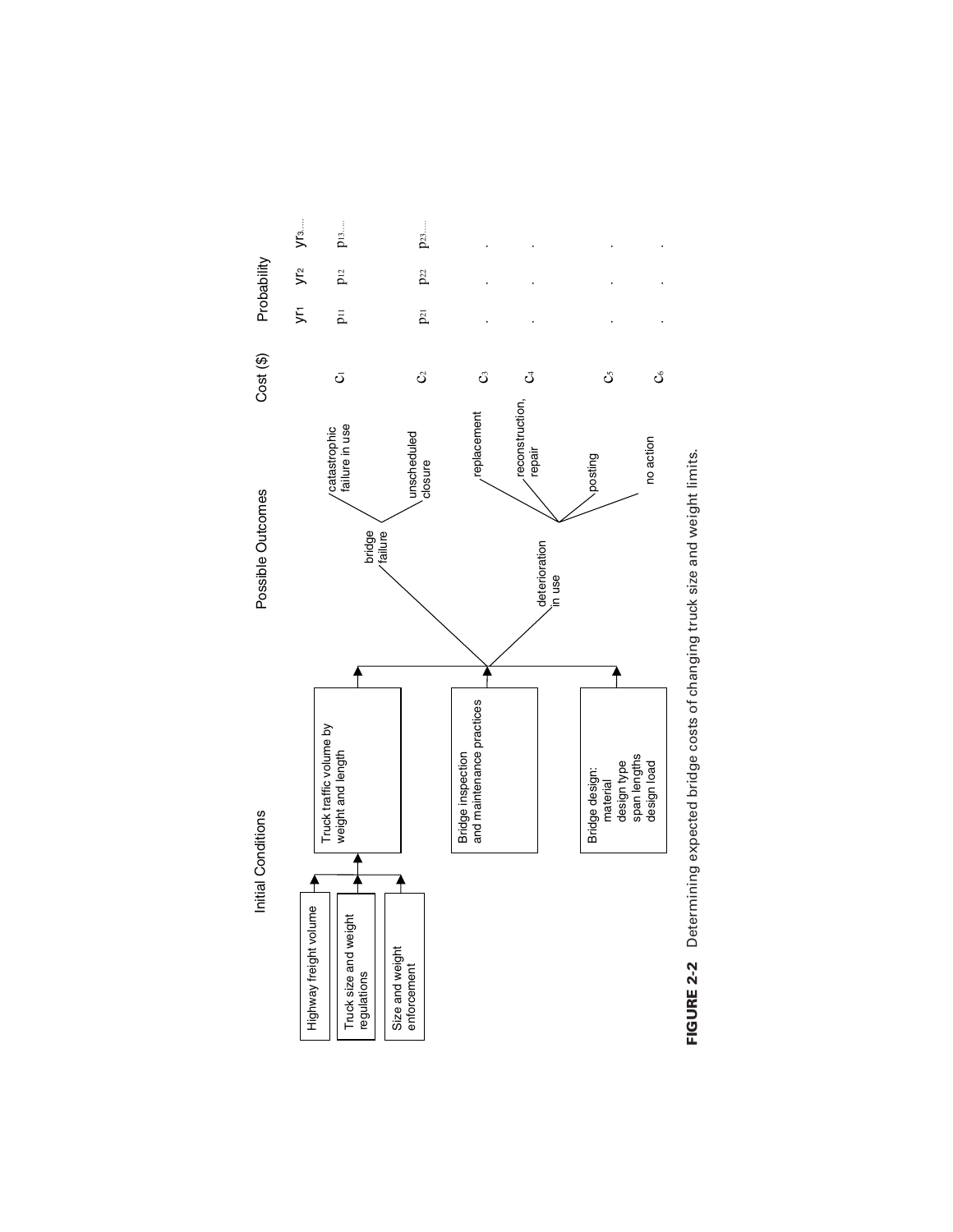the estimate could be carried out for a sample of manageable size drawn from the population of bridges. The estimate would proceed according to the following steps:

1. Estimate, from historical data, the expected annual rate of bridge failures on a state's system under present traffic conditions and management practices. A failure can be defined as the occurrence of damage that would necessitate closing the bridge.

2. Specify a proposed change in size and weight regulations, and project the resulting change in the distribution of truck loadings on the highway system's bridges.

3. Estimate the expected annual rate of bridge failures under the proposed new size and weight regulations.

4. With this information, estimate benefits and costs for three courses of action:

a. Do not change the size and weight regulations.

b. Change the regulations, and eliminate any increase in expected annual failures by replacing bridges.

c. Change the regulations, and tolerate the new rate of failure.

For example, if the present failure rate is 0.1 bridges per year (that is, the expected rate is 1.0 bridge every 10 years), and the rate after the change in limits (with no bridge replacements and no change in bridge management) is projected to be 1.0, the state highway agency might decide that (c) is not acceptable, that is, that the regulations could be changed only if the bridges were upgraded. On the other hand, if the present rate is 0.04 and the projected rate under the new regulations is 0.05, then a case might be made that consideration of the relevant costs (the cost of bridge upgrading, the freight cost savings of higher truck weights, and the costs of a bridge failure) would indicate that the state should decide to adopt policy (c)—accepting the increased risk—although it may be that no state would explicitly adopt such a policy. [Computations in previous truck size and weight studies are done only for policy (b)—the cost of replacing or reconstructing bridges so as to return the risk of failure to the prechange level.]

5. Knowing the risks would also allow two other possibly valuable strategies to be evaluated:

d. Change the regulations, and replace selected bridges so that any increase in expected failure rate is partially, but not fully, eliminated.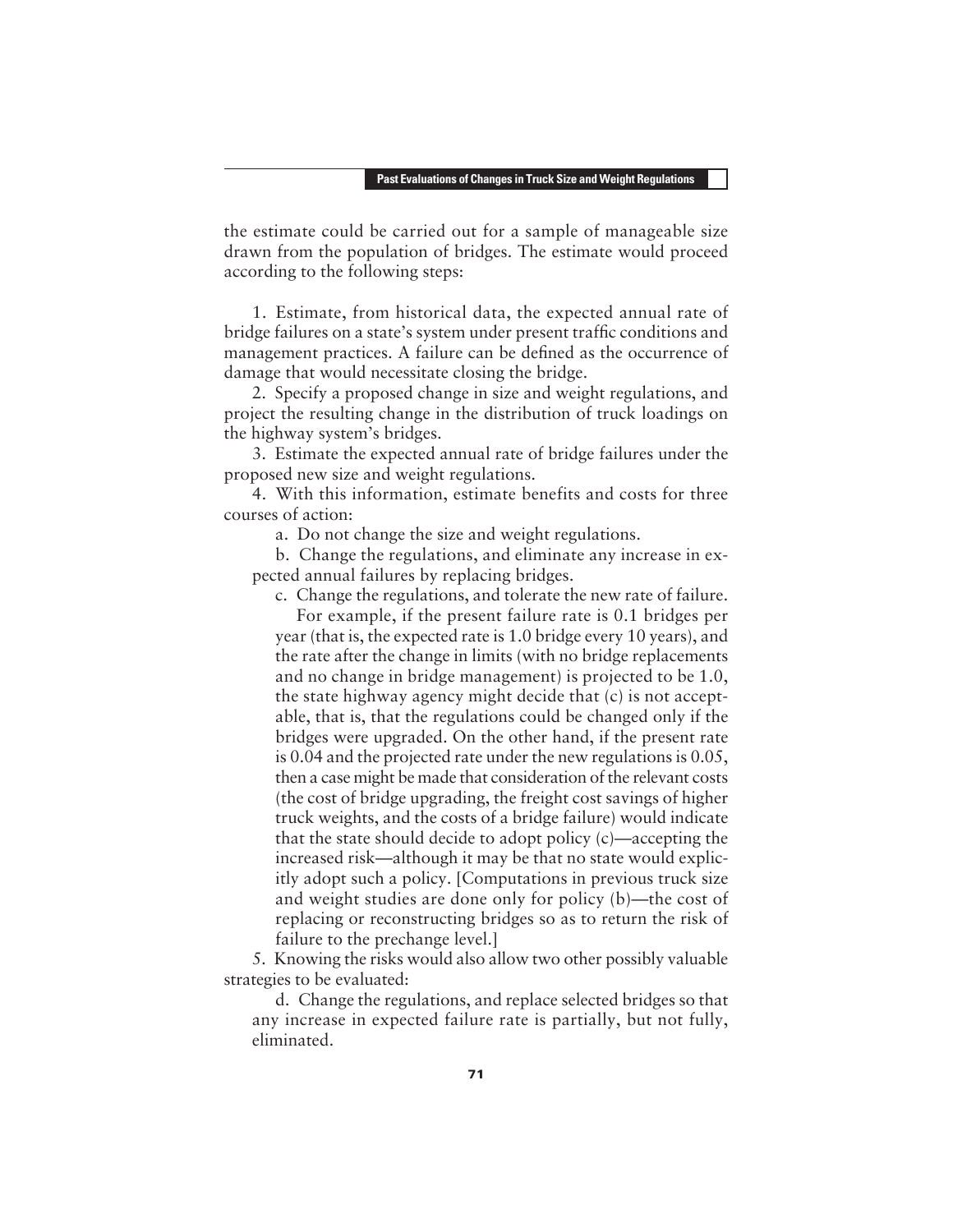e. Change the regulations, and reduce or eliminate the change in failure rate by means other than bridge replacement, such as more intensive bridge inspection and maintenance or more intensive enforcement of truck weight regulations.

Either strategy (d) or (e) (or a combination) might yield greater benefits than the first options. To see how policy (e) reduces risk, consider as a simple example a structural component with strength R subjected to load  $\overline{S}$  (see Figure 2-3) (Moses 2001, 4–5). The strength of the component and the load to which it may be subject are uncertain, as represented by the probability distributions in Figure 2-3. Because the two distributions overlap, there is a finite probability of failure. If the component is part of a highway bridge, this probability increases over time because the component is subject to deterioration and because trucks tend historically to become heavier (see Figure 2-4). The original level of risk can be restored by either of two methods: the means of R and S can be moved apart (by posting the bridge to reduce truck weights, strengthening members, or replacing the bridge), or the uncertainties in the distributions can be reduced (see Figure 2-5). The de-



**FIGURE 2-3** Basic reliability model and failure probability. (Source: Moses 2001, 5.)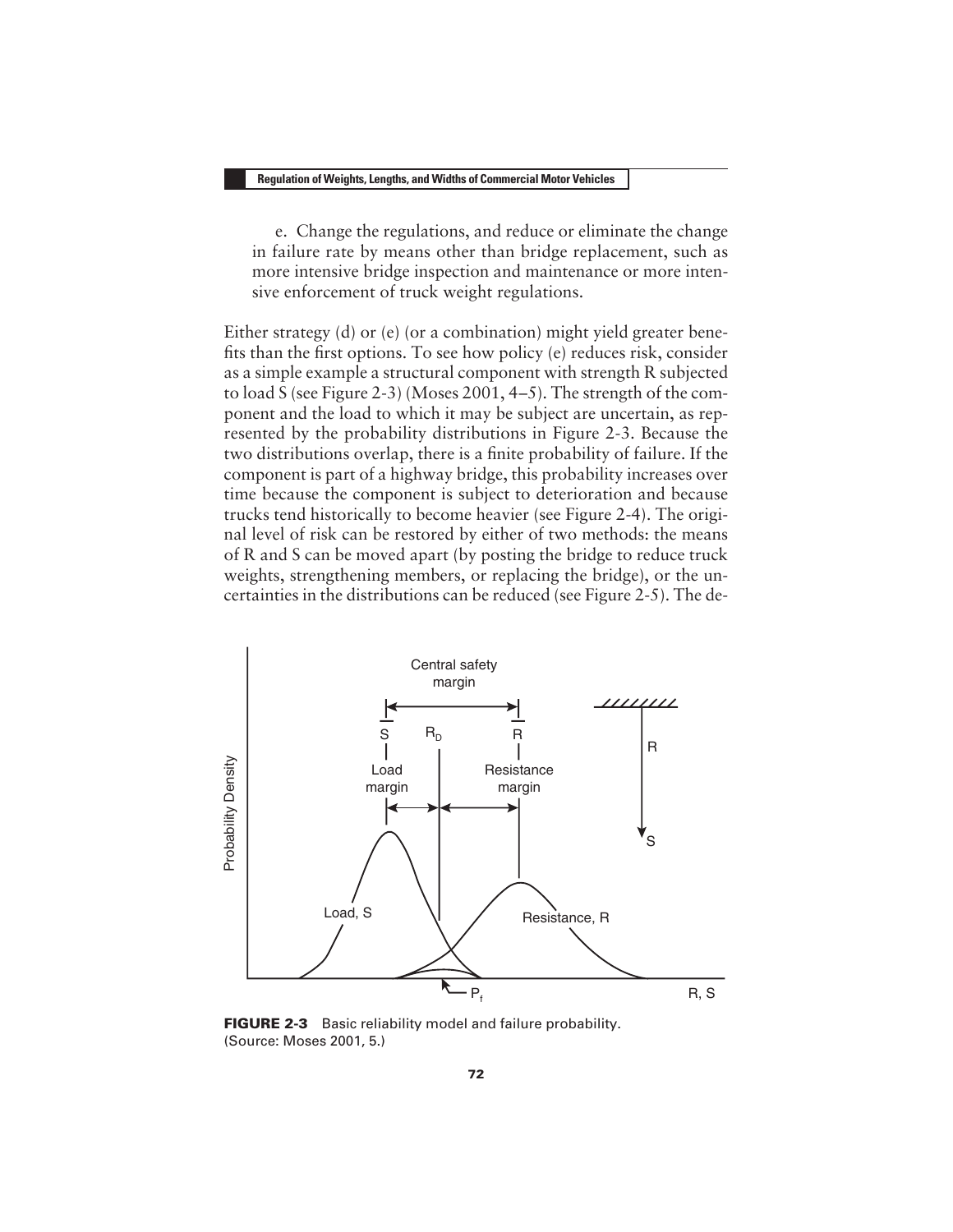

**FIGURE 2-4** Illustration of changing reliabilities over time. (Source: Moses 2001, 6.)

sired level of risk can be attained by more intensive management (i.e., more frequent inspection and repair of deterioration), which reduces the uncertainty in R, or by more rigorous weight law enforcement, which reduces the uncertainty in S. If, hypothetically, a comparison were made between two highway systems—one system with a rigorous, state-of-the-art bridge inspection and maintenance program within the framework of a comprehensive bridge management system, as well as effective weight enforcement, and with liberal policies regarding allowable vehicle loadings on bridges; and the other system with underfunded and unsystematic bridge inspection and maintenance and lax weight enforcement, and with restrictive bridge loading rules—one could easily imagine that the first system might have the safer bridges and the lower long-run user and highway agency costs.

The method outlined here for estimating the costs of changing size and weight regulations assumes that highway agencies make optimal bridge management and construction decisions. An alternative approach would be to attempt to predict how state bridge engineers would be most likely to behave if the state highway systems were required to accept larger trucks, and to estimate the costs of this behavior. Both kinds of bridge cost estimates would be relevant to the federal policy decision, and with slight modification, the method outlined above could make such a plausible "behavioral" projection.

Cost estimates assuming optimal bridge program decisions would be valuable for three purposes. First, under certain of the federal policy options presented in Chapter 3, possession of minimum bridge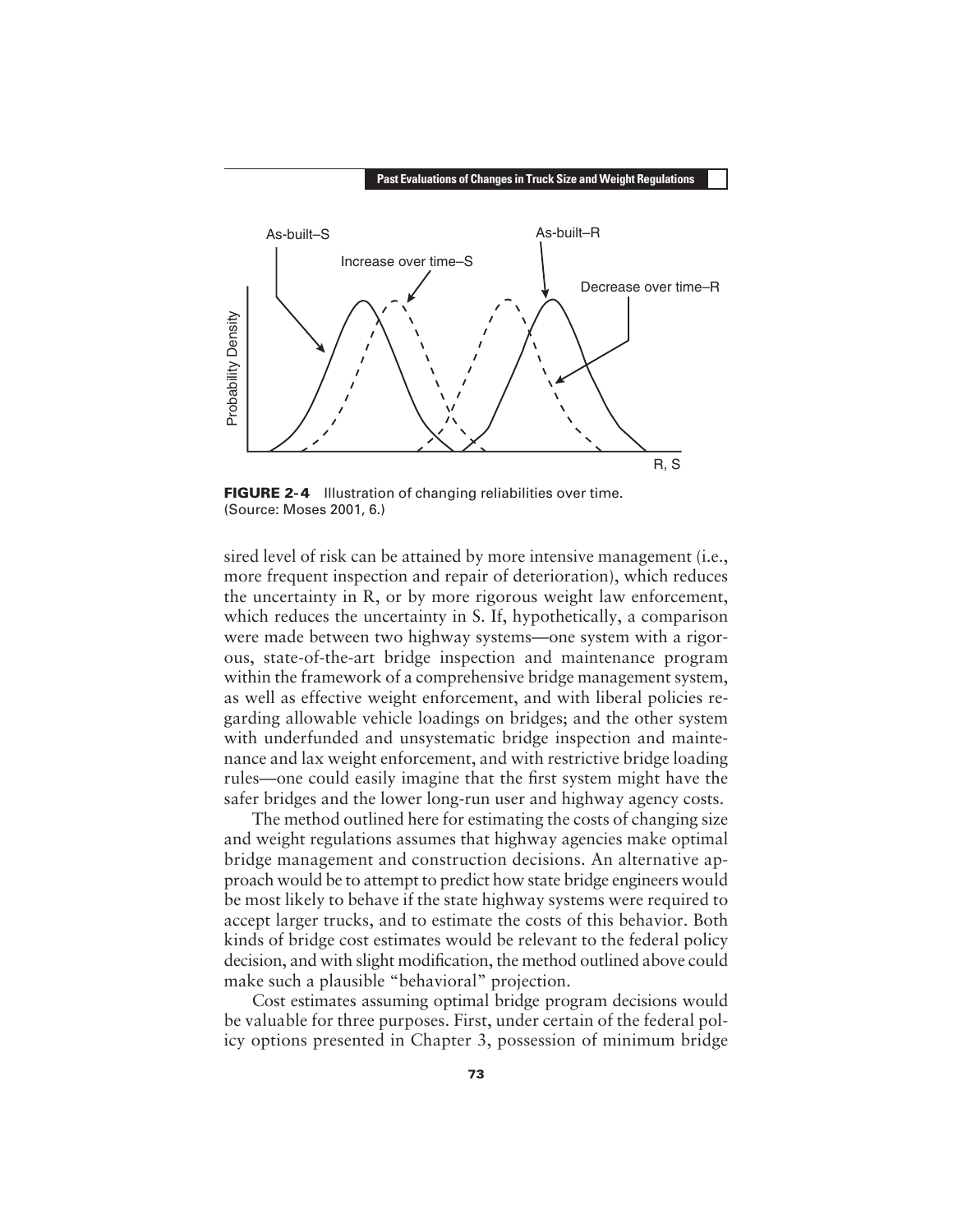

**FIGURE 2-5** Relation of uncertainty to reliability: (a) larger safety factors; (b) reduced uncertainties. (Source: Moses 2001, 5.)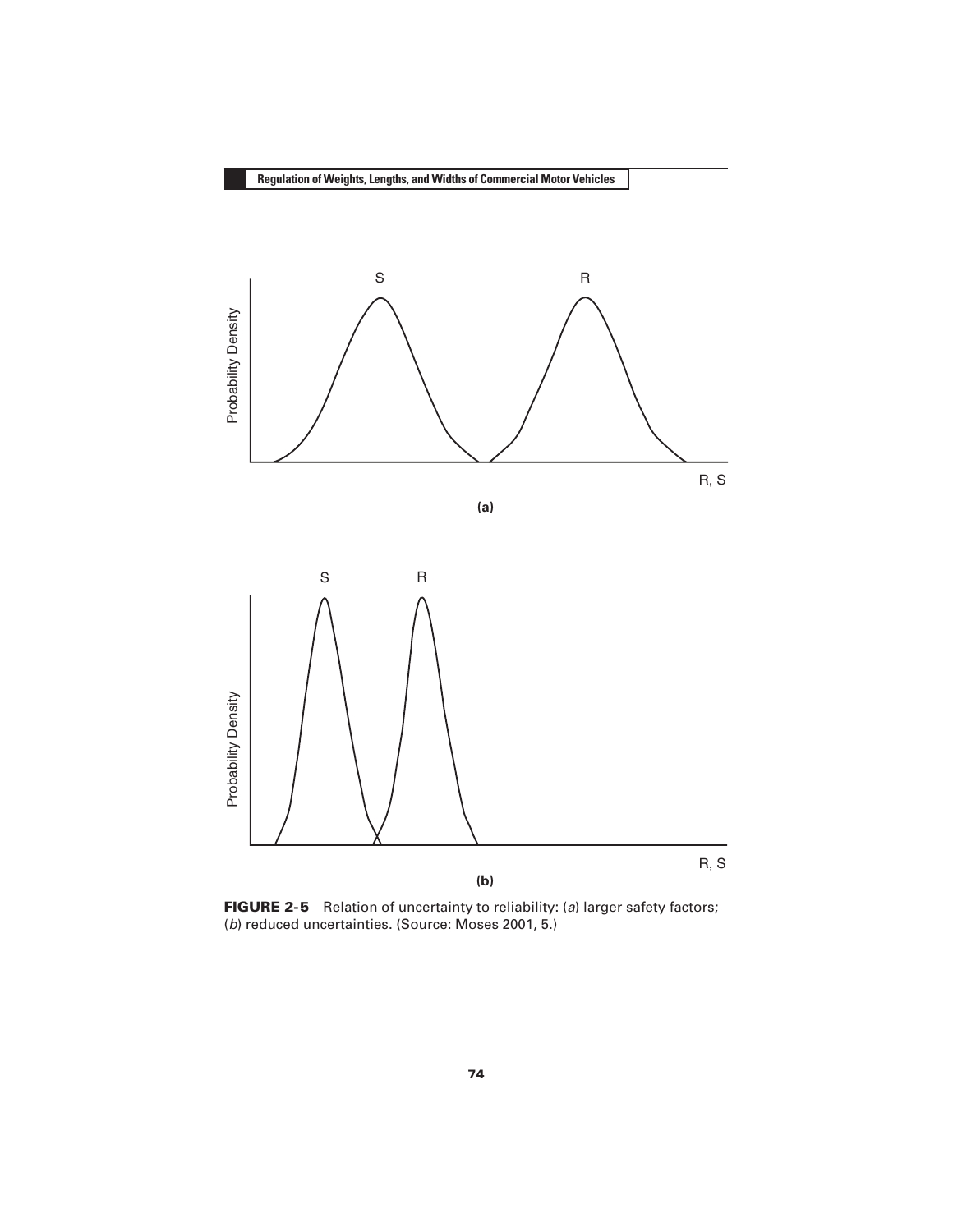management capabilities would be a precondition for liberalization of federal regulations within a state. Second, state bridge management capabilities are undergoing substantial improvement, as described in the next subsection. Finally, it is vital to understand the nature of the obstacles to realizing the economic benefits of improved truck productivity. If analysis shows that the principal obstacle is inadequate highway management practices rather than physical deficiencies of the highway infrastructure, it will be possible for Congress to recognize and address this inadequacy.

Although the method of past studies sometimes has been described as a behavioral approach, that is, an estimate of how highway agencies would respond if new trucks were introduced given the agencies' established practices, the projections of the traditional method are unlikely outcomes. It is highly implausible that states would undertake bridge investments of the magnitudes predicted by the method. Instead, some mix of responses would occur: the states would post some bridges, restricting the routes on which the trucks were allowed; some critical bridges probably would be replaced earlier than otherwise; and economic and political pressures might force deviations from precedent so that trucks would be allowed to use bridges from which they might have been barred according to past practice. The consequence of the last response would be the initially invisible costs of higher risk of failure and accelerated deterioration. States with well-managed bridge programs would take action to mitigate these impacts substantially and cost-effectively within budget constraints, replacing selected bridges and rehabilitating or intensifying maintenance on others, while less capable states might do little.

#### Examples of Applications of Reliability and Risk Analysis

Apparently there is no example of an analysis that has carried out all of the steps in the above method either for evaluating size and weight policy or as part a of a state's bridge management activities. However, the components of the analysis have been developed and applied, so carrying out the complete analysis would be practicable.

Probabilistic analysis is increasingly recognized as the appropriate basis for bridge design and for cost-effective management of the bridges on a highway system. This approach recognizes that the consequences of highway agencies' decisions regarding bridge design and maintenance are changes in the risk of bridge failure, and quantifies these changes. The approach treats bridge management as an optimization problem: the optimum program is the schedule of construction, maintenance, and inspection activities that meets a specified objective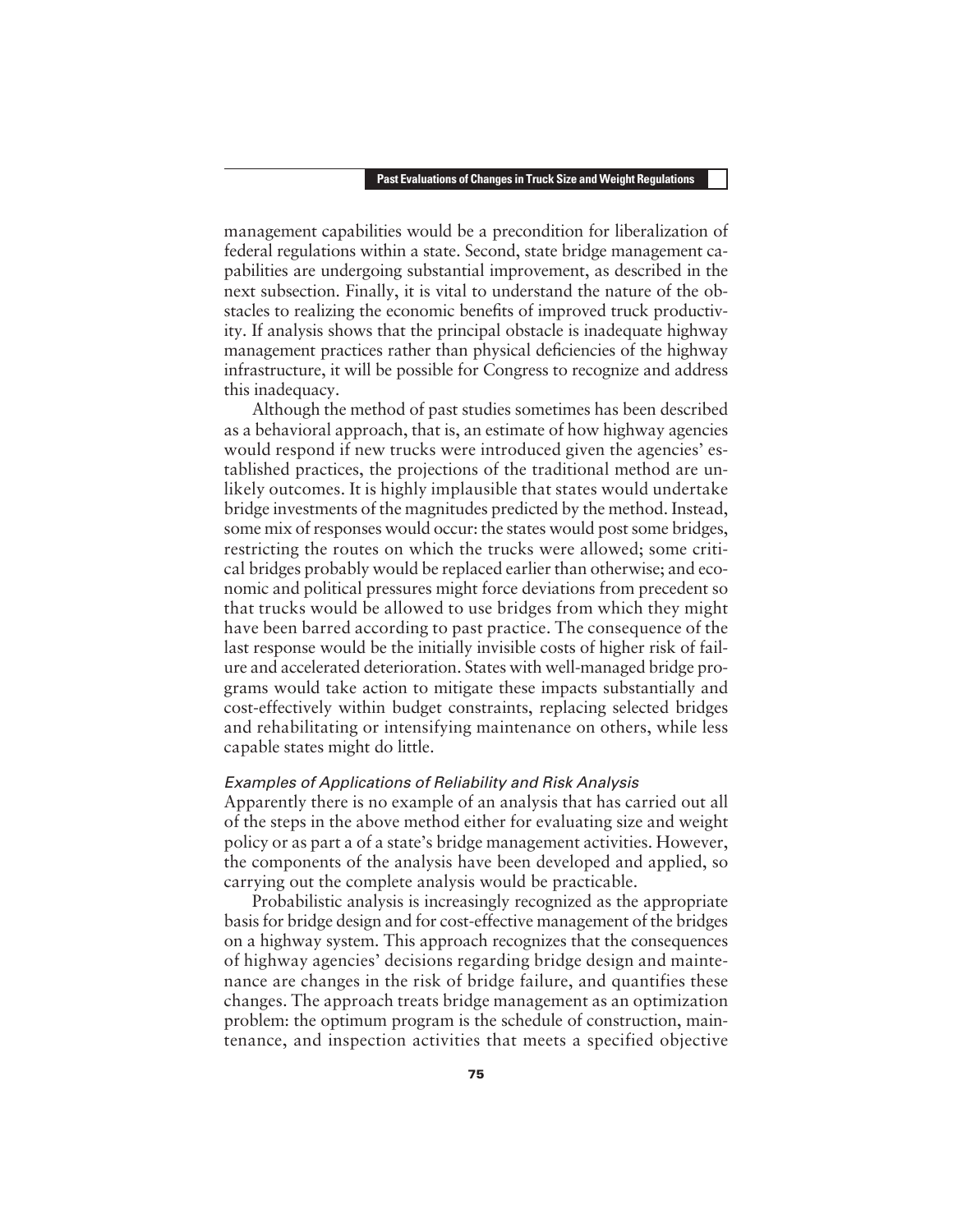(e.g., a level of bridge failure risk) at lowest cost or obtains the greatest net benefit from a specified budget. Costs are the present value of the expected user and agency costs of failures plus the user and agency costs of bridge maintenance and replacement. Reflecting elements of this overall philosophy, AASHTO has developed bridge design specifications and a manual for evaluation of existing bridges that take account of the statistical variation of loads and of resistance of structural elements (AASHTO 1998; NCHRP 12-48, forthcoming 2002).

One illustration of the practical application of reliability analysis and optimization in bridge management to improve safety is a study employing condition data for a sample of New York bridges. For a fixed maintenance budget, selection of maintenance projects according to risk minimization was estimated to reduce the user costs of failures by 11 percent as compared with costs when projects were selected by traditional criteria on the basis of qualitative condition ratings (Cesare et al. 1993).

The risk-based approach to estimating the bridge costs associated with changing size and weight regulations is more consistent than the method used in past studies with the way bridges are actually affected by increased truck weights and with how highway agencies manage bridges and respond to changes in traffic loadings in practice. Highway agencies' bridge inspection data reveal how bridges deteriorate over time. Agencies must counteract the deterioration with maintenance, or the bridge will reach a state in which it is judged unfit to carry traffic. For example, a simulation model calibrated with data on New York bridges shows how the expected rate of deterioration of the steel structure of a bridge depends on the frequency of deck joint repairs to prevent water infiltration (see Figure 2-6) (Cesare et al. 1992).

The weight distribution and frequency of truck loadings affect the rate of deterioration. Agencies recognize that loadings are increasing over time and that bridge costs are rising as a result. The costs they recognize are more frequent repair of damaged decks and superstructures and the need for accelerated rehabilitation or replacement to keep structures in service. Agencies typically respond with more intensive maintenance instead of tolerating reduced reliability and increased frequency of failure. The relationship of changes in truck weights to the rate of bridge deterioration and bridge costs was measured in a recent National Cooperative Highway Research Program (NCHRP) project (NCHRP 12-51, forthcoming 2002).

The Ontario provincial highway authority has examined the relationship of repeated heavy loading to bridge fatigue and loss of useful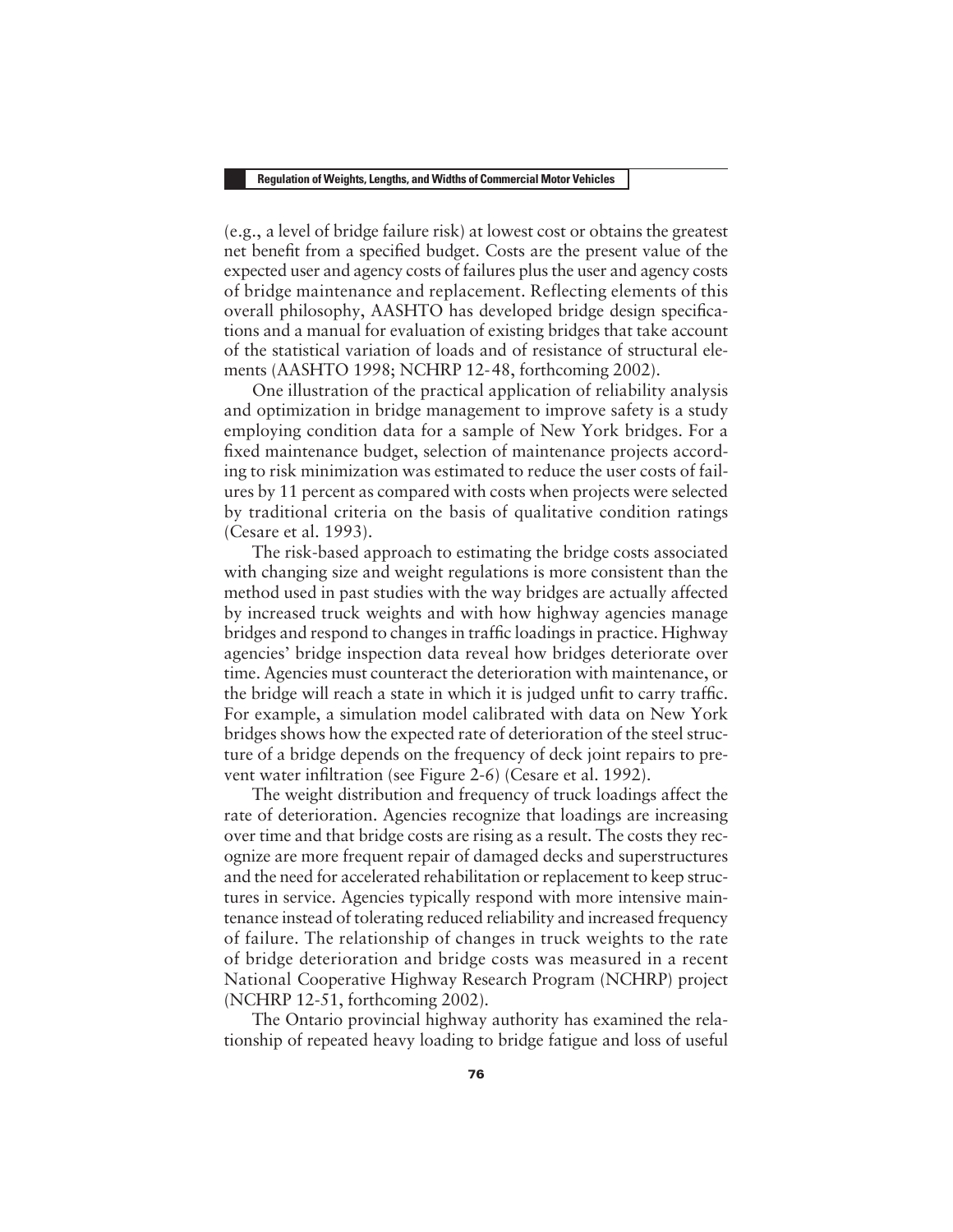

**FIGURE 2-6** Effect of maintenance on bridge deterioration. (Adapted from M. A. Cesare, J. C. Santamarina, C. J. Turkstra, and E. Vanmarcke, Modeling Bridge Deterioration with Markov Chains, Journal of Transportation Engineering, Vol. 118, No. 6, Nov./Dec. 1992, p. 829. Reproduced with permission of the publisher, the American Society of Civil Engineers.)

life (Dicleli and Bruneau 1995). Ontario's weight regulations have been among the most liberal in North America, allowing up to 140,000 lb gross weight on eight-axle combinations. Tests of extreme permit loads (up to 290,000 lb) indicated that while typical steel bridges had adequate ultimate capacity to accommodate such overloads, they would be subject to fatigue damage from the cumulative effect of repeated overloads, which would shorten the life of bridge elements. For example, a calculation indicated that adding six passages per day of the 290,000-lb load over a particular bridge would reduce the bridge's service life by 8 percent. This study demonstrates that the cost of lost useful life of structures caused by increased loadings can be calculated and that bridge users could be assessed these charges on a per-use basis.

Ontario also has a program of bridge testing with the objective of obtaining the maximum economic use of its stock of bridges. A provincial study of bridge testing results reveals that actual load-carrying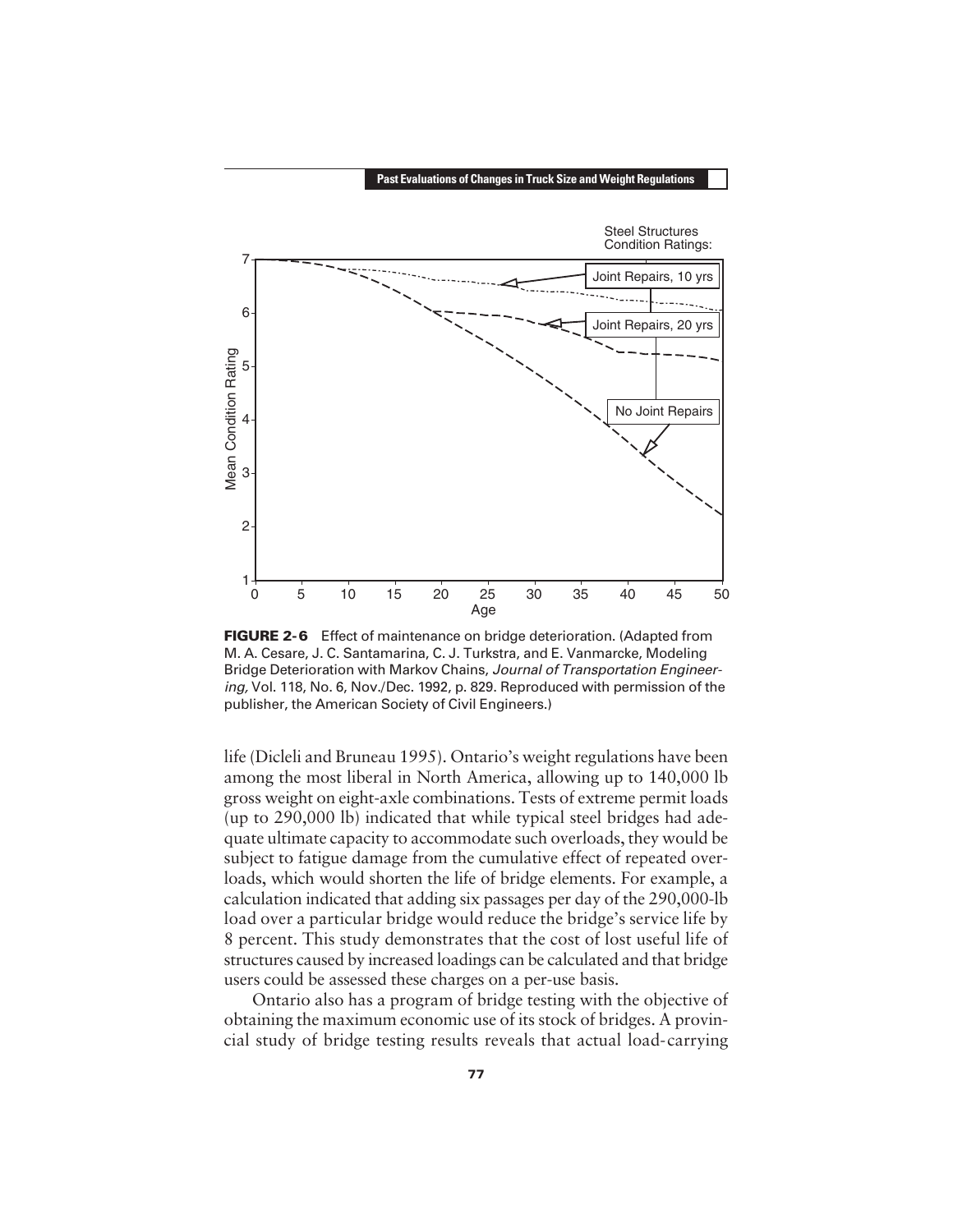capacities typically differ greatly from those predicted by conventional analytical methods, and that in nearly every case the capacity of the tested bridge was substantially higher than the capacity predicted. The testing program is reported to have saved the province substantial sums of money by allowing it to avoid unjustified bridge replacements. The study includes the caution that "bridges have finite capacities, and the difference between the actual and assumed capacities, however large, cannot be indiscriminately relied upon." The province regards its active bridge test program as sufficiently ensuring safety (Agarwal and Billing 1988).

A new bridge formula derived from a reliability model was recently proposed in research sponsored by FHWA (Ghosn 2000; Ghosn and Moses 2000). Traffic and bridge characteristics related to load-bearing capacity are described as probability distributions, and a target expected frequency of structural failure is specified. The research shows how to determine truck size and weight limits that meet target levels of risk of bridge failure for a system of bridges. In the study's reliability model, lifetime risk of failure of critical bridge members is estimated in terms of the principal sources of uncertainty or variability in the capacity of structural elements (for example, measured variability in the capacities of steel structural members as a function of the extent of corrosion) and in the loadings placed upon them from traffic and other sources, including actual variability in vehicle weights and the risk of multiple heavy vehicles occupying a span simultaneously. The research derives a bridge formula that would provide equal failure risk for all steel bridge span lengths, for each of a range of target levels of risk. The study also examines whether trucks satisfying the bridge formula derived for simplespan steel bridges would cause unacceptable failure risks on existing prestressed concrete and reinforced concrete bridges. It concludes that, with few exceptions, the formula would provide adequate protection for these structures as well.

The risk level embodied in the study's recommended bridge formula is justified on the basis of the consensus of engineering practice. Future extension of such an analysis, following the method outlined in the preceding subsection, should involve selecting an optimum risk level for regulating truck weights on existing bridges on the basis of economic criteria, taking into account the actions states can take to control the uncertainties in loadings and bridge conditions.

State highway agencies are making progress toward having the kinds of databases and analytical capabilities needed to control bridge failure risks through inspection and maintenance practices and to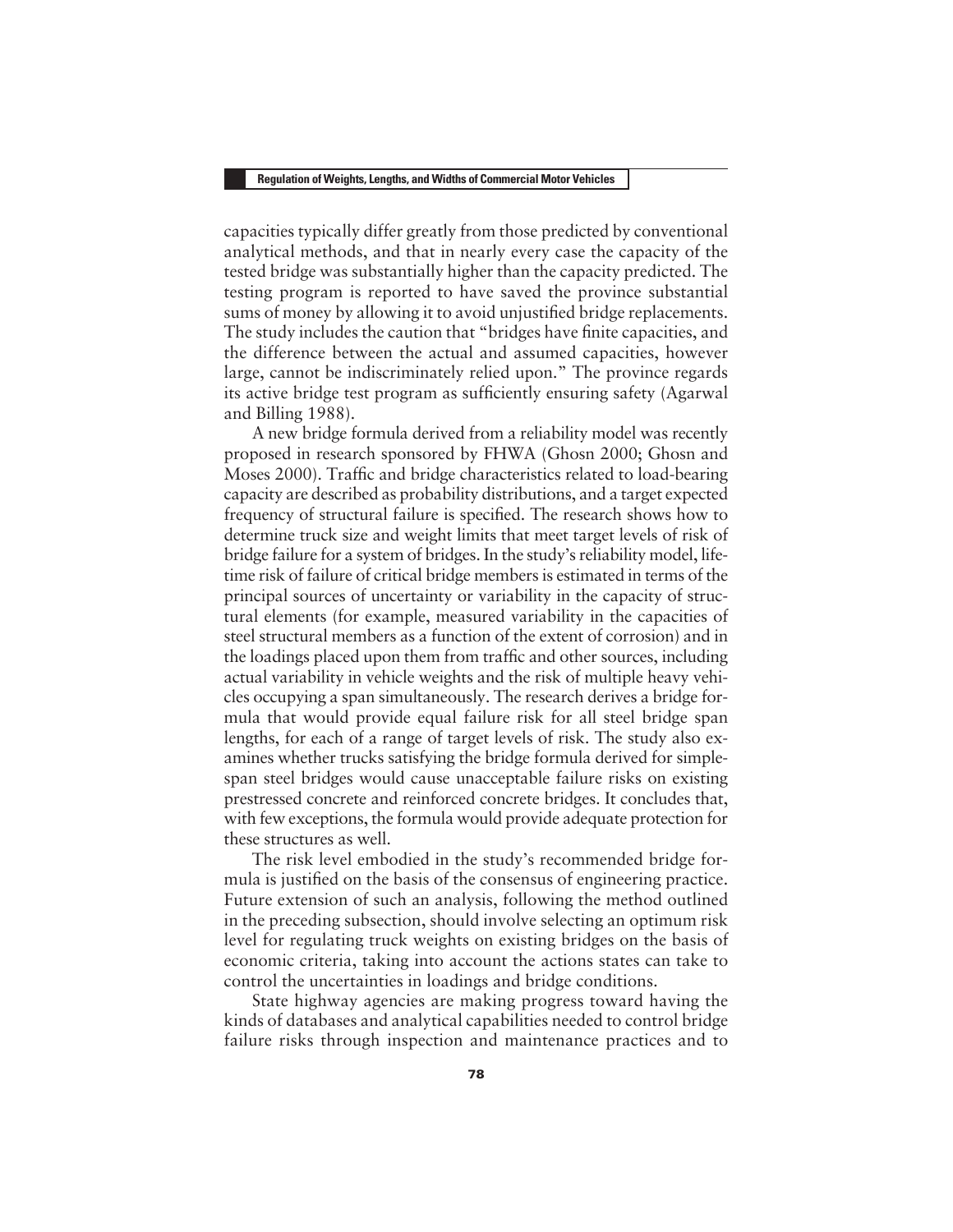evaluate the differences in life-cycle bridge costs for alternative strategies of maintenance, rehabilitation, and replacement. These capabilities allow a highway agency to select the lowest-cost set of practices for accommodating a change in truck weight limits. A bridge management system has two components: a database, maintained through a program of bridge inspection, describing the design characteristics, current condition, and traffic characteristics of all the state's highway structures; and a set of models or procedures to facilitate programming of bridge maintenance, rehabilitation, and replacement. The models predict next year's bridge conditions on the basis of this year's maintenance actions and allow the state to find the minimum-cost schedule of bridge work that meets specified goals relative to safety and traffic service. The models also allow the state to select designs for new structures with the lowest life-cycle costs. Today more than 40 state highway agencies subscribe to the PONTIS computer software, a bridge management system developed by FHWA and made available to the states through AASHTO. The quality of state implementations of PONTIS, in particular the quality of the databases, varies greatly, and bridge management system evaluations still are rarely a primary input to states' bridge program decisions (Marshall et al. 2000). As bridge management practice evolves, however, the states will have greater knowledge and control than previously of the condition of their bridges, allowing greater safety and reliability as well as cost savings.

#### The Potential of Retrofitting

Neither the TRB studies nor the DOT 2000 study quantitatively assesses the potential of bridge retrofitting as a means to accommodate greater loads. Retrofit strengthening of bridges to increase load-bearing capacity and earthquake resistance is a technique employed increasingly in state highway programs, although no state is known to have undertaken a program of retrofitting specifically to accommodate larger trucks. A study sponsored by the American Trucking Associations estimates that feasible retrofit strengthening could reduce the number of steel bridges on Interstate highways judged to be overstressed by the commonly proposed larger trucks by 70 to 100 percent, according to standard evaluation criteria, depending on the criterion applied and the truck being evaluated. The fraction of steel bridges requiring retrofit would be from 2 to 30 percent, again depending on the criterion and the truck in question. The authors assert that "retrofits would be inexpensive and would involve only a limited number of bridges but could significantly influence the allowable load capacity of the overall highway network" (Fu et al. 1992, 320–323).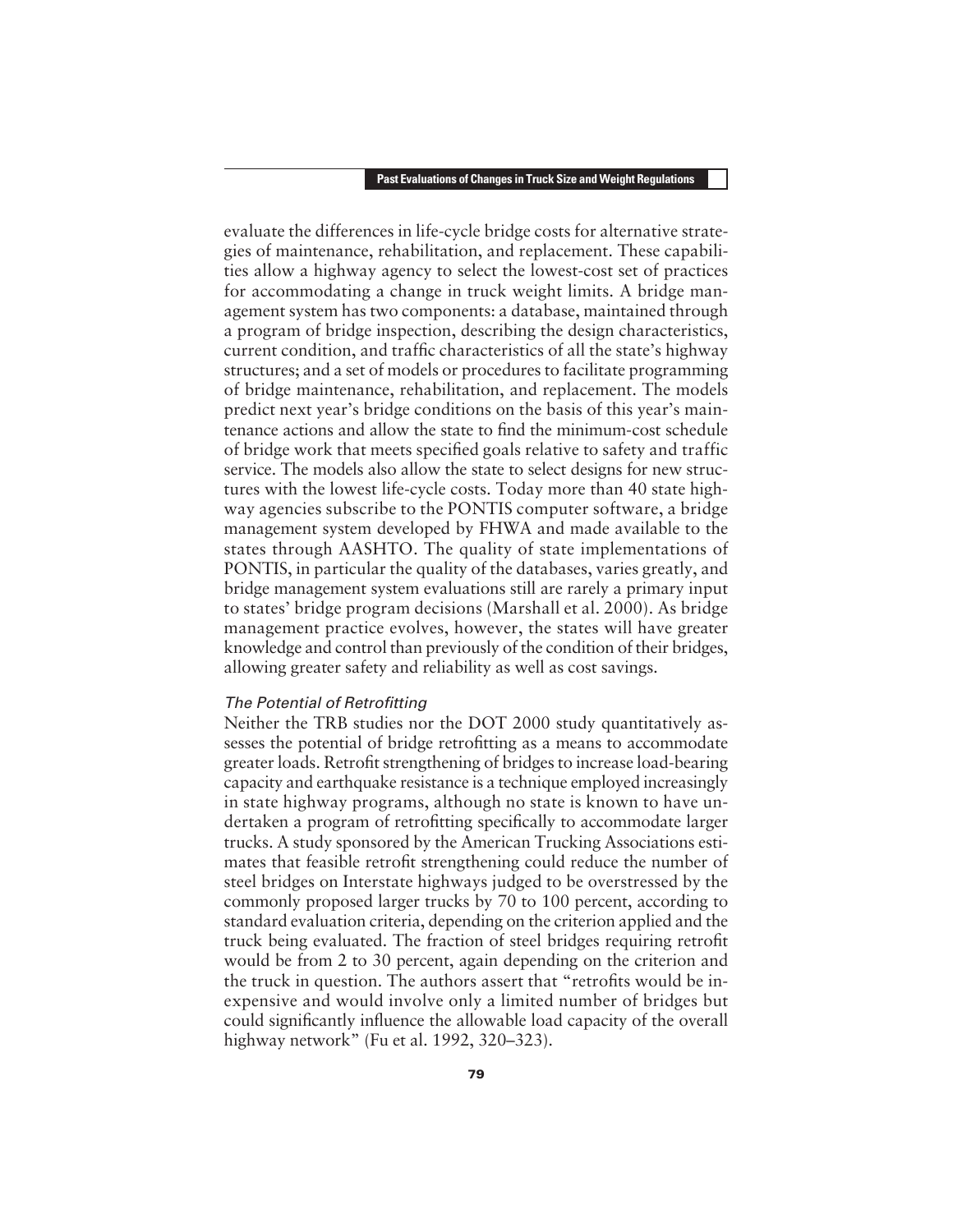## **Summary**

If heavier trucks are introduced, highway agencies will incur costs for replacement of bridges, more intensive bridge management and maintenance, and lost useful life of some structures. Construction necessitated by bridge deficiencies will cause highway user delay costs. Competent management would make it possible to maintain bridge safety and service to users at a lower cost than that of the strategy of replacing all nominally deficient bridges.

Because of their methodological shortcomings, the bridge cost estimates of past truck size and weight studies are not very reliable guides to policy. Although the correct analysis remains to be conducted, one can conclude that the bridge cost projections in the DOT 2000 study are almost certainly overestimates of the amount of spending that would be prudent for maintaining bridge safety if truck weights were increased. The DOT study itself acknowledges this limitation. Very high estimates of bridge costs from liberalized regulations are inconsistent with the experience of jurisdictions—in particular Michigan and Ontario—that have opened their roads to use by trucks much heavier than the federal weight limits without experiencing costs of the magnitude estimated. Most important, the DOT estimates ignore the great potential for lower-cost methods of maintaining bridge safety that the states are increasingly capable of applying because of the widespread adoption of bridge management systems.

Future truck size and weight studies should produce bridge cost estimates by predicting changes in expected frequencies of bridge failure caused by changes in size and weight regulations and in highway agency management practices; estimating the costs of increased risk; and comparing alternative methods of reducing risk to find the optimum combination of size and weight limits, bridge replacements and postings, intensity of bridge inspection and maintenance, and truck weight enforcement. This analysis should include assessment of the practicability of the alternative strategies. The most important part of this evaluation would be the estimation of relationships between changes in truck traffic on bridges and changes in rates of deterioration. The same methods should be applied for computing cost-based fees for heavier trucks in state permitting programs.

## **Impacts on Traffic Operations and Pollution**

This section describes available predictions of changes in traffic, air pollution, and noise caused by changes in truck size and weight limits. Traffic, pollution, and noise impacts are considered together be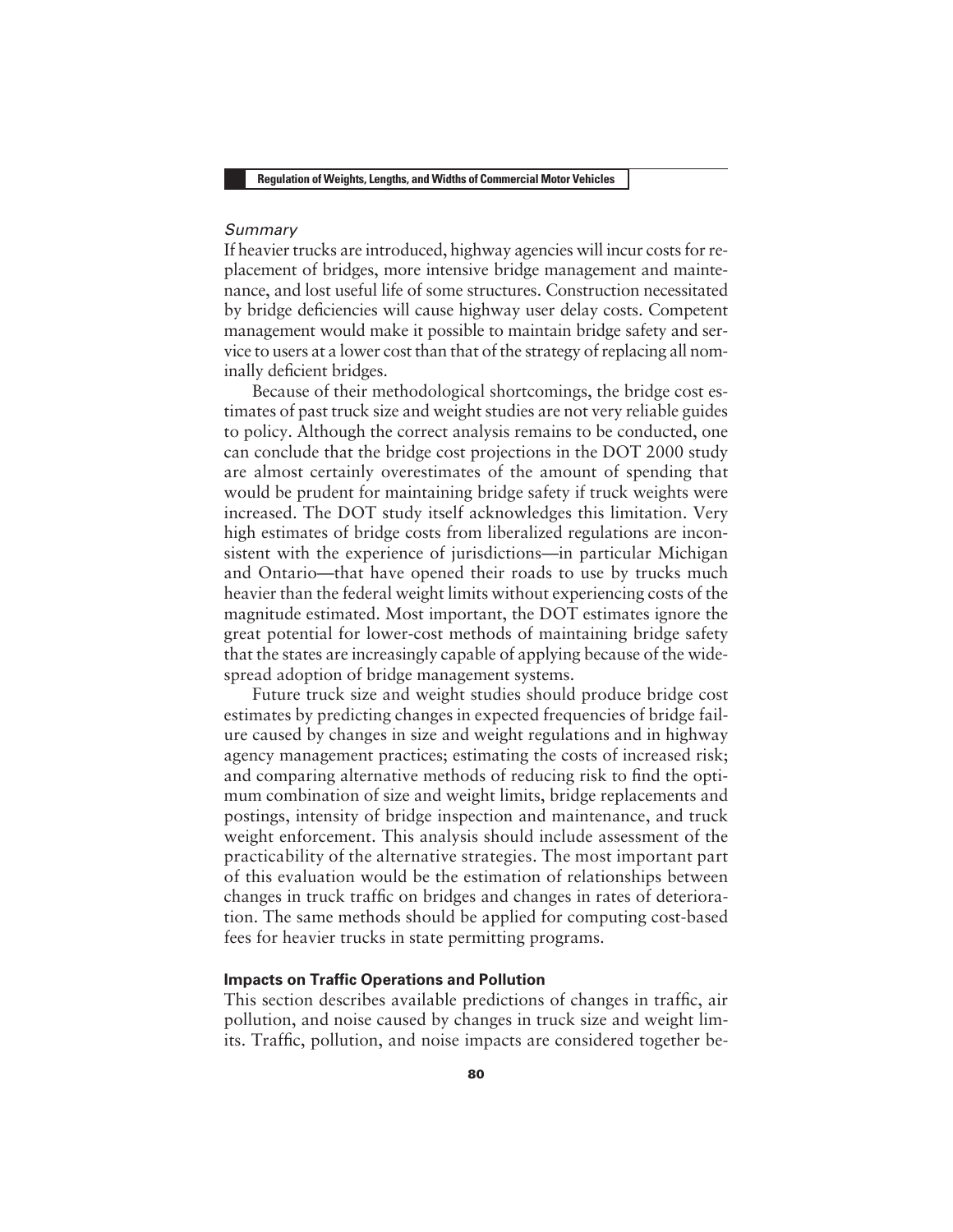cause they are effects that are particularly important in urban areas and because they depend on the relationship of truck volume and performance characteristics to traffic flow.

Changing truck size and weight limits will affect traffic congestion through four mechanisms:

• Annual truck-VMT of travel will change as a result of changes in truck capacity and greater use of trucks in response to lower trucking costs.

• Truck travel will be redistributed among roads if changes in limits are different for different classes of roads.

• If new trucks are longer or less maneuverable or have less power in relation to their weight, each truck-VMT by the new trucks will cause greater perturbation of traffic than a VMT by the trucks replaced.

• Changes in truck traffic volume and any resulting changes in congestion will alter the costs of highway travel for other highway users, who in response may change the time, route, or quantity of their highway travel. Nontruck travel will also be affected if changing truck size and weight alters business location decisions.

A related chain of effects will change air pollutant emissions:

• Truck emissions per truck-VMT will change because the new, larger trucks will in general have greater fuel consumption per mile and because temporal patterns of velocity and acceleration may change, especially if the new trucks have different power-to-weight ratios than old trucks or other drive-train differences.

• The volume and distribution of truck traffic will change. Total annual truck-VMT may either increase or decrease, depending on whether the volume of freight attracted to truck transport by lower costs is great enough to offset the effect of greater capacity per truck.

• Changes in truck traffic volumes and characteristics will affect the behavior of drivers of other vehicles. Changes in truck volume and performance will change other drivers' passing or lane-changing behavior. Changes in the frequency of congested conditions also will alter other vehicles' temporal patterns of velocity and acceleration. Changes in congestion delay and in velocity and acceleration patterns will alter the emissions of all vehicles.

• Changes in nontruck travel volume and travel patterns stimulated by the changes in truck traffic characteristics and congestion will affect emissions.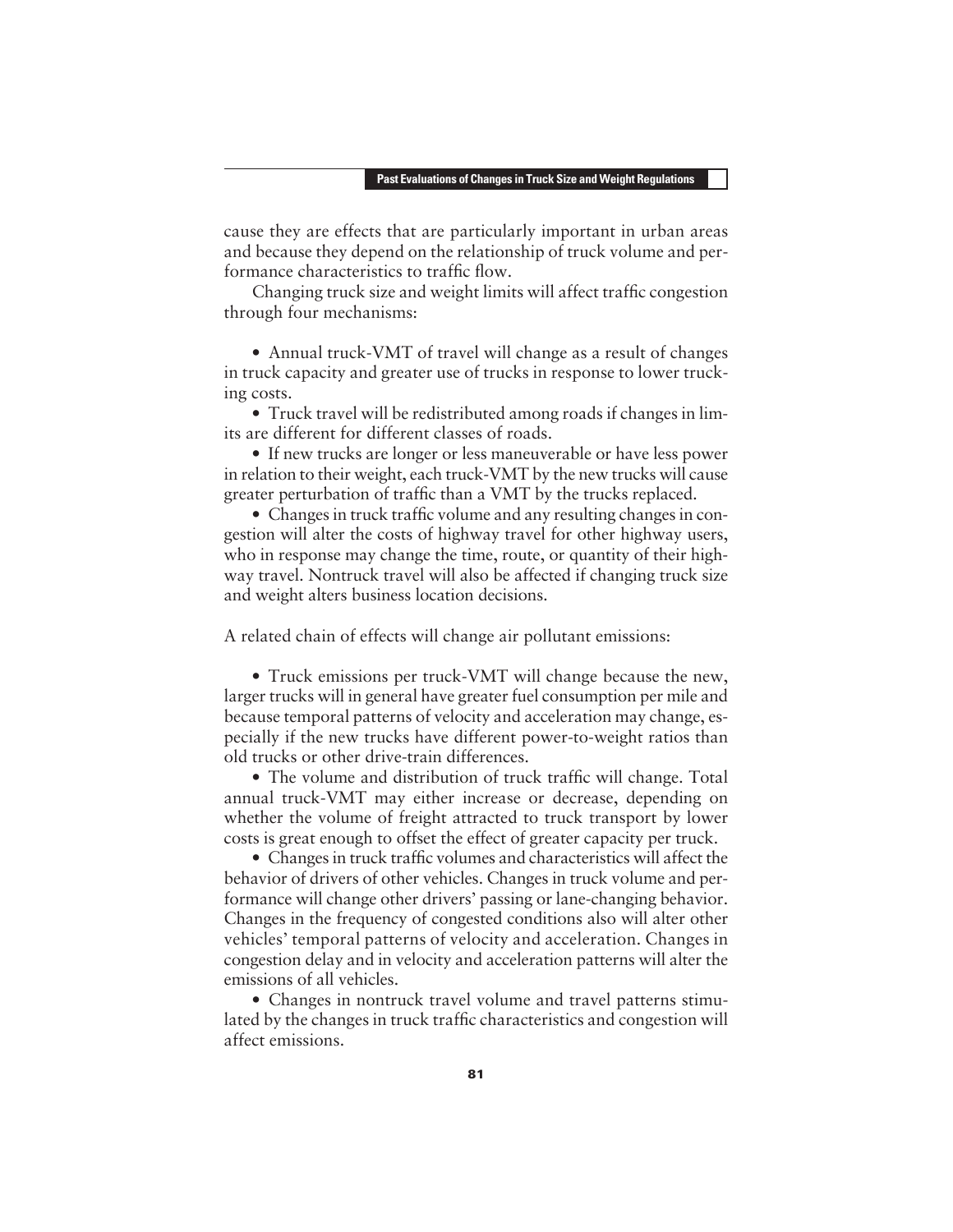The following subsections summarize methods and results of the congestion and pollution estimates in the 1981 DOT truck size and weight study, the TRB studies, and the DOT 2000 study. There is more diversity in the studies' treatment of these costs than for any of the other categories of impacts.

#### 1981 DOT Study

The DOT (1981) truck size and weight study includes an analysis of 14 actual urban road segments, from 1.5 to 13 mi in length, located in states throughout the country. Traffic, population density, and other local data for each segment were obtained and estimates made of changes in traffic, accidents, maintenance costs, congestion, noise, and air quality for each segment for each of the nine regulatory change scenarios evaluated in the study. The case study approach was taken because the authors recognized that urban impacts will be highly variable, depending on local conditions. Presumably the authors concluded on the basis of the case study results that a nationwide urban impacts estimate would not reveal enough new information to be worthwhile.

The estimates were the result of the following computations:

• Changes in VMT for heavy trucks were predicted by truck configuration. Projections were made regionally, by urban/rural land use, and by highway class. In all the projections, allowing more productive trucks reduced total truck-VMT since the only source of induced truck traffic considered was diversion from rail, which was projected to be too small to offset the effect of increased ton-miles per truck-VMT. Increasing federal limits was projected to increase truck traffic on some roads because trucks would be diverted from state-regulated secondary roads to primary roads subject to federal regulations in response to the liberalized limits. Making limits more restrictive increased total truck-VMT.

• Passenger car equivalents (PCEs) for the new truck types were estimated. The PCE of a truck is the number of cars that would have to be added to the traffic stream to have the same effect on traffic flow as adding one truck to the stream. The report does not explain how PCE values were selected. Apparently they were assumed in most cases to be the same for new trucks as for the trucks replaced, although the study did include some direct observations of trucks in traffic.

• Peak and off-peak speeds were predicted to change as a result of the change in total PCE volume on the road segments. Thus speeds in general increased in scenarios involving the liberalization of limits.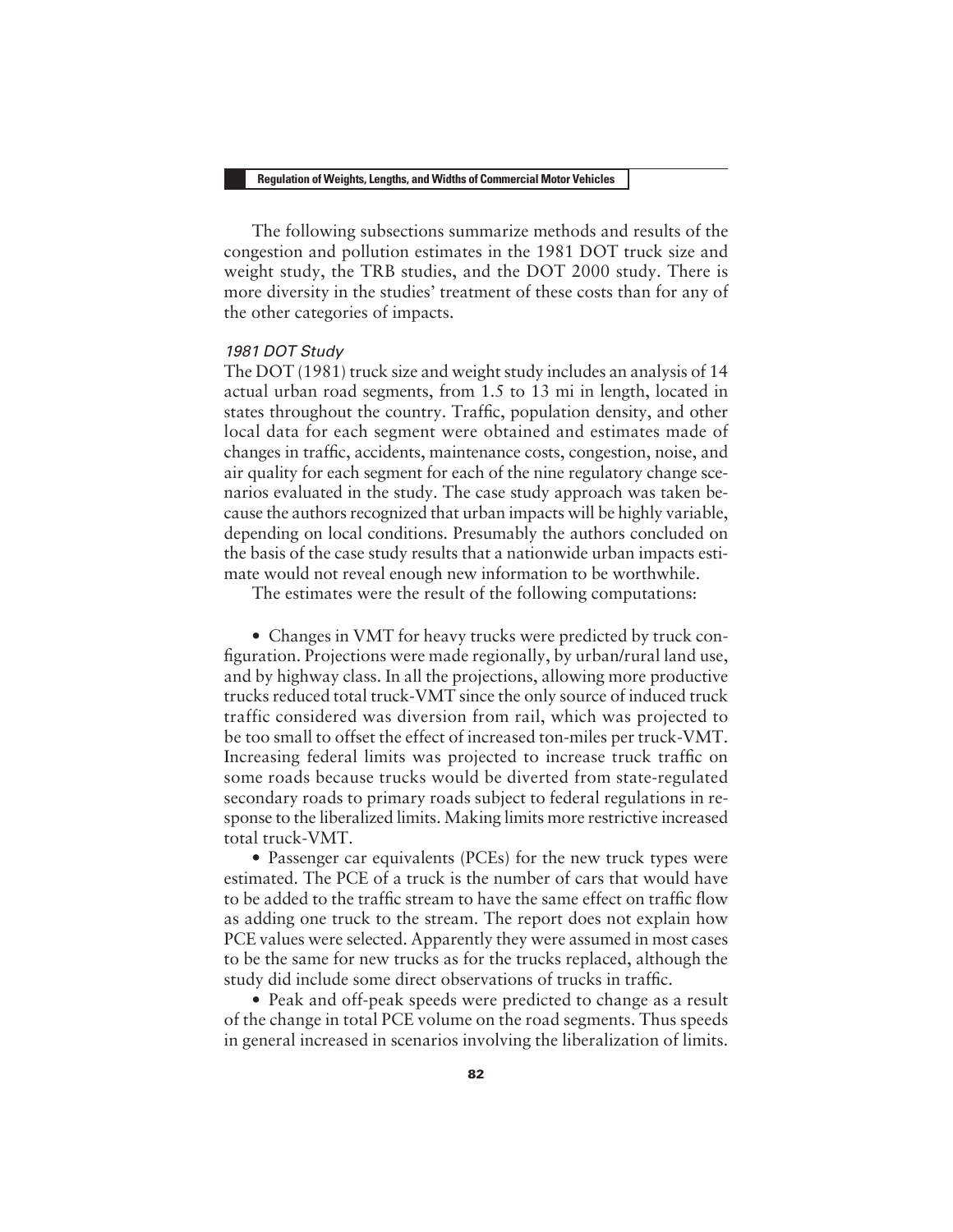Travel time changes were predicted on the basis of the speed changes. Speeds did not necessarily increase on every road segment in the liberalization scenarios because of diversion of trucks from secondary roads.

• The change in emissions was predicted on the basis of speeddependent emissions factors (grams per vehicle-mile) for several classes of vehicles. The documentation available does not state how DOT derived emissions rates for larger trucks. (The study included a separate analysis of nationwide changes in emissions.)

• Change in noise exposure was predicted on the basis of models of road noise as a function of traffic volume, speed, and vehicle mix and models of truck noise as a function of configuration and speed, as well as data on highway geometry and adjacent land use for the case study segments.

The 1981 study does not include estimates of changes in emissions of particulate matter, which today are regarded as the most harmful diesel emissions (TRB 1996; McCubbin and Delucchi 1999). No economic value is placed on the projected changes in emissions.

Median values of impact estimates among the 14 urban sites in the most extreme higher-weight scenario (Scenario J, which would allow short double-trailer configurations of up to 105,000 lb and tractorsemitrailers of up to 90,000 lb) were as follows:

| Impact                                 | Percent Change<br>from Base Case |
|----------------------------------------|----------------------------------|
| Peak volume/capacity ratio             | $-0.15$                          |
| Off-peak volume/capacity ratio         | $-0.25$                          |
| Annual oxides of nitrogen emissions    | $-0.50$                          |
| Annual hydrocarbon emissions           | $-0.30$                          |
| Population with noise exposure above a | $+0.80$                          |
| specified threshold                    |                                  |

Thus the projected impacts are all very small and generally, with the exception of noise, are favorable. Because the traffic projections involve redistribution of truck traffic among routes in response to route-specific changes in regulations, some of the effects on the case study roads could be augmented or offset by effects on other nearby roads. Since these estimates were published in 1981, great changes have occurred in traffic, highways, vehicle emission characteristics, and population distribution. If the estimation method of the DOT study were repeated with upto-date data, the new estimates could differ greatly from those listed above. However, updating might not alter the qualitative finding that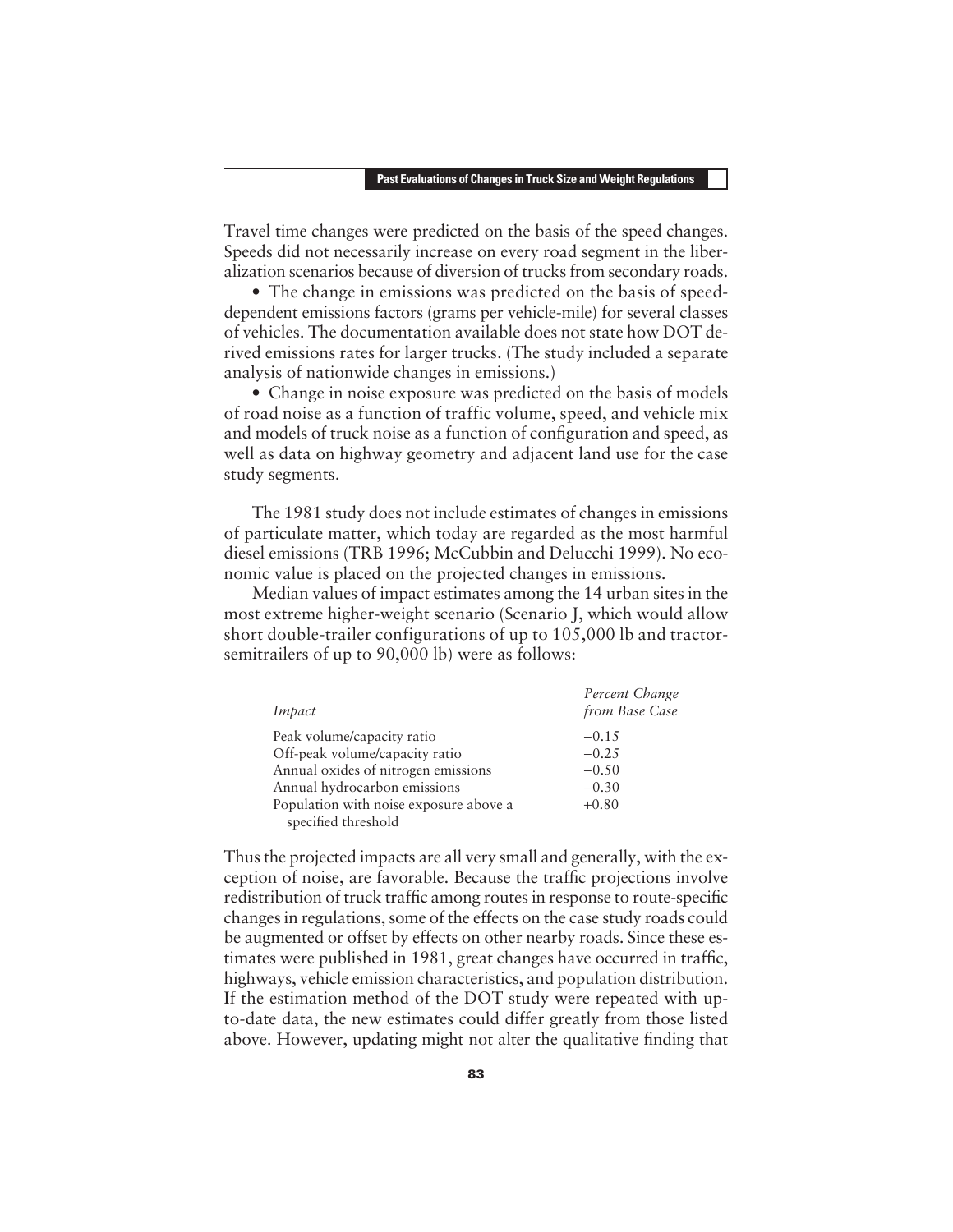the percentage changes are small. The most serious deficiency in the estimates may be omission of consideration of particulate emissions.

# TRB Studies

Quantitative estimates of changes in congestion delay or emissions resulting from changes in size and weight regulations were not included in the TRB studies (TRB 1986; TRB 1990a; TRB 1990b). Engineering evaluations of performance features of the new trucks and characteristics of their interactions with other vehicles, and the qualitative relation of these items to traffic flow, were involved in the studies. The features considered were as follows:

- Speed on upgrade;
- Traction ability;
- Passing (and being passed) on two-lane highways;
- Freeway merging, weaving, and lane changing;
- Freeway exiting maneuvers;
- Intersection sight distance requirements;
- Signal timing requirements;
- Downhill operations;
- Longitudinal barrier requirements;
- Splash and spray;
- Truck blind spots;
- Blockage of view; and
- Aerodynamic buffeting.

It was concluded that some of these features of the proposed new trucks would likely have adverse consequences for traffic flow in truckfor-truck comparisons with existing vehicles; that most effects would be small; but that if new trucks were underpowered compared with the vehicles replaced, the effect of poorer ability to maintain speed could be significant (TRB 1990a, 123; TRB 1990b, 110–111). It was predicted that negative effects on traffic would be approximately offset by reduced truck traffic, resulting in a negligible change in aggregate congestion delay.

## DOT 2000

The methods used for producing estimates of congestion and pollution impacts in the DOT 2000 study are similar to those used for the 1981 study. Urban case studies were not conducted, but evaluations were carried out for a random sample of road segments so that total nationwide impact estimates could be produced. New estimates of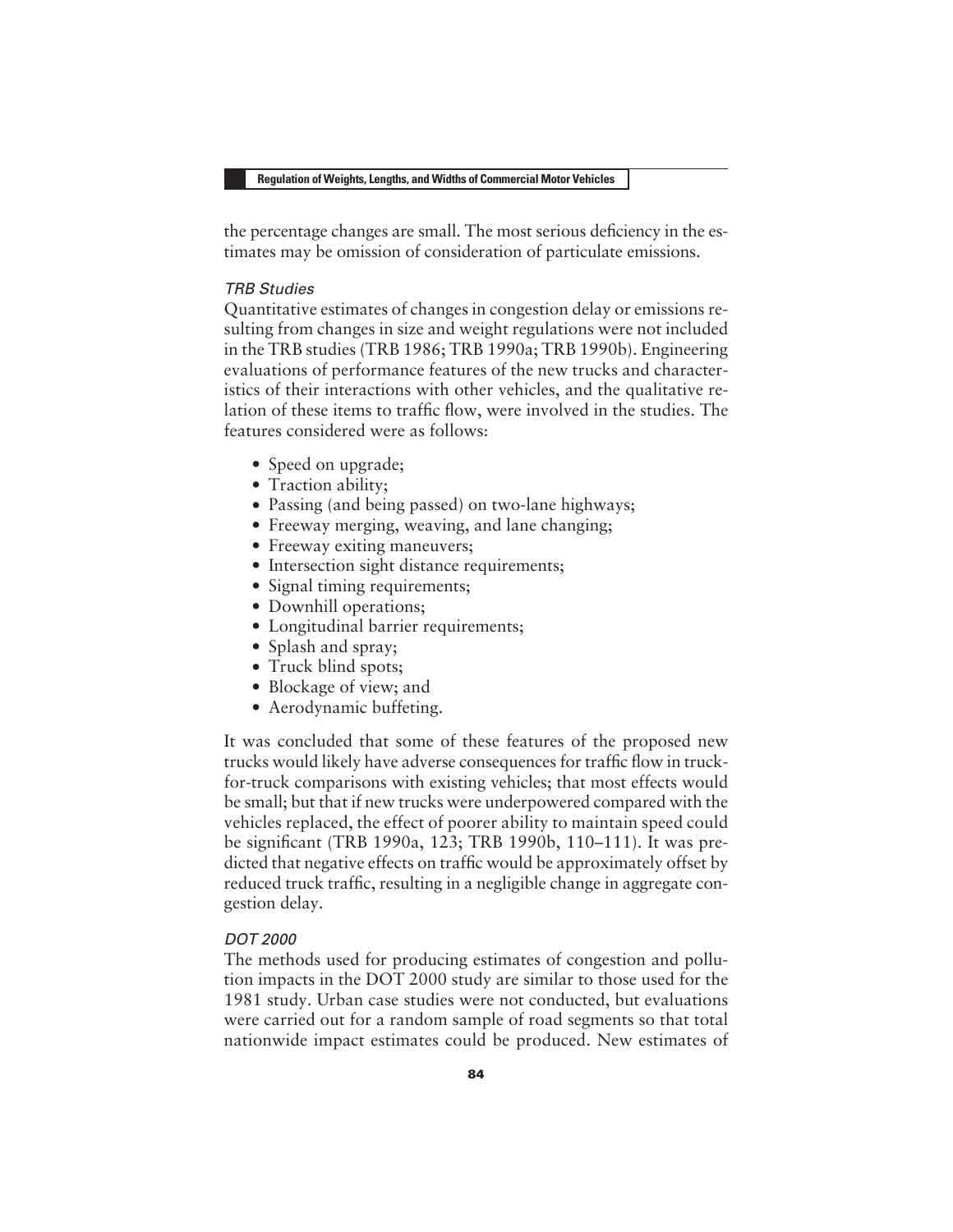PCEs for larger trucks were produced by means of microsimulation traffic models.

Congestion The traffic models FRESIM, NETSIM, and TWOPAS were employed for the PCE estimates. The models were run for a set of road segments intended to be representative of the range of conditions on all U.S. roads, and the results were scaled to national totals using the FHWA Highway Performance Monitoring System (HPMS) sample road segment database. Inputs required for each sample segment were road geometry and traffic volumes, speed distributions, acceleration and deceleration rates, and hill-climbing speeds for each of several vehicle classes. Truck PCEs were estimated by running the models with and without trucks in the traffic stream and comparing speed-flow curves from the runs (DOT 1998).

In model runs, the various existing and proposed new truck configurations were characterized by two parameters: power-to-weight ratio and length. Power determines speed and acceleration, while length determines space requirements in the traffic stream and other vehicles' passing behavior. For the study's final estimates of congestion effects, it was assumed that newly introduced larger trucks would have the same power-to-weight ratio as existing trucks when fully loaded. This assumption is supported by examination of trends in power-to-weight ratios, which have been rising in recent years even as average truck weights have been increasing. The study report notes that the largest standard production on-road truck engine models have been getting larger and would be sufficient to maintain the prevailing power-toweight ratio for any of the new trucks evaluated. The truck operator's selection of the optimum power-to-weight ratio is an economic decision that depends on customer service demands, safety, and driver preferences; there is no reason to expect this management calculation to change with the introduction of larger trucks. It is also noted that power requirements or minimum speed requirements can be regulated by legislative action.

Under the assumption of constant power-to-weight ratio, estimated PCEs for heavier single-trailer configurations are identical to those for existing tractor semi-trailers, and PCEs for short doubles (for example, the twin 33-ft trailer combination introduced in the DOT "North American trade" scenario) are only slightly greater. Table 2-1 shows selected PCE estimates (DOT 2000, Tables IX-1, IX-2) and ton-mi/PCE-mi (an index of traffic impact per unit of freight).

Thus in the DOT estimates, larger trucks have much greater values of ton-miles per PCE-mile than existing trucks in all conditions.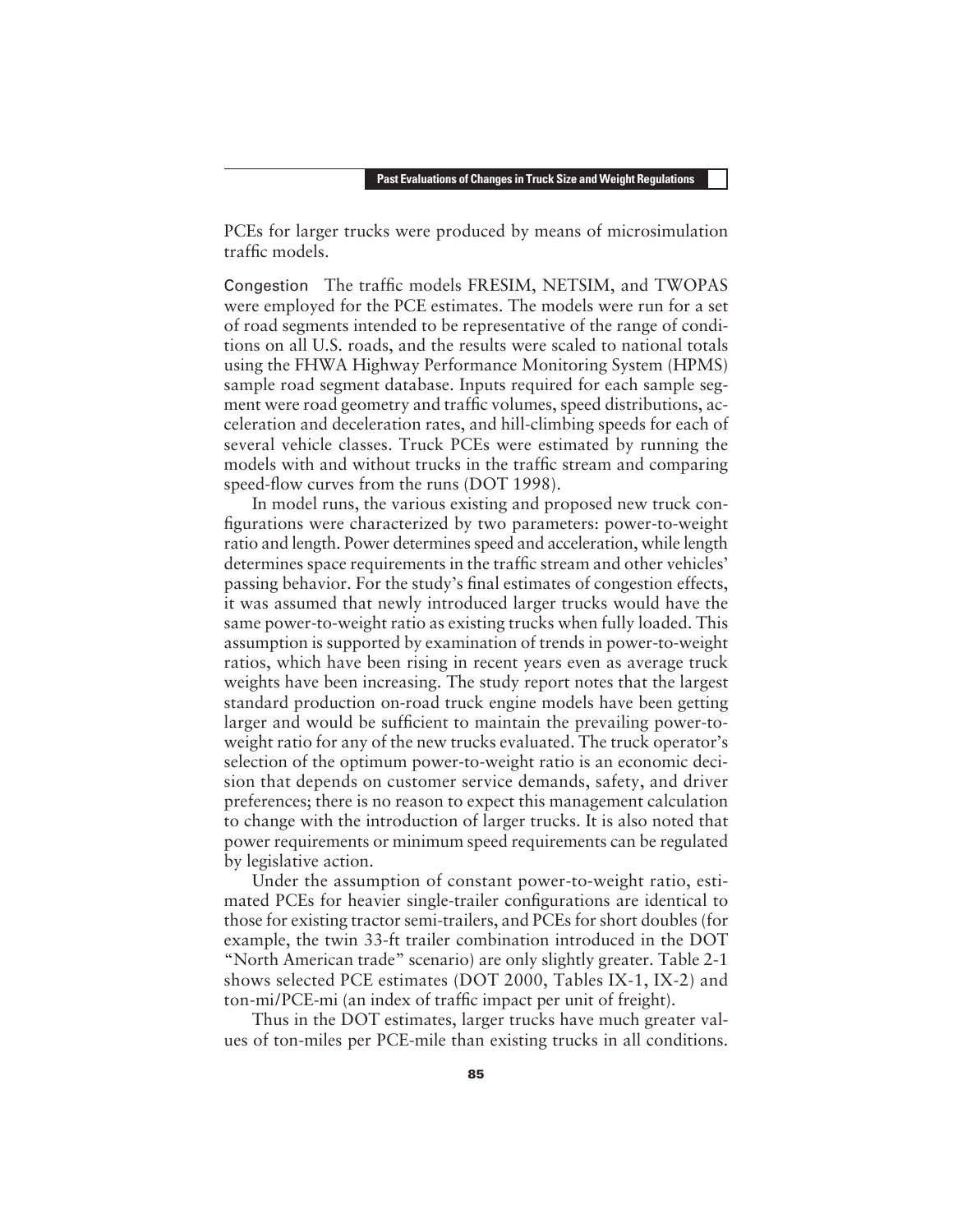|                                       |                             |                                 |                                       | <b>PCE</b>                          |                                 |                                | Traffic Impact (ton-mi per PCE-mi)  |                                        |
|---------------------------------------|-----------------------------|---------------------------------|---------------------------------------|-------------------------------------|---------------------------------|--------------------------------|-------------------------------------|----------------------------------------|
| Vehicle                               | Length<br>(f <sub>t</sub> ) | Maximum<br>Payload<br>(1,000lb) | Congested<br>Urban<br><b>Arterial</b> | <b>Interstate</b><br>Level<br>Rural | 3% Grade<br>Interstate<br>Rural | Congested<br>Arterial<br>Urban | Interstate<br>Rural<br><b>Level</b> | <b>Interstate</b><br>3% Grade<br>Rural |
| Conventional tractor-                 |                             |                                 |                                       |                                     |                                 |                                |                                     |                                        |
| "North American trade"<br>semitrailer | 8                           | $\frac{8}{3}$                   | 3.0                                   | ვ<br>ვ                              | 13.6                            | $\frac{0}{8}$                  | 7.3                                 | $\frac{8}{1}$                          |
| tractor-semitrailer                   | 80                          | 8                               | .<br>ನ                                | ვ.<br>თ                             | 13.6                            | 10.3                           | 9.4                                 | 2.3                                    |
| "North American trade"                |                             |                                 |                                       |                                     |                                 |                                |                                     |                                        |
| double                                | $\overline{\alpha}$         | 93                              | .<br>ನ                                | თ<br>ა                              | 14.1                            | 15.5                           | 13.7                                | လ္ပ                                    |
| Nore: PCE = passenger car equivalents |                             |                                 |                                       |                                     |                                 |                                |                                     |                                        |

| ĺ                |
|------------------|
|                  |
|                  |
| į                |
| まいい              |
|                  |
|                  |
| י<br>יוני ה<br>l |

Assumes vehicle weight-to-power ratio of 250 lb/hp.

«Assuri es vehicle weight-to-power ratio of 250 lb/hp.<br>«Assuri es vehicle weight-to-power ratio of 250 lb/hp.<br>Sounce: Derived from estimates in DOT 2000, Tables IX-1 and IX-2. SOURCE: Derived from estimates in DOT 2000, Tables IX-1 and IX-2.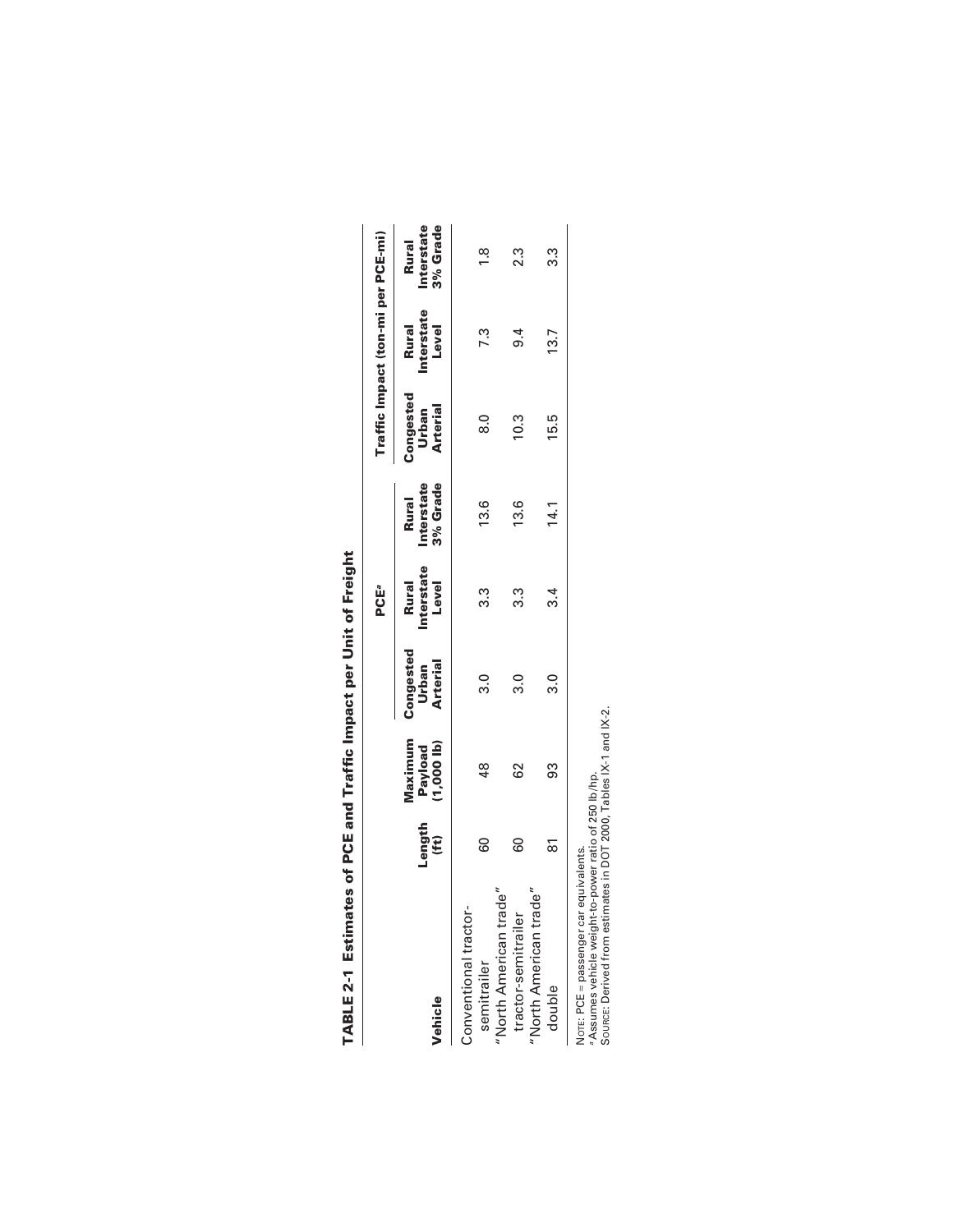Unless introduction of the new trucks caused ton-miles of truck freight to increase substantially, traffic flow would be improved by the introduction of larger trucks. For example, if the DOT study's "North American trade" regulatory scenario (with a 51,000-lb tridem axle weight limit) were adopted, and every ton-mile of freight diverted from a conventional tractor-semitrailer to a "North American trade" double generated an additional ton-mile of truck freight, traffic flow would hardly be affected because ton-miles per PCE-mile for the "North American trade" double is nearly twice that for the tractor-semitrailers it would be replacing. Such a large volume of induced new freight would be highly improbable. It would imply that a 20 percent drop in the price of truck transportation for the cargoes for which this configuration would be suitable would cause at least a doubling of the volume of those cargoes in trucks, which is much greater than any reported estimate of price sensitivity of truck traffic.

The change in annual hours of delay was computed from the projections of changes in PCE volumes on the sample road segments for peak and off-peak periods. Delay was valued at \$13/vehicle-hour. For the "North American trade" scenario, the result is an estimated annual delay cost savings of \$3.4 billion.

The study used a queuing model to predict delay caused by bridge construction required to accommodate heavier trucks. The key assumptions were that construction is done on half the structure at a time and that all traffic is funneled onto the open half. (It is not clear how delay in replacing structures on two-lane roads was estimated.) No allowance for diversion to other routes was made. The report presents this cost as a lump sum; in the "North American trade" scenario, it is equivalent to \$18.4 billion/year on an annualized basis (at 7 percent), for a net increase in annual congestion delay cost in the scenario of \$15 billion.

Air Pollution Nearly all large trucks are powered by diesel engines. Although heavy-duty diesel engines have been subject to increasingly stringent exhaust emission regulations since 1975, emissions of oxides of nitrogen and particulate matter from these engines remain a major concern. Diesels emit other toxic organic compounds as well. These emissions contribute to violations of the National Ambient Air Quality Standards in many urban areas. Research results from the past decade suggest that particulates are a much more serious health risk than has previously been recognized and that diesel particulates may be particularly hazardous because of their size distribution and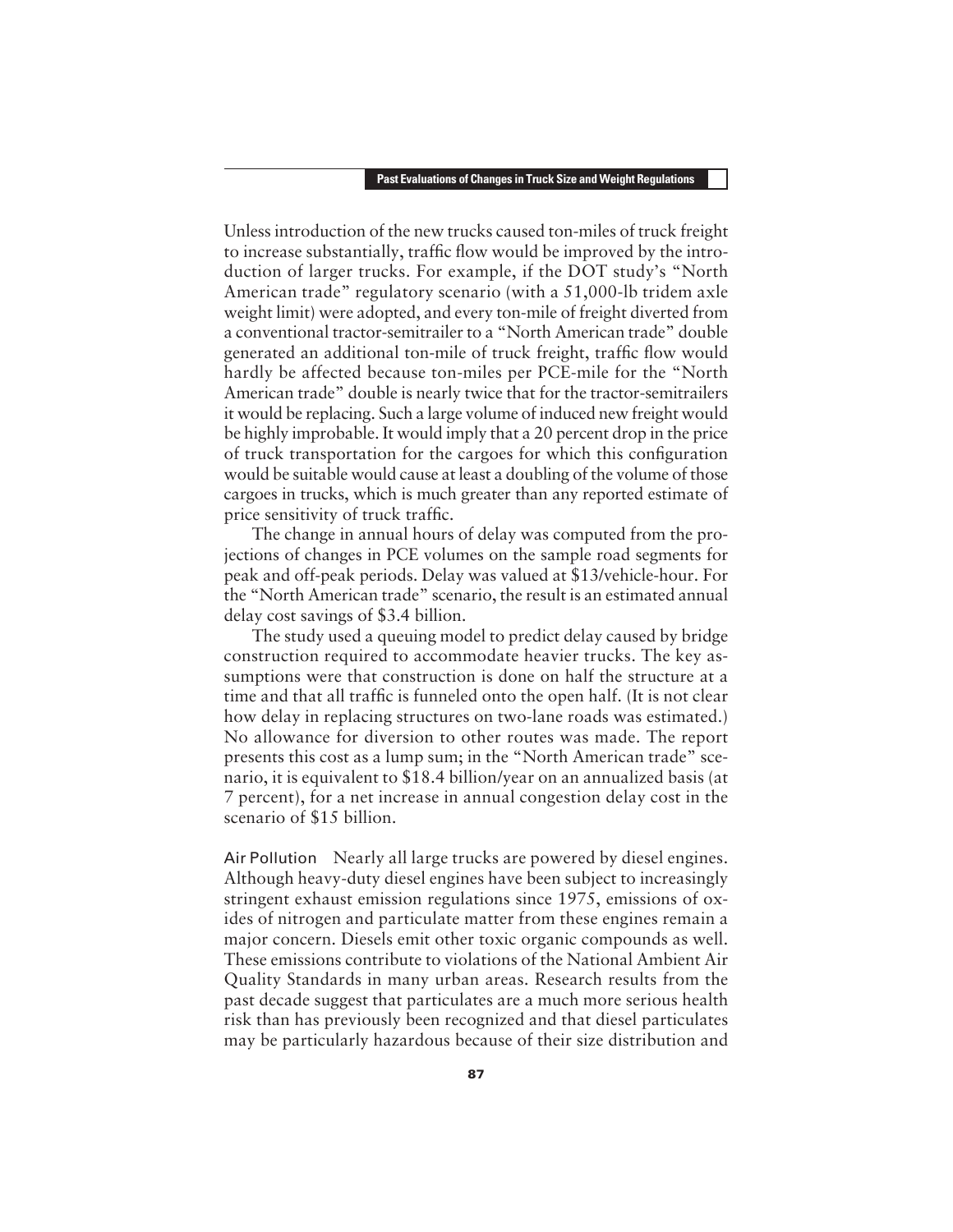composition. In recent DOT estimates derived from Environmental Protection Agency studies of the economic costs of air pollution, almost all costs of highway-related air pollution are attributed to health effects of particulate matter, and most particulate emissions in the fine sizes that are believed to have the greatest health effect come from heavy-duty diesel-powered vehicles (FHWA 2000). Similarly, a study of air pollution costs per mile of travel for motor vehicles operating in the Los Angeles region estimated an average cost of \$0.53/mile for heavy-duty diesel trucks in 1992, 20 times the cost for gasoline cars, under the authors' baseline assumptions regarding health effects and value of life, with upper and lower bounds of \$2.14 and \$0.10. The baseline heavy-duty diesel estimate was projected to fall to \$0.35 by 2000 as a result of new emission standards. Nearly all the estimated cost is from mortality caused by particulates. The authors observe that "charging this pollution cost would cause a significant change in trucking operations. Presumably, it would also greatly hasten the introduction of new lower-polluting vehicles, thereby lowering the appropriate charges" (Small and Kazimi 1995). Present estimates of the mortality effect of motor vehicle particulate emissions are based on a small number of studies and are controversial. Among the most important questions is the relative importance of exposure to particulates from sources other than tailpipe emissions (Small and Kazimi 1995).

Little information is available on the characteristics of emissions of heavy-duty diesel powered vehicles under actual operating conditions. Present emission models provide no information on the effect of changing weight limits on heavy-duty vehicle emissions. There are almost no data on heavy-duty diesel vehicle emissions at alternative test weights. The sole study identified as addressing this subject (Clark et al. 1999) presents data on emissions for three simulated test weights: 26,000, 36,000, and 46,400 lb. The results show a modest but inconclusive variation in emissions as a function of increasing test weight. Weights in the range of interest for evaluating weight limit changes were not studied. A substantial testing effort would be required to evaluate the emission impacts of the weight changes under consideration.

It is not surprising, considering the lack of data and models, that the DOT 2000 study does not contain pollution cost estimates. However, some of the critical factors in pollution cost projections are the same as those for the study's congestion projections: power-to-weight ratios of the new trucks and of the trucks replaced, the net change in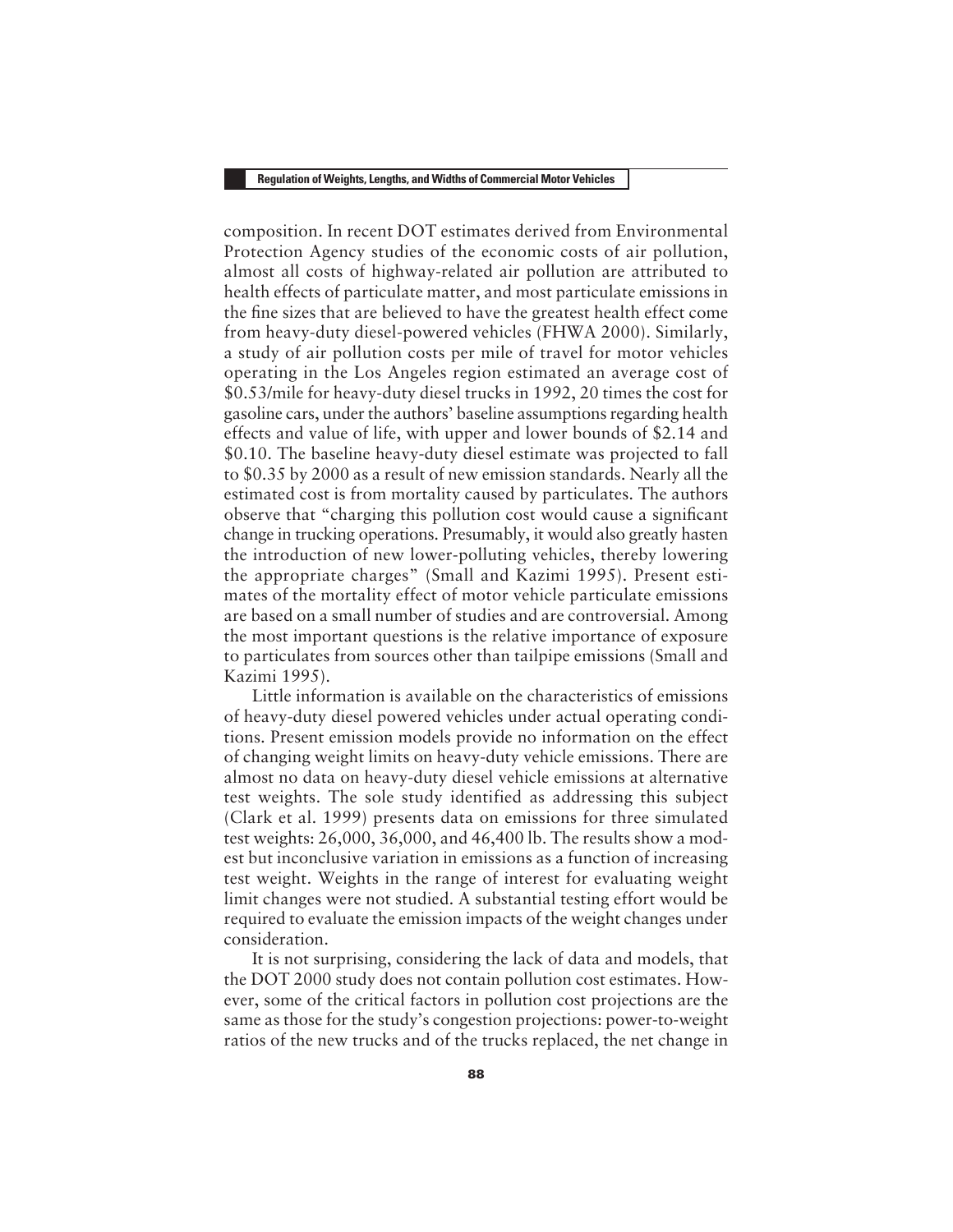truck traffic volume, and the distribution of the truck traffic volume change across the road system. If new trucks have the same power-toweight ratio as the trucks replaced, the PCE estimates indicate that traffic flow will be little affected, so it is reasonable to project that automobile emissions would not be affected. However, if, contrary to the DOT projections, the change in limits caused an increase in truck-VMT on congested roads, automobile emissions could increase. The impact on automobile emissions, however, would depend on the magnitude of the speed change caused by the change in truck traffic. If increased congestion reduced speeds to below 20 mph, emission levels for all pollutants would increase. On the other hand, if freeway speeds were reduced from 65 mph to 35 mph, EPA estimates show reduced vehicle emission rates. The increased congestion would depress automobile travel, at least partially offsetting any higher rate of emissions per vehicle-mile on the more congested roads.

Also, with the same power-to-weight ratio, the new trucks would be expected to have temporal patterns of speed and acceleration similar to those of the trucks replaced, and therefore emissions per gallon of fuel consumed would also be similar to those for the trucks replaced. DOT estimates for the 2000 study show that a 40 percent increase in payload weight, the result of increasing gross weight from 80,000 to 100,000 lb, would increase fuel consumption per VMT by about 10 percent (Cohen 1998). In interviews conducted for the TRB Turner Proposal study, carriers reported that a longer combination vehicle's fuel consumption is 10 to 25 percent greater per VMT than that of a standard tractor-semitrailer in similar operations; consequently, fuel consumption per ton-mile is lower (TRB 1990b, Tables 3-1 and 3-2).

#### Summary of Cost Estimates

Under the assumptions stated in the preceding section, estimates of the changes in delay and air pollution costs for one of the DOT 2000 regulatory scenarios and one of the TRB studies are as follows:

|                                            | Change in Annual Highway User<br>Delay Costs (\$ millions) |
|--------------------------------------------|------------------------------------------------------------|
| From Traffic<br><b>Interaction Effects</b> | From<br>Construction Delay                                 |
|                                            |                                                            |
| $-3,400$                                   | 18,400                                                     |
|                                            | 1,600                                                      |
|                                            |                                                            |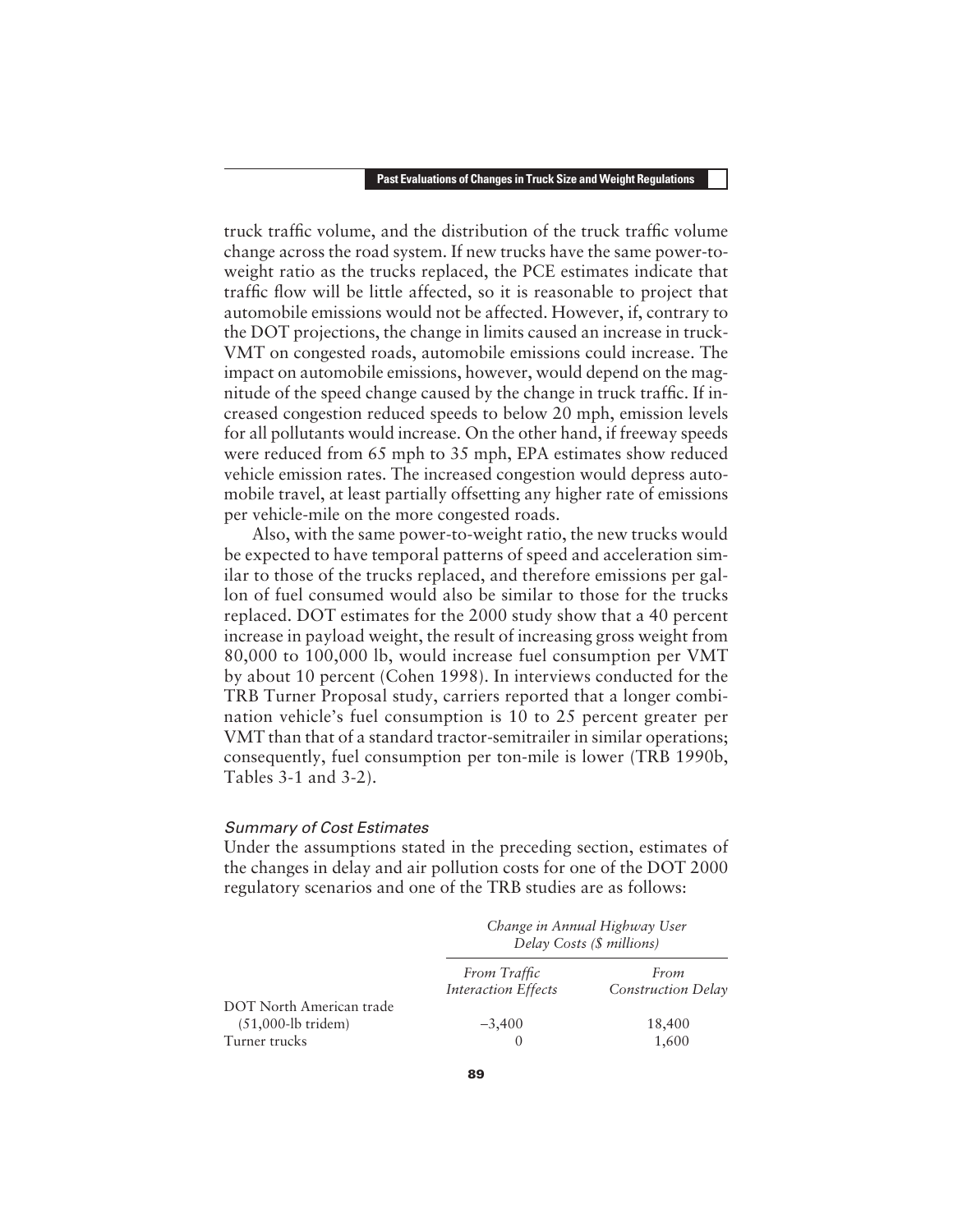These estimates are presented as typical of the order of magnitude of impacts implied by the methods of past studies. Under the stated assumptions, introducing larger trucks would be expected to reduce air pollution costs even if total truck freight traffic increased substantially as a result. However, if the new trucks were underpowered or for other reasons greatly perturbed traffic flow, pollution costs could be increased instead of reduced. Congestion delay due to the traffic perturbation caused by large trucks would be little affected, but delays at bridge replacement projects would be a very large cost if such replacements actually proved necessary.

## Improved Methods

The greatest shortcoming of the methods used in past studies to estimate congestion and pollution costs has been the oversimplified treatment of the complex interactions between trucks and other vehicles in the traffic stream. Changing the traffic volume, dimensions, and acceleration abilities of trucks will change how motorists drive around them, affecting other vehicles' patterns of acceleration and braking. Given the predicted changes in these three parameters, traffic and emission impacts could be estimated with a microsimulation traffic model. Such models can estimate changes in vehicles' temporal patterns of velocity and acceleration in response to a traffic perturbation. These drive-cycle profiles could be used as inputs to a modal emissions model (a model that predicts emissions for a class of vehicles as a function of second-by-second speed, acceleration, and possibly other operating conditions) to predict the change in emissions produced by all vehicles on a road caused by the perturbation.

Microsimulation models are employed regularly in traffic engineering, and the commonly used models have built-in capabilities for estimating emissions as a function of changes in traffic flow characteristics (TRB 2000). Some models have the capability to predict traffic diversion as a function of changing congestion, but any expected changes in the total volume of nontruck travel would have to be supplied as input to the models.

The emission components of existing simulation models are recognized as being in need of updating. These models might have some utility for estimating the change in emissions by automobiles in the traffic stream as a result of a change in truck traffic, but would not at present be capable of estimating changes in emissions by trucks themselves.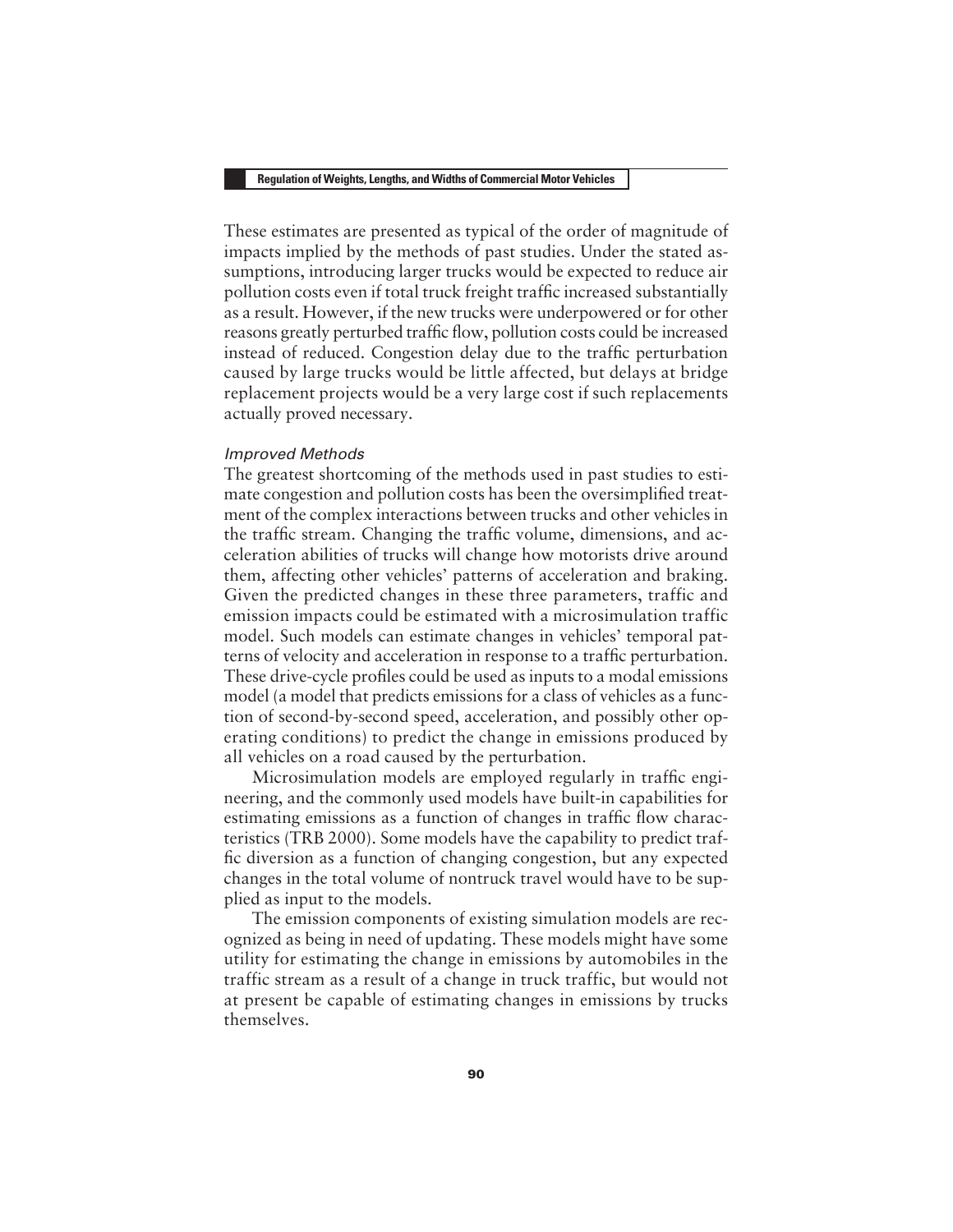#### **Effects on Traffic Volume and Land Use**

Liberalizing truck size and weight limits would reduce the cost of truck freight services and hence increase the quantity of freight carried by trucks. The increase would be the result of diversion of freight from rail and other modes to truck and of the reorganization of production and logistics at existing facilities, substituting transportation for other inputs. Lower freight prices also would affect freight volume by influencing industrial and commercial facility location decisions. Long-run effects would be greater than short-run effects since shippers would have more options in the long run for taking advantage of lower truck costs (see Figure 2-7). The increase in consumption of transportation caused by a reduction in price is sometimes called *induced demand* (see Figure 2-8). Changes in business location decisions caused by changes in freight costs would eventually have some effect on residential location decisions and personal travel patterns.



**FIGURE 2-7** Freight decisions of a firm. (Adapted from Abdelwahab and Sargious 1992; used with permission of the publishers, the London School of Economics and Political Science and the University of Bath.)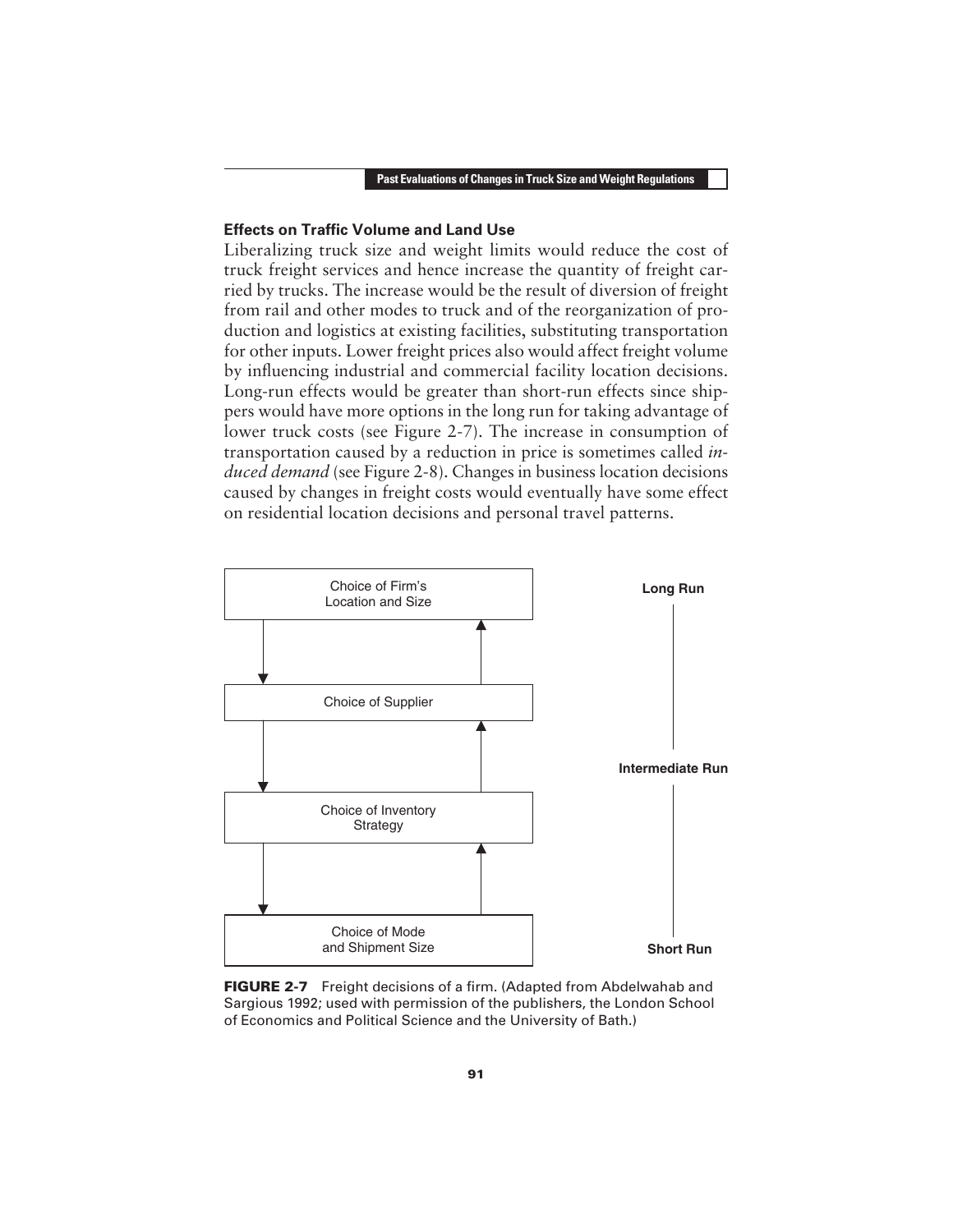

**FIGURE 2-8** Induced demand. (Source: Pickrell and Lee 1998.)

Induced demand represents an initial benefit: shippers (or their customers) gain when they choose to purchase more freight services because the price of trucking falls. If highway users paid the full costs of their travel, evaluation of truck size and weight standards would not depend on the magnitude of the change in truck traffic caused by a change in standards. However, the fees a highway user pays do not always match the cost to the highway agency of providing service, and highway travel generates external costs, for example, air pollution and congestion costs that shippers do not take into account when they make freight purchasing decisions. It is only because the prices users pay do not reflect these costs that induced demand must be considered in a full accounting of the costs and benefits of changing truck regulations. If each highway user paid the cost of his or her travel, growth in travel would necessarily add to the general welfare because highway users decide to make additional trips only when the benefits they gain from the trips exceed the cost of the trips to them. However, if users do not pay all costs, and a decrease in the price of transporta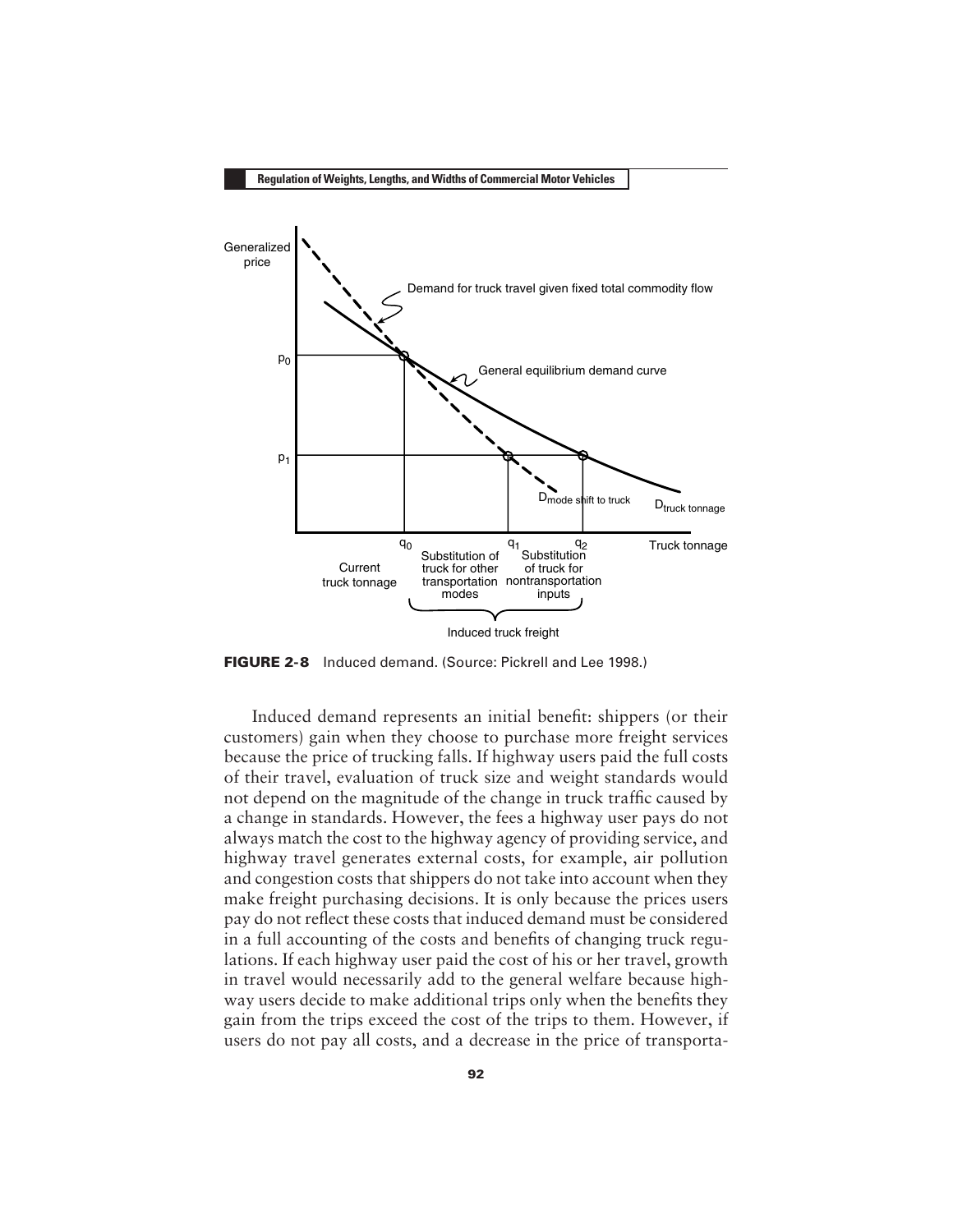tion causes traffic to increase, then some of the additional travel probably will represent a net waste to society because the costs users pay plus the costs they do not pay can be greater than the benefits users derive from the added travel.

In addition to the benefits they derive from the new freight services they choose to buy after the price of truck transportation falls, shippers benefit from lower costs for all freight movements that would have occurred in the absence of the price decrease. Offsetting these benefits of the price decrease are the external costs caused by the induced traffic and the portion of the added infrastructure cost from the induced traffic for which trucks do not pay. If the volume of induced traffic is large enough and external costs and subsidies are great enough, these offsetting costs will be greater than the benefits to shippers, and the net effect of the price decrease will be an economic loss. Conversely, if freight volume is not very sensitive to truck rates and external costs and subsidies are modest compared with prices, the price decrease will cause a net gain. Determining whether the net economic effect is positive or negative is an empirical question that can be answered with information about demand for truck services, external costs, and infrastructure costs.

The recent TRB and DOT truck size and weight studies predict that liberalizing truck size and weight limits would lead to a decrease in annual truck-VMT. These studies most commonly assume that the total volume of freight traffic via all modes is unchanged and that the only source of new truck traffic in response to changing the limits would be freight diverted from rail. The studies either ignore the possibility that new freight traffic will be stimulated by reduced truck costs or argue that such effects would be small.

Projections that liberalized limits would reduce total truck-VMT are important in the past studies' overall assessments of changes in the limits because they make it possible to conclude that accidents and congestion delays would decrease in total even if these costs were higher per truck-VMT for the larger trucks. Liberalizing the limits thus appears to produce a win–win outcome—lower freight costs and lower public costs of truck traffic—and the studies avoid the sensitive problem of making trade-offs between economic benefits and safety or convenience costs. It is possible that a decrease in truck transportation rates would result in a net benefit to the public even if truck-VMT increased, but if this is the forecast outcome, estimating the magnitudes of costs and benefits and assessing trade-offs becomes much more challenging.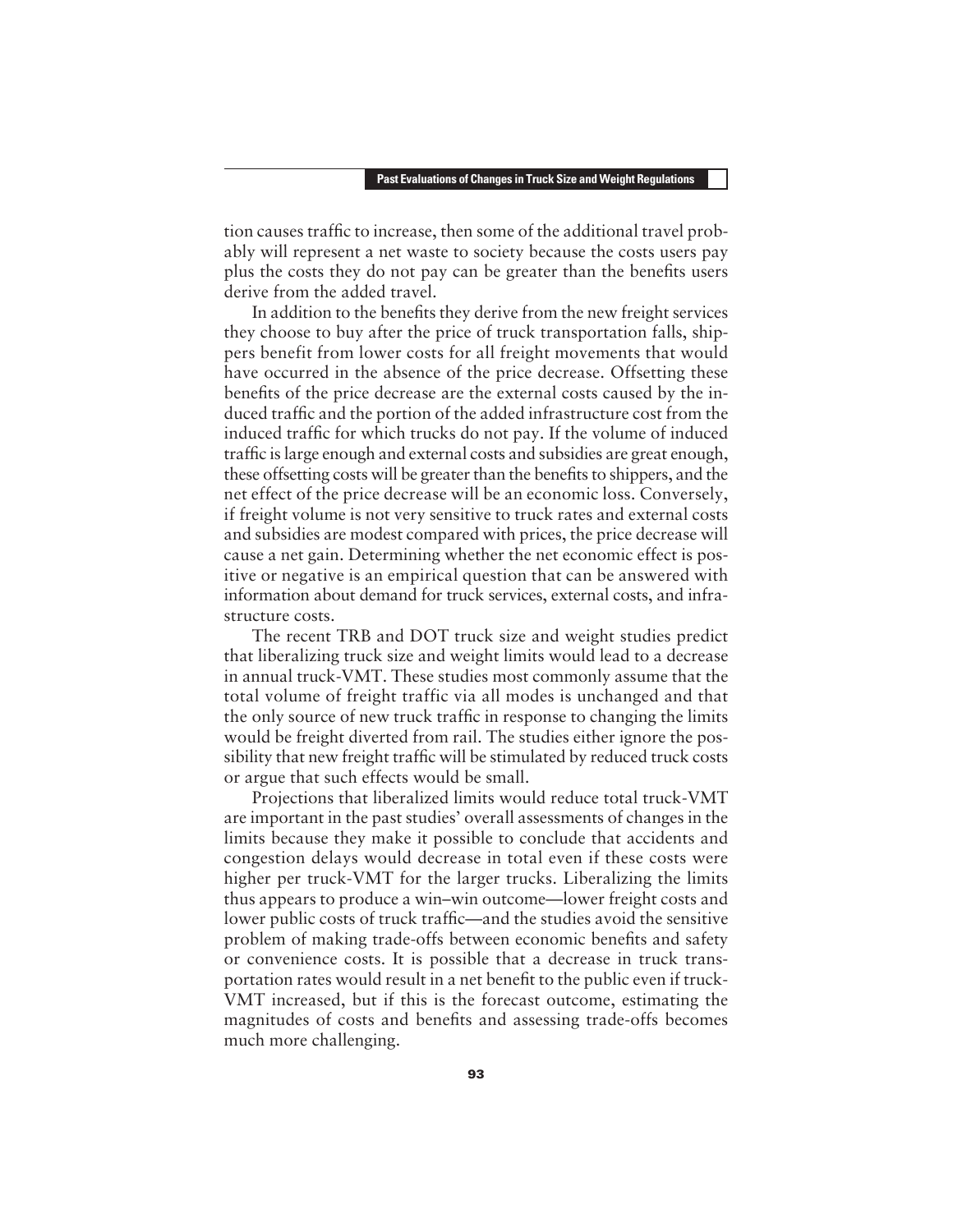Although it is reasonable to predict that reducing truck costs will stimulate new freight traffic, present understanding of freight markets does not support reliable prediction of the magnitude or characteristics of the new traffic. Predicting effects on residential land use and personal travel is even more difficult.

Careful consideration needs to be given to the role that should be played by evaluation of expected effects on travel volume and land use in assessments of proposed government policy changes. It is unlikely that model refinements will ever make it possible to predict the effects of transportation policy changes on travel and land use patterns with much confidence. Because of the uncertainty, regulation of freight transportation is unlikely to be a practical tool for managing urban and regional land use and development. What is more, there is no evidence that efforts to control land use, either directly through zoning or indirectly by manipulating transportation costs, are likely to be effective means of mitigating the external congestion, pollution, and accident costs of transportation.

Undesirable land use effects can arise from changes in truck operating costs primarily because shippers and carriers are not held fully responsible for all of the initial costs of truck transportation accident, infrastructure, congestion, and pollution costs. The practical way to reduce or avoid harmful land use consequences is to eliminate subsidies in the highway program and to control the environmental, safety, and congestion costs of truck traffic through regulation or imposition of fees.

If the public were to decide that it would be desirable to limit the volume of truck freight transportation to promote environmental, safety, or other objectives, tightening truck size and weight limits might be a relatively expensive means of accomplishing this end. It would be desirable to allow trucks to operate at the dimensions that minimized their rate of consumption of resources—that is, the fuel, labor, equipment and infrastructure depreciation, accidents, and pollution costs per ton-mi—if practical means other than dimensional limits were available for restricting traffic volume.

Efficient road user fees would not necessarily lead to great shifts in land use patterns relative to those seen today. Rather, it appears likely that highway users and providers would first seek ways to reduce costs that did not entail major changes in their behavior, for example, through adjustments in trip times and routes, purchase of more fuel-efficient vehicles, and rational investments in highway capacity expansion.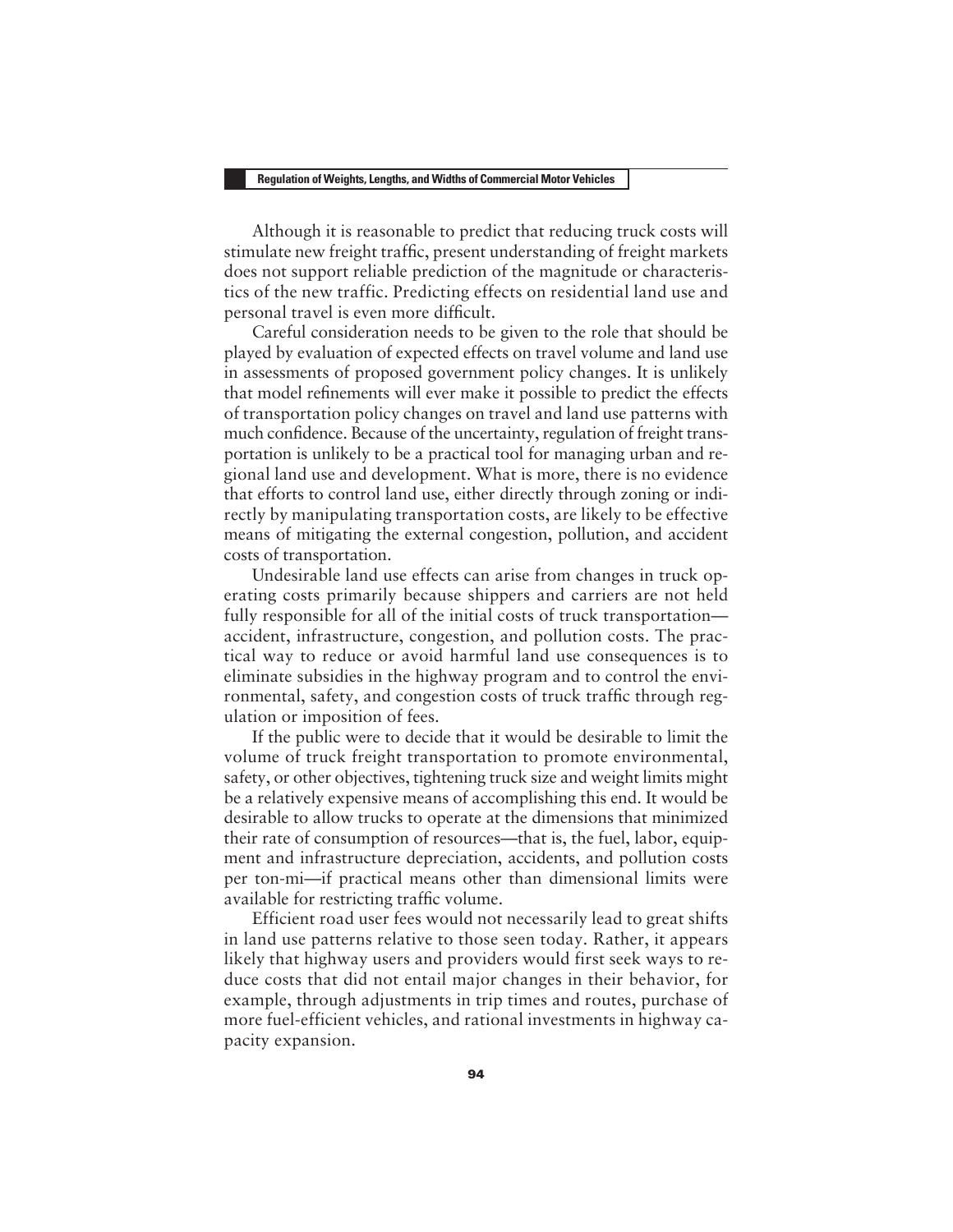User fees that internalize all costs for all road users remain a distant prospect. In certain circumstances, however, benefits could be obtained from partial reforms, including better aligning truck user fees with the highway agency's infrastructure-wear costs for each truck trip. Recent research suggests that such a reformed truck user fee scheme would not have to be sophisticated or complex in order to eliminate a large portion of the inefficiencies of the existing system (Small et al. 1989; TRB 1996). This degree of reform would reduce but not eliminate the risk that size and weight liberalization would have unjustifiable land use impacts.

## **Safety**

The 1941 study by the Interstate Commerce Commission (ICC) of the need for federal regulation of size and weight addressed safety questions to determine whether federal regulation was needed for the sake of safety and whether allowing greater sizes and weights would be compatible with safety. The study report describes engineering analyses of maneuverability, traffic interactions, and braking of large trucks and presents results of a survey of operators' views on the relation of size and weight to safety. The report summarizes the ICC's investigation of accident statistics as follows (ICC 1941, 17–19):

The third and potentially most productive approach is through an analysis of the relative accident experience of the various types and sizes of equipment. Analysis . . . serves, first, to indicate the need for extreme caution in the use of accident rates. Comparisons often made wholly fail to allow for the effect of important variables. . . . Sizes and weights are only two of the variables to be considered and while their relation to accidents is of primary importance in this investigation, there are other questions of probably much greater importance in the broad field of highway safety.

Second, material presented in the staff report does not conclusively indicate that any greater hazard is associated with commercial vehicles of the larger sizes and weight, considering the conditions under which they are used, than with smaller commercial equipment. . . .

There clearly is need for further study of the complex relations noted above. Such a study could well be made in areas with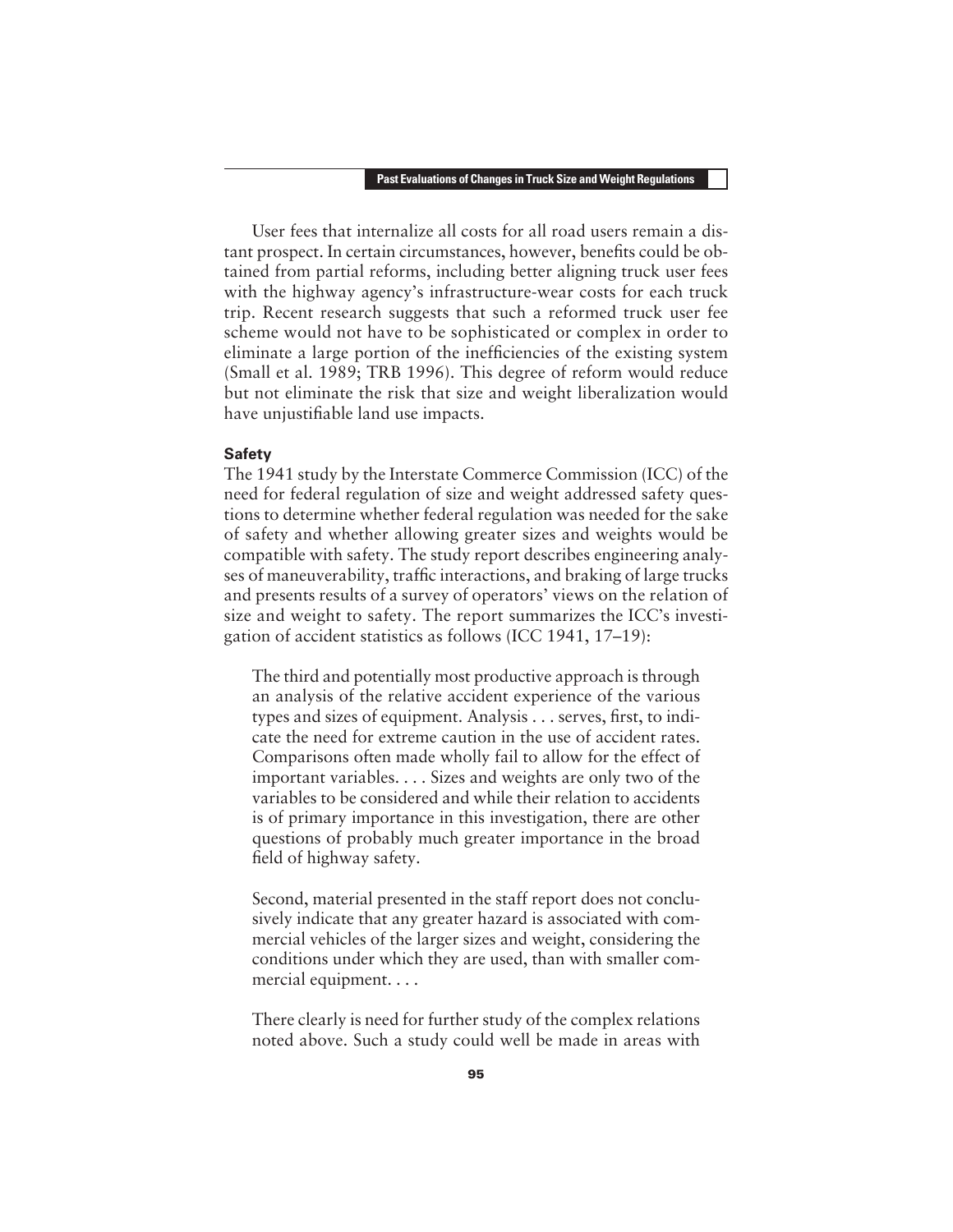the more restrictive size and weight limits. However, the present analysis has indicated, at least, that there are matters to be watched carefully in the event Federal regulation is undertaken on economic grounds. It also does not clearly show the need for Federal entrance into this field merely for the sake of reducing sizes and weights in the interest of safety.

Studies of federal policy conducted since 1941 have reached conclusions generally similar to the ICC's cautiously worded statement: available evidence does not show that size and weight, within the range of existing practices, are highly significant safety factors; lack of data may have prevented observation of hazards; and therefore research and monitoring should accompany regulation. It is a source of frustration that 60 years of research has not yielded definitive conclusions on these questions.

Like the ICC study, later policy evaluations, including the DOT and TRB studies, have assembled their assessments of the likely impacts of allowing larger vehicles from multiple kinds of evidence: examinations of the relation of size and weight to vehicle handling and stability and of the relation of size and weight to the interaction of the vehicle with other vehicles in the traffic stream; reported experiences of carriers and drivers using larger vehicles; and statistical studies of accident involvement rates, accident severity, and types and characteristics of accidents. The previous TRB studies all follow the same procedure for estimating the effect of changes in size and weight regulations on accident losses:

1. Estimate a table of average accident involvement rates (accident involvements per VMT) for trucks by the following dimensions: severity, vehicle characteristics (e.g., weight, configuration), road class, and external conditions (e.g., weather, day/night).

2. Predict the change in annual VMT resulting from the change in regulations in each cell of the same matrix.

3. Predict the change in numbers of accidents by severity by summing the product of average involvement rate times change in VMT over all the cells.

The DOT 2000 study presents estimates of accident rates and changes in VMT, but does not carry out step 3 to produce estimates of changes in numbers of accidents.

The above procedure involves an oversimplification because changing truck size and weight may alter traffic conditions, congestion, and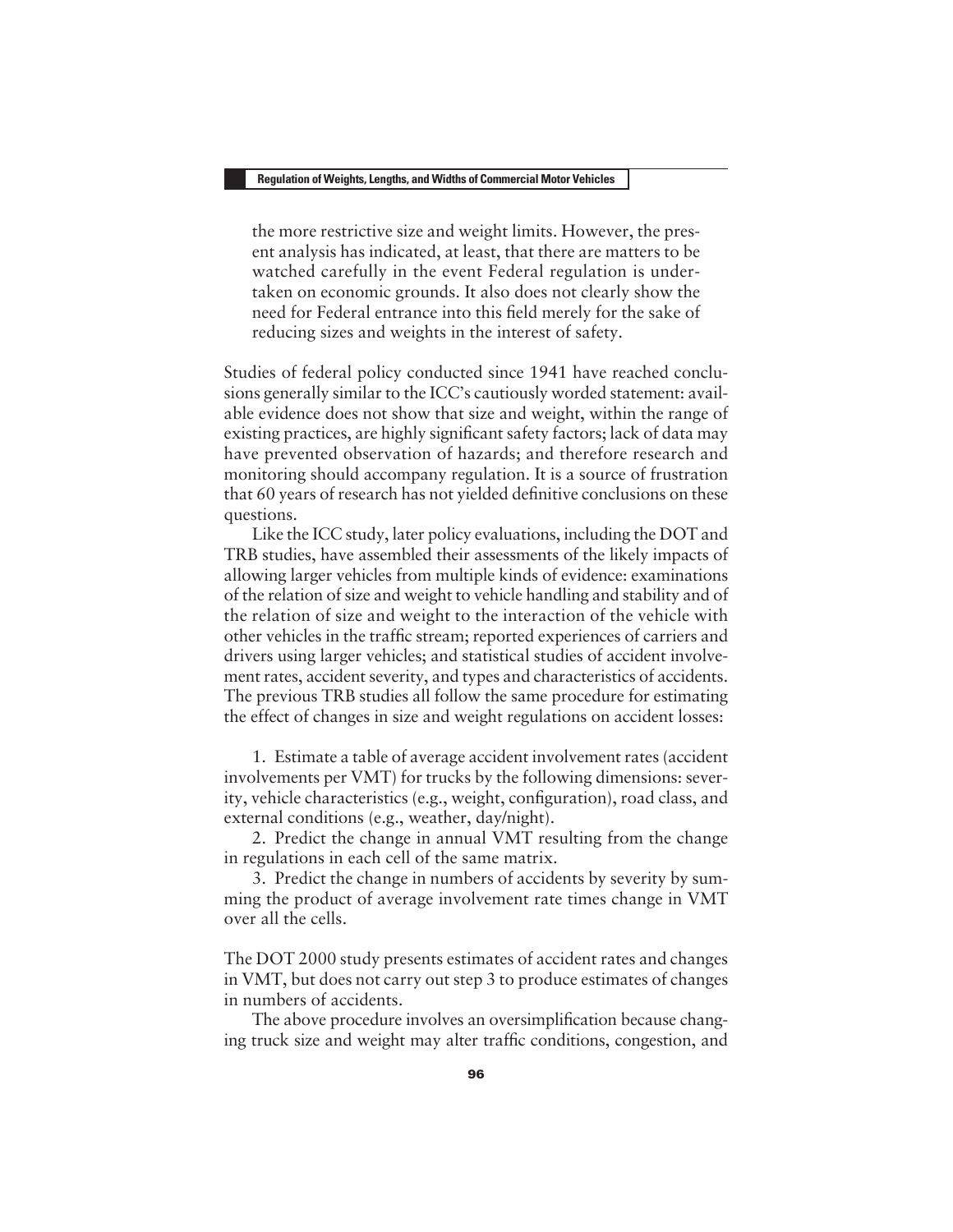travelers' decisions throughout the system in ways that affect accident risk but are not reflected in this standard calculation. For example, accident rates may depend on the level of congestion on a road, and the risk of accidents not directly involving a truck may depend on the density of truck traffic. The method implicitly assumes that if the volume of trucks on a road increases, the accident involvement rate of cars on the road will increase, but this relationship has not been established empirically. It is probably a reasonable approximation (provided the accident rates and changes in truck characteristics and traffic are known), but better understanding is needed of the relationship of accident risk to traffic volume and the mix of vehicles on a road (TRB 1996, 68–72).

The TRB *Truck Weight Limits* study attempts to simplify the safety risk comparisons for the trucks it considers by estimating two accident involvement rate ratios: the ratio of double-trailer to singletrailer rates and the ratio for a heavy tractor-semitrailer with respect to a conventional tractor-semitrailer. The ratios are intended to reflect the relative risk of the two vehicle types in the same applications. Following this approach, the first two subsections below summarize the evidence for the accident involvement rates, as functions of configuration and of weight, respectively, used in the calculations of changes in accident losses in past studies and the conclusions of those studies about the systemwide safety effects of changes in regulations. The third subsection reviews the conclusions of past studies about the likely safety consequences of changes in vehicle handling, stability, and performance properties that could accompany changes in size and weight regulations. The final subsection presents conclusions.

### Relation of Configuration to Accident Risk

Most studies of the relation of configuration to accident risk have presented findings in the form of relative accident involvement rates for single-trailer and multitrailer combinations. Apparently, however, none of these studies incorporates a control for the effect of vehicle weight, so the results reported may reflect the combined effects of configuration and weight. In some studies, double-trailer configurations consistently have higher average weights than the tractor-semitrailers with which they are compared; in others they have lower average weights, depending on the state or region from which the data originate. In general, these studies have confronted four difficulties: the vehicles of interest sometimes represent a very small portion of the traffic stream, so sample sizes may be too small to allow actual differences in accident risk to be measured; data on accident frequency or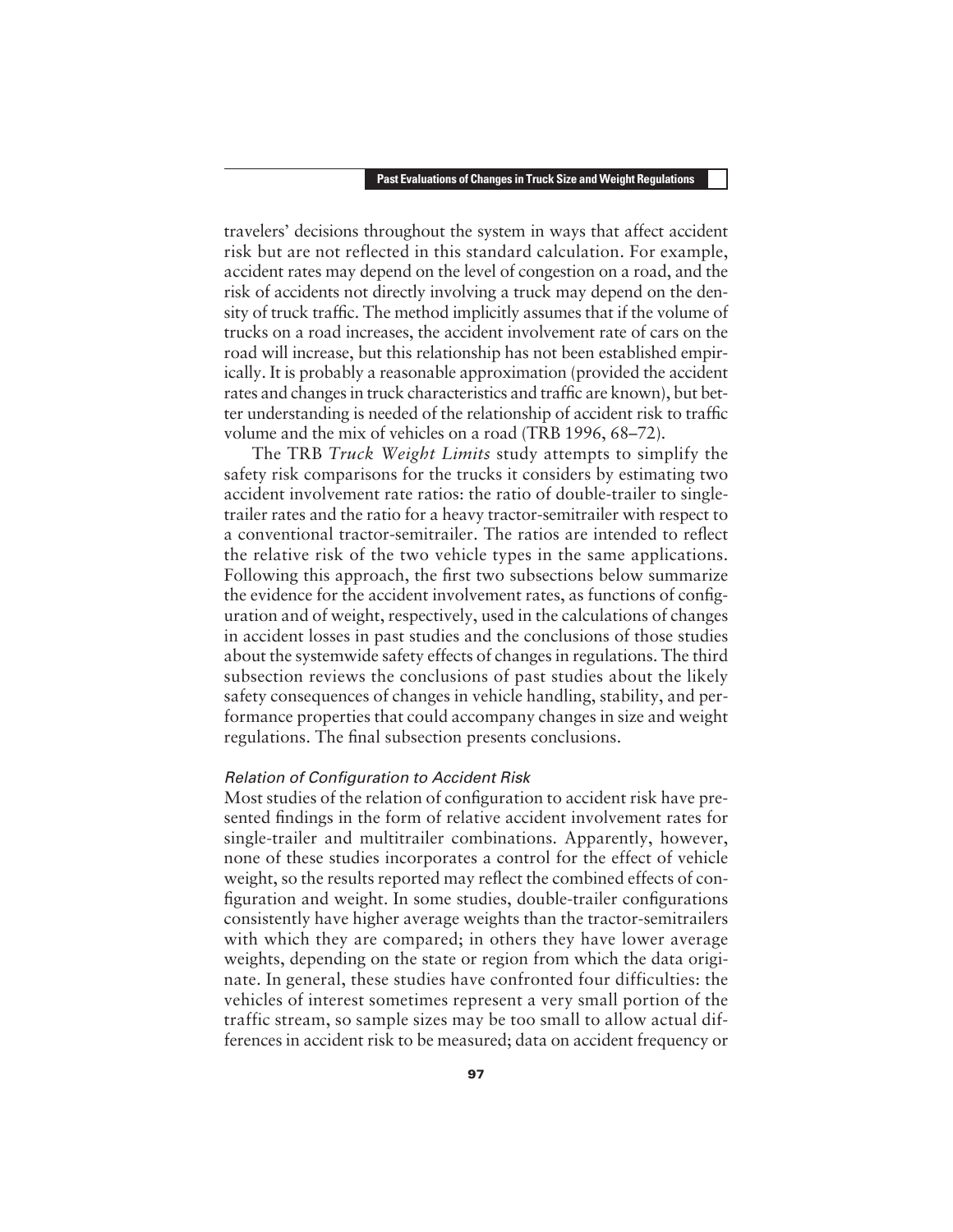on miles of travel by various vehicle classes are of poor quality; data may lack detail (e.g., truck configuration and weight) required to make the comparisons of interest; and the effects of confounding factors (e.g., road geometry, driver age, time of day) on risk comparisons may be overlooked because of missing data or misspecified models.

The TRB committee that prepared the *Twin Trailer Trucks* study (TRB 1986) reviewed all available measurements through 1986 of accident rate differences between multitrailer and single-trailer combinations. Of 15 studies, 10 were eliminated because they incorporated insufficient controls, lacked documentation, or had basic methodological deficiencies. The studies reviewed include data on turnpike doubles, but the five studies that were retained all compare twintrailer combinations with tractor-semitrailers (TRB 1986, 304–329). The TRB committee also reviewed research on relative accident severity for double-trailer and single-trailer combinations and conducted its own analysis of relative severity with a dataset of accidents reported by carriers to the DOT Bureau of Motor Carrier Safety (TRB 1986, 330–348).

In the five studies retained, the ratios of the accident involvement rate of twins to that of tractor-semitrailers (derived from data on various road classes, carrier groups, and degrees of accident severity) ranged from 0.8 to 2.3, with most in the range 0.9 to 1.1 (TRB 1986, 130). The committee concluded from its own analysis of distributions of accident involvement by severity that a lower fraction of accidents involving twins than those involving tractor-semitrailers entailed injury or death; the committee speculated that this result might be the consequence of a higher rate of single-vehicle accidents for twins than for tractor-semitrailers (TRB 1986, 337). The committee acknowledged that no single accident rate study reviewed is fully successful in controlling for the influences of all factors other than configuration that may have affected the measured accident rates (TRB 1986, 4).

Regarding the systemwide safety impact of liberalization of size and weight regulations, in the TRB studies, for the recommended changes (or in the case of *Twin Trailer Trucks,* for the regulations already enacted), accident involvement rates for combination vehicles per VMT are projected to increase, involvement rates per ton-mile of truck freight are projected to decrease, and total accidents are projected to decrease (TRB 1990a, 12–17; TRB 1990b, 5).

The TRB *Twin Trailer Trucks* study was conducted shortly after twins had been legalized for use nationwide. The study report (TRB 1986) recommends that DOT, cooperatively with the states, establish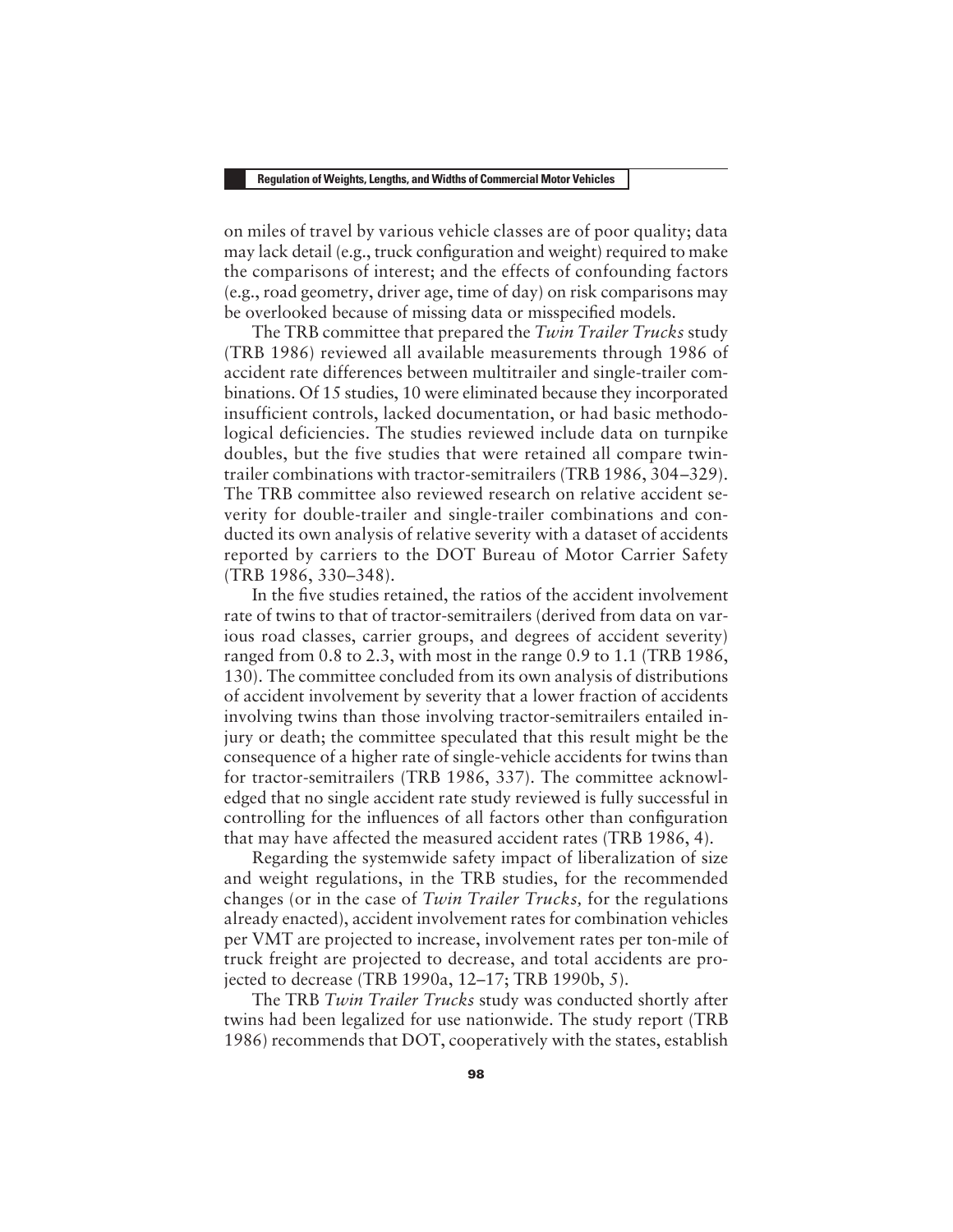improved programs for monitoring truck traffic, accidents, and infrastructure costs. In a 1990 report, *Data Requirements for Monitoring Truck Safety,* another TRB committee recommends a detailed plan for systematic nationwide observation of truck safety (TRB 1990c). However, data programs have not been fundamentally improved, and it is no simpler today, after 20 years of nationwide experience, to compare the accident involvement rates of double- and single-trailer combinations. Several additional special studies have been published since 1990, and their results are generally consistent with the conclusions of the *Twin Trailer Trucks* committee. The most important of these studies are described below.

The TRB *Truck Weight Limits* (TRB 1990a, 125–127) and Turner Proposal (TRB 1990b, 120–121) studies update the review of *Twin Trailer Trucks* by evaluating four more recent studies that used appropriate methodologies to isolate the effects of vehicle configuration on accident involvement rates. The *Truck Weight Limits* study committee decided to use a value of 1.1 for the ratio of double-trailer to single-trailer fatal and nonfatal accident involvement rates in its estimates of the impacts of changing size and weight regulations, citing the results of one study (Campbell et al. 1988). The *Twin Trailer Trucks* committee used the same ratio, on the basis of the totality of the research reviewed. The Turner Proposal study committee concluded that the ratio for double-trailer trucks it recommended would be 1.09 if the doubles were equipped with standard A-frame dollies (the dolly is the connector between the tow trailers), but that accident rates would be nearly equal if the doubles were equipped with a type of connector that eliminates one articulation point (the B-train configuration) (TRB 1990b, 221–223). All of the ratios used in these studies are of a magnitude that is offset by productivity gains (i.e., the increase in ton-miles of freight carried per VMT for the larger trucks), so these committees also concluded that the larger trucks they recommended would not be less safe than the trucks replaced per ton-mile of freight services provided.

A 1991 study of the relation of accident involvement rates to configuration in Michigan (Lyles et al. 1991) is noteworthy for several reasons: the state has some of the most liberal size and weight regulations in the United States (including double-trailer combinations weighing up to 164,000 lb); care was taken to collect accurate and detailed data on fatal and nonfatal accidents and truck-VMT; the population of trucks studied is diverse (all Michigan-registered tractors operating on all Michigan roads); and the analysis attempts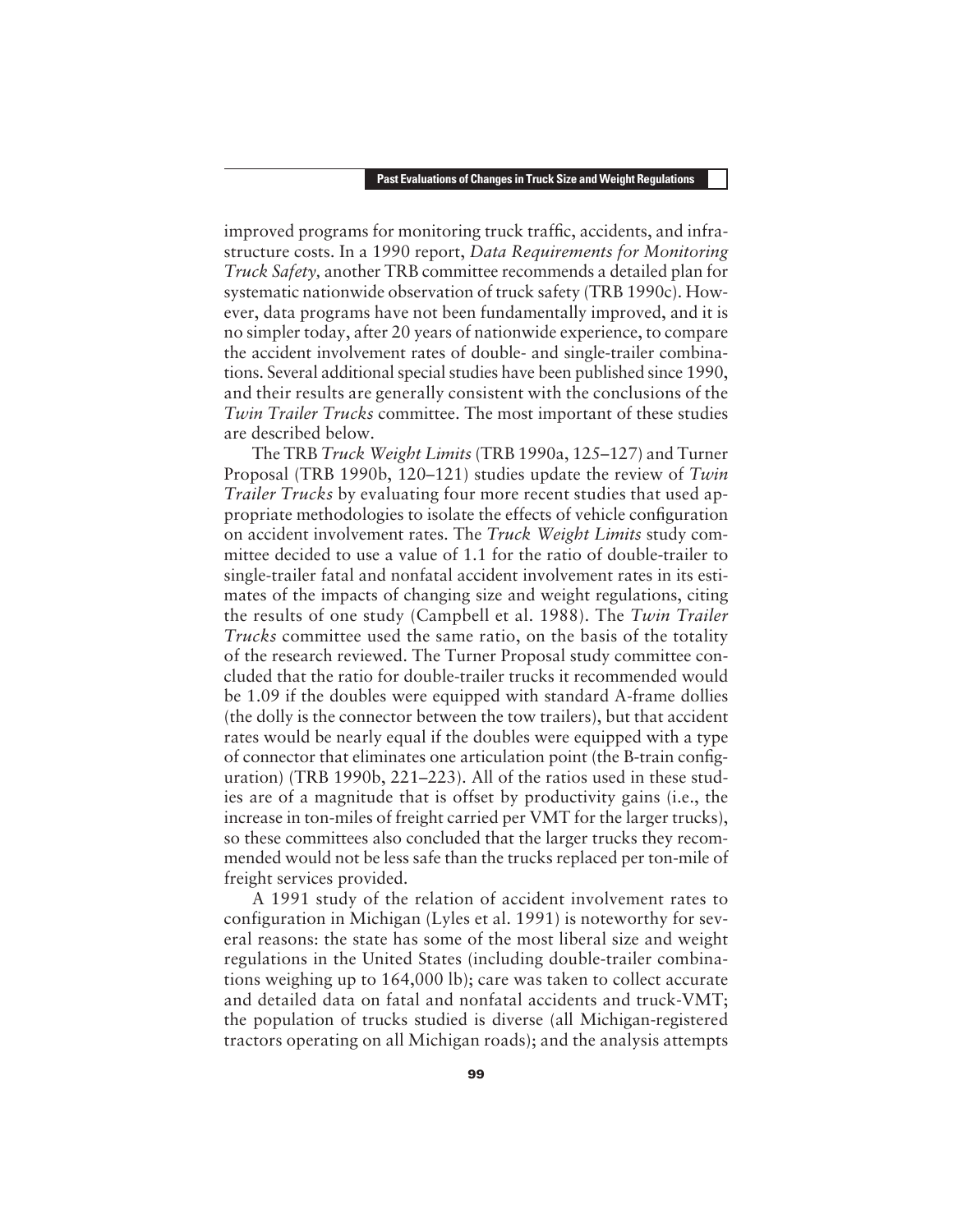to control for the factors believed to be potentially important influences on accident risk, including road class, time of day, urban and rural conditions, and driver age. Accident data are from state police accident files, and travel data are based on a telephone sample survey of Michigan-registered tractors.

The study revealed no consistent difference between accident involvement rates for single- and double-trailer configurations. In contrast, rates varied greatly by road class: those for non-limited-access highways were typically 2 to 3 times higher than those for limitedaccess highways, and those for local streets and roads were typically 7 to 10 times higher than those for limited-access highways. Tractors operated by drivers aged 19 to 20 were found to have an accident involvement rate 5 times the average.

The Insurance Institute for Highway Safety conducted two studies in which the case control method was used to the measure the relative accident risk of single- and double-trailer combinations (Stein and Jones 1988; Braver et al. 1997). This method isolates the effects of truck configuration on accident involvement rates from the effects of other factors by comparing the characteristics of trucks involved in accidents with those of trucks observed at the same locations and times of day as the accidents. The 1988 study, with data from selected Interstate road segments in Washington, reports double-trailer involvement rates 2.5 to 3 times those of tractor-semitrailers. The committees that conducted TRB Turner Proposal and *Truck Weight Limits* studies examined traffic count data for the roads and time periods of the Washington study. They concluded that actual double-trailer traffic volumes were higher than reported in that study and that this apparent undercount was the source of the reported difference in accident rates. The 1997 case control study involved analyzing all combinationvehicle accidents on Indiana Interstates that occurred during a 15-month period. The control data collection method differed from that of the Washington study and was intended to be more reliable but less detailed. The study revealed no increased crash risk for doubles compared with tractor-semitrailers. The authors note that the study design did not allow for control by driver age, and that if drivers of doubles in the data were older or otherwise more competent on average than drivers of tractor-semitrailers, doubles might have a higher accident rate compared with tractor-semitrailers operated by similar drivers.

DOT undertook three analyses in an attempt to produce new accident risk information to support its 2000 *Comprehensive Truck Size and Weight Study:* a survey that collected accident and travel data from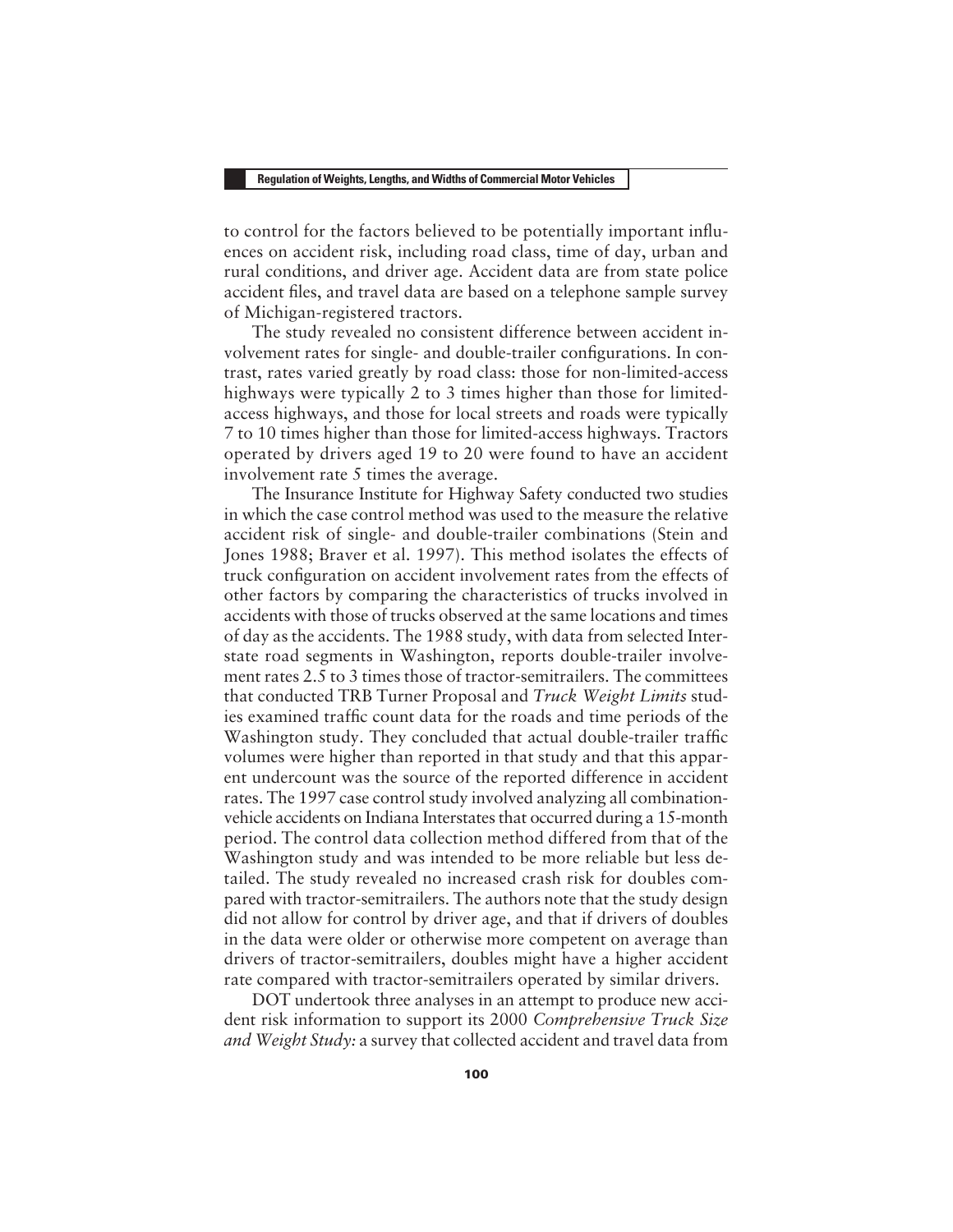carriers that operate longer combination vehicles, an analysis of DOT's national fatal accident and truck travel databases, and an evaluation of state-maintained truck accident and travel data in states that allow LCVs to operate.

Seventy-five carriers participated in the DOT survey (Ticatch et al. 1996), contributing information on 4,500 accidents during a 5-year period. Accident rates per million VMT computed from the data were 1.79 for non-LCV combinations (tractor-semitrailers and short doubles under 80,000 lb), 1.02 for turnpike doubles, 0.83 for triples, and 0.79 for Rocky Mountain doubles. The difference between the non-LCV and LCV accident rates was statistically significant; the differences among the types of LCVs were not. Fatal crash rates for LCVs and non-LCVs were found to be equal. The authors concluded that differences in patterns of use with respect to road class, time of day, or driver experience could not account for differences between LCV and non-LCV accident rates. The tabulations of usage patterns presented appear to be consistent with this conclusion, but no statistical test of the conclusion was carried out. In particular, while drivers with more experience had fewer accidents, drivers of LCVs had nearly the same professional experience as drivers of non-LCVs, so driver experience cannot account for the difference in LCV/non-LCV accident rates. Some jurisdictions are reported to impose weather restrictions on the use of certain LCVs. The DOT study did not compare accident rates by weather conditions. Differences in weather conditions during operations may explain some part of the difference in LCV/non-LCV accident involvement rates. DOT does not refer to this study in the safety impacts analysis of its 2000 report (Vol. III, Ch. VIII). The study is not conclusive because the data cannot be verified and because statistical analysis was not performed to control for factors other than configuration influencing involvement rate differences. Nonetheless, the conclusions of the carrier survey offer no support for the assertion in the DOT 2000 report (Vol. III, VIII-2) that the apparent lack of evidence of safety problems in studies of LCV accident rates is an artifact of the vehicles' restricted operating environments.

The analysis of DOT's national fatal accident and truck travel databases showed the ratio of multitrailer to single-trailer fatal accident involvement rates on all roads nationwide to be 0.97. The ratio ranged from 0.93 to 1.40, depending on road class. A weighted average ratio of 1.11 was computed, with weights assigned to the ratios by road class so as to eliminate the effect of differences between the two configurations in the distribution of travel by road class (DOT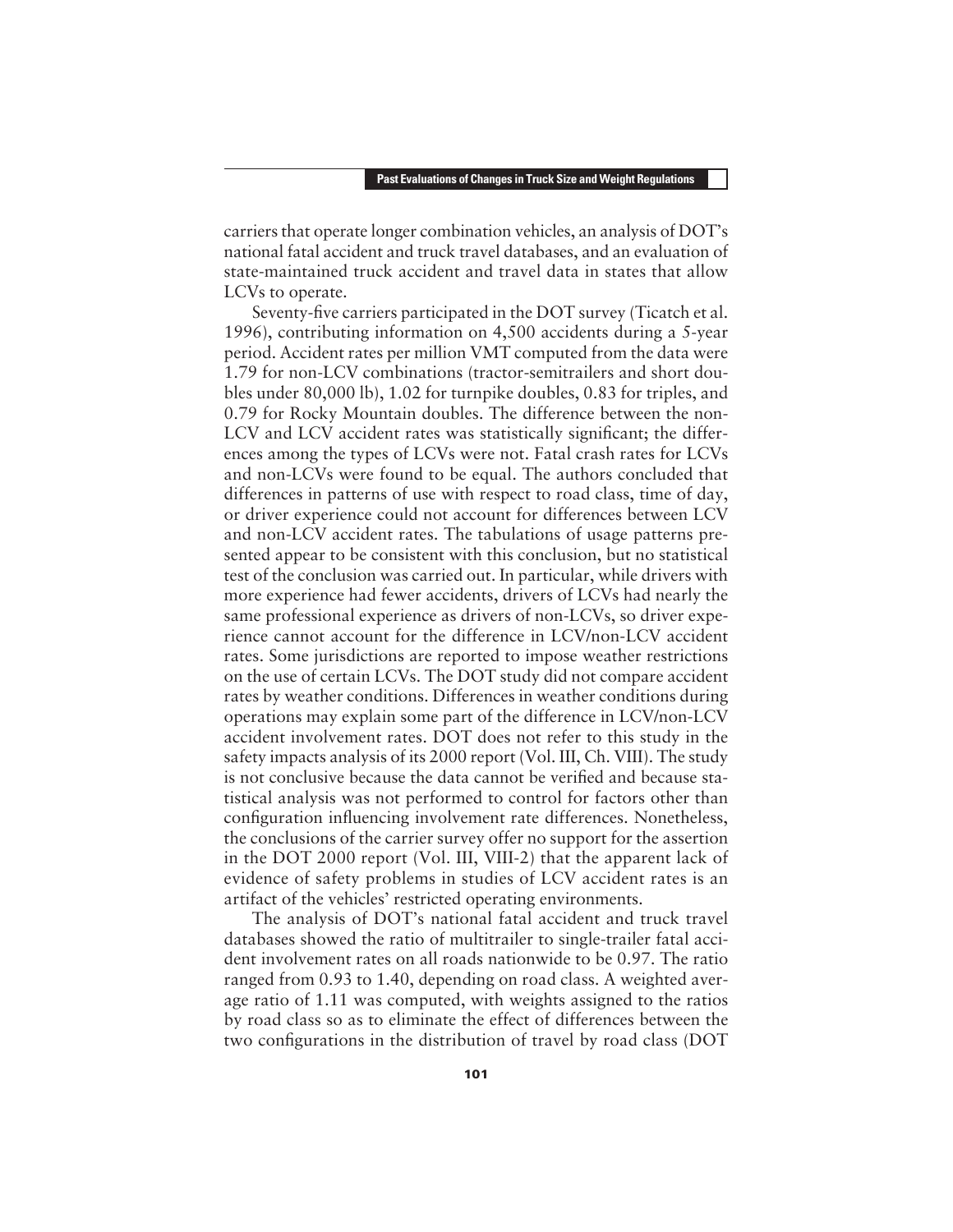2000, Vol. III, VIII-1–VIII-4). No measure of uncertainty or test of statistical significance of this ratio was employed. The findings of this DOT analysis contradict those of an earlier study using the national databases, sponsored by the Association of American Railroads, in which higher multitrailer accident involvement rates were reported (Mingo et al. 1991).

The DOT examination of state-maintained accident and travel databases yielded no accident rate estimates. DOT concluded that only one state (Utah) that allows LCVs also maintains the data needed to estimate accident rates by configuration, and that many years of data would be required from this state before a conclusive comparison could be made (DOT 2000, Vol. III, VIII-2).

### Relation of Truck Weight to Accident Risk

The *Truck Weight Limits* study (TRB 1990a) relies on one study (Campbell et al. 1988) for estimates of the relationship between vehicle weight and accident risk for a given vehicle type. The DOT 2000 study makes no statement about the relationship of weight to accident risk. The committee is not aware of any other attempt to measure this relationship.

*Truck Weight Limits* presents graphs of Campbell et al.'s estimates of fatal accident involvement rates for single-unit and combination trucks by gross weight range and road class (TRB 1990a, 127–131). The conclusion offered is that "these data suggest a moderate increase in accident rates for higher gross weight, although the relatively small number of data points and the high degree of scatter make drawing conclusions from these data difficult" (p. 129). In estimating the impacts of the study's proposed regulatory changes, it was assumed that a 10 percent increase in gross weight from tractor-semitrailers would increase the accident involvement rate by 2.5 percent for all levels of severity. The mechanism proposed for this connection is that the height of the center of gravity of a truck will increase as the load on the truck increases, and that a higher center of gravity leads to a greater propensity to roll over during turning (TRB 1990a, 108–109).

The TRB report does not include a statistical test of the significance of the perceived connection of accident rate to weight in the Campbell et al. data. The graphs presented appear inconclusive: accident rates rise with weight within some weight ranges on some road classes and fall within others. The data also would not appear to pertain directly to comparison of trucks of different designs and weights, for example, comparison of five-axle tractor-semitrailers at 80,000-lb maximum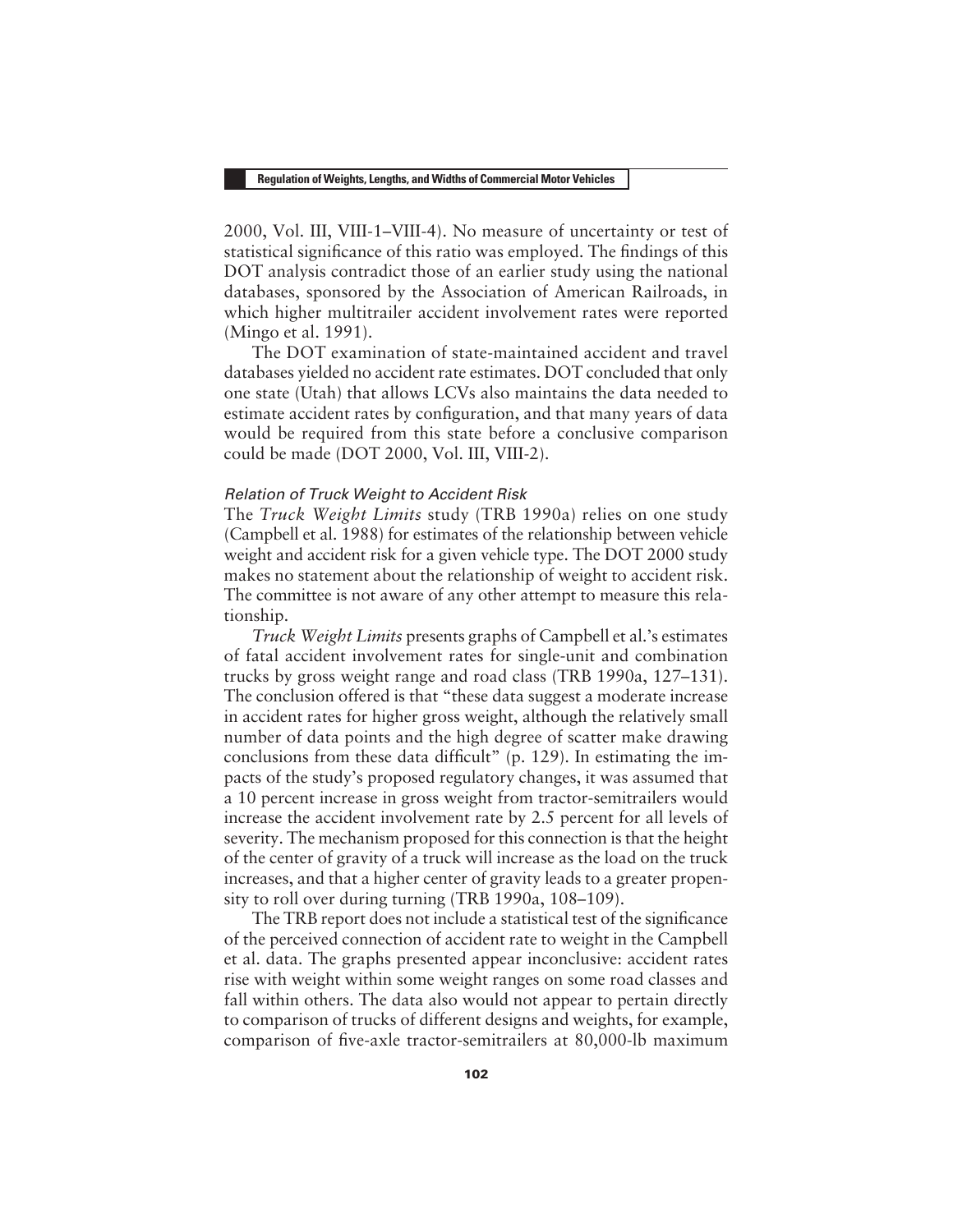weight and six-axle tractor-semitrailers at higher maximum weight the two tractor-semitrailers compared in the study's evaluation of recommended changes in weight regulations.

It is generally recognized that accidents involving large trucks have more severe consequences on average than those involving only smaller vehicles, and that the majority of the fatalities in large-truck crashes are persons other than the truck occupants. Past studies have expressed the concern that allowing truck weights to increase might increase the proportion of truck crashes that result in fatalities. The committees that conducted the *Truck Weight Limits* study (TRB 1990a, 132–133) and Turner Proposal study (TRB 1990b, 129) concluded that the severity of car–truck crashes would not be affected by an incremental change in truck weights. Direct observational evidence supporting this conclusion is lacking. (As noted in the preceding subsection, the TRB committees did have empirical support for their conclusion that double-trailer accidents are not more severe than single-trailer accidents.) The two study reports cite data showing that the probability that an occupant of a car involved in a crash will be killed is correlated with the change in velocity of the car during the crash. They note further that, in a collision between a car and a truck whose weight is several times that of the car, the change in velocity of the car is largely unaffected by variations in the truck's weight. Physics also dictates that the energy dissipated in a car–truck collision is insensitive to the weight of the truck if no third object is involved. The finding of Campbell et al. (1988) of a slight or no relationship between weight and fatal accident involvement rate for large trucks is indirect evidence that severity is insensitive to weight.

# Relation of Handling, Stability, and Traffic Interaction Effects to Accident Risk

Most past studies, beginning with that of the ICC in 1941, have devoted considerable effort to examining how changing size and weight limits would affect certain dynamic properties and performance characteristics of trucks that are hypothesized to be related to safety. The goals of these examinations have been to understand the physical basis for any observed differences in accident rates among configurations, and to discover ways of redesigning trucks to counteract undesirable changes in dynamic properties brought about by changes in the limits.

Table 2-2, from the Turner Proposal study (TRB 1990b, 98), is an example of these analyses. The left column lists handling and stability characteristics that would be different for the proposed new truck dimensions under evaluation and that, in the committee's judgment,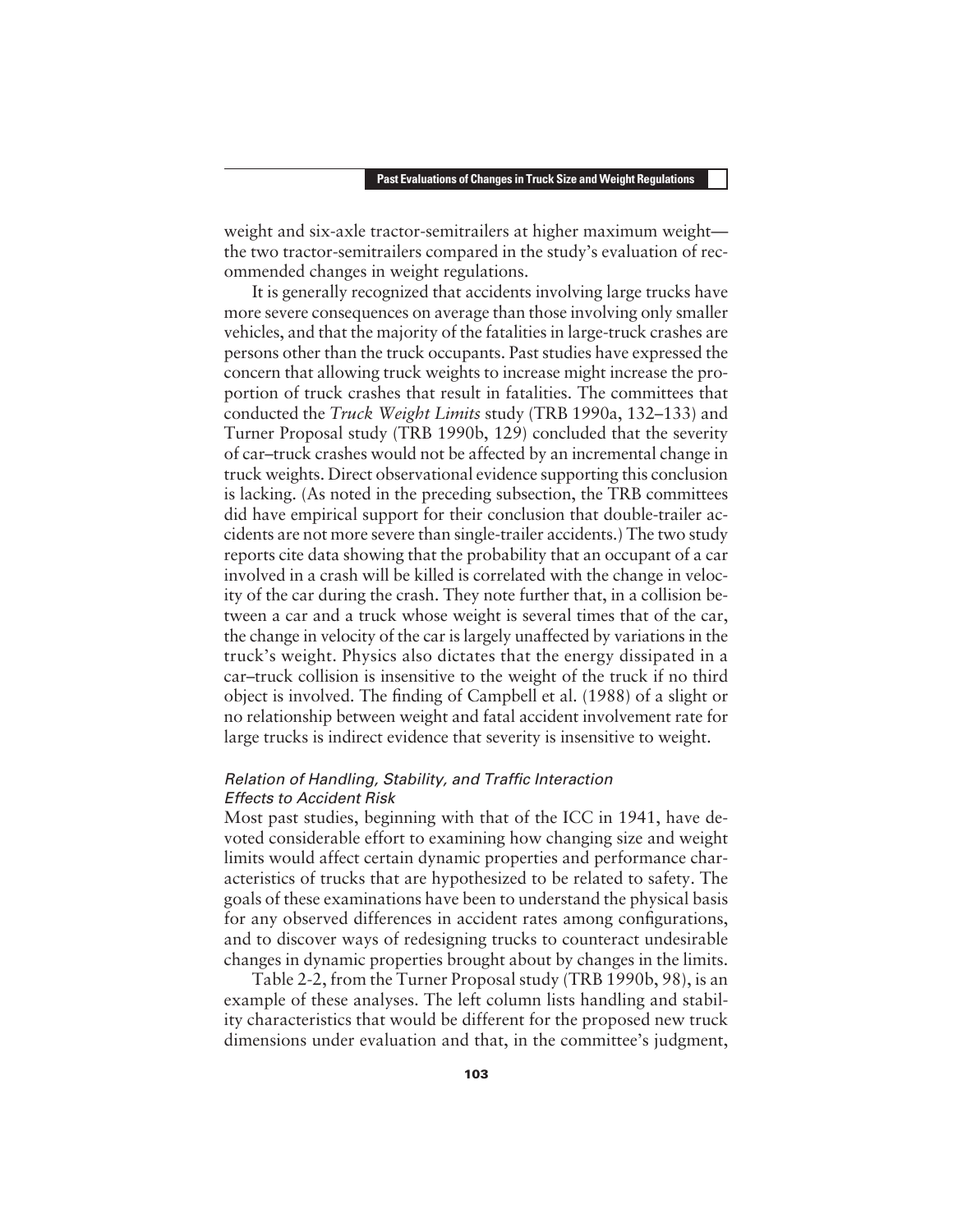| こもの ちょう                                                |                  |
|--------------------------------------------------------|------------------|
|                                                        |                  |
|                                                        |                  |
|                                                        |                  |
|                                                        |                  |
|                                                        |                  |
|                                                        |                  |
| Vehicle Parameters on Handing                          |                  |
|                                                        |                  |
| ر<br>سا                                                |                  |
| 2<br>  2<br>  2<br>  3<br>  3<br>  3<br>  3<br>  3<br> |                  |
| /orier                                                 |                  |
| ֧֞                                                     | ì<br>1           |
|                                                        |                  |
|                                                        | <b>See These</b> |
| TABLE 2-2 Influence                                    |                  |
|                                                        |                  |
|                                                        |                  |

|                                                                                                                                                                                                                                                                                                                                                                |                                       |                  |                          | Parameter    |            |                |               |
|----------------------------------------------------------------------------------------------------------------------------------------------------------------------------------------------------------------------------------------------------------------------------------------------------------------------------------------------------------------|---------------------------------------|------------------|--------------------------|--------------|------------|----------------|---------------|
| Characteristic                                                                                                                                                                                                                                                                                                                                                 | Combination<br>Weight<br><b>Gross</b> | Density<br>Cargo | Length<br><b>Trailer</b> | <b>Tires</b> | Suspension | <b>Dollies</b> | <b>Brakes</b> |
| ow-speed offtracking                                                                                                                                                                                                                                                                                                                                           |                                       |                  | Significant              |              |            | Moderate       |               |
| High-speed offtracking                                                                                                                                                                                                                                                                                                                                         | Moderate                              |                  | Significant              | Significant  |            | Vloderate      |               |
| Braking efficiency                                                                                                                                                                                                                                                                                                                                             | Significant                           | Moderate         |                          |              | I          | ١              | Moderate      |
| Static rollover threshold                                                                                                                                                                                                                                                                                                                                      | Significant                           | Significant      |                          |              | Moderate   | Moderate       |               |
| Steering sensitivity                                                                                                                                                                                                                                                                                                                                           | Moderate                              | <b>Moderate</b>  |                          | Significant  | Moderate   | Moderate       |               |
| Rearward amplification                                                                                                                                                                                                                                                                                                                                         | Significant                           |                  | Significant              | Significant  |            | Significant    |               |
| NorE: Dashes indicate little or no influence. "Significant" indicates that the committee judged variation in the parameter to have a strong effect on value of the<br>handling and stability characteristic. "Moderate" indicates that the variation was judged to have some effect on the handling and stability characteristic.<br>SOURCE: TRB 1990b, p. 98. |                                       |                  |                          |              |            |                |               |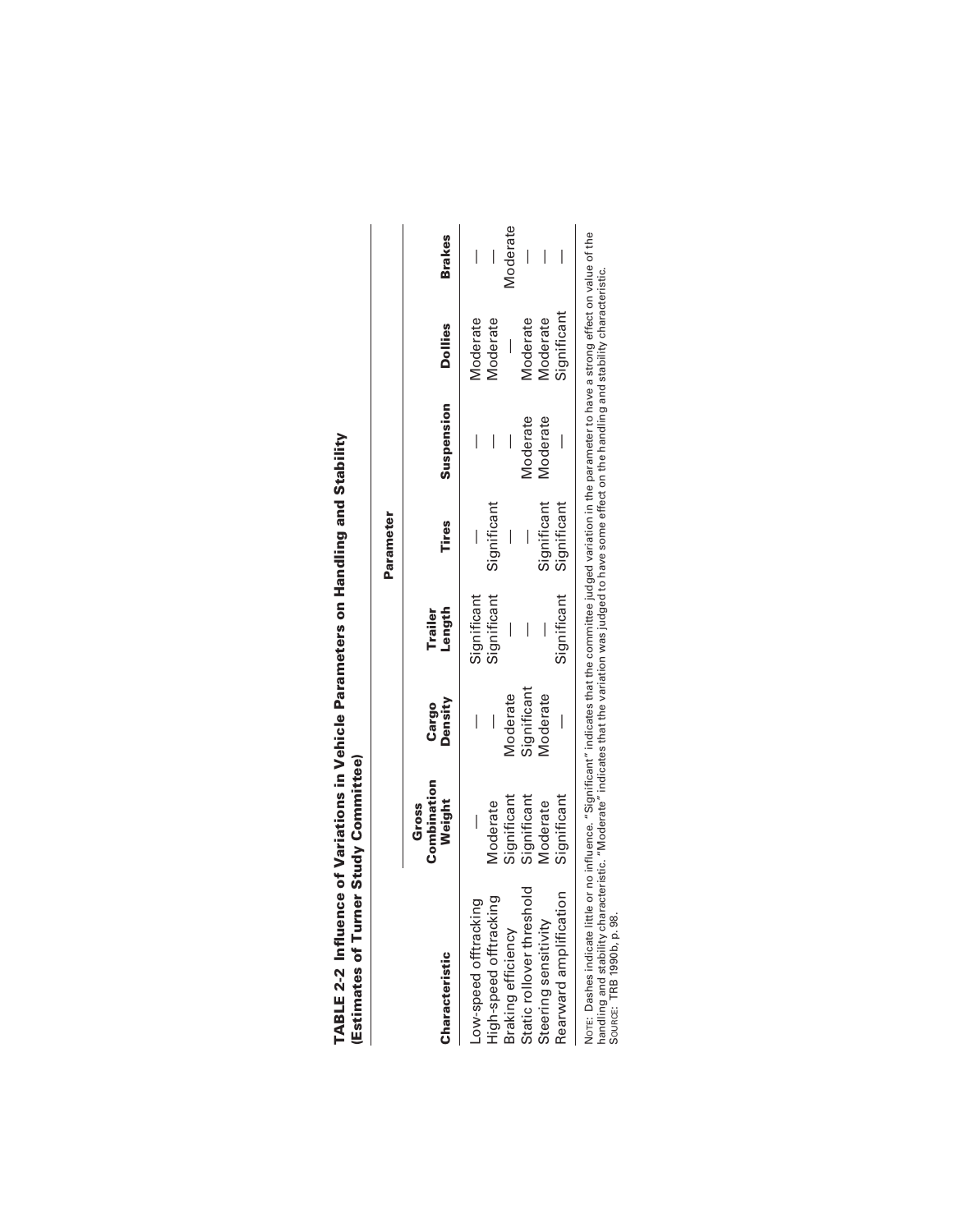could be related to accident risk. The other TRB studies and the DOT 2000 study identify similar properties. These characteristics are as follows:

• Low-speed offtracking—a measure of the displacement that occurs when a combination vehicle makes a turn at low speed (e.g., at an intersection), and its rear wheels follow a path to the inside of the path of the front wheels.

• High-speed offtracking—a measure of the displacement of the rear wheels to the outside of the path of the front wheels when the combination makes a high-speed turn.

• Braking efficiency—a measure of brake performance, related to the likelihood that the wheels on any axle will lock during a hard application of the brakes. Wheel lock degrades vehicle controllability during braking and may lead to jackknifing. In addition to controllability during braking, the other dimension of braking performance examined in past studies is stopping distance. The earlier TRB studies (TRB 1990a, 111–112; TRB 1990b, 101) and the DOT 2000 study (Vol. II, V-19–V-20) conclude that the stopping distance of the larger trucks evaluated would not be worse than that of existing trucks. The regulatory changes considered by these studies all involve adding axles to allow increased gross weight, with no increase in maximum axle weights. The studies conclude that the extra axles and extra brakes would allow stopping distance to be maintained. None of the studies evaluates or recommends changes in regulations that would allow existing combination vehicles to carry heavier loads.

• Rollover threshold—the level of lateral acceleration a truck can withstand before rolling over during turning, a measure of resistance to rollover. For a given truck, rollover threshold decreases (i.e., resistance to rollover is lessened) as the height of the center of gravity of the vehicle and cargo is increased. Since center of gravity will rise as load increases (if cargo density is constant), this performance characteristic often is cited as a potential source of increased accident risk from higher gross weights.

• Steering sensitivity—if low, implies that a truck requires constant attention and continual steering correction to maintain the driver's desired path.

• Rearward amplification—the ratio of the lateral acceleration of the rearmost trailer to that of the tractor during obstacle avoidance or sudden lane changes. Higher rearward amplification means the rear trailer is more likely to roll over during a sudden steering maneuver.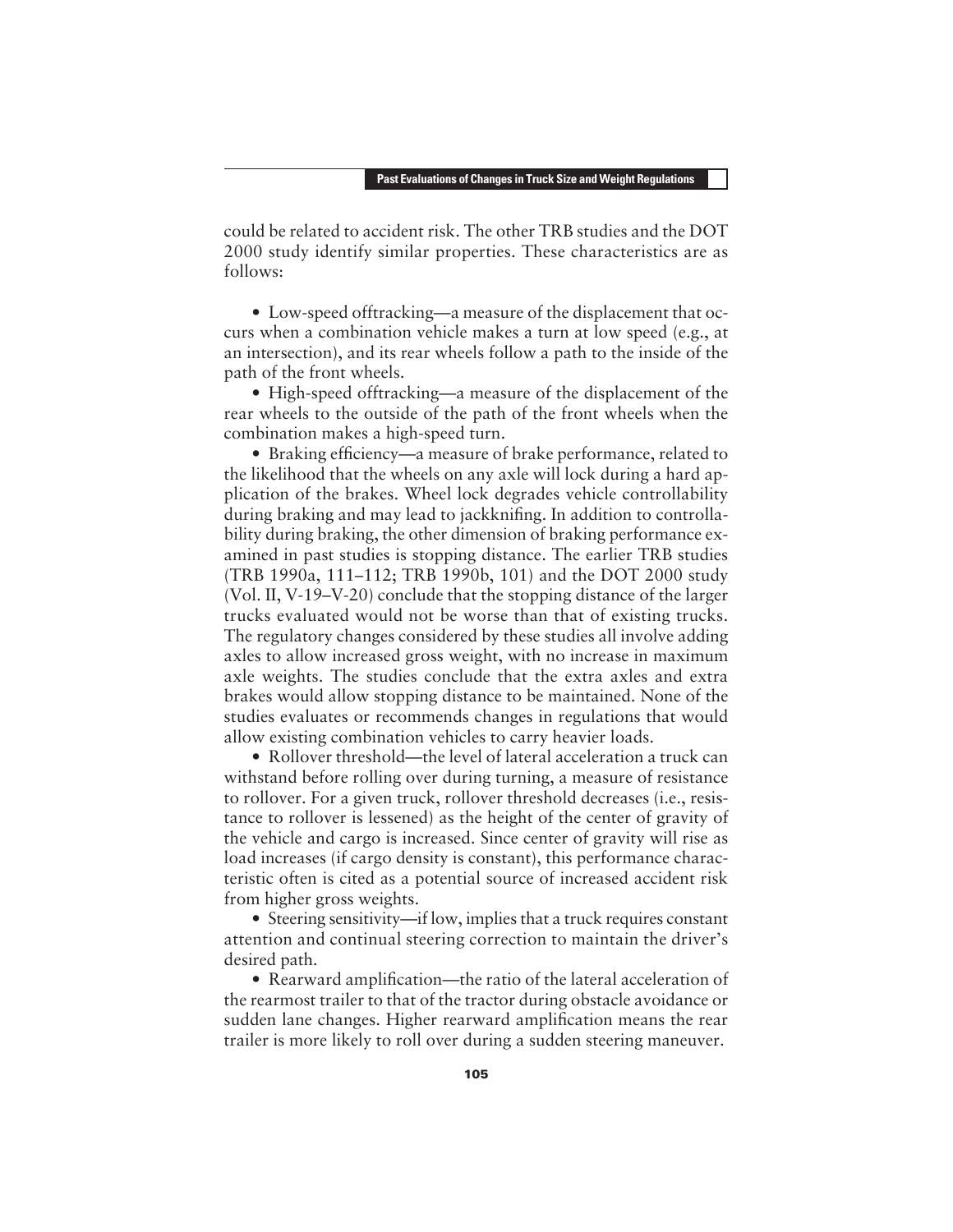In addition to these handling and stability characteristics, the past studies have compared larger trucks with existing vehicles with respect to certain characteristics affecting interactions with other vehicles in traffic: performance in climbing and descending hills; performance in passing, merging, and freeway exiting maneuvers, and effect on cars performing these maneuvers; time required to cross or turn at intersections; generation of splash and spray on wet roads; truck blind spots and blockage of other drivers' views; and aerodynamic buffeting of other vehicles. These characteristics could conceivably affect safety and cause delays on congested roads.

Automotive engineers have methods for controlling these behaviors, within limits, by adjustments in vehicle design. For example, changes in suspension and dolly design, in the height of the fifth wheel connection between tractor and trailer, and in the width between the outermost tires can improve resistance to rollover. The FACT truck, a design for a tractor-semitrailer with tank body proposed by two equipment manufactures in 1989, was claimed to have a rollover threshold 25 percent higher than that of existing tankers, although its gross weight was to be 88,000 lb, 10 percent greater than the current federal maximum weight, and its cargo capacity was to be 13 percent greater than that of existing tankers (Klingenberg et al. 1989). Differences in most traffic interaction characteristics between existing and larger trucks could be minimized by properly specifying engines, tires, and brakes. Most promisingly, new technologies, such as electronic braking systems, open up possibilities for greatly reducing objectionable handling and stability behaviors. It remains for the safety benefits of any such design enhancements to be demonstrated as they are developed. These possibilities are described in Chapter 4.

The body of research on handling and stability and on traffic interaction effects that may relate to safety is reviewed in the DOT 2000 study (Vol. III, VIII-6–VIII-13, and Vol. II, V-19–V-28; Fancher and Campbell 1995; Battelle 1995a; Battelle 1995b) and in the earlier TRB studies (TRB 1990a, 103–123; TRB 1990b, 95–119; TRB 1986, 116–127, 270–303). The results of this body of research have been used appropriately to generate hypotheses about the relative accident risks of vehicles. For example, the *Truck Weight Limits* study concludes (TRB 1990a, 115–116):

Existing five-axle doubles have a unique handling and stability characteristic, namely, rearward amplification of the motion of the lead units, that is not shared by tractor-semitrailers. This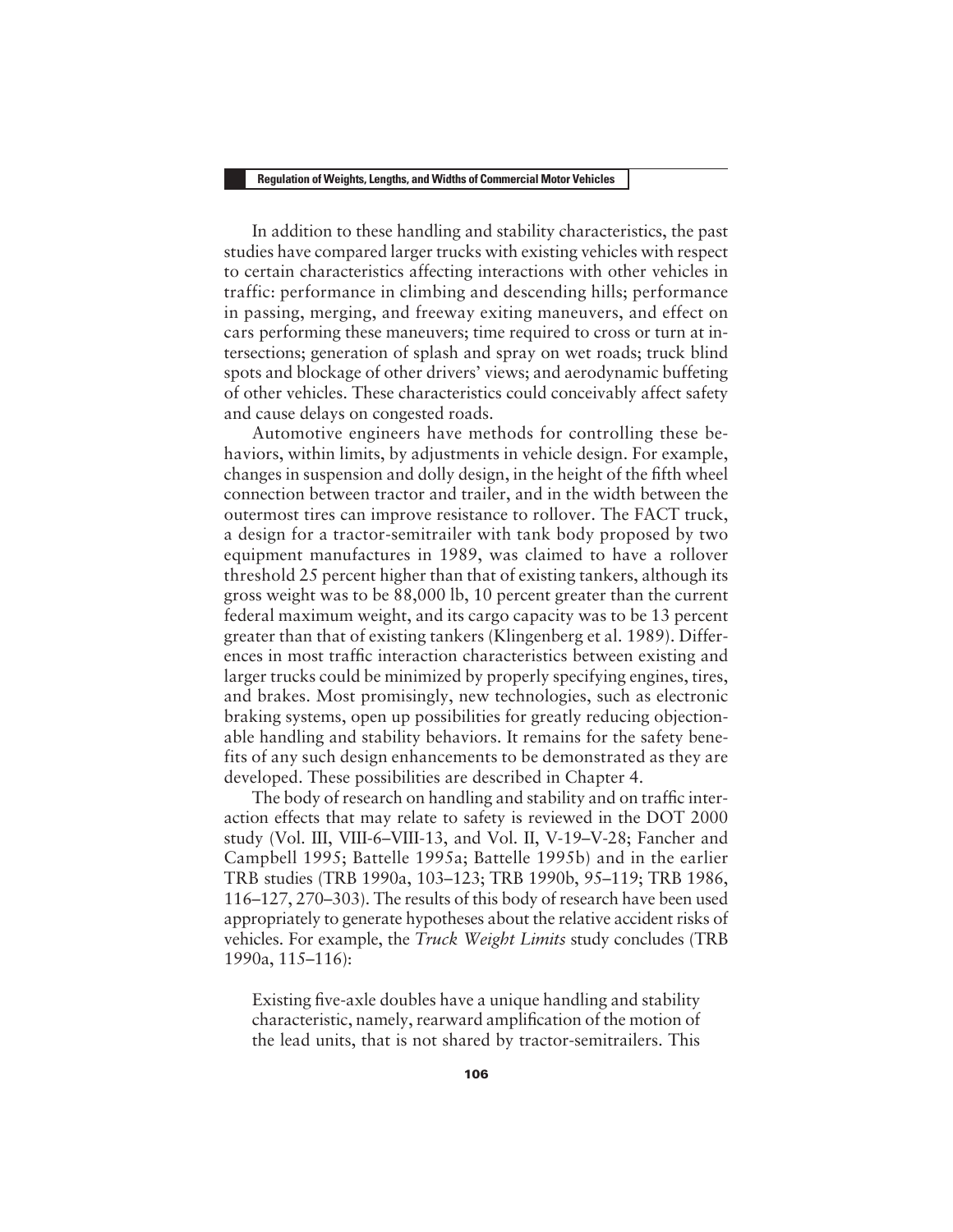phenomenon constitutes a negative safety feature of doubles in obstacle-avoidance or sudden lane-changing maneuvers at highway speeds. . . .

For existing five-axle doubles, increased weight would . . . downgrade the rearward amplification behavior, which may increase the probabilities of rear-trailer overturns during obstacleavoidance or sudden lane changing maneuvers.

The relationship referred to between weight and rearward amplification has been established through physical measurements and computer simulations using engineering models. However, the relationship between rearward amplification and accident risk is a hypothesis that has not been demonstrated. Few studies have attempted to measure relationships of handling, stability, or other performance properties of trucks to accident risks, and the results of some of the studies that are available do not demonstrate the hypothesized relationship. Therefore, assessments of the physical properties of trucks affecting handling, stability, and traffic interactions cannot be used to produce quantitative estimates of the change in accident losses that would result from a change in size and weight limits. To verify judgments about the linkages among size and weight regulations, vehicle properties, and safety, two kinds of empirically derived relationships would be required: first, a model of how changes in regulations affect the handling, stability, and performance properties of trucks in use; and second, relationships, derived from observation, of accident involvement rates by level of severity as functions of these truck properties. It should be noted that the linkages between size and weight regulations and vehicle handling and stability can be weakened by optimizing vehicle designs. This outcome could be promoted through performance standards, as discussed in Chapter 3.

It is reasonable to assert that prudence dictates minimizing vehicle behaviors such as rearward amplification that appear to entail a risk. However, measurement of the magnitude of the risk related to these vehicle behaviors is essential for cost-effective regulation. If accident risk can be controlled by changes in vehicle design that affect handling and stability, it is important to fully understand and exploit this opportunity, regardless of whether size and weight limits are liberalized. Conversely, it is important to avoid restricting use of vehicles types that do not pose a risk, or attempting to control risk by requiring changes in vehicle design that prove to be ineffective.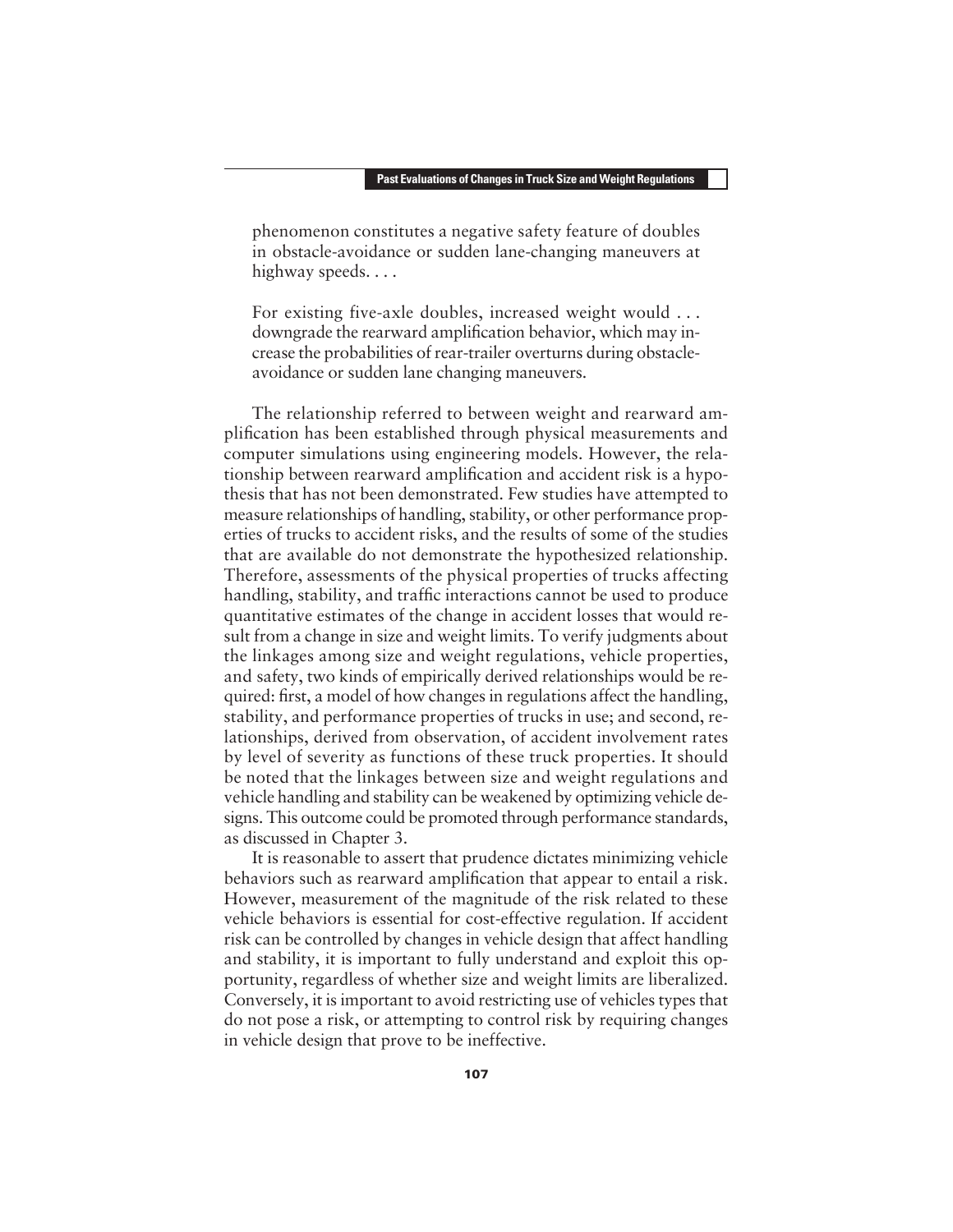In future studies to measure the relation of accident risk to vehicle handling and stability, it will be important to examine experience with nonfatal as well as fatal crashes. Interpretation of studies that estimate fatal rates alone [e.g., Campbell et al. 1988 and the accident rate analysis in the DOT 2000 study (Vol. III, Ch. VIII)] is complicated by a methodological difficulty. These studies confine their analyses to fatal accidents because data on fatal truck accidents are more detailed and reliable than data for other truck accidents, and because fatal crashes account for a very large share of the total costs of truck accidents. However, an analysis that considers fatal crashes alone will be unable to distinguish factors that affect the frequency of crashes from factors that affect the severity of consequences, given that a crash has occurred.

Crash frequency and crash severity are measures of two dimensions of the safety performance of a vehicle. Crash frequency is the number of trucks of a certain type involved in a crash in a time period. The crash involvement rate—the number of trucks of a certain type involved in crashes in a time period divided by the miles of travel by such trucks in the time period—reflects the chance of such trucks being involved in a crash. Crash frequency is thus equal to crash involvement rate times exposure, where exposure is the miles of travel by a category of trucks in a time period. Crash severity refers to the outcome of a crash. Severity is often described by the proportions of crashes in three categories: those causing a death, those causing injury but no death, and those causing property damage but no injury. It follows that fatal crash frequency equals crash frequency times the fraction of all crashes that are fatal. Fatal crash frequency thus mixes the two dimensions of crash frequency and crash severity. A measurement of a change in the fatal crash frequency or fatal crash rate does not tell us how the chance of being in a crash has changed. However, to evaluate the safety significance of such factors as truck stability, off-tracking, and braking, it is necessary to know how they affect the chance of being in a crash, as well as the distribution of outcomes of crashes.

Several of the vehicle performance characteristics hypothesized in past studies to be related to accident risk are correlated with gross vehicle weight. For example, rollover threshold, a vehicle property believed to increase the risk of certain accident types, tends to decrease with increasing vehicle weight for a given truck configuration. Vehicle weight, in turn, is known to be related to the likely severity of crashes in which a vehicle is involved. Therefore, a study of the relation of rollover threshold to accident risk that employed only data on fatal accidents could lead to a mistaken interpretation of the effect of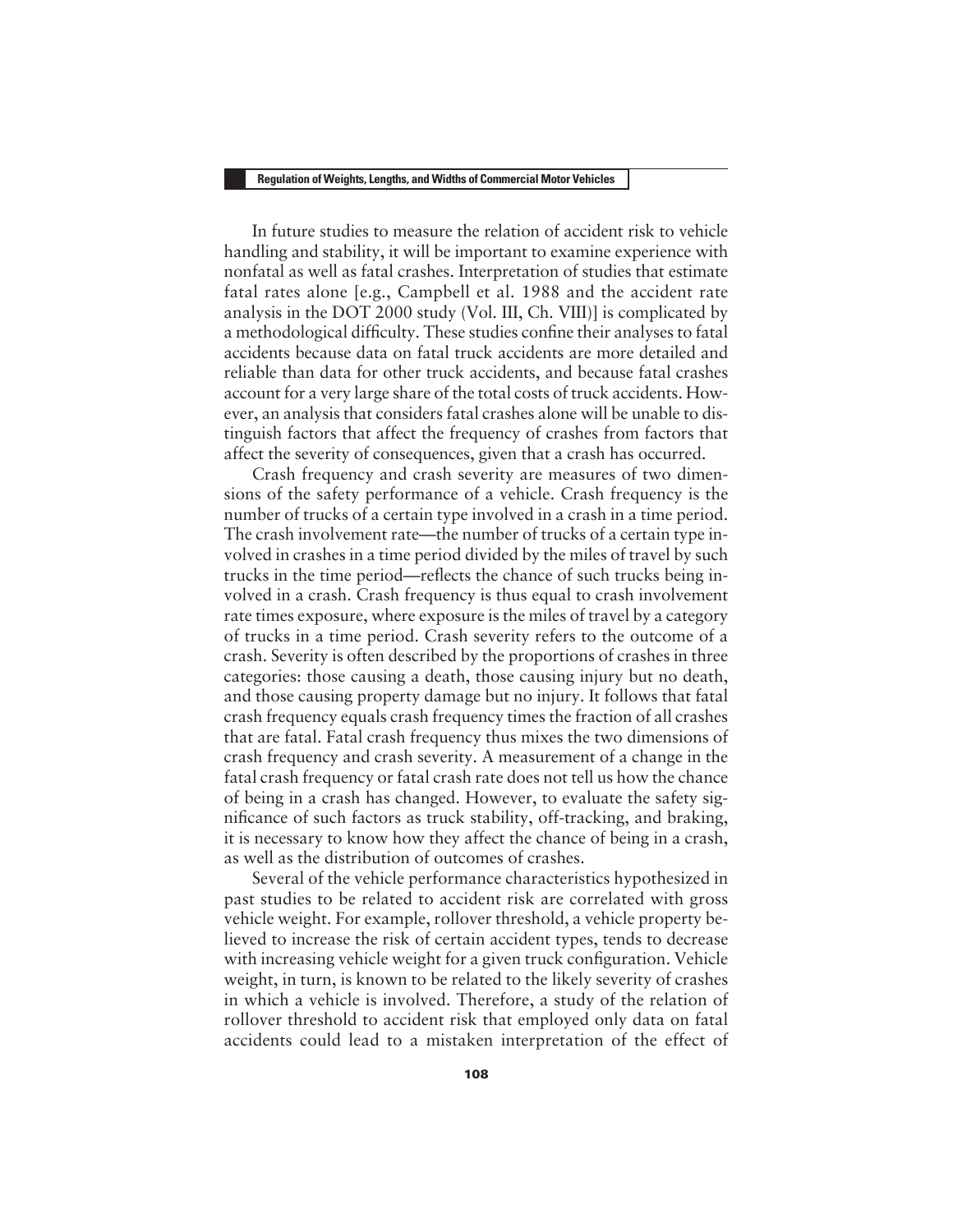weight on severity as an effect of rollover threshold on accident risk. To avoid this confusion, research attempting to measure the relationship between vehicle performance characteristics and accident risk should employ data on accidents of a range of severities and measure the relation of the various characteristics to accident risk and expected severity.

#### **Summary**

Studies conducted over the past 20 years have not clearly shown that tractor-semitrailers are a safer means of carrying freight than multitrailer configurations. Past TRB committees that reviewed the research concluded that the safety difference is small. The body of research includes studies that use data for diverse regions, kinds of trucking operations, vehicle configurations, and road environments. The research most commonly reflects experience with the twin-trailer configuration (i.e., shorter double-trailer configurations weighing less than 80,000 lb), but results of studies that include experience for larger doubles are not inconsistent with this general conclusion. The body of past research is inadequate to provide a complete picture of the relative safety of double trailer combinations and tractor-semitrailers. Among the unanswered questions are the relative safety of different sizes of doubletrailer combinations, the combined effects of weight and configuration, and the effectiveness of countermeasures. It is important to recognize that any measured differences in accident involvement rates between double trailers and tractor-semitrailers are likely to depend to some degree on specific vehicle characteristics, including the number and spacing of axles and the types of connections between trailers, and that changing these characteristics could change relative accident involvement rates. The FACT truck described above illustrates how vehicles with superficially similar configurations can differ greatly in performance characteristics.

Only one competent U.S. study directly measuring the relationship between weight and accident involvement risk for tractor-semitrailers is available (Campbell et al. 1988). There are some substantial uncertainties in that study's data, and in any case, a single study of such an important and difficult question is insufficient. The results of that study do not demonstrate a strong relationship between weight and fatal accident involvement rate. The studies on double- versus singletrailer accident rates may provide some support for the finding of the lack of a strong relationship, since the vehicles compared in those studies usually differ in average weight as well as configuration.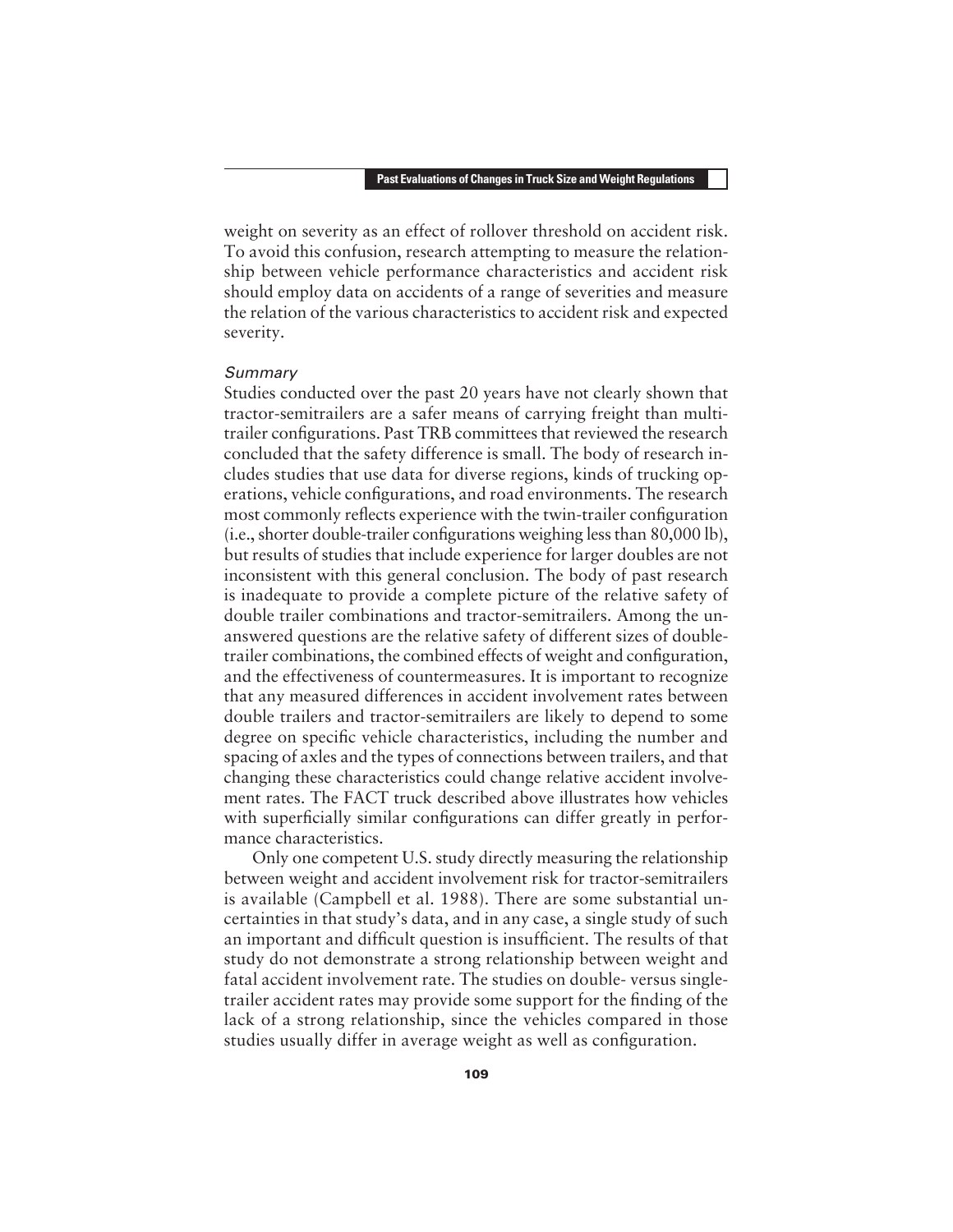The past TRB studies concluded that differences in accident involvement rates among the truck types evaluated are smaller than the differences in vehicle capacity between the larger vehicles and the vehicles they would replace, so involvement rates per unit of truck freight services would decline. In these studies, therefore, the predicted change in VMT dominates the aggregate safety effect; that is, accident losses decrease in projections in which VMT decreases and vice versa.

The earlier studies' conclusion that the effect of liberalizing size and weight limits would be to reduce accident losses depends on those studies' prediction that the change would cause truck-VMT to decrease. If the effect of the change were an increase in total freight shipments (in response to lower truck freight costs) that was great enough to cause truck-VMT to increase, the regulatory change could cause truck accidents to increase even if accident losses per ton-mile of truck freight declined.

Information about the relation of risks to truck characteristics is much weaker than is desirable. The needs include carefully designed and executed statistical measurements of the relation of fatal and nonfatal accident involvement rates to vehicle configuration and dimensions; studies of the relation of vehicle dynamic properties and performance to accident risk; and a model of system-level marginal accident costs, that is, a model of how incremental changes in the volume and characteristics of truck traffic on a network of roads affect accident costs on the network, based on direct measurements of how changes in truck traffic affect the behavior of and risks to car drivers.

Little is known about the effectiveness of the majority of the safety measures recommended by past studies as accompaniments to liberalization of size and weight regulations. In particular, there is little empirical evidence for or against the effectiveness of requiring combination vehicles to meet performance standards regarding handling, stability, and performance in traffic.

### **REFERENCES**

#### **Abbreviations**

| AAR           | Association of American Railroads               |
|---------------|-------------------------------------------------|
| <b>AASHTO</b> | American Association of State Highway Officials |
| <b>CCJ</b>    | Commercial Carrier Journal                      |
| <b>DOT</b>    | U.S. Department of Transportation               |
| <b>FHWA</b>   | Federal Highway Administration                  |
| GAO           | General Accounting Office                       |
| <b>ICC</b>    | <b>Interstate Commerce Commission</b>           |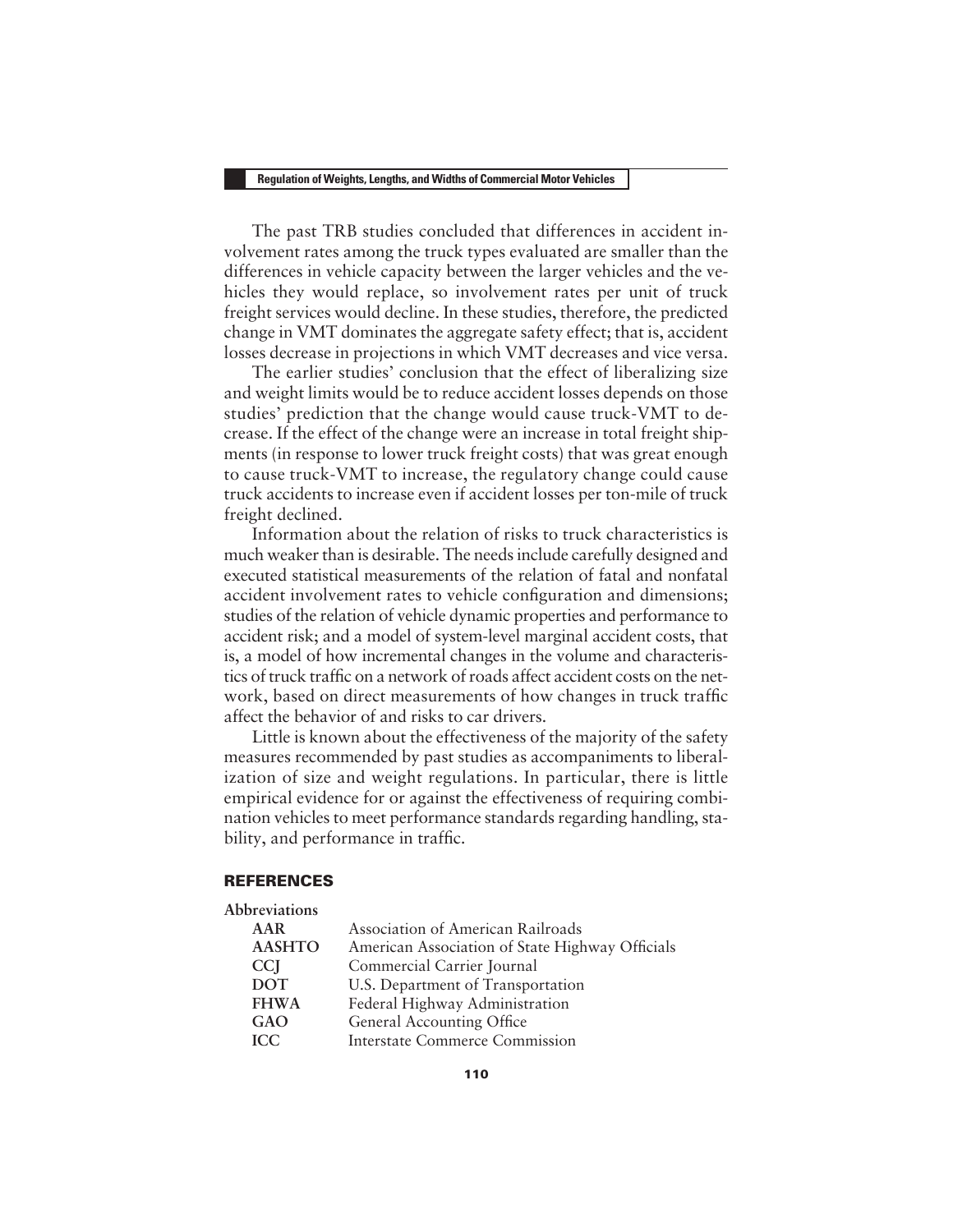| <b>NCHRP</b> | National Cooperative Highway Research Program |
|--------------|-----------------------------------------------|
| <b>NRTC</b>  | National Road Transport Commission            |
| <b>TRB</b>   | <b>Transportation Research Board</b>          |
| <b>TRI</b>   | <b>Trucking Research Institute</b>            |

AAR. 2000. *Railroad Facts 2000.*

AASHTO. 1986. *Guide for Design of Pavement Structures.* Washington, D.C.

AASHTO. 1994. *Manual for Condition Evaluation of Bridges 1994.*

- AASHTO. 1998. *AASHTO LRFD Bridge Design Specifications.* Second edition.
- Abdelwahab, W., and M. Sargious. 1992. Modeling the Demand for Freight Transport: A New Approach. *Journal of Transport Economics and Policy,* Vol. 26, No. 1, Jan., pp. 49–70.
- Agarwal, A. C., and J. R. Billing. 1988. The Effect of Ontario's Weight Regulations on Commercial Vehicle Design. *Proceedings of the International Symposium on Heavy Vehicle Weights and Dimensions,* Roads and Transportation Association of Canada, pp. 209–224.
- Battelle. 1995a. *Roadway Geometry and Truck Size and Weight Regulations: Comprehensive Truck Size and Weight Study: Phase I—Synthesis: Working Paper 5.* FHWA, Feb.
- Battelle. 1995b. *Traffic Operations and Truck Size and Weight Regulations: Comprehensive Truck Size and Weight Study: Phase I—Synthesis: Working Paper 6.* FHWA, Feb.
- Braver, E. R., P. L. Zador, D. Thum, E. L. Mitter, H. M. Baum, and F. J. Vilardo. 1997. Tractor-Trailer Crashes in Indiana: A Case-Control Study of the Role of Truck Configuration. *Accident Analysis and Prevention,* Vol. 29, No. 1, pp. 79–96.
- Bureau of the Census. 1985. *1982 Census of Transportation: Truck Inventory and Use Survey.* U.S. Department of Commerce, Sept.
- Bureau of the Census. 1995. *1992 Census of Transportation: Truck Inventory and Use Survey.* U.S. Department of Commerce, May.
- Bureau of the Census. 1998. *1997 Census of Transportation: Vehicle Inventory and Use Survey.* U.S. Department of Commerce.
- Campbell, K. L., D. F. Blower, R. G. Gattis, and A. C. Wolfe. 1988. *Analysis of Accident Rates of Heavy-Duty Vehicles.* University of Michigan Transportation Research Institute, Ann Arbor.
- Cesare, M. A., J. C. Santamarina, C. J. Turkstra, and E. Vanmarcke. 1992. Modeling Bridge Deterioration with Markov Chains. *Journal of Transportation Engineering,* Vol. 118, No. 6, Nov./Dec., pp. 820–833.
- Cesare, M. A., J. C. Santamarina, C. J. Turkstra, and E. Vanmarcke. 1993. Risk-Based Bridge Management. *Journal of Transportation Engineering,* Vol. 119, No. 5, Sept./Oct., pp. 742–750.
- Clark N., J. Daley, R. Nine, and C. Atkinson. 1999. Application of the New City–Suburban Heavy Vehicle Route (CSHVR) to Truck Emissions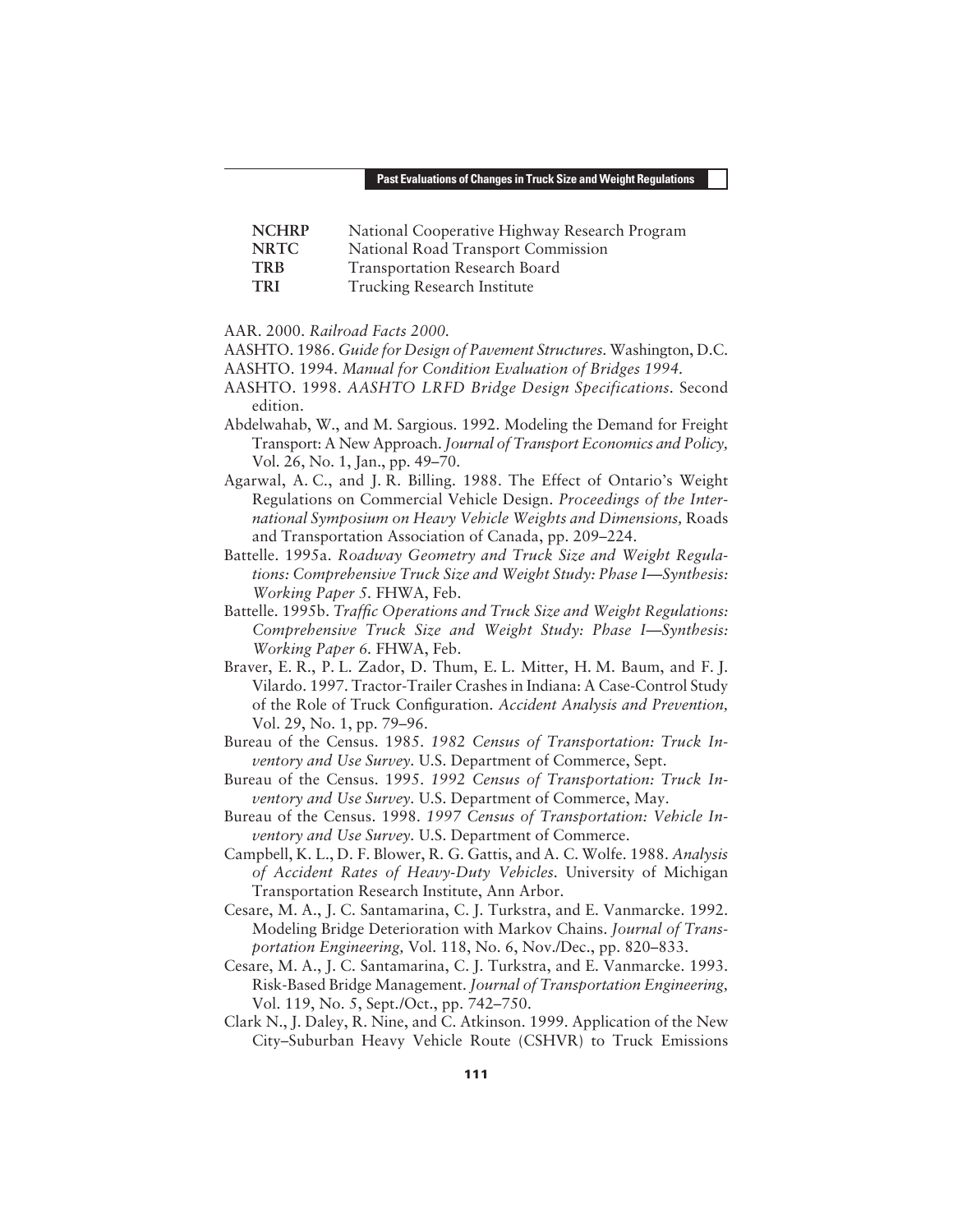Characterization. Society of Automotive Engineers Technical Paper 1999-01-1467.

- Cohen, H. 1998. *Energy and Environmental Impacts.* Presented at DOT Comprehensive Truck Size and Weight Methodology Review Conference, Washington, D.C., July 8.
- CCJ. 2000. The Top 100. *Commercial Carrier Journal,* Aug., pp. 39–56.
- Dicleli, M., and M. Bruneau. 1995. Fatigue-Based Methodology for Managing Impact of Heavy-Permit Trucks on Steel Highway Bridges. *Journal of Structural Engineering,* Vol. 121, No. 11, Nov., pp. 1651–1659.
- DOT. 1981. *An Investigation of Truck Size and Weight Limits: Appendices to the Final Report.* Washington, D.C., Aug.
- DOT. 1997. *1997 Federal Highway Cost Allocation Study.* Aug.
- DOT. 1998. *1997 Federal Highway Cost Allocation Study: Appendix I: PCE Values for Highway Cost Allocation.* Washington, D.C., May.
- DOT. 2000. *Comprehensive Truck Size and Weight Study.* Aug.
- Fancher, P. S., and K. L. Campbell. 1995. *Vehicle Characteristics Affecting Safety: Truck Size and Weight Study: Phase I: Working Papers 1 and 2 Combined.* FHWA, Feb. 6.
- FHWA. 1999. *Highway Statistics 1998.* U.S. Department of Transportation.
- FHWA. 2000. *Highway Statistics 1999.* U.S. Department of Transportation.
- Fu, C. C., D. R. Schelling, B. M. Ayyub. 1992. Evaluation of Truck Configurations Based on Structural Performance of Bridges. *Journal of Advanced Transportation,* Vol. 26, No. 3, pp. 299–324.
- GAO. 1994. *Longer Combination Trucks.* Aug. 9.
- GAO. 2000. *Highway Infrastructure: FHWA's Model for Estimating Highway Needs Is Generally Reasonable, Despite Limitations.* June.
- Ghosn, M. 2000. Development of Truck Weight Regulations Using Bridge Reliability Model. *Journal of Bridge Engineering,* Nov., pp. 293–303.
- Ghosn, M., and F. Moses. 2000. Effect of Changing Truck Weight Regulations on U.S. Bridge Network. *Journal of Bridge Engineering,* Nov., pp. 304–310.
- Harrison, R., J. Weissmann, and R. Barnhart. 1991. Load Rating Choice and Longer Combination Vehicle Impacts on the Rural Interstate Bridge Network. *Journal of the Transportation Research Forum,* Vol. 32, No. 1, pp. 52–60.
- ICC. 1941. *Federal Regulation of the Sizes and Weight of Motor Vehicles; Letter from the Chairman, Interstate Commerce Commission.* 77th Congress, 1st Session, House Document No. 354, Government Printing Office, Aug. 14.
- James, R. P. 1994. FHWA Opposes New Weight Standards for NHS Until After Study of Truck Size, Safety Relationship. *Traffic World,* June 20, pp. 12–14.
- Klingenberg, B., G. Rossow, and R. Jacobsen. 1989. *FACT—The Freightliner/ Heil Advanced Concept Truck.* SAE Technical Paper Series 892462.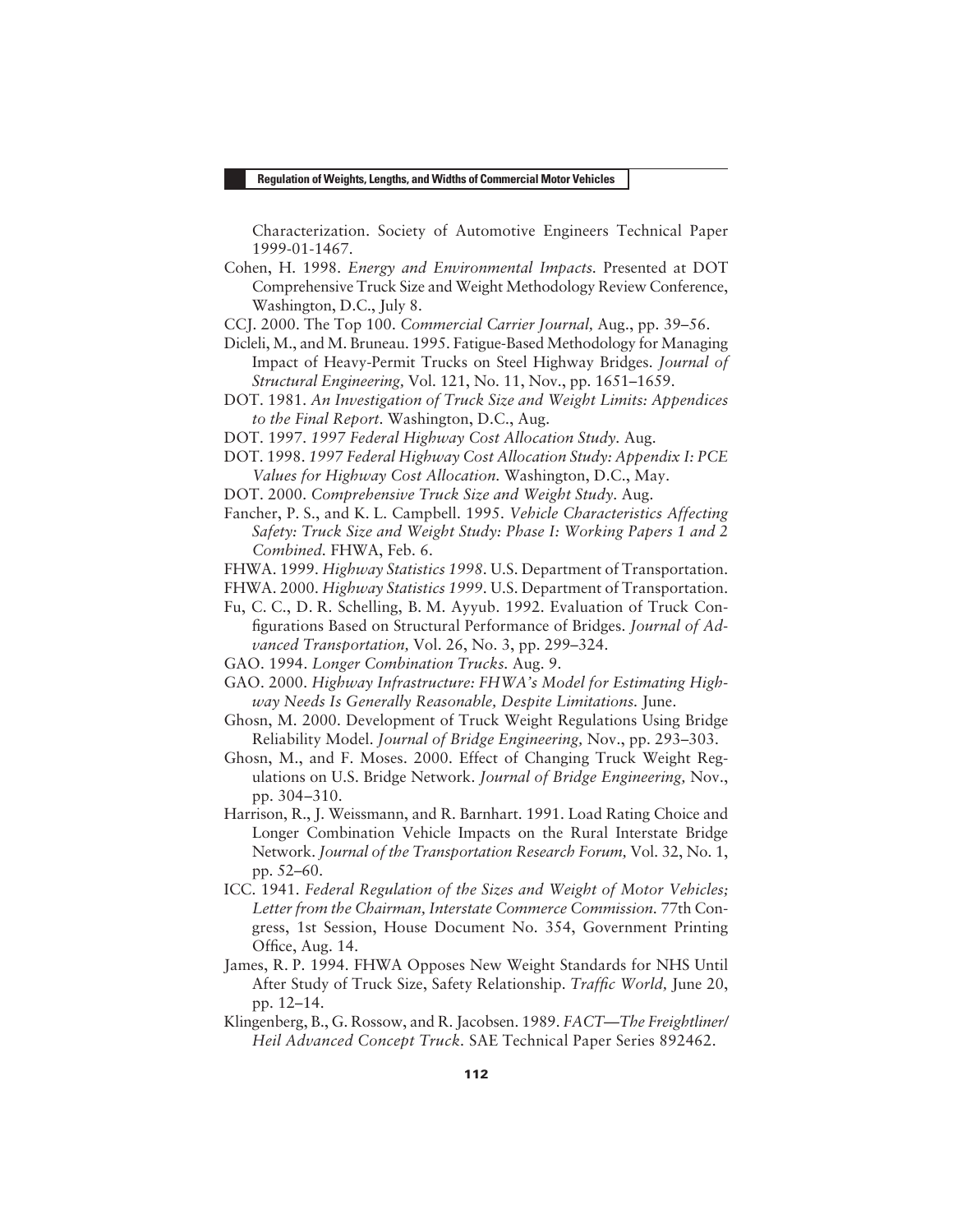- Lyles, R. W., K. L. Campbell, D. F. Blower, and P. Stamatiadis. 1991. Differential Truck Accident Rates for Michigan. In *Transportation Research Record 1322,* TRB, National Research Council, Washington, D.C., pp. 62–69.
- Marshall, A., W. Robert, K. G. Anderson, R. L. Floyd, and F. Corso, Jr. 2000. *Transportation Research Circular 498: Comparison of Pontis Bridge Project Recommendations to Programmed Work for Three U.S. Transportation Agencies.* Presentations from the 8th International Bridge Management Conference, TRB, National Research Council, Washington, D.C., June.
- McCubbin, D. A., and M. A. Delucchi. 1999. The Health Costs of Motor-Vehicle-Related Air Pollution. *Journal of Transport Economics and Policy,* Sept., Vol. 33, Part 3, pp. 253–286.
- Mingo, R. D., J. Esterlitz, and B. L. Mingo. 1991. Accident Rates of Multiunit Combination Vehicles Derived from Large-Scale Data Bases. In *Transportation Research Record 1322,* TRB, National Research Council, Washington, D.C., pp. 50–61.
- Moses, F. 2001. *NCHRP Report 454: Calibration of Load Factors for LRFR Bridge Evaluation.* TRB, National Research Council, Washington, D.C.
- NCHRP. Forthcoming 2002. *NCHRP 12-48: Design of Highway Bridges for Extreme Events.* TRB, National Research Council, Washington, D.C.
- NCHRP. Forthcoming 2002. *NCHRP 12-51: Effect of Truck Weight on Bridge Network Costs.* TRB, National Research Council, Washington, D.C.
- NRTC. 2000. *2000 Annual Report.* Melbourne, Australia, Sept. 29.
- Pickrell, D., and D. Lee. 1998. *Induced Demand for Truck Services from Relaxed Truck Size and Weight Restrictions: Draft.* U.S. Department of Transportation, Cambridge, Mass., Oct.
- Small, K. A., and C. Kazimi. 1995. On the Costs of Air Pollution from Motor Vehicles. *Journal of Transport Economics and Policy,* Vol. 29, No. 2, Jan., pp. 7–23.
- Small, K. A., C. Winston, and C. Evans. 1989. *Road Work: A New Highway Pricing and Investment Policy.* Washington, D.C., Brookings Institution Press.
- Stein, H. S., and I. S. Jones. 1988. Crash Involvement of Large Trucks by Configuration: A Case Control Study. *American Journal of Public Health,* Vol. 78, No. 5.
- Ticatch, J. L., M. Kraishan, G. Virostek, and L. Montella. 1996. *Accident Rates for Longer Combination Vehicles.* FHWA, Oct.
- TRB. 1986. *Special Report 211: Twin Trailer Trucks.* National Research Council, Washington, D.C.
- TRB. 1990a. *Special Report 225: Truck Weight Limits: Issues and Options.* National Research Council, Washington, D.C.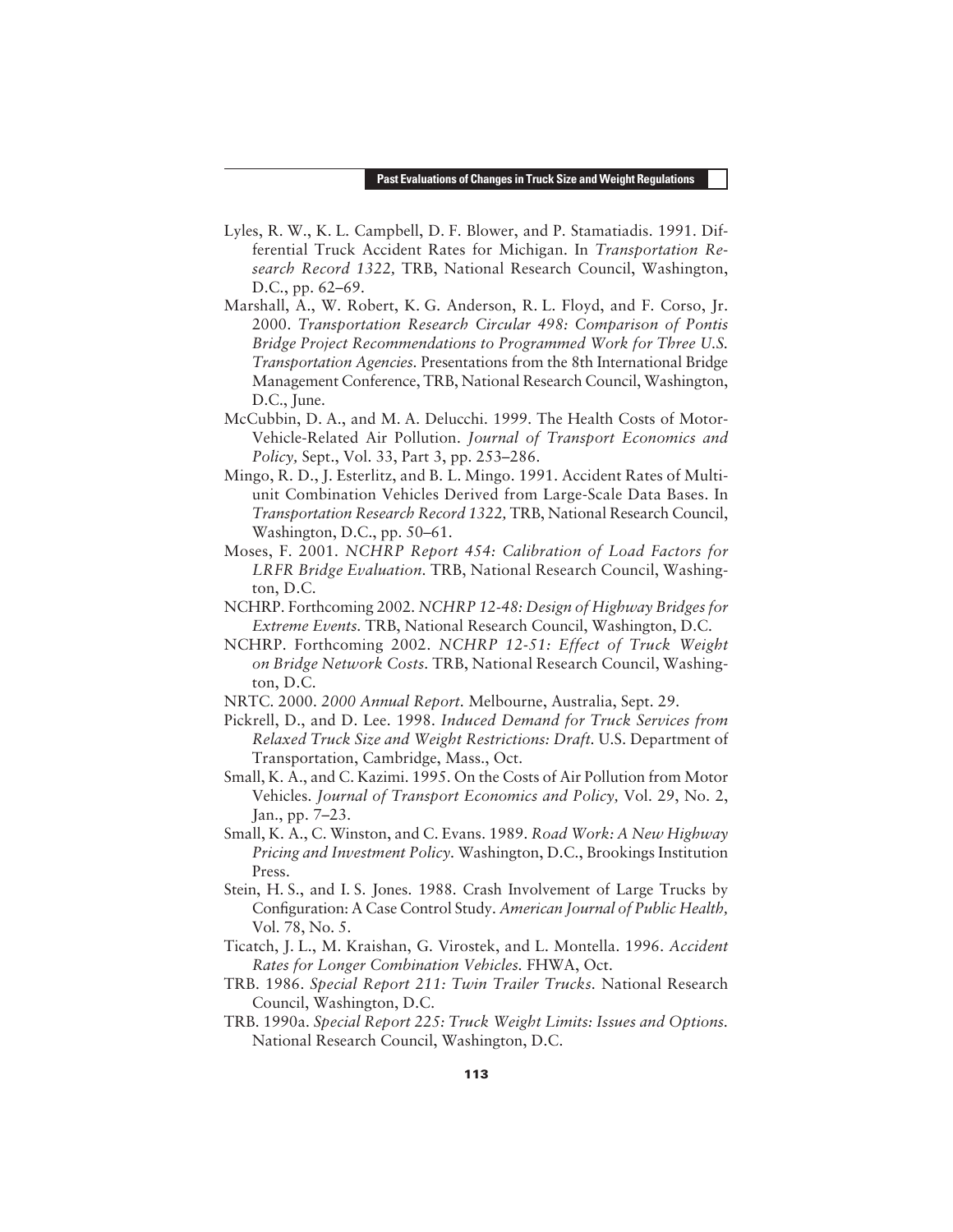- TRB. 1990b. *Special Report 227: New Trucks for Greater Productivity and Less Road Wear: An Evaluation of the Turner Proposal.* National Research Council, Washington, D.C.
- TRB. 1990c. *Special Report 228: Data Requirements for Monitoring Truck Safety.* National Research Council, Washington, D.C.
- TRB. 1996. *Special Report 246: Paying Our Way: Estimating Marginal Social Costs of Freight Transportation.* National Research Council, Washington, D.C.
- TRB. 2000. *Transportation Research Circular E-C014: Traffic Analysis Software Tools.* National Research Council, Washington, D.C., Sept.
- TRI. 1990. *Final Report: Rationalization of Procedures for Highway Cost Allocation.* Urban Institute and Sydec, Inc., Oct. 18.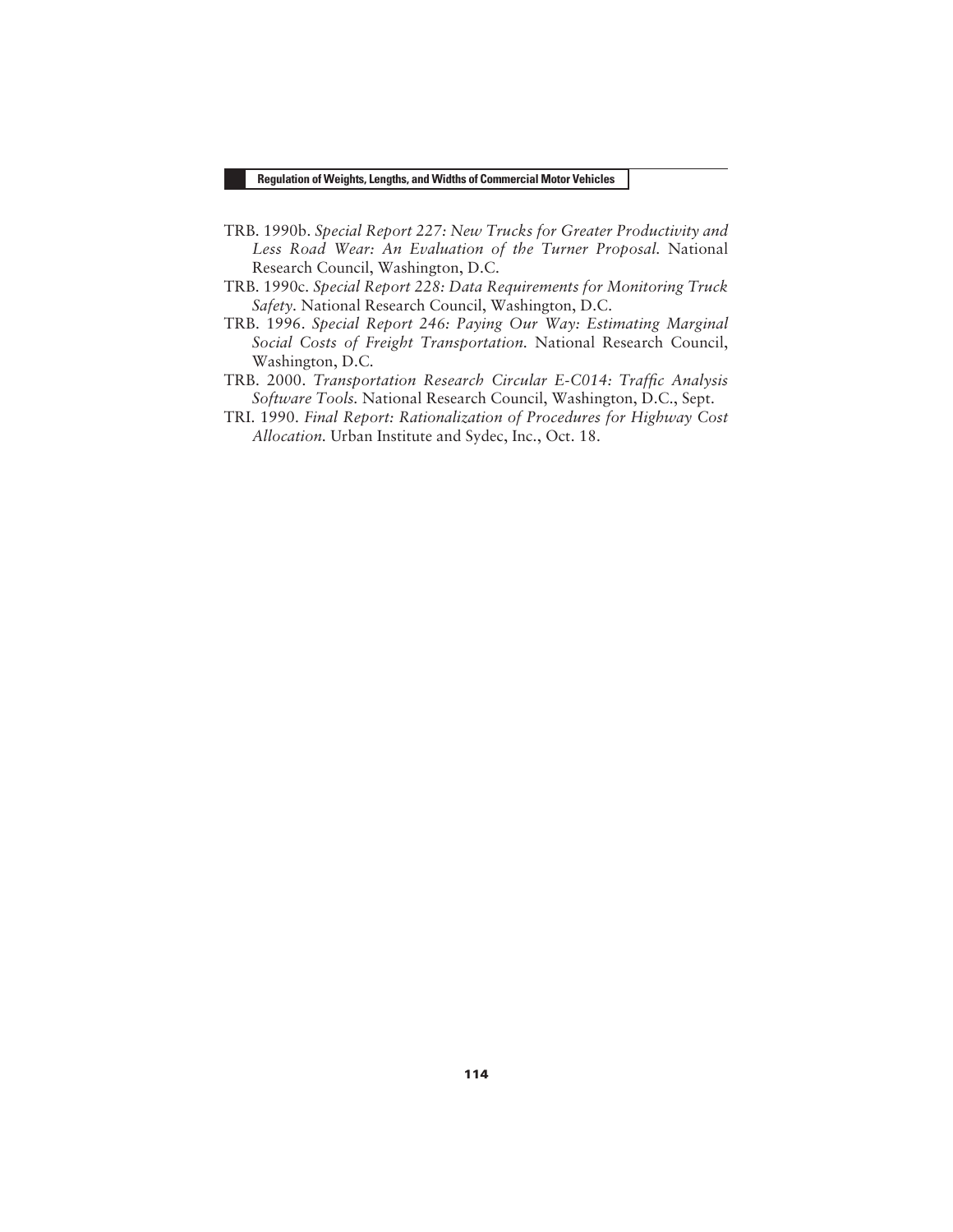A description is given in Chapter 1 of how, despite widespread dis-<br>
satisfaction with aspects of present federal truck size and weight regulations, recent efforts at reform have not been successful. Three impediments that may account for this difficulty are identified in Chapter 2. First, analyses have not started with clear definitions of the objectives of reform. Second, evaluation is not integrated with the management of the regulatory program, so no established mechanisms exist for measuring performance, considering proposed revisions, or establishing policy direction. Third, certain important effects of the regulations on highway costs are poorly understood or have not been assessed with the most appropriate methods. As described in Chapter 2, with present knowledge it is not possible to carry out a complete and satisfactory prospective evaluation of all the consequences of size and weight regulatory alternatives.

Proposals for improvements to the regulations should take these impediments into account. Therefore, institutional arrangements for overseeing change in federal regulation in a way that would increase the likelihood of beneficial outcomes and for remedying deficiencies in knowledge about the costs and benefits of the regulations are examined in this chapter. The need for an independent organization chartered to conduct the essential regulatory support functions of monitoring, evaluation, research, and oversight is described. With these new capabilities in place, the federal government and the states would be in a better position to manage the regulatory program, and policy options would be opened up that otherwise would be impractical.

Proposals for changes in federal truck size and weight regulations are also outlined. Implementation of any of these proposals would make use of the new evaluation and research organization's capabilities. The proposals include the recommendations of TRB Special Report 225, *Truck Weight Limits: Issues and Options* (TRB 1990a); a modified version of the *Truck Weight Limits* proposal; and a proposal for more liberal federal standards that has similarities with cer-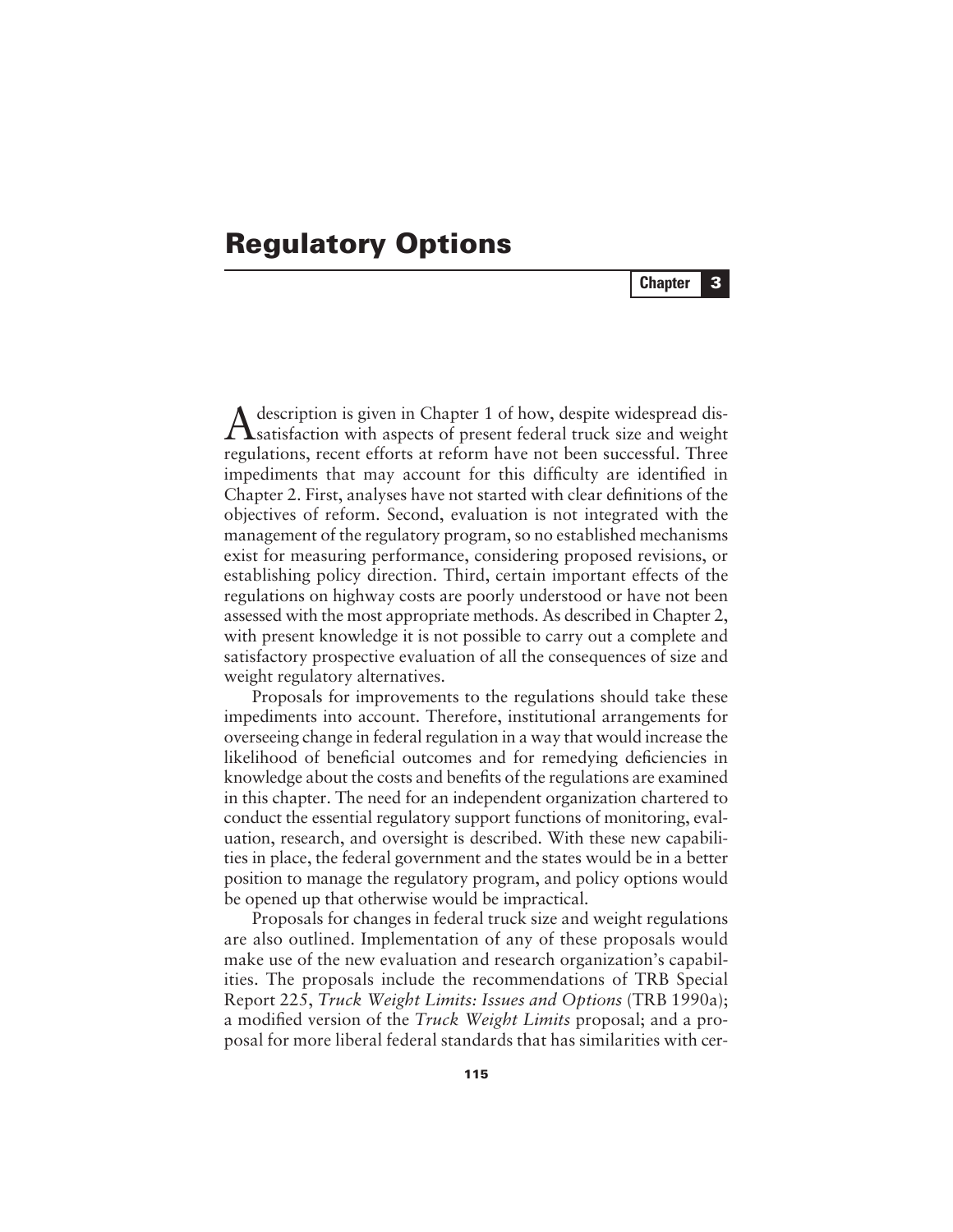tain industry proposals and with practices in other countries. Finally, two methods of regulating truck use that depart from conventional federal regulatory practice are described: performance standards and greater use of pricing incentives to manage truck traffic.

In its direction for the present study, Congress asked TRB to review the merits of the *Truck Weight Limits* recommendations. The second proposal, the modified version of *Truck Weight Limits,* would share most of the objectives of the *Truck Weight Limits* proposal, but would respond to some of the criticisms the original proposal received when the study was published. The third proposal would represent a federal initiative to move U.S. size and weight policy in the direction that the evaluations of past size and weight studies imply might yield the greatest benefits. The TRB and DOT studies reach generally optimistic conclusions about the potential benefits of liberalizing the regulations, but as argued in Chapter 2, their estimates contain large uncertainties and some likely errors. The risk from these uncertainties becomes greater as the magnitude of the proposed change in regulations becomes greater. Therefore, this last proposal cannot be evaluated adequately without improved information. None of these regulatory packages is presented here as the optimal federal size and weight regulatory scheme. In Chapter 5, a description is given of how the impacts of their provisions should be subject to evaluation, making use of the organizational arrangements described in the first section of this chapter.

Performance standards and pricing are not presented as alternatives to the first three proposals. Rather, they are regulatory techniques that can be combined with any proposal to magnify its effectiveness.

# **INSTITUTIONAL ARRANGEMENTS TO ALLOW FACT-BASED REGULATION**

Effective federal regulation of truck size and weight and effective federal oversight of state administration of federal regulations require monitoring, evaluation on an ongoing basis, and research. The federal government does not have the necessary capabilities today. Organizational arrangements that would be suited to fulfilling these requirements are outlined in this section. The committee's recommendations regarding the establishment of new arrangements are presented in Chapter 5. The four subsections below address in turn specification of the necessary federal oversight activities; the matters of funding, personnel, and legislative authorization; organizations that could serve as models for the needed arrangements; and the conduct of pilot studies, which would be a useful evaluation technique.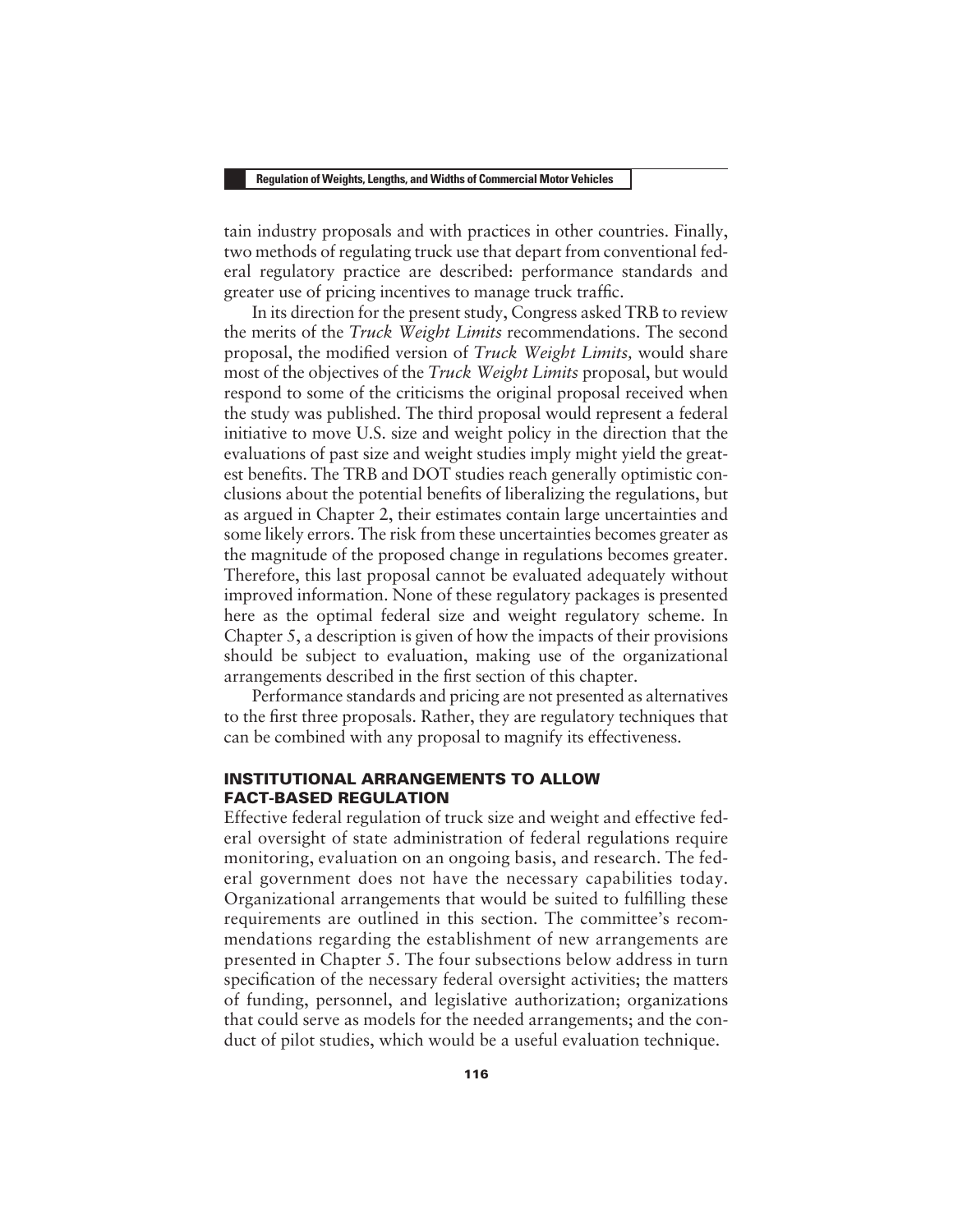### **Essential Research, Evaluation, and Oversight Functions**

In Chapter 2, it is argued that regulation ideally is an ongoing process in which research and prospective analysis form the basis for development and enactment of regulations, the effects of regulations are systematically monitored, and the results of monitoring suggest needs and opportunities for improved regulation. Historically, in the case of size and weight regulation, this cycle has not functioned. Research, evaluation, and monitoring have been sporadic and unsystematic and have not been closely linked to revision of the regulations.

Specifically, the following activities would be required to institutionalize a process of ongoing improvement of federal regulations:

• The conduct of research studies addressing fundamental questions about the relationship of vehicle characteristics to highway transport costs, and pilot studies of proposed new vehicles and related operating practices. The research agenda should be determined in a process open to proposals from the private sector, the states, and others. The following are examples of fundamental research questions, suggested by the gaps in knowledge identified in Chapter 2:

– Effects of truck performance on traffic flow and pollutant emissions on urban roads;

– Effects of configuration and other design features on accident involvement rates of existing trucks; and

– Bridge costs of truck traffic and best practices for managing bridge systems, taking into account safety, bridge construction and maintenance costs, and highway transport costs.

The importance of pilot studies is described later in the chapter.

• Monitoring and program evaluation on an ongoing basis. Program evaluations would gauge whether practices intended to control accident risks and to operate highways efficiently (including size and weight regulations) were functioning as intended. Monitoring here means systematic observation to maintain up-to-date information in three areas: commercial motor vehicle traffic volumes and the distributions of dimensions and configurations of vehicles; the administration of regulations, including enforcement and fees; and costs of commercial motor vehicle traffic to highway agencies and to the public, including accidents and infrastructure costs. The design of data collection systems for monitoring depends on the specific objectives, but most needs would require data collection using scientifically designed sampling techniques. Observing the consequences of changes in federal regulations would be an important monitoring and evalua-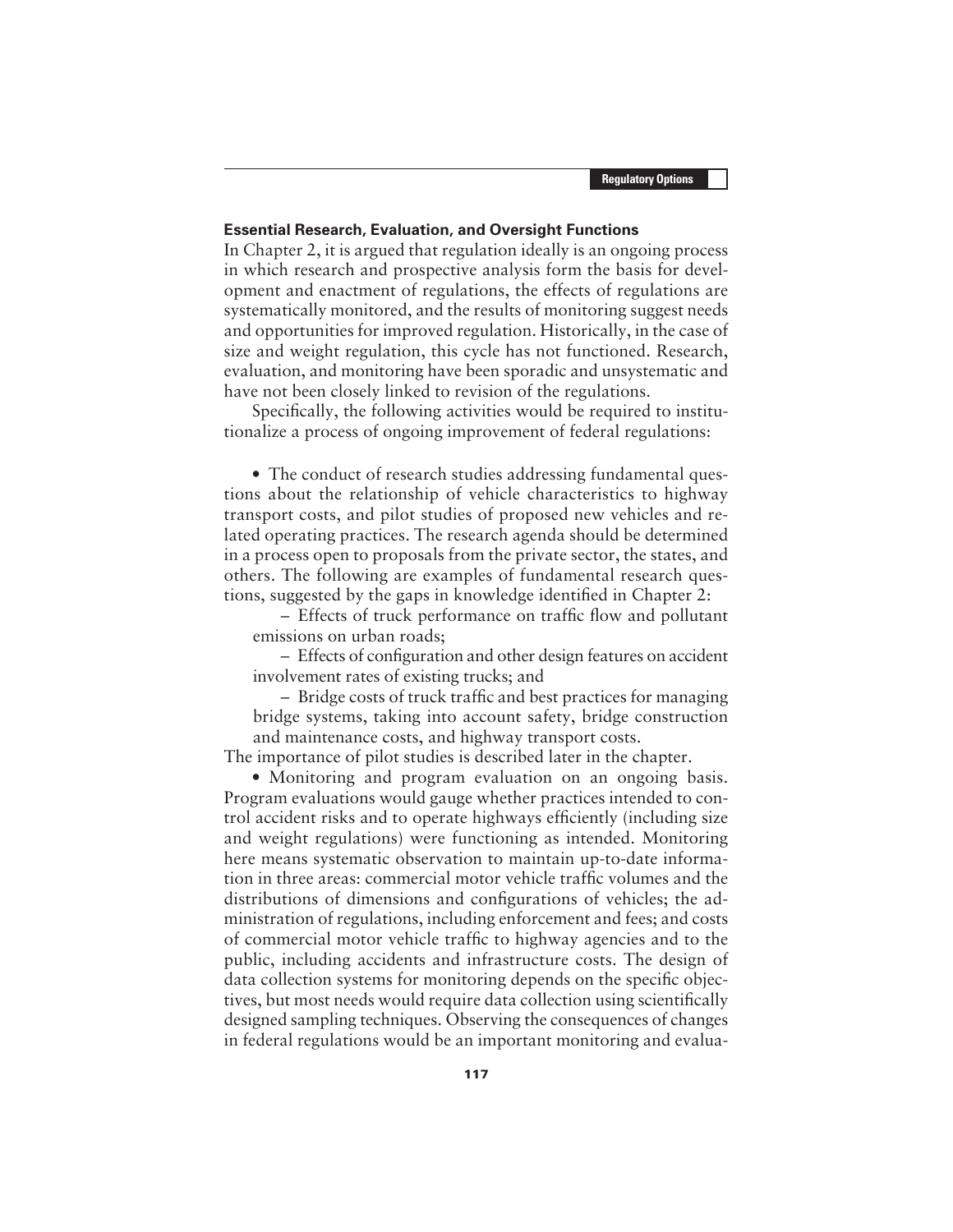tion task. Monitoring activities could be joint federal–state efforts, but for purposes of federal regulation, ensuring the reliability and adequacy of information would be a federal responsibility.

• Support for state implementation of federal size and weight regulations. Oversight is a necessary function under present federal law. In addition, a federally supervised permitting program, which is an element of the regulatory options described later in this chapter, would require procedures for reviewing state permitting programs to certify that they were meeting federal requirements and for developing model regulations and model permitting programs as guidance to the states.

The scope of these activities is well beyond the current federal commitment to evaluating the performance of federal regulations and overseeing their application by the states, and does not align with the competencies of any existing federal agency. To implement the federally supervised permitting program, it would be necessary to create an organizational home for these oversight functions. The most suitable arrangement would be an independent organization with a permanent charter to evaluate commercial motor vehicle performance and the effects of size and weight regulation. This organization, which might be called the Commercial Traffic Effects Institute, would be chartered to carry out a program of development of federal size and weight regulations and related highway management practices, recommend regulatory changes, evaluate the results of implementation of new regulations, and support state implementation of federal regulations. The Institute would be authorized to enter into agreements with privatesector entities to conduct joint programs of data collection, research, and evaluation.

The Institute would use the results of pilot studies and of its research to formulate recommendations for changes in federal regulations when it had sound evidence that the changes would further congressionally defined objectives. It would recommend adjustments when its monitoring and program evaluations revealed that regulations were not working as intended or when innovations in truck or highway technology created conditions not envisioned when the regulations were enacted. The Institute also would make recommendations to harmonize areas of federal highway policy related to size and weight regulation and to truck costs, including practices and requirements regarding safety regulation, enforcement, infrastructure design and management, and user fees.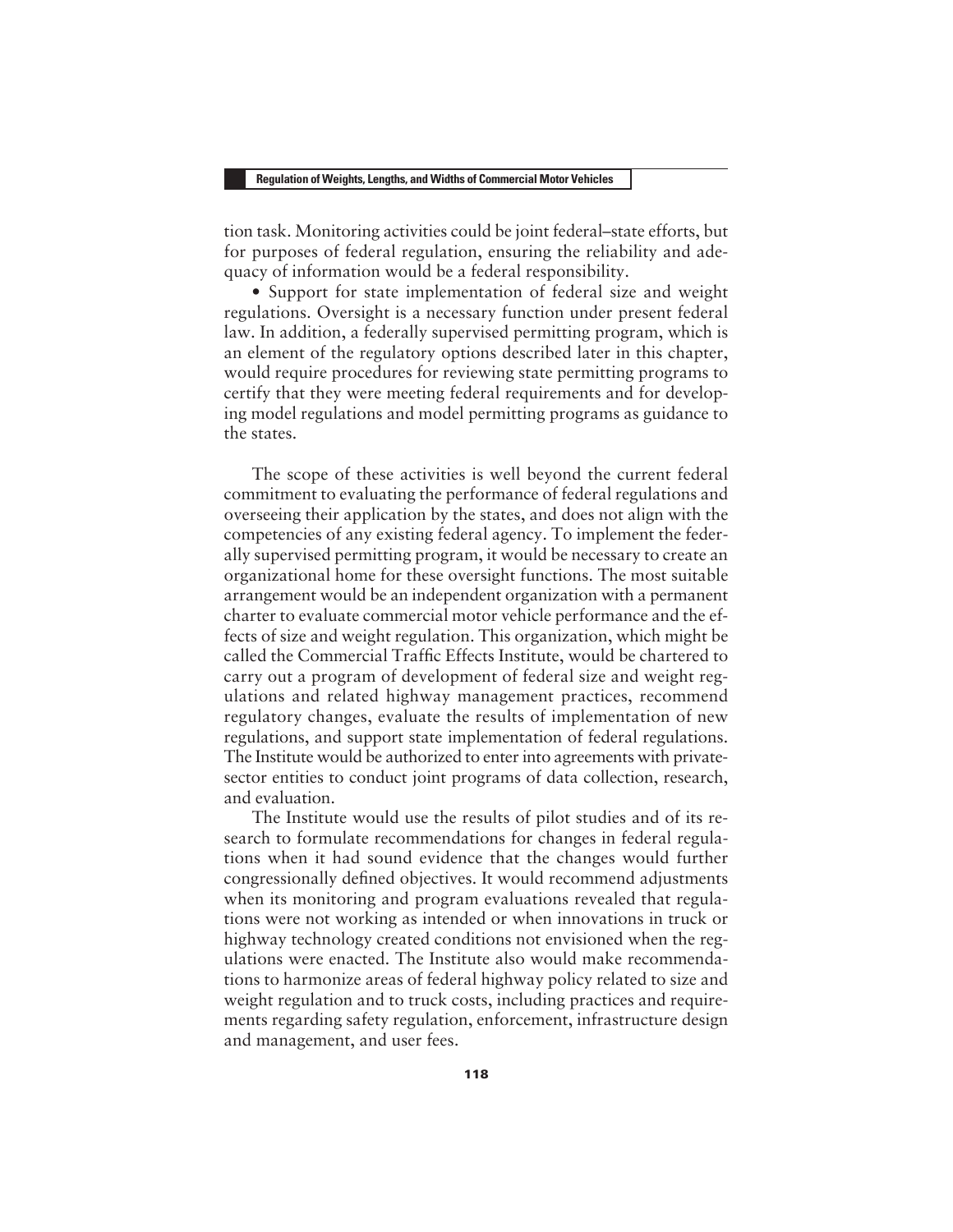A successful organization such as that described above would come to be seen by industry, state governments, and others as a means to implement ideas about more efficient highway management and truck regulation. That such an opportunity hardly exists today is one of the most unsatisfactory aspects of the existing regulatory arrangement. Industry would be expected to bring proposals to the Institute, especially if industry were involved in the organization's structure. Numerous examples may be cited of good-faith proposals from industry and the states for modifications to federal standards that never received due consideration, in part because no mechanism existed for evaluating them. Facilitating innovation would require processes perceived to be open, objective, and scientifically sound; access to adequate resources and the authority to enter into agreements for the conduct of evaluations; and a formal, defined relationship between research and evaluation results and regulatory decisions.

#### **Authorization, Funding, and Personnel**

Congressional action would be necessary to create the Institute. Legislation would specify its charge; its powers and responsibilities; and its governance, including the nature of state and private-sector involvement.

Creation of the Institute, together with introduction of the federally supervised state permitting program discussed later in this chapter, would correct an anomaly in the manner in which federal size and weight regulation is administered. Whereas other spheres of federal regulation are overseen by executive-branch agencies with established, ongoing responsibility for regulatory development, federal size and weight regulations have been established almost exclusively by direct legislation. DOT has certain rulemaking responsibilities, but their scope is restricted (for example, to definitional questions). In other areas of regulation, the responsible executive agency routinely carries out evaluations because it has the authority to make adjustments as necessary to respond to emerging problems and changing technology. Examples are the Federal Motor Carrier Safety Administration (FMCSA), National Highway Traffic Safety Administration (NHTSA), Environmental Protection Agency (EPA), and Occupational Safety and Health Administration (OSHA). However, the limited range of executive agency responsibility has discouraged evaluation of size and weight regulations. It is worth noting that the ICC, in the first federal truck size and weight study in 1941, foresaw problems inherent in direct legislative standards setting: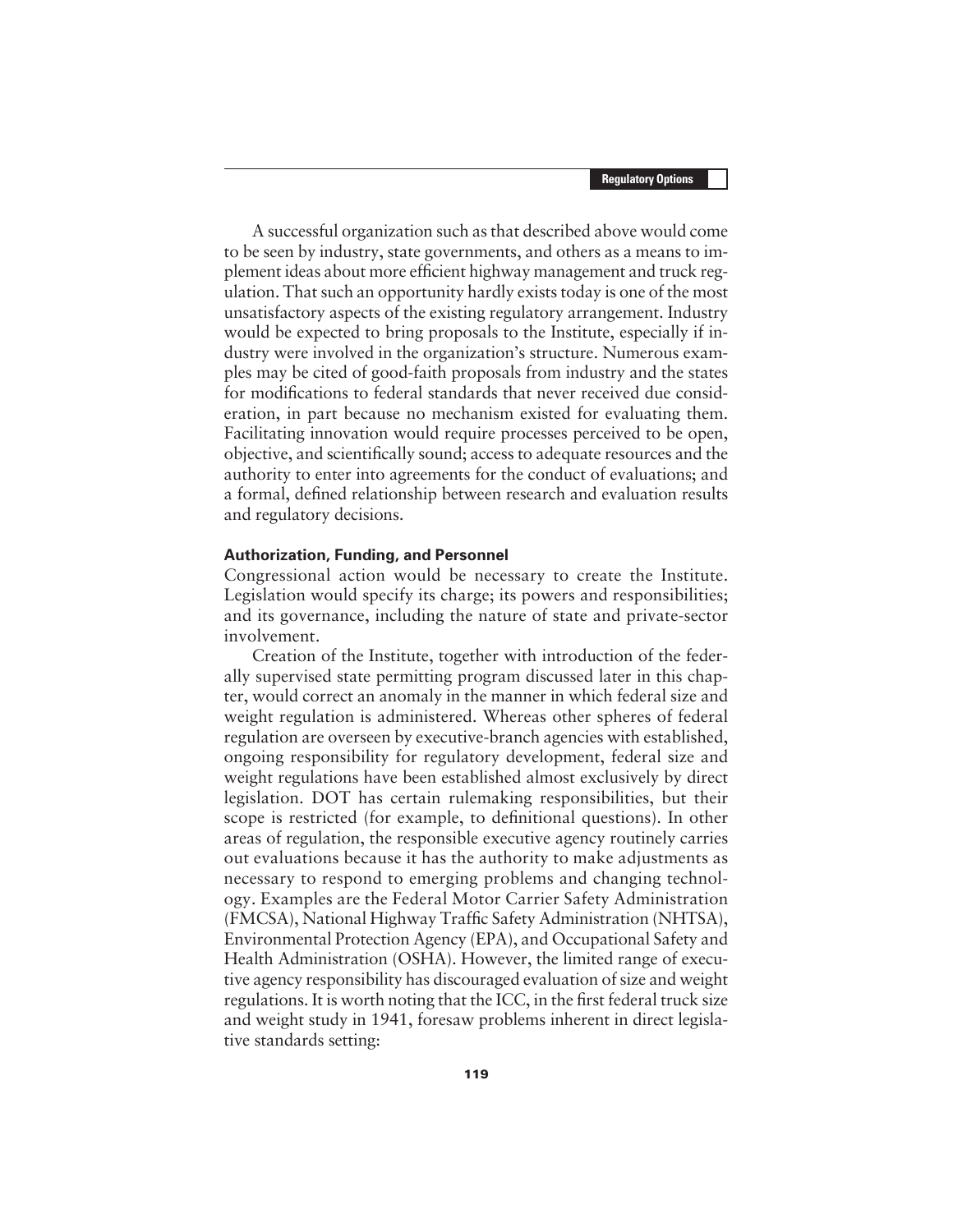The problems to be faced in the exercise of Federal powers in this regard [size and weight regulation] do not permit of detailed statutory expression of precise standards generally and universally applicable; there obviously is need for administrative determination in the light of the facts of given situations as related to the declared standard of Congress that commerce be not unreasonably burdened (ICC 1941, 26).

The solution proposed by the ICC, that Congress give it authority to set standards administratively for particular geographic or commercial circumstances, might have proven too cumbersome, and Congress did not act at the time on the ICC's recommendations. The state permitting program discussed later, under federal supervision and with support of the Institute, is an alternative that would avoid the problems with direct legislative standards setting identified by the ICC, make use of the technical competence and local knowledge of the state governments for selection of detailed standards within a range of alternatives, and ensure that federal interests are safeguarded. Congress could retain its historical practice of establishing regulations directly by legislation rather than delegating standards setting to an executive agency, but states would have flexibility within a federally defined range, and Congress would rely on the formal mechanism it had created in the Institute for evaluating and proposing regulatory changes.

Past studies of the use of research in administering federal regulations have observed that a conflict exists between regulation and evaluation. The regulatory agency's goals are to see that rules are promulgated and defended from attacks; research may be perceived as lending credence to doubt about the aims and effectiveness of the rules and so as a source of delays and challenges. (TRB 1997, 28–29; NRC 1991, 15) One way to prevent this conflict from interfering with research would be to create an independent body charged with improving the performance of the regulations. This body's research results and recommendations would be formally linked to the regulatory process, but it would not have direct regulatory or enforcement responsibilities.

The charge to the Institute would be critical to its success. A vague charge would be a handicap; as pointed out in Chapter 2, the absence of clear, congressionally defined objectives for reform has reduced the value of past DOT truck size and weight studies and hindered progress toward better regulations. However, if the Institute's charge specified practical goals and directed it to find means of attaining them and of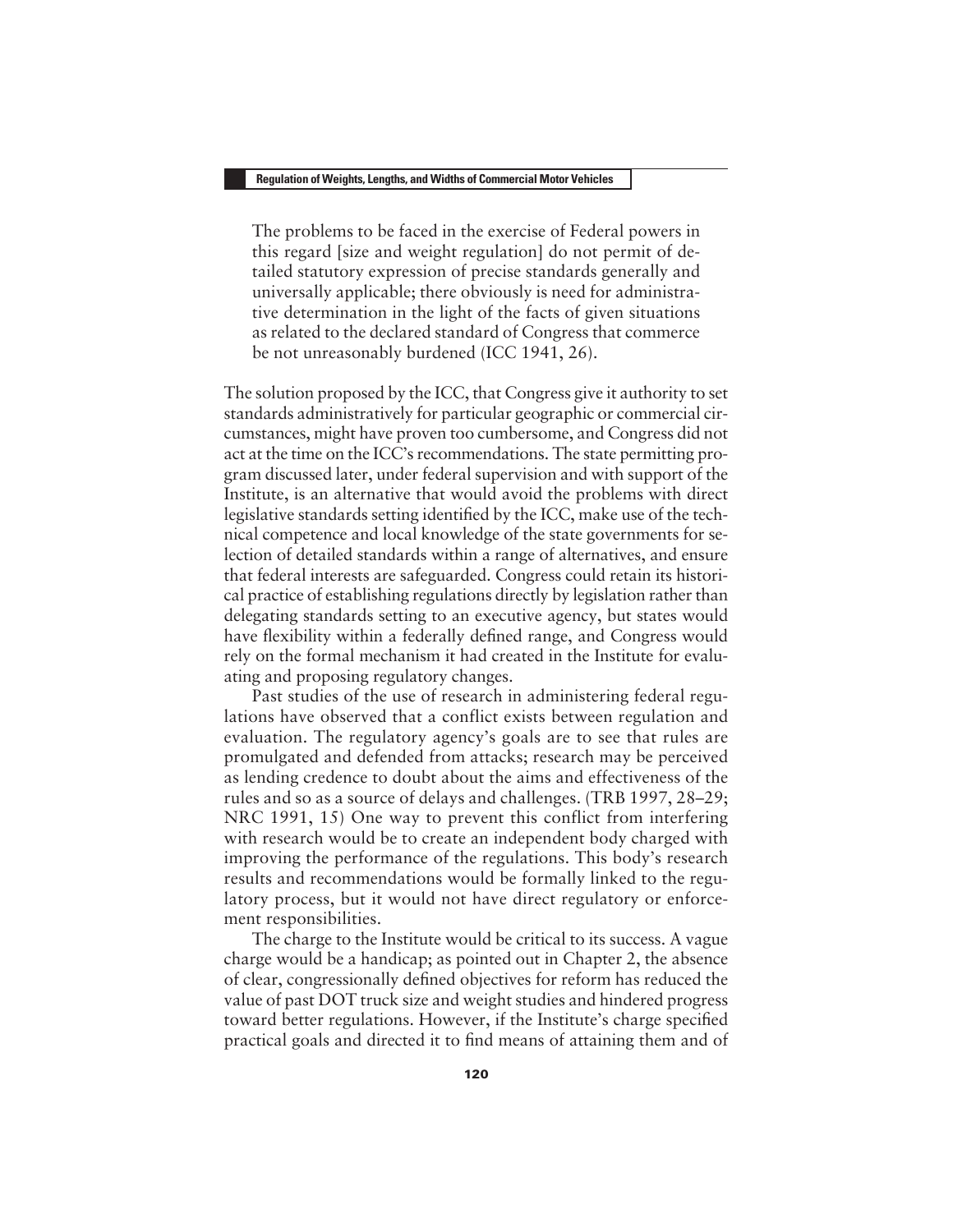overcoming any obstacles, the Institute would have the direction necessary for its success. Improved efficiency of highway transportation, considering all the important private and public costs involved, should be the fundamental goal.

It would be necessary to provide stable and adequate funding. Funding from highway user fees would be appropriate. Carrier contributions for individual projects also would be appropriate. For example, a group of carriers in one industry segment or one region might have a particular interest in having research or a pilot study conducted on a vehicle or operating practice they believed would be of value to them. In such a circumstance, the carriers should be expected to contribute a major portion of the costs of the evaluations. Legislation would be needed to provide the proper legal form for such contributions.

Estimating a budget for the Institute would not be possible until a work plan for the initial activities had been prepared. Preparation of such a work plan would be the initial task of the Institute itself, in consultation with other federal agencies, the states, and interested private-sector parties. The objective of the Institute would be to reduce the public costs (including safety costs and the cost of publicly provided infrastructure) and private costs of commercial motor vehicle transportation. Estimates of past studies suggest that savings could be on the order of several billion dollars annually. If spending of perhaps 1 percent of potential savings were required to conduct necessary oversight and evaluation through the Institute, the cost would not appear unreasonable.

The composition of the Institute's staff also would be critical. A professional staff with diverse expertise would be essential to conduct the program of research, monitoring, evaluation, and development of regulatory proposals. This staff would have to include economists and other social scientists, statisticians with skills in experimental design and program evaluation, human factors researchers, and mechanical and civil engineers. Staff knowledge of public and private administration also would be necessary.

### **Organizational Models**

Three organizations that can provide a model for the Institute are the National Road Transport Commission (NRTC) of Australia, the arrangements established in Canada for development of the 1988 interprovincial agreement on weights and dimensions, and the U.S. Health Effects Institute (HEI). These organizations have had goals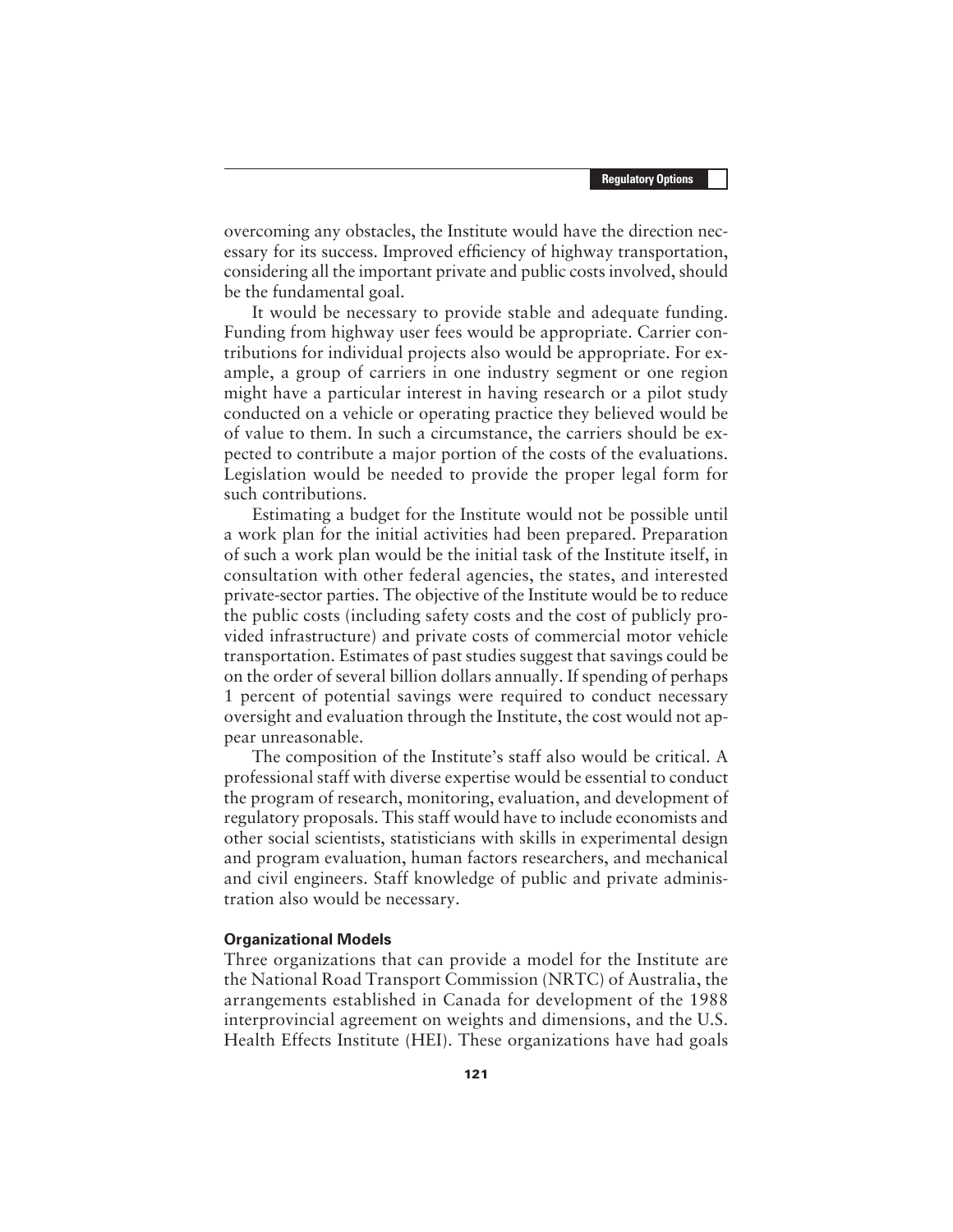related to those proposed above for the Institute. None of them can be copied directly, since two are in countries whose government institutions differ from those of the United States, and one is from a different sphere of regulation. However, these three organizations are evidence that the proposed arrangement could be successful and indicate some of the keys to success.

# National Road Transport Commission

The Australian NRTC, formed in 1991, is making progress on regulatory issues that defied resolution for many years. Its mandate is broad, but among its most prominent projects is development of new nationwide size and weight standards. The key elements of the Australian arrangement are as follows (NRTC 2000):

• The NRTC was created by an act of the national parliament and an intergovernmental agreement among all the states and the national government.

• The national legislation was a mandate for change in a certain direction, but left the details to be resolved by the commission process. The mandate called for improved road transport productivity, encouragement of innovation, continuous monitoring and updating of regulations as necessary, facilitation of international harmonization, and improvement in the effectiveness and administrative costs of compliance enforcement.

• The NRTC's governing body is the Australian Transport Council, made up of the transport ministers of each state government and the national transport minister. The intergovernmental agreements provide, in spirit, that once the Commission has designed and evaluated a regulation on a topic within its purview and the Council has approved it, the state governments will adopt it. Most of the regulations are regarded as state rather than national responsibilities—a key difference from the U.S. situation, in which there is established precedent for federal preemption of state regulations.

• Industry participates actively, but in an advisory capacity. There are no industry seats on the governing body. Funding is entirely from the government, although industry may make in-kind contributions.

• The NRTC's approach is strongly oriented toward relying on research to develop proposals and on ongoing monitoring and evaluation of regulations. The Commission has a role in "coordinating and monitoring" actual adoption of regulations by state governments. Adoption by the states has been at least partly successful, if imperfect.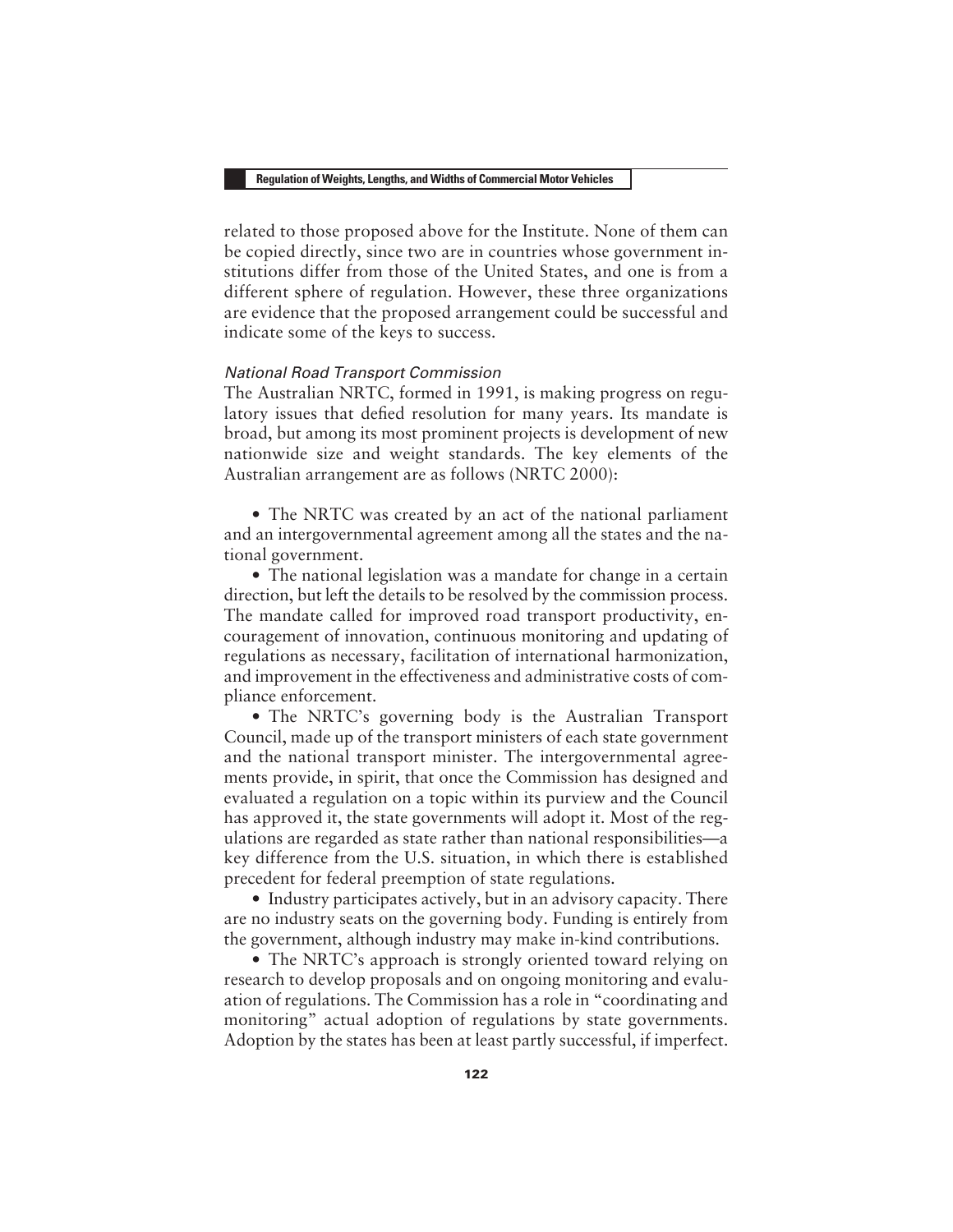The NRTC's mandate covers, in addition to size and weight limits, motor carrier safety standards (e.g., hours of service), road user taxes, vehicle emissions, vehicle safety, and traffic regulations—matters that in the United States fall within the jurisdictions (at the federal level) of EPA, NHTSA, and FMCSA. No such broad mandate would be possible or necessary in the United States. However, there is a gap at the federal level in this country in that no agency has ongoing administrative responsibility for size and weight regulations. FHWA has limited responsibility, but the major features of federal size and weight regulations are not enacted following the same mechanisms as, for example, the rules on truck driver hours of service or motor vehicle emissions—that is, with an executive agency determining the specifics of regulations through rulemaking, following a policy directive from Congress.

#### Canadian Interprovincial Standards

In 1988 the Ministers of Transportation of the provinces and territories of Canada signed a Memorandum of Understanding on Interprovincial Weights and Dimensions as the culmination of a 5-year effort involving discussions, research, and regulatory development aimed at reducing unnecessary variability in regulation across Canada. As a result of this agreement, the trucking industry in Canada has been provided with minimum, nationally accepted standards for vehicle size and weight that apply to a network of highways across the country.

A major research program was conducted in support of the interprovincial discussions. Research included examination of the influence of size and weight variables on vehicle stability and on pavement performance. The results of the research program were used in developing a set of regulatory principles whereby vehicle performance and highway infrastructure were among the factors that determined the selection of size and weight limits (Pearson 1989). The Roads and Transportation Association of Canada facilitated the interprovincial discussions. The research program was conducted by a nonprofit corporation created for the purpose and funded jointly by the provinces and by industry.

The interprovincial agreement also created a permanent arrangement to monitor developments and improve standards. An appendix to the Memorandum of Understanding created the Task Force on Vehicle Weights and Dimensions Policy, reporting to the Council of Ministers of Transportation, whose members are the transportation ministers of all the provinces and territories and the federal government. The Task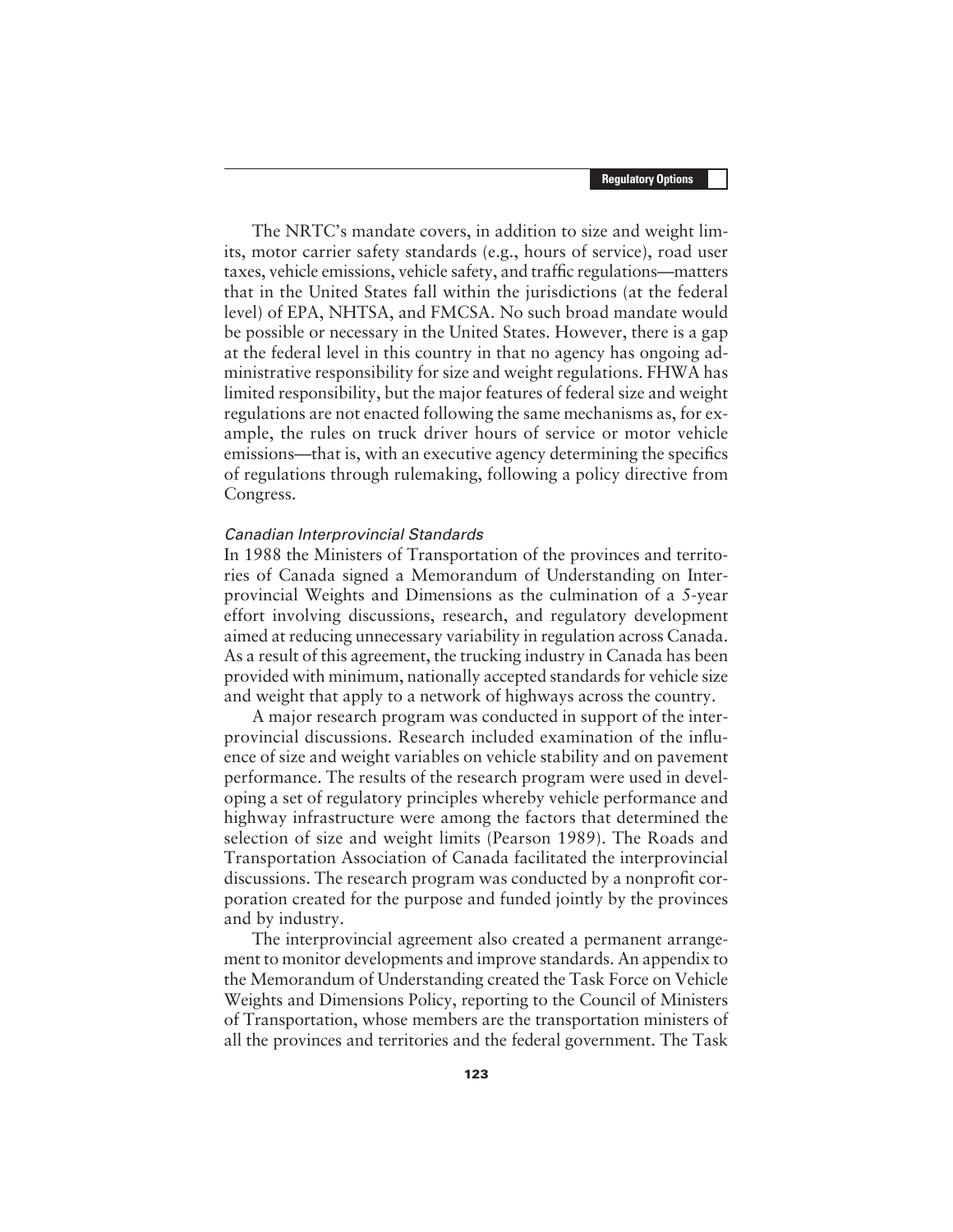Force's charge is to develop and recommend a national strategy for the evolution of vehicle weight and dimension regulations in Canada. This arrangement has maintained dialogue between government and industry on technology, regulatory harmonization priorities, and research needs, and has ensured that the national standards are monitored, expanded, and refined to reflect experience and changing circumstances. As a result, the interprovincial standards have been revised three times since 1988. Examples of issues that the Task Force is addressing at present are harmonization of conditions for oversize/overweight special permits, training and accreditation of escort vehicle drivers, and development of common standards for automobile transporters.

As in the case of the Australian NRTC, it was the need to reach agreement among all the provincial governments that provided the stimulus for the Canadian initiative. This exigency does not exist in the United States because of the established strong federal role in size and weight regulation. Nonetheless, the Canadian example shows how the process of seeking agreement among diverse public and private entities can be facilitated by information produced in a manner that is perceived as open, objective, and competent.

### Health Effects Institute

HEI is an independent, nonprofit corporation formed in 1980 to provide research on the health effects of pollutants from motor vehicles and from other sources in the environment. It is funded jointly by EPA and industry (HEI n.d.).

HEI is divided into two independent committees—the Health Research Committee and the Health Review Committee—to separate the functions of planning, funding, and administration of research from the function of critical review of research. The Health Research Committee consults with HEI sponsors to determine research priorities and to develop the 5-year HEI Strategic Plan, which is reviewed annually. Once research priorities have been identified, contract proposals are solicited and reviewed with respect to scientific quality and integration with the overall research program. Studies recommended by the Research Committee are finally evaluated by the Board of Directors. The Research Committee monitors research in progress, but its involvement ends when a final report is submitted. The Health Review Committee conducts in-depth evaluation of the final reports and releases the reports, together with the committee's commentaries, to sponsors and the public.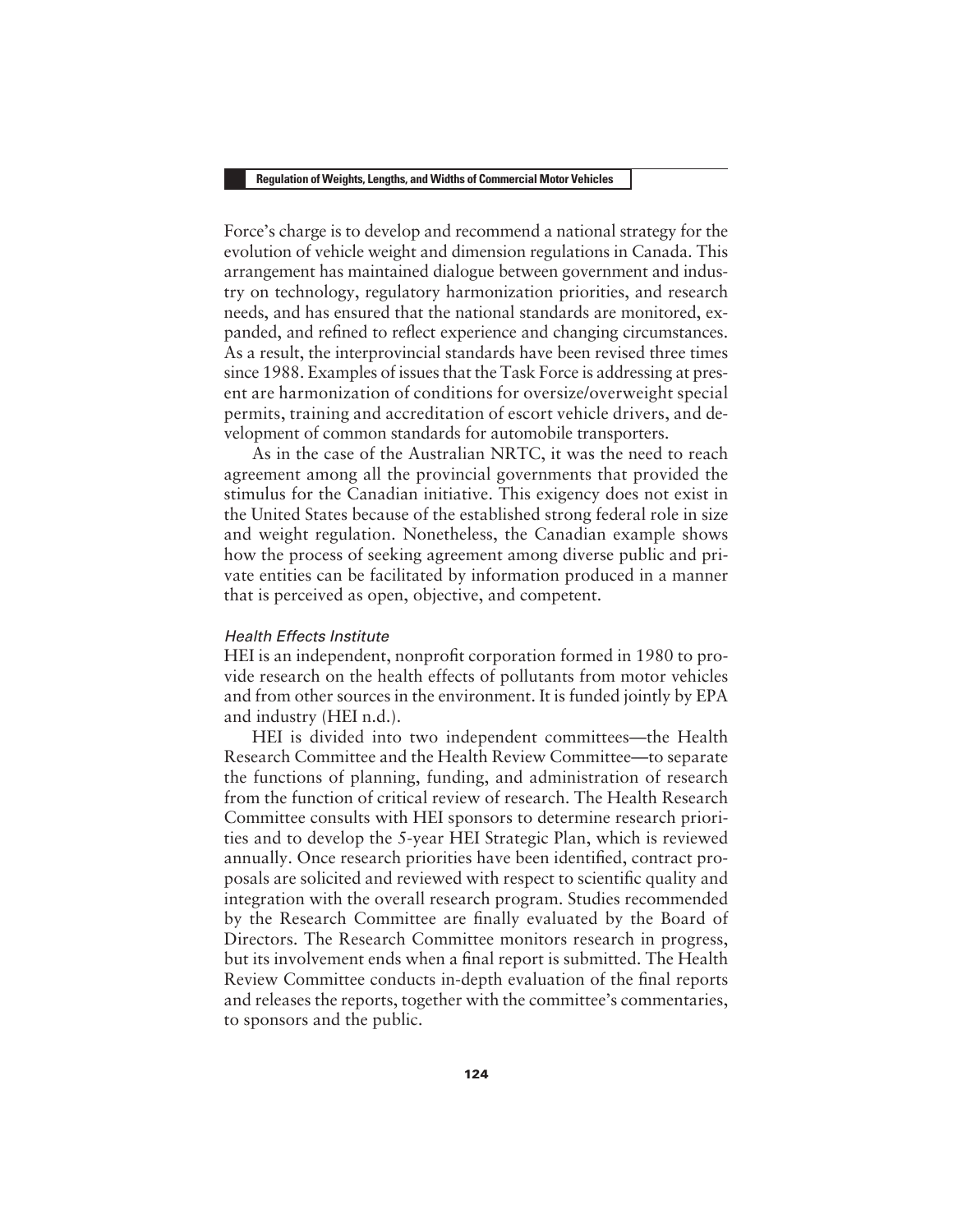#### **Pilot Studies**

The most credible and efficient method of addressing many evaluation questions would be a pilot study, that is, a controlled experimental trial of a vehicle specification, element of equipment, or operating practice following a scientifically designed research protocol, and involving collection of data in actual operating conditions or very close approximations thereof. In such a study, the primary impact of interest (e.g., frequency and severity of accidents) would be observed rather than proxies (e.g., vehicle stability or driver performance). A study could be limited to measuring safety effects, some other truck impact (e.g., infrastructure or traffic effects), or a set of impacts. The conduct of pilot studies would probably be the most visible function of the Institute.

A pilot study requires the participation of vehicle operators. Operator participation can allow data to be collected with greater detail, accuracy, speed, and economy than is the case with study designs that do not depend on such cooperation. However, a pilot study of a vehicle proposed for regulatory approval would have an inherent source of bias because industry participants would know they were part of an experiment whose outcome would affect them. Blind trials (the type used, for example, for drug trials conducted to gain Food and Drug Administration approval) usually would not be possible. In most evaluations, there would be no practical way to avoid this potential bias, but the problem would not prevent the pilots from producing useful information if data collection and other procedures were audited by the Institute. Insurance against misleading results would be provided by continuing to monitor the impacts of any vehicle approved for general use after the end of the pilot study.

A study conducted by Consolidated Freightways, a trucking company, that compared accident rates of tractor-semitrailers and twin trailers in the company's operations illustrates that useful evaluations can be carried out in a study of feasible scale (Glennon 1981, reviewed in TRB 1986, 310–311). The study was conducted for purposes of litigation. If a similar methodology were employed for regulatory applications, a procedure would be established for the oversight agency to verify the integrity of the data. The carrier assembled data for 300,000 trips of tractor-semitrailers and twin-trailer combinations. Each tractor-semitrailer trip was matched to a twin-trailer trip operating on the same day over the identical route. Rates of accident involvement per VMT were computed for the two configurations. The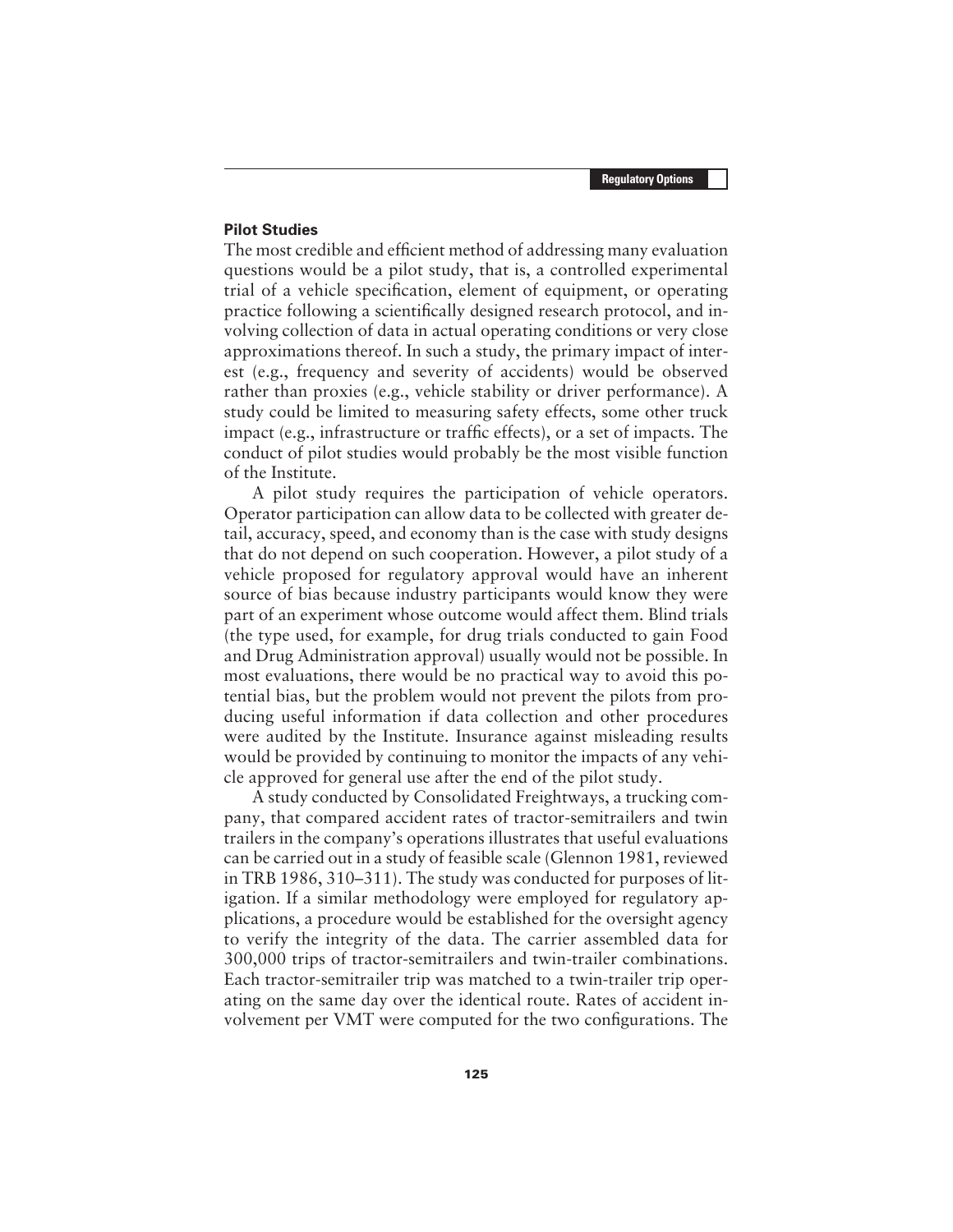analysis used historical records of truck trips and accidents from the company's files rather than data collected for purposes of the study. The matched-pair method allows comparison of accident experience for two vehicle types operated under nearly identical roadway and environmental conditions. The method thus overcomes the principal difficulty involved in comparing the safety of different vehicle types—that differences attributable to vehicle type can be obscured by the effects of differences in the kinds of roads and traffic conditions under which the vehicles are operated.

The pilot study approach is applicable to evaluation of the infrastructure costs and traffic impacts of new vehicles or operating practices. For example, a data collection system could be established for observing the responses of structures and pavements to new vehicles and cumulative infrastructure impacts over a period of up to a few years. The results of such a study would support good estimates of the infrastructure costs to be expected, and would allow the highway agency to plan bridge and pavement management practices that would minimize costs and to set correct user fees that would ensure cost recovery.

Such large-scale studies are not the only research design that would be useful in answering questions about truck impacts. Pilot studies might be relevant primarily to evaluation of new truck configurations preparatory to changes in regulations. Other, smaller-scale studies exemplifying a variety of research designs that could be used to obtain information applicable to regulatory development are identified in Chapter 2.

### Sample Size Limitations

In pilot studies involving a small number of vehicles, it would not be possible within a reasonable time span to measure small differences in relative accident risks (Sparks et al. 1988). For example, if the involvement rate in all accidents for one vehicle type were half the rate for the comparison vehicle type, this difference could be detected after a few million truck-VMT of experience, but if the involvement rate difference were 5 percent, hundreds of millions of miles of experience might be necessary to confirm the difference. When pilot studies involved only a small number of vehicles, it would be reasonable to continue operation of the vehicles provided the pilot study results were sufficiently accurate to rule out serious deficiencies, and procedures were in place for continued close observation of the new vehicles' performance.

A discussion of accident rate measurement problems presented in the DOT 2000 *Truck Size and Weight Study* implies that direct mea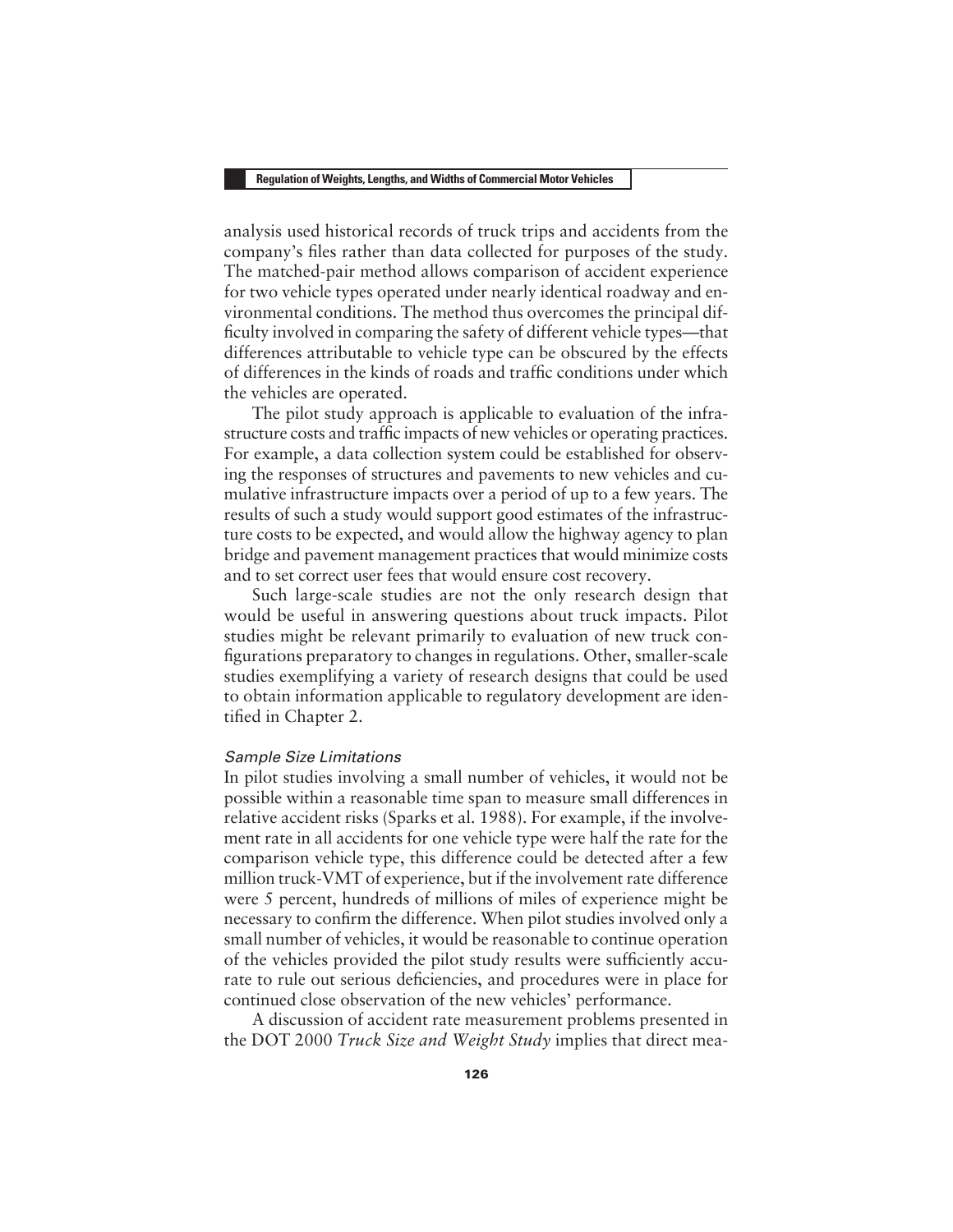surement of accident rate differences among vehicle configurations in the present truck fleet would be nearly impossible because traffic volumes of larger configurations are so low that decades might be required to collect data sufficient for statistically meaningful comparisons (DOT 2000, VIII-2). However, the study that is the basis for the DOT discussion reveals that useful comparisons of the accident involvement rate for all longer combination vehicles with the rate for conventional tractor-semitrailers could be made with 4 years of data from the one state (Utah) for which the necessary accident and traffic information is available (Council and Stewart n.d., 15). This is the period required to measure an accident rate difference of 15 percent; a very large difference would be detected much more quickly, and if more states could be induced to report the necessary data, it might be possible to begin to make comparisons in a matter of months. Moreover, the experimental design of a pilot study, together with required carrier cooperation in reporting accident and travel data, could be expected to allow more efficient measurement of rates than is possible with the passive observation method assumed in the Council and Stewart estimates.

## Relation of Pilot Studies to Regulation

A pilot study would constitute an integral step in the regulatory process. An analogy can be drawn between pilot studies and the process by which new drugs are approved by the Food and Drug Administration. When a firm has a new drug it wishes to produce, it approaches the regulatory agency with a plan for demonstrating the product's safety and effectiveness. The drug evaluations are conducted by private parties under government oversight. Similarly, before a pilot study of a new truck was conducted, the criteria by which the study results were to be judged would be specified. If the evaluation showed that the new vehicles (or new operating practice) failed to satisfy the criteria, it would be necessary to modify the proposal and conduct new trials.

## Federal Motor Carrier Safety Pilot Program as a Model

TEA-21 authorized DOT to conduct pilot studies for the purpose of evaluating alternatives to existing federal motor carrier safety regulations or innovative approaches to motor carrier safety (Public Law 105-178, Section 4007). This program provides a model for the pilot study concept, but initial experience also suggests pitfalls to be avoided in the conduct of monitoring and evaluation, thus highlighting the critical importance of the kind of technical oversight the Institute would provide.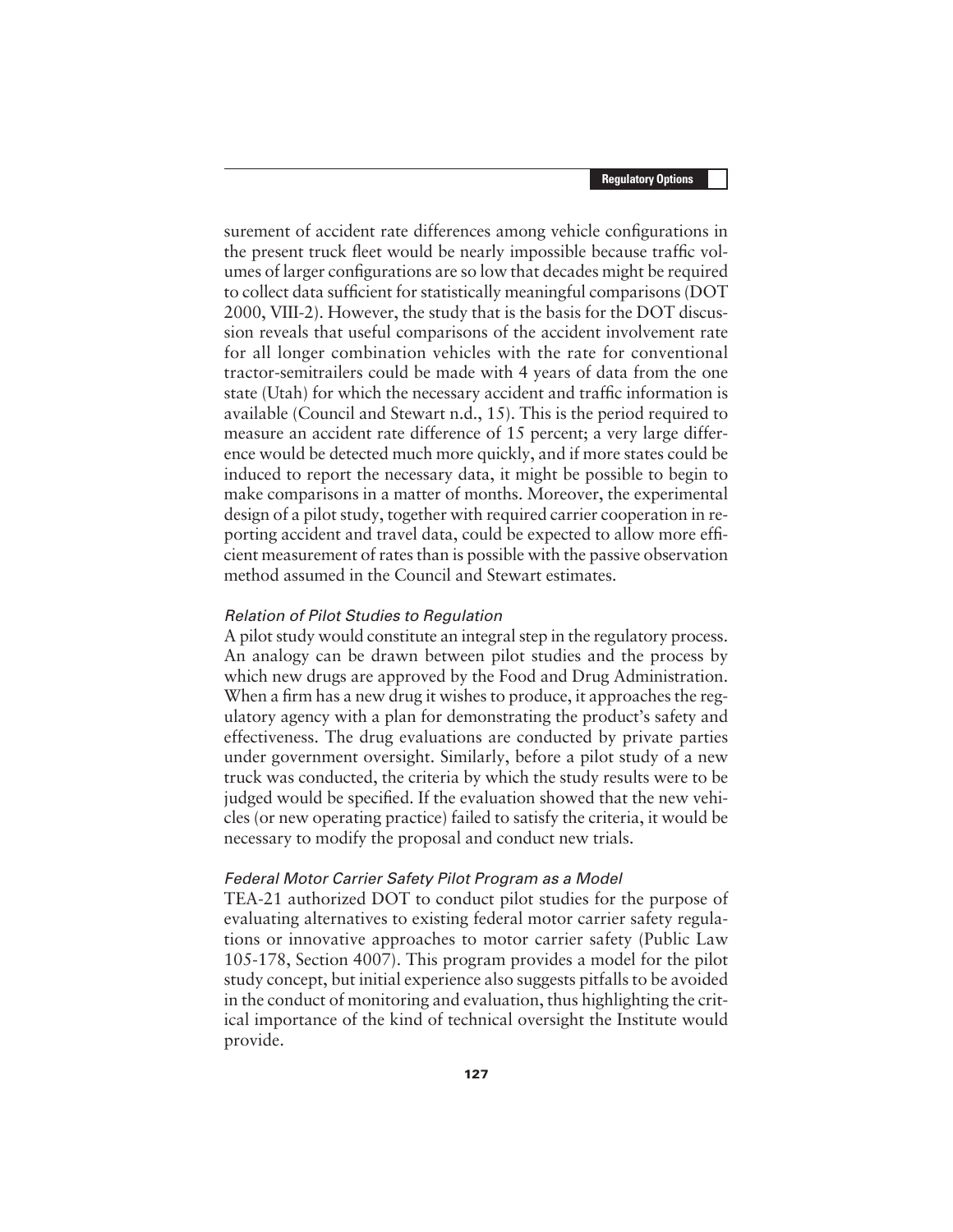TEA-21 allows the Secretary of Transportation to initiate a proposal for a pilot study involving exemption from an existing motor carrier safety regulation and also provides that a carrier can petition for an exemption to be evaluated through a pilot study. Presumably if DOT wished to initiate a pilot study on its own, it would solicit carriers to apply for the associated exemption. The legislation specifies that safety measures in any pilot program must be designed to achieve a level of safety equivalent to or greater than that which would be attained through compliance with existing regulations. DOT is required to have a pilot program plan with the following elements:

• A duration for the pilot program of not more than 3 years,

• A data collection and safety analysis plan that identifies a method for making comparisons,

• A number of participants sufficient to yield statistically valid findings,

• Oversight to ensure that participants comply with all terms of the program,

• Adequate measures to protect the health and safety of study participants and the public, and

• Means of disseminating information to states and the public about the program.

DOT can cancel the pilot or remove a participant if there is a failure to comply with the terms of the program or its continuation would not be consistent with safety. The law explicitly preempts any conflicting state regulations for the duration of a pilot program. (One difference between the structure of the TEA-21 safety regulation pilot program and the size and weight pilot study program described here is that the latter would not involve federal preemption of state regulations; rather, the states would be voluntary participants.) At the end of a pilot program, the law requires the Secretary of Transportation to report the findings to Congress and to recommend any amendments to regulations that would improve safety.

A federal pilot study program that included these general provisions would be suitable for evaluating the consequences of changes in federal size and weight regulations. However, conducting a successful pilot study of changes in size and weight regulations would require scientifically competent data collection and analysis to measure impacts. The first DOT proposal for a pilot program to evaluate changes in motor carrier safety regulations [for a training program to allow drivers under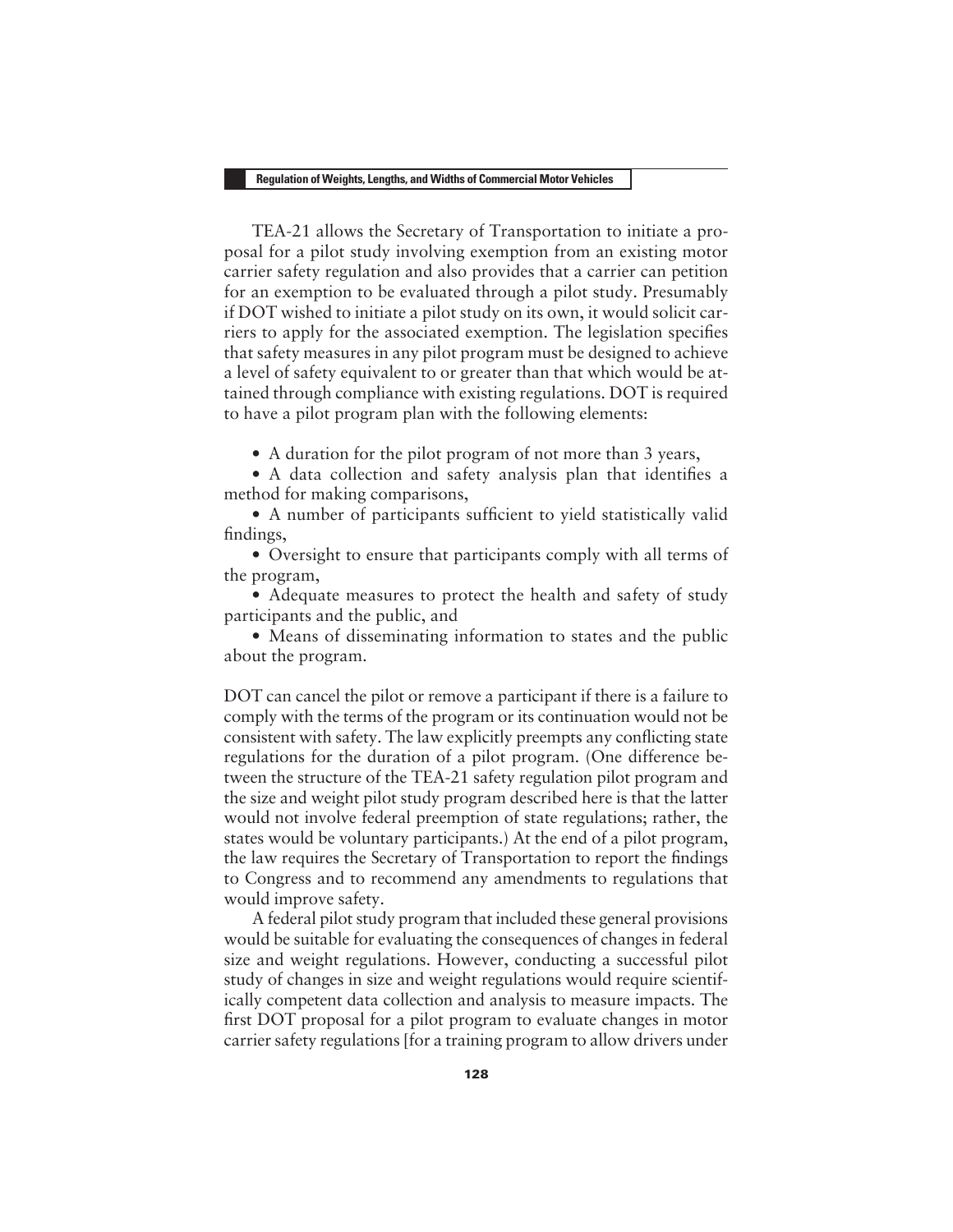the regulatory minimum age of 21 years to work as truck drivers after undergoing screening and training (66 FR 10935, February 20, 2001)] did not in its originally published form contain adequate provision for evaluation of safety impacts. The shortcomings of this proposal suggest that Congress must make stronger and more explicit provision for evaluation in enabling legislation for such programs. This need would be the rationale for creation of the Institute.

The DOT proposal for a pilot program to allow commercial drivers under 21 years of age was initiated by petition of a motor carrier association. The association's proposal includes a plan for a training curriculum and procedures for supervision of drivers, as well as support for a consortium of motor carriers and driver training schools expressing willingness to participate. However, the DOT proposal contains no provision for data collection and analysis to evaluate the safety effect of the pilot program. Under the heading "Monitoring and Evaluation," the *Federal Register* notice (p. 10938) states: "Under the [industry association] proposal, each carrier participating in the program would provide monitoring of each younger driver from the day the driver began team driving operations until the driver's 21st birthday. To satisfy the monitoring requirements, monitoring would, at a minimum, include: face-to-face meetings with the younger driver every 3 months; monthly reviews of the younger driver's service logs...."

The younger-driver pilot as proposed does not entail any industry reporting of safety-related data to DOT, and would not allow DOT to determine the effect on safety of a change in driver age requirements or of any of the specific training practices and other measures of the pilot program. Thus the evaluation is not in any way analogous to the evaluations in the size and weight pilots described in this chapter. The missing element is an experimental design that would allow DOT to test statistically the effect of the younger-driver program on safety. One such design might be to set up two or three alternative programs involving different kinds and levels of driver screening, training, and apprenticeship and compare their results.

DOT's proposal for conducting the younger-driver pilot also fails to describe how the program will be judged to have succeeded or failed or how DOT will decide what recommendation to make to Congress at its conclusion. Congress has specified that regulatory changes evaluated in the pilots must not allow any degradation of safety. The pilot study plan should explain how the information collected in the study will allow this congressional criterion to be applied. As noted above, credibility of pilots and private-sector willingness to participate will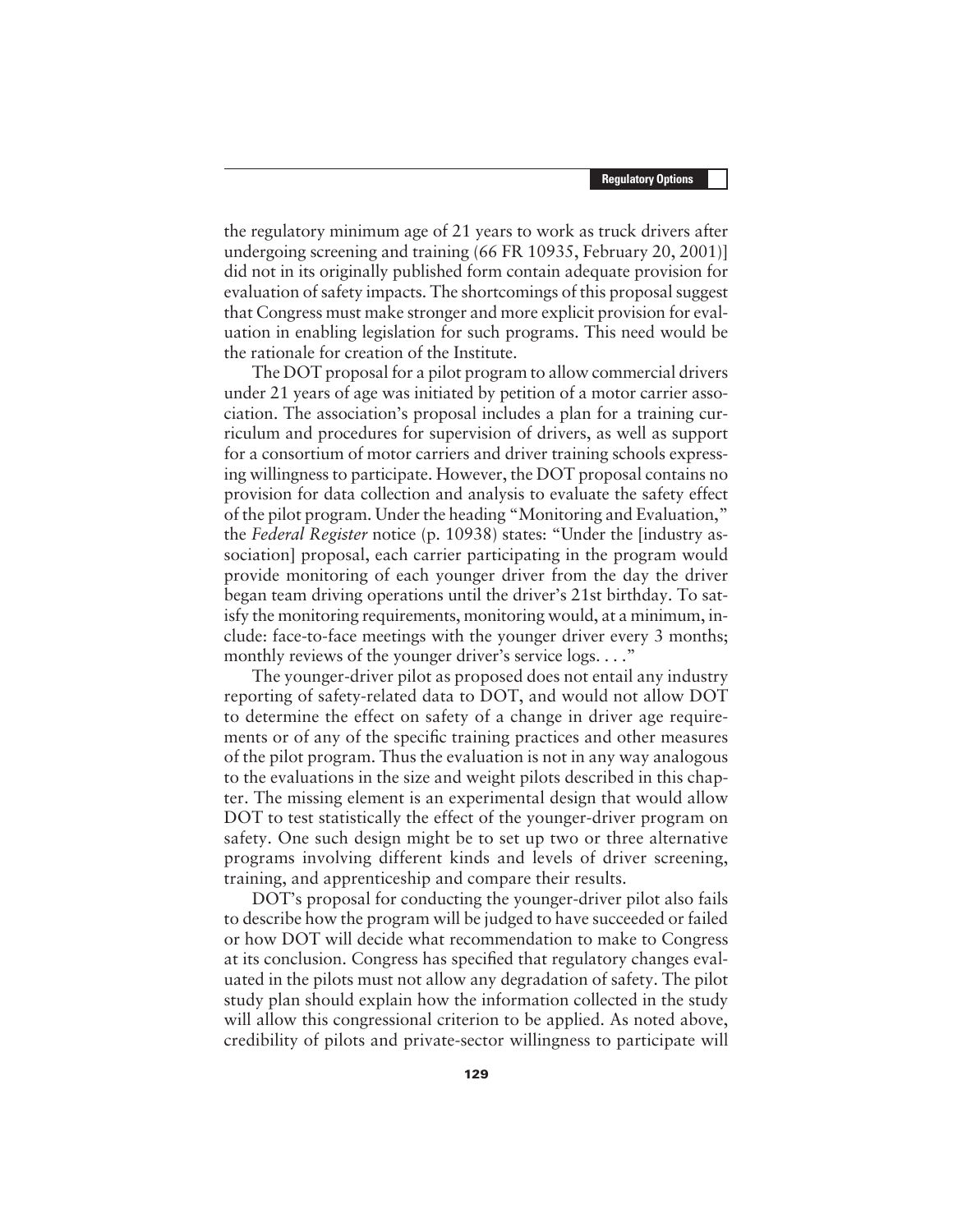depend on establishment of a clear linkage between results and regulatory actions.

# *TRUCK WEIGHT LIMITS* **RECOMMENDATIONS**

The recommendations for changes in federal regulations of the 1990 TRB study *Truck Weight Limits: Issues and Options* (TRB 1990a) are presented here primarily as the point of departure for the modified version of these recommendations presented in the next section. In addition, the congressional charge for the present study called for a review of the 1990 study's recommendations. This section summarizes the recommendations and their rationale and describes the objections that were raised when the study was published. The next section of this chapter describes how the capabilities of the Institute as outlined above could help overcome these objections.

*Truck Weight Limits* was the product of a study conducted by TRB in response to a provision in the 1987 federal highway act. Federal truck weight regulations and numerous alternatives were evaluated, using the best available engineering and cost information. Federal weight standards have not changed since the study was conducted [with the exception of the weight provisions of the LCV freeze imposed in the Intermodal Surface Transportation Efficiency Act (ISTEA) of 1991], nor, regrettably, has scientific understanding of the impacts of changing truck dimensions greatly advanced. Highway conditions have changed with the growth of traffic and continuing investment in the system, but the study's findings remain relevant nonetheless.

The TRB committee made the following recommendations regarding federal limits (TRB 1990a, 229–232):

• New bridge formula—The bridge formula in federal law should be replaced with a new one that is less restrictive for short, heavy singleunit trucks (e.g., dump trucks) and for tractor-semitrailers with more than five axles.

• Special permit program—Federal law should be changed to authorize any state to issue permits allowing vehicles to exceed the federal gross weight limit (dropping the requirement that a state must show a grandfather right to issue such permits), subject to the new bridge formula and to requirements regarding routes, fees, and safety restrictions.

• Grandfather rights—No new rights should be recognized, but existing rights should not be eliminated. Grandfathered operations that exceed federal axle weight limits or certain specified gross weight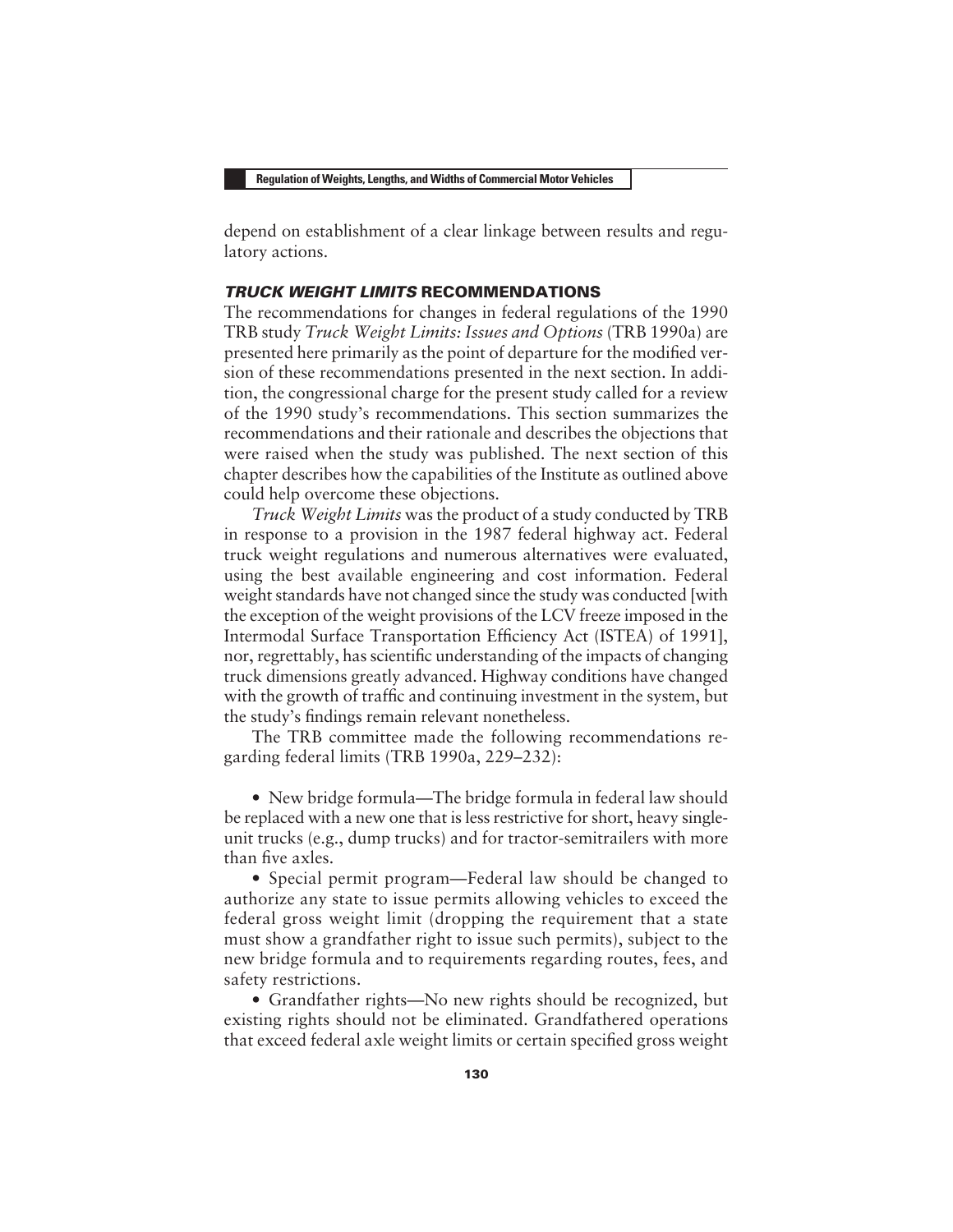limits should be required to comply with the requirements (other than weight limits) of the new permit program.

In addition, the committee recommended more spending and more effective program design for weight enforcement, and called upon the states to cooperate in standardizing limits and permit practices regionally.

Weights of permitted vehicles would be limited by the new bridge formula. A tridem axle would be limited to about 44,000 lb; a six-axle tractor-semitrailer with a 48-ft semitrailer would be practically limited to 86,000 lb; and an eight-axle double-trailer configuration with 33-ft trailers would be limited to 113,000 lb. The exact limits would depend on the axle spacings of the vehicles. Appendix D contains the complete text of the study's recommendations.

The distinguishing characteristics of this proposal are as follows:

• It allows increases in gross weight beyond the present federal 80,000-lb limit on the Interstates in states that do not have grandfather rights, and for nongrandfathered vehicle types in grandfather states. The significance of the grandfather provisions of federal law as a source of arbitrary differences in state practices is thus diminished.

• States have the option of not allowing the increased weights by not participating in the permitting program. (The alternative approach would be a mandatory liberalization of state limits, as the Surface Transportation Assistance Act of 1983 accomplished.)

• The federal government would oversee state permitting practices and be more involved in enforcement to ensure that application of the new limits was consistent with safety and economy. Aspects of this oversight would be new federal responsibilities.

• The recommendations do not explicitly address LCVs, although certain LCVs would be able to take advantage of the permitting program. The committee's charge was to evaluate federal weight limits only. Consequently, it made no recommendations regarding vehicle length. In evaluating the proposed new regulations, the committee assumed that each state would retain its length limits unchanged, although the committee anticipated that the federal permit program would be an incentive for some states to increase their length limits so they could operate larger double-trailer configurations on the Interstates.

#### **Objectives and Benefits**

The TRB committee stated the objectives with respect to which it evaluated regulatory alternatives as follows: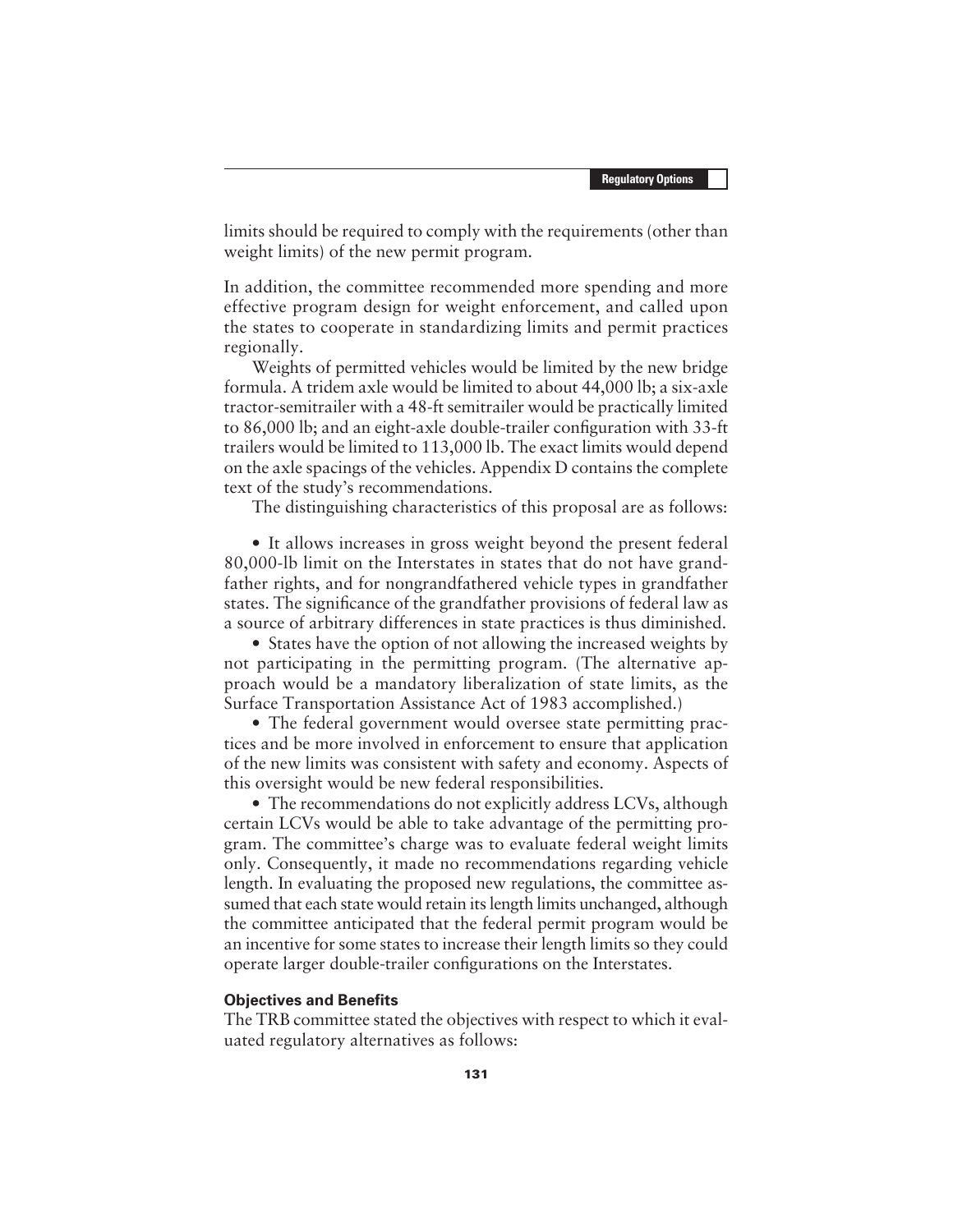• To select from the various changes in truck weight regulations proposed by industry groups and others the most practical means to realize the productivity benefits of increased truck weights while reducing or eliminating possible adverse effects;

• To make changes in weight limits that would reduce truck accidents and encourage safety improvements in truck design and operation;

• To provide mechanisms to match user fees with added costs for pavements and bridges;

• To promote uniformity in the administration of truck weight regulations;

• To balance the federal interest in protecting the national investment in the Interstate system and facilitating interstate commerce with the interests of the states in serving the needs of their citizens and industries;

• To develop proposals that are realistic and feasible and would have a reasonable chance of being implemented. (TRB 1990a, 228)

The TRB study committee estimated that if all states chose to participate in the permit program, about a third of the mileage of all large trucks (that is, heavy single-unit trucks as well as combination vehicles) would adopt new configurations. The vehicle experiencing the greatest growth in popularity would be the six-axle tractor-semitrailer. Users of heavy single-unit trucks, such as dump trucks and garbage trucks, would benefit, primarily by replacing three-axle with four-axle trucks. A small amount of freight was predicted to shift from tractorsemitrailers to short, heavy double-trailer combinations. Traffic equivalent to 1 percent of annual large-truck-VMT would be diverted from railroads to the highways, but the total annual mileage of large trucks would decline by more than 3 percent compared with traffic volume if the federal limits were not changed.

With these projected levels of use, annual freight transportation costs were projected to decline by \$5.2 billion (in 1995 prices and freight volumes) or 2.6 percent of the prior total cost of truck freight transportation. Highway agency pavement costs would be nearly unchanged, but annual bridge construction and maintenance costs were projected to increase by \$900 million, primarily for replacement of bridges deficient for carrying the heavier vehicles. Accident losses were projected to decline because the reduction in truck-VMT would more than offset any greater risk per mile of travel of the new trucks com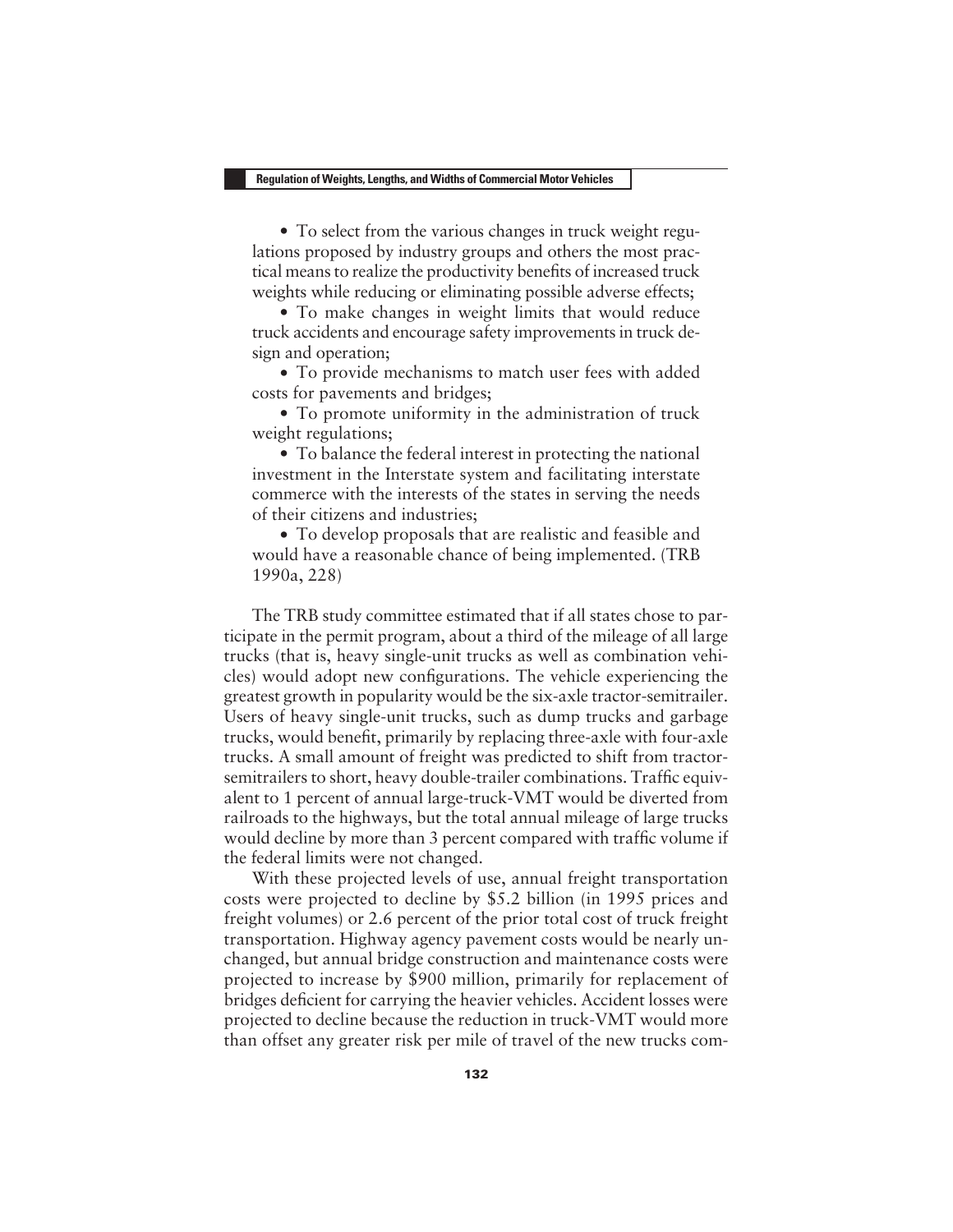pared with the vehicles replaced. The TRB committee concluded that these projected outcomes matched the defined objectives better than any of the range of alternatives within the scope of the study and so recommended adoption of the new regulations.

## **Objections and Obstacles**

The *Truck Weight Limits* proposal continues to be worthy of consideration. Freight productivity benefits would exceed highway agency costs of accommodating the larger trucks, according to the evaluation in the study. Moreover, as argued in Chapter 2, the analysis method used in the study tends to overestimate bridge costs because it does not take into account bridge management techniques for reducing those costs. Finally, it may be argued in the proposal's favor that it would provide a mechanism for adjustment of federal regulations with some degree of planning and control and would therefore be preferable to the stop-gap measures and haphazard erosion of existing standards that appears to have been the pattern of recent years. Before judging whether implementing the proposal today would be advisable, it is necessary to consider changes in the environment since the study was conducted and the criticisms aimed at the study when it was released.

## Changes Since 1990 in the Highway Transport Environment

Since the TRB committee issued its recommendations in 1990, some factors in the environment have changed that would affect the consequences of adopting those recommendations. Truck and automobile traffic has grown, and more time is lost to congestion today than in 1990. However, with federal leadership beginning with the 1983 STAA and continuing with the ISTEA (1991) and TEA-21 (1998) highway programs, spending on roads has increased significantly, and progress has been made toward improving the physical condition of bridges and pavements (DOT 1999).

Traffic of containerized freight, much of it in international trade, grew rapidly in the 1990s. U.S. weight limits are lower than the limits of most of the nation's trading partners, and heavier six-axle semitrailers operating under the *Truck Weight Limits* permit program would be well suited to carrying international containers. Indeed, the benefits of increased truck productivity may appear more attractive today because of emergent concerns over capacity constraints throughout the freight transportation system.

Average fatal accident involvement rates for trucks have declined since 1990, possibly rendering any relative differences in accident rates among vehicle types somewhat less significant. Some data indicate that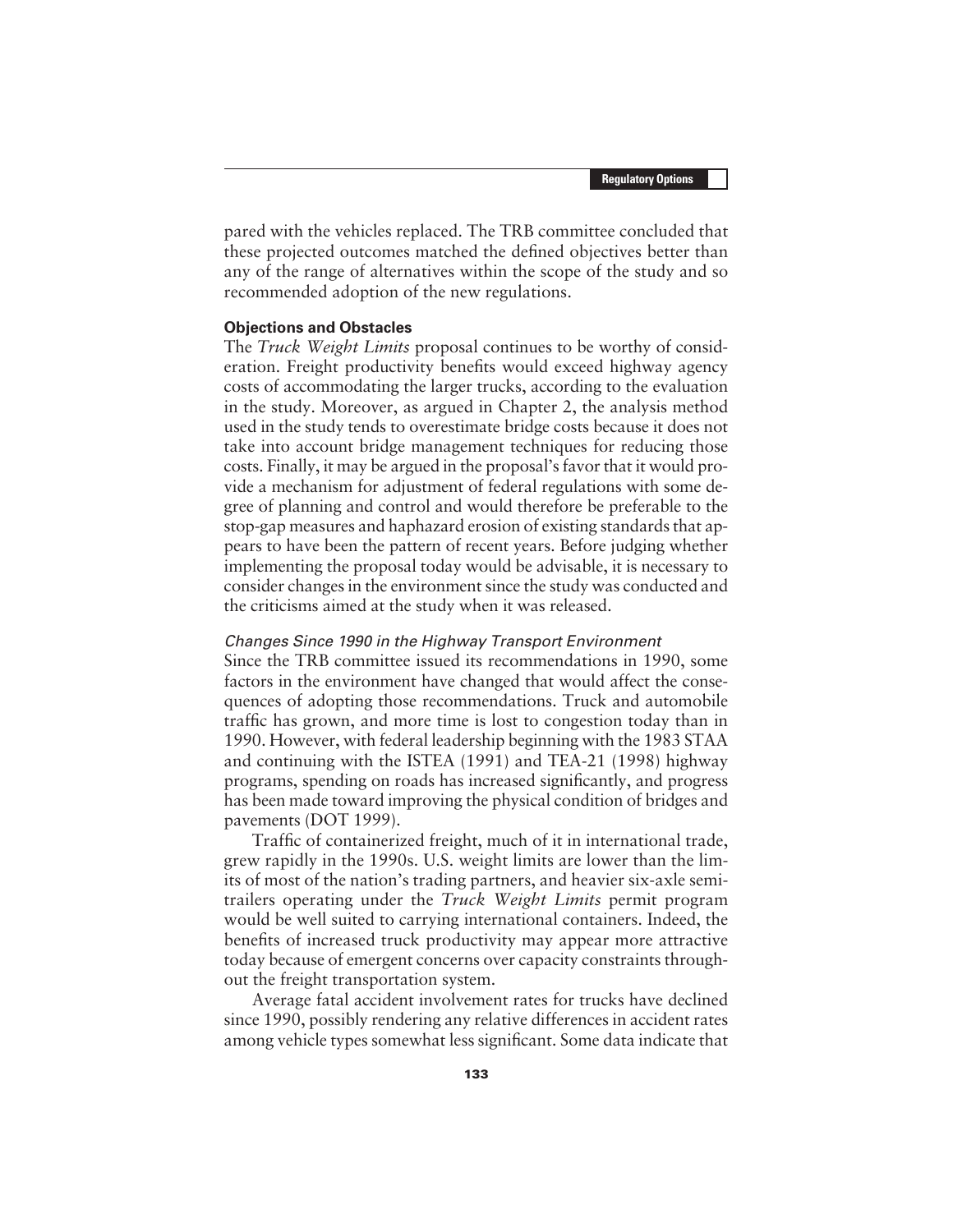average loaded truck weights may be decreasing (DOT 2000, Vol. II, III.8), a trend that could affect the productivity benefit of adopting the TRB recommendations. Resources devoted to truck regulatory enforcement have increased, although measurement of the effectiveness of regulation remains poor, as discussed in Chapter 4.

The significant federal regulatory change since 1990 has been enactment of the LCV freeze in 1991, which prevents states from claiming any expansion of grandfather rights to operate heavier multitrailer configurations on the Interstates and blocks changes in state regulations that would expand use of multitrailer configurations on the National Network for Large Trucks (which includes 160,000 mi of roads in addition to the Interstates) (DOT 2000, Vol. III, III.17). The LCV freeze would restrict states' options for taking advantage of the proposed permitting program.

## Criticisms of the Truck Weight Limits Proposal

The most serious objections raised to the original *Truck Weight Limits* proposal upon its release concerned implementation. The proposal incorporated requirements regarding routes where permit vehicles would operate, user fees for permit vehicles, enforcement, and safety practices. These requirements were stated in general language and left to the discretion of the states or as regulatory details to be worked out by FHWA in promulgating regulations to govern the permit program. Some state officials and others argued that technical expertise, institutional arrangements, financial and human resources, and political support that would be essential for putting these safeguards in place were all lacking. State officials were concerned that the end result of attempting to implement the study's recommendations would be that the states would be forced to accommodate larger trucks and to incur added infrastructure costs without the needed additional revenue (which according to the proposal should come from permit fees and other user fees) and without the strengthened enforcement and safety checks the study said would also be necessary.

These concerns find support in past experience. Truck permit fees often are insufficient for covering the costs of administration and enforcement of the permit programs, let alone for recouping added infrastructure costs generated by permit vehicles (see Chapter 4). At the federal level, truck excise taxes were increased on a graduated scale with respect to weight in STAA, the 1983 law that required all states to allow 80,000-lb trucks, but the graduated fee schedule was repealed 2 years later.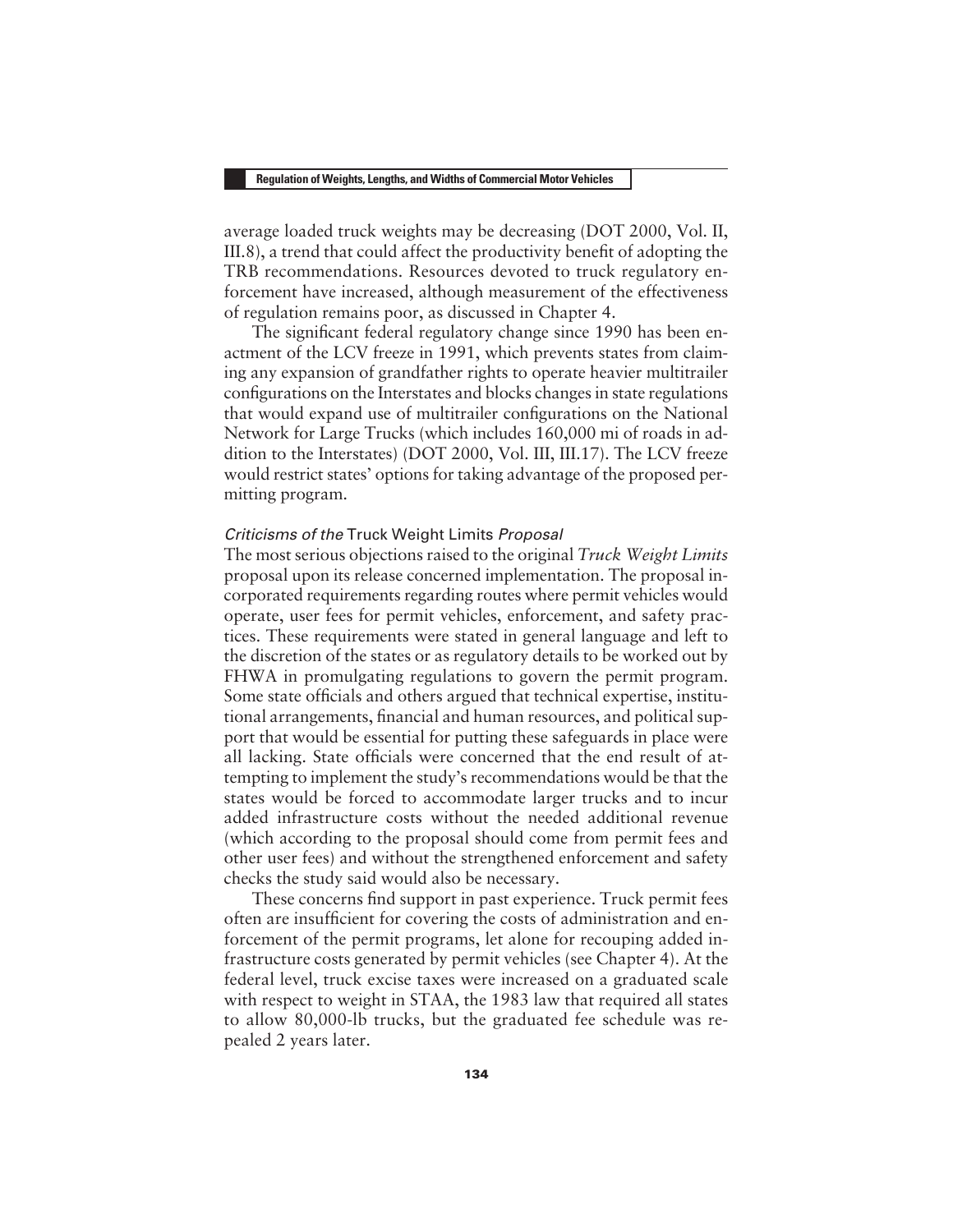On enforcement, the *Truck Weight Limits* proposal contained a partially dissenting statement by a committee member who was a state enforcement official, presenting two objections. First, the study's evaluations did not include sensitivity analysis of how the projected benefits and costs of the options would change if differing assumptions about the effectiveness of enforcement were made. The statement's author believed that under the permit program, the average infrastructure damage cost of violations would rise and that the added complexity of the permit program would make it more difficult to enforce than existing regulations. Higher cost per violation and greater frequency of violations might annul the projected benefits, the statement argued. Second, the author of the statement noted that although the report listed possible federal actions to strengthen state enforcement, the recommendations did not call for any specific new federal initiative regarding enforcement.

As discussed in Chapter 4, federal oversight of state enforcement programs has historically been weak. Implementation of the *Truck Weight Limits* proposal would heighten the importance of the federal oversight role.

Finally, regarding the proposal's recommendation that permits issued under its recommended procedures include provisions requiring special equipment or operating practices to ensure safety, the results of the review of safety evaluations of size and weight limits presented in Chapter 2 indicate that the effectiveness of most such measures is largely unknown. Therefore, this part of the proposal's recommendations, by itself, would not provide strong assurance of safe operation of permit vehicles, even if it were vigorously implemented.

## **MODIFIED VERSION OF** *TRUCK WEIGHT LIMITS* **RECOMMENDATIONS**

In this section, a proposal for reform of federal size and weight regulations is outlined that retains the core concept and most of the objectives of the *Truck Weight Limits* recommendations, but includes provisions intended to overcome some of the problems identified in criticisms of that study. The specific size and weight provisions outlined below are presented as an interim arrangement rather than as a permanent resolution. Implementing the proposal would create a mechanism whereby the performance of the regulations and the states' administration of them could be monitored and evaluated, and adjustments made when warranted by the evaluations and by changes in external conditions. The Institute proposed earlier in this chapter would be a suitable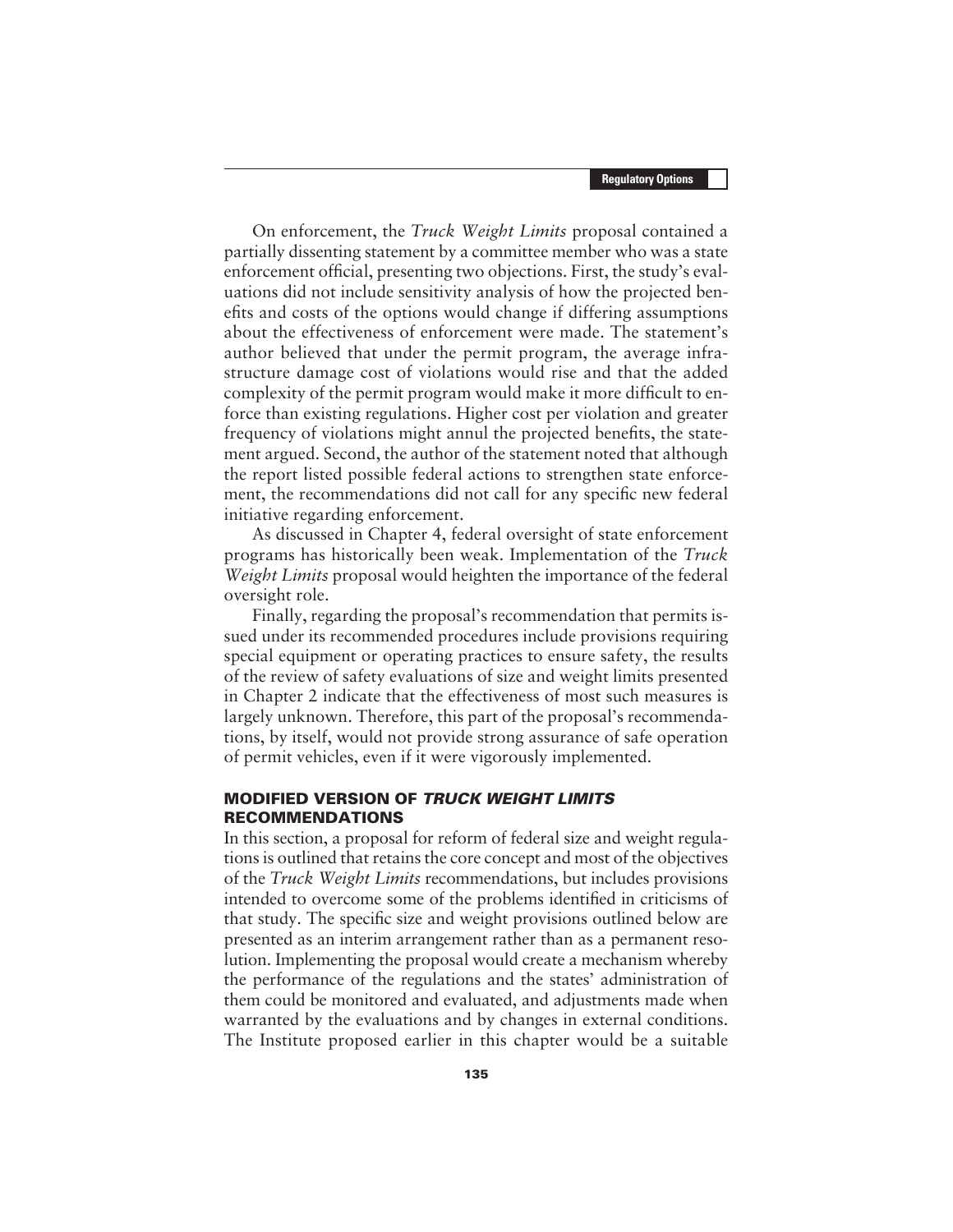organizational arrangement to provide technical support for these functions. Recommendation 3 in Chapter 5 specifies in greater detail the necessary oversight functions and the proposed responsibilities of the Institute.

Two modifications to the *Truck Weight Limits* proposal are described below: changes in the earlier study's size and weight limit recommendations, and stronger and more specific provisions to ensure that implementation is effective in furthering the objectives of the regulations. The modified proposal retains the central feature of the original: a federally supervised, state-implemented permitting program, adopted at state option, to allow operation of certain trucks larger than those now allowed under federal law on the Interstates and other roads where federal restrictions currently apply.

#### **Size and Weight Provisions**

In this modified regulatory proposal, specific size and weight provisions that differ from the original *Truck Weight Limits*recommendations are as follows:

• An immediate change in the federal bridge formula is not proposed. How the new bridge formula would influence equipment selection in actual practice is difficult to predict and an important source of uncertainty in the original study's impact estimates. Also, since 1990 other proposals for modifications to the bridge formula have been made, so reassessment probably will continue in the future.

• Instead of defining the trucks that would be eligible for the new permit program solely by a bridge formula, specific eligible configurations are identified: a six-axle tractor-semitrailer with maximum weight of 90,000 lb (regardless of the bridge formula restriction) and doubletrailer configurations with each trailer up to 33 ft long, seven to nine axles, and weight limit governed by the present bridge formula, implying a maximum weight of about 111,000 lb. These would be the maximum weights and dimensions allowed, but a state could apply to participate in the program and to impose more restrictive limits on its permitted trucks. For example, a state could propose to impose a bridge formula on the six-axle tractor-semitrailer. The specificity of this approach might be attractive to state officials, in contrast to the uncertain outcome of application of the new bridge formula proposed in *Truck Weight Limits.* On the other hand, specificity curtails operator flexibility and innovation. Federal permission to use heavy doubles would constitute a limited relaxation of the present federal LCV freeze.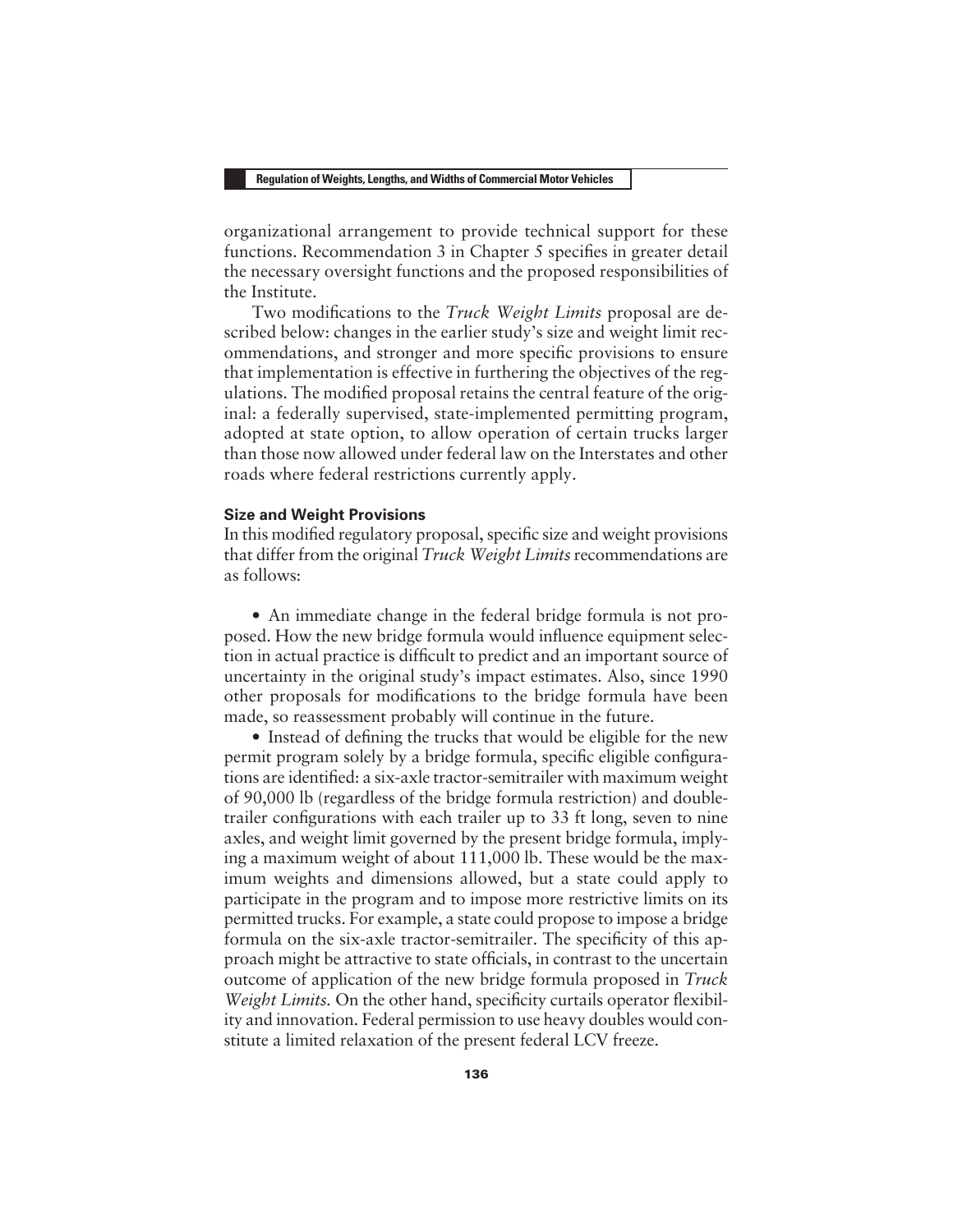• After a specified transition period, all trucks operating under grandfather exemptions or state-specific exemptions from federal regulations would be made subject to the requirements for monitoring and evaluation that would apply to trucks in the proposed new state permitting programs. Information from monitoring would allow Congress to decide whether the grandfather provisions should be altered. Alternatively, grandfather rights could simply be sunset after a period of time. When the permit program and the needed federal oversight capabilities were in effect, carriers and states would have the opportunity through these mechanisms to use almost any economically justifiable vehicle, and with more effective controls to prevent abuse than now exist in grandfather rights operations.

The six-axle 90,000-lb tractor-semitrailer, one of the vehicles that would be eligible for the permit program, is evaluated as carefully as existing information allows in the DOT 2000 size and weight study and in *Truck Weight Limits.* This vehicle is considered in the DOT and TRB studies because (1) it offers a modest productivity gain over the current standard five-axle tractor semitrailer (the TRB study estimates about a 5 percent savings per ton-mile for high-density cargo); (2) it would reduce pavement wear costs per ton-mile of truck freight because it provides carriers an incentive to adopt trucks with lower average axle weights; and (3) the total weight and weight distribution would be consistent with criteria for acceptable levels of bridge stress that are the basis of current federal regulations. The desire to limit the extent of potential bridge overstress is the principle constraint on the weight of the vehicle in the two earlier analyses.

The DOT study further notes that allowing use of the heavier sixaxle tractor-semitrailer would reduce the discrepancies between U.S. limits and those of Canada and Mexico and between U.S. limits and the weights of standard containers in international commerce. The six-axle tractor-semitrailer is similar to trucks used widely today in many other countries.

Double-trailer combinations with 28-ft trailers and gross weight of up to 80,000 lb operate legally in every state by federal law, and 22 states allow operation of longer and heavier multitrailer combinations. Short, heavy double-trailer combinations are evaluated in the DOT 2000 study, in *Truck Weight Limits,* and in the Turner Proposal study (TRB 1990b). The proposed 33-ft trailer length limit on the double-trailer permit vehicles would allow this configuration to make turns at intersections without encroaching farther into the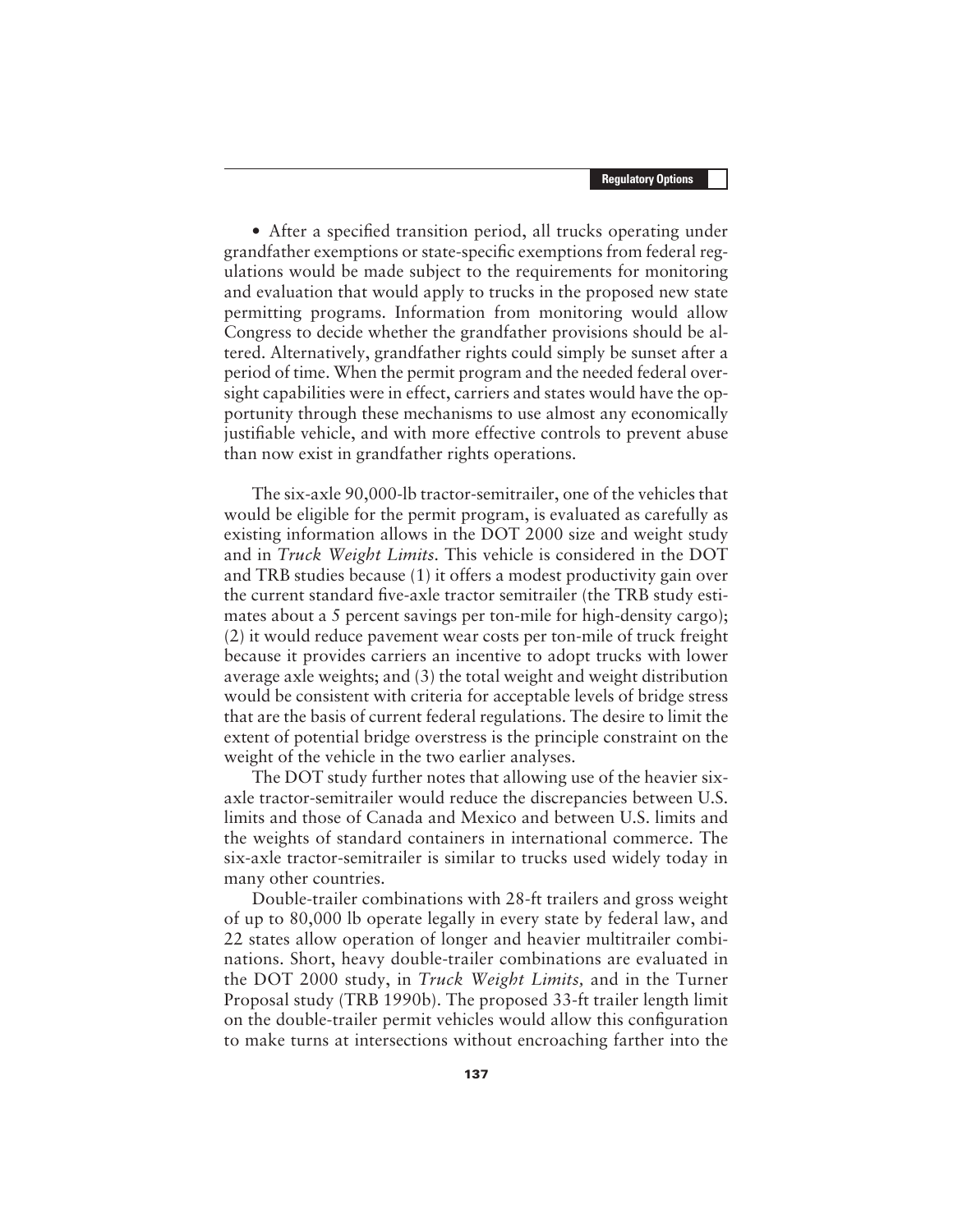opposing lane than do common existing tractor-semitrailers. The evaluations in past studies indicate also that the 33-ft trailer length would offer some advantages with respect to stability as compared with 28-ft trailers.

There is no basis for claiming that these weight limits are optimum. They would be expected to be subject to revision over time. The federal review of state permit programs would be permanent and ongoing, and as its effectiveness was strengthened through experience, the review process would yield results that would provide the needed guidance on revision of the limits.

## **Implementation Provisions**

As explained in the preceding section, serious objections to the *Truck Weight Limits* proposal concerned implementation problems: How could the study's recommendations regarding adequate fees; adequate enforcement; and assurance of safe operation through imposition of vehicle, operational, and routing restrictions be made to work in practice, considering the history of federal and state failings in these areas? Outlined below are proposals aimed at increasing the likelihood of successful implementation of the permitting program by putting teeth into the federal oversight of enforcement, fees, and safety requirements. The key to improved results in each of these areas is effective evaluation and monitoring. If regulatory agencies cannot observe how the programs they administer are performing with respect to their objectives, the chance of success is small.

# User Fees

The federal legislation creating the program would contain a quantitative test for revenue adequacy of the permit fees imposed by states that wished to participate in the new permit program. Fees should be sufficient to cover all costs of administering and enforcing the permits, as well as any increase in infrastructure cost caused by the permits. The ability of the permit program to cover its costs is a necessary test that it is economically justified. States that decide to participate in the program should be required to provide DOT with the data necessary to verify revenue adequacy.

# Enforcement

An effective joint federal–state program for enforcement under the permit program would include the three elements listed below. The federal legislation creating the new federal truck size and weight reg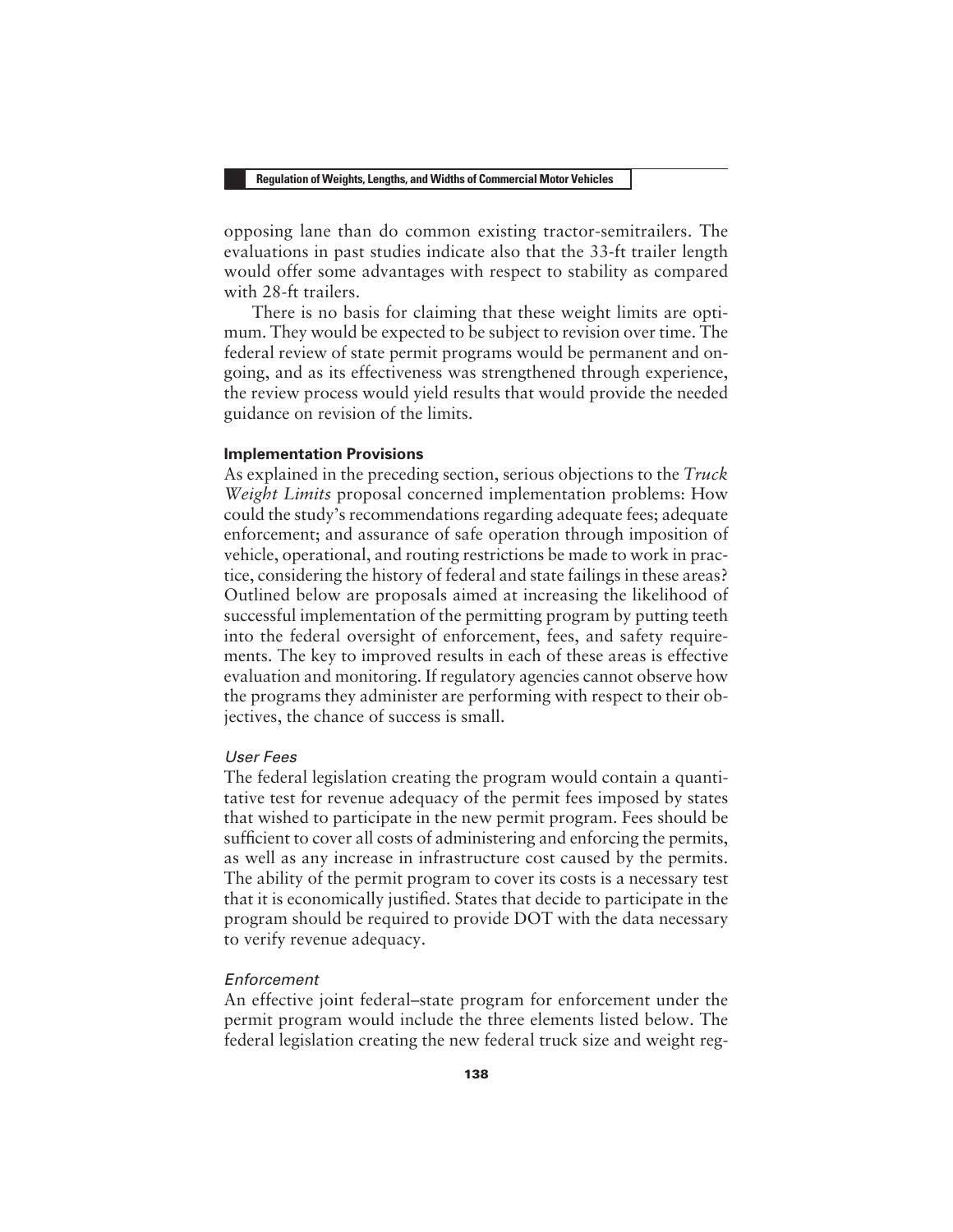ulatory program would have to contain specific requirements regarding each of these elements:

• Performance benchmarking—A state participating in the program would be required to have in place a data collection program that allowed it to know the actual distribution of axle weights and gross weights on significant truck routes and the frequency of extreme overloads, and that allowed it to observe the effect of enforcement efforts on the frequency and severity of violations.

• Application of new enforcement tools—The list in *Truck Weight Limits* of possible federal measures to strengthen enforcement remains valid (pp. 142–143). That study recommends a federal evaluation of these measures but does not explicitly recommend any federal action regarding enforcement. The measures identified are as follows:

– Imposition of federal penalties for violation of federal limits. Penalties might include fines and other penalties, such as forced offloading of trucks and revocation of the driver's commercial driver's license for serious violations within the driver's control, such as ignoring a bridge posting. Federal penalties could also be imposed on carriers and on shippers, depending on where responsibility lay for placing the overload on the highway.

– Federal programs to educate judges, prosecutors, and state law enforcement officials about the importance of the problem. A strong federal action would be to make enactment of a "relevant evidence" statute a precondition for state participation in the permit program. A few states authorize enforcement officials to conduct terminal and office inspections of shippers and receivers to find evidence of haulage of illegal loads and to utilize the records in prosecuting weight violations (TRB 1990a, 275).

• Adequate and stable funding—One of the possible federal actions listed in *Truck Weight Limits* is direct federal funding of state enforcement, possibly by amending the federal Motor Carrier Safety Assistance Program. If federally funded enforcement were financed through federal truck user fees, this approach might be the most direct way to overcome state objections on enforcement grounds and to stimulate improvements.

• A program to substantially advance the application of information technology as an enforcement tool—Information technology applications that are available today could, with the proper institutional support, dramatically improve the effectiveness of enforcement.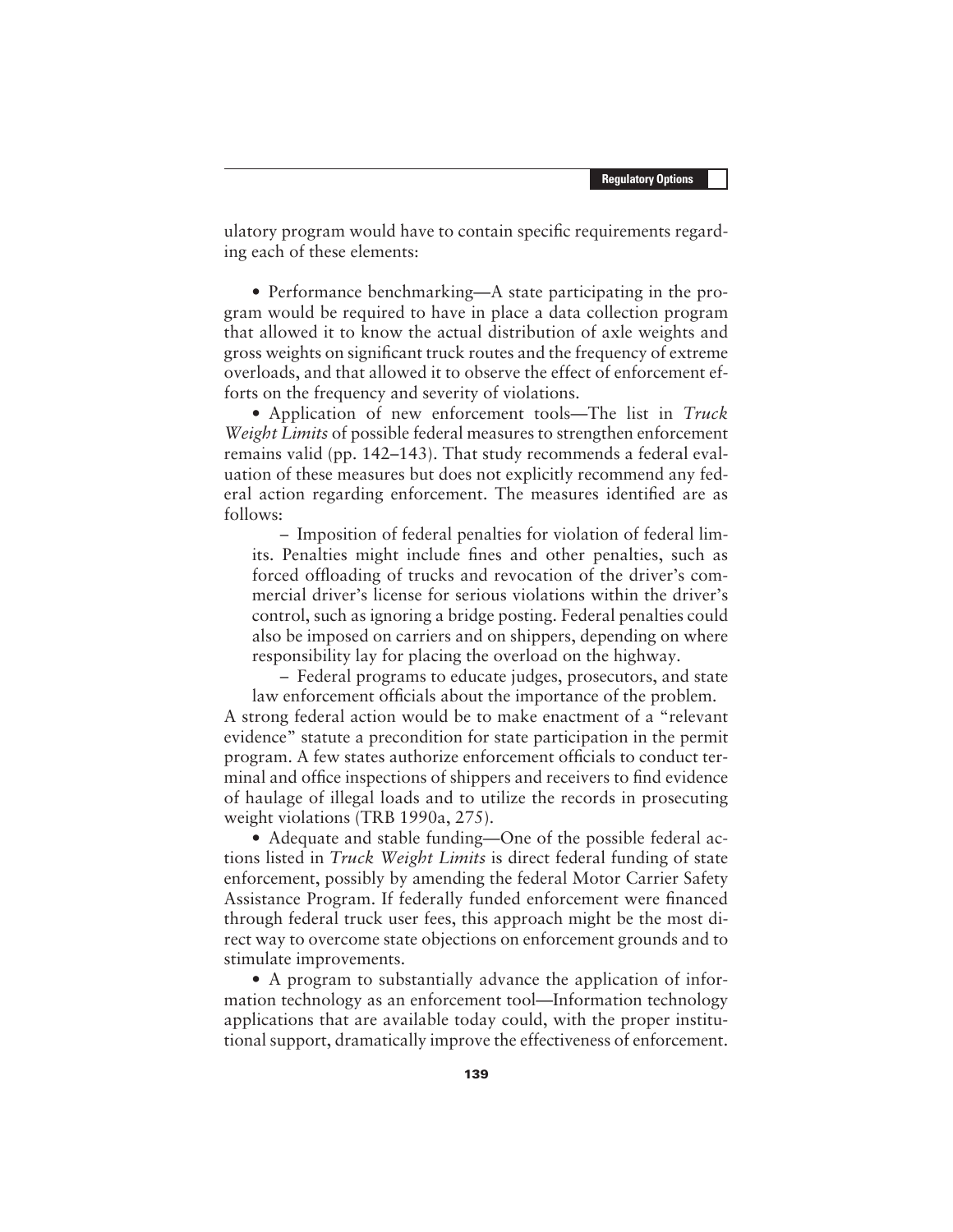#### Safety Requirements

*Truck Weight Limits* recommends that FHWA, the states, and industry jointly develop standards that would improve the safety of the vehicles operating under the new permit program in the areas of power requirements; driver qualifications; accident reporting; brakes; couplings; and axle, tire, and rim specifications. States would be required to impose these standards on permit vehicles. The problem with this recommendation is that little is known about the relationship of the vehicle characteristics cited, or of driver qualifications, to on-the-road accident risk. Therefore such standards, derived from present knowledge, could not be relied upon to ensure safe operation. A substantial commitment to research would be needed to establish the efficacy of such a requirement. As a temporary measure, equipment requirements developed in established state permit programs could be imposed. For example, some states require that a permitted truck's components carry manufacturers' ratings consistent with the loads the truck is allowed to carry. As an accompaniment to enactment of the permit program, federal legislation could provide resources and an institutional structure for the research program on the relationship of vehicle design and performance characteristics to accident risk. An arrangement for this purpose was described in the first section of this chapter.

As described in Chapter 2, knowledge about the relation of truck size and weight to safety is weak. This uncertainty leaves room for a substantial probability that safety effects of changes in regulations would be large, even if best available estimates indicated that they would not be. Nonetheless, it would be reasonable to hope that implementing the regulatory changes described in this section, in conjunction with the permanent data collection and research arrangements outlined in the first section of this chapter, would contribute to safety. Such a program would be a first step toward imposing effective oversight and performance monitoring on a regulatory system that today is haphazard and poorly monitored, as Chapter 4 will describe. In addition, the research and evaluation activities could greatly strengthen the scientific basis of truck and highway safety programs.

#### **Redefinition of Federal and State Responsibilities**

The permit program, implemented with effective federal oversight of safety, fees, and enforcement, would constitute a redefinition of the federal role in size and weight regulation. The federal government would have diminished involvement in defining numerical dimensional limits on the Interstates and other federal-aid highways, since the states would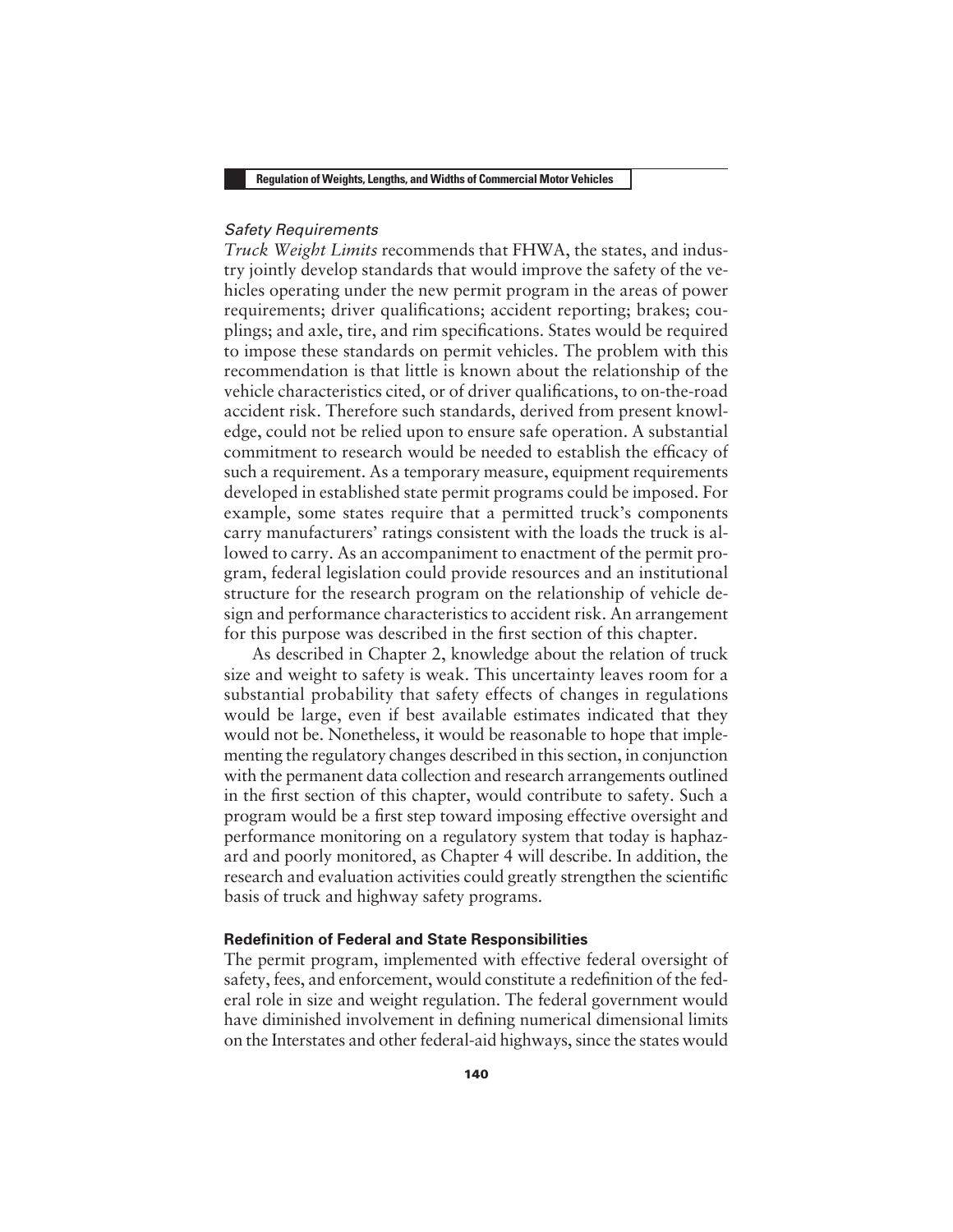have more discretion with respect to limits on these roads. However, the federal government would take on greater responsibility for ensuring that state rules governing the use of vehicles on federal-aid highways were contributing to meeting national objectives.

Historically, the central provision of federal size and weight regulations has been the numerical limits on weights and dimensions, either maximum limits (for weight and width) or rules forbidding the states to impose limits below certain values (for trailer length and number of trailers). Policy debates have focused on setting these numerical values. However, the federal government has paid little attention to how its numerical limits affect the performance of the highway transportation system. It does not systematically monitor how federal and state regulations, exemptions, permits, and regulatory violations combine to determine the characteristics of trucks in operation; federal oversight of state enforcement of the federal limits has been imperfect; and evaluations of the regulations' impacts in the federal truck size and weight studies have been infrequent and have been weakened by methodological flaws and data gaps.

The committee envisions that the structure of the recommended permit program, together with the capabilities for monitoring, oversight, and research provided by the Institute, would eventually lead to a regulatory regime in which federal numerical limits would have much less importance because states would have greater flexibility to set their own limits. However, federal monitoring of the performance of the regulations would play a much stronger role than it does now in determining how trucks are regulated. In effect, federal oversight would tend toward performance standards: states could propose solutions to problems, and the federal government would have to assess whether the proposals met qualitative objectives. The redefined federal role, by requiring states to justify their proposals on performance grounds, would allow the federal government to continue to provide a buffer between state highway programs and local, short-term economic pressures to depart from best management practices, as federal standards do now.

The opportunities created by the permit program would be expected to stimulate new multistate agreements on size and weight. Federal administration of the program could promote or require consultation among neighboring states. Expansion of multistate agreements would be consistent with evolution away from reliance on federal numerical standards. Some regional multistate agreements on matters related to size and weight matters already exist. Multistate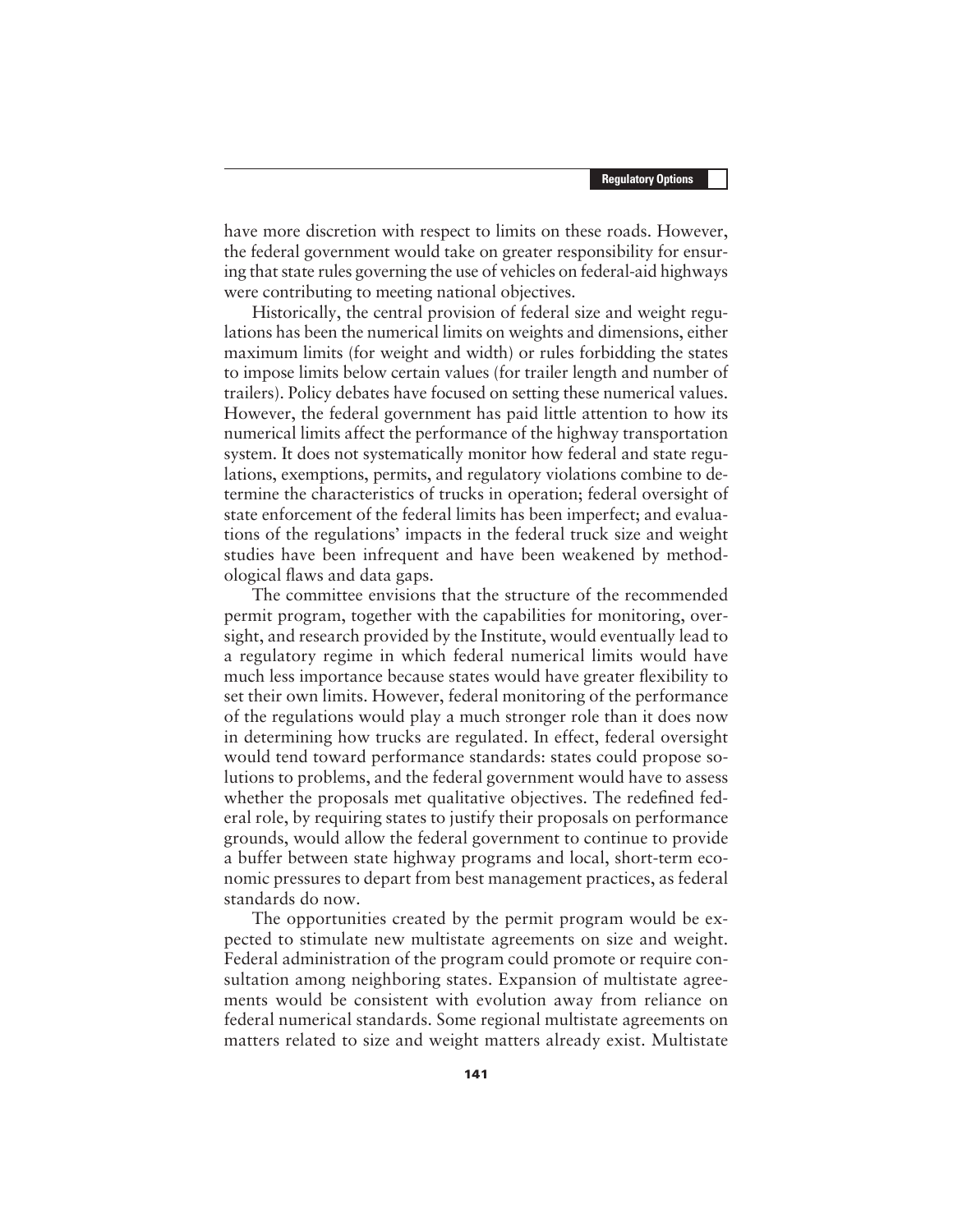agreements could improve regulation if they promoted best practices and reduced needless variability in regulations. They could be useful in situations in which several adjacent states have similar road conditions that differ from those of surrounding states (e.g., a group of states having relatively new Interstates with relatively light traffic), or in which a regional industry that extends across state lines requires a special provision in the regulations.

The federally supervised permit program would be expected to promote multistate agreements for two reasons. First, states would have more flexibility to change regulations than they now have. Second, the federal oversight function would provide a formal mechanism for states with similar needs to develop common regulatory responses. As a hypothetical example, if each of a group of neighboring states saw a need to provide in its size and weight regulations for special requirements of a regional industry (and the changes were not possible under present federal rules), each state would be required to apply to the federal government for review and approval of a permitting program. The federal review would examine infrastructure compatibility, provisions for safety, and user fees. It often would be preferable from the point of view of the affected industry, the state governments, and the federal program administrators if the states devised a common solution to the regulatory problem rather than multiple, arbitrarily differing solutions.

The program would also foster innovation. States, shippers, carriers, and equipment manufacturers would have opportunities for presenting new ideas and demonstrating their effectiveness.

At least one North American jurisdiction, the Province of Saskatchewan, today operates a permit program with several of the essential features of this proposal. The Saskatchewan program illustrates the concept and gives some indication of practical administrative requirements. The province authorizes use of vehicles exceeding statutory dimensional limits under the terms of contractual agreements negotiated with individual operators. The program has antecedents dating back to 1977. Under present procedures, an operator seeking permission to use larger trucks first pays for a feasibility study conducted by the provincial highway department. If the study results are favorable, an agreement is drawn up specifying allowable vehicle dimensions, equipment specifications and maintenance procedures, allowable routes, and driver qualifications. The agreement also specifies fees to be paid, which are calculated to cover all incremental road and bridge costs incurred by the province plus half the estimated remaining cost savings to the operator from use of the larger trucks. The fee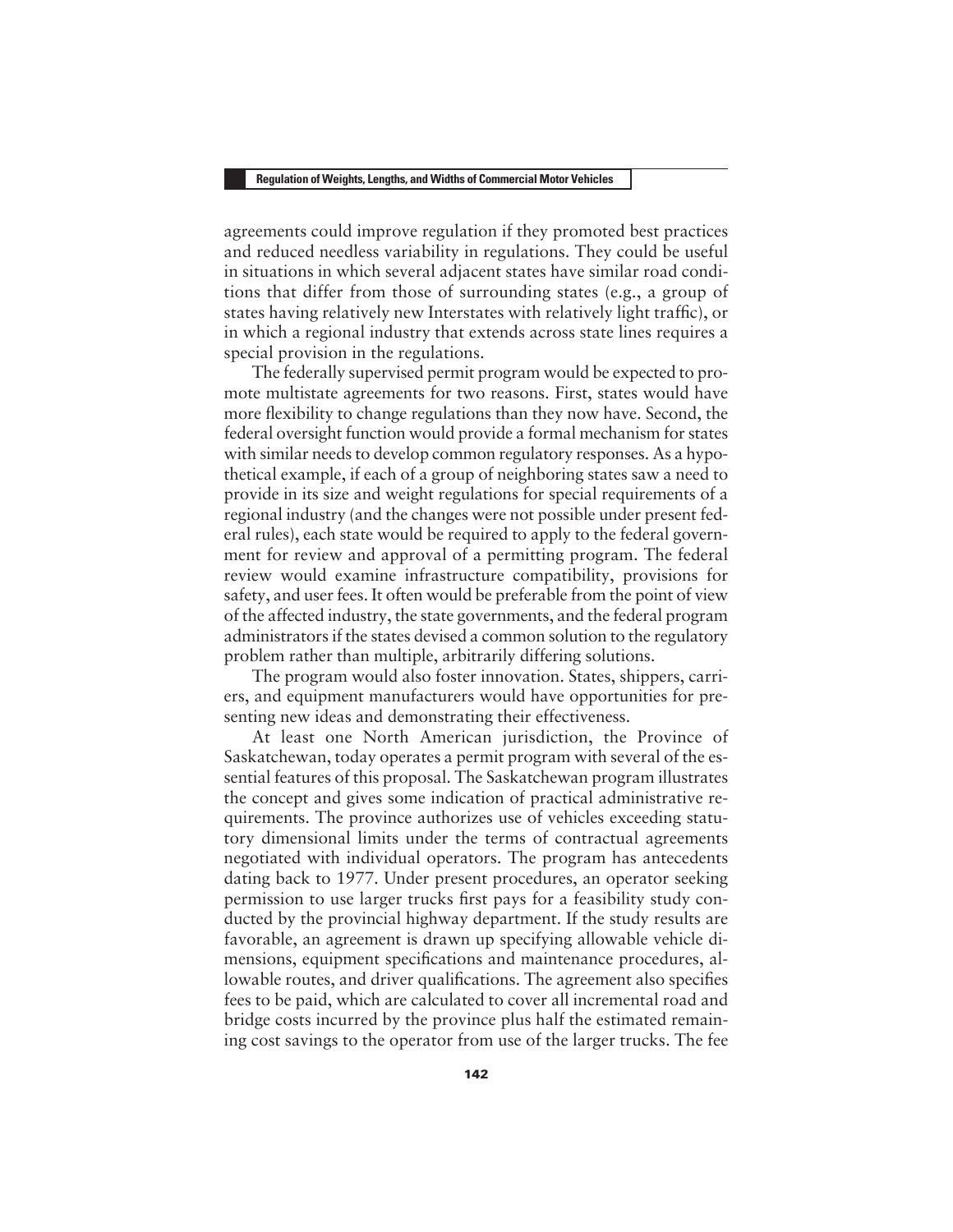is deposited in a special fund that may be drawn upon for highway improvements mutually agreed upon by the province and the privatesector participants, as well as for research, truck safety activities, and program administration. Some agreements call for the private-sector operator to deliver the road improvements necessary for operation of its vehicles.

The program has been used primarily to allow operation on secondary roads of trucks that meet the state's normal primary road dimensional standards, but some larger configurations also are operating. The number of participants is small at present. The province would like to see participation expand, but recognizes that a larger program would require more streamlined administrative procedures (Lang et al. 2001; Saskatchewan n.d.).

## **PROGRAM FOR LARGE REDUCTIONS IN SHIPPER COSTS**

The TRB and DOT size and weight policy studies described in Chapter 2 considered regulatory alternatives involving liberalization of limits beyond the *Truck Weight Limits* recommendations. The methods and assumptions used by those studies imply that liberalization would yield benefits up to a point where trucks substantially larger than those now in use were allowed in those regions where road and traffic conditions were suitable. The proposal outlined in this section indicates the kinds of limits that would be closer to efficient practice, that is, to limits that would allow the public road system to yield the greatest public benefits according to the results of those earlier evaluations. Efficient use of the nation's highways means extracting the greatest economic benefit from the existing highway system and from future highway investments, taking into account the costs imposed by vehicles on other highway users and on the public. Efficient use of the public road system requires the right government policies regarding highway design, operating practices, and user fees. Size and weight regulations can contribute to efficiency if they are combined with appropriate policies in all these areas.

The proposal is not presented as a package to be considered for early implementation. Because of the uncertainties and flaws in the projections of the past studies, the risk of unanticipated harmful consequences arising from radical change in the limits would be great. However, the past studies' results raise the possibility that worthwhile public benefits could be gained from regulations such as those outlined below. The Institute proposed earlier in this chapter would be a suitable organization to conduct the research and evaluation that would be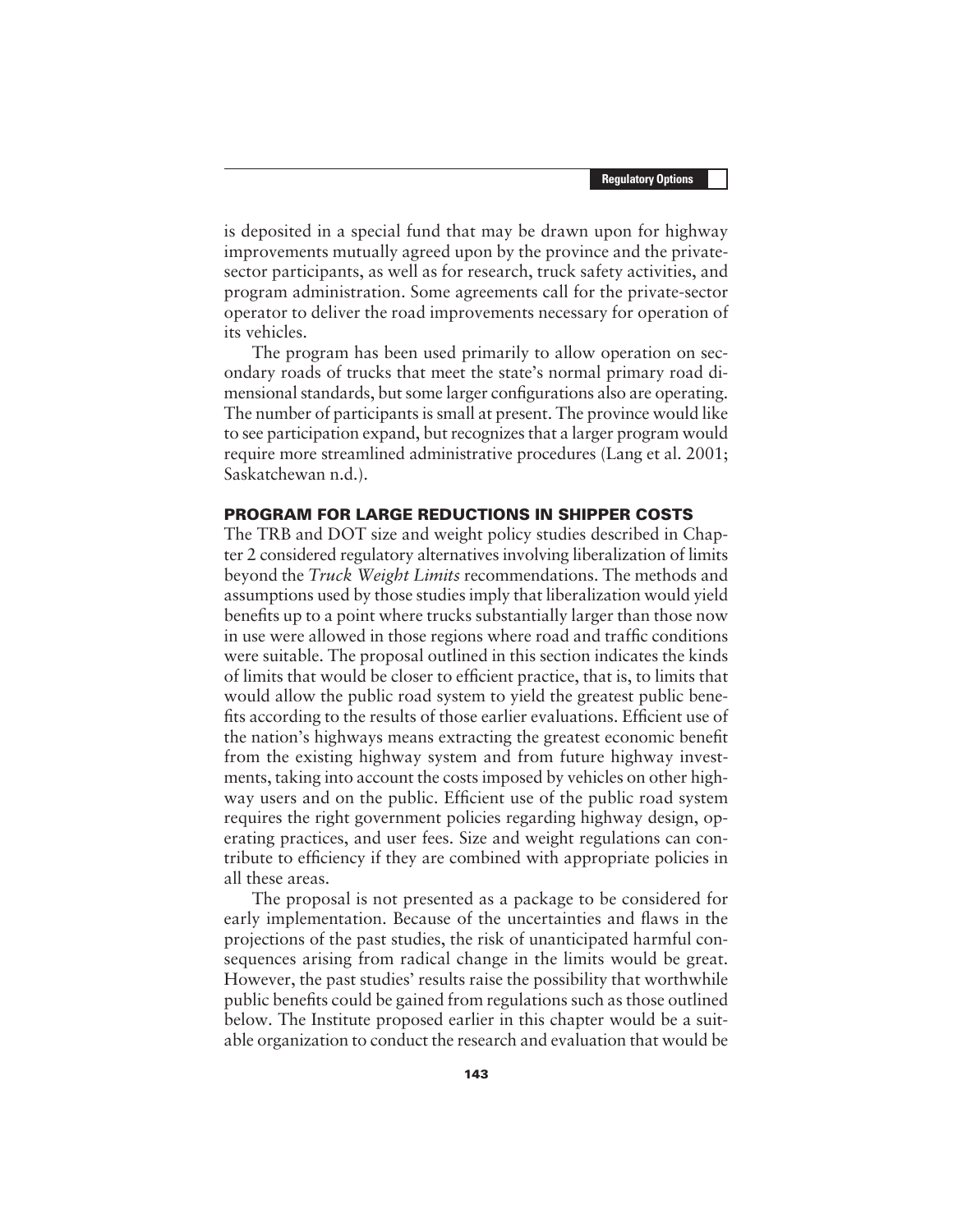needed before decisions were made on implementation. The recommendations in Chapter 5 regarding pilot studies and research indicate some of the necessary activities.

The size and weight provisions in the proposal are as follows:

• Replacement of existing federal weight regulations with a new federal bridge formula without a weight maximum, but retaining the present federal single- and tandem-axle weight limits. Candidates for the formula would include the "Uncapped TTI HS-20" formula or the "Combined TTI-HS-20/Formula B" defined in *Truck Weight Limits* (pp. 189–204).

• Introduction of a new federal tridem-axle weight limit of 51,000 lb.

• Federal authorization of operation of six-axle tractor-semitrailers of up to 97,000 lb, eight-axle B-train double-trailer configurations of up to a specified weight, and eight-axle twin 33-ft trailer combinations of up to a specified weight on a specified system of roads (this provision could be either a federal requirement, like the 1983 federal law requiring the states to accept twin trailers and 80,000-lb semis, or a state option).

• A provision allowing limited expansion, as a state option, of use of turnpike doubles and of triple-trailers in rural areas.

This package would be consistent with proposals from some segments of industry, including the Peterson-Cook bill first introduced in Congress in 1999, which would allow 97,000-lb trucks at the option of each state and which are supported by a group of shippers and carriers. The package would be similar in effect to the present Canadian interprovincial limits, which were adopted by all the provinces in 1988 after completion of a government–industry research program (RTAC 1988). The Canadian limits make no provision for turnpike doubles or triples.

Although NAFTA requires the United States, Canada, and Mexico to seek harmonization of standards related to vehicle weights and dimensions, progress has been slow to date, and great disparities exist in limits among the three nations. By allowing U.S. operation of trucks with dimensions closer to those employed in Canada and Mexico, the proposal would largely accomplish harmonization.

The proposal outlined here embodies a continued strong federal role in direct regulation of truck dimensions (in contrast to the proposal in the preceding section), as well as in finance of needed infrastructure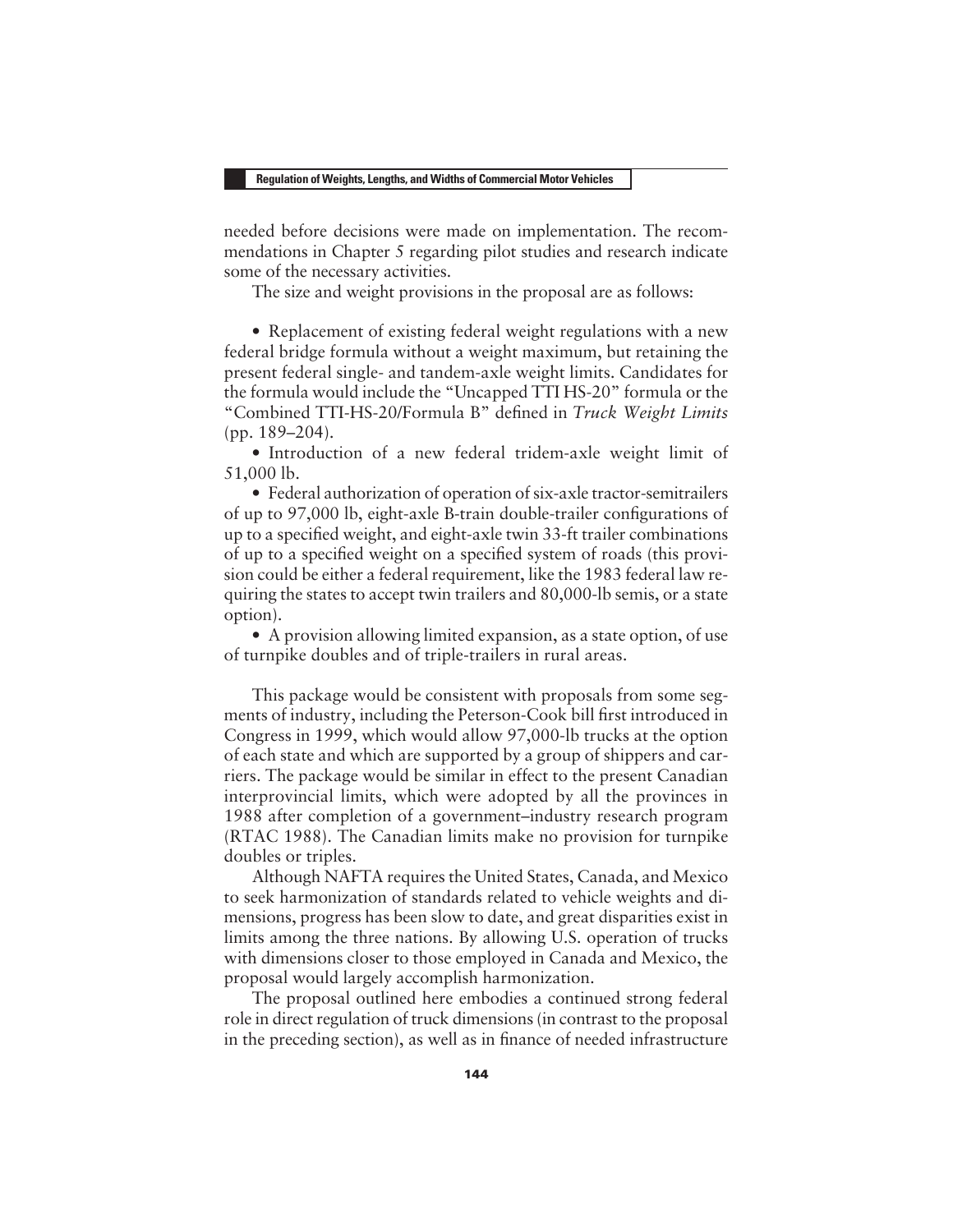and in monitoring of program performance. Similar outcomes probably would be attainable through a more flexible regulatory regime or with greater devolution of responsibility to the states. The strong federal role might be justified because leadership would be important in making such a large change in regulatory practice and also perhaps because funding needs might be very unevenly distributed among the states.

## **Potential Benefits**

*Truck Weight Limits* evaluates application of the Canadian interprovincial limits to the United States. The "North American trade" regulatory scenario (in the version that assumes establishment of a 51,000-lb federal tridem axle weight limit) in the 2000 DOT study also envisions use of similar configurations (DOT 2000, Vol. III, III.10–III.17). The key vehicles in both these evaluations are the 97,000 tractor-semitrailer and the 131,000 short, heavy doubletrailer combination; neither evaluation addresses expanded use of turnpike doubles or triples. The estimates in these two studies suggest the potential for impressive public benefits.

*Truck Weight Limits* estimates that nationwide application of the Canadian interprovincial limits would yield annual shipper cost savings (at 1995 prices and traffic volumes) of nearly \$12 billion, equal to 6 percent of the prior costs of all truck freight transportation. The negative aspect of the evaluation in *Truck Weight Limits* is the estimate of infrastructure costs. Annual bridge costs are predicted to increase by \$2.4 billion and pavement costs by \$500 million. If bridges were replaced to accommodate the larger trucks only on principal highways, bridge costs would be \$1 billion annually.

The DOT 2000 study estimates similar freight cost savings for its "North American trade" scenario (with a 51,000-lb tridem-axle weight limit). Projected annual private freight cost savings are \$14.5 billion (at present-day traffic volumes and prices). Savings to prior truck users are estimated to be 6 percent of prior expenditures on truck freight (DOT 2000, Vol. 3, p. XII.4). As in the TRB study, the major drawback, according to the estimates, is the cost of replacing bridges judged inadequate to carry the heavier trucks. Estimated bridge replacement costs total \$65 billion, or \$4.5 billion annually if amortized at 7 percent as assumed in the TRB study. Even more problematic is the estimate of \$329 billion (or \$23 billion/year) in the costs of delay to highway users due to bridge construction projects (DOT 2000, VI-12).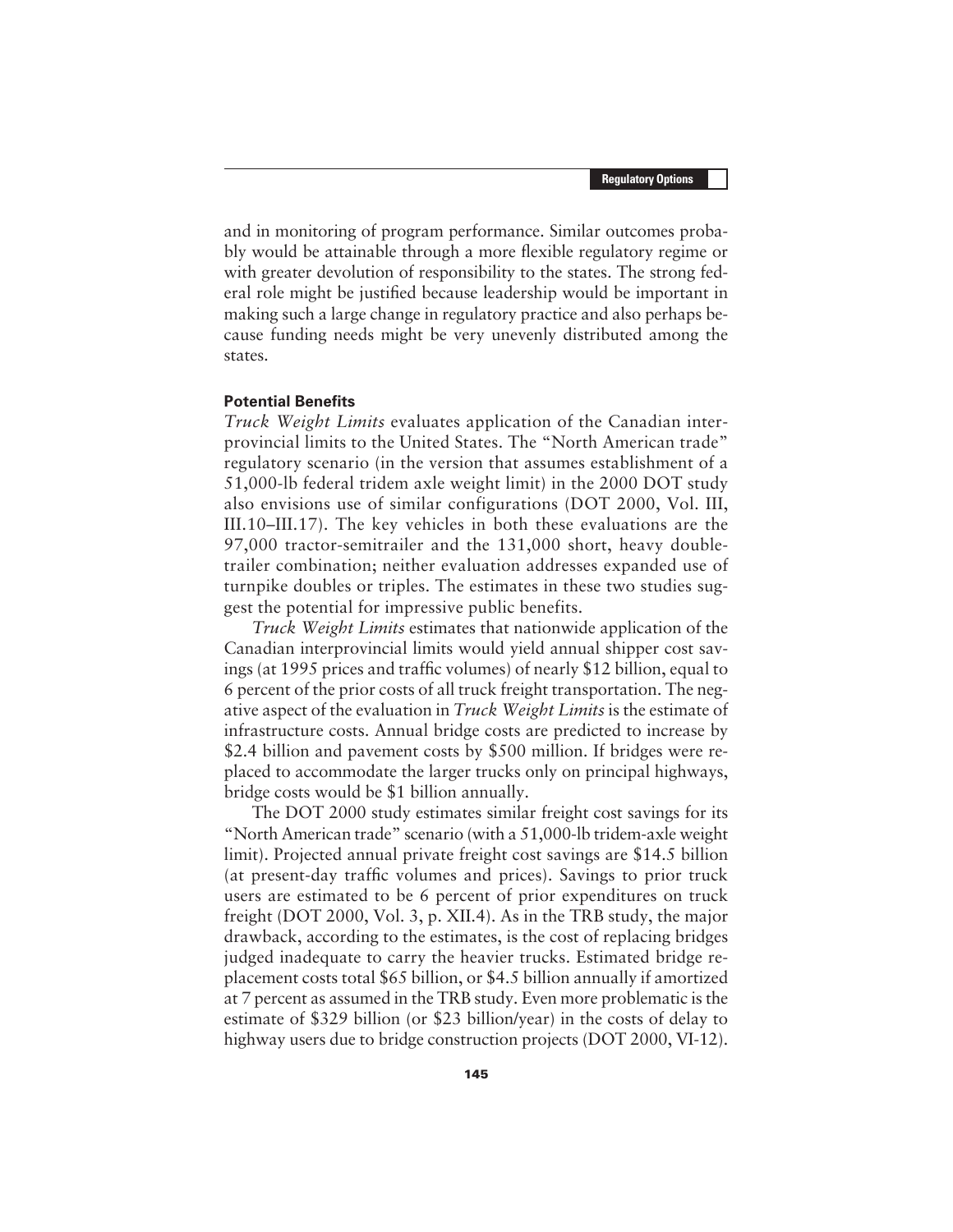#### **Obstacles and Uncertainties**

Among the most apparent problems in implementing such a proposal would be managing bridge costs, financing highway improvements, and maintaining safety.

## Bridge Costs

Although the Canadian interprovincial limits showed the greatest net benefits among all options evaluated, the *Truck Weight Limits* committee presumably did not recommend adoption of those limits in part because of the magnitude of the estimated bridge costs, especially the up-front expenditures that would be needed in the first few years after the limits were changed, according to the study's cost estimation methodology, to accommodate the new trucks on a useful network of major roads. In the DOT evaluation, the addition of delay costs due to bridge construction (a cost ignored in the TRB study) boosts the costs of its "North American trade" scenario (but not of all the LCV scenarios evaluated) above the benefits.

Chapter 2 explains why the method used to derive bridge cost estimates in the past studies is inaccurate. It is likely that if the trucks evaluated in these studies came into use, it would be feasible to maintain or reduce the risk of bridge failures at lower cost than these studies' estimates through more intensive inspection and maintenance of bridges, routing restrictions, and more effective enforcement. Some states with older bridge stocks, lower historical design standards, or less adequate maintenance programs would face the need for substantial bridge replacement expenditures. States would also encounter costs for early replacement of bridges because of accelerated fatigue deterioration. Providing the necessary institutional and financial support for improved bridge management and for justified bridge replacements would be a challenge for the state highway agencies.

## Finance

Even though there are grounds for regarding past studies' bridge cost estimates as misleading, states would face initial and continuing costs for accommodating trucks of the dimensions provided for under this proposal. Therefore, a financing plan would be essential for implementation. The keys would be raising the necessary funds from users of the new equipment, and implementing a program for prioritizing and staging bridge replacements that took into account the importance of routes to freight traffic. The most reliable test of the economic justification of the new regulations would be carriers' and shippers'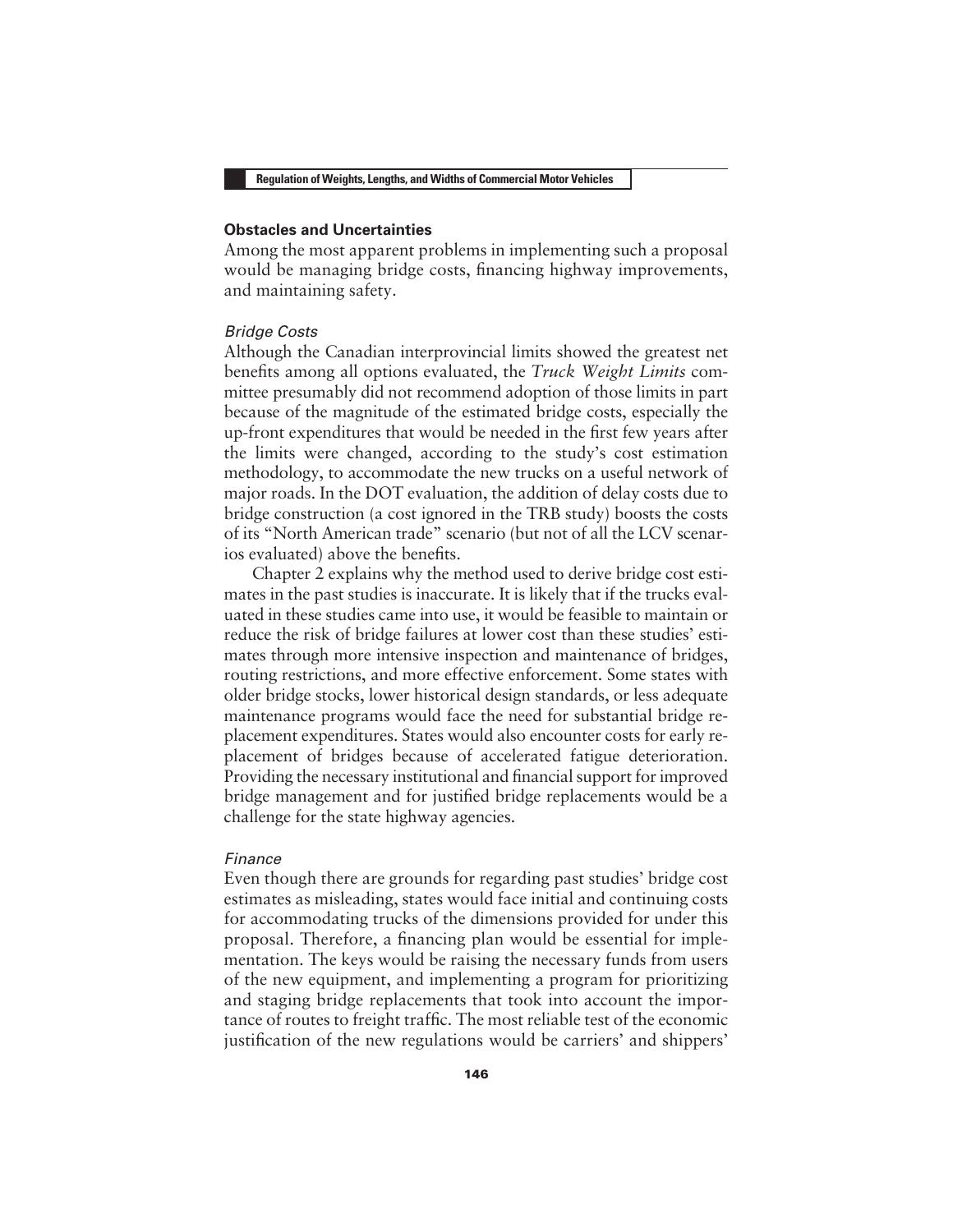willingness to finance genuinely necessary infrastructure upgrades through user fees or other financial arrangements with states.

## **Safety**

Historical experience with similar vehicles, including experience in other countries, together with the available research results, although imperfect and fragmentary, provides sufficient justification for the conduct of trials to demonstrate the safety of the vehicles this proposal would bring into common use. The trials would have to be large enough to generate data sufficient to calculate differences among vehicle configurations in accident involvement rates and to assess the effectiveness of mitigation measures. Careful experimental design of the trials would be essential. Conduct of large-scale trials would be the only means of putting to rest doubts about safety impacts.

## **INCREASING THE EFFECTIVENESS OF REGULATION: PERFORMANCE STANDARDS AND PRICING**

Opportunities exist to establish a direction for reform of size and weight regulations and related highway management practices that would lead to a more efficient and safer highway system in future decades. Incremental regulatory changes, as they occurred, could be made in such a way that progress would be maintained toward an eventual transformation of size and weight regulation into a highway management mechanism fundamentally different from present practice. The principles underlying the new scheme would be regulation by performance standards and pricing to provide truck operators with financial incentives to choose efficient equipment and operating practices.

#### **Performance Standards**

Performance standards would directly limit the behavior of vehicles instead of limiting dimensions or requiring specific equipment or appurtenances. For example, one source of the concern that increasing the gross weight limit might degrade safety is that if gross weight is increased for a vehicle of a specified length, the vehicle's center of gravity is likely to be elevated. Therefore, it will have a greater propensity to roll over in use, and hence will be at greater risk of involvement in accidents. The performance standards approach would involve first verifying that this causal chain is valid and then regulating some direct measure of propensity to roll over, instead of attempting to regulate the rollover hazard indirectly (and probably ineffectively) by means of the gross weight limit. All vehicles that had high rollover risk would be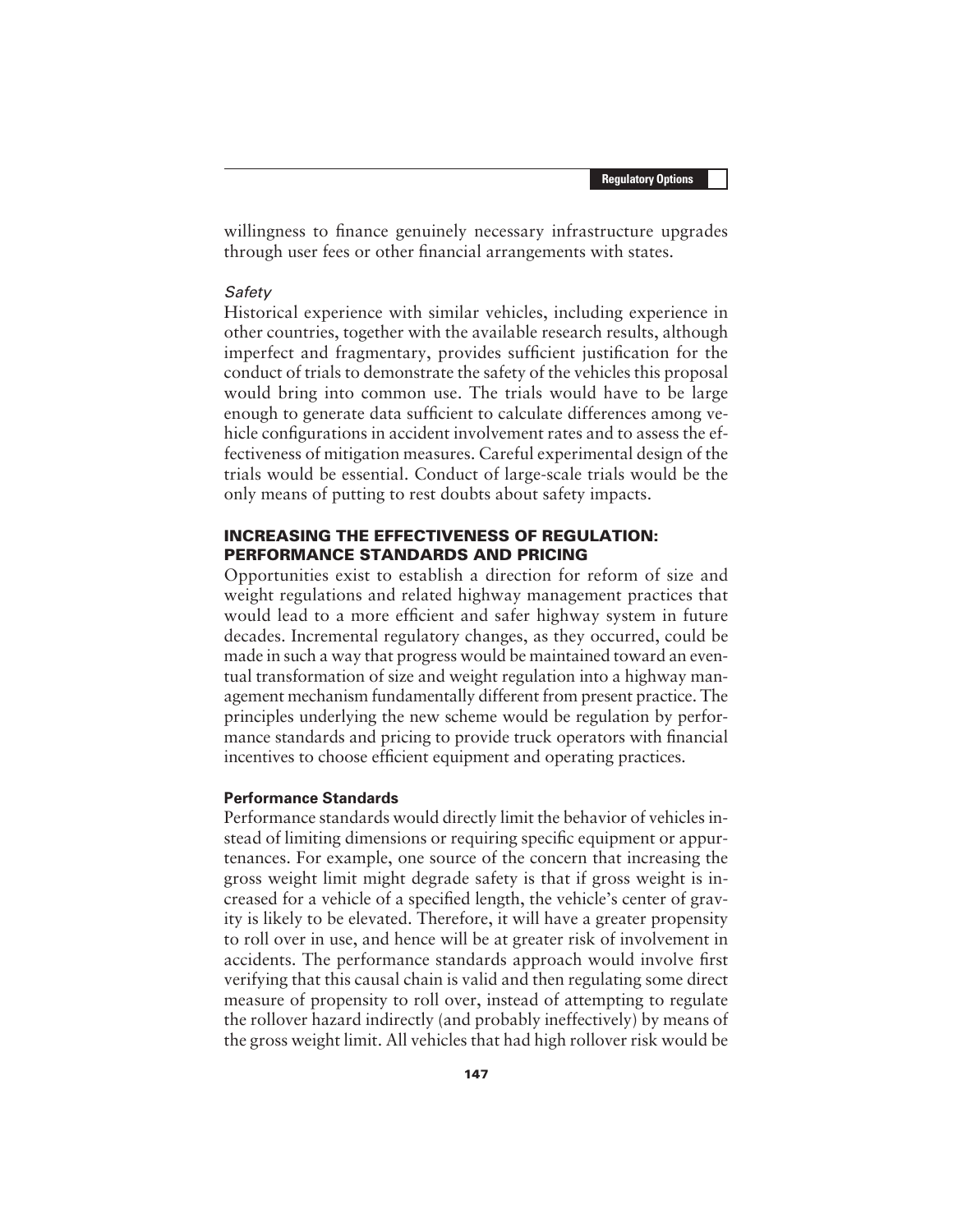affected by the application of such a standard (rather than just those vehicles operating at the gross weight limit), and operators would have an incentive to find ways of reducing the rollover propensity of their trucks without sacrificing productivity.

The term *performance-based standards* denotes an approach to vehicle regulation that is intended to yield some of the benefits while avoiding the implementation difficulties of pure performance standards. A performance-based standard is a dimensional limit on vehicles that is derived from and justified by an explicitly defined performance standard. For example, the performance standard might be ability to perform a specified turning movement without encroaching more than a specified distance into the opposing lane. Dimensional limits (e.g., on spacing between articulation points) derived from this standard would be promulgated as performance-based standards.

The performance-based standards approach has the advantages that each dimensional limit has a clear rationale. If more is learned through research about the relation of safety (or other vehicle operating costs) to the performance in question, or if innovation leads to new techniques for satisfying the performance standard, the dimensional standard can readily be revised. In contrast, some dimensional limits in effect today are fossils, justified originally on the basis of highway conditions that have not been relevant for decades. The performancebased standards approach is being explored as a basis for harmonization of international limits under the NAFTA accords (LTSS 1999) and is the basis for national standards under development in Australia (NRTC 2000, 11–14).

The success of performance standards depends on empirically establishing the links between performance measures and accident risks and bridge and pavement impacts, and on designing a practical certification process. The performance–risk linkages are not known and must be established by research.

## **Pricing**

The benefits of any of the standards described above would be increased if they were adopted along with a system of user fees more closely aligned with the public costs generated by each truck trip. Although *Truck Weight Limits* recommends that fees related to costs be adopted to accompany the proposed new size and weight limits, that study's evaluations of regulatory alternatives assumes that no changes in the structure of user fees would occur. As a consequence, even in regulatory options that show large net benefits in the evaluations, changing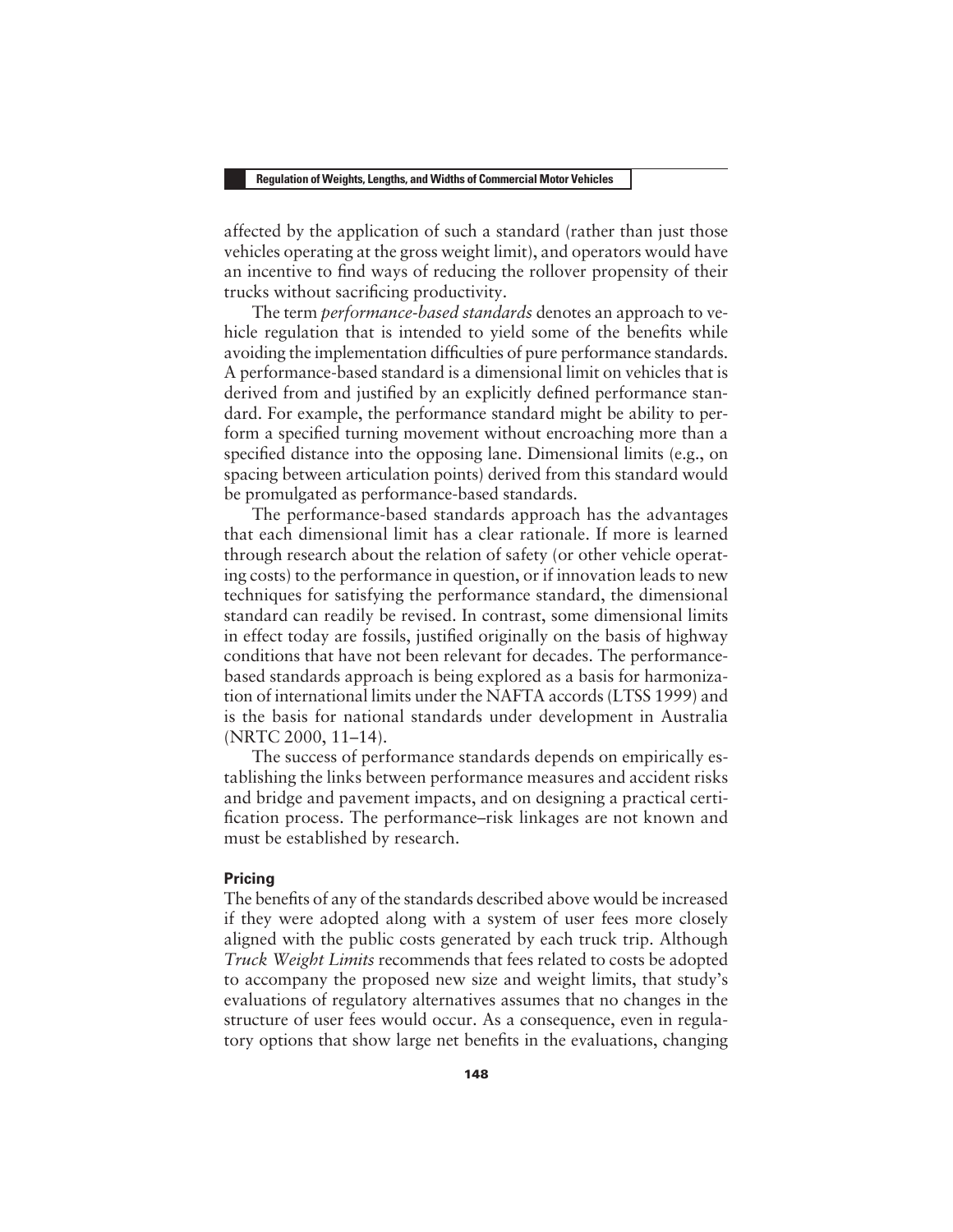the regulations would stimulate some truck operations of questionable economic value. For example, several of the options outlined in the study would encourage use of five-axle twin trailers with weights of more than 90,000 lb, a vehicle that generates relatively very high pavement wear costs (TRB 1990a, 195–196). Charging these vehicles for the costs they incurred would eliminate this problem by stimulating most operators to choose more road-friendly configurations and by providing the revenue needed to repair wear caused by users who did use the high-cost vehicles. Proper user fees would in this way separate the beneficial uses from the uneconomical ones, magnifying the net economic benefits of the new limits. Metering road use would not be fundamentally more difficult technically than metering the use of other public utilities—telephone, electricity, or water.

Matching fees to costs would greatly facilitate the implementation of any new standards that promised net benefits but required investment in upgrading infrastructure. The new user fees would provide the revenue the state highway agencies needed to carry out the upgrades. The state would take on a risk in making the initial, most essential upgrades, but over time the state could defer upgrades until revenues for the new truck fees began to materialize, to reduce the risk of overinvestment.

In the proposal outlined above for a federally supervised state permitting program, states would impose fees on permit operators related to the costs of operating the permit trucks. The estimates of past studies summarized in Chapter 2 indicate that costs arising from the new trucks' impacts on bridges would be the largest category of highway agency costs of the program. Even if the highway agency understands its bridge costs well, charging trucks for bridge impacts of the federally supervised permit program outlined above would present difficulties.

As described in Chapter 2, the cost of a passage of a permit truck would vary greatly from bridge to bridge, and therefore fees truly reflective of costs would have to depend on the routes each permit vehicle used. Some states already have procedures for evaluating bridge capacities on individual routes as part of their procedures for reviewing permit operations. However, levying route-specific fees and enforcing route restrictions for large numbers of permit vehicles would be a formidable administrative undertaking; therefore simpler fee schemes would be acceptable in some circumstances, particularly where bridge impacts were expected to be small for a particular vehicle class in a particular state. It would be technically feasible today to automate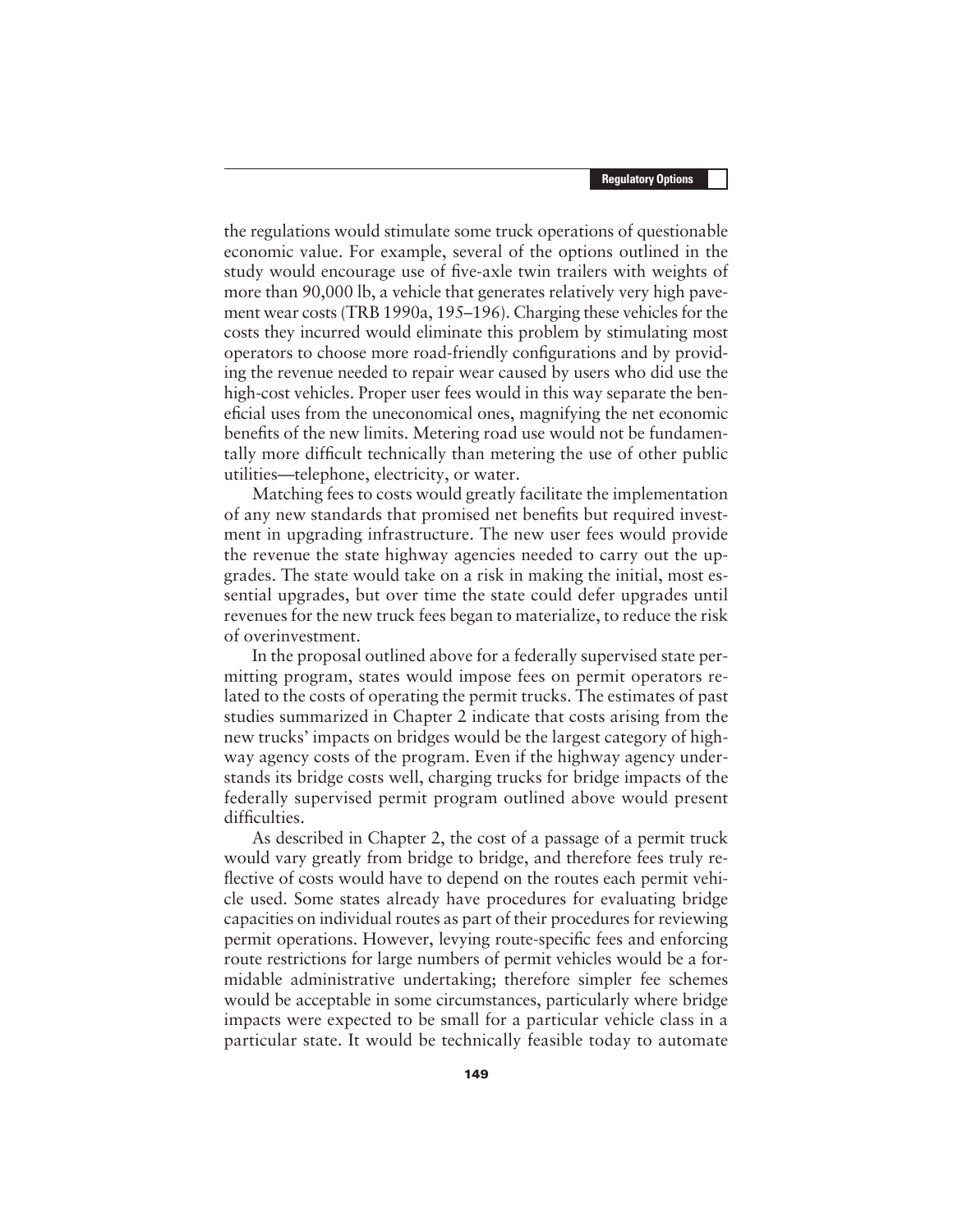route monitoring with the automatic vehicle identification technology described in Chapter 4.

As also described in Chapter 2, it is likely that there are many bridges that could safely bear the loads of larger trucks but which would require greater expenditure for maintenance and inspection and would have reduced useful lifespans. Methods of estimating these costs exist and have been applied, although present models do not lead to very precise cost estimates. These added costs might be proportional to the volume of permit traffic up to some traffic level but increase at an accelerating rate at higher volumes. Therefore the appropriate fee to charge a permit truck could depend on the volume of permit traffic on the routes the truck used. If accelerating costs were not detected, the state would face the risk of financial loss and possibly of degraded safety. Also in such a circumstance, bridge fees equal to the average cost per truck of use of the bridge would be too low to cover the marginal cost of additional permit traffic and would therefore encourage uneconomic permit operations.

A state adopting the permit system might determine that some of its bridges would be inadequate to carry the larger trucks safely. The state would have to decide whether to bar the use of these bridges by the permit trucks or to replace or strengthen them, and also how to finance any replacements or strengthening. Borrowing on expected revenues from future permit users of the bridge would entail financial risk for the state but might be the best compromise solution to this problem. There would be some cases where most of the benefits of replacing a bridge would be gained by a small number of shippers or carriers (for example, a bridge on a lightly traveled road that is the access route to a mine). It would be reasonable for the state to seek direct financial participation of these beneficiaries before replacing the bridge.

Finally, estimates for the DOT 2000 truck size and weight study presented in Chapter 2 indicate that the cost to highway users of traffic delays caused by bridge construction is significant, sometimes exceeding the highway agency's construction cost for bridge replacements or improvements. One purpose of charging fees to permit trucks would be to ensure that the costs to the public of operating the trucks did not exceed their benefits, and the fees should on this principle reflect the delay costs as well. At least, the states should measure delay costs at construction sites, employ all cost-effective measures for reducing them (for example, by accelerating construction schedules and through traffic management), and, if construction is undertaken to accommodate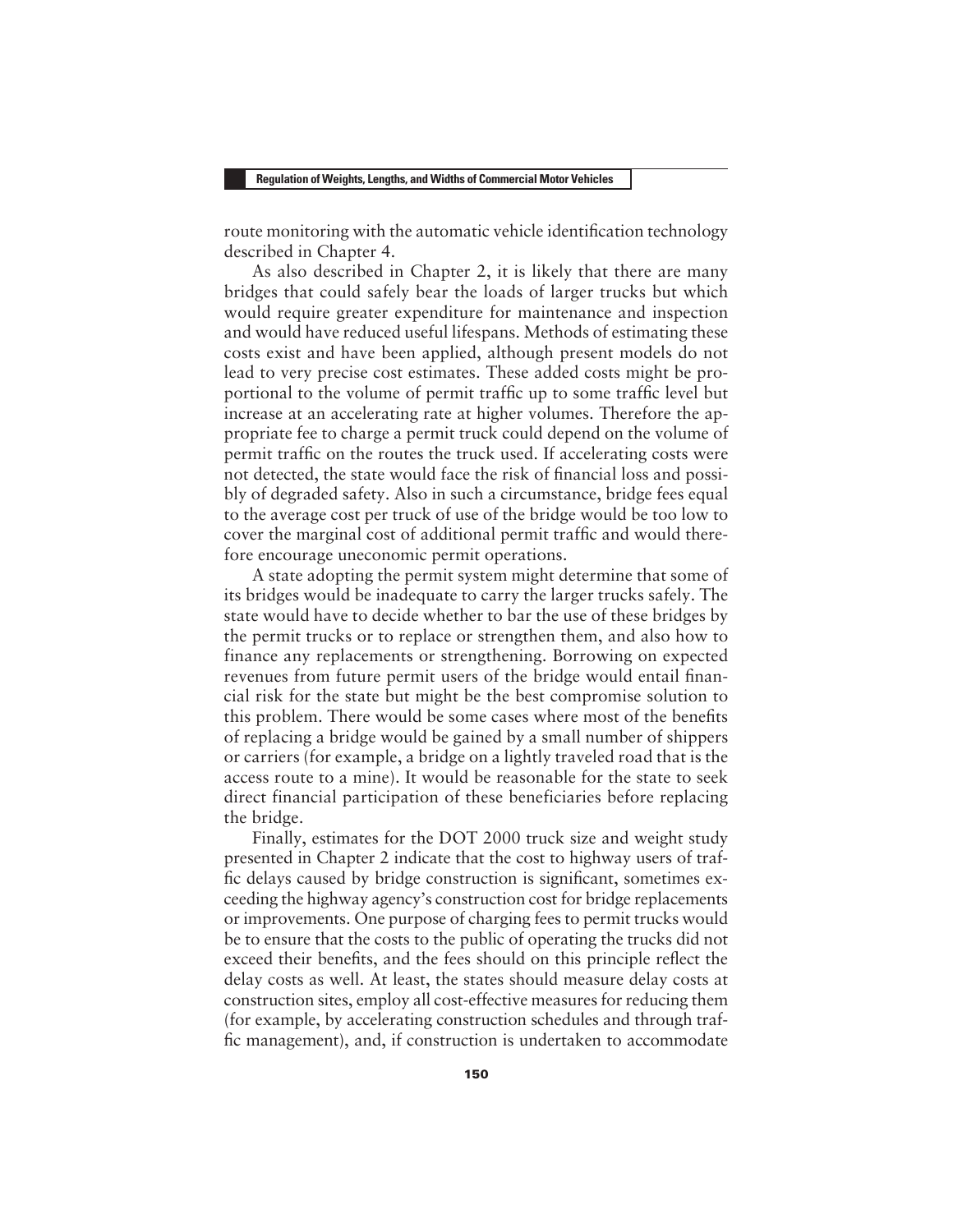permit trucks, cover the cost of these delay-reducing measures with fees imposed on the permit trucks.

The 1989 economic study *Road Work,* described in Chapter 2, presents evidence that even if no change were made in truck size and weight limits or in highway agency design practices, and if a very simplified form of road pricing for trucks were introduced, pricing would yield substantial economic benefits by providing operators with incentives to select equipment and routes that reduced pavement wear (Small et al. 1989). Benefits could be much greater than estimated in that study if operators also were allowed to carry heavier loads when they were willing to pay any added infrastructure costs or to adopt equipment that mitigated those costs.

## **SUMMARY**

The failure under existing institutional arrangements to adequately evaluate the performance of size and weight regulations and the lack of progress on improving understanding of many aspects of the costs and benefits of truck transportation point to the need for creating a new organization authorized to conduct research in support of development of federal size and weight standards, to recommend regulatory changes, and to monitor and evaluate the results of regulation. Strong federal oversight of state permitting, a component of two of the regulatory proposals outlined in this chapter, also would require new organizational arrangements since it would be a function not matching the responsibilities and competence of any existing federal agency.

Valid concerns have been raised that the *Truck Weight Limits* study underestimates the difficulty of putting into effect the enforcement, safety, and fee provisions recommended to accompany new federal weight limits. A modified version of the *Truck Weight Limits* permit program might constitute a package of reforms with greater credibility. This modified version would include simpler weight limit provisions initially and stronger legislatively defined federal oversight responsibilities, including effective monitoring of performance. It also incorporates ongoing research and evaluation with competent independent oversight that would reduce uncertainties about costs and benefits of regulatory alternatives, leading to continuing improvement in the regulations and reduction of the public and private costs of commercial motor vehicle transportation.

The modified version of the *Truck Weight Limits*recommendations outlined in this chapter involves modest changes in the federal limits. However, evaluations in past studies and experience in some regions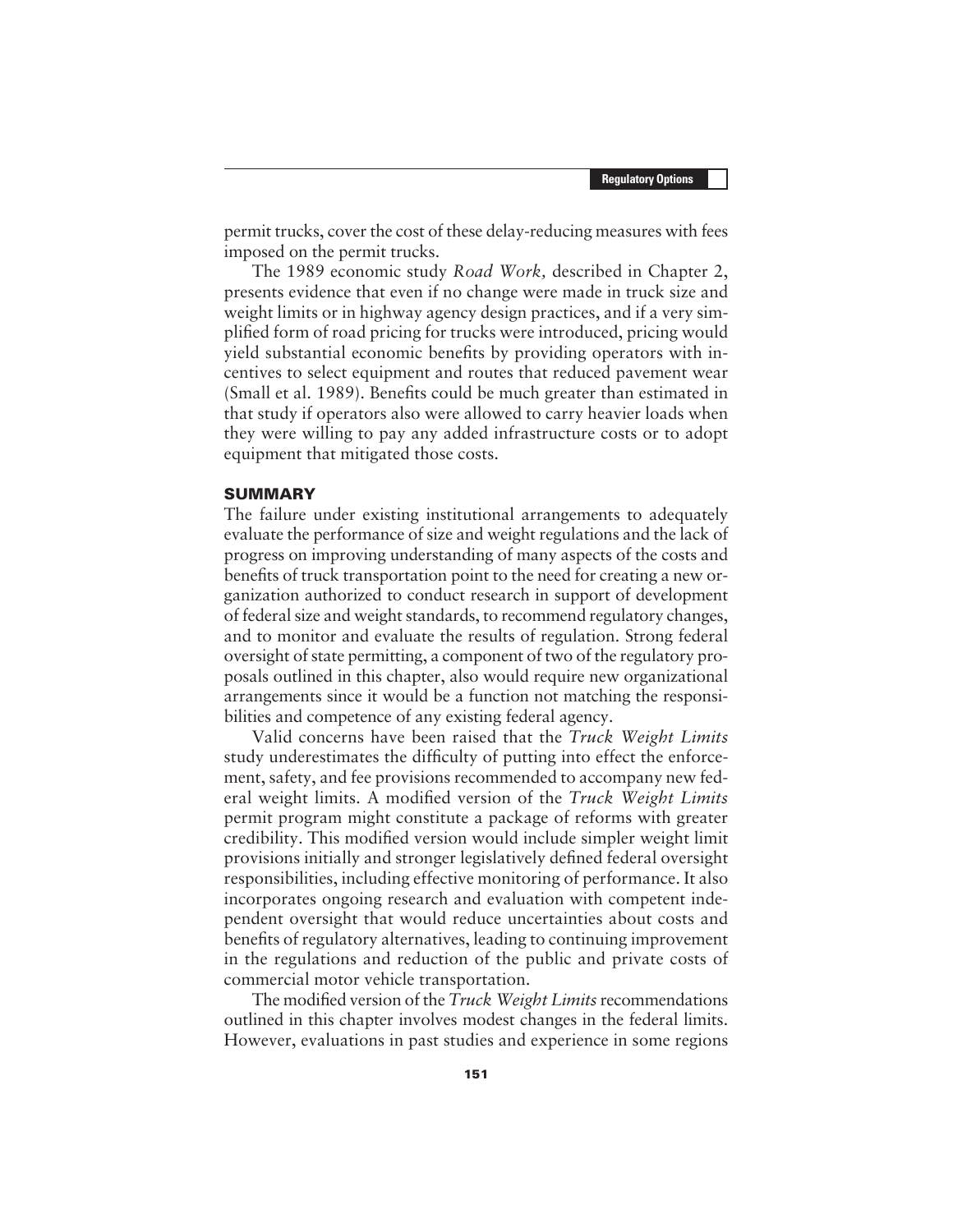of the United States and abroad suggest the possibility that greater increases in truck productivity would ultimately be possible that would yield greater public benefits. The results of the past studies regarding the more radical liberalization proposals are too uncertain to provide a basis for action, but the proposals deserve adequate evaluation.

Incorporating performance standards and rational pricing would magnify the effectiveness of any of these regulatory reforms. The federal oversight of state permit programs could evolve toward regulation based on performance standards, but research is essential to link measurable vehicle performance indices to actual on-the-road safety and economy. Although past studies often have recommended that truck user fees match costs, they usually have overlooked how pricing could enhance the benefits of their size and weight regulatory proposals. Performance standards and pricing could help filter out undesirable trucks that might manage to comply with the dimensional limits but would be inconsistent with the principles of economy and safety that are supposed to justify the limits.

#### **REFERENCES**

| <b>Abbreviations</b> |                                                |
|----------------------|------------------------------------------------|
| <b>DOT</b>           | U.S. Department of Transportation              |
| <b>HEI</b>           | Health Effects Institute                       |
| <b>ICC</b>           | Interstate Commerce Commission                 |
| <b>LTSS</b>          | North American Free Trade Agreement Land       |
|                      | <b>Transportation Standards Subcommittee</b>   |
| <b>NRC</b>           | National Research Council                      |
| <b>NRTC</b>          | National Road Transport Commission             |
| <b>RTAC</b>          | Roads and Transportation Association of Canada |
| <b>TRB</b>           | <b>Transportation Research Board</b>           |
|                      |                                                |

- Council, F. M., and J. R. Stewart. n.d. *Potential Use of HSIS Data and the Examination of Safety of Longer Combination Vehicles.* University of North Carolina Highway Safety Research Center.
- DOT. 1999. *Conditions and Performance of the Nation's Highways and Transit Systems.*
- DOT. 2000. *Comprehensive Truck Size and Weight Study.* Washington, D.C., Aug.
- Glennon, J. C. 1981. *Consolidated Freightways Corporation v. Larson et al.* Matched Pair Analysis, 81-1230, U.S. District Court, Middle District of Pennsylvania, Aug. 12.
- HEI. n.d. *Health Effects Institute: Two Decades of Trusted Science: 2000– 2001 Annual Report.* www.healtheffects.org/news.htm.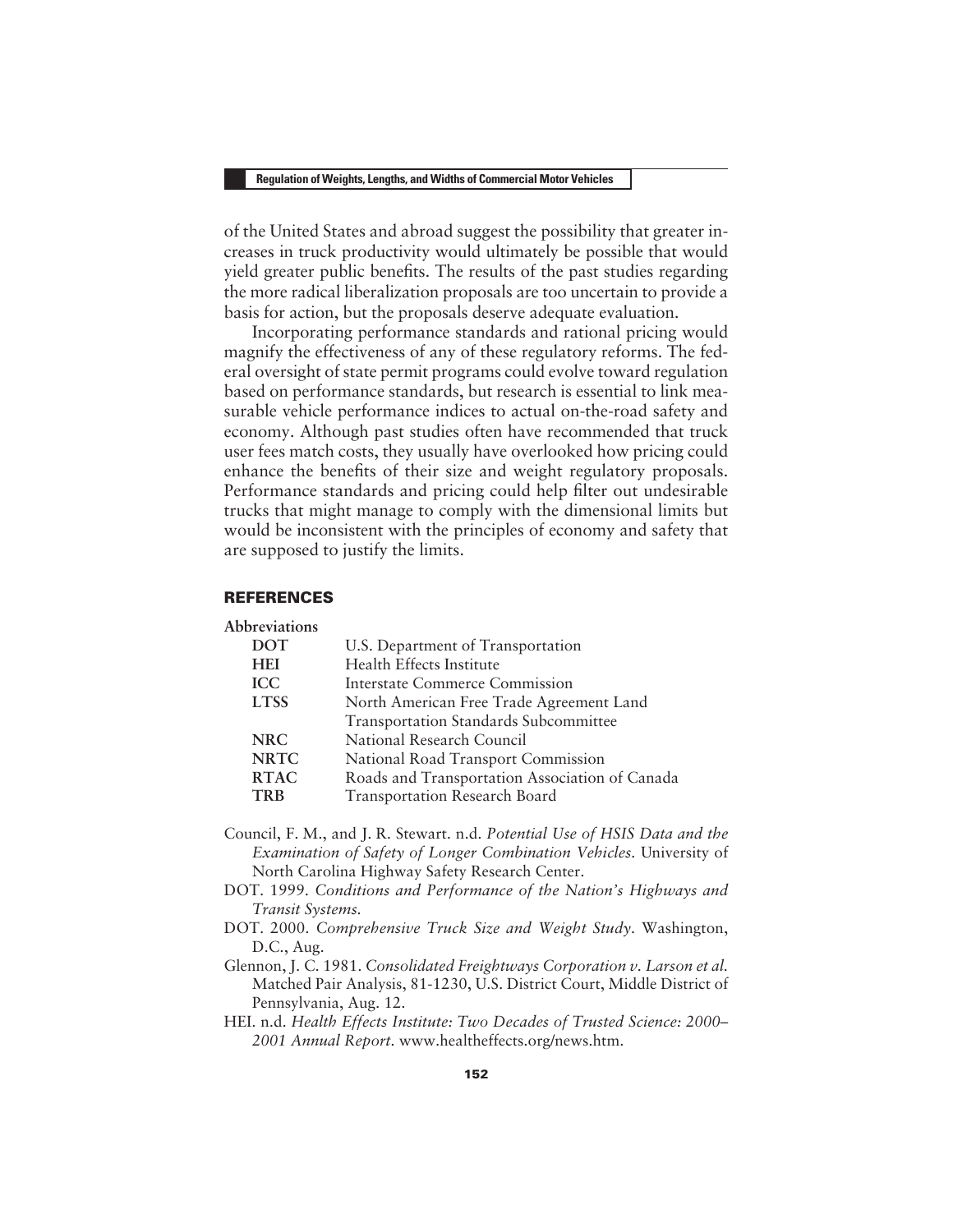- ICC. 1941. *Federal Regulation of the Sizes and Weight of Motor Vehicles; Letter from the Chairman, Interstate Commerce Commission.* 77th Congress, 1st Session, House Document No. 354, Government Printing Office, Aug. 14.
- Lang, A., C. Berthelot, N. Burns, and R. Hanson. 2001. *Saskatchewan Rural Partnership Haul Program.* Proceedings, International Road Federation.
- LTSS. 1999. *Highway Safety Performance Criteria in Support of Vehicle Weight and Dimension Regulations:* Candidate Criteria & Recommended Thresholds. Working Draft, Nov.
- NRC. 1991. *Rethinking the Ozone Problem in Urban and Regional Air Pollution.* National Academy Press, Washington, D.C.
- NRTC. 2000. *2000 Annual Report.* Melbourne, Australia, Sept. 29.
- Pearson, J. 1989. From Research to Regulation: The Canadian Agreement on Vehicle Weights and Dimensions. Presented at Second International Symposium on Heavy Vehicle Weights and Dimensions, June.
- RTAC. 1988. *The Memorandum of Understanding on Interprovincial Vehicle Weights and Dimensions: Summary Information.* Feb.
- Saskatchewan Highways and Transportation. n.d. The Saskatchewan Transportation Partnership Policy: Trucking in the 21st Century. www.comt.ca/english/programs/trucking/Sask.htm.
- Small, K. A., C. Winston, and C. Evans. 1989. *Road Work: A New Highway Pricing and Investment Policy,* Vol. 29, No. 2, Jan., pp. 7–23.
- Sparks, G. A., A. T. Horosko, and A. Smith. 1988. Safety Experience of Large Trucks: An Analysis of Sample Size Requirements. *Journal of the Transportation Research Forum, Vol. 29, No. 1, pp. 24–27.*
- TRB. 1986. *Special Report 211: Twin Trailer Trucks.* National Research Council, Washington, D.C.
- TRB. 1990a. *Special Report 225: Truck Weight Limits: Issues and Options.* National Research Council, Washington, D.C.
- TRB. 1990b. *Special Report 227: New Trucks for Greater Productivity and Less Road Wear: An Evaluation of the Turner Proposal.* National Research Council, Washington, D.C.
- TRB. 1997. *Clean Air and Highway Transportation: Mandates, Challenges, and Research Opportunities.* National Research Council, Washington, D.C.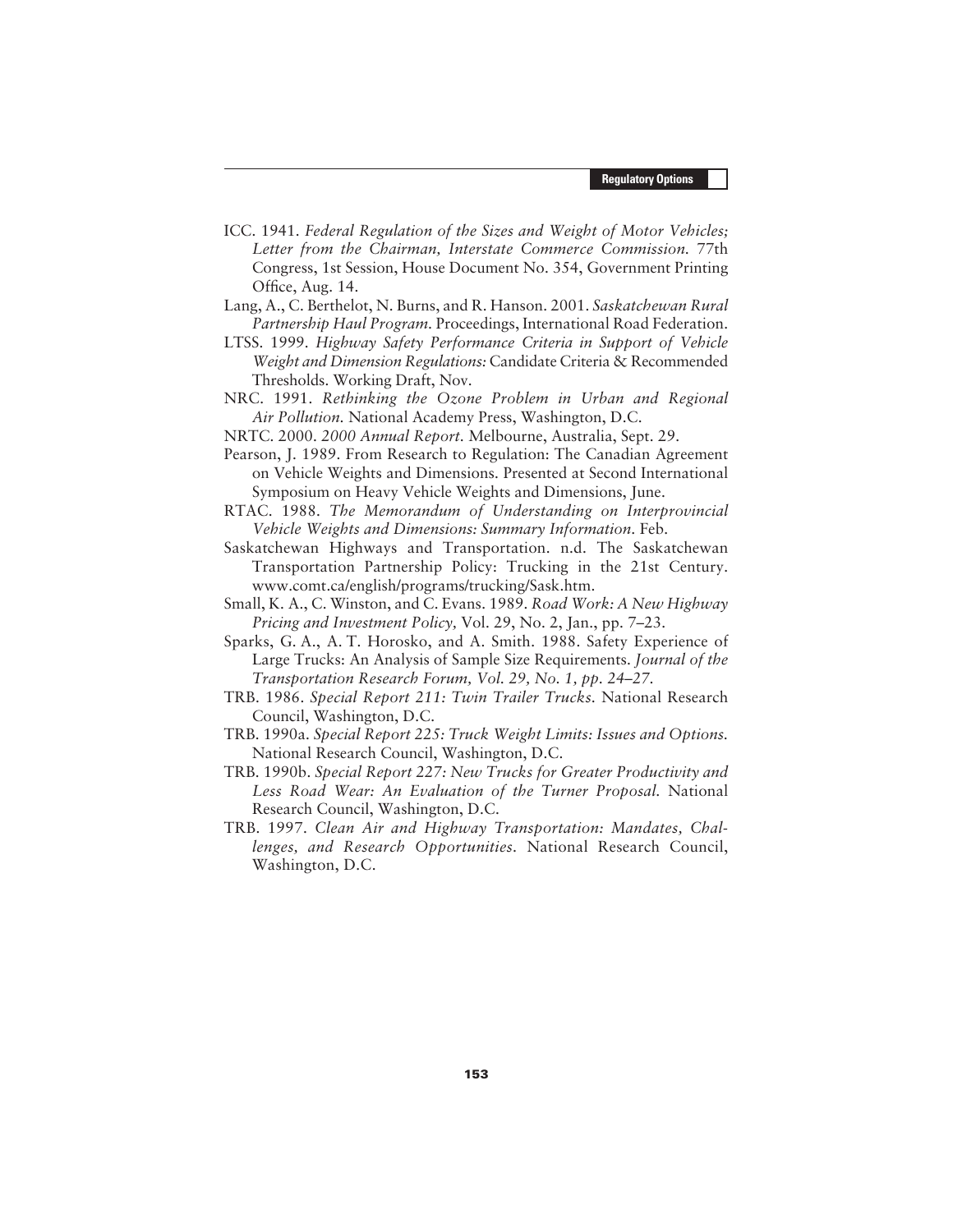Opportunities for mitigating the harmful effects of truck traffic and conflicts between trucks and cars on the nation's highways are surveyed in this chapter. The committee considered mitigation relevant to its charge because evaluation of size and weight regulations must encompass consideration of alternative or complementary means of accomplishing the regulatory objective—to control the costs of truck traffic while allowing for efficient freight transportation.

The term *mitigation* is used here to refer to practices or policies designed to accommodate large trucks, either those already on the road or new trucks allowed by future changes in regulations. This definition is extremely broad, since it includes any action taken by public or private parties to improve efficiency or control the costs of truck transportation. Government road authorities employ an array of regulations and practices for this purpose that apply to each component of the highway transportation system: drivers (for example, commercial driver licensing requirements); vehicles (for example, size and weight regulations, motor vehicle safety standards, and pollutant emission standards); and roads (for example, design standards governing pavement and bridge strength and geometric layout, and bridge and pavement management systems that monitor truck-induced wear).

The review in this chapter is not comprehensive. It is limited to three categories of measures that are closely linked to size and weight issues:

• *Changes made in vehicle design to reduce accident risk or highway infrastructure wear*—Size and weight policy proposals, including those of past TRB studies, often have included recommendations that changes in size and weight limits be accompanied by vehicle design requirements intended to offset potentially harmful consequences of the changes. The rules of state overweight permit programs sometimes incorporate such requirements. Research is active on design improvements that could overcome certain of the undesirable properties associated with greater size and weight.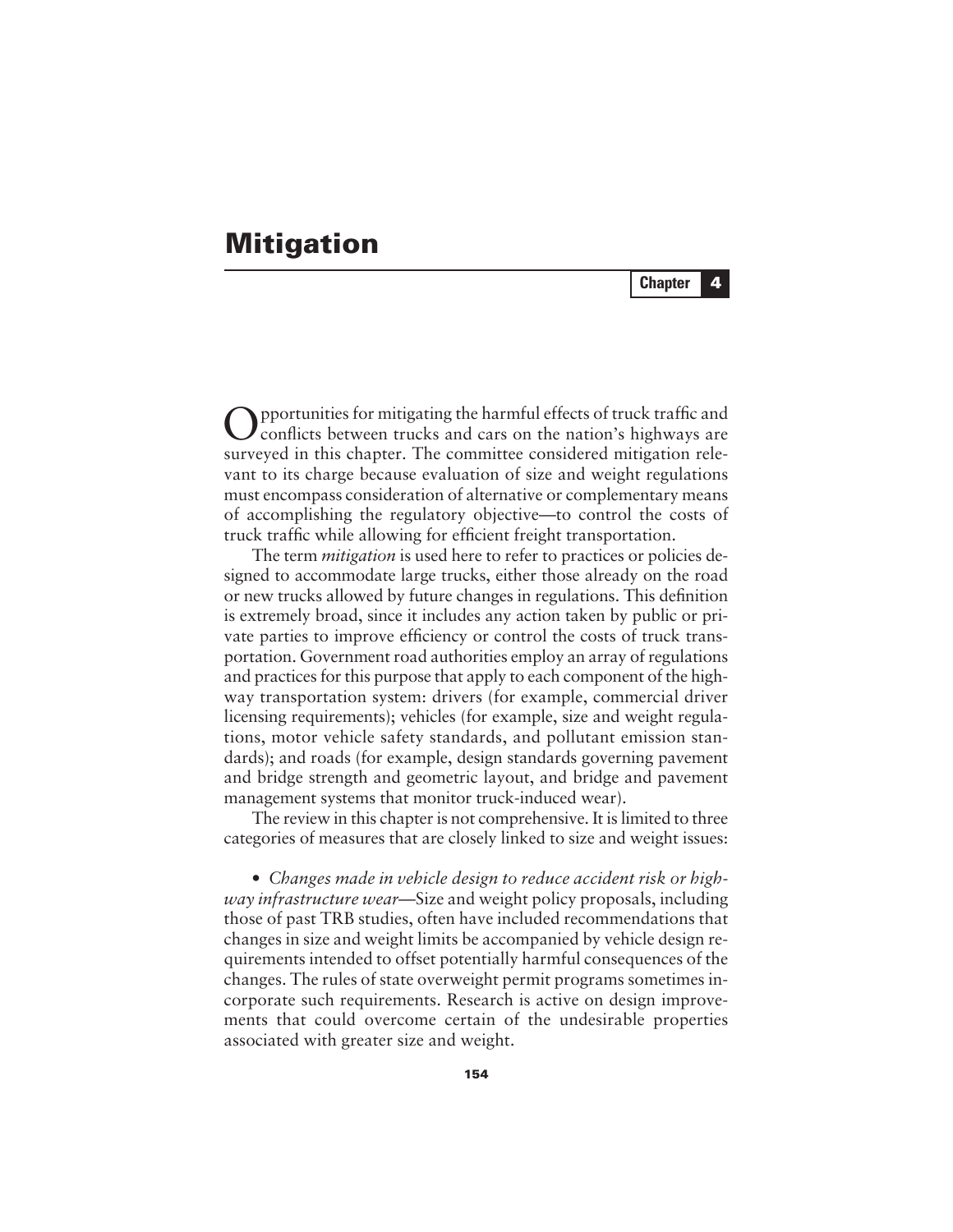• *Separation of car and truck traffic*—This direct approach to counteracting the conflicts between car and truck traffic recently has received greater consideration and limited application.

• *Enforcement of size and weight regulations*—Effective enforcement is among the most important government activities mitigating the costs of truck traffic. If vehicles exceeding the limits (either illegally or legally with permits) are common, the characteristics of this traffic will be a major determinant of costs, and the nominal statutory limits will have reduced significance. Evaluation of changes in size and weight regulations should include consideration of the practicality of enforcing the new rules.

Certain mitigation actions not discussed in this chapter are described in Chapters 2 and 3:

• More intensive bridge management, inspection, and maintenance as an alternative to bridge posting or replacement to accommodate heavier loads;

• Construction of heavier, more durable pavements, which conceivably could reduce the total cost of truck traffic; and

• Close matching of highway user fees to the costs caused by each user, a potentially highly effective means of controlling costs by giving truck owners economic incentives to manage their operations in ways that reduce costs to the highway agency and other road users.

Other important categories of measures, such as truck driver regulations, were not considered by the committee.

The review in this chapter shows that a number of recent developments, including new technologies and new administrative arrangements, hold promise for reducing the costs and risks of truck operation and improving the effectiveness of regulatory enforcement and monitoring. Efforts in other countries to reduce truck costs and reform regulations, in particular the program of the National Road Transport Commission (NRTC) in Australia described in Chapter 3, may provide useful models for the United States. While enforcement of size and weight regulations in the United States has been imperfect, a proliferation of special permit operations and exemptions, where these privileges are not adequately monitored, may be as significant for the effectiveness of the regulations as are illegal operations. Nonetheless, the diversity of operating environments across U.S. roads implies that some flexibility in the regulations is necessary to derive the greatest benefit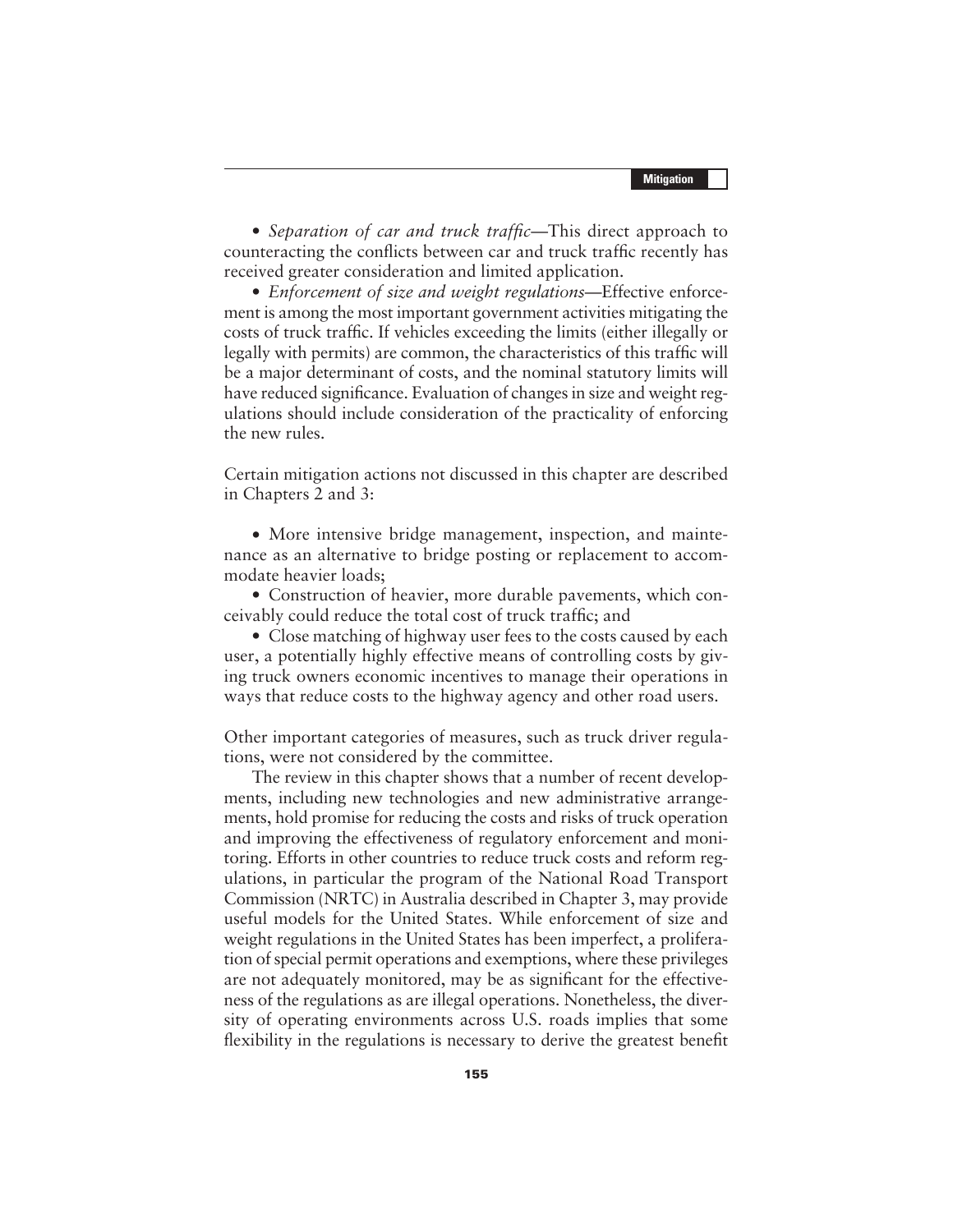from the road system. One way of providing such flexibility would be to move toward the performance-based standards approach to regulations, reinforced by user fees that reflect the costs that each vehicle generates (see Chapter 3). The vehicle identification technology described later in this chapter would provide some of the capabilities needed to manage such a regulatory system.

Vehicle design improvements, separation of car and truck traffic, and enforcement as means of mitigating the impacts of truck traffic are addressed in the first three sections below. In each case, policy recommendations of others, current research, and recent innovations are described. A summary is presented in the final section.

# **VEHICLE DESIGN**

How truck dimensions are related to handling and stability is described in Chapter 2. As an example, adding payload to a truck will generally raise its center of gravity, reducing the truck's rollover threshold (the lateral acceleration the truck can withstand without rolling over). In past studies, it has been argued that such linkages between truck dimensions and performance imply a connection between dimensions and safety. The TRB *Twin Trailer Trucks* study committee, for example, concluded:

Studies of the performance and handling characteristics of large trucks show that compared with tractor-semitrailers, twins are prone to experiencing rear trailer rollover in response to abrupt steering maneuvers, provide less sensory feedback to the driver about trailer stability, tend slightly more to encroach on outside lanes or shoulders on curves at highway speeds, and undergo greater rear-end sway during routine operations. . . . Taken together, these special handling characteristics are mechanisms that could lead to a higher accident rate for twins operating at highway speeds. However, it is not possible to tell from vehicle handling observations alone how differences in handling affect the frequency of accidents in on-the-road experience. (TRB 1986, 3– 4)

The relationship between accident risk and truck handling and stability has not been established by research, as also noted in Chapter 2. Only a few studies have attempted to measure the relationship directly. Studies comparing the accident involvement rates of doubleand single-trailer configurations—the most extensive body of research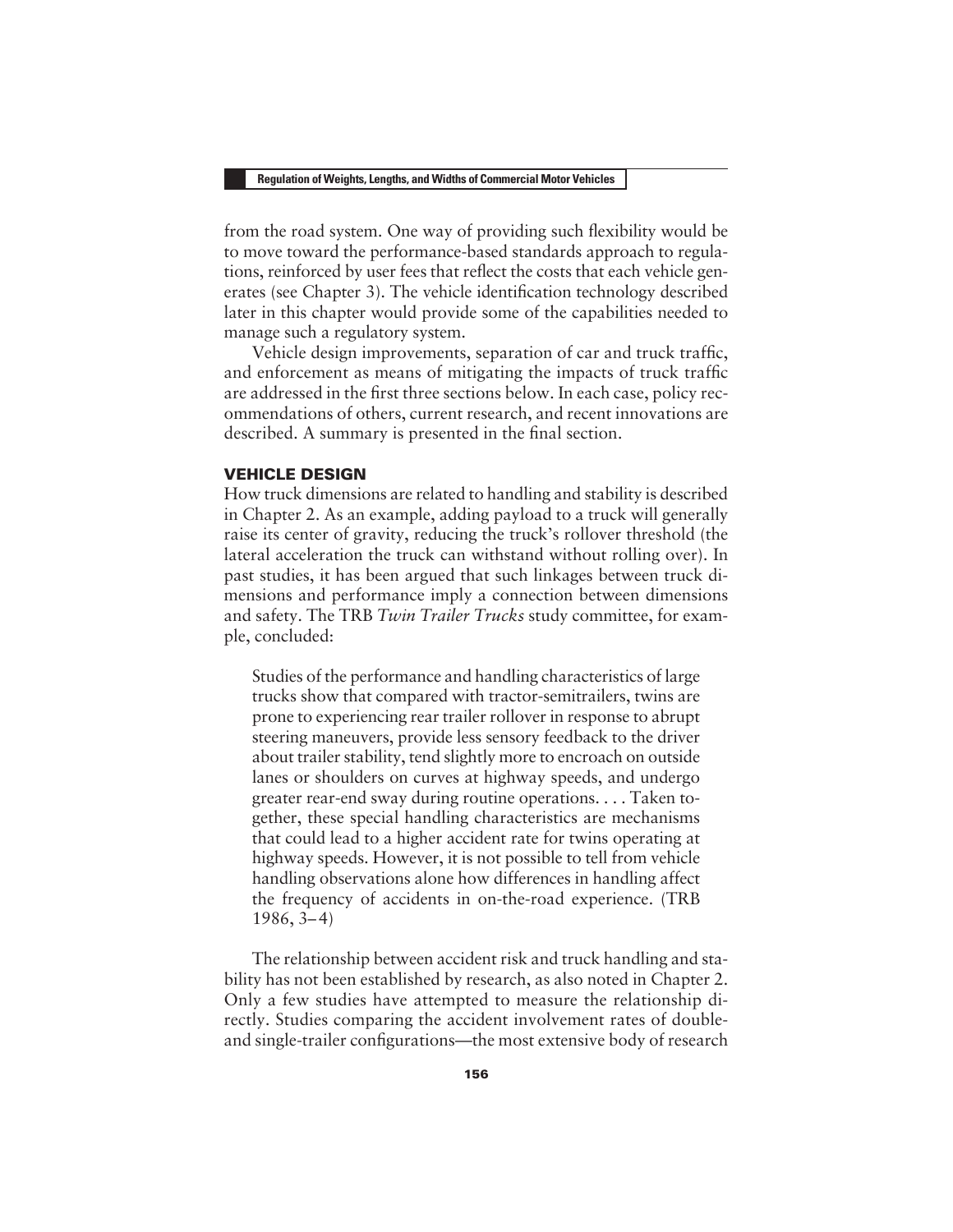on the safety effects of a particular vehicle feature linked to handling and stability—also fail to provide strong support for the existence of such a relationship.

If truck handling and stability are related to accident risk, they are relevant to the safety of all large trucks operating under existing size and weight regulations, not just to the matter of mitigating the consequences of increasing the limits. A recent review of truck rollover research concludes that "the rollover threshold of loaded heavy trucks extends well into the 'emergency' maneuvering capability of the vehicle and sometimes into the 'normal' maneuvering range" (Winkler 2000, 2). This conclusion implies that for some types of trucks, there is a risk of rollover in the course of maneuvers that must be performed routinely.

Other potential costs of increasing truck size and weight can be mitigated or avoided by attention to truck design. For example, engine size determines acceleration capability, one of the factors influencing how trucks affect traffic congestion; likewise, suspension and tire characteristics and the spacings of axles affect pavement and bridge costs. Some of these relationships are described in Chapter 2 as well.

The first subsection below summarizes past proposals for combining changes in size and weight limits with requirements for vehiclebased mitigation measures. The second subsection describes evaluations and demonstrations of such measures.

#### **Mitigation Recommendations of Past Studies**

Proposals for reform of truck size and weight standards in the United States, Canada, and Australia have included provisions that would fit the definition of mitigation measures stated above. These studies have followed two different lines of reasoning in arriving at their recommendations. In the TRB *Truck Weight Limits* study (TRB 1990a, 231–232), special safety requirements are presented as a quid pro quo arrangement. That is, issuance of the vehicle permits recommended in the study would be used as an incentive to induce carriers to adopt safer practices: "The states should use the permit process to aggressively promote safety by establishing restrictions and by revoking the permits of carriers with serious or repeated safety violations." The *Truck Weight Limits* study committee recommended that standards be imposed on permit vehicle designs regarding power requirements for acceleration and hill climbing, brakes, connecting equipment between the tractor and semitrailer and between the two trailing units in a double-trailer configuration, axle width, and tires and rims. It also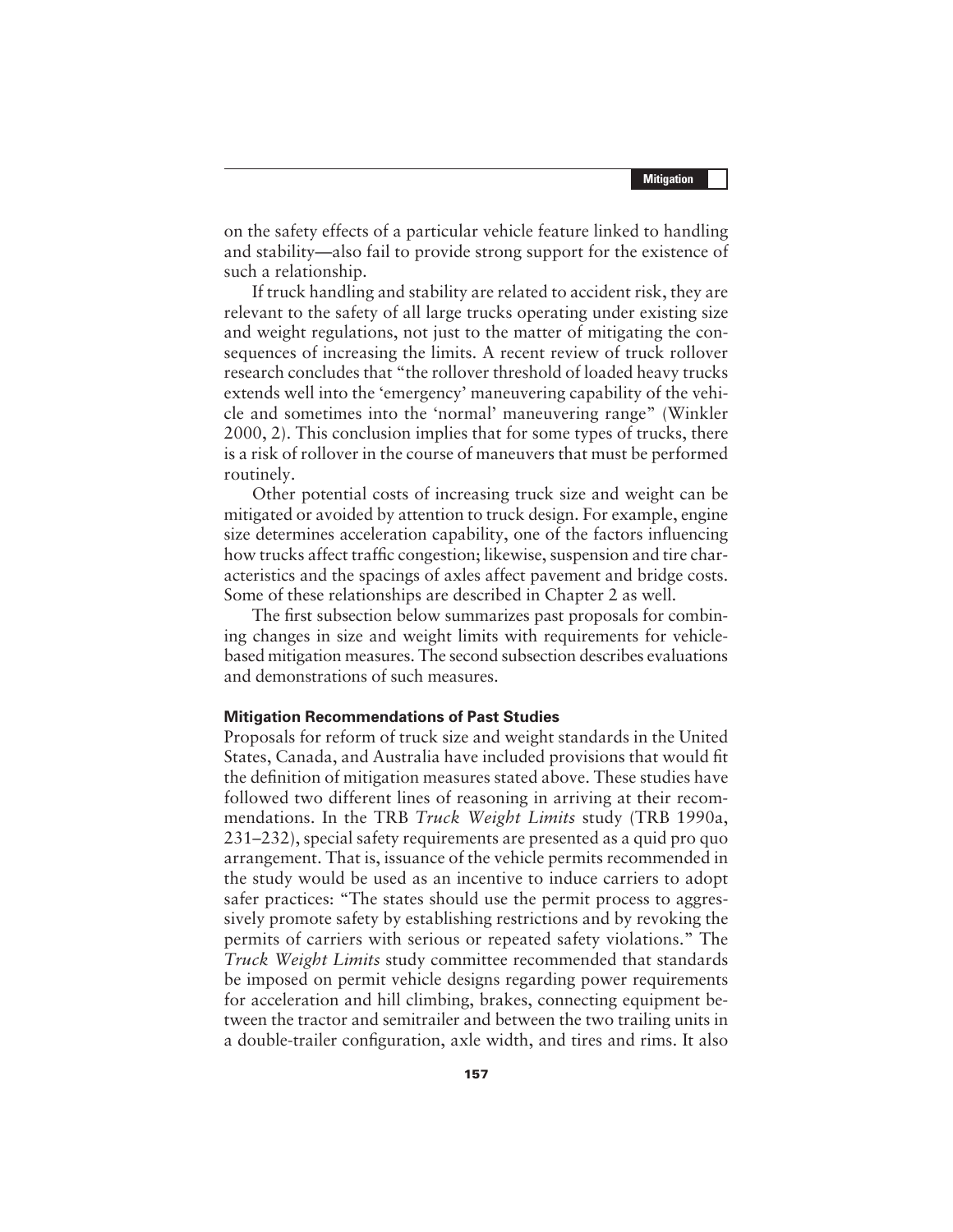recommended that there be special requirements regarding driver qualifications and reporting of accidents involving permit vehicles.

The Roads and Transport Association of Canada (RTAC 1986) developed standards defining common vehicles to be employed in interprovincial trucking throughout Canada. It adopted the performance standards philosophy: that liberalization of limits is acceptable provided certain fundamental safety and road compatibility conditions are maintained. The results of a program of vehicle testing and simulation modeling of vehicle dynamics supported RTAC's recommendations.

The Canadian study's recommendation for weight limits for double-trailer configurations illustrates how RTAC applied the performance standards concept. The study evaluated three alternative forms of coupling between the two trailers, called the A-, B-, and C-train configurations. The B-train has a fifth-wheel coupling device permanently affixed at the rear of the frame of the first trailer; in the A-train and C-train configurations, the coupling device is a detachable dolly between the trailers. The study's maximum weight recommendation for the B-train is higher than for the A-train and C-train configurations. Research showed that the B-train configuration is less susceptible to high-speed offtracking (that is, the rear trailer's wheels follow the path of the tractor axles more closely during a high-speed turn) and more resistant to rollover than the other double-trailer configurations, and that its performance according to these measures is equal to that of existing tractor-semitrailers (RTAC 1986, 13). Regarding the safety significance of such differences, RTAC concludes: "Many of the differences in performance are seen as implicating higher or lower safety risks. Although it is not generally possible to quantify the magnitude of the safety risks, there is good reason to believe that the probability of involvement in certain kinds of accidents is significantly higher with some types of vehicles than others . . ." (p. 11).

For a specified double-trailer configuration, high-speed offtracking and rollover susceptibility tend to increase with weight (RTAC 1986, 34; TRB 1990b, 100–103); therefore, allowing greater weight in the B-train, as RTAC recommends, offsets some portion of that configuration's advantage over the other double-trailer designs. The apparent rationale for the recommendation is that B-trains can operate at a greater maximum weight than the other double-trailer configurations without exhibiting a higher rate of stability-related accidents (RTAC 1986, 17). The intended effect of the B-train weight limit recommendation is to promote use of this vehicle design and consequently to mit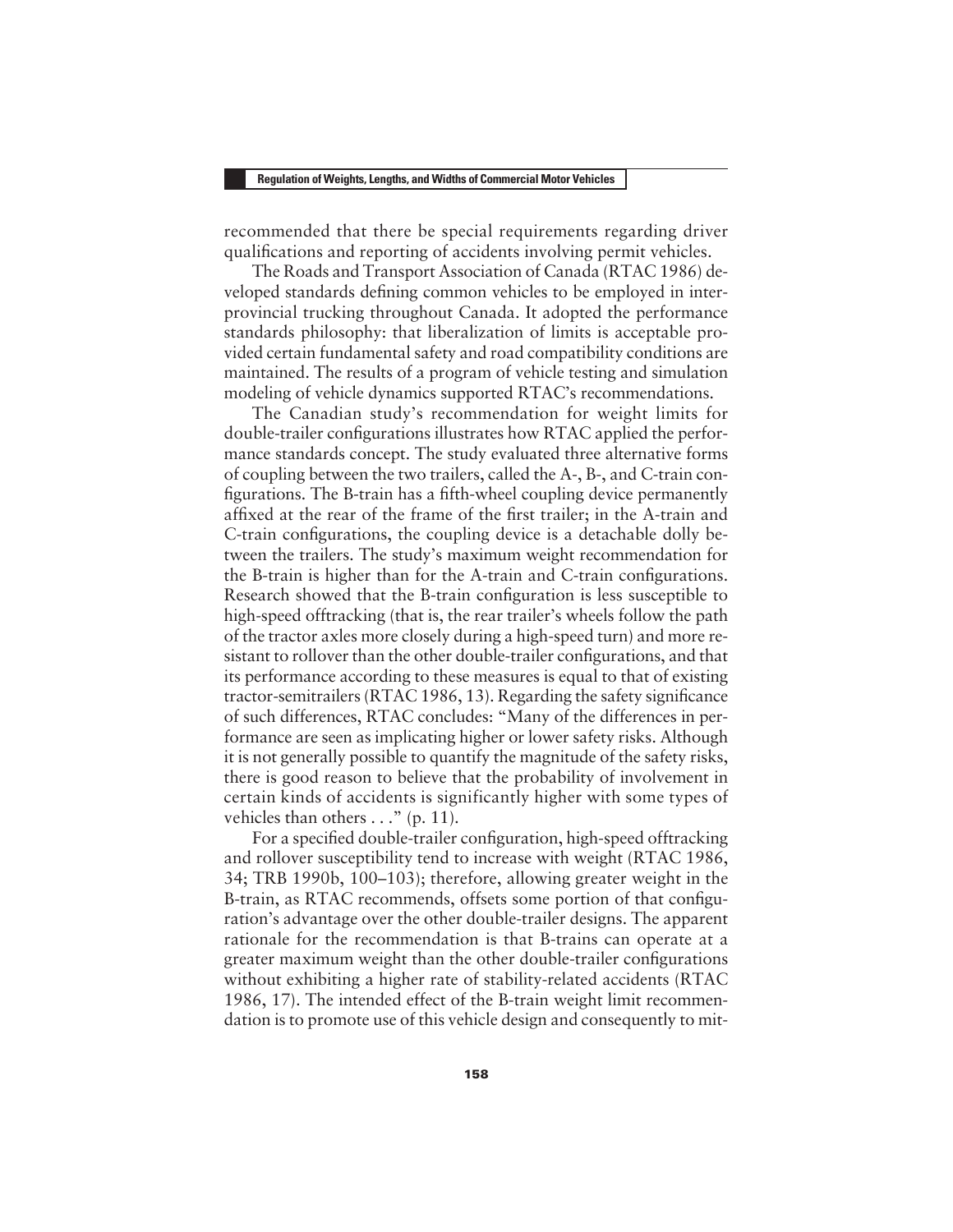igate the possibly hazardous consequences of expanded use of double trailers.

NRTC is developing a proposal for comprehensive reform of vehicle dimension standards in Australia that also applies the performance standards concept (ARRB 2000). Initial plans called for considering the development of vehicle performance standards organized into five categories:

• Safety,

• Access (i.e., compatibility with the roadway and with other traffic),

- Infrastructure impact,
- Truck freight productivity, and
- Environmental impact.

The safety category includes 19 safety-related performance measures regarding stability, braking performance, mechanical integrity, and speed and acceleration capabilities (Stevenson 1999).

The NRTC uses a diagram that it calls a "performance map" to illustrate its performance standards concept (NRTC 2000a, 54–55). The diagram shows the trade-off between two performance measures for a class of vehicles. For example, in Figure 4-1 (Stevenson 1999), the points at the vertices of the triangle plot the load transfer ratio (a safety performance measure) on the vertical axis with respect to gross weight (a productivity performance measure) on the horizontal axis for three truck-trailers. The load transfer ratio is a measure of the fraction of a vehicle's weight that shifts to the outer wheels during a specified turning maneuver and is related to the likelihood of rollover. The oval represents the range of variability in these two performance measures among the population of truck-trailers; the horizontal band is the range within which the minimum acceptable load transfer ratio value is judged to lie. The lower left vertex is a truck-trailer with conventional steel spring suspension. The upper left point is a vehicle of the same configuration and weight, but equipped with air suspension, which improves the vehicle's load transfer ratio. The lower right point is a truck-trailer with air suspension and a higher gross weight. Its load transfer ratio is no worse than that of the vehicle with conventional suspension and lower gross weight. The diagram is intended to convey the performance standards philosophy that it is acceptable to allow productivity measures (in this example, gross weight) to increase as long as the vehicle remains within the performance measure thresholds.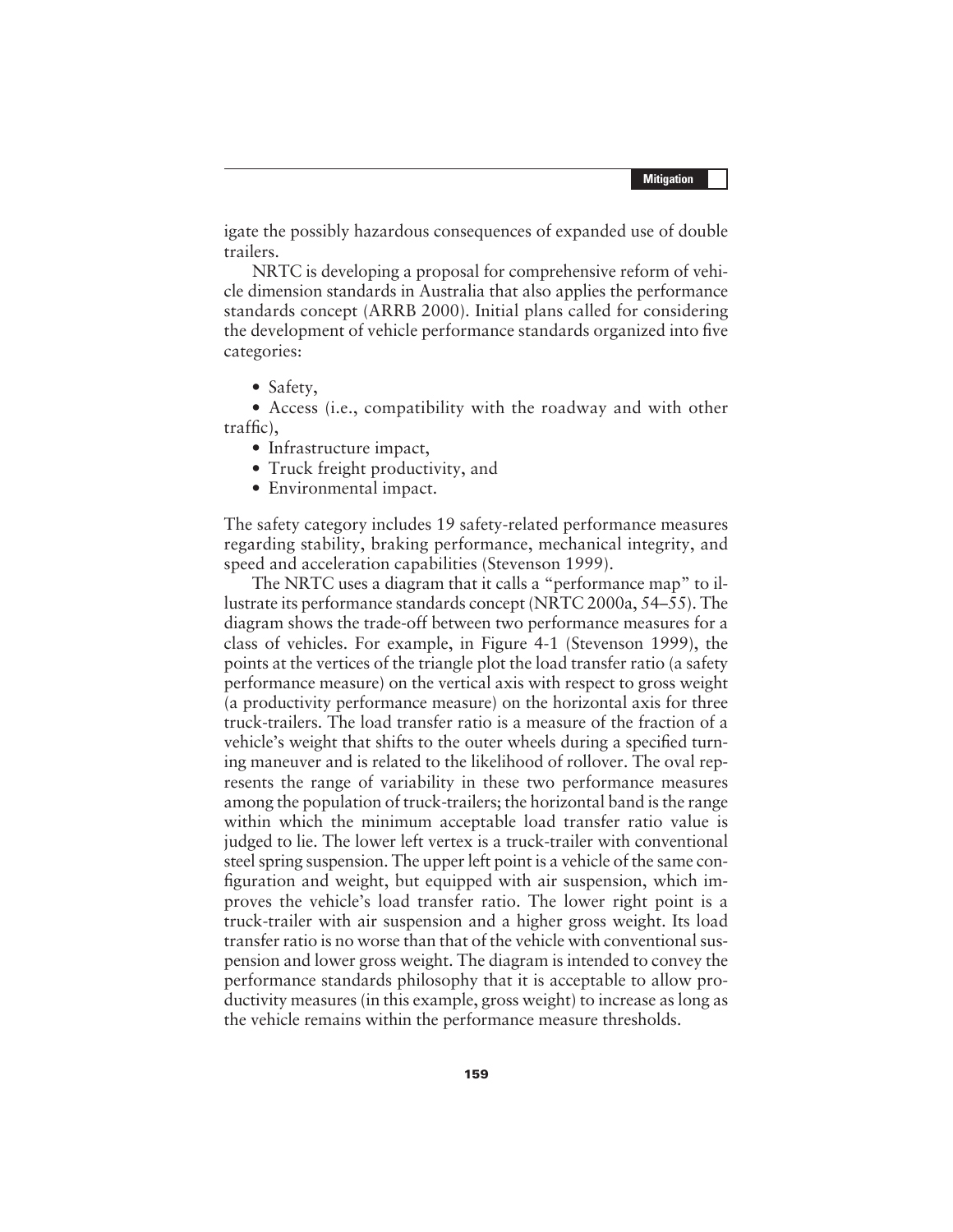

**FIGURE 4-1** Application of performance standards. (Adapted from Stevenson 1999; used with permission.)

A similar performance standards framework has been put forth as the basis for international harmonization of size and weight regulations under NAFTA (LTSS 1999). A minimum allowable rollover threshold regulation was recently proposed by the government in New Zealand (Land Transport Safety Authority 2001).

The goal of programs for the development of performance standards is not enactment of regulations setting standards for each performance measure, to be enforced on vehicles in use. There would be no practical way, for example, to measure a truck's load transfer ratio during a roadside inspection. Instead, performance standards would be implemented through approval of packages of standard vehicle specifications on the basis of tests showing that the standard vehicles could meet specified threshold values of the performance measures. The vehicle specifications would address length, width, coupling design, suspension design, tire characteristics, power requirements, and other features. The performance measures would provide the justification for these specifications. The specifications thus would be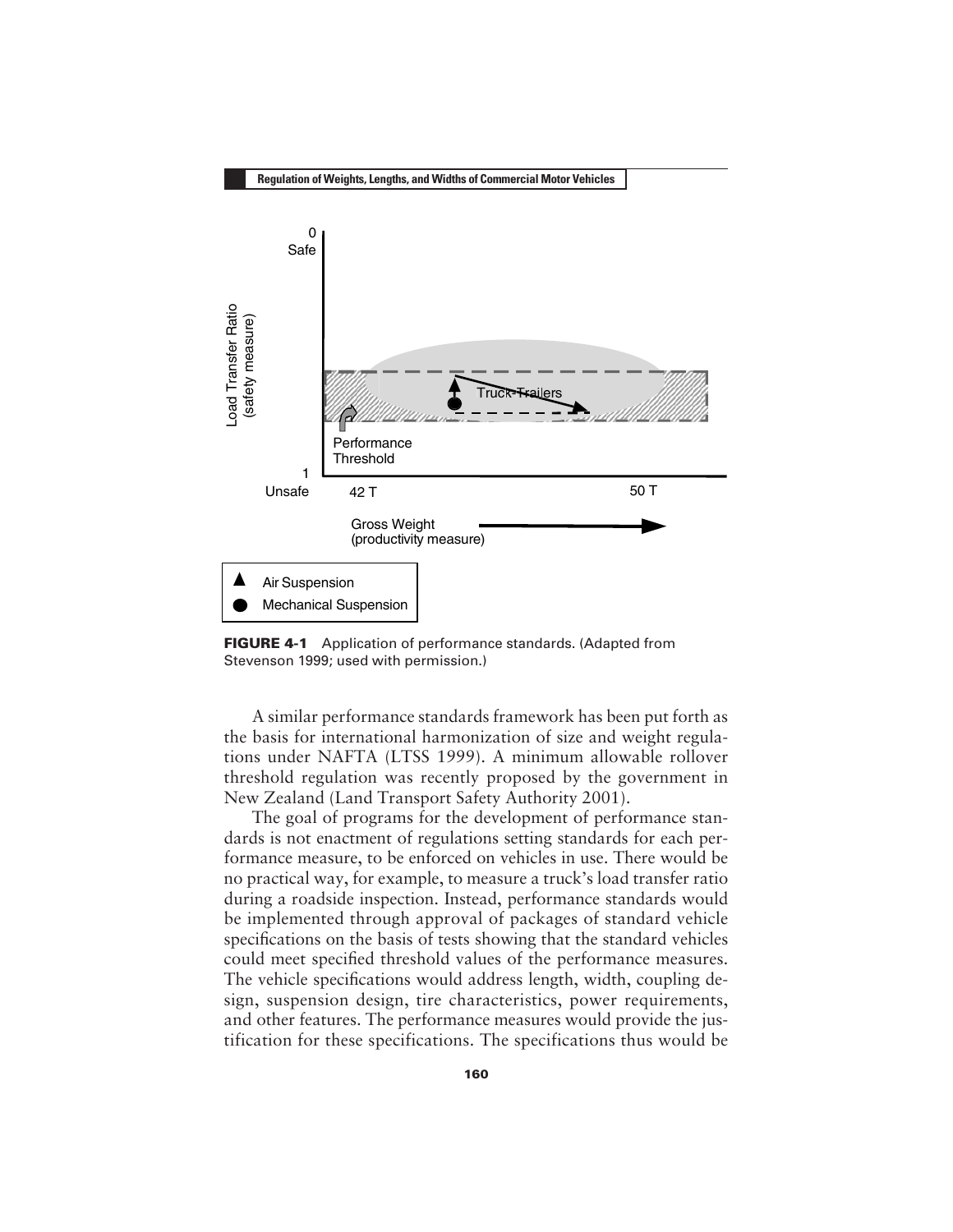performance-based standards as defined in Chapter 3. Presumably, operators or manufacturers could devise and seek approval for new vehicle specifications that met the performance measure thresholds.

All of the above proposals involve linking size and weight liberalization to vehicle redesign in order to maintain acceptable levels of performance with respect to accident risk and other costs of truck traffic. This approach appears promising, but the credibility of the proposals suffers from the lack of quantitative estimates of the costs and benefits of the vehicle design features and other mitigation measures contemplated. Consideration of Figure 4-1 reveals the necessity of cost and benefit estimates. Even if it is assumed that a high load transfer ratio value increases accident risk (a relationship that has not been established empirically), there is no way to tell from the diagram which of the three truck types is superior from the standpoint of overall public welfare. If the safety gains of a low load transfer ratio are large, the truck with lower gross weight and superior load transfer ratio may be best instead of the vehicle with high productivity and safety no worse than that of the baseline vehicle, which is the preferred choice according to the performance threshold approach.

#### **Research and Evaluation Programs**

The development of methods for improving the stability of tractorsemitrailers and double-trailer combinations has been an active area of research since at least the 1970s. In the past decade, one focus of this research has been the application of electronics and information technology to improve vehicle performance. Research has been active as well on the relationship of vehicle dynamics, as influenced by suspension and tire characteristics, to infrastructure costs.

One major objective of the safety research in this area has been to reduce the risk of rollover accidents. The susceptibility of a large truck to rollover is affected by its weight and configuration. The relationship among load, center-of-gravity height, and rollover threshold was noted above. In a multitrailer combination, the rearmost trailer may roll over as a consequence of rearward amplification, a "crack-the-whip" phenomenon in which the rear trailer sways laterally in response to a steering maneuver. It is because of these relationships that all of the regulatory recommendations reviewed in the preceding subsection include some provision for reducing susceptibility to rollover.

Although much effort has been devoted to studying the relationship of vehicle design to dynamic behavior, few efforts have been made to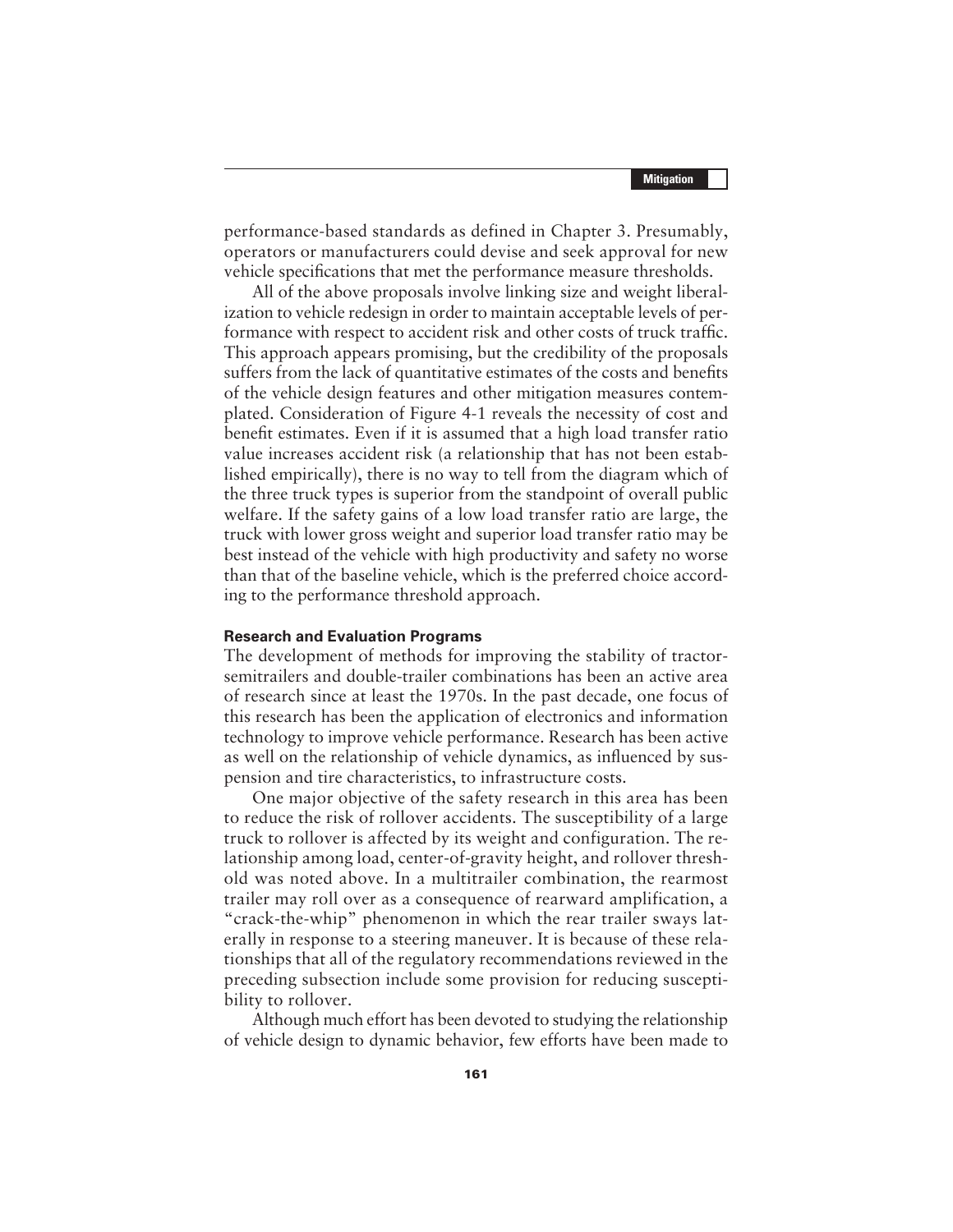measure the relationship of dynamic properties to accident risk. As described in Chapter 2, research has shown a correlation between rollover threshold (the lateral acceleration a truck can withstand without rolling over) and accident rate (Ervin and Mathew 1988; Mueller et al. 1999), although the relationship appears to be weakly supported by the available data, so that the magnitude of the risk is not well known.

Some examples of vehicle design research are described below. These examples indicate the promise of technological advances in vehicle design for mitigating truck impacts, as well as the obstacles to be overcome.

## Industry Concept Vehicles

The FACT experimental vehicle, a specification for a six-axle tractorsemitrailer with tank body proposed by two manufacturers in 1989, is described in Chapter 2. According to its designers, the vehicle would show at least a 25 percent improvement in rollover threshold compared with then-standard tankers [0.45 to 0.50 *g* (acceleration of gravity) compared with 0.36 *g*]. Thus the FACT vehicle would be substantially more resistant to rollover, even though its gross weight would be 88,000 lb, 10 percent above the federal maximum weight, and its cargo capacity would be 13 percent greater than that of existing tankers (Klingenberg et al. 1989). The improved rollover threshold is achieved primarily by lowering the height of the fifth-wheel connection between tractor and trailer and increasing the width of the axles from 96 to 102 inches. The lower fifth-wheel height is made possible by the use of air suspension on the tractor. The proposal represents an adaptation to U.S. conditions of TOPAS, a concept vehicle developed in Europe by Daimler-Benz with German government support (Weatherly 1988).

The FACT proposal did not lead to widespread changes in vehicle design. Attracting both market support and government regulatory sanction for the proposal would have been a complex undertaking. More recently, one of the developers of the FACT vehicle proposed another concept vehicle called Argosy, a six-axle tractor-semitrailer designed for low-density freight, with a 58-ft semitrailer (longer than any in common use today) and 90,000 lb maximum gross weight. The vehicle is reported by the manufacturer to have improved rollover resistance and an electronic suspension control feature that gives it acceptable cornering maneuverability during low-speed turns in spite of its trailer length (Moore 1998). Once again, the proposal has apparently failed to attract strong public or private interest.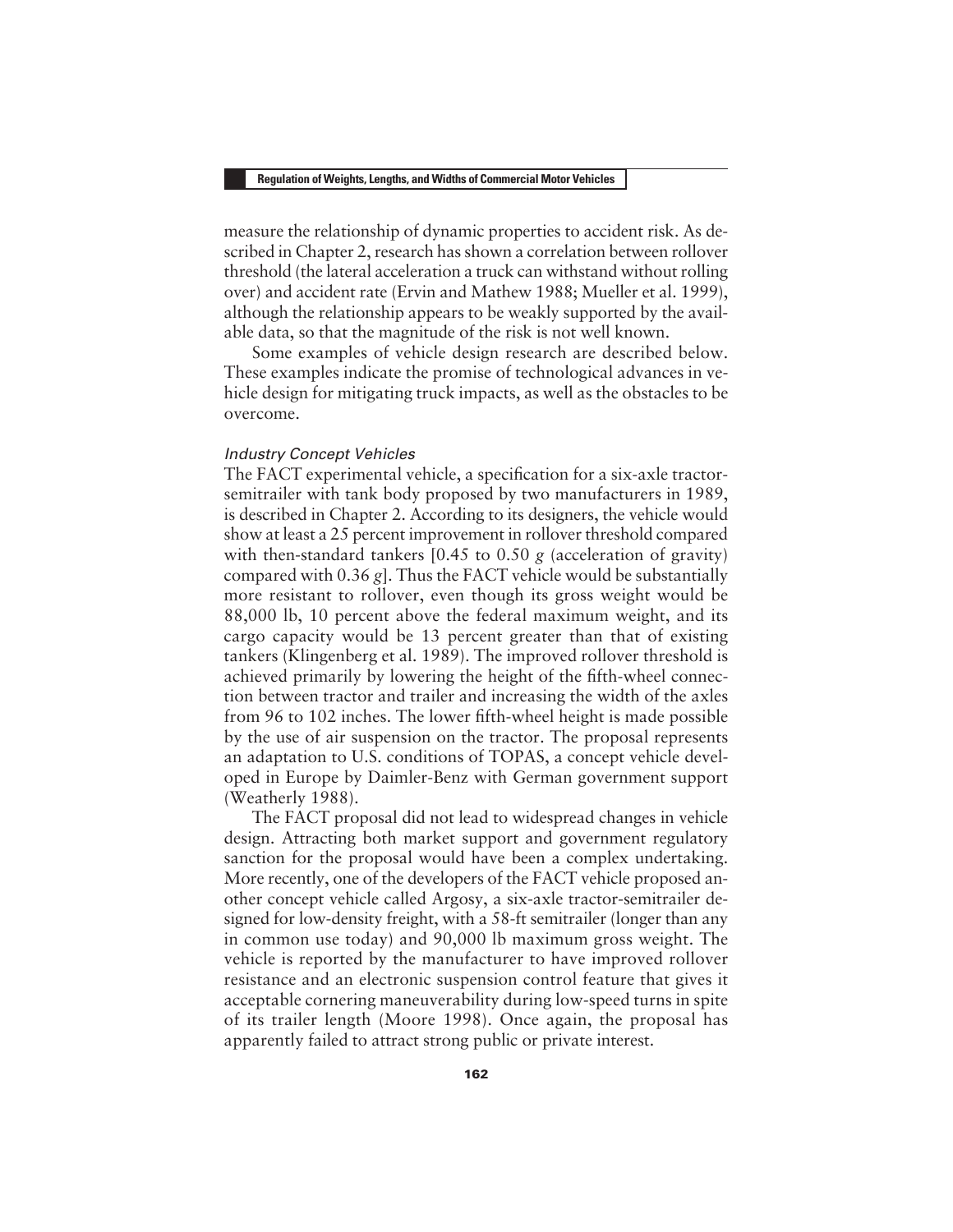#### DOT Evaluations of Information Technology Applications

DOT, as part of its Intelligent Vehicle Initiative, has under way three field tests of information technology and electronics applications designed to improve truck safety, described in the following subsections. The tests are organized as partnerships between DOT and the private participants and are intended to facilitate the transition of the applications from research and development to commercial deployment. They are thus a critical step in a nearly two-decades-long development program involving vehicle and equipment manufacturers, researchers, and the government.

In their organizational aspects, these tests provide possible models for pilot studies for evaluation of new truck types and alternative size and weight limits as proposed in Chapter 3. An important distinction, however, is that the pilot studies described in Chapter 3 would constitute a formal, established element of a regulatory process. That is, states, carriers, or others seeking federal authorization of the use of new vehicles or of other changes in size and weight regulations could instigate pilot studies under the control of the Commercial Traffic Effects Institute described in Chapter 3. The Institute would be then be required to recommend to the Secretary of Transportation or to the Congress, on the basis of the outcome of a pilot study, whether the associated change in the regulations would be justified.

The total cost of the three tests will be \$14 million. The larger tests are designed as controlled experiments and will generate sufficient experience to support direct estimates of safety benefits. Results are to be available by 2003 (DOT n.d.).

Electronic Braking Systems and Collision Avoidance Electronic braking systems (EBS) represent a potential breakthrough technology for mitigating the stability problems of combination vehicles. In conventional brake systems, pedal pressure is transmitted pneumatically to the brakes. In EBS, pedal pressure is translated into an electronic signal that is sent to the brakes on each wheel. Present EBS translate this signal into pneumatic pressure at the wheel to activate the brakes. In future systems, an electric motor at each wheel may be activated to apply the brakes, eliminating any fluid pressure in the operation.

Two forms of potential benefits are being evaluated. First, the technology is intended to improve the ability of the driver to slow and stop the truck quickly and without loss of control. One source of improved stopping ability is that the brakes on the rearmost axles are activated more rapidly than is the case with present pneumatic-only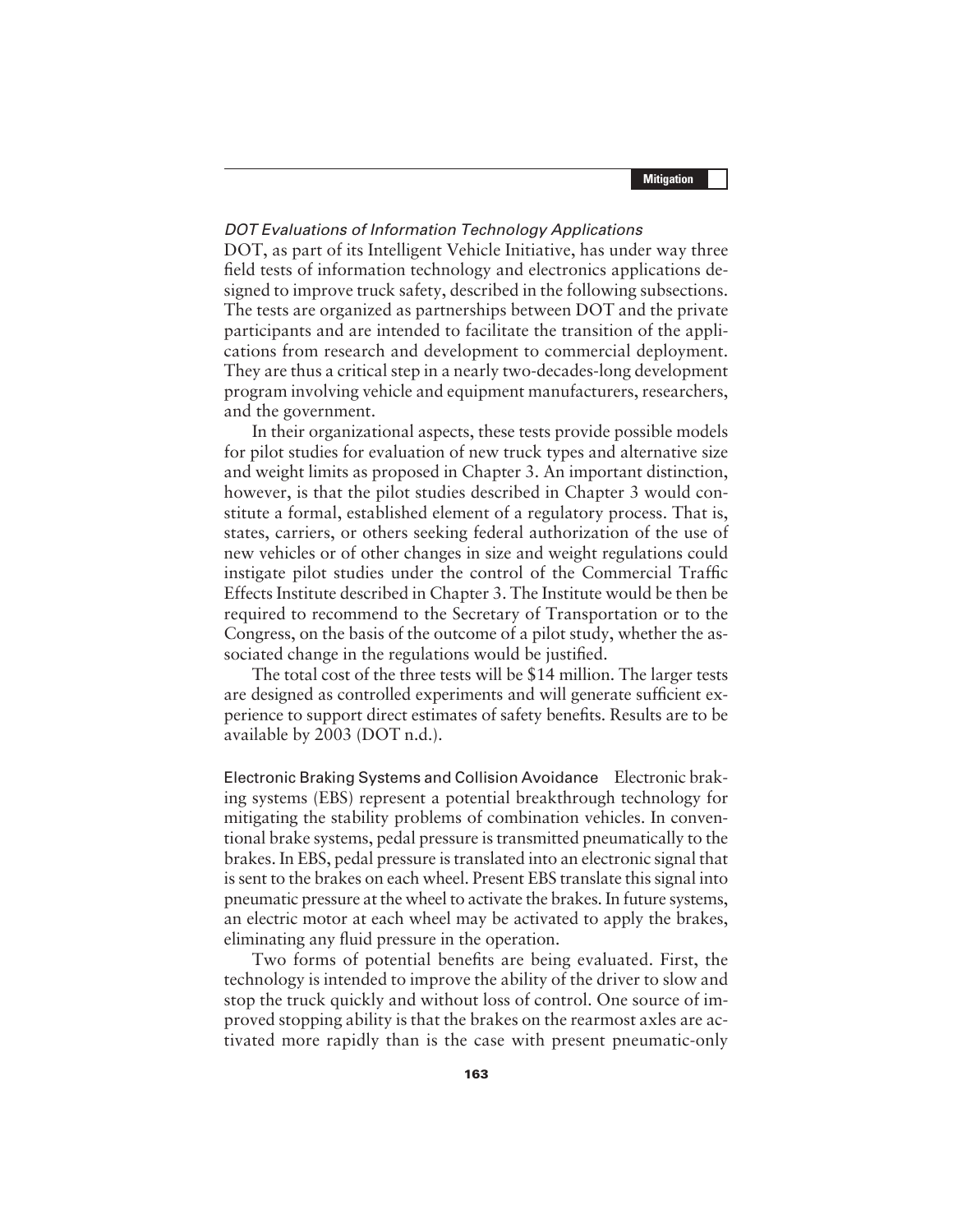systems, resulting in greater control and shorter stopping distance. Second, EBS can be employed to apply brakes automatically and selectively to maintain vehicle control during maneuvering. Microprocessors can receive data from each wheel regarding load, instantaneous tire traction, and other factors and compute the optimal braking force for each wheel. Systems in development are designed to use this capability not only to improve stability when the driver is braking, but also to avoid rollover and dampen rearward amplification during turning, lane changing, or evasive maneuvering, regardless of whether the driver is applying the brakes.

U.S. manufacturers now offer EBS as an option on their newest trucks (to improve performance during driver-initiated braking) (Cullen 1999), and EBS for trailers may be offered soon. Present federal vehicle regulations pose some deterrents to the technology's adoption; however, revisions to the standards in question are under consideration. The technology also is in commercial use in Europe.

In the Intelligent Vehicle Initiative trial, the ability of EBS to avoid or mitigate the severity of crashes by reducing stopping distance and improving stability during braking is being evaluated. EBS is combined with disc brakes on the test trucks in an effort to further improve braking performance. Drum brakes are standard on U.S. trucks today. Trucks in the trial also are equipped with a collision warning system that uses radar to detect impending collisions and warn the driver, and a system that automatically slows the truck to avert a collision, provided the truck's cruise control is activated. There are 97 trucks in regular revenue service involved in the trial, including control vehicles with conventional brakes and conventional cruise control. The privatesector participants include a carrier and a truck manufacturer.

Rollover Avoidance Systems A field trial of two related systems intended to reduce the risk of rollover is being conducted. The Rollover Stability Advisor system senses when the lateral acceleration of the vehicle is approaching the vehicle's rollover threshold and issues a warning to the driver (Winkler 2000, 14). The Rollover Stability Controller system extends this capability by automatically intervening to slow engine speed when the threshold is approached. In future trucks with EBS (not included in these tests), such a system could control the application of the brakes differentially at each wheel to avert rollover. The study team includes a truck manufacturer, a truck components manufacturer, a carrier, and the University of Michigan Transportation Research Institute. Six trucks in commercial use are fitted with the devices.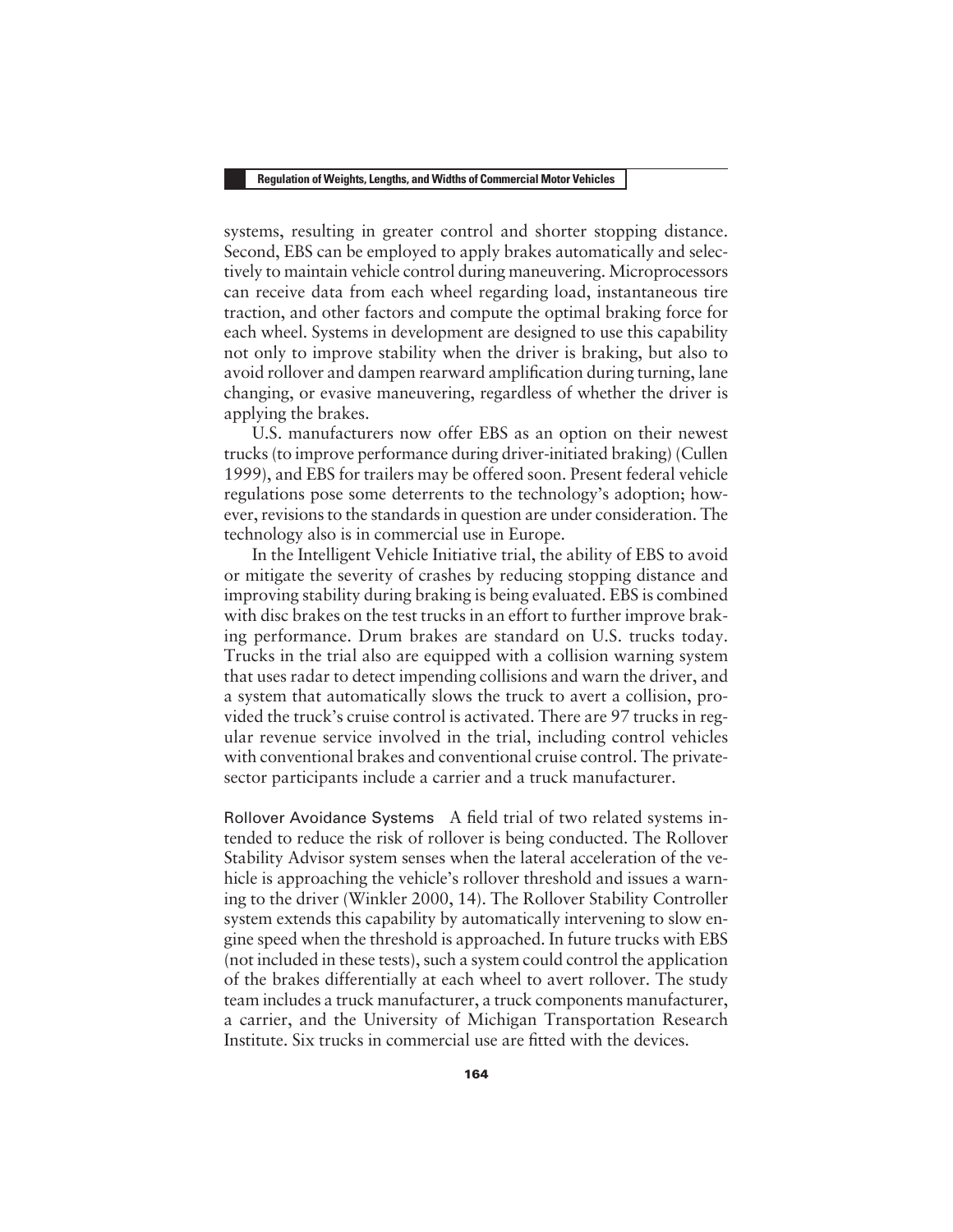Advisory Systems Three diverse systems for providing timely information intended to reduce accident losses are being evaluated. The Trucker Safety Advisory system warns the driver when the truck approaches a location that historically has experienced frequent heavyvehicle crashes. The Lane Departure Warning system observes the driver's performance in keeping the truck within the lane and warns the driver if the truck strays near or over the lane edge. The Automatic Collision Notification system detects the occurrence of a crash and sends a message identifying the truck and its location to a dispatcher or other agent of the carrier that operates the vehicle. The system is intended as an aid to emergency response. Thirty-six trucks are to be equipped with the devices for the trial. Participants include a truck manufacturer, the companies that developed the safety devices, and a carrier.

#### Other Truck Technology Programs

Two other programs in the United States are aimed at making systematic improvements in large-truck performance, including safety. The federal 21st Century Truck Initiative originated as a program of the U.S. Army to reduce acquisition and operating costs and improve the safety of military trucks, but was expanded to involve civilian agencies, including the Department of Energy and DOT (Skalny 2001). Future funding for this program is reported to be uncertain (Whitten 2001). The American Trucking Associations' Future Truck Program, in operation since 1984, is an industry effort to communicate the needs of carriers to truck and equipment manufacturers, set priorities for product development, and facilitate trials and demonstrations. The program's focuses have included cab design, engine durability, and brake performance (Whitten 2001).

#### Mitigation of Highway Costs Through Vehicle Design

Truck design improvements can reduce infrastructure costs as well as safety hazards. The characteristics of truck suspensions and tires affect pavement and bridge wear. Increasing tire pressure or substituting single tires for dual tires on truck axles will accelerate some forms of pavement wear. Suspension and tire attributes influence the dynamic loads to which pavements and bridges are exposed, that is, the magnitude and frequency of peak forces that occur as a vehicle travels over a road. The distribution of load among the axles in a tandem- or tridem-axle group also depends on the suspension. Maintaining even load distribution tends to reduce pavement wear. Study of these relationships has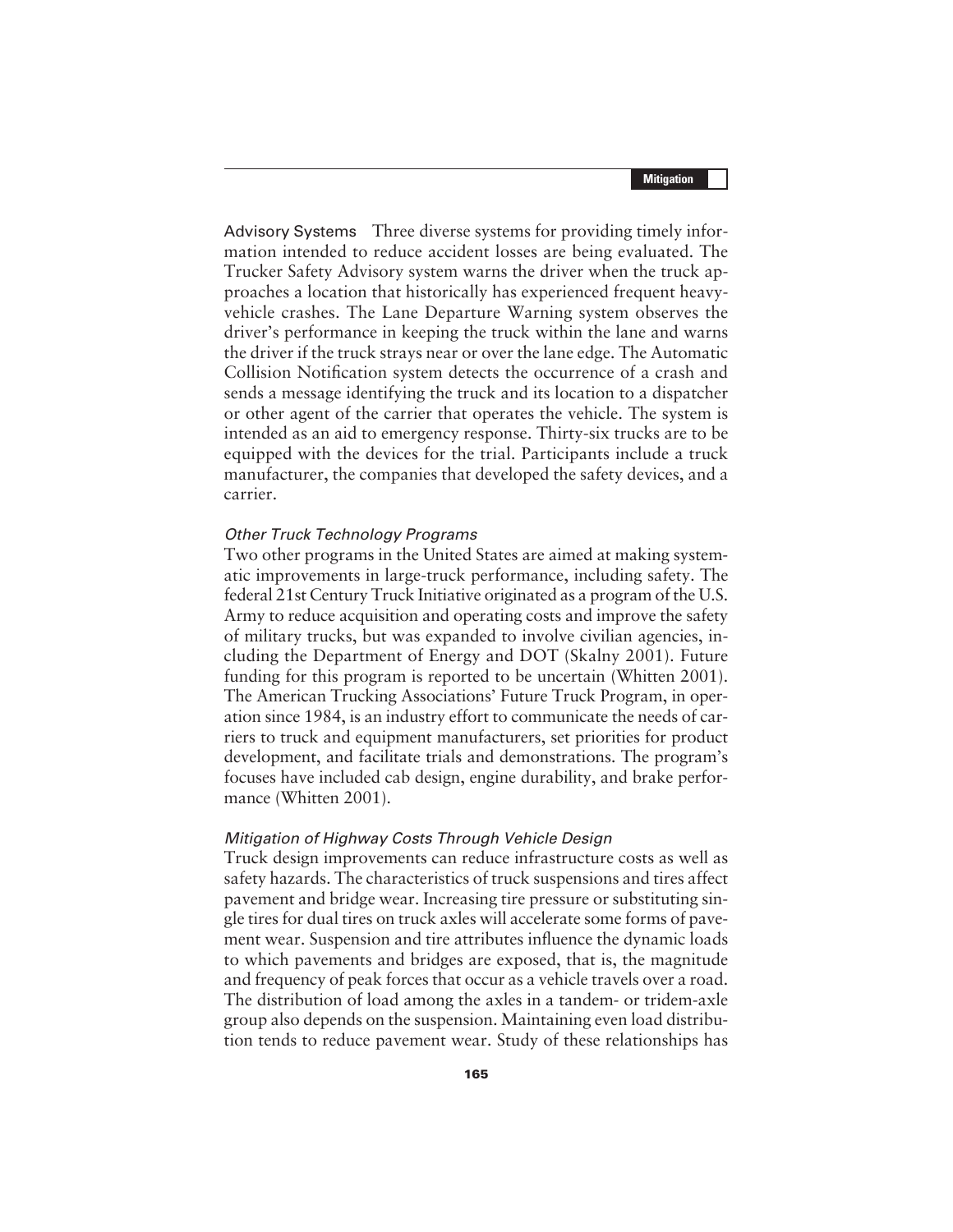been an active area of research in the United States and internationally. The goals have been to understand how the dynamic characteristics of loads affect pavement and bridge wear and to test whether changes in vehicle suspension and tire designs can reduce infrastructure costs (Gillespie et al. 1993; Sharp et al. 1998).

As a result of research findings linking the dynamic characteristics of loads to pavement wear, at least 11 jurisdictions outside the United States allow greater maximum weights for vehicles equipped with air suspension, which is regarded as the most road-friendly design, or with suspension meeting other criteria related to dynamic loading characteristics (York and Maze 1996). These regulations have been viewed as prototypes of the performance standards approach to truck regulation. An alternative form of incentive would be to charge lower highway user fees to trucks equipped with suspensions and tires of designs that demonstrably cause less road wear.

The benefits of road-friendly suspension are not well established. They will depend on maintenance and enforcement, as well as on the performance of new vehicles and on careful specification of performance standards. The TRB Turner Proposal study estimates that improved suspensions could reduce the cost of pavement wear by about 5 percent (TRB 1990b, 176). The maximum gross weight allowances for road-friendly suspensions recently enacted in Australia range from 3 to 9 percent for combination vehicles with five or more axles, suggesting that authorities there may be expecting a reduction in pavement wear somewhat greater than that estimated in the TRB study (NRTC n.d.).

# **SEPARATION OF CAR AND TRUCK TRAFFIC**

Size and weight regulation is an aspect of the problem of provision of adequate freight system capacity. Trends in the growth of freight demand, especially in certain high-density corridors, imply that substantial expansion of truck capacity, as well as improved capacity management, will be required to maintain present service levels. Exclusive truck facilities have been proposed as one design option for future additions to capacity.

Constructing dual facilities would require duplication of some features, adding to costs. The quantities of median strips, shoulders, and interchange ramps would increase. In most designs that have been proposed, it is assumed that the minimum size for the truck-only facility is two lanes in each direction to allow for safe passing. Under this assumption, separating traffic on a four-lane highway would require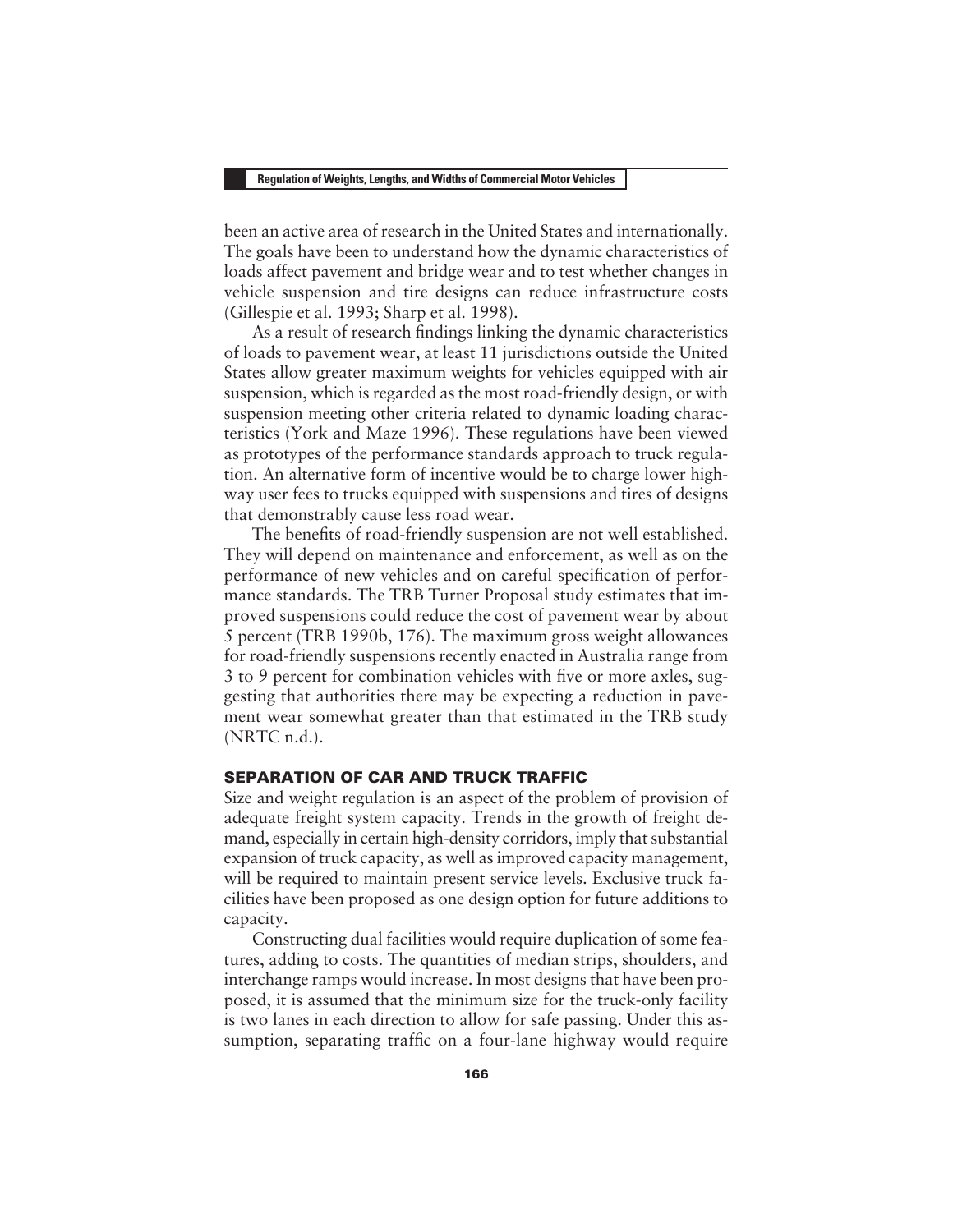construction of four additional lanes, although in a road network, it might be possible to close more than 1 mile of highway to trucks for every mile of truck-only lanes built. In operation, separation of traffic causes the loss of some economies; in particular, a lane strictly dedicated to one vehicle type that happens to be uncongested cannot be used by other vehicle types.

Offsetting these costs would be possible savings from two sources. First, mixing traffic affects road construction and operating costs. An expressway carrying 200,000 cars a day and no large trucks would cost appreciably less to build than one carrying 190,000 cars and 10,000 large trucks because truck characteristics determine requirements for pavement durability, bridge strength, specifications for guardrail and other safety appurtenances, and horizontal and vertical alignments. According to one estimate, nearly a quarter of the cost of building a typical urban expressway would be saved if the road were restricted to automobiles (Small et al. 1989, 111). If trucks could be restricted to two lanes on a new eight-lane expressway, the cost of constructing pavement and bridges for the six car lanes would be lower than if the lanes had to carry trucks, and the pavement and bridge construction costs of the two truck lanes would be no greater than those for building two mixed-traffic lanes. One consideration in evaluating such a proposal would be the practicality of excluding trucks from the car lanes for all purposes, including maintenance and emergencies.

The second and perhaps more significant source of savings would be a reduction in traffic conflicts. Cars and trucks differ greatly in dimensions, weight, acceleration, speed, braking distance, sight distance requirements, and driver skills. Mixing these very different vehicles creates operational problems and hazards that would not exist in a traffic stream of uniform vehicles. A high volume of truck traffic appears to be a source of stress and anxiety for car drivers. On urban expressways, accidents involving large trucks sometimes cause widespread and protracted delay. Therefore, separation of cars and trucks might mitigate the impacts of truck traffic by reducing accident losses, congestion, and nuisance to car travelers.

Segregation of traffic according to vehicle size can take several forms, including provision of lanes reserved exclusively for trucks, exclusive car lanes, or rules barring the largest trucks from all but a restricted network of the highest-quality roads. All of these arrangements are in use and have been subject to evaluation, although experience and information on their impacts are still limited. The restriction of larger trucks to designated networks is evaluated in the past DOT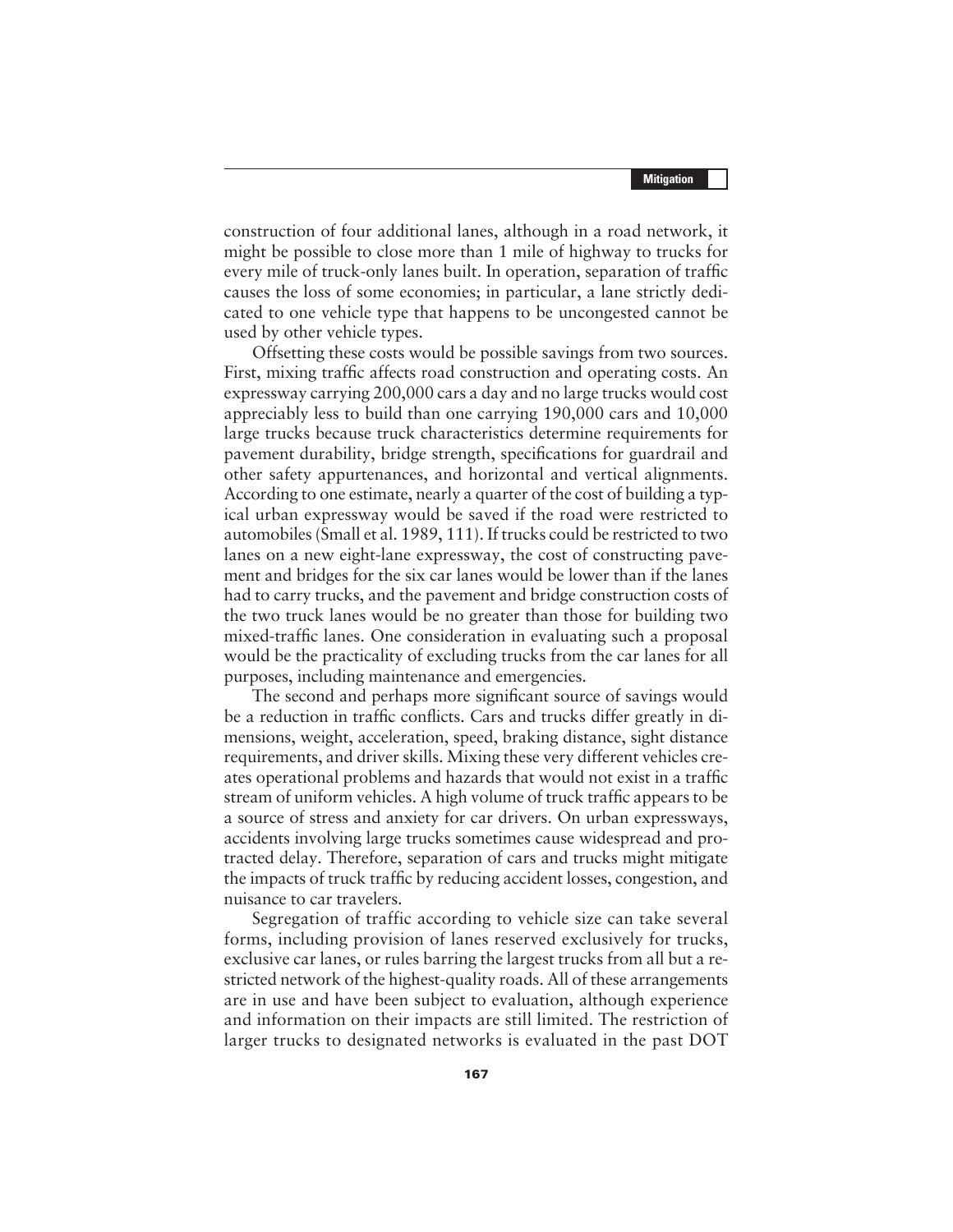and TRB truck size and weight studies, and a TRB policy study committee has considered the problem of providing access for large trucks from a designated network to final destinations (TRB 1989). The remainder of this section describes evaluations of exclusive truck facilities.

There has been virtually no experience with exclusive truck facilities in the United States or internationally. Apparently, the only such facility in operation in the United States in 1997 was a segment of Interstate 5 near Los Angeles, where a reconstruction project created two separate roadways through three major interchanges. The truck lanes bypassed the intersections. A few other roads have lanes designed primarily to serve trucks but allow cars as well (Jasek et al. 1997, 12–13). One substantial exclusive facility is in development in the United States; as part of its Portway project, New Jersey is planning to construct a truck-only tolled highway connecting the Newark– Elizabeth air and seaport complex to the region's main highways (NJDOT 2000).

A number of prospective evaluations of exclusive truck lanes at particular sites have been conducted. In Virginia, the state is planning to widen Interstate 81 in stages over a period of 20 years to accommodate expected traffic growth. I-81, running from Tennessee to New York, is a major eastern U.S. truck route (VDOT 1999a; VDOT 1999b). The state studied construction of exclusive truck lanes as part of the project. The Virginia Department of Transportation's analysis, conducted at the direction of the state legislature, questioned whether a separate facility would be justifiable, although the state is still considering the option. The design considered was for two truck-only lanes in each direction (because provision for passing would be essential) and separate truck lanes on some interchanges. The facility would have required more right-of-way acquisition than widening following a conventional design, increasing the potential for environmental damage and community disruption. Most important, if a separate truck facility were constructed and automobiles were left with the four lanes of the present highway, automobile travelers would still experience significantly degraded levels of service by 2020. That is, the truck-only lanes would not solve the underlying problem. Finally, it was concluded that the recommended design would be safer than the separate truck facility option. The analysis apparently did not include estimation of cost savings from not having to accommodate large trucks in the automobile-only lanes or any service improvements perceived by car travelers as a result of the absence of trucks, other than reduced congestion delay.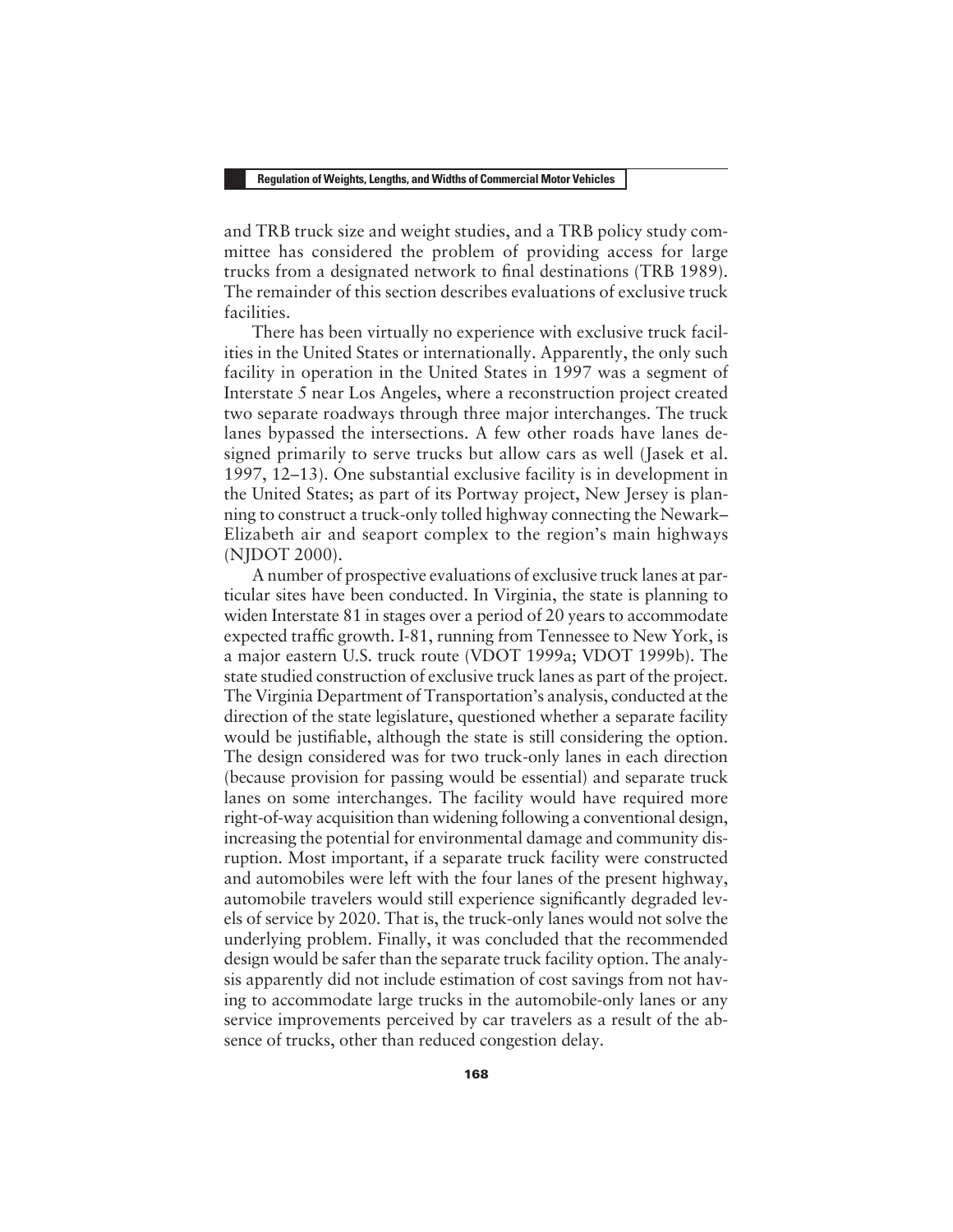The states have recently undertaken several detailed planning studies of regional freight and passenger corridors. These studies have considered special provisions for trucks, but no firm plan for an exclusive interstate truck facility has emerged. An example is the I-35 Trade Corridor Study, which considered future development of the interstate corridor from Laredo, Texas, to Duluth, Minnesota. Further evaluation of special truck features for the most heavily traveled segment of the route was recommended, including provisions for trucks larger than current limits and truck-only lanes (TXDOT 1999).

The Southern California Association of Governments has evaluated a proposal to develop exclusive truck lanes with tolls on 37 miles of US 60 (the Pomona Freeway) in Los Angeles. The proposed design is for two lanes in each direction. A market analysis revealed that truck tolls could finance only 20 percent of the cost of constructing the truck lanes. The limit on toll revenue is competition from free roads. Most trucks are predicted to divert from the toll facility at higher toll rates (SCAG 2000). As in the Virginia I-81 study, the traffic projections indicate that if exclusive truck facilities were constructed, the adjacent car lanes would be highly congested in the forecast year of 2020. Therefore, as in Virginia, the most beneficial use of the lanes once built might be to open them to all vehicles instead of restricting them to trucks. These two studies suggest that if building truck-only lanes precludes expanding car capacity on a route, the truck-only lanes will be difficult to justify unless trucks represent a very large share of total traffic, or car travelers place a high value on truck-free traffic as an amenity.

A Washington State study produced results somewhat more favorable to traffic separation. The proposal evaluated was for trucks and buses to use existing high-occupancy vehicle (HOV) lanes in the Puget Sound region, along with high-occupancy cars. This strategy was projected to save travel time for trucks and to decrease the variability of truck trip times. The major beneficiaries in the projections were lowoccupancy autos, which would save travel time because of the removal of trucks and buses from the general traffic stream. The option of designating or constructing exclusive truck lanes was estimated to have no greater benefits and much higher costs (Trowbridge et al. 1996).

The limited results of past analyses, together with evidence from the projects that are being pursued most seriously (that is, those in Southern California and New Jersey), tend to support the conclusion that exclusive truck facilities would most likely be justifiable on veryhigh-volume routes within urban areas rather than on long intercity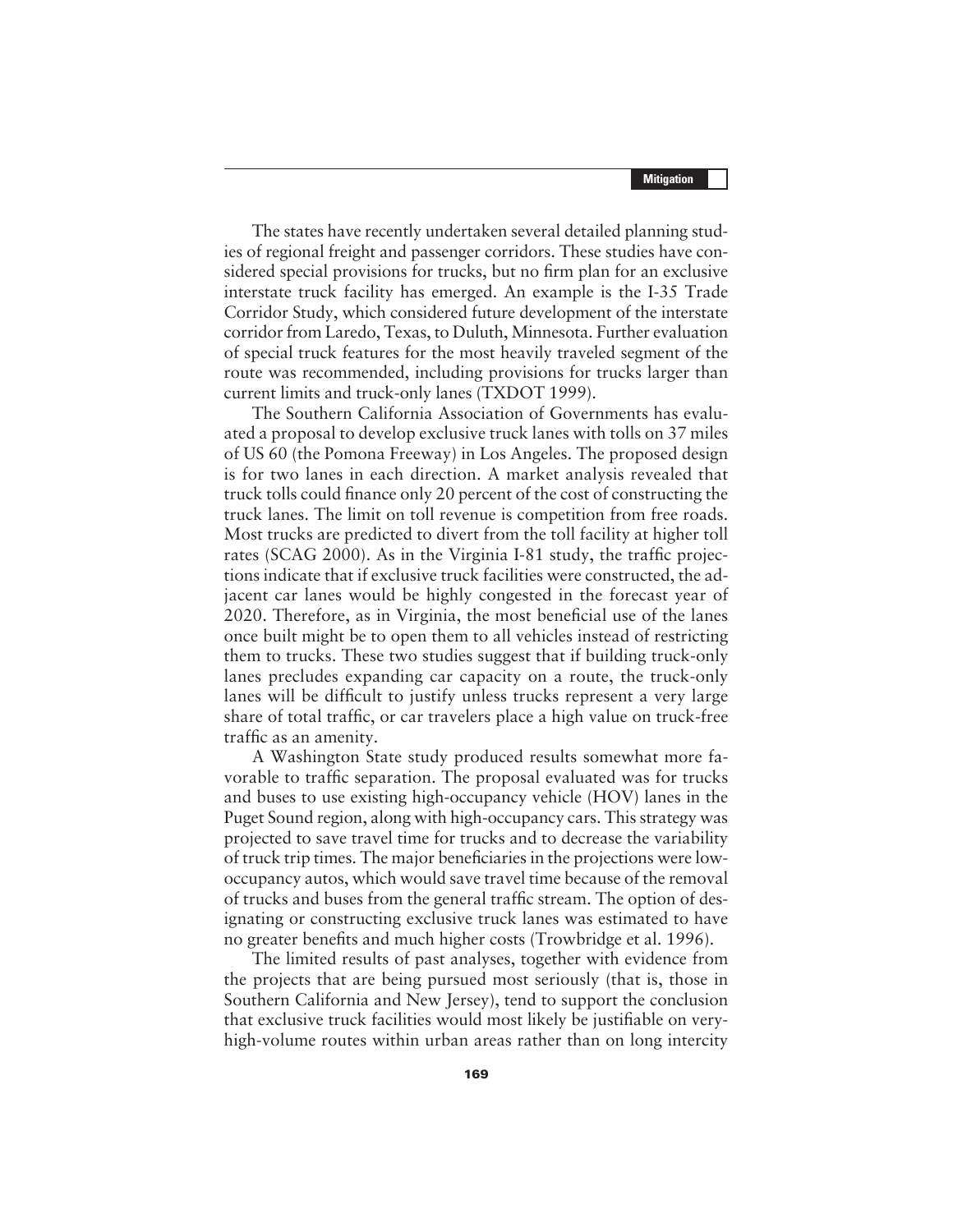routes. Yet certain factors not adequately considered in past evaluations may have a large influence on whether exclusive facilities appear attractive. For example, no study has considered the possibility that car occupants using truck-free lanes would derive benefits beyond conventionally defined user cost savings in the form of reduced discomfort or stress. Few studies have considered the possibility of cost savings from lighter construction of bridges, pavements, and other road features on car-only lanes, and most studies have not considered how finance arrangements, in particular the use of tolls on exclusive facilities and on competing routes, would affect feasibility.

## **ENFORCEMENT**

The federal government is not directly engaged in enforcing size and weight limits. Rather, federal truck size and weight laws include provisions imposing requirements on the states for enforcement of weight regulations. State enforcement of size and weight laws traditionally has concentrated on checking gross vehicle weights and axle weights at fixed stations and with portable scales. Enforcement of dimensional limits was complicated by the 1983 revisions to the federal regulations, which required the states to allow, on a limited network of major roads, semitrailers that were longer and wider than the dimensions then common. In many jurisdictions, the problem of enforcing this federal rule has diminished with time as the larger trailers have become accepted on most roads. Enforcement of special permits, which allow operation of vehicles larger and heavier than the statutory maximums and often specify route restrictions, presents special challenges.

This section addresses only enforcement of size and weight regulations. However, other areas of legal enforcement are relevant to the control of truck costs and to the effectiveness of size and weight regulation. These include enforcement of tax payment, carrier qualifications, vehicle standards regarding safety and pollution control, and driver qualifications.

As noted in the introduction to this chapter, enforcement has a large effect on the cost of truck transportation because the heaviest loads (which may include illegal overloads and trucks operating with legal permits) account for a disproportionate share of infrastructure costs attributable to trucks. It is generally believed that effective enforcement of size and weight laws can reduce truck accident losses, although this benefit has not been not established empirically. Therefore, enforcement is an important consideration in evaluating proposals for reform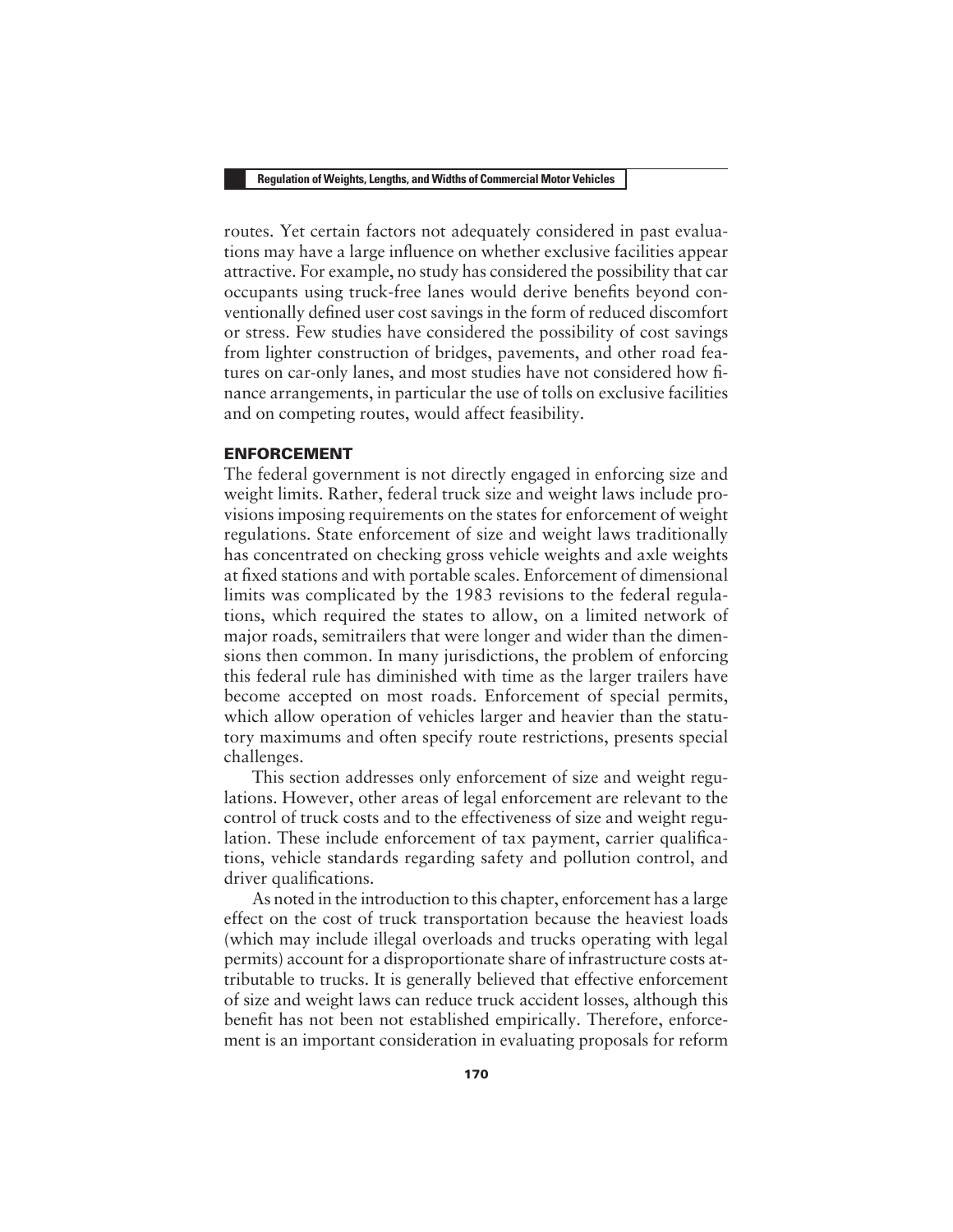of size and weight regulations. If enforcement is lax in general, reforms are less likely to produce the intended results. Furthermore, changing the regulations may affect the frequency and severity of violations. For example, new regulations might be more difficult to enforce because of complexity or might promote use of trucks with characteristics that make them easier to overload.

When evaluation and oversight are insufficient, proliferation of permit operations, grandfather exceptions, and other special exceptions for trucks with dimensions exceeding nominal limits has consequences similar to those of lax enforcement. Although data are incomplete, the incidence of permit operations and exceptions appears to be growing nationwide. It is important for legislators and policy makers planning reforms to recognize that the statutory limits do not dictate truck dimensions. Rather, they interact with many other factors to influence the diversity of the dimensions of trucks commonly operated in the United States today.

The extent and costs of overweight/oversize operation are first described below. Proposals from past evaluations for improvements in enforcement practice are then summarized. Finally, some emerging new approaches, including applications of information technology that have the potential to revolutionize enforcement in the future, are reviewed.

## **Extent of Oversize/Overweight Operations and Enforcement Effectiveness**

Data on the actual weights of trucks in use are fragmentary and inconsistent. A meaningful estimate would require surreptitious weighing and an appropriate sample design for selection of vehicles or weighing sites. Large-scale studies meeting these requirements have not been carried out. The following subsections summarize the available information on the extent of illegal overloads, the scope of permit operations, the cost of overweight/oversize operations, and the effectiveness of enforcement.

#### Illegal Overloads

A 1988 National Cooperative Highway Research Program study synthesized available truck weight data. The study yielded a "conservative" estimate that 15 percent of large trucks would exceed axle weight or gross vehicle weight limits on a segment of Interstate highway where enforcement was not taking place and that the minimum rate of violations would be 6 percent (the frequency of axle weight violations at fixed scales in the data examined for the study) (Grenzeback et al.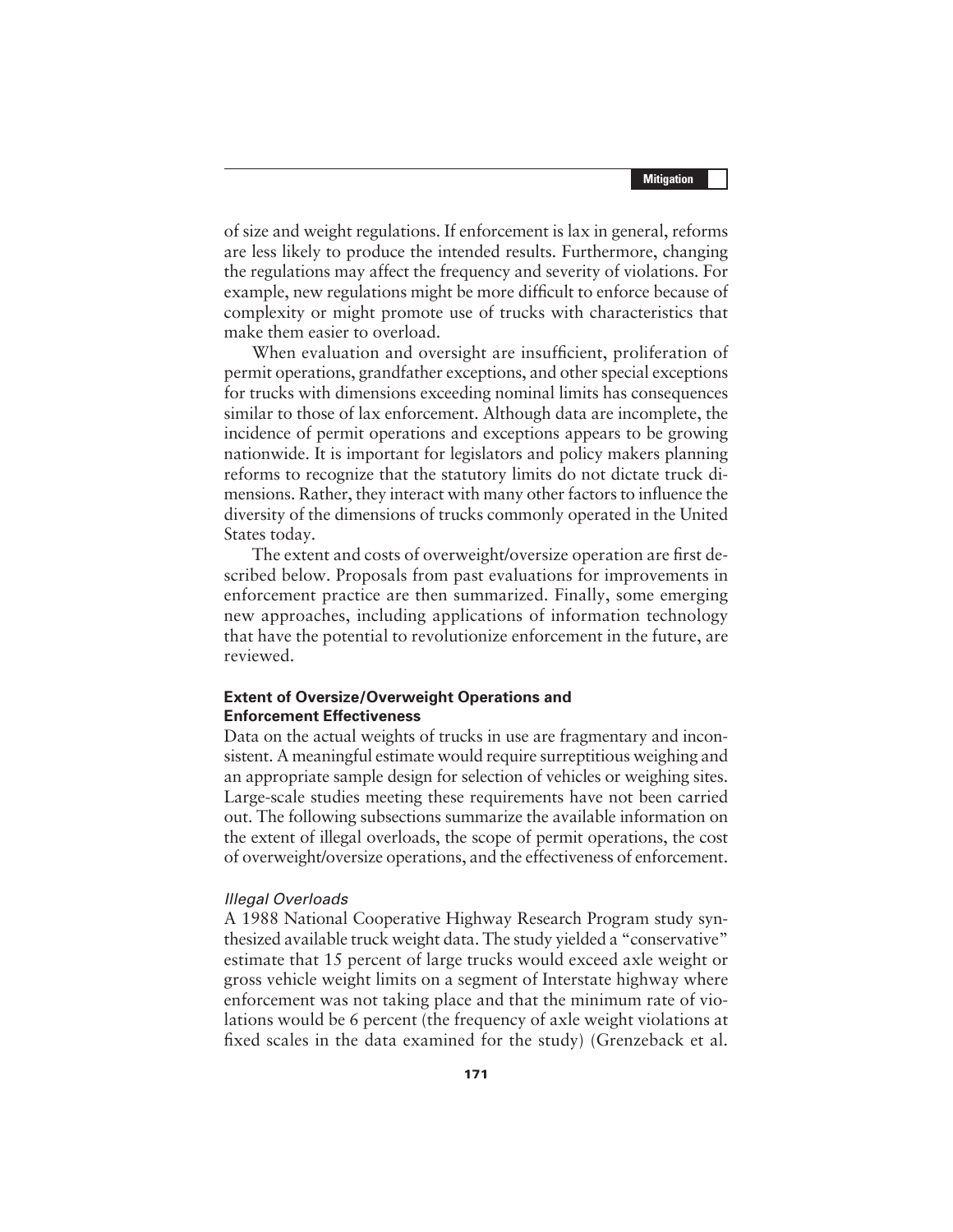1988, 23). Only 0.6 percent of trucks exceed gross vehicle weight limits at weigh stations (FHWA 1993), but overweight trucks routinely avoid the stations.

Installation of automatic weigh-in-motion (WIM) devices in recent years has provided some new information about the frequency of overloads, although uncertainties are introduced in converting the devices' readings to equivalent static load distributions, and data collection and analysis have not been designed for the purpose of assessing compliance with weight regulations. In WIM data from several hundred sites on all road systems in 18 states collected for the DOT Long-Term Pavement Performance program, roughly 12 percent of tandem axles exceeded 34,000 lb (the federal maximum) (Hajek and Selsneva 2000, Figure 11). This rate for all trucks (loaded and unloaded) implies a rate for loaded trucks of 15 percent of tandem axles exceeding the federal maximum. An appreciable share of the trucks exceeding the federal limit in these data would be operating legally under higher state limits or permits.

Unpublished DOT estimates, compiled from various sources, attribute 10 percent of all miles of travel by trucks with three or more axles to vehicles weighing more than 80,000 lb (the federal Interstate highway weight limit), including both legal and illegal operations. This estimate appears roughly consistent with the rate of overloaded axles from WIM data cited above. It should be recognized that the majority of large trucks on the road at any given time weigh less than the legal maximum. Trucks under the weight limit include those that are partially loaded or empty and those carrying low-density commodities.

State officials perceive the problem of illegal overloads to be concentrated in certain segments of the trucking industry. Vehicles carrying dense bulk commodities (for example, agricultural and mining products and construction materials) usually are constrained by the weight limits and therefore have a strong economic incentive to exceed them. Compared with all truck traffic, these trucks tend to be found more often on secondary roads traveling short distances and to be operated by local businesses. This segment also appears most likely to be favored with special legislative exemptions. Other categories of truck operations, such as van trailers operated by Interstate carriers hauling merchandise over long distances on main roads, are regarded as less likely violators. These trucks often are not constrained by the weight limits because their cargo is of low density, and their routes are subject to the most intense enforcement. A lack of data makes such generalizations difficult to verify, however.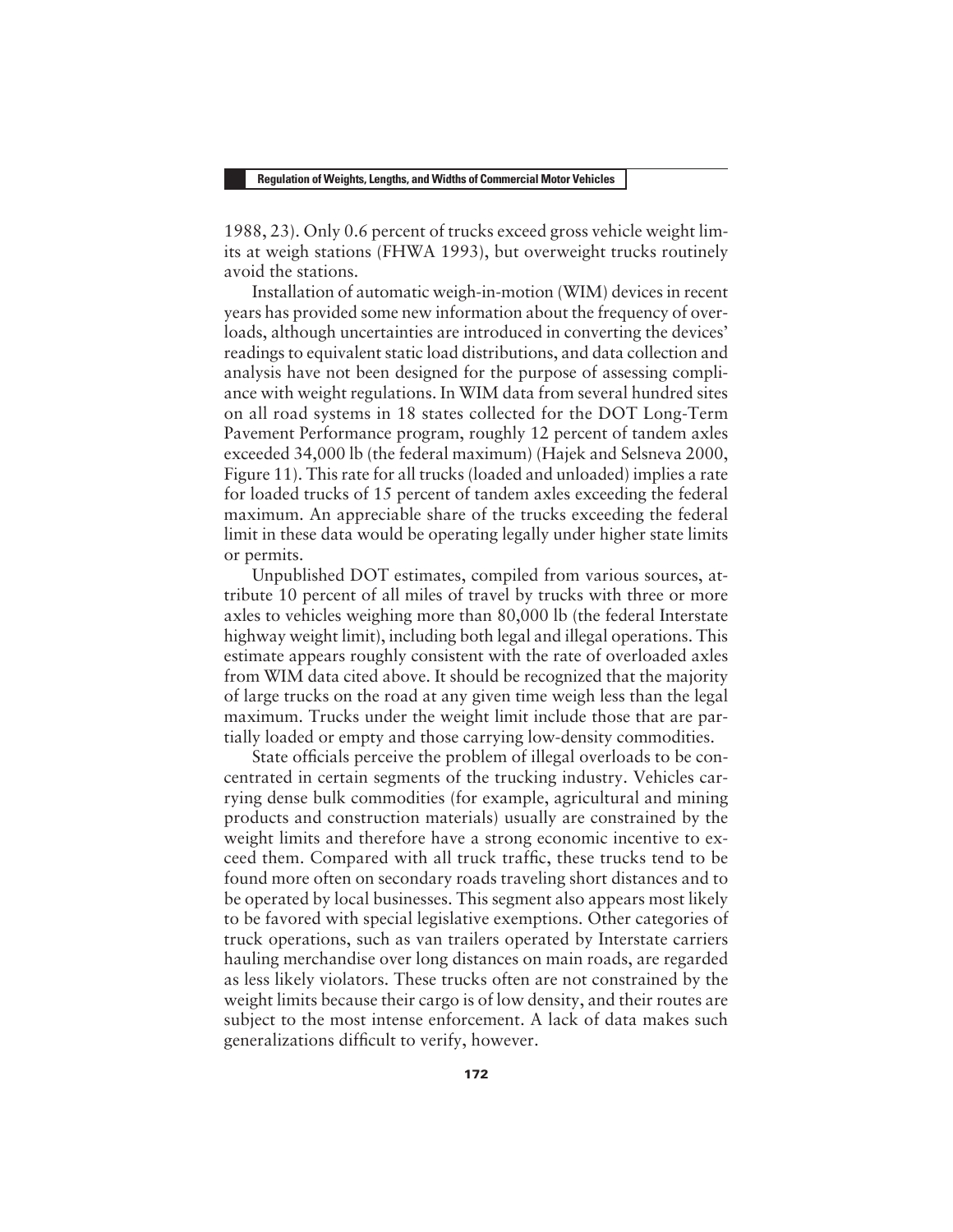## Grandfather and Permit Operations

According to DOT tabulations, four states have grandfathered statutory gross weight limits over 80,000 lb on the Interstates (DOT 2000, Vol. II, II-13–II-14). In addition, an unpublished DOT tabulation shows that 27 states exercise grandfather rights (or possibly other special legislative exemptions) to issue divisible-load permits for vehicles over 80,000 lb on the Interstates. Divisible loads are cargoes that could practicably be divided and carried in more than one vehicle, such as bulk commodities or goods loaded on pallets. (Under federal law, states may issue permits allowing trucks carrying nondivisible loads, such as structural members or heavy equipment, to exceed federal weight limits on the Interstates.) Of these 27 states, 5 issue the permits only on toll road sections of the Interstates, and 5 others issue permits on other limited segments of their Interstates. Of the states allowing trucks over 80,000 lb on the Interstates, 12 are east of the Mississippi. An industry tabulation (ATA 2001) shows four more states than appear on the FHWA list with weight limits over 80,000 lb.

Since enactment of the federal Interstate weight limits, federal law has exempted certain roads and kinds of truck operations. TEA-21 [Section 1212(d)] contains special provisions for trucks hauling concrete panels in Colorado and sugar cane in Louisiana and for exemption of specified Interstate highway segments in Maine and New Hampshire from federal weight limits. Congress enacted other special provisions in the National Highway System Designation Act of 1995 (P.L. 104-49, Sec. 312) exempting specified highways in Iowa and Wisconsin from certain federal limits.

Most of the states holding grandfather rights and other exceptions use them extensively. According to DOT data, 212,000 multiple-trip divisible-load permits were issued in the United States in 1995. Nearly 90 percent of these permits were issued in states with grandfather rights to allow overweight trucks on the Interstates. According to DOT, "multitrip permits essentially allow unlimited operation with no accounting for mileage or routes for a greater length of time, generally one year" (DOT 2000, Vol. II, II-19–II-20).

Multiple-trip divisible-load permitting has been growing rapidly. According to FHWA surveys of the states, the number of such permits issued annually increased 180 percent between 1983 and 1995, from 54,000 to 212,000 (DOT 2000, Vol. II, II-21). No data are collected on miles traveled by trucks operating under these permits.

Sixteen states have statutory gross vehicle weight limits greater than 80,000 lb for highways other than the Interstates. Four additional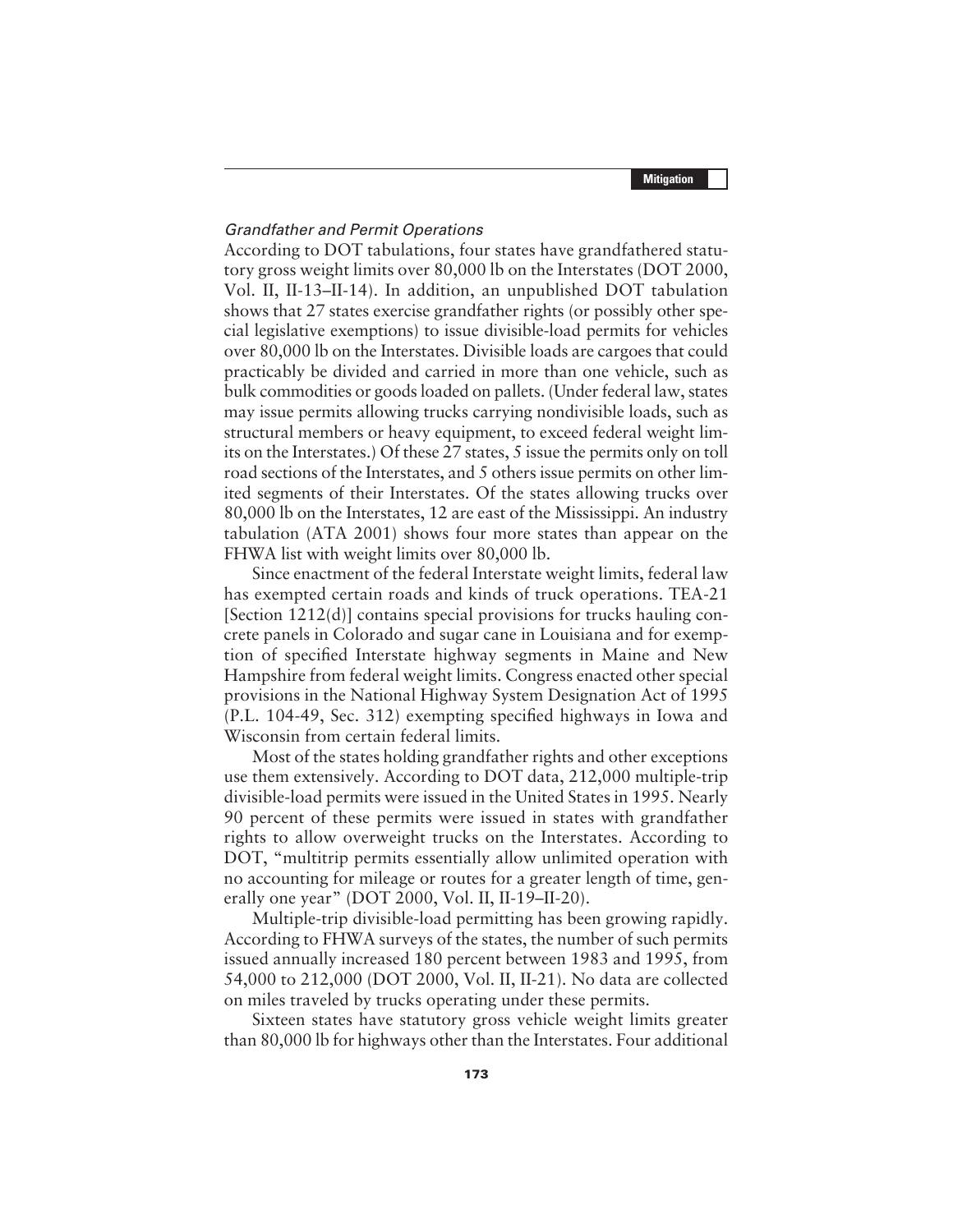states that do not have grandfather rights to operate trucks over 80,000 lb on the Interstates issue substantial numbers of divisible-load permits, presumably for operation of heavier trucks on other roads. Double-trailer combinations with twin 28-ft trailers and gross weight of up to 80,000 lb operate legally in every state by federal law. In addition, 22 states allow operation of longer and heavier multitrailer combinations (DOT 2000, Vol. II, II-13–II-14, II-21, II-19).

Representative nationwide data do not exist on the frequency of legal loads (i.e., trucks operating under higher state limits or permits) over 80,000 lb gross vehicle weight. In the 1997 Vehicle Inventory and Use Survey (U.S. Bureau of the Census 1999, Table 10), vehicles that reported operating with an average loaded weight of more than 80,000 lb accounted for 3.3 percent of all combination VMT. Since these weights were self-reported, this fraction may indicate the extent of legal loads over 80,000 lb. In the 1992 survey, this share was 2.9 percent (U.S. Bureau of the Census 1995, Table 13).

## Costs of Overweight/Oversize Operations

Since the extent of overweight and oversize truck operations on U.S. roads is poorly known, only rough estimates can be made of the costs of these operations (compared with the costs of truck operations and highways if all vehicles complied with statutory limits). According to the TRB *Truck Weight Limits* study, if all illegally overweight axle loads were eliminated and the volume of truck freight carried remained unchanged, highway agency pavement costs would decrease by \$160 million to \$670 million annually (TRB 1990a, 254–255). This range reflects uncertainty over the rate of violations. At today's prices and traffic volumes, the savings would be somewhat greater. The study does not estimate bridge cost savings or the effect on shippers' costs of eliminating illegal overloads. Under the assumption that the quantity of truck freight would be unchanged, and using other assumptions consistent with those in the *Truck Weight Limits* study, rigorous enforcement would cause an increase in annual VMT by large trucks of 0.5 to 2.5 percent, at a cost to shippers of \$500 million to \$2.5 billion annually. In other words, shippers might prefer to pay the added pavement costs generated by their overloaded trucks instead of reducing their loads.

*Truck Weight Limits* and the DOT (2000) *Comprehensive Truck Size and Weight Study* estimate the effects of eliminating the states' exemptions from federal limits as provided for by the grandfather clauses in the federal size and weight laws. Both studies conclude that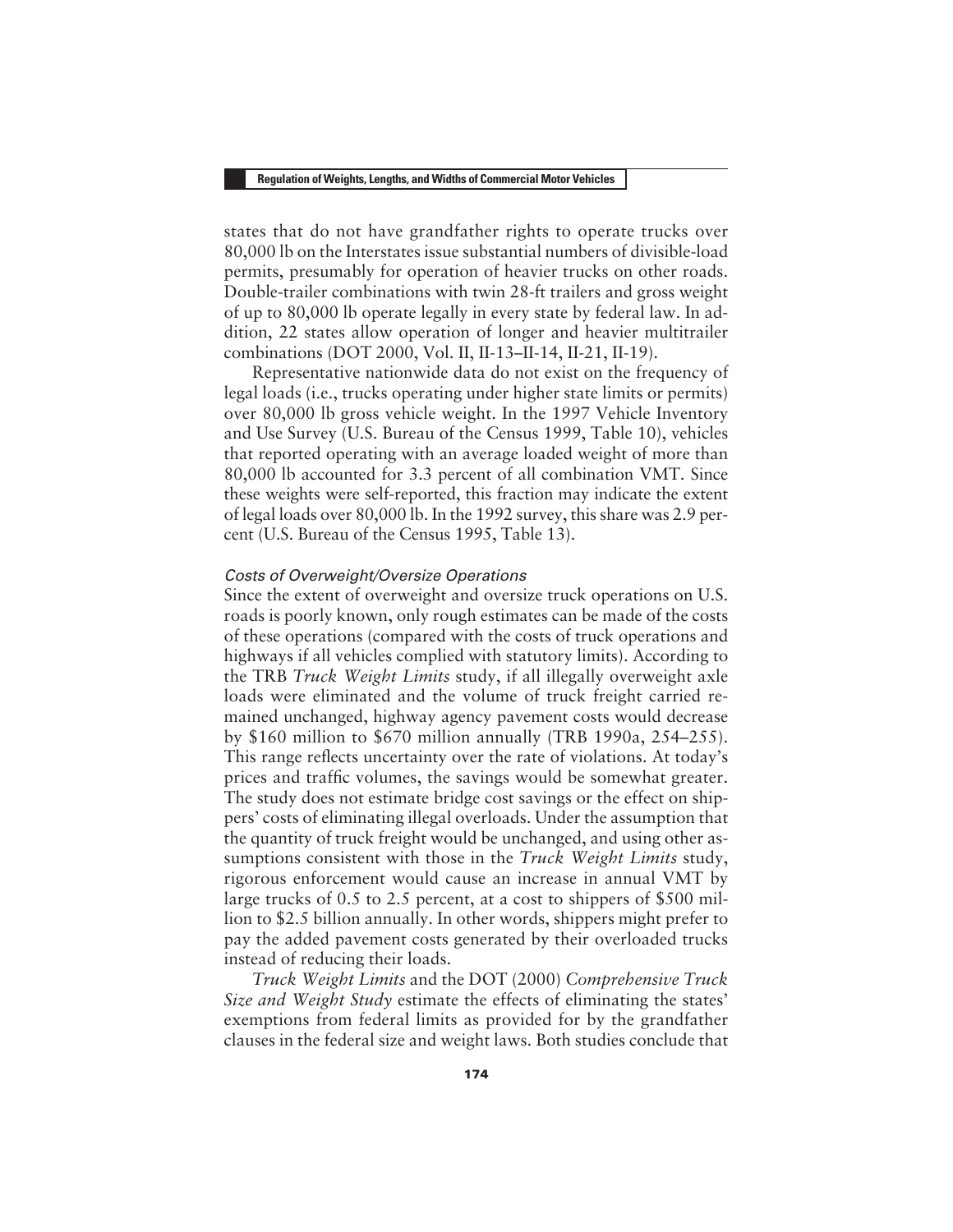the cost of lost productivity in truck freight transportation would be greater than the savings in highway agency costs. (TRB 1990a, 158; DOT 2000, Vol. III, V-14, VI-12, IX-9, XII-4). The uncertainties in these studies' projections of freight traffic and infrastructure costs are described in Chapter 2. If the studies underestimate the responsiveness of the demand for truck transportation to changes in costs, then they overestimate the cost in lost productivity of elimination of grandfather rights. However, their estimates do suggest that the larger trucks operating under grandfather exemptions would be willing to pay user fees adequate to cover additional costs to highway agencies in return for the privilege of continuing operation.

#### Effectiveness of State Enforcement Programs

Few evaluations have been performed of the relationship between the level of effort or strategy of state enforcement and the rate of size and weight violations. A 1998 review for NCHRP led to the following conclusion:

Wide divergence in enforcement practice across that United States confounds the problem of assessing [compliance] trends. It is impossible to gauge the impact of enforcement activity without a systematic data-sampling approach. . . . At present, the effects of truck weight enforcement programs are generally not known in terms of (1) actual impact on weight-law compliance, (2) effect on safety of truck operations, (3) pavement service life effects, or (4) cost-effectiveness of enforcement activity. (NCHRP 1998, 2)

FHWA is responsible for certifying that states are complying with the federal requirement that they enforce weight limits on the Interstates. In 1991 the DOT Office of Inspector General (OIG) evaluated FHWA's oversight on the basis of investigations of a sample of eight states. OIG concluded that a lack of data was preventing FHWA from assessing the effectiveness of state weight enforcement programs (OIG 1991). A need was identified for the development of automatic weight monitoring systems and statistically valid sampling plans for use in determining actual distributions of weights and changes over time. Other findings highlighted in the OIG report include an imbalance between enforcement effort on the Interstates and on other highways and the problem of repeat violators. None of the eight states audited imposed progressively higher fines for repeated violations.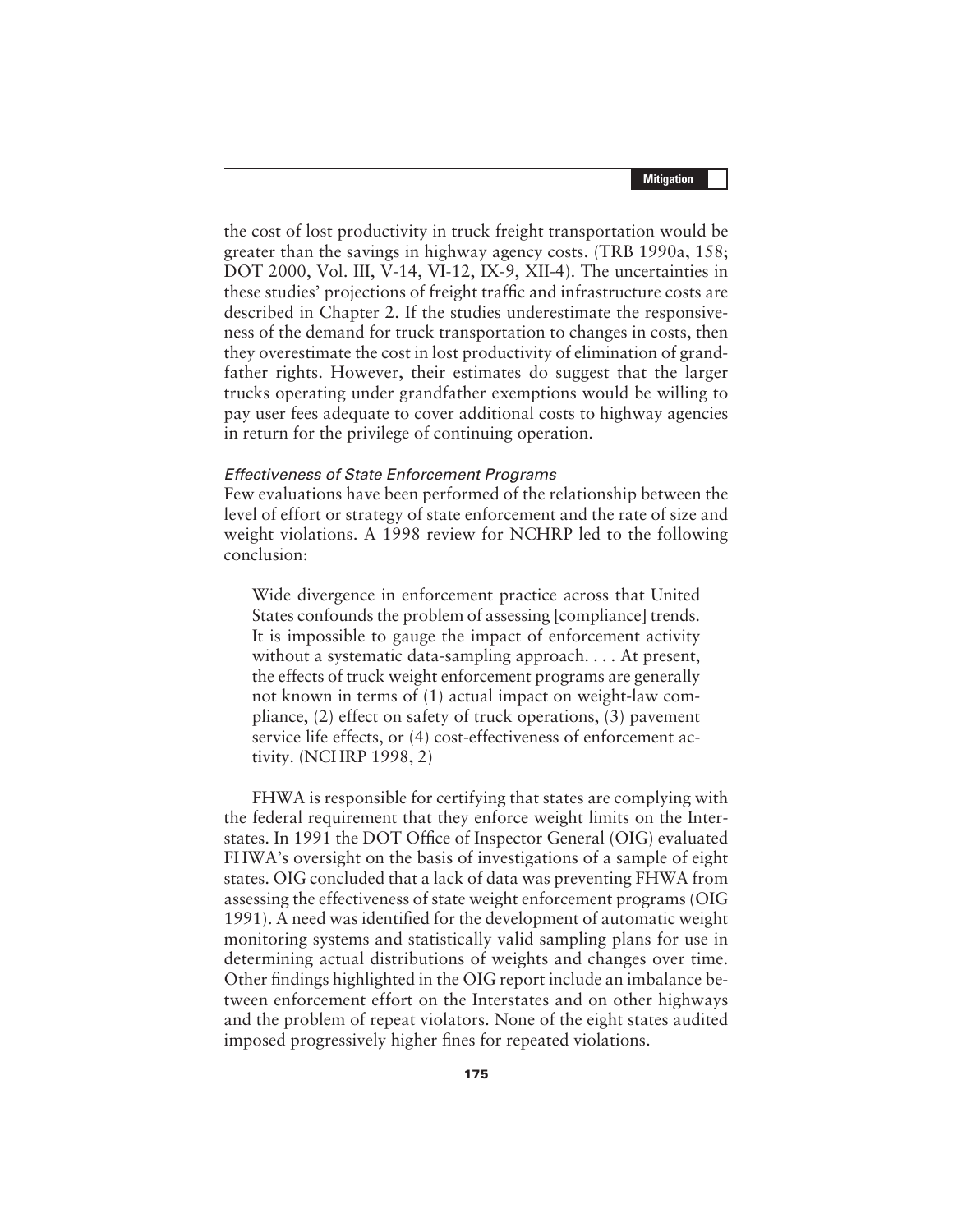## **Proposals for Reform of Size and Weight Enforcement**

Both the 1991 OIG report and the 1990 *Truck Weight Limits* study propose enforcement reforms that are similar on essential points. The same reform principles underlie the enforcement program being developed by Australia's NRTC. These three proposals are summarized below. All three call for institutional or procedural reforms with three goals: strengthening incentives for compliance (for example, by imposing higher fines and by holding shippers accountable); targeting enforcement efforts (e.g., at repeat offenders and on roads with high violation rates); and developing information systems to monitor compliance, evaluate effectiveness, and direct resources.

# Office of Inspector General Report

The OIG recommendations are for changes in FHWA oversight, but would have a profound effect on state practices if implemented. It is recommended that FHWA undertake the following measures (OIG 1991, 23):

• Develop a program to produce the data needed to quantify the extent of overweight traffic, for use in state enforcement and federal oversight.

• Require that the states formulate annual enforcement plans based on valid monitoring data and that they demonstrate the effect of enforcement on violations in order to receive certification of their enforcement programs.

• Develop standards and technological improvements for automatic WIM systems used to monitor weights and compliance.

• Request Congress to restrict state use of divisible-load permits and multiple-trip nondivisible load permits on the Interstate system.

• Work with the states to evaluate fine structures and demonstrate that they deter violations.

• Promote nontraditional enforcement techniques, including the Relevant Evidence Audit Program introduced in Minnesota. Under this program (Monson 1990, 275; DOT 2000, Vol. II, VII-12), the state legislature gave state enforcement officials authority to inspect the terminals and offices of shippers and receivers for evidence that illegal loads had been dispatched or received.

In 1993, in response to the OIG recommendations, FHWA published a proposal to revise its oversight functions. Action on these reg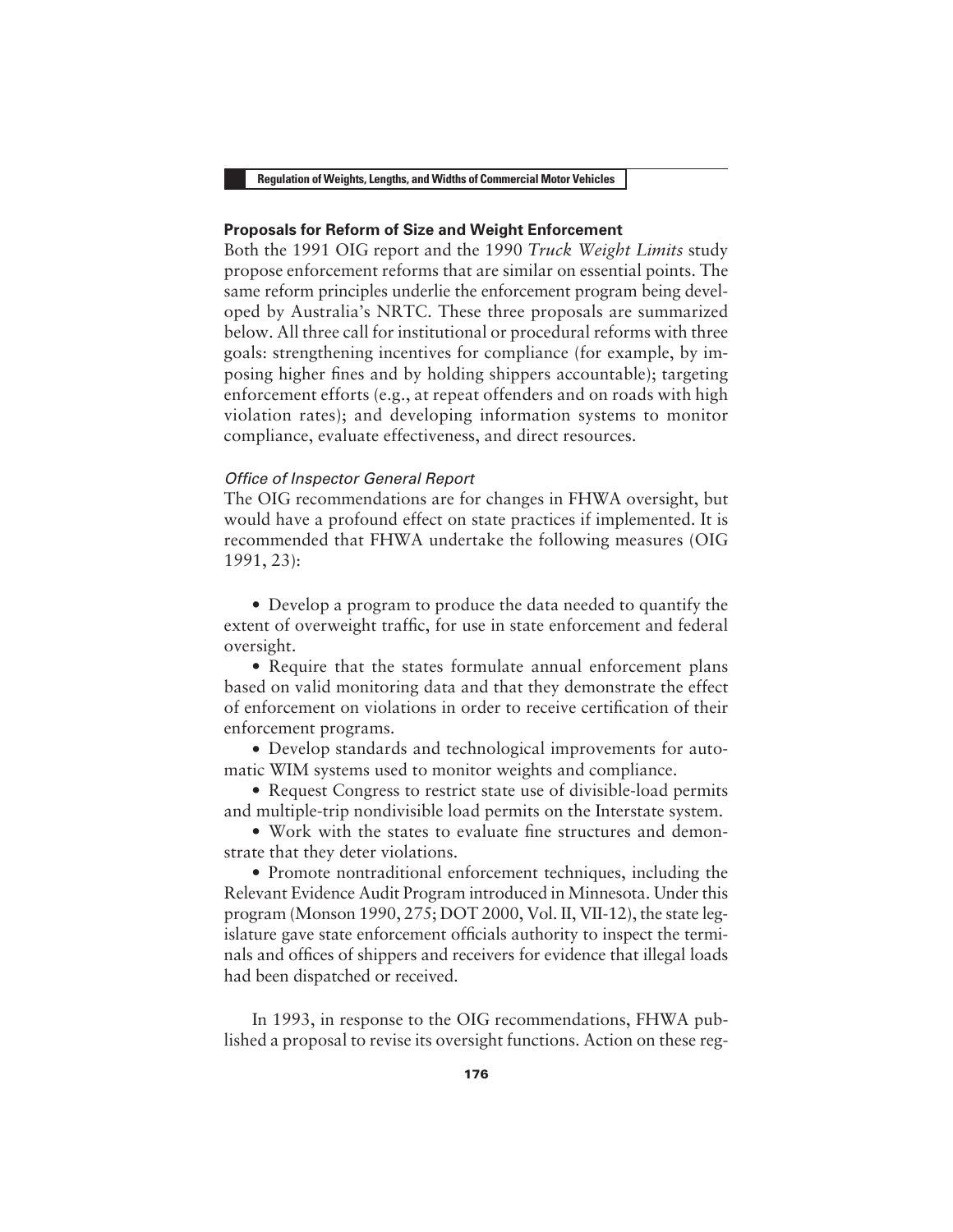ulatory revisions was postponed, and the proposal was republished in 2000.

## Truck Weight Limits Study

*Truck Weight Limits* diagnoses the states' poor enforcement record as primarily an institutional problem. Political pressures frequently work against vigorous enforcement when local industries and agriculture are the likely targets, and police and judges often are ignorant of the need for the regulations and the consequences of violations. Generally the defendant in adjudication is the truck driver, but decision-making power regarding loading rests with the carrier or the shipper (TRB 1990a, 135–143).

As a component of the permit program proposed in the study, a portion of the revenues from fees paid by carriers for permits would be dedicated to increasing the resources devoted to enforcement; the level of enforcement effort would be increased, especially on roads other than Interstates; and greater use would be made of portable scales and of WIM installations for screening trucks to increase enforcement efficiency. The study also recommends that fines be increased. It is estimated that in a typical case, the cost savings to a carrier from operating overweight would be several times the carrier's expected liability for fines (p. 140). In fact, the appropriate fine to protect the public from loss would be equal to the added cost for infrastructure wear caused by the overload divided by the probability that a violator will be caught.

The *Truck Weight Limits* study committee recommended that Congress consider the following measures to strengthen enforcement:

• Direct federal funding of state enforcement, possibly by amending the federal Motor Carrier Safety Assistance Program, which provides funding to states for enforcement of federal truck safety regulations;

• Imposition of federal penalties for violations of federal weight limits on Interstate highways, or alternatively, mandating of minimum state penalties;

• Federal provision for assessing penalties against the parties responsible for placing overweight shipments into commerce, that is, enforcement targeted at shippers as well as carriers and drivers;

• Federal support for state measures to place overweight trucks out of service until they are offloaded;

• Development of educational programs for judges and prosecutors regarding the overweight problem; and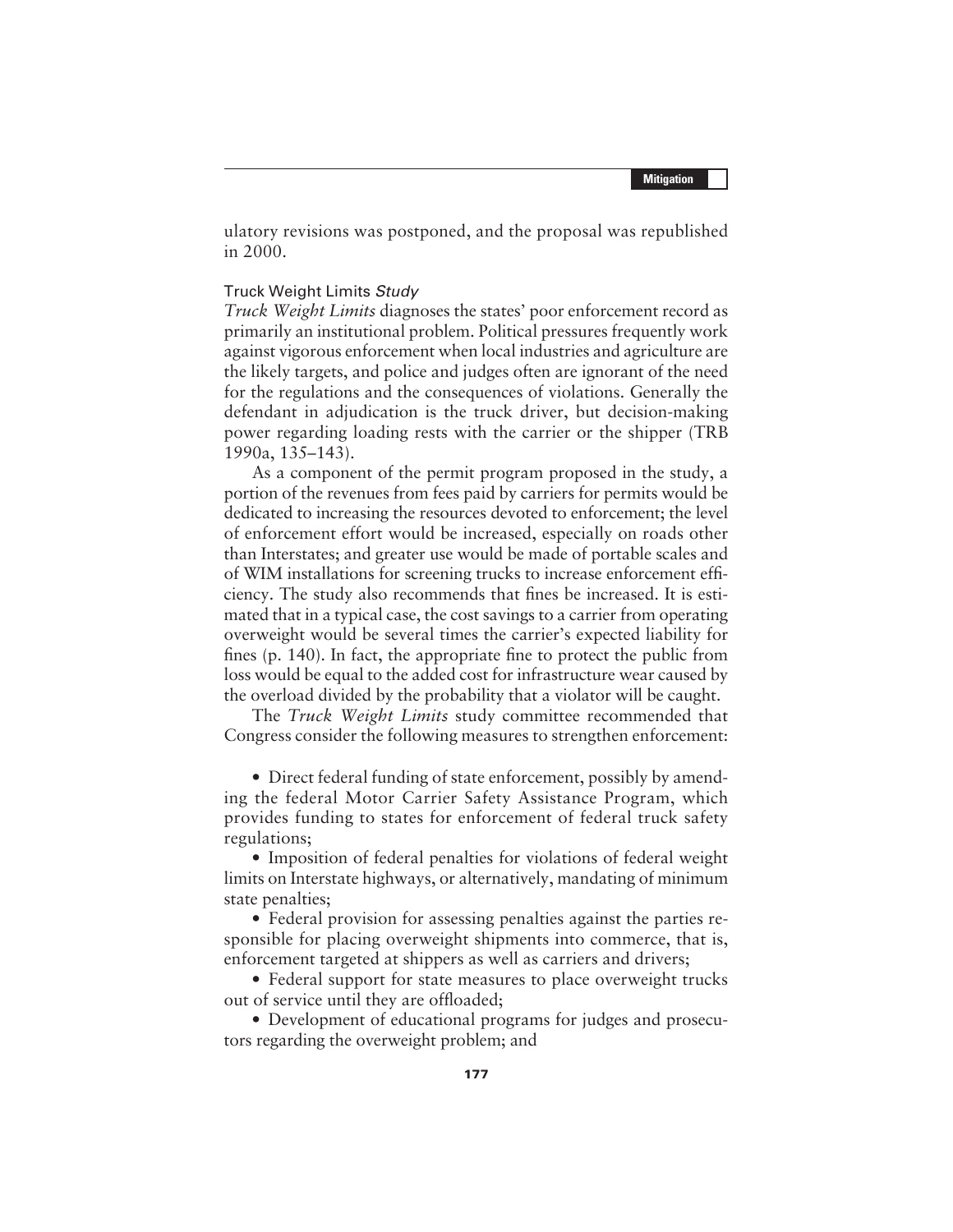• Creation of a federally managed program for systematic collection of data on violators that would identify the responsible carrier or other operator so repeat offenders could be targeted.

It is acknowledged in the report that evaluation of these proposals would be necessary before they would be ready for implementation. Although one member of the *Truck Weight Limits*study committee dissented from the report on matters concerning analysis of enforcement issues, that member endorsed this list of possible reform measures (p. 278).

# National Road Transport Commission

NRTC is developing model legislation for the reform of enforcement of truck regulations in Australia. (The function of NRTC is described in Chapter 3.) Despite the institutional differences between the two countries, the principles of the NRTC proposal might be taken as a model for U.S. reforms as well. The elements of the proposal are as follows (NRTC 1999; NRTC 2000b):

• Unified and consistent procedures for enforcement of size and weight regulations, as well as vehicle and driver safety regulations.

• Procedures for targeting enforcement to operators and locations where violations are most likely.

• Introduction of schemes for self-enforcement, which NRTC calls "alternative compliance." In the case of weight enforcement, operators would seek accreditation by showing that they had their own auditable load-control systems. Accredited operators would be subject to periodic audits of their weight records, but would experience reduced frequency of stops for weighing on the road. Roadside enforcement would be focused on nonaccredited operators.

• Use of privilege-based strategies, such as making eligibility for special permits dependent on a low rate of violations.

• New training programs for enforcement officers and for industry.

• Systematic monitoring of enforcement effectiveness.

• Provisions to hold accountable the parties responsible for the offenses. In the case of weight laws, the shipper might be a responsible party.

• Appropriate severity of fines and other penalties.

• Nationally consistent practices among the jurisdictions responsible for enforcement to facilitate investigation and court proceedings.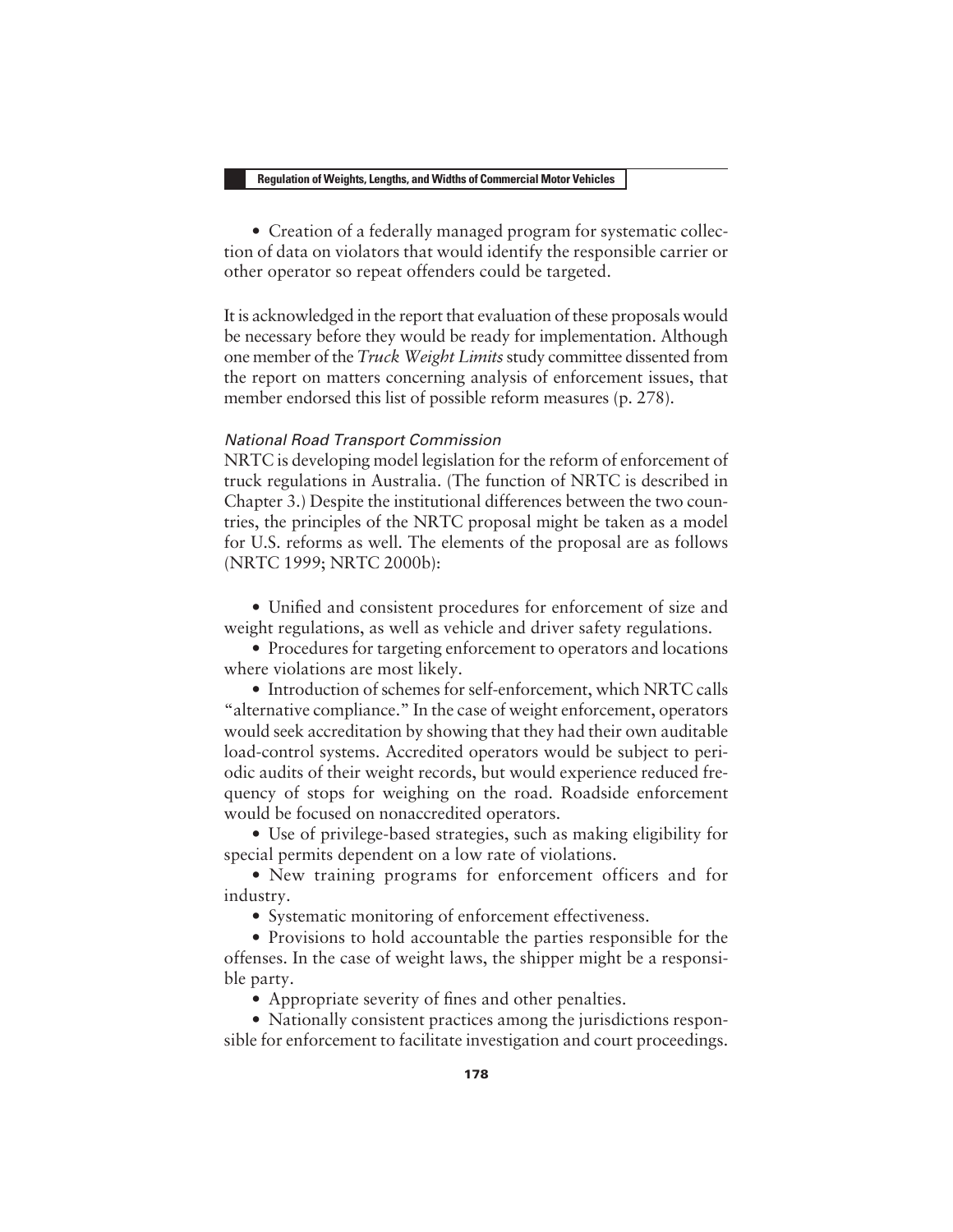This proposal is awaiting action by the national and state legislatures. Some jurisdictions have adopted certain of its elements.

## **Information Technology Applications for Enforcement**

The *Truck Weight Limit*s and OIG recommendations call for expanded use of WIM, which was the only prominent technological enforcement aid available at the time the two reports were written. In the past decade, information and communications technologies with the potential to revolutionize the enforcement of highway regulations have been applied in trucking. Technology applications could greatly facilitate the administration of more complex size and weight regulatory approaches and enforcement schemes—including the permit programs that exist today, as well as the federally supervised permitting proposed in *Truck Weight Limits,* self-enforcement such as the NRTC alternative compliance scheme, and performance standards.

The purpose of the following discussion is not to suggest that technology is the solution to the enforcement problem. The information technology applications described below can be valuable enforcement tools, but will not by themselves overcome institutional obstacles to effective enforcement. The three enforcement reform proposals described in the preceding section emphasize the development of political support and legal mechanisms as the fundamental needs.

The first subsection below describes existing automated clearance systems, which approve vehicles for bypassing of enforcement stops. These systems illustrate the value and present state of development of the relevant technologies. The second subsection lists some possible future extensions of these applications, and the third identifies the need to improve the databases that serve as the foundation of any automated enforcement system.

#### Clearance Systems

Automatic clearance systems, which screen trucks on the road and allow those that meet certain criteria to bypass enforcement stops, can increase enforcement efficiency in three ways: officers can concentrate their efforts on trucks that are more likely to be in violation; some enforcement functions are automated, reducing their cost; and the cost of enforcement to carriers who obey regulations is reduced. The most extensive such system in the United States is PrePass, which allows certified commercial vehicles to bypass designated weigh stations and port-of-entry facilities (where states, in addition to weighing, check that trucks entering the state comply with registration, fuel tax reporting,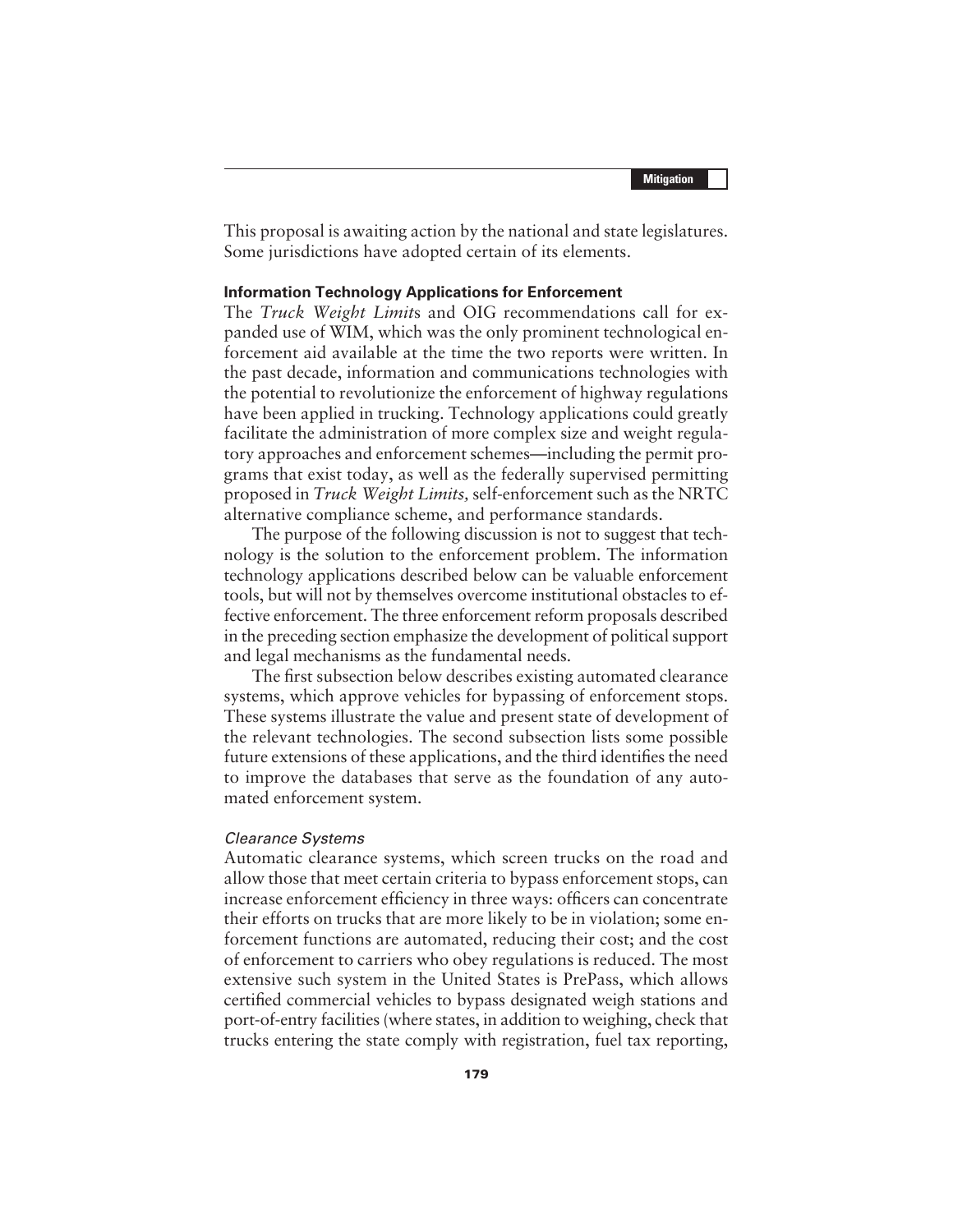and other state requirements). As a truck that is enrolled in the program approaches a PrePass-equipped station, a transponder in the vehicle communicates with a terminal at the station, and the truck's weight is checked automatically as it traverses a WIM installation. If the computer verifies that the truck's credentials are in order and its weight is legal, the transponder in the truck displays a green light to the driver and sounds a tone. A red light alerts the driver to pull in to the station.

The PrePass program is administered by a nonprofit corporation governed jointly by motor carriers and the states. It is funded by transaction fees paid by the participating carriers. PrePass began operation in 1995 and has 170,000 vehicles enrolled. It is deployed at 181 sites in 21 states and continues to expand (PrePass n.d.). Another multistate program, Norpass, is in operation in other states, and some states have their own independent systems.

PrePass's voluntary public–private structure places certain limits on its application. It is not used to collect tolls, and if a carrier found that information in such a system was causing enforcement officials to single it out for greater scrutiny, it could respond by dropping its enrollment.

## Possible Extensions of Applications

PrePass is one example of a technology with broad potential applications. Similar automatic vehicle identification (AVI) technology is already being used for toll collection. Extended applications would require enhancement of technical capabilities, greater investment in hardware by industry and public agencies, and probably new organizational arrangements. Conceivable extensions include the following:

• Permit enforcement—AVI could be employed to verify that the conditions of a truck's permit matched operations with respect to weight, dimensions, or route restrictions without requiring the truck to stop. Use of a transponder could be made a requirement for certain types of permits. PrePass may in the future have some capability to check permits, but the states do not presently enter permit information in the database of credentials against which vehicles are checked. A dense network of sensors would be required for effective enforcement of route restrictions, while PrePass installations are located mainly along major Interstate corridors.

• Repeat offenders—Studies of weight enforcement have revealed the high proportion of violations accounted for by repeat offenders, but the states lack effective means of targeting enforcement at these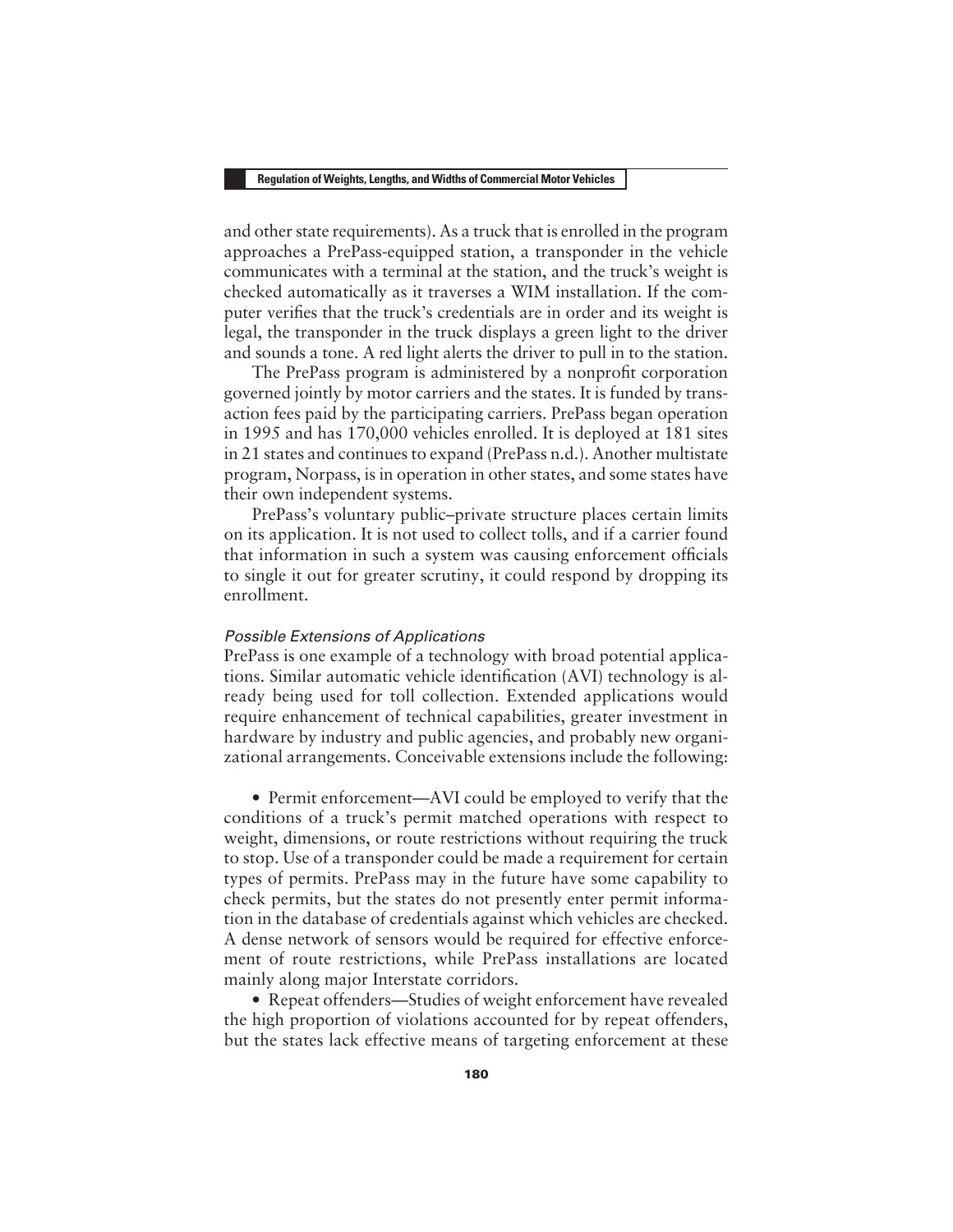offenders. Requiring repeat offenders to employ transponders on their vehicles would allow states to intensify observation of this population and would in itself serve as a deterrent.

• Automated enforcement—With existing technology, it is possible for systems on board a truck to monitor the truck's weight, routes, and hours of operation continuously. This information could be recorded and made available to enforcement officials or transmitted by the truck to roadside stations. Mandatory automatic recording of driver hours of service has been proposed as a regulatory requirement by the National Transportation Safety Board. On-board weighing devices are commercially available, and vehicle tracking with the Global Positioning System (GPS) is widely used in the industry, so trucks could similarly record weights and locations to demonstrate compliance with permit requirements.

Evaluating the cost-effectiveness of such schemes would require planning studies and pilot implementations. Capabilities that could be added to existing systems would be the most immediately practical; for some applications, however, such as tagging of repeat offenders, the voluntary public–private organizational model would not be applicable.

## Databases and Information Systems

Enforcement officials recognize that databases and information systems are the key to improving enforcement efficiency. The needs include data on the histories of inspections and violations of size and weight, safety, and other truck regulations; a database showing the connections among vehicles, drivers, and carriers; and records of credentials, including registrations and special permits with their restrictions. Data must be accessible in the field, comprehensive, and current. Some examples illustrate the limitations of present information systems:

• As noted above, the states today cannot automatically check for compliance with special permits at PrePass sites or other WIM installations. Some states are beginning tests of this capability.

• States do not routinely check the safety records of permit applicants. Until recently, no database existed that would have allowed a state to perform such a check. DOT has now created a national database of carrier safety information, although its coverage remains incomplete.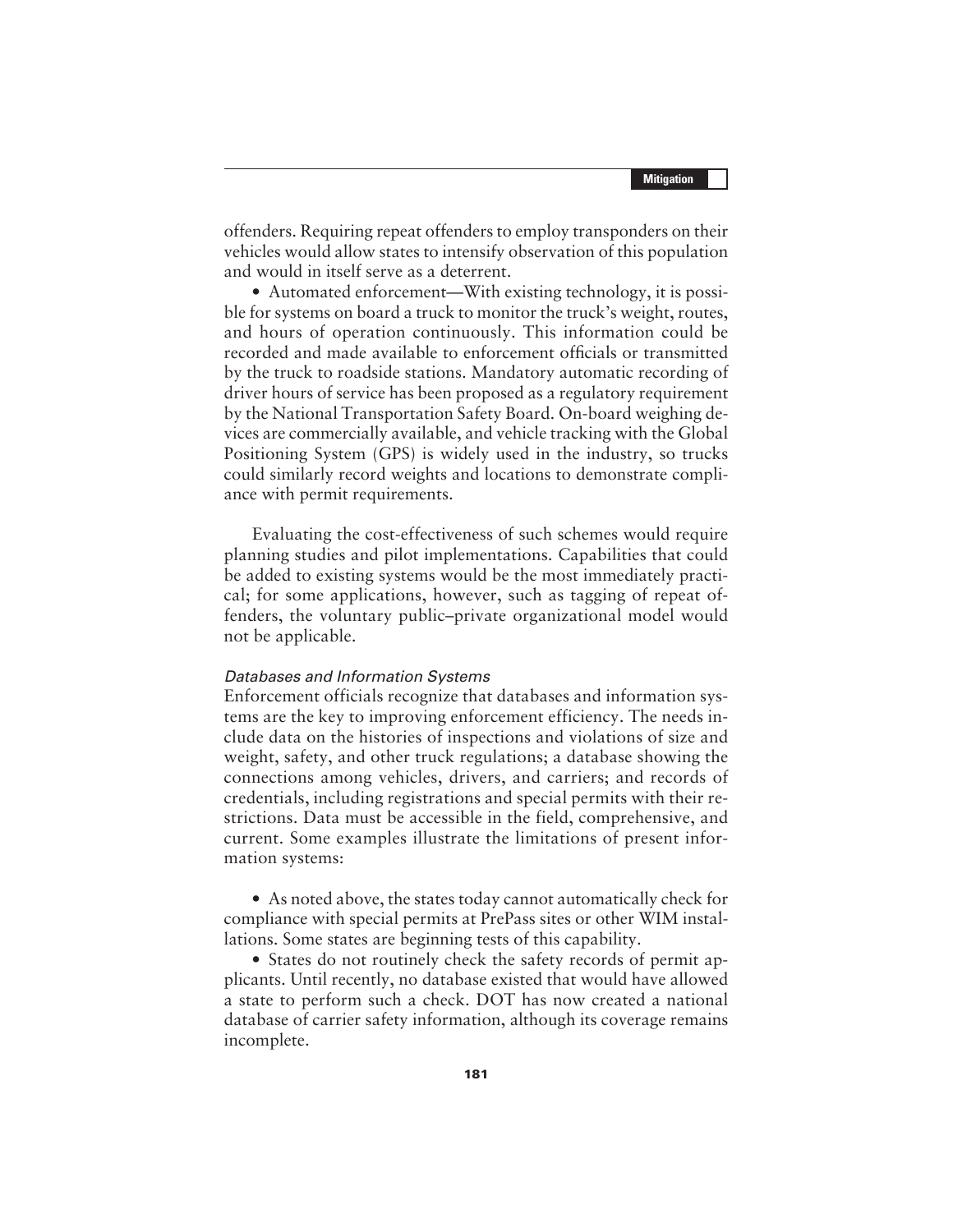• The majority of states do not track drivers or carriers who are repeat weight violators, nor do they routinely check for past weight violations when issuing overweight permits. When a citation for a weight violation is issued at the roadside, the driver is named, and the citation in general does not record carrier or shipper identity. Therefore, it is nearly impossible in most states to identify repeat offenders (either drivers or carriers) for increased scrutiny or to impose graduated penalties.

Although the remaining limitations are important, progress has been made in recent years toward developing information systems for enforcement. The assembly and updating of the safety and credentials databases needed to perform real-time clearance of vehicles in systems such as PrePass are the product of a national undertaking. Through the Commercial Vehicle Information Systems and Networks (CVISN) program of the DOT's Intelligent Transportation Systems initiative, the federal government, the states, and industry have cooperated in designing and maintaining the database (FMCSA 2000). Progress on information systems can build on these existing organizational relationships.

An integrated data system that recorded size and weight enforcement history as well as safety enforcement history by carrier would provide support for new enforcement strategies. DOT maintains and publishes safety ratings for interstate motor carriers. The ratings are derived from carrier accident experience and the results of safety inspections that check compliance with vehicle, driver, and safety management regulatory requirements (FMCSA n.d.; 49 CFR 385). Inclusion of weight violations in the determination of a carrier's safety rating has been proposed. The rationale is that a correlation is believed to exist between a carrier's size and weight violations and accident risk. DOT can require carriers with poor safety ratings to suspend operations. The ratings also affect the intensity of the enforcement effort directed at carriers and presumably have some competitive significance since they are published. Therefore, carriers would have strong incentives to avoid reducing their ratings through overweight violations and might be less inclined to view overweight fines as a cost of doing business. It would be necessary to evaluate such a combined rating to ensure that the practice did not detract from the utility of the rating as an indicator of accident risk.

## **SUMMARY**

Promising new techniques for reducing the costs of truck travel, including safety costs, are becoming available. If these techniques prove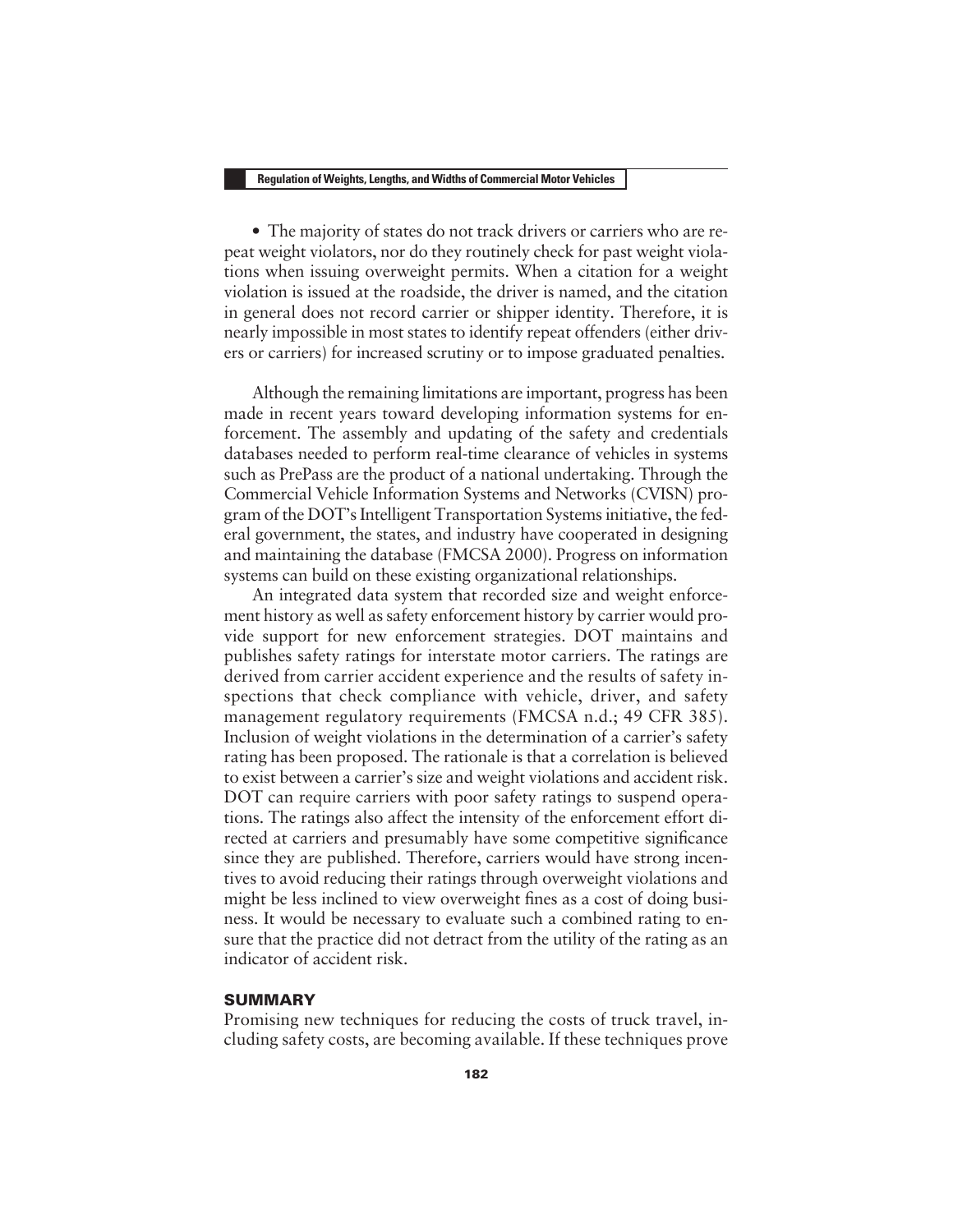to be effective, substantial cost reductions may be possible, regardless of whether size and weight limits are liberalized. Conceivably, these techniques also could substantially alter the costs and benefits of liberalizing the regulations, for example, by reducing concerns about the possible hazards associated with the handling and stability properties of larger trucks. The techniques now emerging include improved vehicle designs for better control and stability, information technology applications for control and stability and collision avoidance, streamlining the implementation of technology applications to improve enforcement, and changes in highway design.

The benefits of most of these techniques in practice have not been measured, however. More effective research, monitoring, and evaluation will be essential to progress in reducing the costs and increasing the efficiency of truck transportation. The new mitigation techniques can be expected to yield benefits only if they are properly evaluated during development and implementation.

Progress on mitigating truck costs will depend on the provision of incentives for innovation. Ways to strengthen such incentives include the provision of opportunities for trials of innovative vehicles and devices, streamlining the implementation of regulatory revisions that are demonstrated to be beneficial, use of performance standards, and closer linkage of user fees to costs.

Construction of exclusive truck roads to eliminate car–truck conflicts may be justifiable under special circumstances. The mixing of cars and trucks in the traffic stream generates costs that would be avoided if the two kinds of vehicles did not share the same roads. In addition to the potential traffic and safety benefits of separation, savings would occur if car-only lanes could have more lightly constructed pavement and bridges. Evaluations of proposals for exclusive facilities should include examination of how user fee policies on exclusive truck roads and on competing unrestricted routes would affect feasibility. Better understanding is needed of the value car travelers would place on access to truck-free roads.

The application of information technology to enforcement has made a promising start, but substantial development work is needed before this technology can achieve its full potential for improving enforcement efficiency and facilitating the enforcement of permit operations. The immediate priorities are as follows:

• Development of databases and information systems needed to give enforcement officials access to the full enforcement history and credentials of vehicles, drivers, and carriers;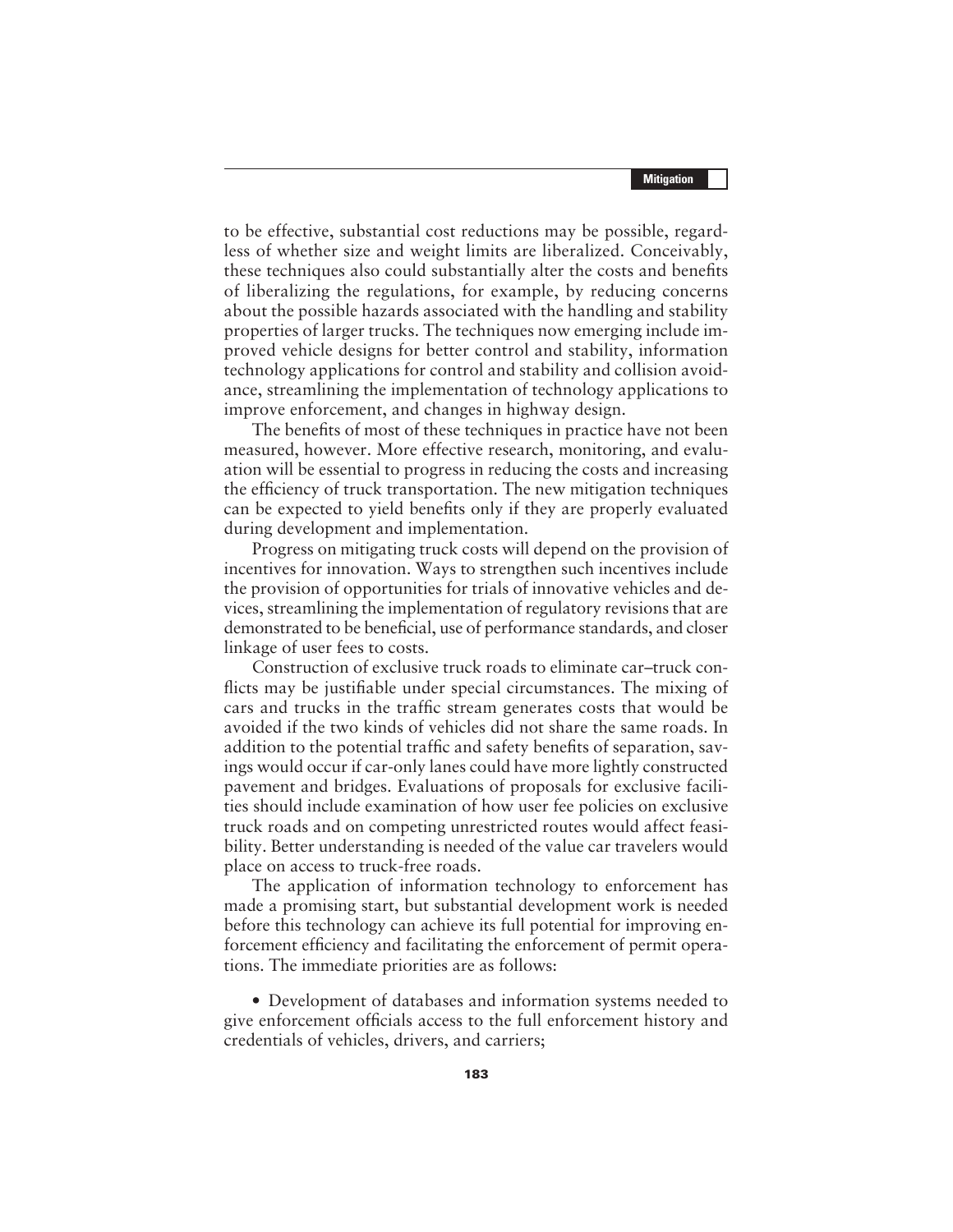• Expansion of established automated clearance systems by enhancing the value of the systems to industry and the states; and

• Planning and pilot studies of new technologies and applications, such as permit enforcement systems, repeat offender tracking and monitoring, self-enforcement, and GPS applications.

Because evaluation and monitoring of enforcement are lacking, the magnitude of the compliance problem and the effectiveness of alternative enforcement strategies are unknown. Information technology is a valuable enforcement tool, but will not by itself overcome institutional and political obstacles to effective enforcement of truck regulations.

The reviews in this chapter of mitigation and enforcement proposals have consistently revealed that evaluations essential to progress on reducing the costs of truck traffic have not been performed. In summary, these evaluations include the following:

• Measurement of the relationships between truck handling and stability properties (for example, rollover threshold) and accident risk;

• Examination of whether essential trade-offs exist between safety costs and other truck operating costs per unit of freight services (for example, trade-offs between safety and cargo-carrying capacity);

• Development of certification and monitoring procedures that would provide the opportunity for innovative vehicles to be demonstrated and evaluated;

• Measurement of the relationship of vehicle characteristics other than static axle weights and spacing, in particular suspension and tire properties, to pavement and bridge costs;

• Measurement of the relationship of size and weight law enforcement and size and weight violations to accident risk;

• Monitoring of rates of violation of size and weight regulations by road class, type of trucking operation, and other characteristics that would allow enforcement to be effectively targeted;

• Evaluation of alternative enforcement strategies, including applications of information technology for vehicle identification and automated enforcement, through planning studies and pilot implementations.

Because all these topics are closely related to the effectiveness of size and weight regulations and to the capability of the federal government and state highway agencies to control the costs of truck traffic, conducting the evaluations would be suitable tasks for the independent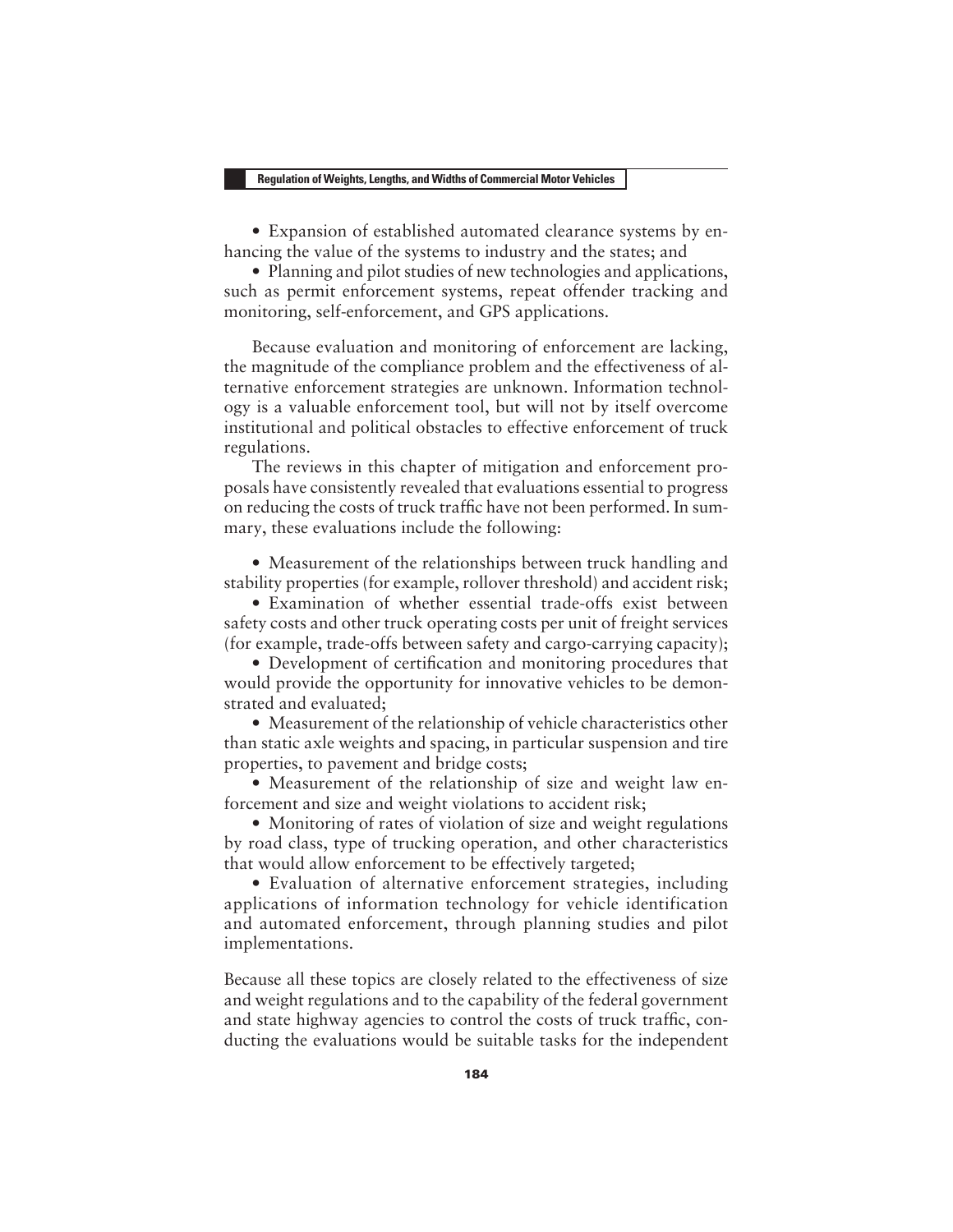Commercial Traffic Effects Institute proposed in Chapter 3. The scope of the list of unfulfilled information requirements is an indication of the value such an Institute could have if it were well supported in federal law and by the interested parties. Some of the topics on this list are related to established functions of existing federal agencies; these evaluations could be conducted through cooperative arrangements overseen by the Secretary of Transportation and involving the Institute and the responsible DOT agency.

## **REFERENCES**

| Abbreviations |                                                  |
|---------------|--------------------------------------------------|
| <b>ARRB</b>   | Australian Road Research Board                   |
| ATA           | American Trucking Associations                   |
| <b>DOT</b>    | U.S. Department of Transportation                |
| <b>FHWA</b>   | Federal Highway Administration                   |
| <b>FMCSA</b>  | Federal Motor Carrier Safety Administration      |
| <b>LTSS</b>   | North American Free Trade Agreement Land         |
|               | <b>Transportation Standards Subcommittee</b>     |
| <b>NCHRP</b>  | National Cooperative Highway Research Program    |
| <b>NJDOT</b>  | New Jersey Department of Transportation          |
| <b>NRTC</b>   | National Road Transport Commission               |
| OIG           | Office of the Inspector General, U.S. Department |
|               | of Transportation                                |
| <b>RTAC</b>   | Roads and Transportation Association of Canada   |
| <b>SCAG</b>   | Southern California Association of Governments   |
| <b>TRB</b>    | <b>Transportation Research Board</b>             |
| <b>TXDOT</b>  | Texas Department of Transportation               |
| VDOT          | Virginia Department of Transportation            |

- ARRB. 2000. *Specification of Performance Standards and Performance of the Heavy Vehicle Fleet: Discussion Paper.* National Road Transport Commission, Melbourne, Australia, Aug.
- ATA. 2001. *Transport Topics; Supplement.*
- Bureau of the Census. 1995. 1*992 Census of Transportation: Truck Inventory and Use Survey: United States.* May.
- Bureau of the Census. 1999. *1997 Economic Census: Vehicle Inventory and Use Survey: United States*. Oct.
- Cullen, D. 1999. Smart Brakes: Electronic Braking Systems Will Soon Be Fact, Not Fantasy. *Fleet Owner,* Aug., pp. 58–62.
- DOT. n.d. IVI Generation 0 Field Operational Test Program. www.its.dot. gov/ivi/ivifot.html.
- DOT. 2000. *Comprehensive Truck Size and Weight Study.* Aug.
- Ervin, R. D., and A. Mathew. 1988. *Reducing the Risk of Spillage in the Transportation of Chemical Wastes by Truck.* UMTRI.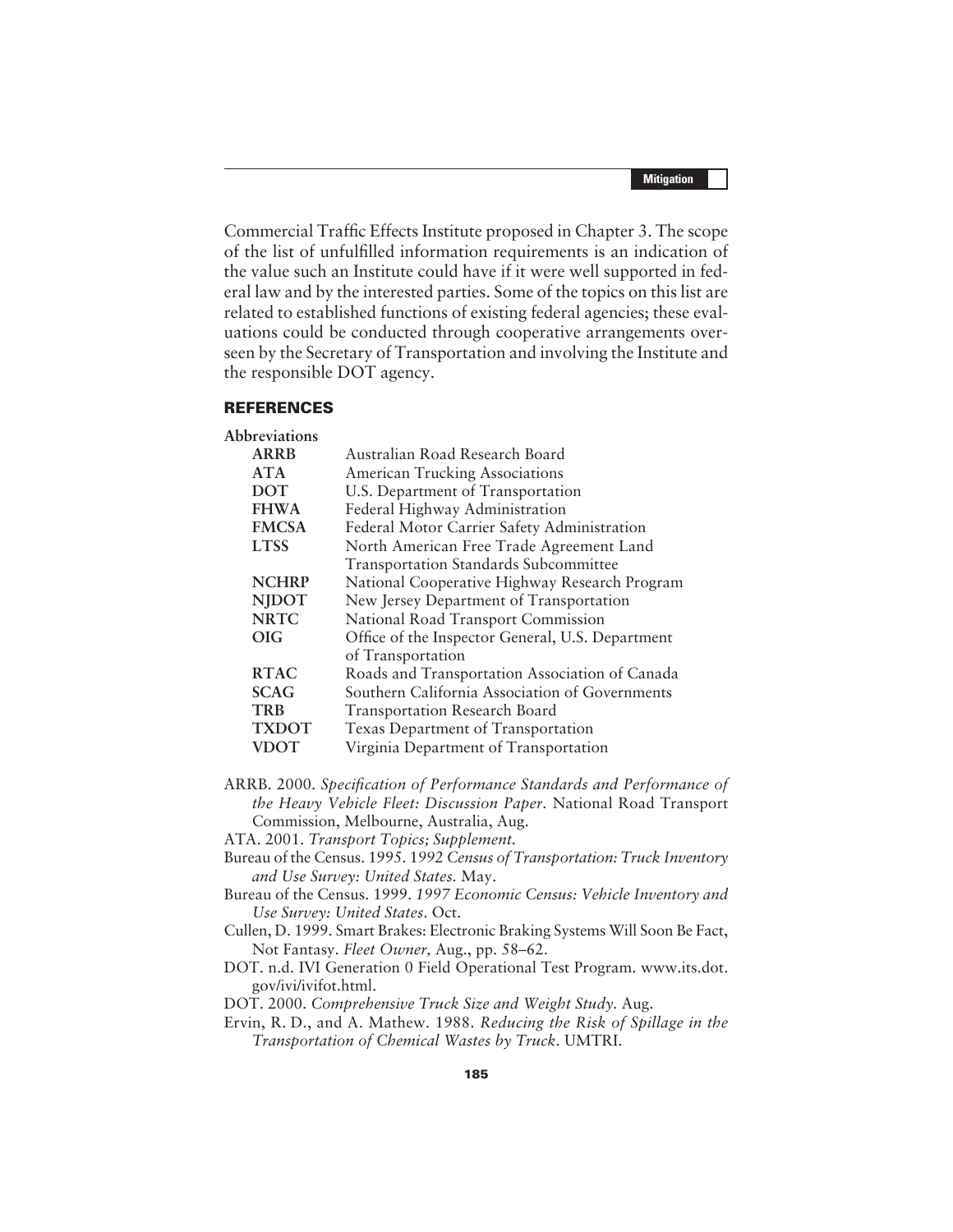- FHWA. 1993. *Overweight Vehicles—Permits and Penalties.* Cited in Titus, M. J. Benefits of Electronic Clearance for Enforcement of Motor Carrier Regulations. In *Transportation Research Record 1522,* TRB, National Research Council, Washington, D.C., pp. 64–68.
- FMCSA. n.d. Safety and Fitness Electronic Records System. www.safersys.org.
- FMCSA. 2000. *Commercial Vehicle Information Systems and Networks.* U.S. DOT, Washington, D.C. www.jhuapl.edu/cvisn.
- Gillespie, T. D., S. M. Karamihas, M. W. Sayers, M. A. Nasim, W. Hansen, N. Ehsan, and D. Cebon. 1993. *NCHRP Report 353: Effects of Heavy-Vehicle Characteristics on Pavement Response and Performance.* TRB, National Research Council, Washington, D.C.
- Grenzeback, L. R., J. R. Stowers, and A. B. Boghani. 1988. *NCHRP Report 303: Feasibility of a National Heavy-Vehicle Monitoring System.* TRB, National Research Council, Washington, D.C.
- Hajek, J. J., and O. I. Selsneva. 2000. *Estimating Cumulative Traffic Loads, Final Report for Phase 1.* FHWA, July.
- Jasek, D., M. A. Shafer, D. L. Picha, and T. Urbanik II. 1997. *Guidelines for Truck Lane Restrictions in Texas.* Research Report 1726-S, Texas Transportation Institute.
- Klingenberg, B., G. Rossow, and R. Jacobson. 1989. FACT—*The Freightliner/ Heil Advanced Concept Truck.* SAE Technical Paper Series 892462.
- Land Transport Safety Authority. 2001. Truck Stability Scrutinized. *Road Safety New Zealand,* Aug. www.ltsa.govt.nz/publications/rsnz.
- LTSS. 1999. *Highway Safety Performance Criteria in Support of Vehicle Weight and Dimension Regulations: Candidate Criteria & Recommended Thresholds.* Working Draft, Nov.
- March, J. W. 2001. DOT's Comprehensive Truck Size and Weight Study. *Public Roads,* Vol. 64, No. 5, March–April, pp. 2–9.
- Monson, S. H. 1990. Statement of Stephen H. Monson on Enforcement. In *Special Report 225: Truck Weight Limits: Issues and Options,* TRB, National Research Council, Washington, D.C.
- Moore, T. 1998. Fleet Managers Figure It Out: New Holistic Approach to Driver Retention. *Fleet Owner,* April.
- Mueller, T. H., J. J. De Pont, and P. H. Baas. 1999. *Heavy Vehicle Stability Versus Crash Rates.* New Zealand Land Transport Safety Authority, July 9.
- NCHRP. 1998. *NCHRP Research Results Digest 229: Developing Measures of Effectiveness for Truck Weight Enforcement Activities.* TRB, National Research Council, Washington, D.C.
- NJDOT. 2000. *NJ Transportation Fact Book 2000: Goods Movement.* www.state.nj.us/transportation/publicat/Facts/goods.htm, Sept. 6.
- NRTC. n.d. *National Heavy Vehicle Dimensions, Mass Limits & Registration Charges.* www.nrtc.gov.au/place/index.asp.
- NRTC. 1999. *Alternative Compliance (Heavy Vehicle Accreditation Scheme): Information Bulletin.* Melbourne, Australia, April.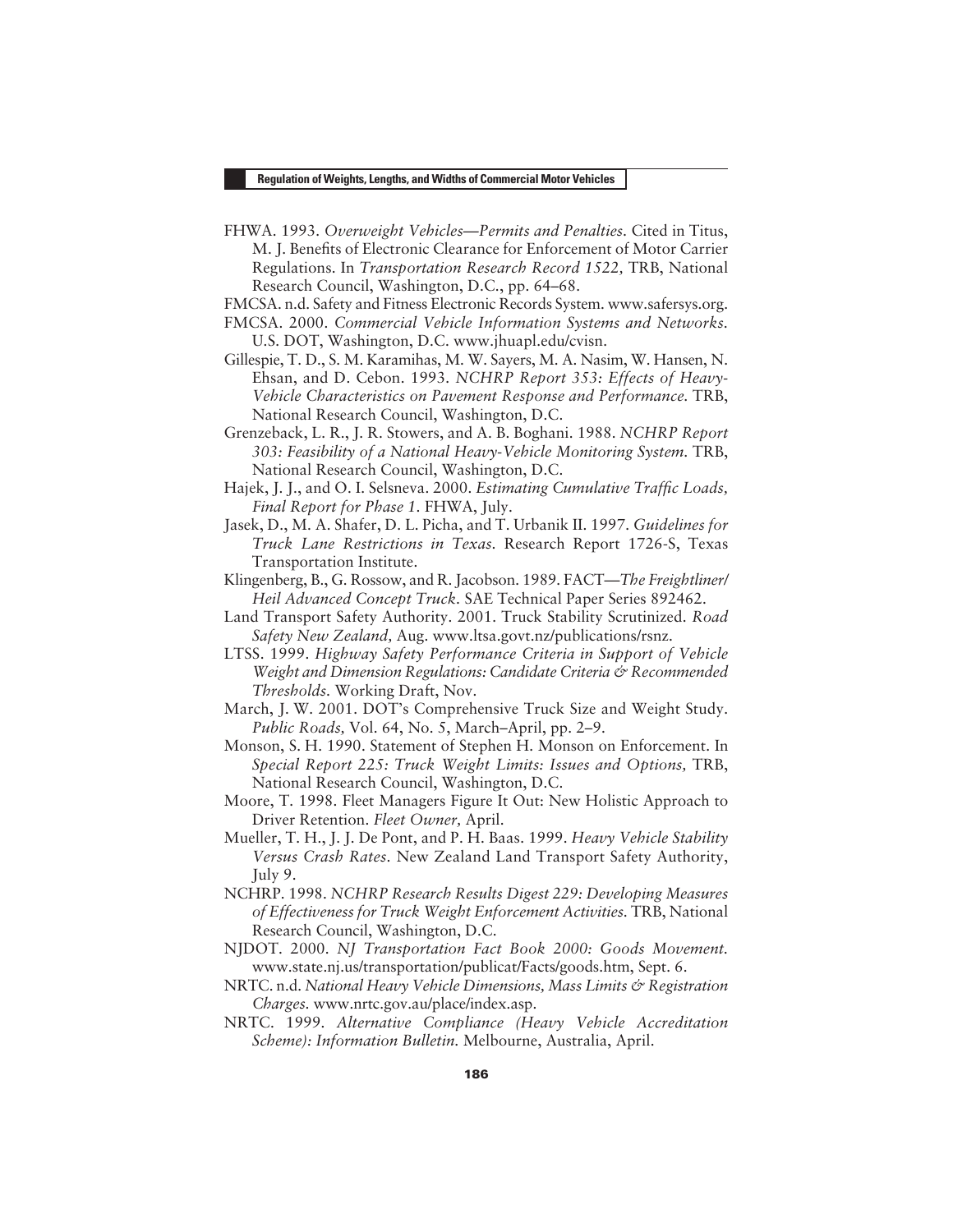NRTC. 2000a. *2000 Annual Report.* Melbourne, Australia, Sept. 29.

- NRTC. 2000b. *Compliance Outcomes (Smart Compliance): Information Bulletin.* Melbourne, Australia, March.
- OIG. 1991. *Report on the Audit of the Vehicle Weight Enforcement Program.* U.S. Department of Transportation, Washington, D.C., Nov. 21.
- PrePass. n.d. *PrePass, A Nationwide Weigh Station Bypass Service.* www. prepass.com.
- RTAC. 1986. *Vehicle Weights and Dimensions Study: Technical Steering Committee Report.* Ottawa, Canroad Transportation Research Corporation, Dec.
- RTAC. 1988. *The Memorandum of Understanding on Interprovincial Vehicle Weights and Dimensions: Summary Information.* Feb.
- SCAG. 2000. *Truck Lane Feasibility Study, Task Report, Task 5, Conceptual Designs: Operational Assessments and Financial Analysis.* June.
- Sharp, K. G., P. F. Sweatman, and R. R. Addis. 1998. OECD Cooperative International Research into Vehicle-Road Interaction—DIVINE Project. *Road & Transport Research,* Vol. 7, No. 1, March, pp. 48–55.
- Skalny, P. 2001. 21st Century Truck Initiative: Developing Technologies for 21st Century Trucks. U.S. Army Tank-Automotive and Armaments Command, tacom.army.mil/tardec/nac/21ctruck/cong329.htm, June 29.
- Small, K., C. Winston, and C. Evans. 1989. *Road Work: A New Highway Pricing and Investment Policy.* Washington, D.C., Brookings.
- Stevenson, J. 1999. Performance Standards and Transport Reform. Presentation at ICM Intermodal Logistics Conference, National Road Transport Commission, Nov. 4.
- TRB. 1986. *Twin Trailer Trucks.* National Research Council, Washington, D.C.
- TRB. 1989. *Special Report 223: Providing Access for Large Trucks.* National Research Council, Washington, D.C.
- TRB. 1990a. *Special Report 225: Truck Weight Limits: Issues and Options.* National Research Council, Washington, D.C.
- TRB. 1990b. *Special Report 227: New Trucks for Greater Productivity and Less Road Wear: An Evaluation of the Turner Proposal.* National Research Council, Washington, D.C.
- Trowbridge, A., D. Nam, F. L. Mannering, and J. Carson. 1996. *The Potential for Freight Productivity Improvements Along Urban Corridors.* Report WA-RD 415.1, Washington State Department of Transportation, Dec.
- TXDOT. 1999. *I-35 Trade Corridor Study-Recommended Corridor Investment Strategies.* I-35 Steering Committee, Sept. 30.
- VDOT. 1999a. *Route 81 Traffic Data.* Oct. 4.
- VDOT. 1999b. *I-81 Update*. Spring.
- Weatherly, B. 1988. Steady as She Goes. *Commercial Motor,* June 2–8, pp. 50–51.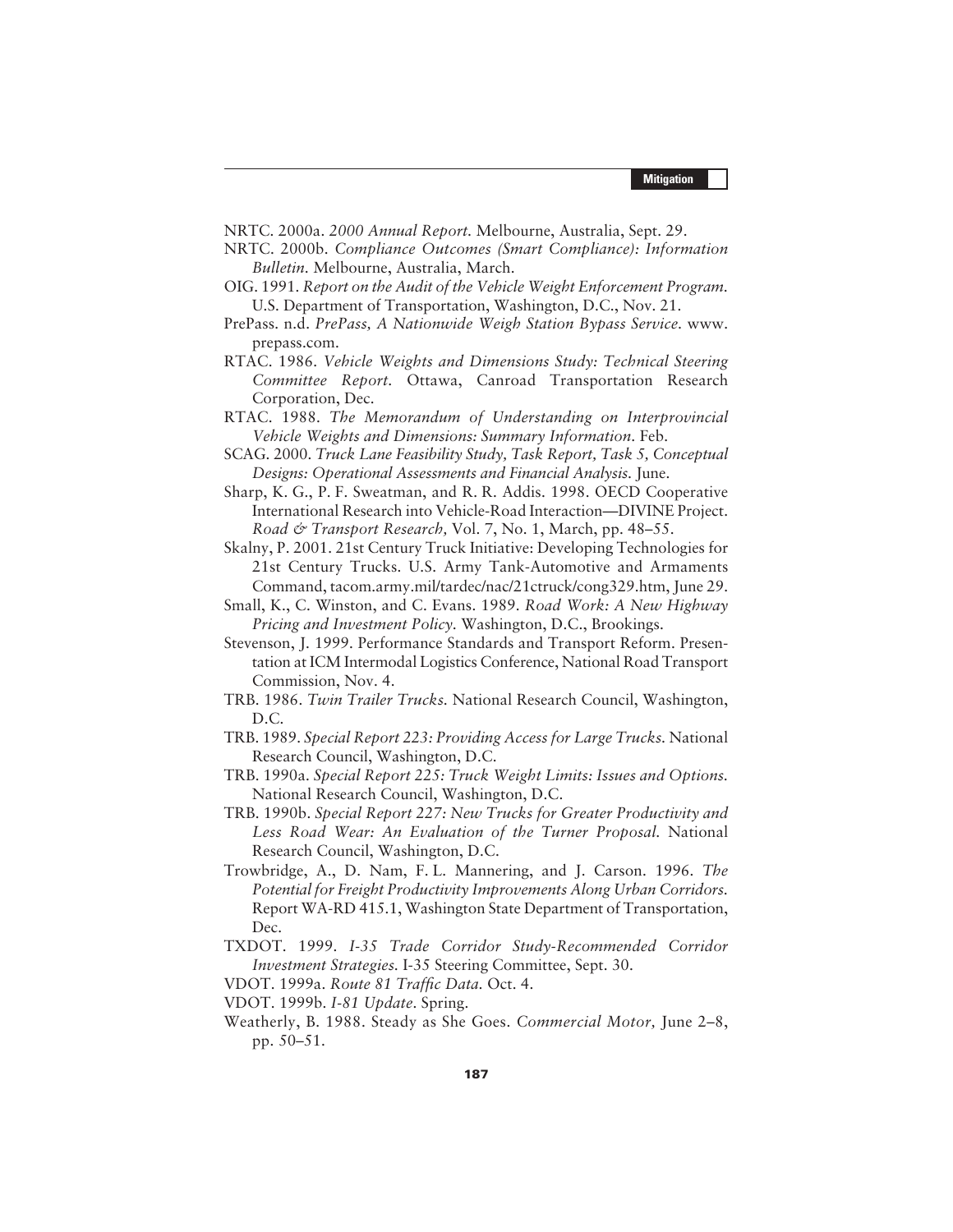- Whitten, D. L. 2001. Trucking Research Hampered by Fund Cuts, But U.S. Agencies, Industry Continue Efforts. *Transport Topics,* Aug. 27, pp. 14–15.
- Winkler, C. 2000. Rollover of Heavy Commercial Vehicles. *UMTRI Research Review,* Oct.–Dec., pp. 1–17.
- York, J., and T. H. Maze. 1996. Applicability of Performance-Based Standards for U.S. Truck Size and Weight Regulations. *1996 Semisesquicentennial Transportation Conference Proceedings,* Center for Transportation Research and Education, Iowa State University.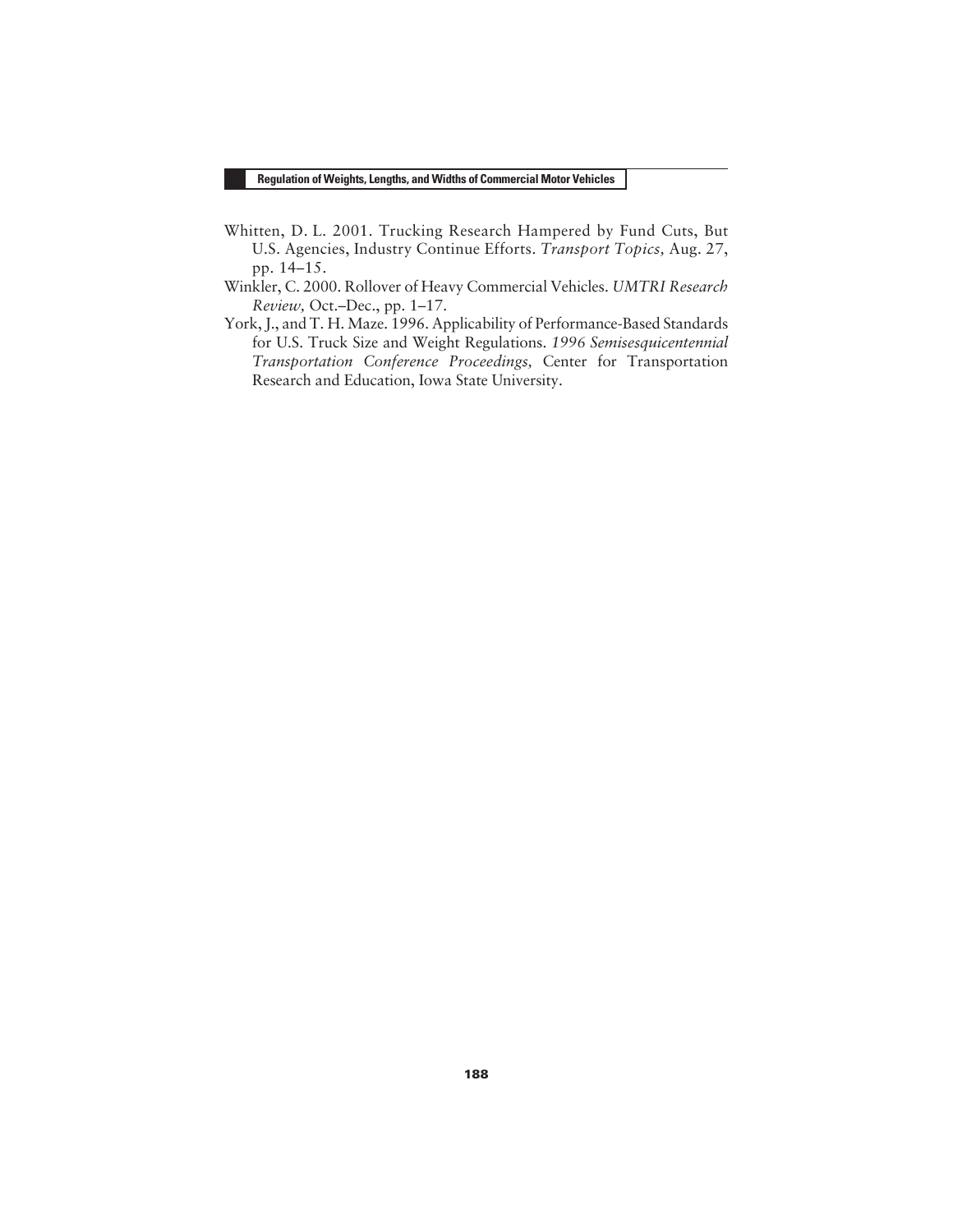# **Conclusions and Recommendations**

**Chapter 5**

The conclusions presented below address the performance of federal<br>motor vehicle size and weight regulations and the adequacy of the information available for guiding regulatory decisions. These conclusions are based on the evaluations in past truck size and weight studies and criticisms of those studies, the comments of interested parties, and the other information sources described in the preceding chapters. The committee's recommendations involve organizational arrangements designed to promote reform of the federal regulations, as well as changes in the regulations intended to improve the efficiency of truck freight transportation and mitigate the costs of truck traffic to the public.

## **CONCLUSIONS**

1. *Opportunities exist for improving the efficiency of the highway system through reform of federal truck size and weight regulations. Such reform may entail allowing larger trucks to operate.*

Present federal standards are for the most part the outcome of a series of historical accidents instead of a clear definition of objectives and analysis of alternatives. A TRB committee concluded in 1990 that "the result [of past regulation] has been trucks that are not ideal from the standpoint of highway wear, freight productivity, or safety" (TRB 1990b, 15). After another decade of policy deadlock on size and weight, the unsatisfactory performance of these regulations is more acutely evident. The regulations are poorly suited to the demands of international commerce; their effectiveness is being eroded by ever-expanding numbers and types of special exemptions, generally granted without evaluation of consequences; and freight traffic is bypassing Interstate highways, the safest and most efficient roads, to use secondary roads where limits are less restrictive, but the costs generated by that traffic are higher. The greatest deficiency of the present environment may be that it discourages private- and public-sector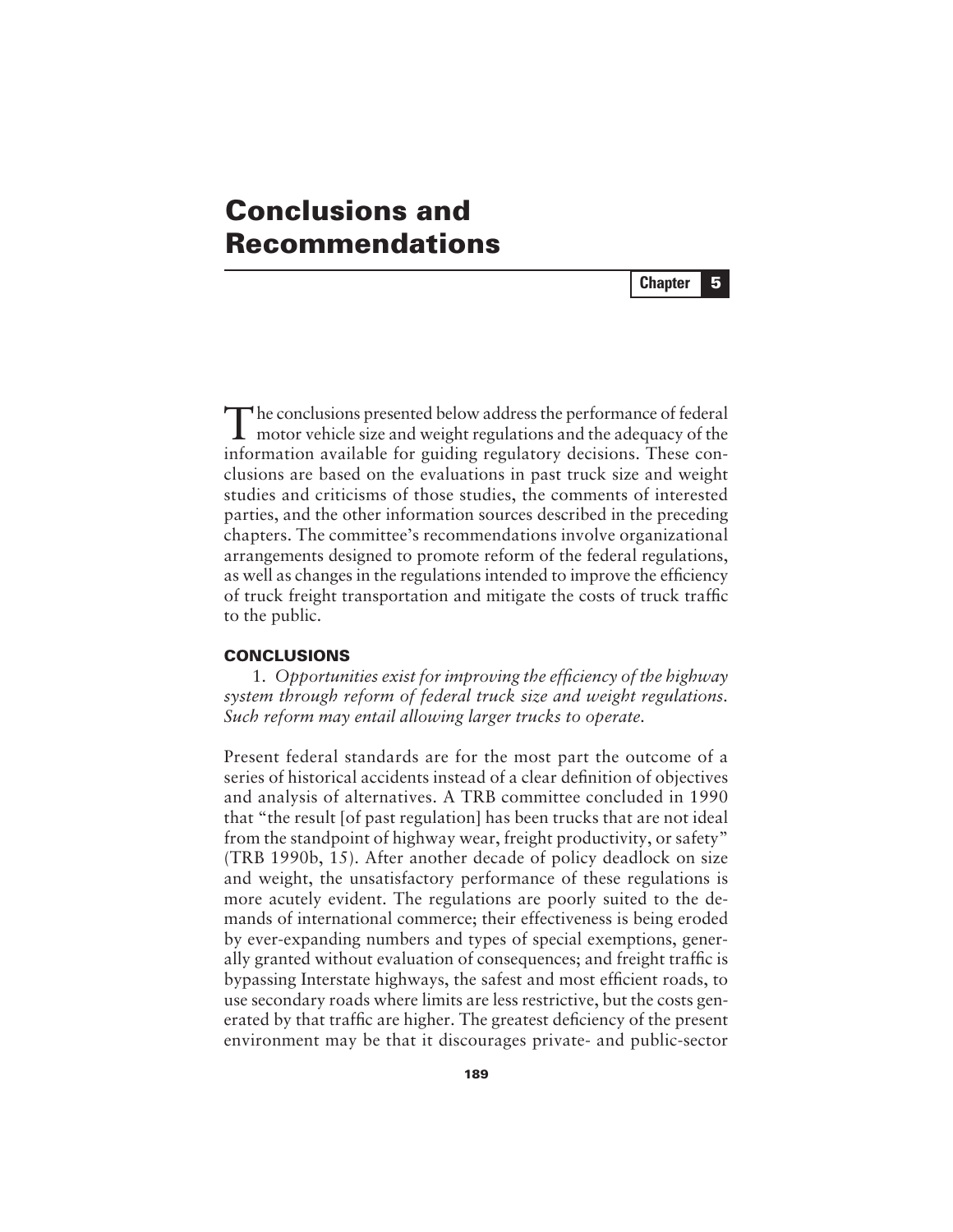innovation aimed at improving highway efficiency and reducing the costs of truck traffic because vehicle regulations are inflexible and because highway users are not accountable for all costs they generate.

2. *Appropriate objectives for federal truck size and weight regulations are to facilitate safe and efficient freight transportation and interstate commerce, to establish highway design parameters, and to manage consumption of public infrastructure assets.*

The legislative history indicates that these three objectives are consistent with the intentions of Congress in enacting the federal regulations. To fulfill the desire of Congress when it created the Interstate highway system in 1956 that the system be designed to uniform nationwide geometric and construction standards, it was necessary to define standard vehicles so that specifications for pavement and bridge strength and for roadway geometric layout could be developed. The federal responsibility for interstate commerce eventually led, in 1983, to federal legislation establishing minimum vehicle dimensions that all states were required to allow on principal highways, preempting state regulations judged by Congress to be more restrictive than necessary for economy or safety and thus to constitute obstacles to interstate transportation. These objectives are worthwhile, and truck size and weight regulation by the federal government contributes to their attainment, although the regulations ought to be complemented by other policies aimed at achieving the same goals. Evaluation of federal size and weight regulation should take into account how it affects all costs of highway transportation, including environmental, safety, and congestion costs, as well as infrastructure costs and costs to shippers and carriers.

3. *Changes in truck size and weight regulations made in coordination with complementary changes in the management of the highway system offer the greatest potential to improve the functioning of the system.*

The best way to control all the costs of accommodating existing and future truck traffic is by coordinating practices in each of the following areas of public-sector highway management:

• Engineering practices—pavement and bridge design and maintenance, and highway geometric design;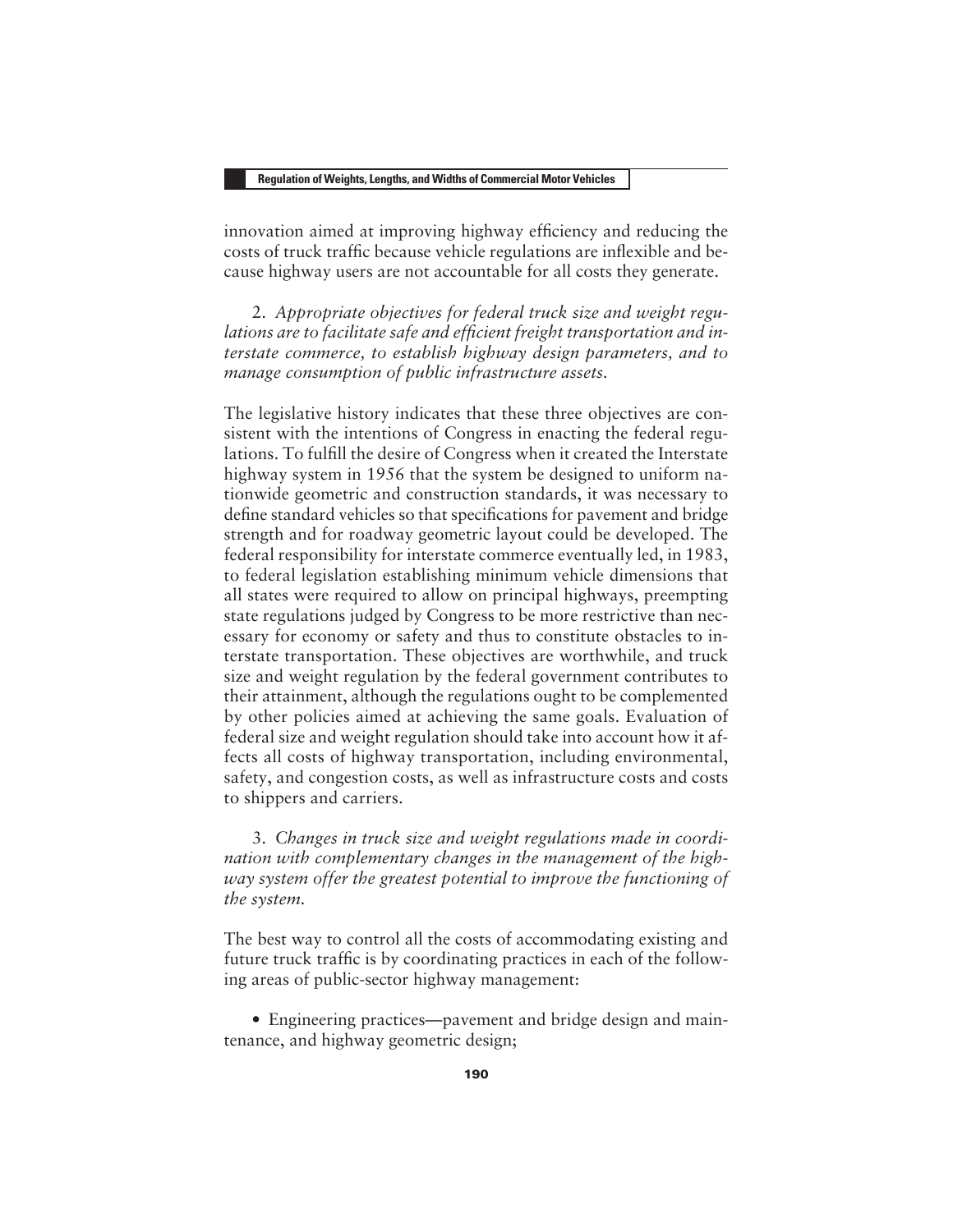• Highway user regulations—size and weight regulation, related areas of vehicle and operator regulation (in particular, vehicular safety regulation and regulation of driver qualifications related to safety), and enforcement of regulations; and

• Highway user fees. Imposition of cost-based user fees is a regulatory approach that could usefully supplement or partially replace size and weight regulation to produce more efficient control of the public and private costs of truck transportation.

The federal and state governments should recognize the range of measures at their disposal, including size and weight limits, for meeting highway program goals of cost control and service quality. Whenever Congress contemplates changing policy in any one of these three areas in the federal-aid highway program, it should at the same time consider the need for complementary changes in the other two. It is not possible to change some of these aspects of the highway system quickly to accommodate a change in truck size and weight regulations. For example, systemwide changes in geometric design features occur only over periods of decades. Historically, however, systemwide evolution of standards has been continuous, and it is necessary to plan the direction for these changes.

## 4. *The methods used in past studies have not produced satisfactory estimates of the effect of changes in truck weights on bridge costs.*

Bridge costs appear to be the critical impact in past DOT and TRB evaluations of proposed changes in regulations. Bridge costs of introducing larger trucks include the costs of necessary strengthening or replacement of bridges, as well as changes in the useful lives of structures, in the cost to construct new bridges in the future, in maintenance costs, and in the risk of bridge failure. Past studies have not evaluated the changes in the risk of bridge failure or in useful life that would be caused by changes in truck weights. Instead, they have estimated the cost of maintaining the existing relationship of legal loads to bridge design capacity through bridge replacement. The estimated cost of these bridge replacements is the biggest component of the projected costs of accommodating larger trucks; however, many of the projected replacements would, if actually carried out, buy very little risk reduction. Past studies have not included quantitative evaluation of alternative methods of attaining the same or greater risk reduction through much less costly bridge management strategies.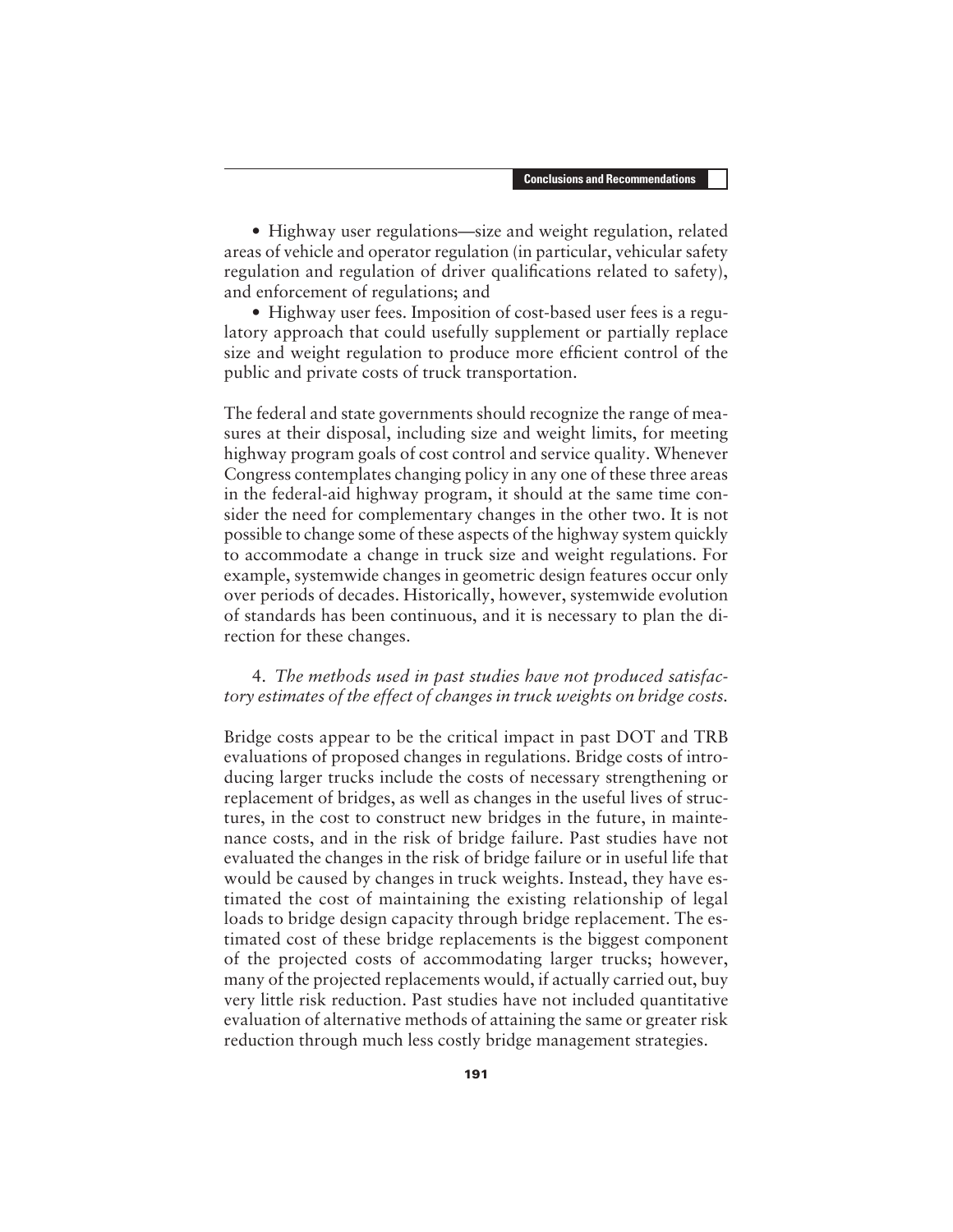5. *It is not possible to predict the outcomes of regulatory changes with high confidence.*

Development of improved models for analyzing the costs of operating trucks of different designs would be worthwhile. However, models and data will never be adequate for providing more than plausible indications of how institutions, markets, and technology will react to regulatory changes, especially in the long run. More difficult to predict than the physical properties of vehicles and highways are the reactions of institutions: how federal executive agencies, courts, state legislatures, highway administrators, and enforcement officials will interpret and react to changes in federal law; and how carriers and equipment designers will take advantage of new vehicle options to reduce transport costs. The outcome of a regulatory change will depend on numerous dynamic factors in the environment that cannot be controlled or forecast. This inevitable uncertainty is not an argument for inaction, since maintaining the status quo would guarantee the loss of important opportunities for reducing the costs of transportation. Responsible regulation is a process: the regulatory authority should do the best prior analysis possible, but once regulations have been changed, the consequences must be systematically observed and adjustments made where necessary. The chances that a regulatory change will yield a positive outcome will be enhanced if highway users have been given incentives to act in consonance with the public interest through enforcement, user fees, and application of performance standards in regulation. Performance standards are regulations that directly specify required vehicle performance instead of attempting to control performance indirectly through dimensional limits.

6. *It is essential to examine the safety consequences of size and weight regulation. Research and monitoring needed to understand the relationship of truck characteristics and truck regulations to safety and other highway costs are not being conducted today.*

Understanding of these relationships is needed to design improved highways, vehicles, and safety management and pollution control programs, and to provide a solid basis for truck size and weight regulation. Progress toward resolving uncertainties surrounding the most critical interactions has been nearly nonexistent during the past decade. In particular, little productive safety research has been undertaken. Although the inevitable uncertainties from the sources de-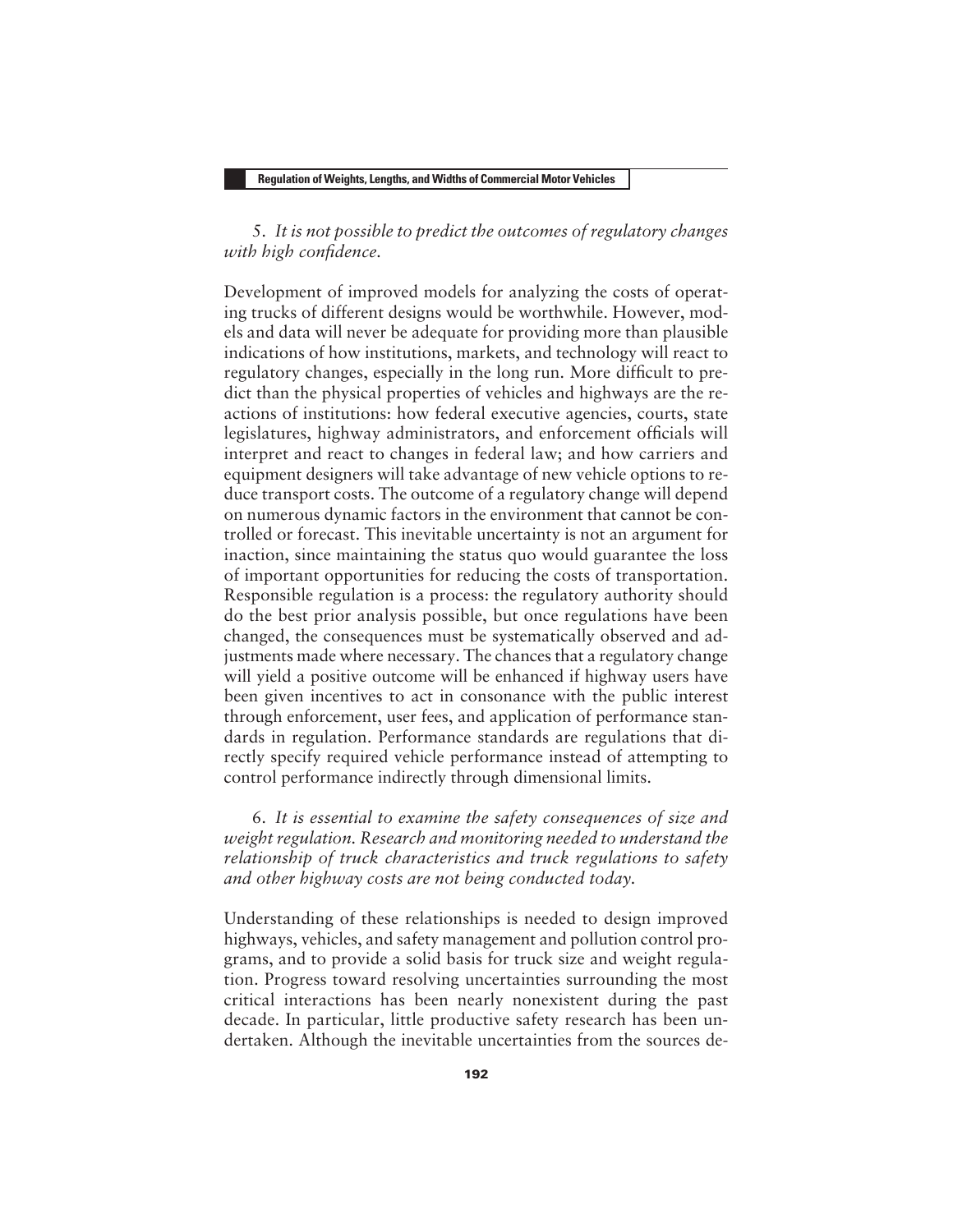scribed in the previous conclusion make highly accurate predictions of the consequences of regulatory changes impossible, the present degree of uncertainty about the relationship of truck dimensions to safety and other highway costs is unnecessary. Research can improve predictions. At least as important as the ability to predict the impacts of changes is to have information systems in place that allow observation of the performance of existing regulations and the consequences of changes once they have been made.

Efforts to meet federal goals for reducing truck accidents can be successful only if they are supported by scientific understanding of the relation of safety to truck design and performance, road features, driver characteristics, and other factors influencing risk, and by knowledge of the effectiveness of alternative measures for reducing risk. Because this understanding generally is absent today, we are probably missing important opportunities to reduce accidents on the one hand, and wasting resources on ineffective programs on the other.

Truck safety studies using valid research methods have in the past produced results useful for evaluating regulatory proposals. The kind of research most needed entails the collection of data on accident frequency and factors believed to be related to accident risk, using study designs devised for statistically testing hypotheses about the effectiveness of particular interventions in improving safety. Research involving the analysis of existing general-purpose databases or the collection of anecdotal information will be less valuable guides to policy. Some past analyses of size and weight issues using general-purpose accident and travel databases have been worthwhile; however, improvements in the design of these data programs and research to develop improved analysis methods are required before these sources will be able to contribute much more to the formulation of size and weight policy.

Promising techniques are available for improving the safety of large trucks. These techniques include improved vehicle designs for better control and stability, information technology applications for control and stability and collision avoidance, technology applications designed to improve enforcement, improvements in operator certification and training, and changes in highway design. Some stabilityenhancing measures would counteract the mechanisms that are suspected to be sources of differing accident rates among different truck configurations. Some of these approaches may greatly improve truck safety in the future. Past studies have recommended packages comprising changes in size and weight regulations coupled with vehicle design and operating requirements intended to offset any adverse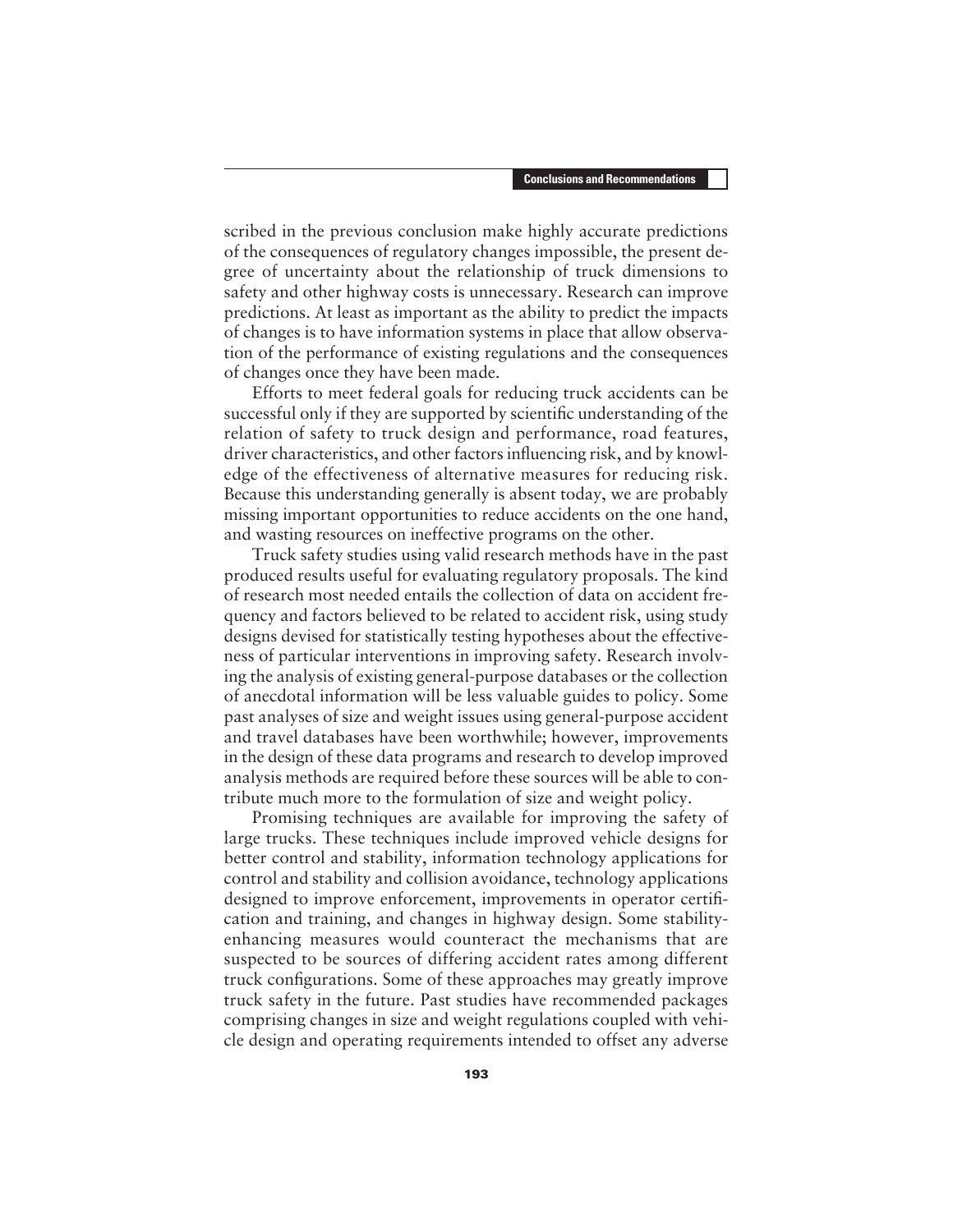consequences of the size and weight changes. However, little is known about the effectiveness of the majority of the safety measures recommended by these studies. In particular, there is no empirical evidence for the effectiveness of requiring combination vehicles to meet performance standards regarding stability and controllability. Because such strategies do hold promise, the recommendations provided below involve arrangements for research and for evaluations in trial implementations to develop effective techniques of applying them.

Policy research has also lagged in the area of the relation of truck characteristics to bridge costs. The states are applying new methods of evaluating bridge improvement needs and management practices, but these methods have not been used in assessing size and weight policy.

In addition, data are almost entirely lacking on in-use emissions of diesel-powered large trucks and the relationship of emissions to weight and other vehicle characteristics. Consequently, no highway emissions model is capable of estimating how changes in traffic affect emissions of these vehicles.

Well-defined procedures must be in place for applying the results of research and evaluation to adjust regulations when opportunities to improve performance are discovered. Because of the administrative pattern of size and weight regulation that has evolved in the United States, no federal agency has the direction, authority, or resources needed to conduct this essential regulatory support activity. Moreover, present arrangements weaken incentives for truck operators, manufacturers, and the states to develop improved technologies and management practices because regulation is inflexible, and little opportunity exists to test the effectiveness of alternative approaches.

# 7. *Although violations of size and weight regulations may be an expensive problem, monitoring of compliance with the regulations is too unsystematic to allow the costs involved to be estimated.*

There is a need for direct and systematic observation of the frequency and impacts of oversize and overweight vehicles and of the identities of responsible carriers and shippers so that the costs of violations (as well as of legally operated overweight permit vehicles) can be known and the effectiveness of enforcement methods evaluated. The technology needed for low-cost monitoring is now available. The relevant technologies include automatic vehicle identification and weigh-inmotion devices, and the automated vehicle clearance systems that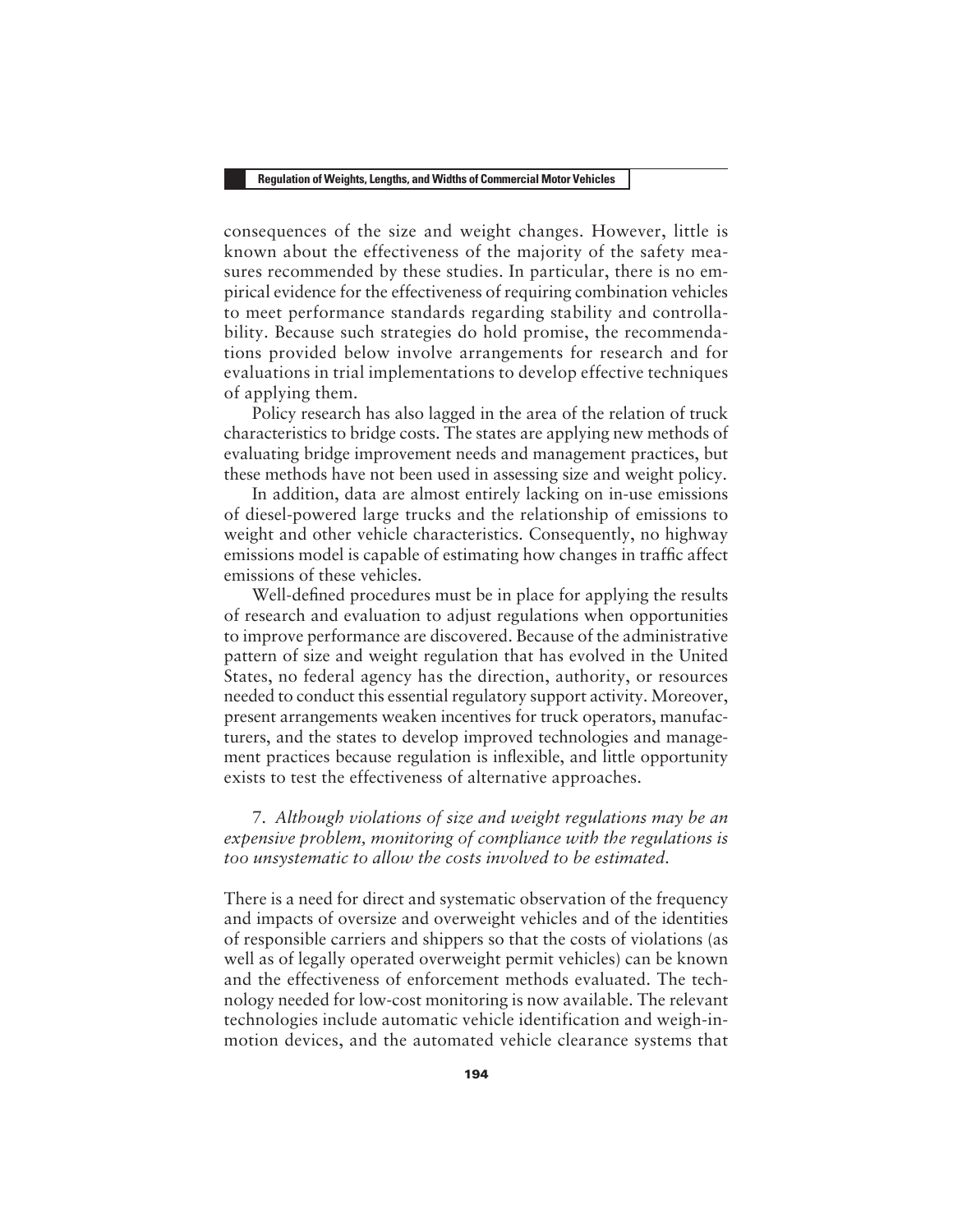integrate these devices, as well as systems for on-board monitoring and recording of vehicle characteristics and performance. Extensions of existing applications of these technologies could improve the effectiveness of enforcement, including enforcement of permit schemes that allow differing dimensional limits for different vehicles. Information on the frequency of extreme overloads is essential. The effect of changing federal size and weight limits on the costs of illegal overloads is unknown.

#### **RECOMMENDATIONS**

## **1. Commercial Traffic Effects Institute**

Congress should create an independent public organization with a charter to observe and evaluate commercial motor vehicle performance and the effects of size and weight regulation. This organization, referred to here as the Commercial Traffic Effects Institute, would be chartered to develop federal size and weight standards and related highway management practices, recommend regulatory changes, evaluate the results of the implementation of new regulations, and support state implementation of federal regulations. The Institute would be authorized to enter into agreements with private-sector entities to conduct joint programs of data collection, research, and evaluation.

Three considerations demonstrate the need for a new organizational arrangement. First, under present practices, federal size and weight policy has been deadlocked for more than a decade, in spite of general dissatisfaction with the regulations. The current procedure for establishing size and weight regulations is incompatible with the dynamic nature of the size and weight problem. Federal regulations have undergone significant revision just twice in 45 years. Meanwhile, enormous changes have occurred in traffic and highway conditions and technology that call for regulatory responses.

Second, under the present system, regulatory changes that have occurred have been enacted without benefit of objective analysis or full public comment. As a result, some federal regulations have had far-reaching consequences that were not contemplated by their framers, but that might have been foreseeable with adequate prior analysis. DOT has produced a series of comprehensive studies of size and weight issues over the years, but its evaluations have had indirect influence at best. The inherent complexity of regulation in this area, which involves numerous details of motor vehicle and highway technology, argues in favor of a more formal deliberative process to direct necessary reforms.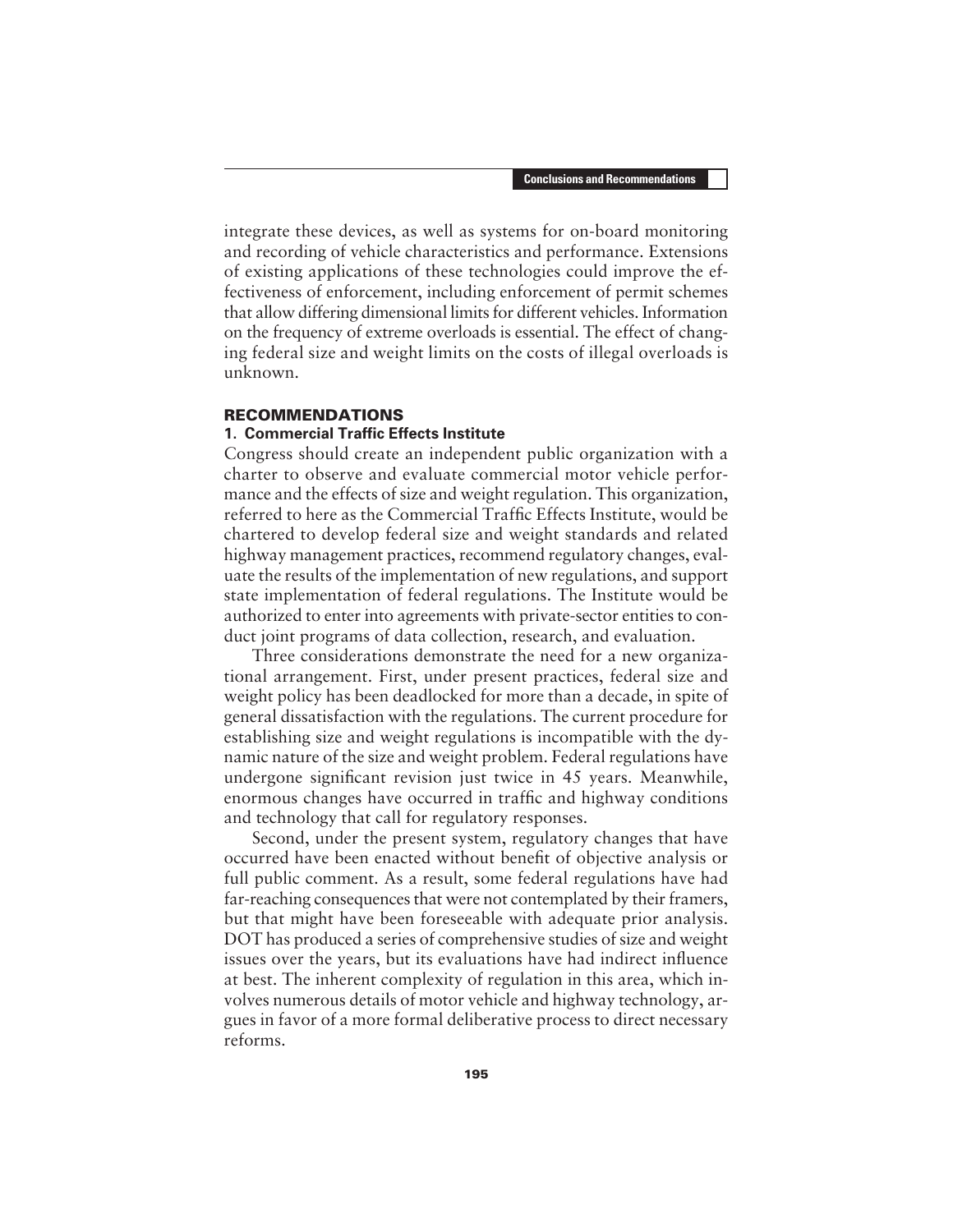The present arrangement has not been conducive to serious evaluation of the outcomes of regulation. No new federal size and weight regulation has ever been subjected to a conclusive follow-up evaluation. With the exception of a few nonfederal studies, virtually no new information has been produced in the past decade that would help resolve the question of the safety effects of regulatory changes. Although the deadlock over federal size and weight policy has several sources, one of the important causes has been the inadequacy of information on the impacts of existing regulations and the potential impacts of changes. Information that is perceived as having been produced objectively and openly using scientifically rigorous methods will be required for reform of the regulations.

Third, the committee's recommendation for a new system for federal supervision of state permitting (Recommendation 3 below) calls for federal oversight functions that are not consistent with the responsibilities and competencies of any existing federal agency. This recommendation involves joint public–private activities that may not be compatible with the organization and functions of existing federal agencies.

The inadequacies of federal truck size and weight regulation are attributable in part to procedural shortcomings. Whereas other spheres of federal regulation are overseen by executive branch agencies with established, ongoing responsibility for regulatory development, federal size and weight regulations have been promulgated almost exclusively by direct legislation. DOT has certain rulemaking responsibilities, but their scope is restricted (for example, to definitional questions). In other areas of regulation, the responsible executive agency routinely carries out evaluations because it has the authority to make adjustments as necessary to respond to emerging problems and changing technology; however, the limited range of executive agency responsibility has discouraged evaluation of size and weight regulations.

## Functions

Legislation creating the Institute should define the organization's objective as reducing the public and private costs of truck freight and passenger coach transportation by developing proposals for changes in size and weight regulations, as well as changes in related highway system management and operating practices. Related practices include user fee policy, which is a complementary means of attaining the Institute's objective. The relevant costs include those borne by carriers and their customers, highway infrastructure costs, accident costs,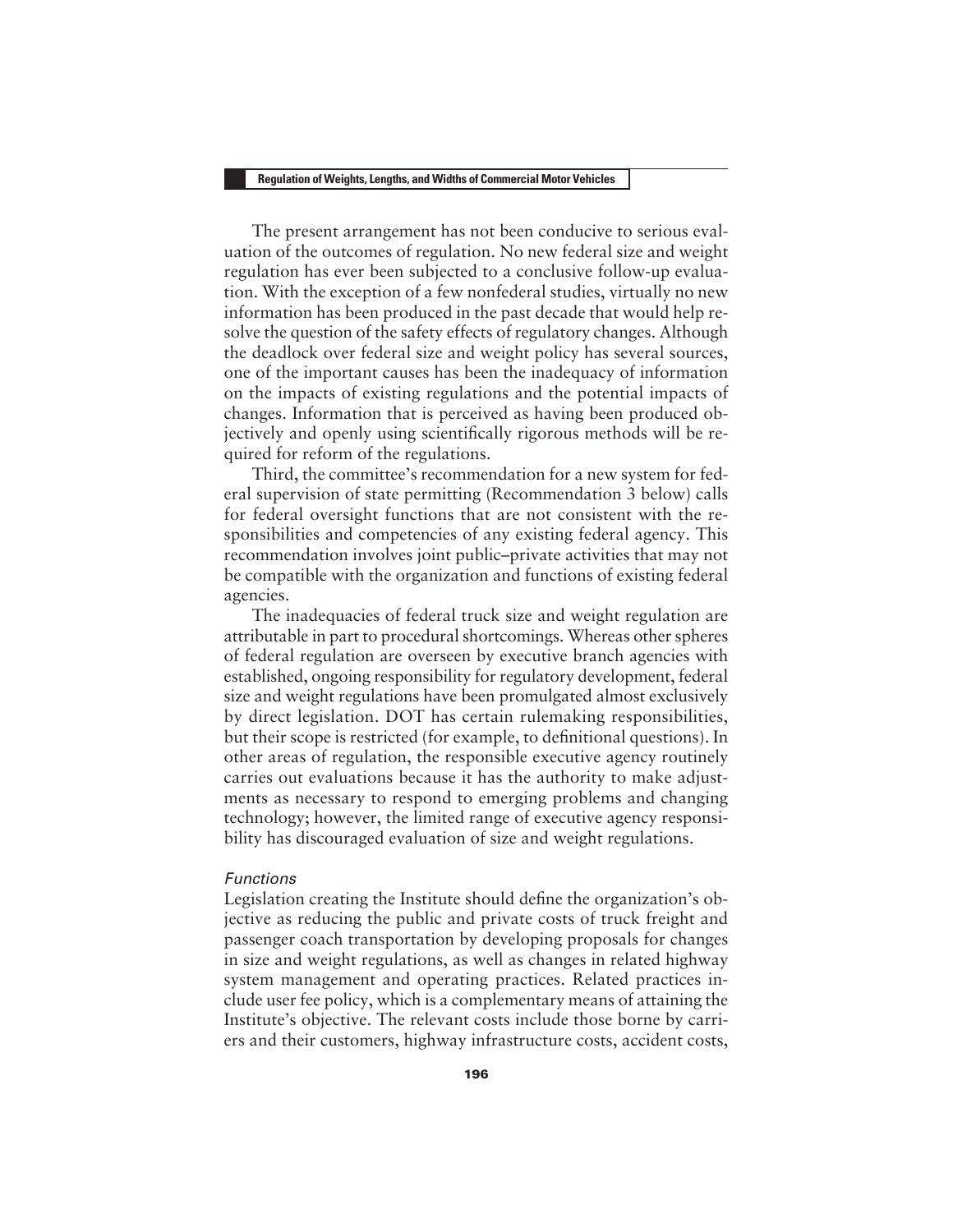and pollution and other environmental costs. The Institute should be charged with promoting innovation by providing a means to evaluate and implement private-sector or state proposals for new motor vehicle or highway operating practices that would require federal regulatory accommodation.

The legislation that creates the Institute should define the scope of its activities by specifying three distinct functions:

• The conduct of pilot studies of proposed new vehicles and related operating practices, as well as research addressing fundamental questions about the relationship of vehicle characteristics to highway transport costs, including safety and infrastructure costs. The Institute would solicit proposals for pilot studies and research from the private sector and the states, and would conduct studies jointly with them.

• Monitoring and program evaluation on an ongoing basis. Program evaluations would be conducted to measure whether practices intended to control accident risks and to operate highways efficiently (including size and weight regulations) were functioning as intended. Monitoring would consist of systematic observation designed to maintain up-to-date information in three areas: truck and coach traffic volumes and the distributions of vehicle dimensions and configurations; administration of regulations, including enforcement and fees; and costs of commercial motor vehicle traffic to highway agencies and to the public, including accidents and infrastructure costs. The design of data collection systems for monitoring depends on the specific objectives involved, but most needs will require data collection using scientifically designed sampling techniques. Observing the consequences of any changes in federal regulations would be an important monitoring and evaluation task.

• Support for state implementation of federal size and weight regulations. Recommendation 3 below calls for giving states new authority to issue permits for truck operations exceeding present federal limits, provided state permitting practices meet certain criteria. The Institute should be responsible for reviewing state permitting practices and determining whether they merit certification as meeting federal requirements. In addition, the Institute would be responsible for developing model regulations and permitting practices as guidance for the states.

The Institute should be required to use the results of its pilot studies and research to formulate recommendations to Congress and the Secretary of Transportation regarding changes in federal regulations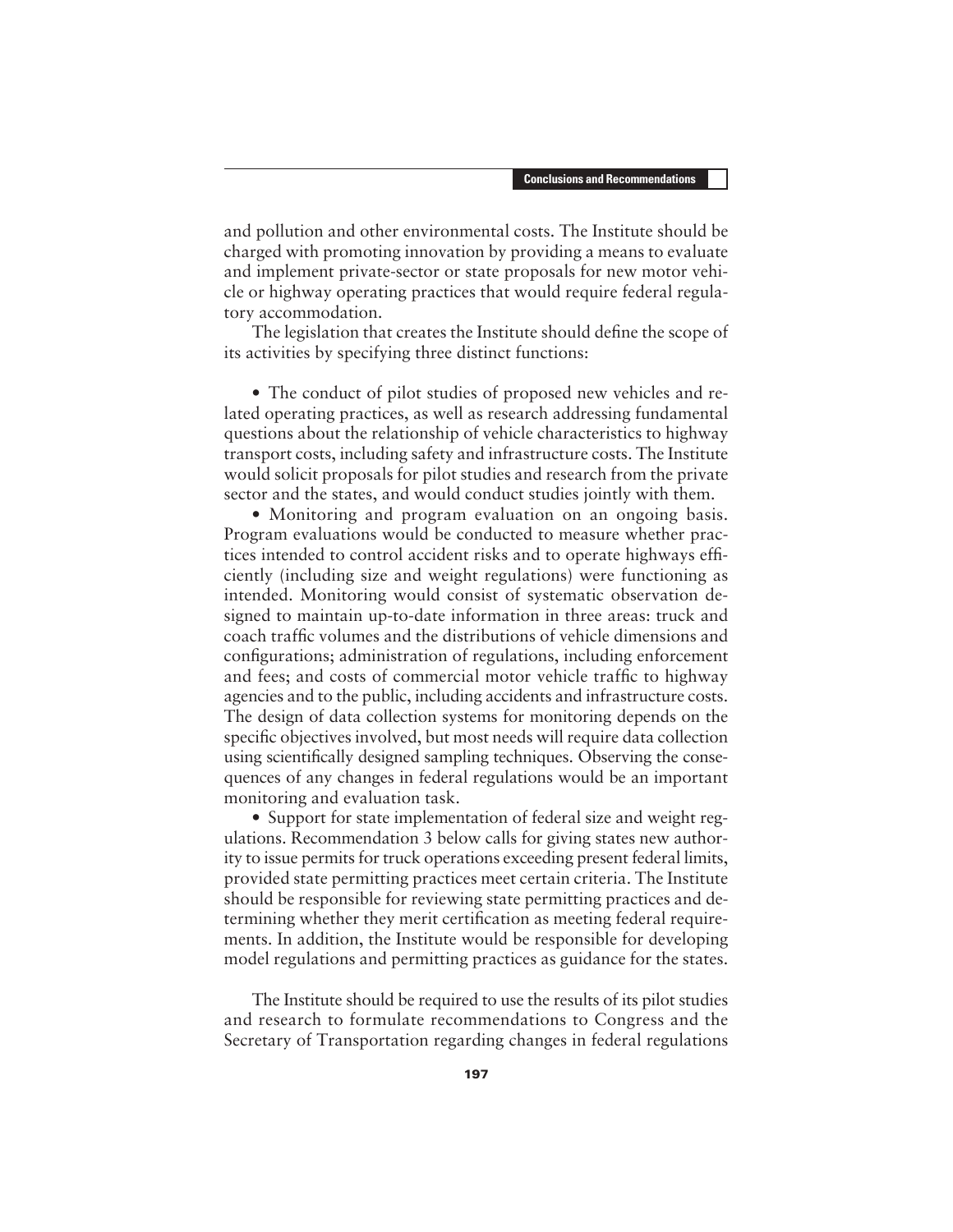when there is sound evidence that such changes would further the congressionally defined objective of reducing the public costs of commercial highway transport. The Institute would also recommend adjustments when its monitoring and program evaluations revealed that regulations were not working as intended or when innovations in truck or highway technology created conditions not envisioned when the regulations were enacted. It would not be inconsistent with the functioning of other areas of federal regulation to empower an executive agency to change federal size and weight limits, within boundaries specified by Congress, in response to such events. The Institute should be authorized to make recommendations for harmonizing areas of federal highway policy related to size and weight regulation and to truck costs, including practices and requirements regarding safety regulation, enforcement, infrastructure design and management, and user fees.

## **Organization**

The Institute should be governed by an independent board of directors with members drawn from the federal government, the states, and the private sector. The board should be appointed by Congress or by public officials designated by Congress. Funding for core and continuing activities should be from the federal government; authorizing the needed amounts from highway user fees would be appropriate. Private sponsors of proposed new vehicles or regulations should participate in funding the evaluations of their proposals. The board should report periodically on all its activities to the Secretary of Transportation and to Congress, and recommend changes in federal regulations to the Secretary and Congress as warranted by the results of the Institute's pilot studies, research, and monitoring. A professional staff with diverse expertise would be essential to the Institute's program.

The board should be required, as its first responsibility, to prepare a business plan and a technical plan for the Institute. These plans would be submitted as a proposal to the Secretary and Congress. The business plan should specify arrangements for joint public and private involvement in research and pilots, arrangements for international liaison, and initial funding and staffing requirements. Arrangements for coordinating activities with the states would be necessary for success because regulation is a joint federal and state activity.

The technical plan should describe the framework the Institute will employ to produce defensible information about the effects of changes in size and weight regulations through pilot studies, research,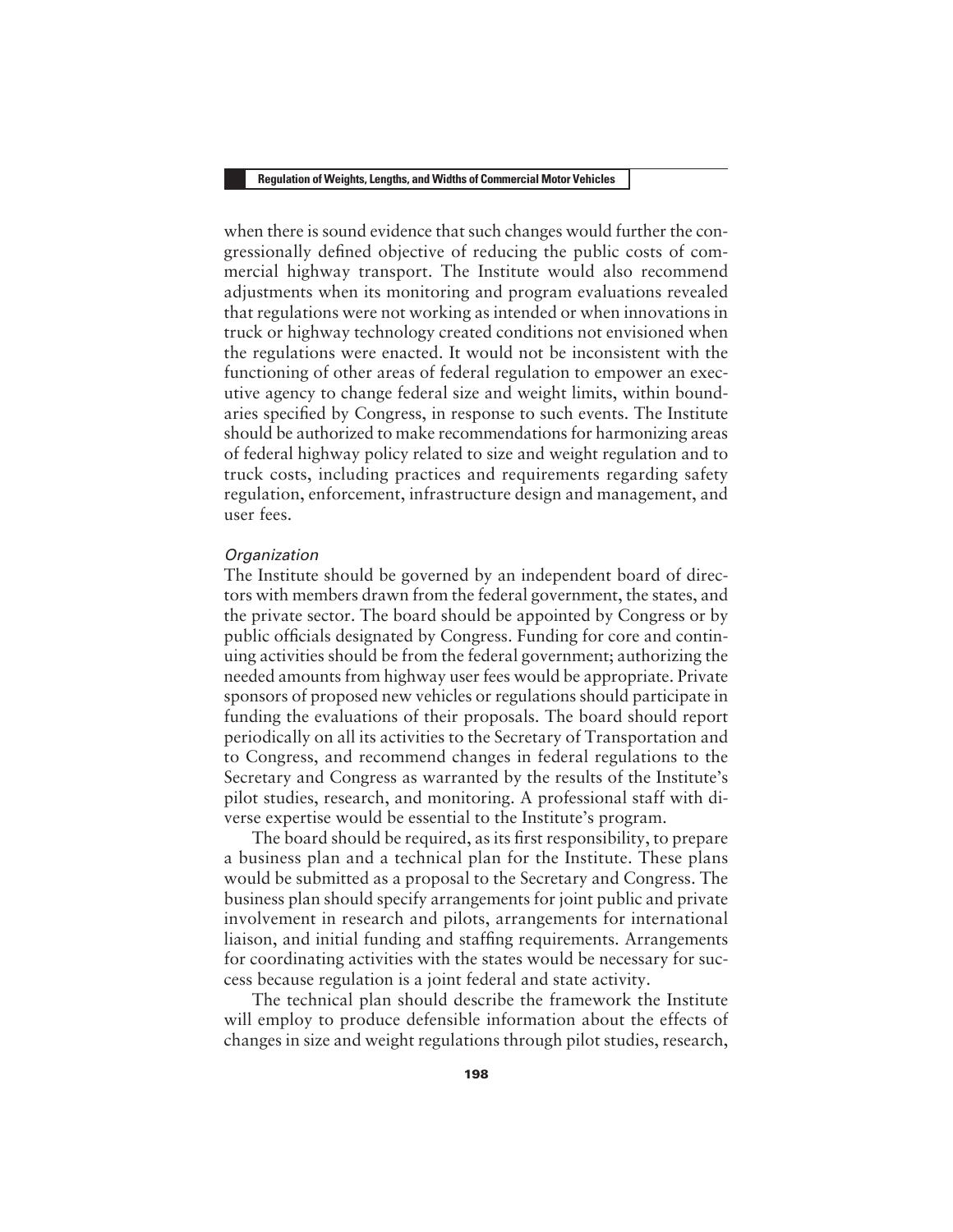and monitoring, and propose initial specific technical activities. The technical plan the committee envisions is not for a single large research project that would finally resolve all questions about the relation of truck size and weight to safety and other highway costs; no such study could be conducted. Instead, the plan would set forth a process that could be relied upon at any time as an essential part of the government's management of the highway system. As traffic conditions and highway and vehicle technologies change, new regulatory questions will continue to arise.

The technical plan should define how the Institute's future program of research and evaluation will be determined and revised. This program would include initiatives from four sources: congressional directives; commissions from the Secretary of Transportation for specific research studies or evaluations; proposals from the states, industry, university researchers, safety organizations, or others; and activities identified by the board.

The Institute should be subject to a sunset review by Congress after a specified time, possibly 6 years. The board should be required to report to Congress and the Secretary at the end of the specified time on its past performance and plans for future activities as a basis for Congress's decision on whether to continue the Institute.

#### Relation to Existing Agencies

The business plan should also specify relations of the Institute with existing federal agencies. Certain functions proposed for the Institute would be new federal activities, but others would fall within the sphere of present activities of the existing administrations within DOT and possibly of other federal agencies. The proposal for the Institute does not entail transfer of regulatory authority from existing agencies. The Institute should be a resource that allows existing federal agencies to execute their regulatory and administrative responsibilities related to truck size and weight more successfully. To this end, coordination of activities under the direction of the Secretary would be required. At the same time the Institute would need to have a high degree of independence in establishing its program and issuing recommendations.

Development of the Institute's business plan and technical plan, in consultation with the related agencies and interested parties, would be a substantial undertaking. It would therefore be premature for the committee to make detailed organizational recommendations. However, consideration of two of the Institute's major activities—the pilot studies proposed under Recommendation 2 and the federally supervised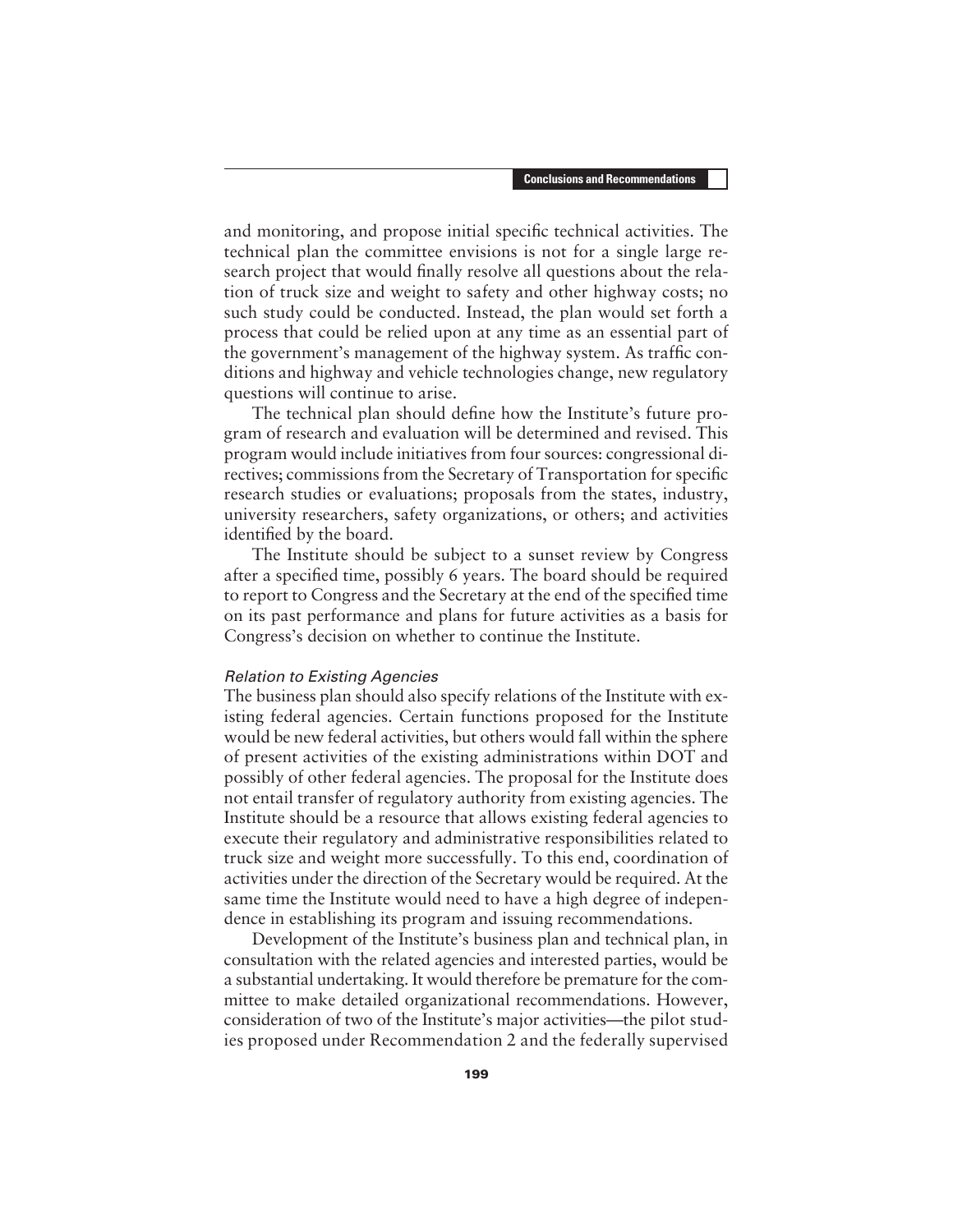permitting program detailed under Recommendation 3—indicates some of the areas in which coordination with existing executive agency programs will be necessary.

Pilot studies to evaluate and produce specific recommendations on proposals of states, industry, or others for changes in federal size and weight regulations would constitute a new regulatory support practice. No federal agency now has a permanent charge to conduct such activities. FHWA, NHTSA, and FMCSA have used pilot studies for other purposes and so might be able to contribute expertise. However, practices evaluated in the Institute's pilot studies and the ensuing recommendations could relate to multiple DOT programs. For example, a pilot study of a new truck configuration might include trucks that were equipped with new braking systems or might involve monitoring of bridge impacts or an evaluation of a bridge retrofit. NHTSA is responsible for truck brake regulations, and FHWA has responsibilities related to bridge design and maintenance on federal-aid roads. Because of these connections, it would be necessary for these agencies to participate in the design of the evaluation. The Institute would remain responsible for recommendations at the conclusion of the pilot study. The recommendations, addressed to the Secretary or to the Congress as appropriate, might call for changes in regulations or practices regarding bridges and brakes, as well as changes in size and weight regulations.

The federally supervised permitting program would also be a new activity. However, the Institute's oversight functions under the program could overlap with the present responsibilities of other agencies. For example, one function of the Institute's oversight would be to verify periodically that states participating in the program were enforcing permitting restrictions effectively. At present, FHWA has responsibility for supervising state enforcement of federal size and weight regulations. One possible assignment of responsibilities would be for FHWA to continue with its enforcement oversight responsibilities and for the Institute and FHWA to cooperate in developing the additional procedures needed to verify state enforcement under the permit program. Certainly other arrangements would be possible. The Institute's business plan would identify such potential overlaps of responsibility and propose resolutions.

## **2. Evaluation of the Consequences of Changes in Truck Size and Weight Regulations Through Pilot Studies**

Congress should authorize the Secretary of Transportation to approve pilot studies involving temporary exemptions from federal motor vehi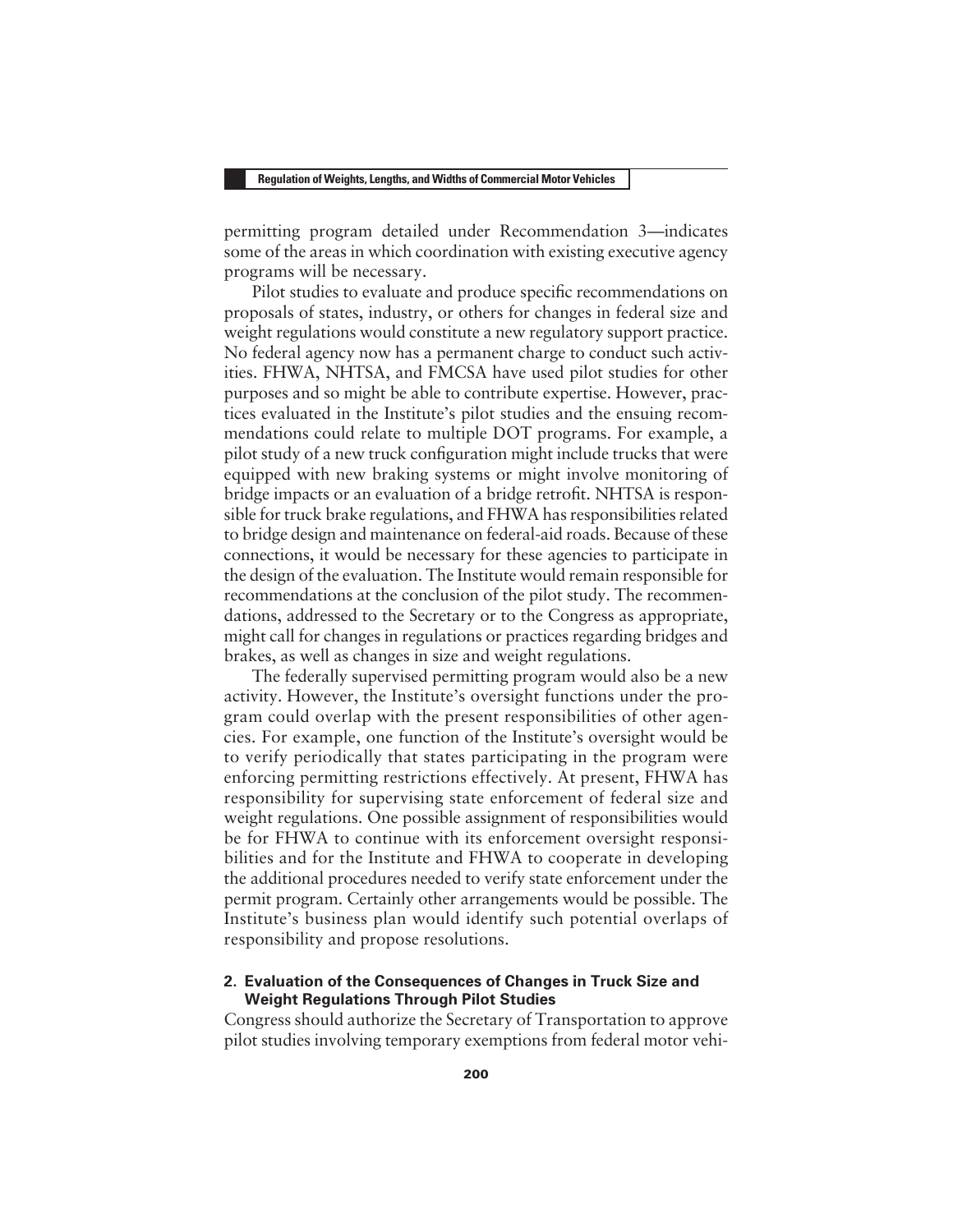cle size and weight regulations for vehicles operating within alternative limits, operated by motor carriers that agree to participate in evaluation of the safety and other impacts of the alternative limits. DOT should approve pilot studies upon the recommendation of the Institute, which should be responsible for planning the studies, carrying out the evaluations, observing that carriers comply with the conditions of the studies, and recommending to DOT and Congress on the basis of the results of each study whether changes in federal regulations are warranted.

It would be necessary for vehicles participating in a pilot to be in compliance with the laws of the states in which they were operated or receive approval from the states through established permitting processes or other state action. Congress should require that as a policy, Institute programs promote cooperative, regional, multistate solutions to size and weight problems.

In this recommendation, a pilot study is defined as a controlled experiment designed to measure the consequences of changes in vehicle dimensions, weights, or operating practices; following a scientific design; involving the collection of data under actual operating conditions; and entailing direct observation of the primary impact of interest (e.g., frequency and severity of accidents) rather than proxies (e.g., vehicle stability or driver performance) alone. The design of pilot studies should not place primary reliance on existing government-maintained accident and travel data programs for the evaluation of outcomes.

The most successful past studies of the relative accident rates of trucks of differing dimensions have used data obtained from truck operators that include records of large numbers of trips made by different kinds of trucks operating between the same origins and destinations. Pilot studies should encompass this general methodological approach whenever it is feasible and appropriate. A carrier wishing to operate a new vehicle configuration (or a vehicle not complying with existing weight or dimensional regulations) would receive temporary approval to do so as part of the pilot study on the condition that it provide data to be used in the evaluation.

The most appropriate organizational arrangements and the best study design in each case would depend on the specific potential regulatory change being evaluated and on the participants. However, the following would be one possible set of procedures:

1. A proposal for a pilot study would be presented to the Institute by states or private parties or would be originated by the Institute.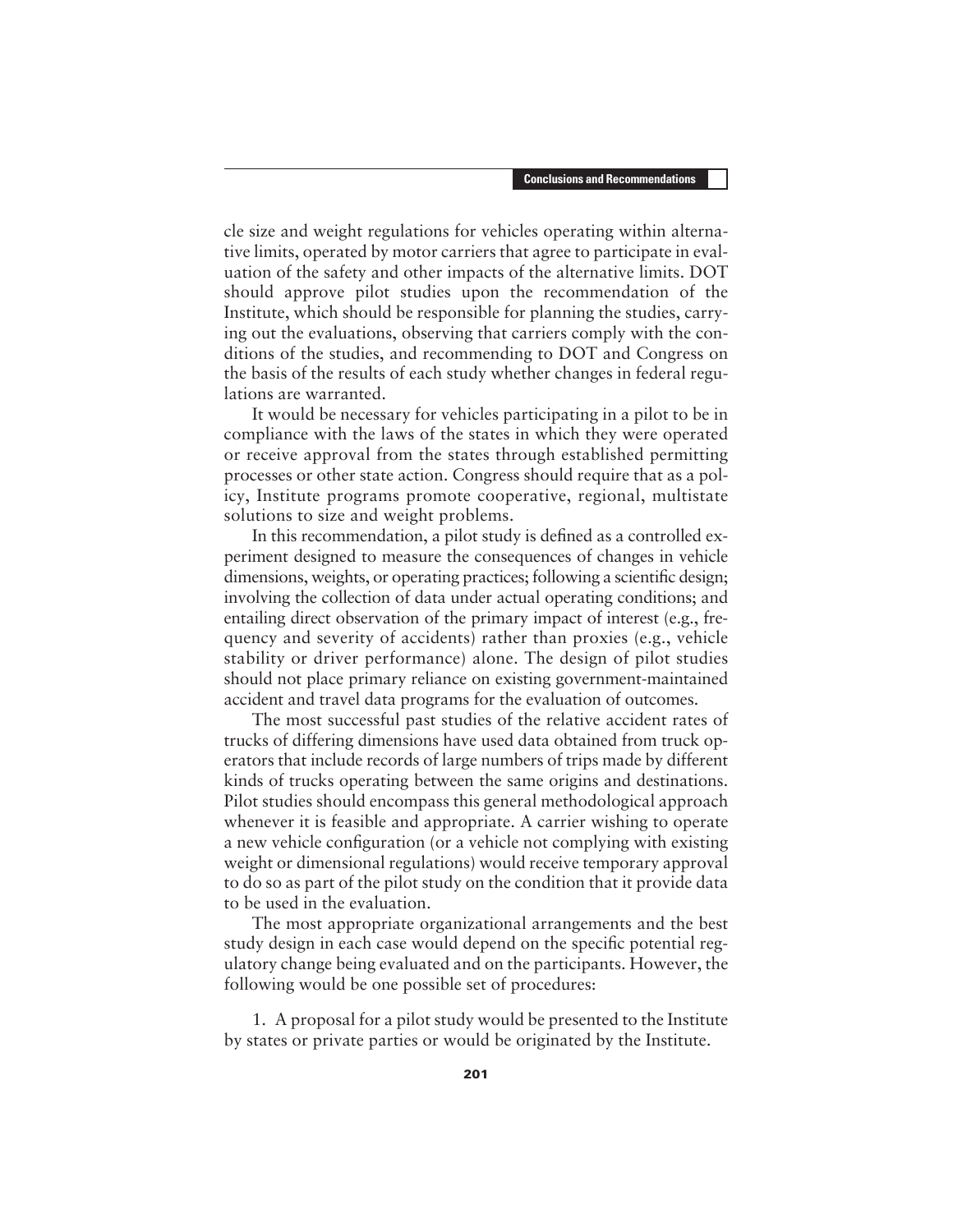2. The Institute would make an initial determination, based on all available information, as to whether the proposed pilot study could be conducted without harm to public safety. If the study were judged to be acceptable on this basis, the Institute would develop a plan specifying the objectives of the study (i.e., what impacts were to be measured and for what purposes), the methods to be used for collecting and analyzing data, and criteria for carrier participation.

3. The Institute would make a recommendation to the Secretary on the conduct of the pilot study and on necessary exemptions from federal regulations.

4. If the pilot were approved, the Institute would solicit participation from states and from motor vehicle operators, consistent with its study plan. Carrier participants would be responsible for all or part of the direct costs of conducting the pilot study. Carriers might have to agree to some departures from their normal procedures regarding dispatching, routing, and equipment and driver assignments as required by the evaluation protocol.

5. During the course of the pilot study, the Institute would ensure that participants were complying with the study's data reporting and operating requirements and watch for indications that the pilot was compromising safety. The Institute could terminate the pilot or remove participants at any time if it determined that the pilot was unlikely to meet its objectives.

6. The Institute would report pilot study results, regulatory recommendations, and the justification for its recommendations to the Secretary and Congress.

The Institute could recommend to the Secretary any general limitations it believed were advisable for reasons of safety or practicality with regard to the kinds of vehicles that would be eligible for pilot studies and the numbers of carriers or vehicles that could participate.

The proposed course of action poses certain risks and difficulties. Challenges include the uncertain transferability of the results of pilot studies to the whole population of truck operators, the inherent difficulty of designing and applying truck accident rate measures, the potential competitive inequity of allowing only certain carriers to operate more productive trucks, and concerns about liability. It may be argued that a temporary exemption would be used as a foot in the door and would inevitably become permanent; however, the committee believes that with information available about the actual consequences of the exemptions, making necessary adjustments to the regulations over time would be feasible.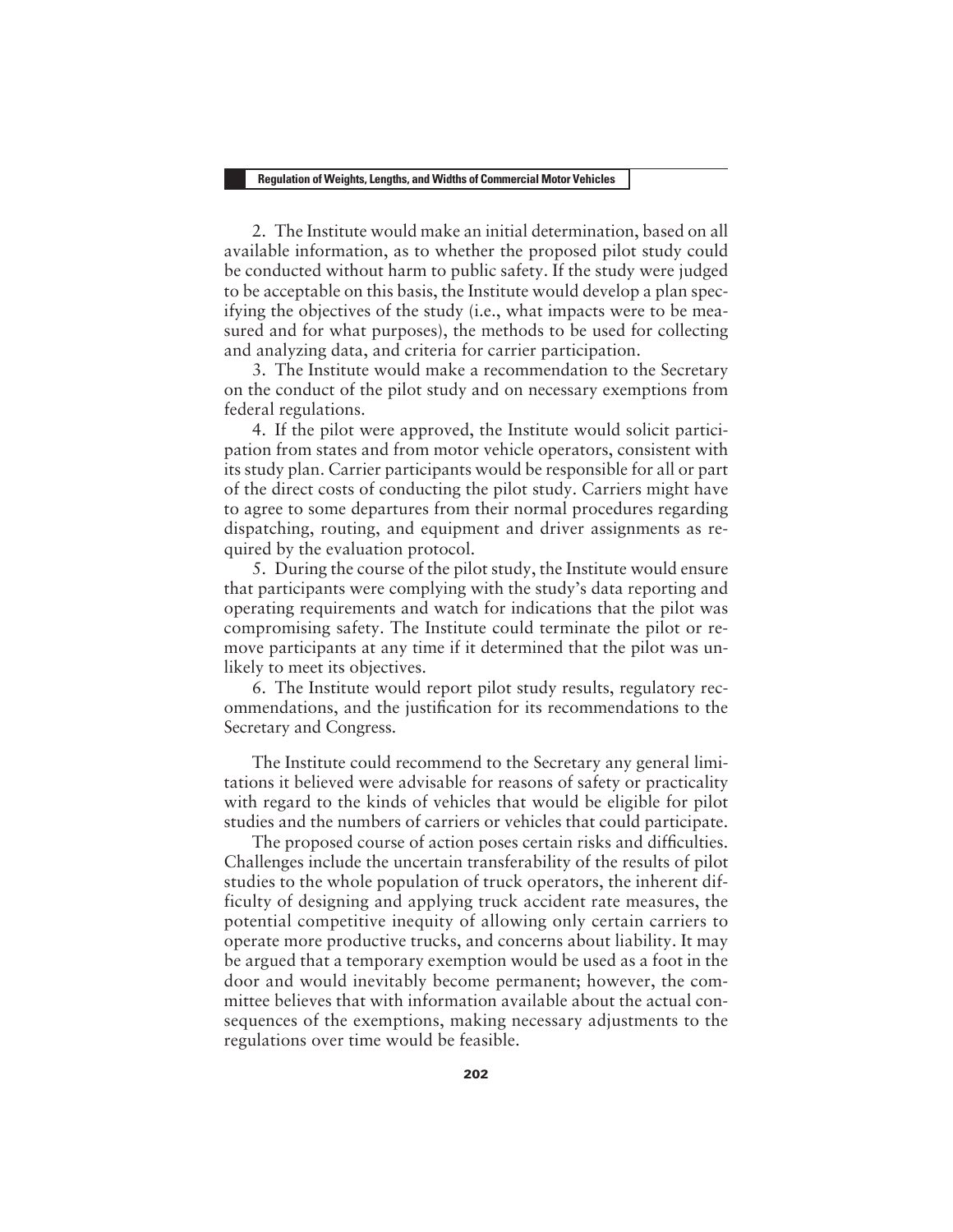In pilot studies involving a small number of vehicles, it would not be possible within a reasonable time span to measure small differences in relative accident risks. In these cases, it should be acceptable for the Institute to recommend continued operation of vehicles provided the pilot study results were sufficiently accurate to rule out serious deficiencies, and procedures were in place for continued close observation of the performance of the new vehicles.

The legislation authorizing the pilot program should specify the general criteria that temporary exemptions would have to satisfy to be considered for permanent status. These criteria should include demonstration in the pilot study that an exemption is consistent with public safety and the requirement that any increases in highway agency costs be covered by user fees paid by operators of the vehicles involved.

The committee anticipates that the primary objective of most pilot studies would be to estimate the effect of changing regulations on accident risk. However, the pilot study approach could also provide information of value in estimating the infrastructure cost impacts of new regulations.

#### **3. Immediate Changes in Federal Regulations**

Federal law should allow any state to participate in a federally supervised permit program for the operation of vehicles heavier than the present federal gross weight limit, provided the state satisfies the requirements outlined below. DOT should be authorized to certify, on the advice of the Institute, that a state meets these requirements and to review certifications periodically. The Institute should be given permanent oversight responsibility for monitoring the performance and consequences of the federally supervised permit program.

By introducing a degree of flexibility together with stronger federal oversight, this change in law would reinforce an essential federal regulatory function that is in the process of eroding. Through grandfather rights or special statutory exemptions, 31 states allow vehicles weighing more than 80,000 lb to operate on the Interstates under divisible-load permits or with no permit required. (Divisible loads are cargoes that practicably could be divided and carried in more than one vehicle.) Of these 31 states, 15 are east of the Mississippi. Most states make extensive use of their grandfather rights, increasingly through issuance of multiple trip permits. According to DOT, "multitrip permits essentially allow unlimited operation with no accounting for mileage or routes for a greater length of time, generally one year" (DOT 2000, Vol. II, II-19–II-20). In addition, 22 states allow operation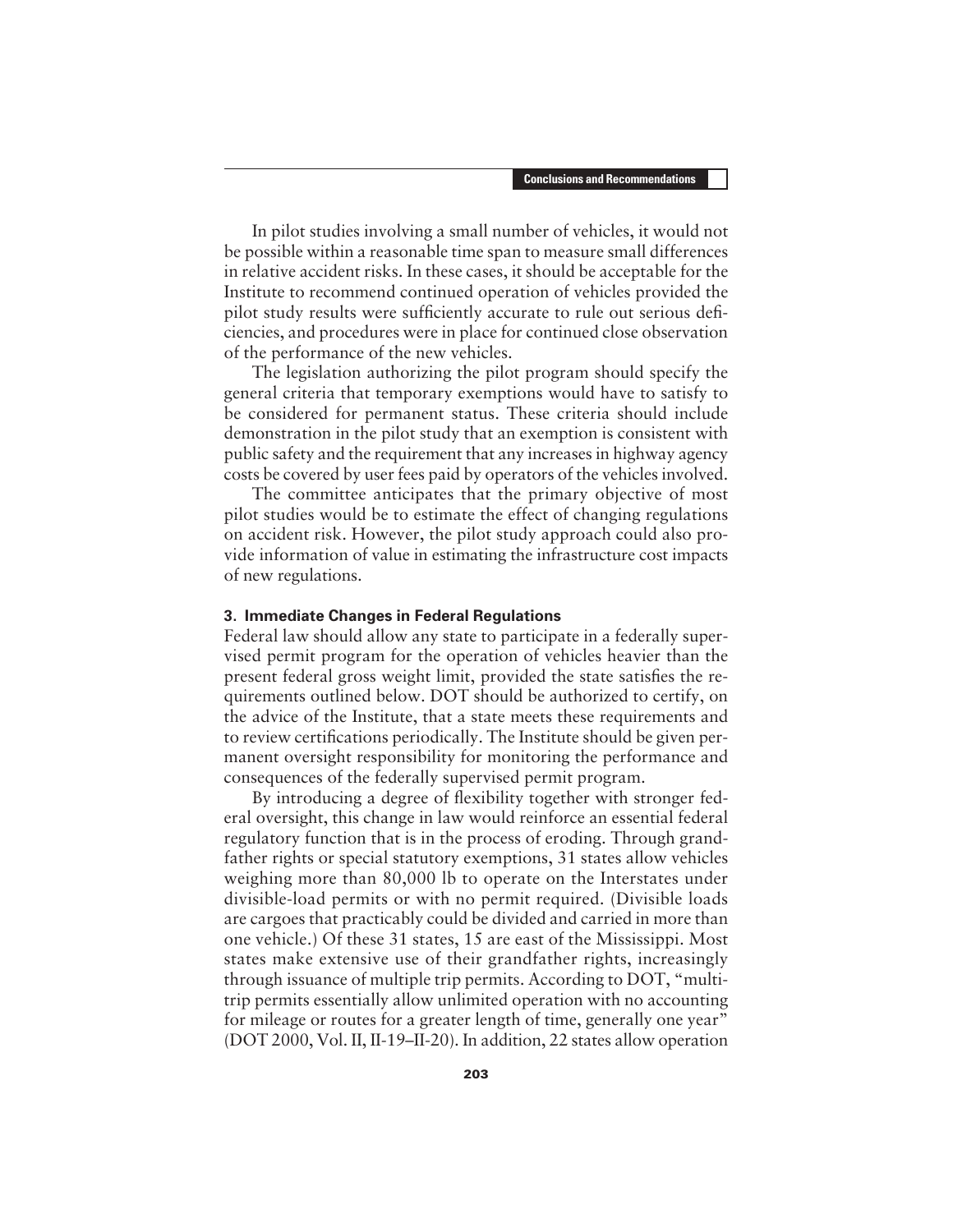of multitrailer combinations of more than 80,000 lb. Actual legal operation of trucks over 80,000 lb remains limited; vehicles that usually operate with a loaded weight of more than 80,000 lb accounted for 3.3 percent of all combination-VMT reported in a 1997 survey of truck operators (U.S. Bureau of the Census 1999, 70).

The federally supervised permit program provided for under this recommendation would be a step toward rationalization of the present, largely uncontrolled and unmonitored system of exemptions. The recommended federal oversight functions would create a mechanism whereby the performance of the regulations could be evaluated, and adjustments made when warranted by the evaluations and by changes in external conditions. For the first time, Congress would know the consequences of changes in regulations and would be able to modify practices in response. Improved information, together with greater facility to adjust regulations when necessary, ultimately would lead to regulations that more effectively promoted safety and controlled highway transport costs, including costs to shippers, other highway users, and the public.

The permit program, implemented with effective federal oversight of safety, fees, and enforcement, would constitute a redefinition of the federal role in truck size and weight regulation. The federal government would have diminished involvement in defining numerical dimensional limits on the Interstates and other federal-aid highways, but greater responsibility for ensuring that state regulations governing the use of vehicles on federal-aid highways were contributing to the attainment of national objectives. In effect, federal oversight would tend toward performance standards: states could propose solutions to problems, and the federal government would have to assess whether the proposals met qualitative objectives. Federal regulation, by requiring states to justify their proposals on performance grounds, would continue to provide a buffer protecting state highway programs from local, short-term economic pressures to depart from best management practices.

The opportunities created by the permit program would be expected to stimulate new multistate agreements on truck size and weight. Federal administration of the program should promote or require consultation among neighboring states. Expansion of regional agreements would constitute further evolution toward more rational standards and away from arbitrary state-to-state variations.

This recommendation incorporates the core elements of the permit program recommendation in TRB's report to Congress entitled *Truck Weight Limits: Issues and Options* (TRB 1990a): a federally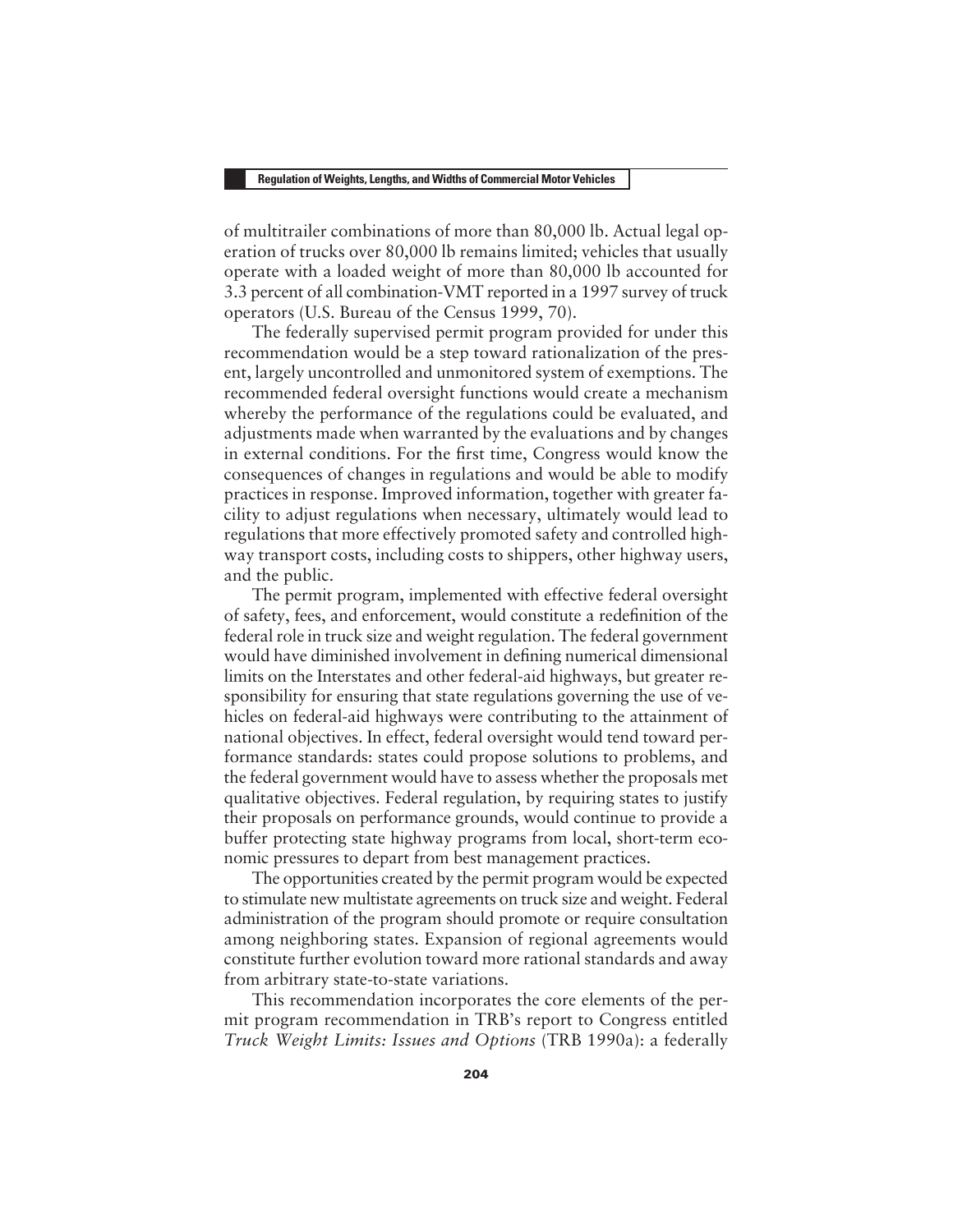supervised, state-implemented permit program, adopted at state option, to allow operation of certain trucks larger than those currently allowed under federal law on the Interstates and other roads where some federal restrictions now apply, with permit fees covering all administrative and infrastructure costs of the program. The differences between the present proposal and that of the earlier committee are intended to address objections raised to the *Truck Weight Limits* proposal on grounds of practicality: first, the 1990 study's recommended change in the bridge formula is forgone; second, only a limited set of vehicles of certain specified configurations and dimensional limits would be eligible for permit operation; and third, more concrete actions are proposed to ensure that implementation would be effective in furthering the objectives of the regulations.

#### Size and Weight Provisions

Recommended size and weight provisions of the permit program are as follows:

• The states should be allowed to issue permits for operation, on any road where the use of such vehicles is now prevented by federal law, of

– Six-axle tractor-semitrailers with maximum weight of 90,000 lb; and

– Double-trailer configurations with each trailer up to 33 ft long; seven, eight, or nine axles; and a weight limit governed by the present federal bridge formula.

• After a specified transition period, all trucks operating under grandfather exemptions or state-specific exemptions from federal regulations (when operating on roads where they could not be legally operated without such exemptions) should be made subject to the requirements for monitoring and evaluation that would apply to trucks in the proposed new federally supervised permit program. Reliable information obtained in this way on the impacts of grandfather operation would allow Congress to decide whether the grandfather provisions should be altered or additional permitting flexibility should be extended to all states.

Trucks of the dimensions specified above should be allowed to operate through the mechanism of special permits, rather than through a change in the federal gross vehicle weight limit, in order to avoid possible undesirable impacts of weight increases for configurations other than those specified.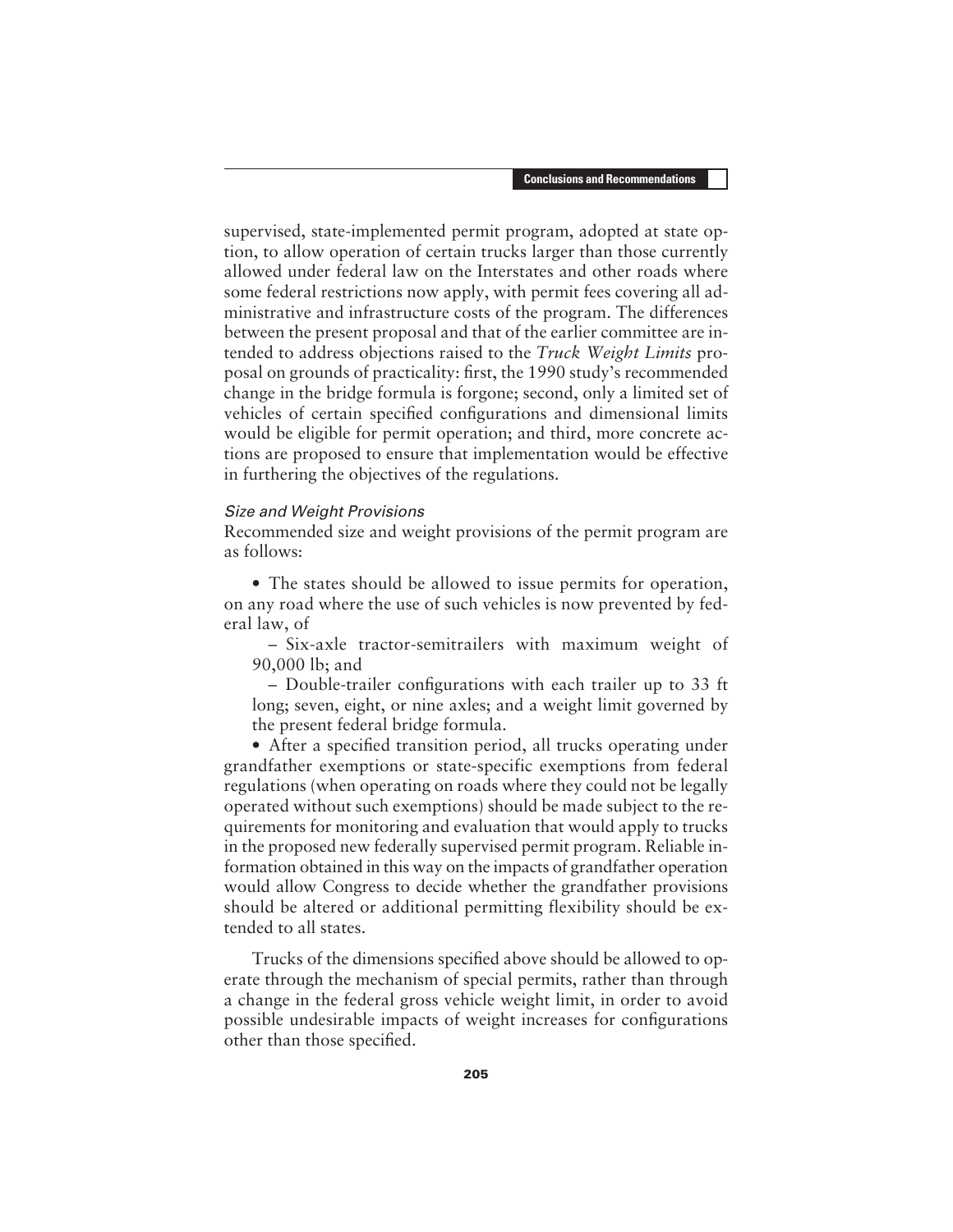The recommended permit vehicle specifications are not presented as the optimum regulation. The definitions of the vehicles eligible for permitting would be subject to revision over time. Federal review of the performance of the permitting program would be permanent and ongoing, and as the program's effectiveness was strengthened through experience, the results of the review process would provide the needed guidance on revision of the limits. Revisions would most suitably be instigated by recommendation of the Institute, following the procedures outlined in the preceding recommendation.

### Implementation Provisions

The recommended actions outlined below are designed to ensure successful implementation of the permit program through federal oversight of enforcement, fees, safety measures, and bridge management.

Enforcement A joint federal–state enforcement effort under the permit program should include the following four elements. The legislation creating the permit program should contain specific requirements regarding each of these elements:

• Formal and effective performance monitoring of enforcement functions.

• Application of new enforcement tools, which may include imposition of federal penalties for violation of federal limits. Congress should consider requiring, as a precondition for state participation in the permit program, that the state enact enforcement provisions to effectively hold accountable the parties responsible for placing overweight loads on the highways and to target repeat violators. Such provisions might include information systems that would make possible identification of responsible parties and repeat offenders, as well as "relevant evidence" statutes.

• Adequate and stable funding for enforcement, including federal contributions derived from user fee revenues.

• A program to substantially advance the application of information technology as an enforcement tool. Information technology applications available today could, with the proper institutional support, dramatically improve the effectiveness of enforcement.

User Fees The federal legislation creating the permit program should specify a quantitative test for the revenue adequacy of the permit fees imposed by states that wish to participate. As far as possible, fees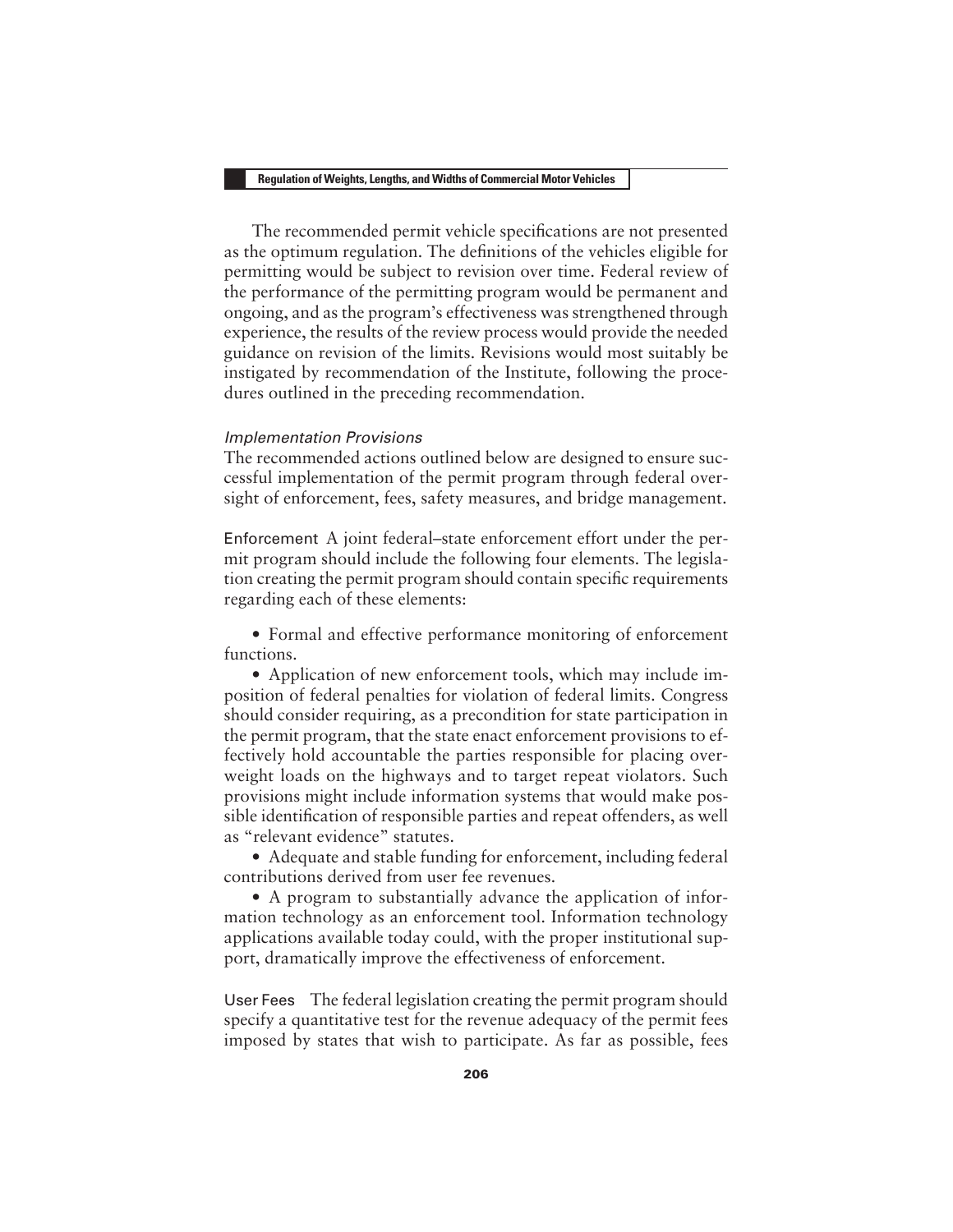should be structured to avoid giving truck operators incentives to use truck configurations whose public costs exceed their private benefits. Fees should at least cover estimated administrative and infrastructure costs for the program when it is at its steady-state level, but proposals from states for fees that reflect other external costs or benefits, supported by well-reasoned arguments, would be acceptable. States that decide to participate in the program should be required to provide DOT with the data necessary to verify revenue adequacy.

The committee recognizes that administration of this requirement will be challenging. Costs and demand for permits will be imperfectly known at the outset of the program. Fees should be set initially according to the best available information, and the appropriateness of fees should be subject to ongoing review by the Institute. It is possible that some permit vehicles on some road systems would generate costs lower than those of the trucks they replaced. User fees should reflect the cost savings in such cases.

Safety Requirements As a temporary measure, equipment requirements developed in the most rigorous existing state permit programs should be imposed on permit recipients. These should include the requirement that truck components carry manufacturers' ratings consistent with the loads they are permitted to carry. Requirements should be proposed by the states that apply to participate in the federally supervised permit program, and should be reviewed by the Institute and subject to approval by the Secretary. The requirements proposed could be more stringent than any existing requirements if the state provided a rationale for them. As noted earlier in this chapter, evidence is lacking to demonstrate that any particular vehicle performance requirements, equipment specifications, or operating practices would reduce overall accident risk. Implementation of such requirements should be coordinated with the program of research on the effectiveness of these measures to be undertaken by the Institute.

Bridge Management A state where larger trucks come into use through the permit program will need a plan for cost-effectively alleviating constraints on the vehicles' use due to deficient bridges. The DOT responsibility for certifying that permit fees cover program costs implies the need to evaluate each participating state's management of the bridge costs of the larger trucks. A state that wishes to participate in the permit program should be expected to submit its plan for managing bridge impacts as part of its application. Specification of the contents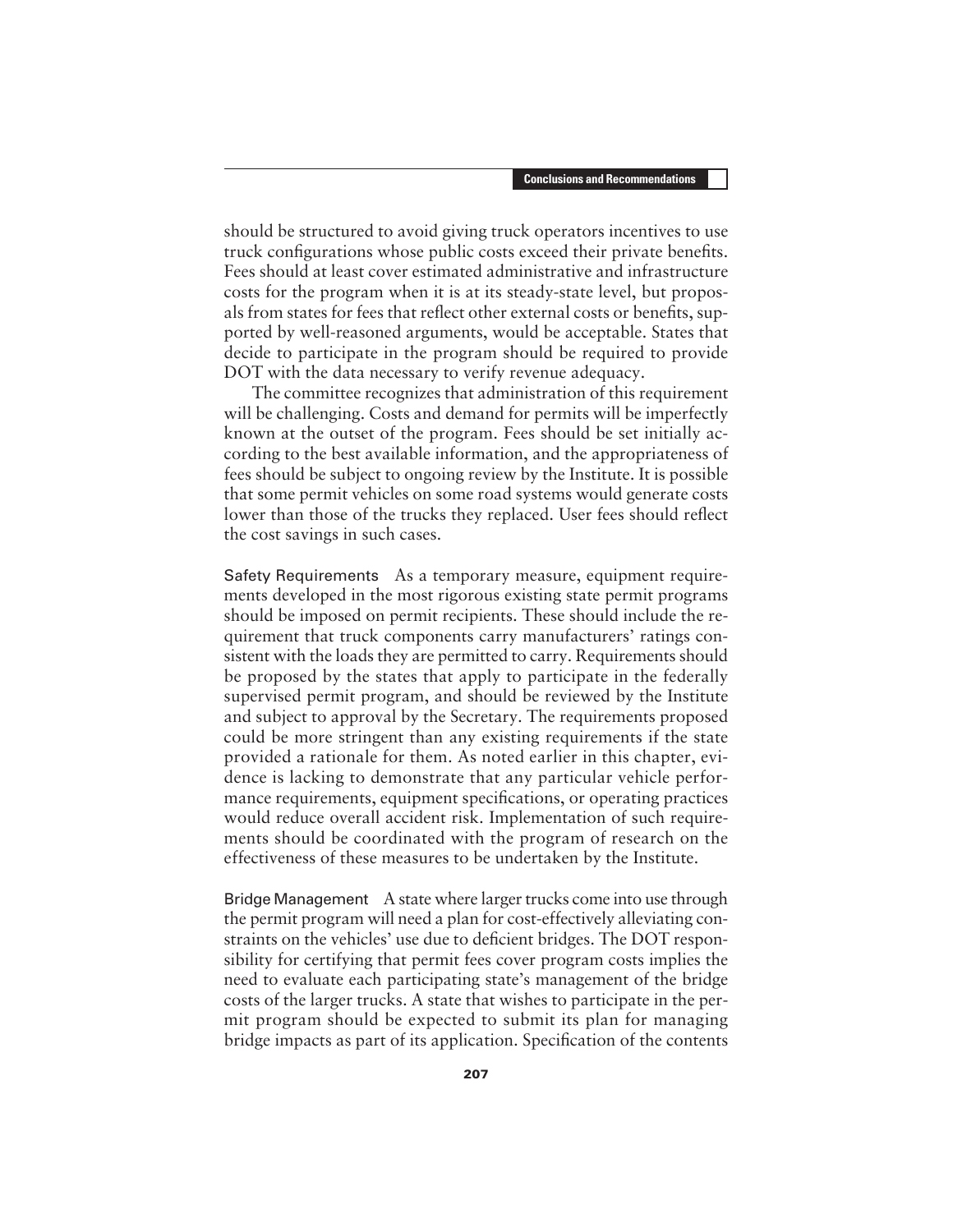of an adequate plan should be a matter for mutual agreement between the federal and state governments. An adequate plan would be likely to include the following elements:

• A priority ranking of truck routes in need of bridge upgrades based on the expected volume of permit truck traffic and the presence of bridges that are inadequate for larger vehicles.

• A program of bridge capital improvements and noncapital measures necessary to accommodate the larger trucks.

• A program of bridge inspection and evaluation. There are opportunities for reducing the costs of bridge replacements or upgrades by undertaking more intensive inspection. Also, the cooperation of states in supplying data will be required for federal monitoring of the effect of larger trucks on bridge costs.

• A cost estimate and finance plan. Required bridge improvements and added costs of bridge management and maintenance should be financed with permit fee proceeds. In addition, states should be encouraged to seek arrangements for direct private-sector financial support of specific projects aimed at correcting deficiencies in order to open routes to larger trucks. Such arrangements would be suitable on routes where only a small number of shippers or carriers would take advantage of the larger permissible truck loads.

## **4. Longer Combination Vehicles**

Federal law should allow operation of longer combination vehicles under the provisions of the federally supervised permit program outlined in Recommendation 3 and participation of these vehicles in pilot studies according to the procedures outlined in Recommendation 2.

Specifically, federal vehicle weight limitations should not prevent the double-trailer configuration described in Recommendation 3 above from operating in any state under the rules of the proposed federally supervised permit program and should not prevent the conduct of pilot studies involving operation of any longer combination vehicle according to the procedures described in Recommendation 2. "Longer combination vehicle" is defined here as in federal law: "any combination of a truck tractor and 2 or more trailers or semitrailers which operates on the Interstate System at a gross vehicle weight greater than 80,000 lb" [23 USC Section 127(d)(4)].

## **5. Routes and Roads to Which Federal Standards Should Apply**

The committee does not see justification at this time for any general revision of the specifications in federal laws and regulations regarding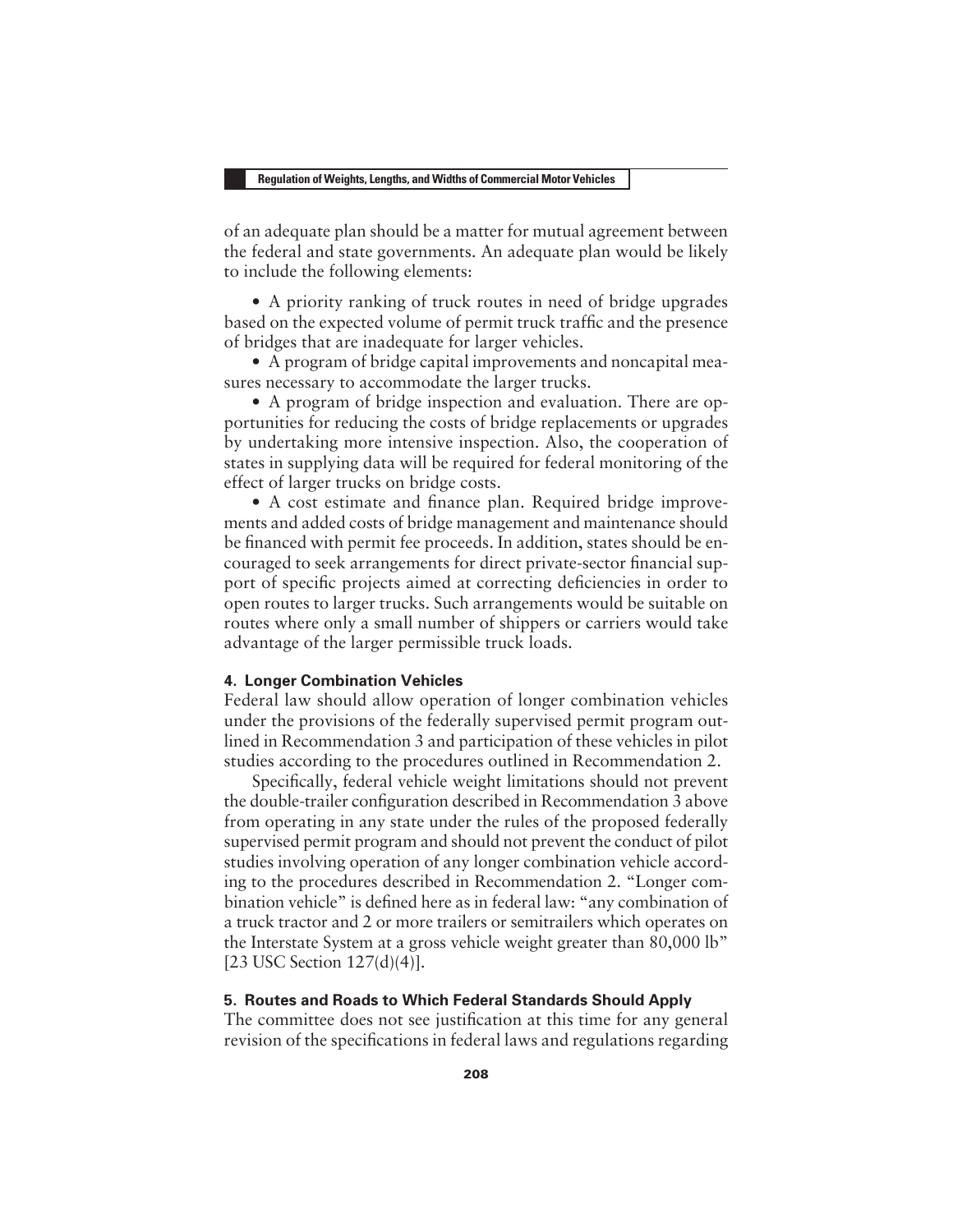the networks of roads to which the various federal dimensional regulations are applicable. In particular, there does not appear to be justification for extending federal weight regulation to the non-Interstate portion of the National Highway System (that is, the system of principal arterial roads designated by federal law), where state regulations now govern most aspects of truck operations.

New enforcement mechanisms must be instituted and a plan for evaluating the safety effectiveness of route restrictions developed before any new federal regulations regarding truck operations on restricted networks of roads are enacted. However, the designated network concept, as it has been applied in past federal size and weight laws, is a reasonable regulatory approach in principle. If restrictions are effective and enforceable and if user fees are in line with costs, it makes good economic and safety sense to have more liberal standards that apply to the best roads. The principle of federalism underlying the highway program dictates that states have a role in such designations.

#### **6. Research**

The preceding recommendations call for three general kinds of activities involving data analysis and research: systematic monitoring of truck traffic and truck costs to evaluate regulatory effectiveness, basic research on the relationship of truck characteristics to highway costs, and pilot studies to test new vehicles. The following are specific topics requiring research. Research on these topics should be conducted at congressional direction by the Institute. If a study topic is essentially related to an established responsibility of an existing DOT agency, the study should be conducted cooperatively by the Institute and that agency.

#### Evaluation of Enforcement Effectiveness

The TRB *Truck Weight Limits* committee recommended that Congress direct DOT to conduct research on methods of improving the enforcement of truck weight laws. The recommended study was to "identify specific techniques for improved enforcement and assess these techniques in terms of their impact on the . . . frequency of overweight trucks, . . . costs to enforcement agencies, and possible burdens on the trucking industry" (TRB 1990a, 24–25). This recommendation was not acted upon. Today, little more is known about enforcement effectiveness than at the time of the earlier TRB report. The study should be conducted and should include evaluation of the effectiveness of applications of automatic electronic vehicle identification and screening technology for enforcement.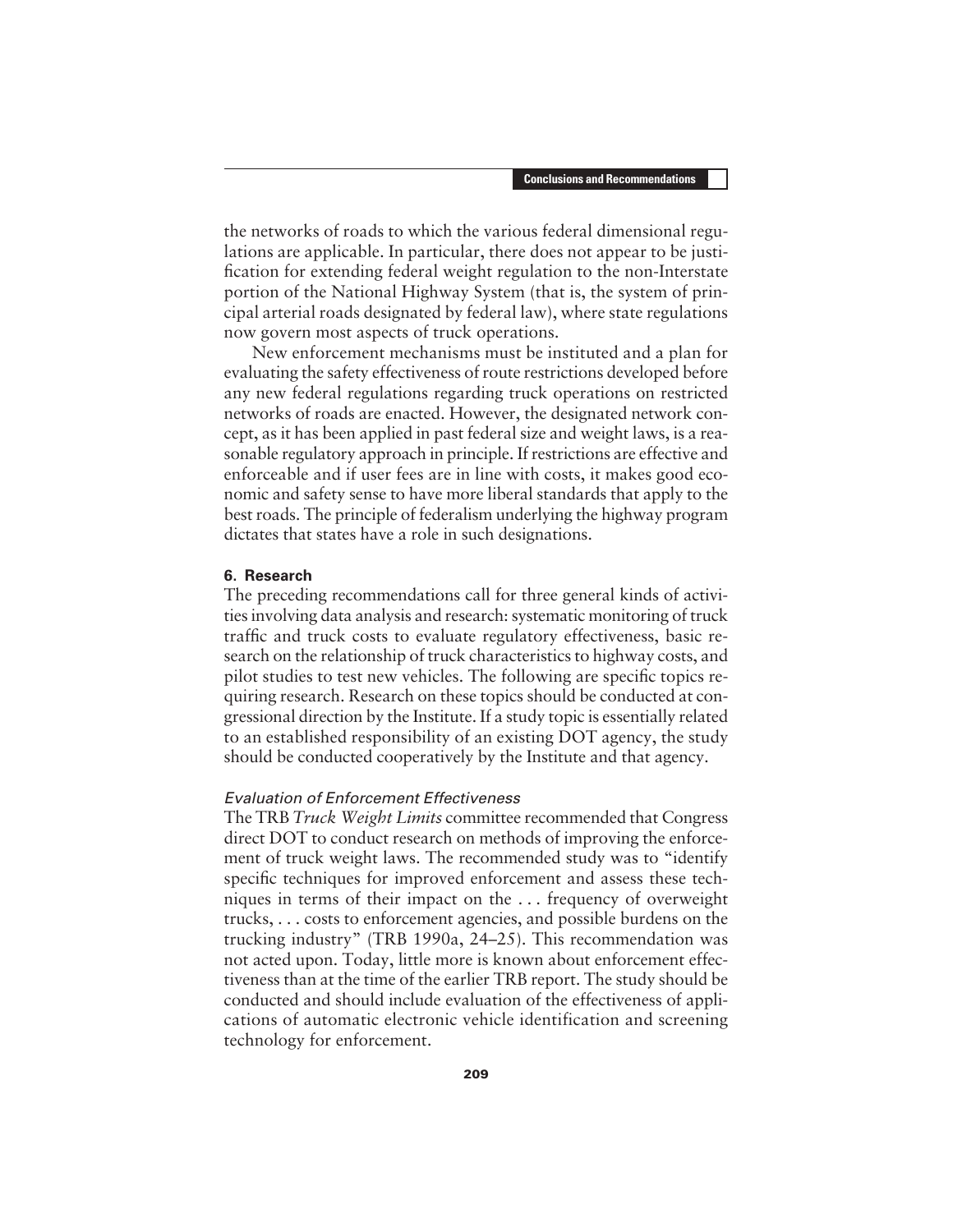# Air Quality Impacts of Changes in Truck Characteristics

Basic data on in-use emissions of heavy trucks are extremely limited. Research is needed to develop and apply methods of measuring the inuse emissions of trucks as a function of vehicle dimensions and other relevant characteristics. Of equal importance, research is needed on how truck traffic volume, the performance characteristics of trucks, and the effect of trucks on the behavior of other drivers affect emissions of all vehicles on a road. The Institute should coordinate with the Environmental Protection Agency, state environmental agencies, and engine and truck manufacturers to develop a program that will provide the data needed to evaluate the effect of changes in size and weight regulations on emissions.

## Relation of Truck Performance to Crash Involvement

A data collection and research program should be conducted to establish the links between crash involvement rates and the physical and dynamic characteristics of trucks, such as weight, braking, offtracking, and rearward amplification in double-trailer combinations. Truck manufacturers and carriers have a stake in the results of such research. Since only a well-funded effort with access to industry data would have a good chance of succeeding, a government–industry consortium should undertake the initiative and underwrite its cost.

## Risk-Based Bridge Costs

Correct methods should be developed for estimating the highway agency and user costs of impacts on bridges and structures caused by changes in the size and weight composition of the truck traffic stream. The methods developed should be based directly on risk assessment instead of on cost to comply with previously established engineering standards. The methods should incorporate estimates of changes in fatigue costs and in the useful lives of structures, derived from survey data collected according to a scientifically valid sampling plan. The methods should be capable of comparing the cost-effectiveness of alternative mitigation measures, including bridge replacement, bridge strengthening, and changes in bridge monitoring and weight enforcement practices. Congress should specify that the pilot studies and program evaluations conducted by the Institute include monitoring of bridge impacts.

## Freight Transportation Market Research

A program of research should be carried out to develop predictive models of the effects of changes in truck costs on the volume of truck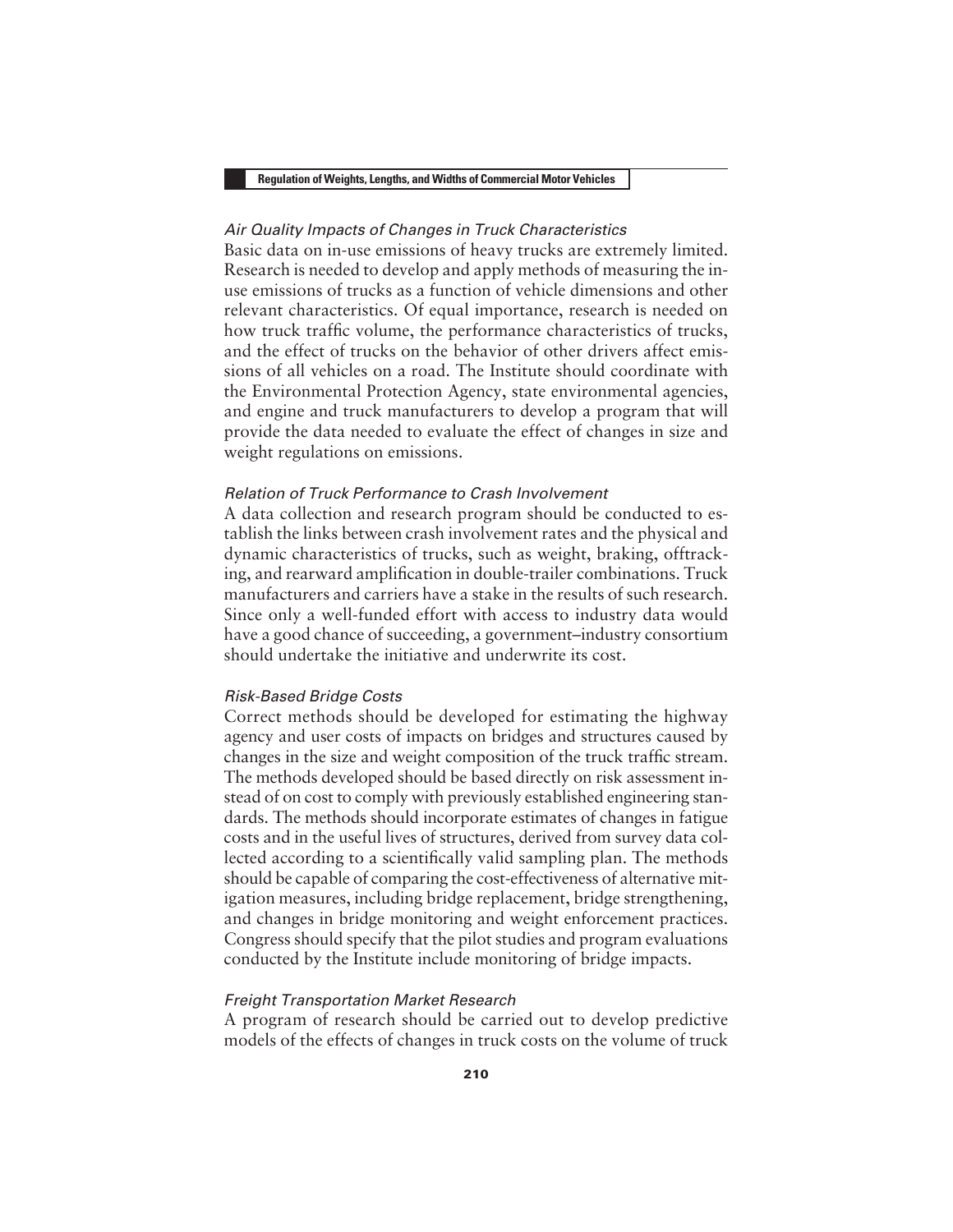traffic in the short and long run. To be successful, the research program will need to develop new databases on freight market transactions and shippers' logistical decisions. As stated above, attempting to use truck size and weight regulation to manipulate truck traffic volumes or shippers' industrial location decisions is not practical or desirable. However, better understanding of freight markets would be useful in evaluating proposed changes in regulations or in highway user fees.

### Costs of Mixed Automobile and Truck Traffic Arising from Nuisance and Stress

Some costs of truck traffic have been overlooked in past studies. Motorists evidently often regard large trucks as a nuisance or a cause of stress. This reaction, one apparent source of public antipathy toward large trucks, may be independent of the effect of large trucks on accident risk and may constitute a cost of trucks that should be taken into account in policy evaluations, analogous to the environmental cost of highway noise.

The test to determine whether these possible effects are real costs that should be considered in evaluations of highway regulations is whether they lead to observable changes in travelers' behavior. Therefore, research should be conducted to determine whether changes in the volume and characteristics of truck traffic on particular roads affect highway users' route selection, time of travel, and frequency of trips, and to quantify the costs to travelers of any such impacts on behavior. If it is documented that such costs are significant, the research should investigate how their magnitude is affected by changes in truck size and weight regulations. Finally, the research should examine alternative measures for reducing these costs of car–truck conflicts through demand management, expansion of highway capacity, and applications of vehicle and road technology.

#### New Infrastructure Development and Truck-Only Facilities

Size and weight regulation is one aspect of the long-run problem of provision of adequate freight system capacity. Present trends in the growth of freight demand relative to capacity expansion, especially in certain high-density corridors, are not sustainable. Other modes will be part of the solution to this problem, but substantial expansion of truck capacity and better management of capacity will be needed.

One potentially important form of new infrastructure development is exclusive truck facilities. Such facilities are already being planned in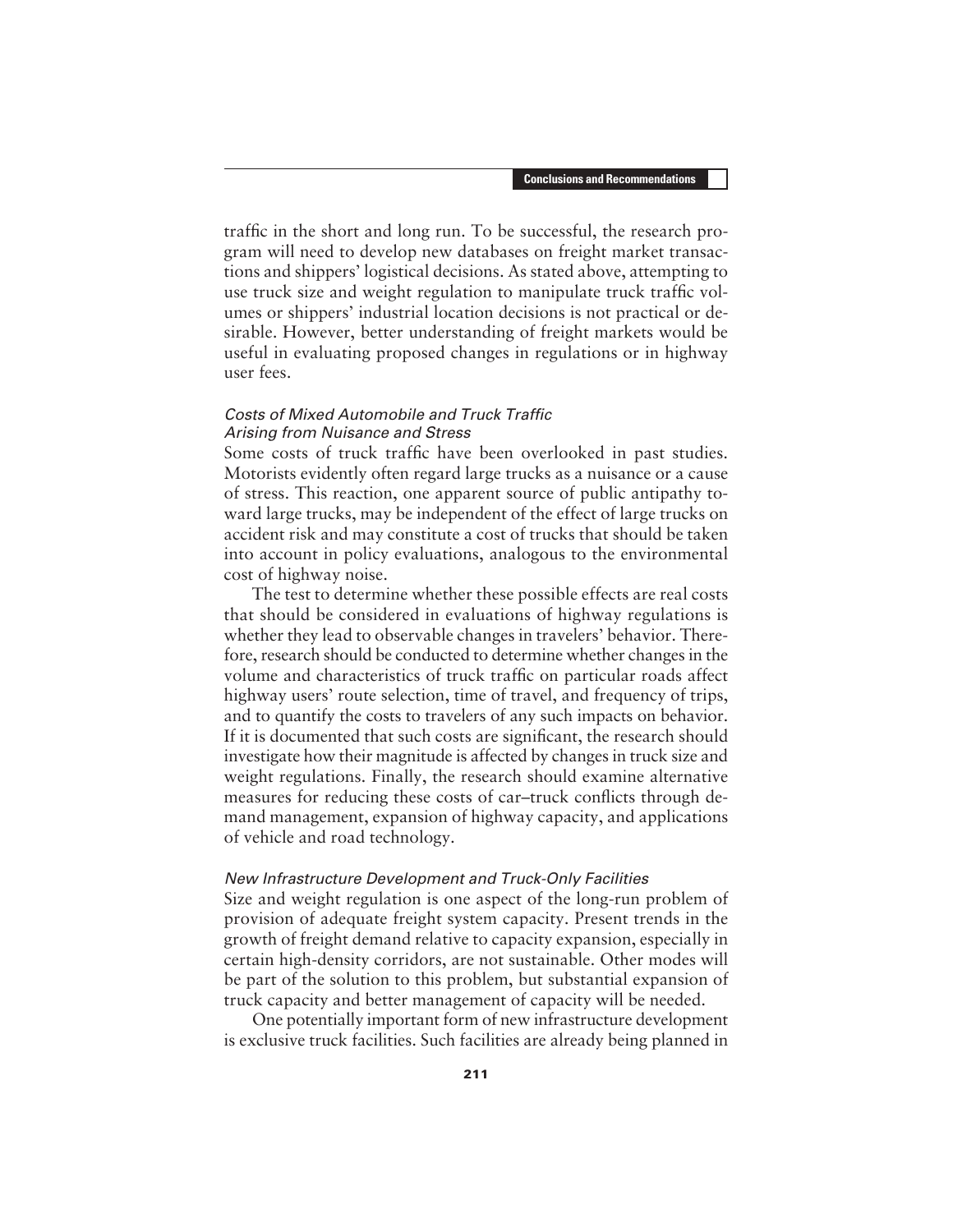a few locations, but experience and analysis have been insufficient to indicate the scope of their practical application. A planning and research program should be conducted to determine what conditions would render exclusive truck facilities economically feasible. The research should include examination of alternative forms of privatesector participation in the development of such facilities and of how their feasibility would be affected by changes in user fee policy for the highway system as a whole.

A related and more general problem is provision of infrastructure required for goods movement in the urban environment, especially in older cities. Research is needed to identify the full range of best practices and innovative techniques available for retrofitting and upgrading facilities and to understand the costs and benefits of the growth of urban freight traffic.

#### **REFERENCES**

#### **Abbreviations**

- **DOT** U.S. Department of Transportation
- **TRB** Transportation Research Board
- Bureau of the Census. 1999. *1997 Economic Census: Vehicle Inventory and Use Survey: United States.* Oct.
- DOT. 2000. *Comprehensive Truck Size and Weight Study.* Aug.
- TRB. 1990a. *Special Report 225: Truck Weight Limits: Issues and Options.* National Research Council, Washington, D.C.
- TRB. 1990b. *Special Report 227: New Trucks for Greater Productivity and Less Road Wear: An Evaluation of the Turner Proposal.* National Research Council, Washington, D.C.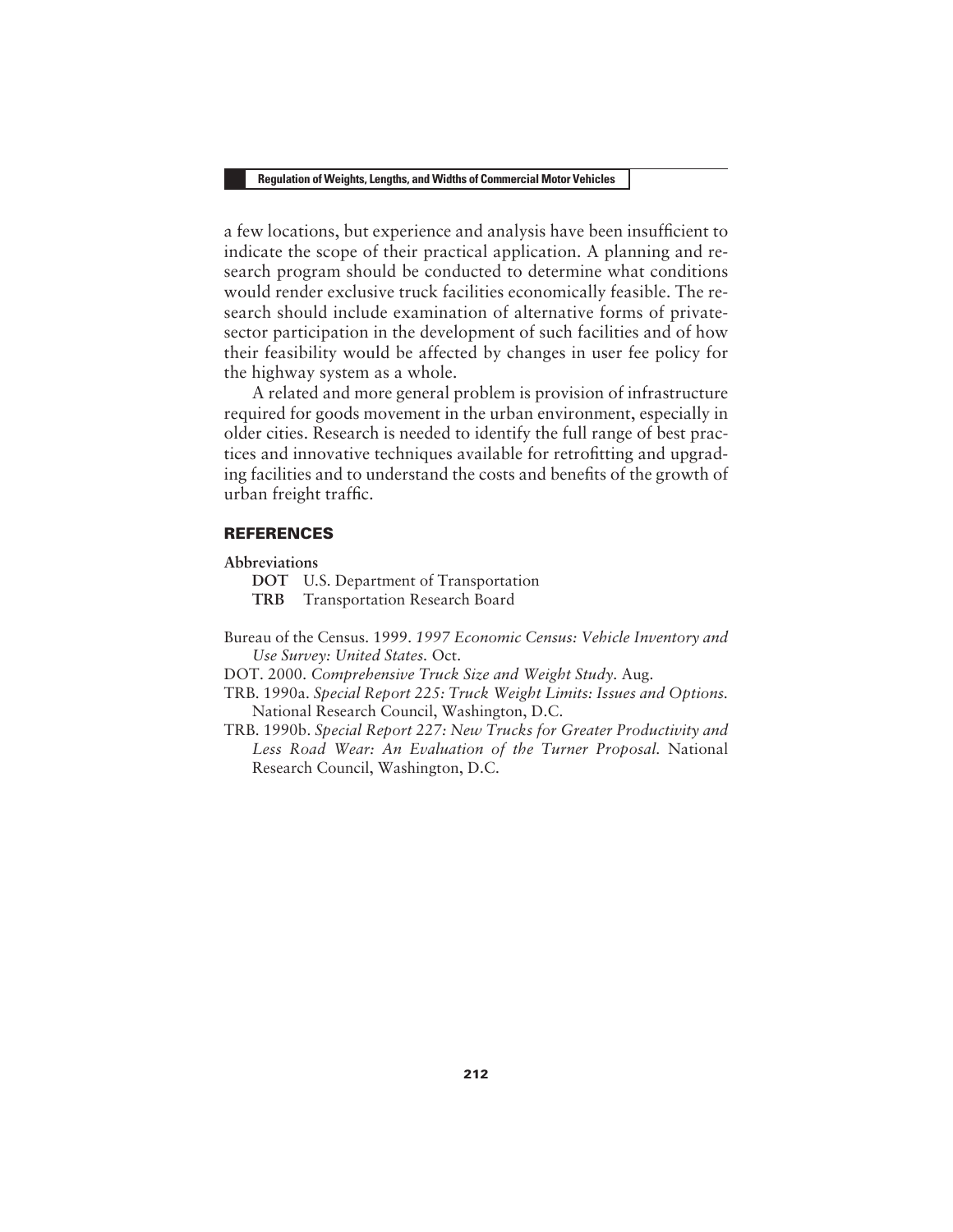[Public Law 105-178, 105th Congress, June 9, 1998 (H.R. 2400).]

# **An Act**

To authorize funds for Federal-aid highways, highway safety programs, and transit programs, and for other purposes.

. . . [E]nacted by the Senate and House of Representatives of the United States of America in Congress assembled . . .

# **SECTION 1. SHORT TITLE . . .**

(a) Short Title.—This Act may be cited as the "Transportation Equity Act for the 21st Century." . . .

## **Sec. 1213. Studies and Reports. . . .**

(i) Commercial Motor Vehicle Study.

(1) In General.—The Secretary shall request the Transportation Research Board of the National Academy of Sciences to conduct a study regarding the regulation of weights, lengths, and widths of commercial motor vehicles operating on Federal-aid highways to which Federal regulations apply on the date of enactment of this Act. In conducting the study, the Board shall review law, regulations, studies (including Transportation Research Board *Special Report 225: Truck Weight Limits: Issues and Options)* and practices and develop recommendations regarding any revisions to law and regulations that the Board determines appropriate.

(2) Factors to Consider and Evaluate.—In developing recommendations under paragraph (1), the Board shall consider and evaluate the impact of the recommendations described in paragraph (1) on the economy, the environment, safety, and service to communities. (3) Consultation.—In carrying out the study, the Board shall consult with the Department of Transportation, States, the motor carrier industry, freight shippers, highway safety groups, air quality and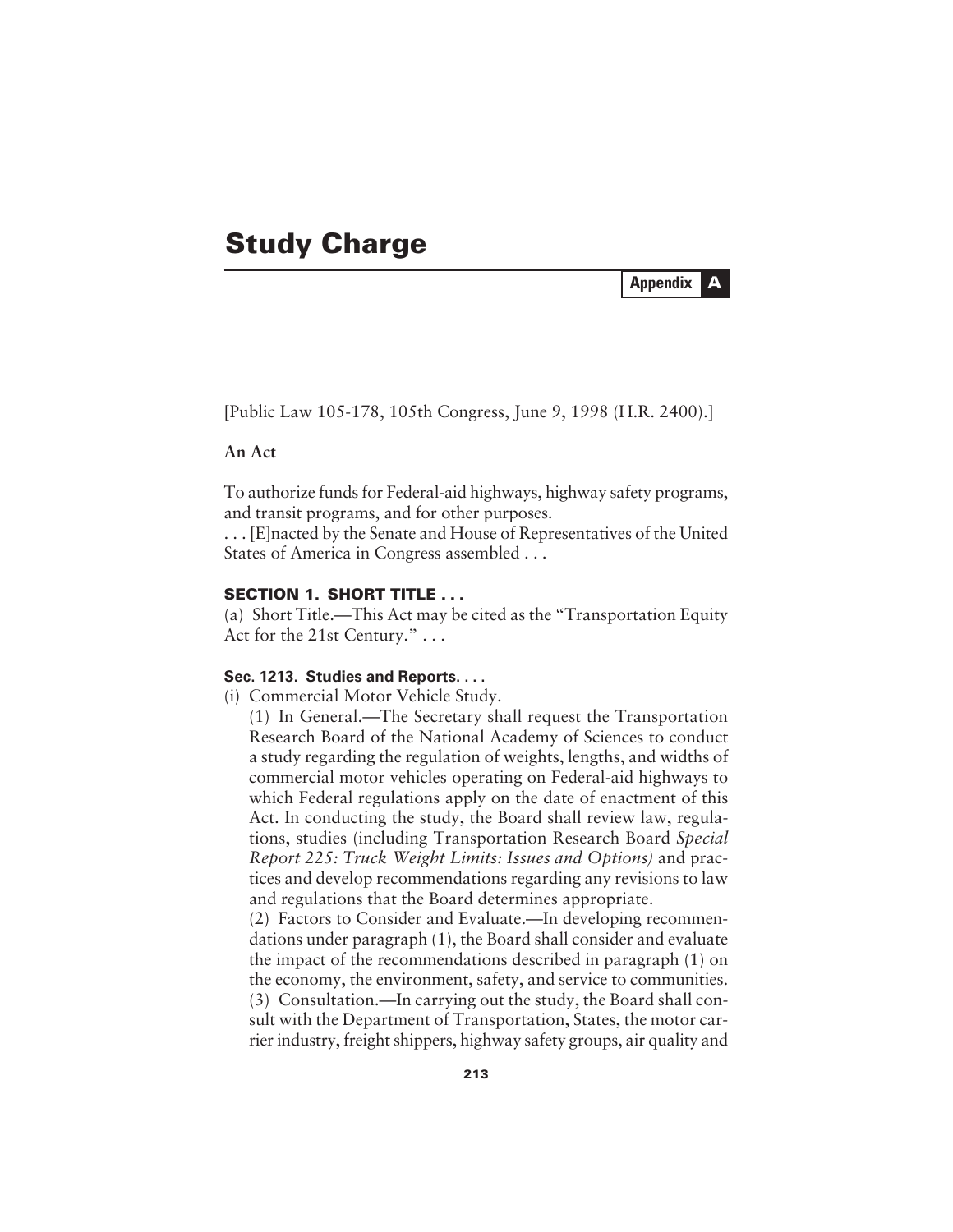natural resource management groups, commercial motor vehicle driver representatives, and other appropriate entities.

(4) Report.—Not later than 2 years after the date of enactment of this Act, the Board shall transmit to Congress and the Secretary a report on the results of the study conducted under this subsection.

(5) Recommendations.—Not later than 180 days after the date of receipt of the report under paragraph (4), the Secretary may transmit to Congress a report containing comments or recommendations of the Secretary regarding the Board's report.

(6) Funding.—There is authorized to be appropriated out of the Highway Trust Fund (other than the Mass Transit Account) \$250,000 for each of fiscal years 1999 and 2000 to carry out this subsection.

(7) Applicability of Title 23.—Funds made available to carry out this subsection shall be available for obligation in the same manner as if such funds were apportioned under chapter 1 of title 23, United States Code; except that the Federal share of the cost of the study under this subsection shall be 100 percent and such funds shall remain available until expended.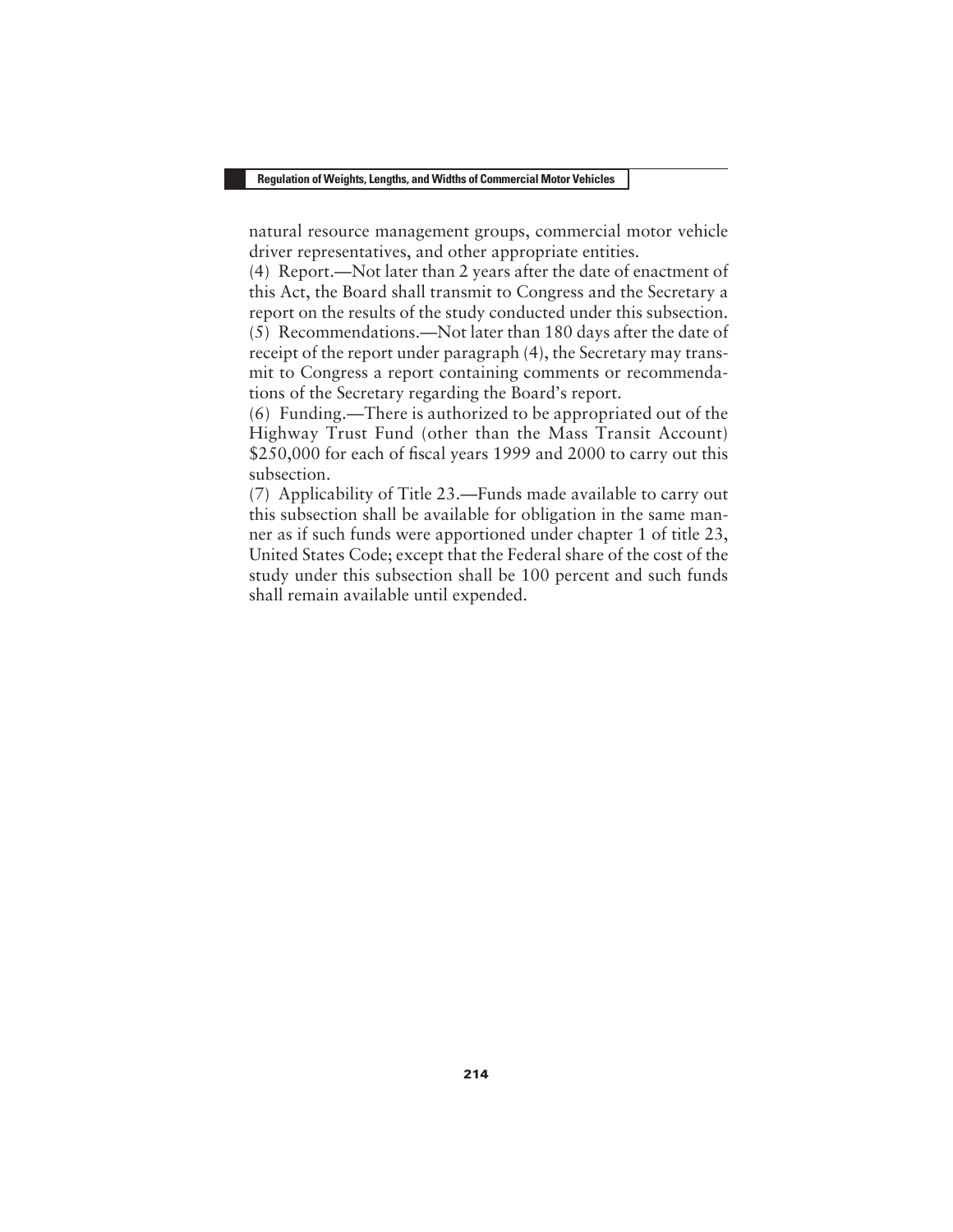# **Federal Truck Size and Weight Laws**

**Appendix B**

## **UNITED STATES CODE**

**TITLE 23—HIGHWAYS Chapter 1—Federal-Aid Highways Subchapter I—General Provisions1**

#### **Sec. 127. Vehicle Weight Limitations—Interstate System**

(a) In General.—No funds shall be apportioned in any fiscal year under section 104(b)(1) of this title to any state which does not permit the use of The Dwight D. Eisenhower System of Interstate and Defense Highways within its boundaries by vehicles with a weight of 20,000 lb carried on any one axle, including enforcement tolerances, or with a tandem axle weight of 34,000 lb, including enforcement tolerances, or a gross weight of at least 80,000 lb for vehicle combinations of five axles or more. However, the maximum gross weight to be allowed by any state for vehicles using The Dwight D. Eisenhower System of Interstate and Defense Highways shall be 20,0000 lb carried on one axle, including enforcement tolerances, and a tandem axle weight of 34,000 lb, including enforcement tolerances and with an overall maximum gross weight, including enforcement tolerances, on a group of two or more consecutive axles produced by application of the following formula:

$$
W = 500 [LN/(N - 1) + 12N + 36]
$$

where W equals overall gross weight on any group of two or more consecutive axles to the nearest 500 lb, L equals distance in feet between the extreme of any group of two or more consecutive axles, and N equals number of axles in group under consideration, except that two consecutive sets of tandem axles may carry a gross load of 34,000 lb each providing the overall distance between the first and last axles of such consecutive sets of tandem axles (1) is 36 ft or more, or (2) in the case of a motor vehicle hauling any tank trailer, dump trailer, or ocean transport container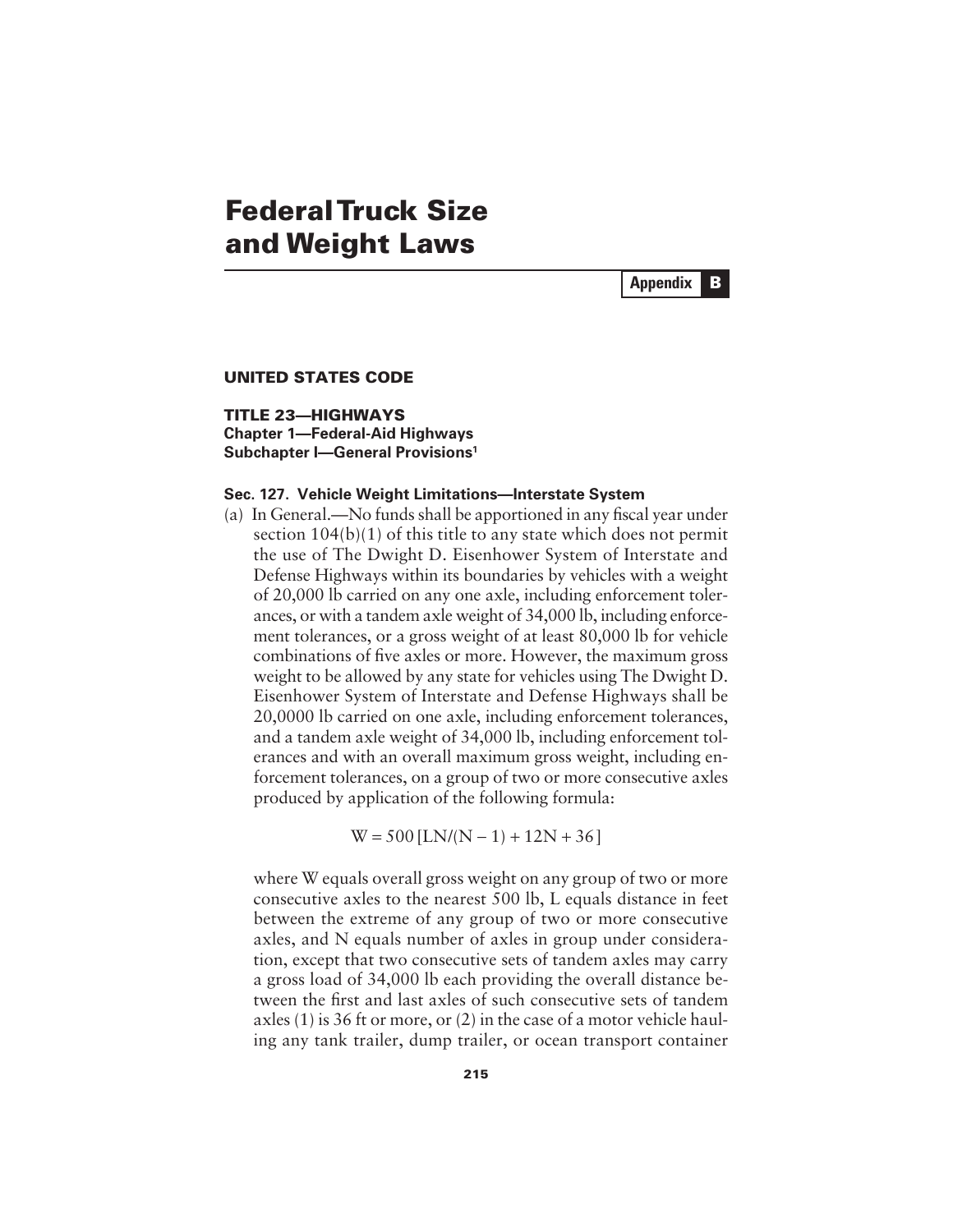before September 1, 1989, is 30 ft or more: Provided, That such overall gross weight may not exceed 80,000 lb, including all enforcement tolerances, except for vehicles using Interstate 29 between Sioux City, Iowa, and the border between Iowa and South Dakota or vehicles using Interstate 129 between Sioux City, Iowa, and the border between Iowa and Nebraska, and except for those vehicles and loads which cannot be easily dismantled or divided and which have been issued special permits in accordance with applicable state laws, or the corresponding maximum weights permitted for vehicles using the public highways of such state under laws or regulations established by appropriate state authority in effect on July 1, 1956, except in the case of the overall gross weight of any group of two or more consecutive axles on any vehicle (other than a vehicle comprised of a motor vehicle hauling any tank trailer, dump trailer, or ocean transport container on or after September 1, 1989), on the date of enactment of the Federal-Aid Highway Amendments of 1974, whichever is the greater. Any amount which is withheld from apportionment to any state pursuant to the foregoing provisions shall lapse if not released and obligated within the availability period specified in section 118(b)(1) of this title. This section shall not be construed to deny apportionment to any state allowing the operation within such state of any vehicles or combinations thereof, other than vehicles or combinations subject to subsection (d) of this section, which the state determines could be lawfully operated within such state on July 1, 1956, except in the case of the overall gross weight of any group of two or more consecutive axles, on the date of enactment of the Federal-Aid Highway Amendments of 1974. With respect to the state of Hawaii, laws or regulations in effect on February 1, 1960, shall be applicable for the purposes of this section in lieu of those in effect on July 1, 1956. With respect to the state of Colorado, vehicles designed to carry two or more precast concrete panels shall be considered a nondivisible load. With respect to the state of Michigan, laws or regulations in effect on May 1, 1982, shall be applicable for the purposes of this subsection. With respect to the state of Maryland, laws and regulations in effect on June 1, 1993, shall be applicable for the purposes of this subsection. The state of Louisiana may allow, by special permit, the operation of vehicles with a gross vehicle weight (GVW) of up to 100,000 lb for the hauling of sugarcane during the harvest season, not to exceed 100 days annually. With respect to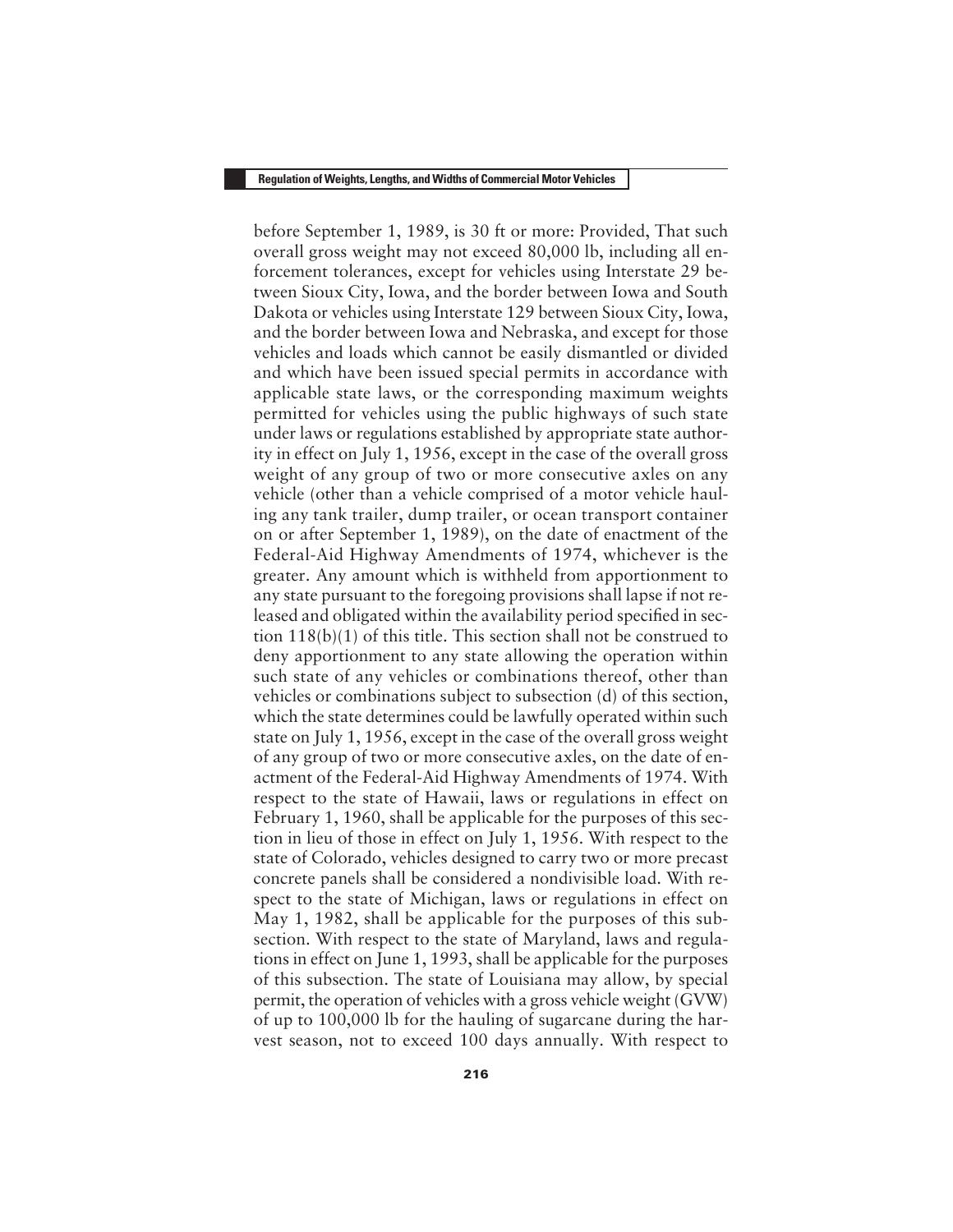Interstate 95 in the state of New Hampshire, state laws (including regulations) concerning vehicle weight limitations that were in effect on January 1, 1987, and are applicable to state highways other than the Interstate System, shall be applicable in lieu of the requirements of this subsection. With respect to that portion of the Maine Turnpike designated Interstate 95 and 495, and that portion of Interstate 95 from the southern terminus of the Maine Turnpike to the New Hampshire state line, laws (including regulations) of the state of Maine concerning vehicle weight limitations that were in effect on October 1, 1995, and are applicable to state highways other than the Interstate System, shall be applicable in lieu of the requirements of this subsection.

- (b) Reasonable Access.—No state may enact or enforce any law denying reasonable access to motor vehicles subject to this title to and from the Interstate Highway System to terminals and facilities for food, fuel, repairs, and rest.
- (c) Ocean Transport Container Defined.—For purposes of this section, the term "ocean transport container" has the meaning given the term "freight container" by the International Standards Organization (ISO) in Series 1, Freight Containers, 3rd Edition [reference number IS0668-1979(E)] as in effect on the date of the enactment of this subsection.
- (d) Longer Combination Vehicles.—
	- (1) Prohibition.—

(A) General continuation rule.—A longer combination vehicle may continue to operate only if the longer combination vehicle configuration type was authorized by state officials pursuant to state statute or regulation conforming to this section and in actual lawful operation on a regular or periodic basis (including seasonal operations) on or before June 1, 1991, or pursuant to section 335 of the Department of Transportation and Related Agencies Appropriations Act, 1991 (104 Stat. 2186).

(B) Applicability of state laws and regulations.—All such operations shall continue to be subject to, at the minimum, all state statutes, regulations, limitations and conditions, including, but not limited to, routing-specific and configuration-specific designations and all other restrictions, in force on June 1, 1991; except that subject to such regulations as may be issued by the Secretary pursuant to paragraph (5) of this subsection, the state may make minor adjustments of a temporary and emergency nature to route designations and vehicle operating restrictions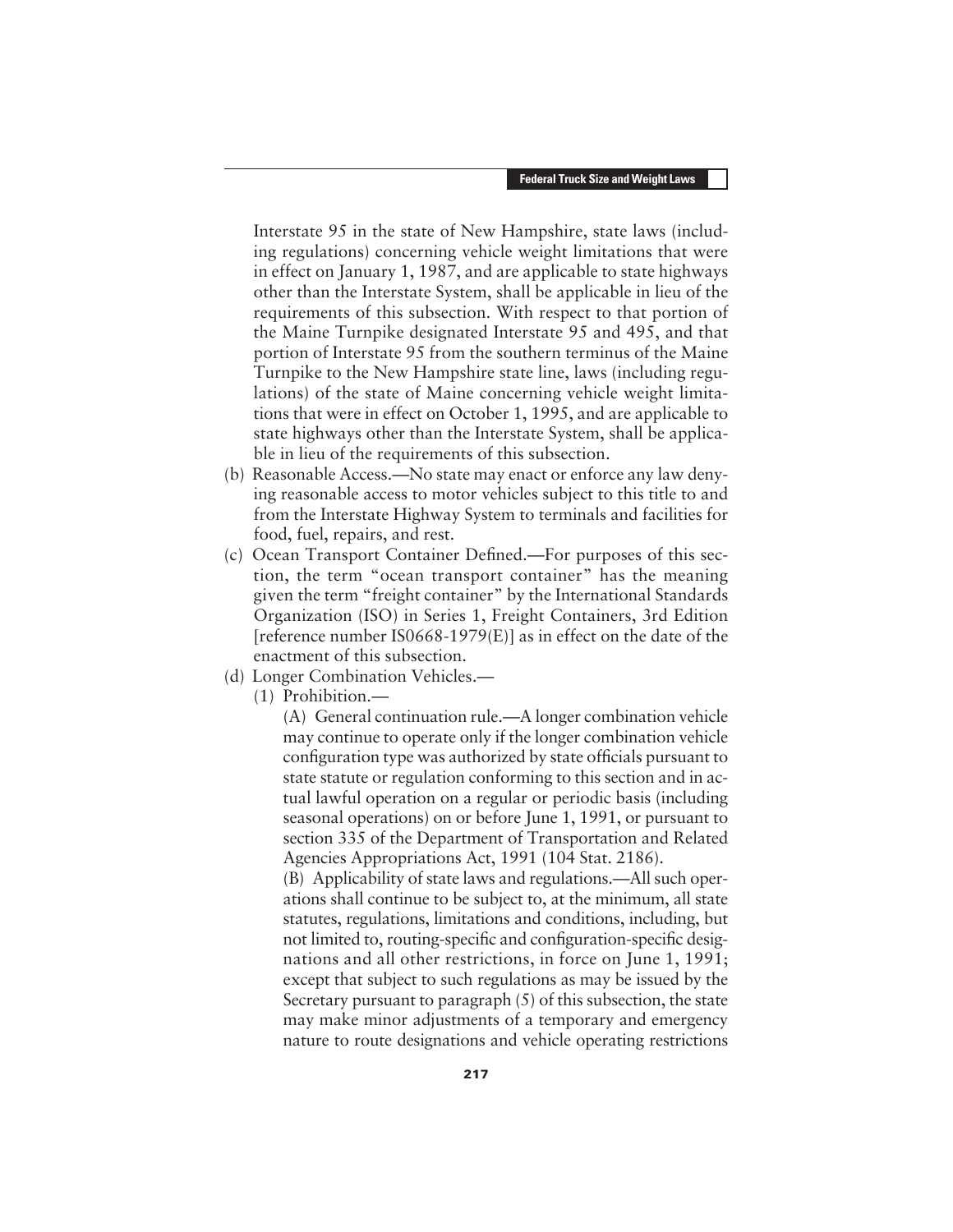in effect on June 1, 1991, for specific safety purposes and road construction.

(C) Wyoming.—In addition to those vehicles allowed under subparagraph (A), the state of Wyoming may allow the operation of additional vehicle configurations not in actual operation on June 1, 1991, but authorized by state law not later than November 3, 1992, if such vehicle configurations comply with the single axle, tandem axle, and bridge formula limits set forth in subsection (a) and do not exceed 117,000 pounds GVW.

(D) Ohio.—In addition to vehicles which the state of Ohio may continue to allow to be operated under subparagraph (A), such state may allow longer combination vehicles with three cargo carrying units of  $28\frac{1}{2}$  ft each (not including the truck ⁄ tractor) not in actual operation on June 1, 1991, to be operated within its boundaries on the 1-mi segment of Ohio State Route (SR)7 which begins at and is south of exit 16 of the Ohio Turnpike.

(E) Alaska.—In addition to vehicles which the state of Alaska may continue to allow to be operated under subparagraph (A), such state may allow the operation of longer combination vehicles which were not in actual operation on June 1, 1991, but which were in actual operation prior to July 5, 1991.

(F) Iowa.—In addition to vehicles that the state of Iowa may continue to allow to be operated under subparagraph (A), the state may allow longer combination vehicles that were not in actual operation on June 1, 1991, to be operated on Interstate 29 between Sioux City, Iowa, and the border between Iowa and South Dakota or Interstate 129 between Sioux City, Iowa, and the border between Iowa and Nebraska.

(2) Additional state restrictions.—

(A) In general.—Nothing in this subsection shall prevent any state from further restricting in any manner or prohibiting the operation of longer combination vehicles otherwise authorized under this subsection; except that such restrictions or prohibitions shall be consistent with the requirements of sections 31111-31114 of title 49.

(B) Minor adjustments.—Any state further restricting or prohibiting the operations of longer combination vehicles or making minor adjustments of a temporary and emergency nature as may be allowed pursuant to regulations issued by the Secretary pursuant to paragraph (5) of this subsection, shall, within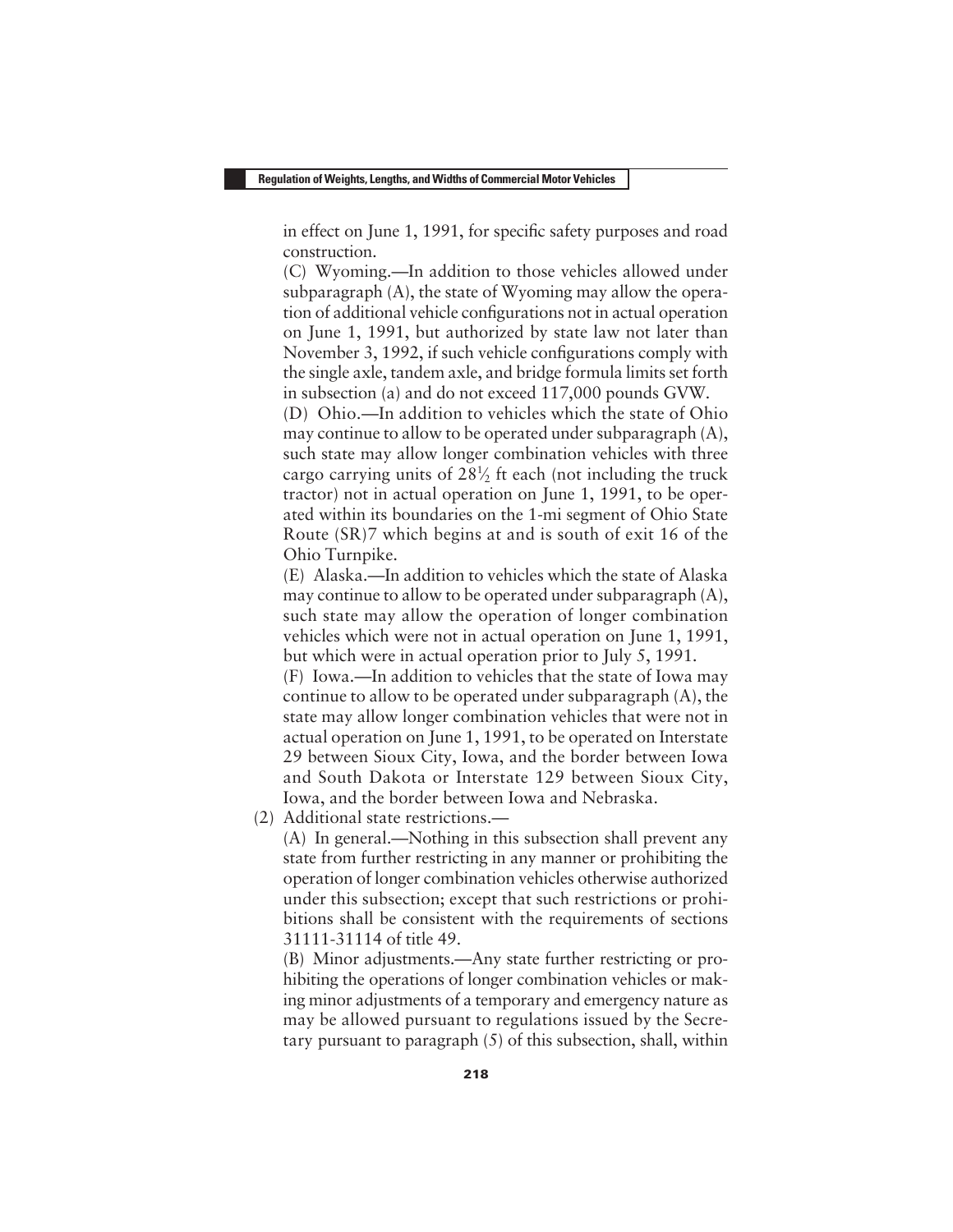30 days, advise the Secretary of such action, and the Secretary shall publish a notice of such action in the Federal Register.

(3) Publication of list.—

(A) Submission to Secretary.—Within 60 days of the date of the enactment of this subsection, each state

(i) Shall submit to the Secretary for publication in the Federal Register a complete list of

(I) All operations of longer combination vehicles being conducted as of June 1, 1991, pursuant to state statutes and regulations;

(II) All limitations and conditions, including, but not limited to, routing-specific and configuration-specific designations and all other restrictions, governing the operation of longer combination vehicles otherwise prohibited under this subsection; and

(III) Such statutes, regulations, limitations, and conditions; and

(ii) Shall submit to the Secretary copies of such statutes, regulations, limitations, and conditions.

(B) Interim list.—Not later than 90 days after the date of the enactment of this subsection, the Secretary shall publish an interim list in the Federal Register, consisting of all information submitted pursuant to subparagraph (A). The Secretary shall review for accuracy all information submitted by the states pursuant to subparagraph (A) and shall solicit and consider public comment on the accuracy of all such information.

(C) Limitation.—No statute or regulation shall be included on the list submitted by a state or published by the Secretary merely on the grounds that it authorized, or could have authorized, by permit or otherwise, the operation of longer combination vehicles, not in actual operation on a regular or periodic basis on or before June 1, 1991.

(D) Final list.—Except as modified pursuant to paragraph (1) (C) of this subsection, the list shall be published as final in the Federal Register not later than 180 days after the date of the enactment of this subsection. In publishing the final list, the Secretary shall make any revisions necessary to correct inaccuracies identified under subparagraph (B). After publication of the final list, longer combination vehicles may not operate on the Interstate System except as provided in the list.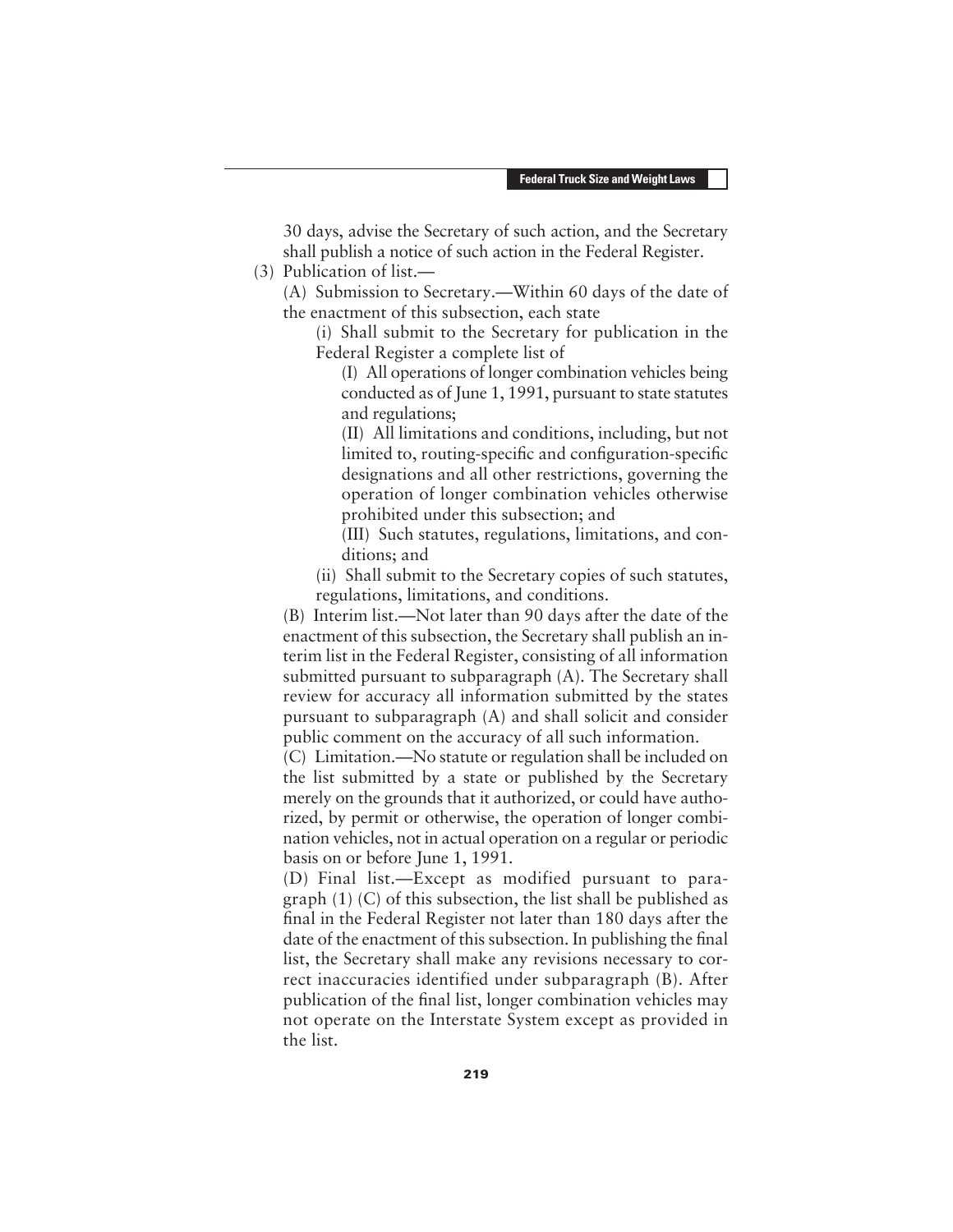(E) Review and correction procedure.—The Secretary, on his or her own motion or upon a request by any person (including a state), shall review the list issued by the Secretary pursuant to subparagraph (D). If the Secretary determines there is cause to believe that a mistake was made in the accuracy of the final list, the Secretary shall commence a proceeding to determine whether the list published pursuant to subparagraph (D) should be corrected. If the Secretary determines that there is a mistake in the accuracy of the list the Secretary shall correct the publication under subparagraph (D) to reflect the determination of the Secretary.

(4) Longer combination vehicle defined.—For purposes of this section, the term "longer combination vehicle" means any combination of a truck tractor and two or more trailers or semitrailers which operates on the Interstate System at a GVW greater than 80,000 lb. (5) Regulations regarding minor adjustments.—Not later than 180 days after the date of the enactment of this subsection, the Secretary shall issue regulations establishing criteria for the states to follow in making minor adjustments under paragraph (1)(B).

- (e) Operation of Certain Specialized Hauling Vehicles on Interstate 68.—The single axle, tandem axle, and bridge formula limits set forth in subsection (a) shall not apply to the operation on Interstate 68 in Garrett and Allegany counties, Maryland, of any specialized vehicle equipped with a steering axle and a tridem axle and used for hauling coal, logs, and pulpwood if such vehicle is of a type of vehicle as was operating in such counties on United States Route (US) 40 or 48 for such purpose on August 1, 1991.
- (f) Operation of Certain Specialized Hauling Vehicles on Certain Wisconsin Highways.—If the 104-mi portion of Wisconsin SR 78 and US51 between Interstate 94 near Portage, Wisconsin, and Wisconsin SR 29 south of Wausau, Wisconsin, is designated as part of the Interstate System under section  $103(c)(4)(A)$ , the single axle weight, tandem axle weight, GVW, and bridge formula limits set forth in subsection (a) shall not apply to the 104-mi portion with respect to the operation of any vehicle that could legally operate on the 104-mi portion before the date of the enactment of this subsection.
- (g) Operation of Certain Specialized Hauling Vehicles on Certain Pennsylvania Highways.—If the segment of US 220 between Bedford and Bald Eagle, Pennsylvania, is designated as part of the Interstate System, the single axle weight, tandem axle weight,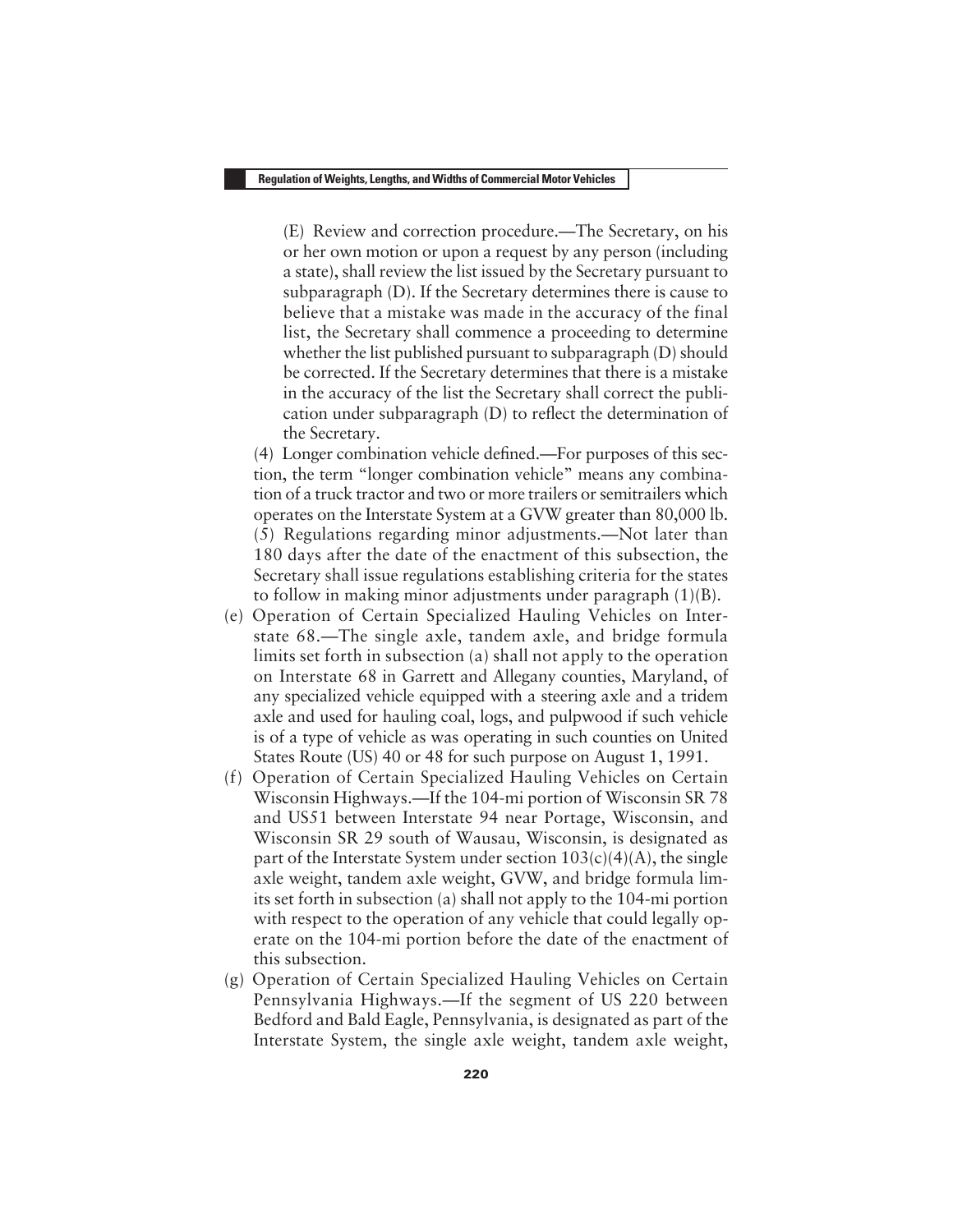GVW, and bridge formula limits set forth in subsection (a) shall not apply to that segment with respect to the operation of any vehicle which could have legally operated on that segment before the date of the enactment of this subsection.

#### **Sec. 141. Enforcement of Requirements**

- (a) Each State shall certify to the Secretary before January 1 of each year that it is enforcing all State laws respecting maximum vehicle size and weights permitted on the Federal-aid primary system, the Federal-aid urban system, and the Federal-aid secondary system, including the Interstate System in accordance with section 127 of this title. Each State shall also certify that it is enforcing and complying with the provisions of section 127(d) of this title and section 31112 of title 49.
- (b) (1) Each State shall submit to the Secretary such information as the Secretary shall, by regulation, require as necessary, in his opinion, to verify the certification of such State under subsection (b) of this section.

(2) If a State fails to certify as required by subsection (b) of this section or if the Secretary determines that a State is not adequately enforcing all State laws respecting such maximum vehicle size and weights, notwithstanding such a certification, then Federal-aid highway funds apportioned to such State for such fiscal year shall be reduced by amounts equal to 10 per centum of the amount which would otherwise be apportioned to such State under section 104 of this title.

(3) If within one year from the date that the apportionment for any State is reduced in accordance with paragraph (2) of this subsection the Secretary determines that such State is enforcing all State laws respecting maximum size and weights, the apportionment of such State shall be increased by an amount equal to such reduction. If the Secretary does not make such a determination within such one-year period, the amounts so withheld shall be reapportioned to all other eligible States.

(c) The Secretary shall reduce the State's apportionment of Federal-aid highway funds under section 104(b)(4) in an amount up to 25 per centum of the amount to be apportioned in any fiscal year beginning after September 30, 1984, during which heavy vehicles, subject to the use tax imposed by section 4481 of the Internal Revenue Code of 1986, may be lawfully registered in the State without having presented proof of payment, in such form as may be prescribed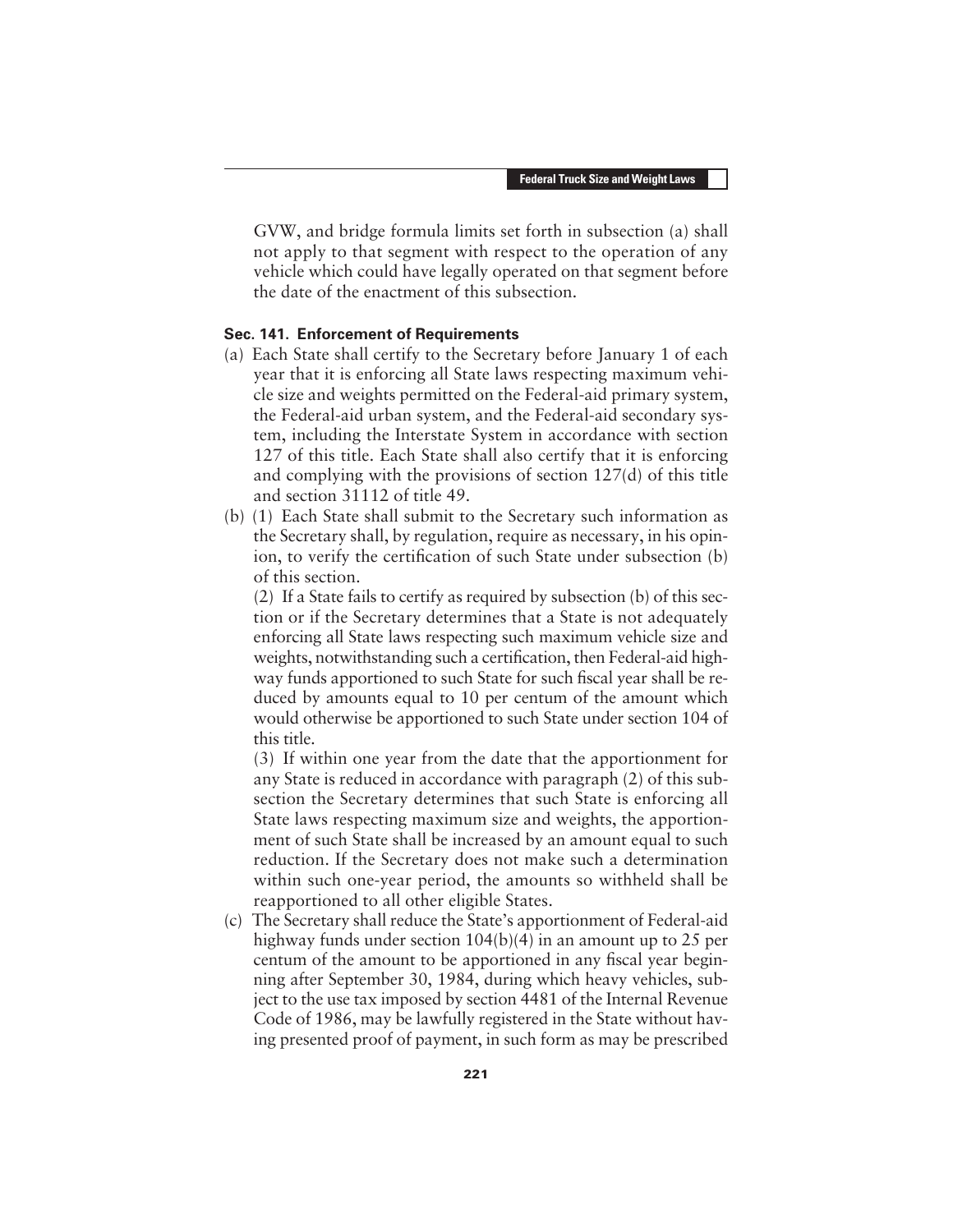by the Secretary of the Treasury, of the use tax imposed by section 4481 of such Code. Amounts withheld from apportionment to a State under this subsection shall be apportioned to the other States pursuant to the formulas of section 104(b)(4) and shall be available in the same manner and to the same extent as other Interstate funds apportioned at the same time to other States.

## **TITLE 49—TRANSPORTATION**

**Subtitle VI—Motor Vehicle and Driver Programs Part B—Commercial Chapter 311—Commercial Motor Vehicle Safety Subchapter II—Length and Width Limitations2**

#### **Sec. 31111. Length limitations**

- (a) Definitions.—In this section, the following definitions apply:
	- (1) Automobile transporter.—The term "automobile transporter" means any vehicle combination designed and used specifically for the transport of assembled highway vehicles, including truck camper units.

(2) Maxi-cube vehicle.—The term "maxi-cube vehicle" means a truck tractor combined with a semitrailer and a separable propertycarrying unit designed to be loaded and unloaded through the semitrailer, with the length of the separable property-carrying unit being not more than 34 ft and the length of the vehicle combination being not more than 65 ft.

(3) Truck tractor.—The term "truck tractor" means—

(A) A non-property-carrying power unit that operates in combination with a semitrailer or trailer; or

(B) A power unit that carries as property only motor vehicles when operating in combination with a semitrailer in transporting motor vehicles.

- (b) General Limitations.—
	- (1) Except as provided in this section, a state may not prescribe or enforce a regulation of commerce that—

(A) Imposes a vehicle length limitation of less than 45 ft on a bus, of less than 48 ft on a semitrailer operating in a truck tractor-semitrailer combination, or of less than 28 ft on a semitrailer or trailer operating in a truck tractor-semitrailertrailer combination, on any segment of the Dwight D. Eisenhower System of Interstate and Defense Highways [except a segment exempted under subsection (f) of this section] and those classes of qualifying Federal-aid Primary System high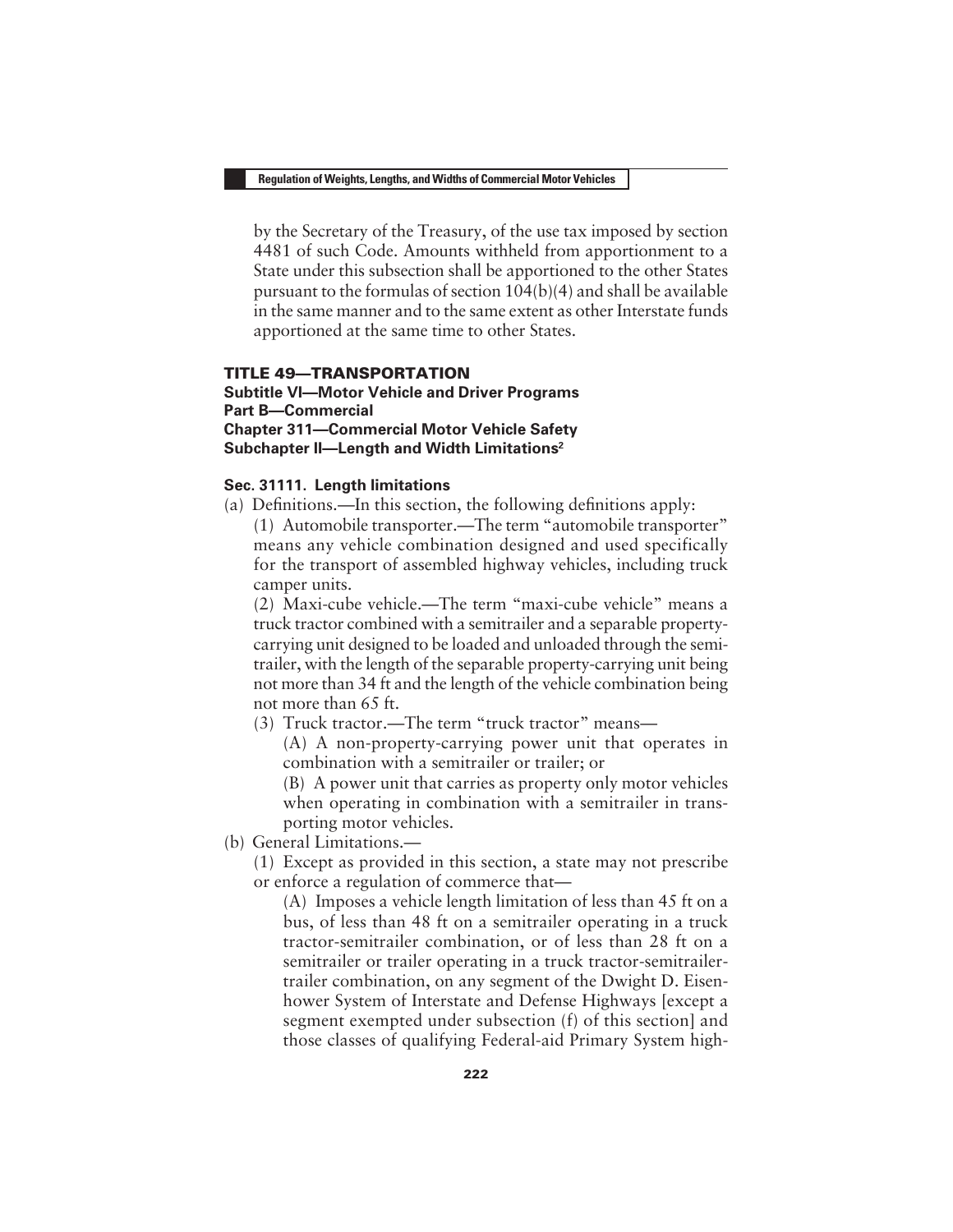ways designated by the Secretary of Transportation under subsection (e) of this section;

(B) Imposes an overall length limitation on a commercial motor vehicle operating in a truck tractor-semitrailer or truck tractor-semitrailer-trailer combination;

(C) Has the effect of prohibiting the use of a semitrailer or trailer of the same dimensions as those that were in actual and lawful use in that state on December 1, 1982;

(D) Has the effect of prohibiting the use of an existing semitrailer or trailer, of not more than 28.5 ft in length, in a truck tractor-semitrailer-trailer combination if the semitrailer or trailer was operating lawfully on December 1, 1982, within a 65-ft overall length limit in any state; or

(E) Imposes a limitation of less than 46 ft on the distance from the kingpin to the center of the rear axle on trailers used exclusively or primarily in connection with motorsports competition events.

(2) A length limitation prescribed or enforced by a state under paragraph (1)(A) of this subsection applies only to a semitrailer or trailer and not to a truck tractor.

- (c) Maxi-Cube and Vehicle Combination Limitations.—A state may not prohibit a maxi-cube vehicle or a commercial motor vehicle combination consisting of a truck tractor and two trailing units on any segment of the Dwight D. Eisenhower System of Interstate and Defense Highways [except a segment exempted under subsection (f) of this section] and those classes of qualifying Federalaid Primary System highways designated by the Secretary under subsection (e) of this section.
- (d) Exclusion of Safety and Energy Conservation Devices.—Length calculated under this section does not include a safety or energy conservation device the Secretary decides is necessary for safe and efficient operation of a commercial motor vehicle. However, such a device may not have by its design or use the ability to carry cargo.
- (e) Qualifying Highways.—The Secretary by regulation shall designate as qualifying Federal-aid Primary System highways those highways of the Federal-aid Primary System in existence on June 1, 1991, that can accommodate safely the applicable vehicle lengths provided in this section.
- (f) Exemptions.—

(1) If the chief executive officer of a state, after consulting under paragraph (2) of this subsection, decides a segment of the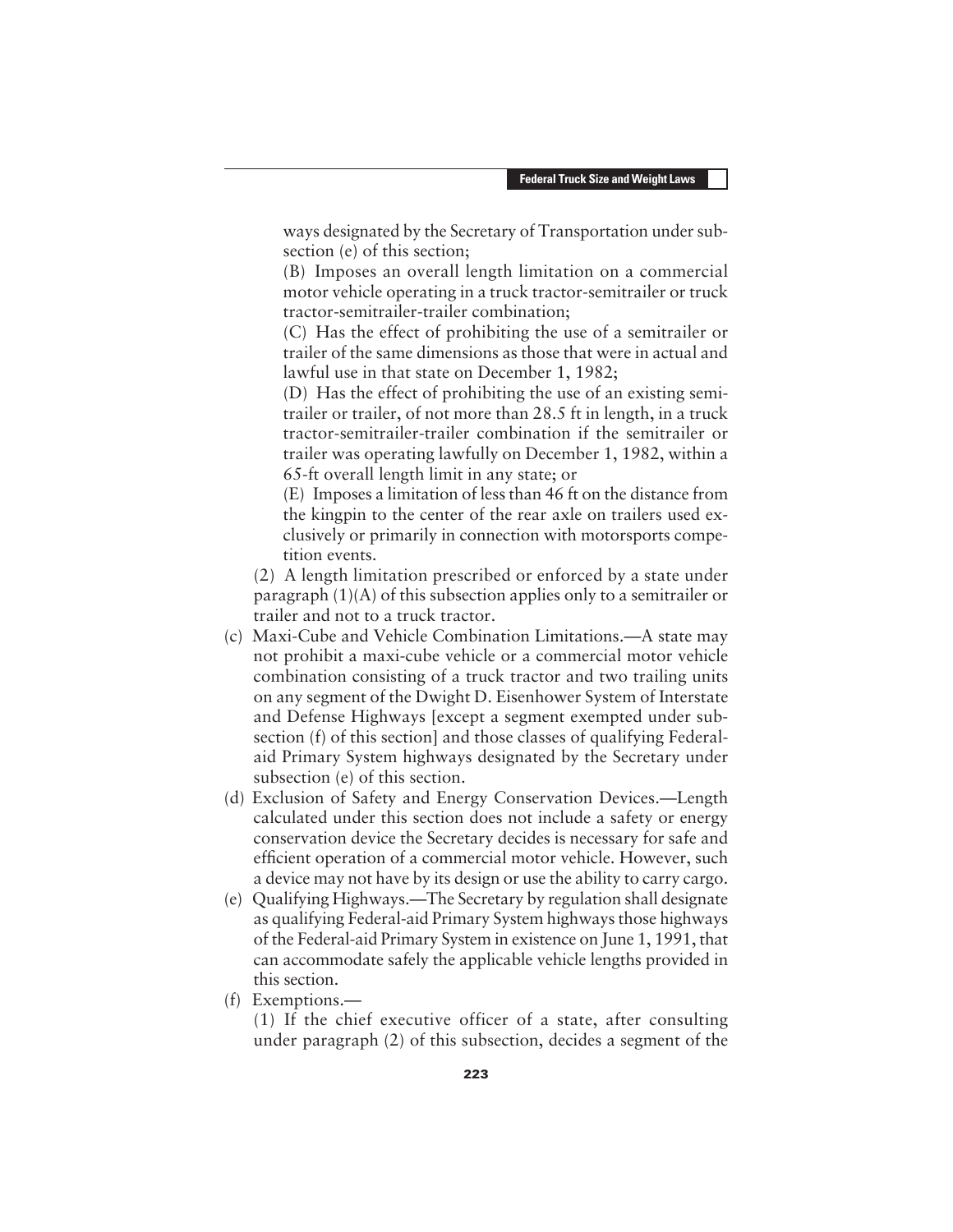Dwight D. Eisenhower System of Interstate and Defense Highways is not capable of safely accommodating a commercial motor vehicle having a length described in subsection  $(b)(1)(A)$  of this section or the motor vehicle combination described in subsection (c) of this section, the chief executive officer may notify the Secretary of that decision and request the Secretary to exempt that segment from either or both provisions.

(2) Before making a decision under paragraph (1) of this subsection, the chief executive officer shall consult with units of local government in the state in which the segment of the Dwight D. Eisenhower System of Interstate and Defense Highways is located and with the chief executive officer of any adjacent state that may be directly affected by the exemption. As part of the consultations, consideration shall be given to any potential alternative route that serves the area in which the segment is located and can safely accommodate a commercial motor vehicle having a length described in subsection  $(b)(1)(A)$  of this section or the motor vehicle combination described in subsection (c) of this section.

(3) A chief executive officer's notification under this subsection must include specific evidence of safety problems supporting the officer's decision and the results of consultations about alternative routes.

(4)

(A) If the Secretary decides, on request of a chief executive officer or on the Secretary's own initiative, a segment of the Dwight D. Eisenhower System of Interstate and Defense Highways is not capable of safely accommodating a commercial motor vehicle having a length described in subsection  $(b)(1)(A)$ of this section or the motor vehicle combination described in subsection (c) of this section, the Secretary shall exempt the segment from either or both of those provisions. Before making a decision under this paragraph, the Secretary shall consider any possible alternative route that serves the area in which the segment is located.

(B) The Secretary shall make a decision about a specific segment not later than 120 days after the date of receipt of notification from a chief executive officer under paragraph (1) of this subsection or the date on which the Secretary initiates action under subparagraph (A) of this paragraph, whichever is applicable. If the Secretary finds the decision will not be made in time, the Secretary immediately shall notify Congress, giv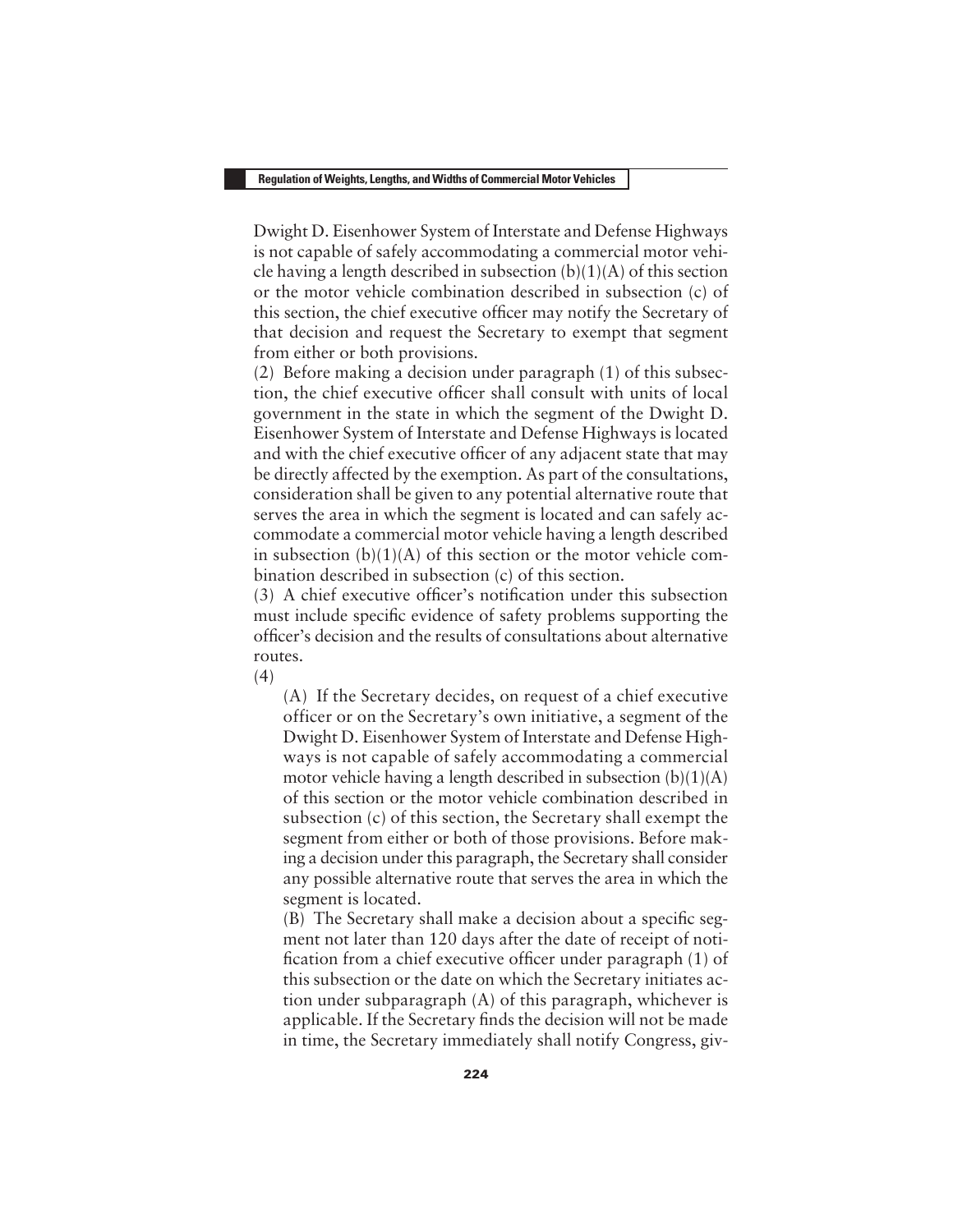ing the reasons for the delay, information about the resources assigned, and the projected date for the decision.

(C) Before making a decision, the Secretary shall give an interested person notice and an opportunity for comment. If the Secretary exempts a segment under this subsection before the final regulations under subsection (e) of this section are prescribed, the Secretary shall include the exemption as part of the final regulations. If the Secretary exempts the segment after the final regulations are prescribed, the Secretary shall publish the exemption as an amendment to the final regulations.

(g) Accommodating Specialized Equipment.—In prescribing regulations to carry out this section, the Secretary may make decisions necessary to accommodate specialized equipment, including automobile and vessel transporters and maxi-cube vehicles.

#### **Sec. 31112. Property-carrying unit limitation**

(a) Definitions.—In this section—

(1) "Property-carrying unit" means any part of a commercial motor vehicle combination (except the truck tractor) used to carry property, including a trailer, a semitrailer, or the property-carrying section of a single unit truck.

(2) The length of the property-carrying units of a commercial motor vehicle combination is the length measured from the front of the first property-carrying unit to the rear of the last property-carrying unit.

(b) General Limitations.—A state may not allow by any means the operation, on any segment of the Dwight D. Eisenhower System of Interstate and Defense Highways and those classes of qualifying Federal-aid Primary System highways designated by the Secretary of Transportation under section 31111(e) of this title, of any commercial motor vehicle combination (except a vehicle or load that cannot be dismantled easily or divided easily and that has been issued a special permit under applicable state law) with more than one property-carrying unit (not including the truck tractor) whose property-carrying units are more than—

(1) The maximum combination trailer, semitrailer, or other type of length limitation allowed by law or regulation of that state before June 2, 1991; or

(2) The length of the property-carrying units of those commercial motor vehicle combinations, by specific configuration, in actual, lawful operation on a regular or periodic basis (including continuing seasonal operation) in that state before June 2, 1991.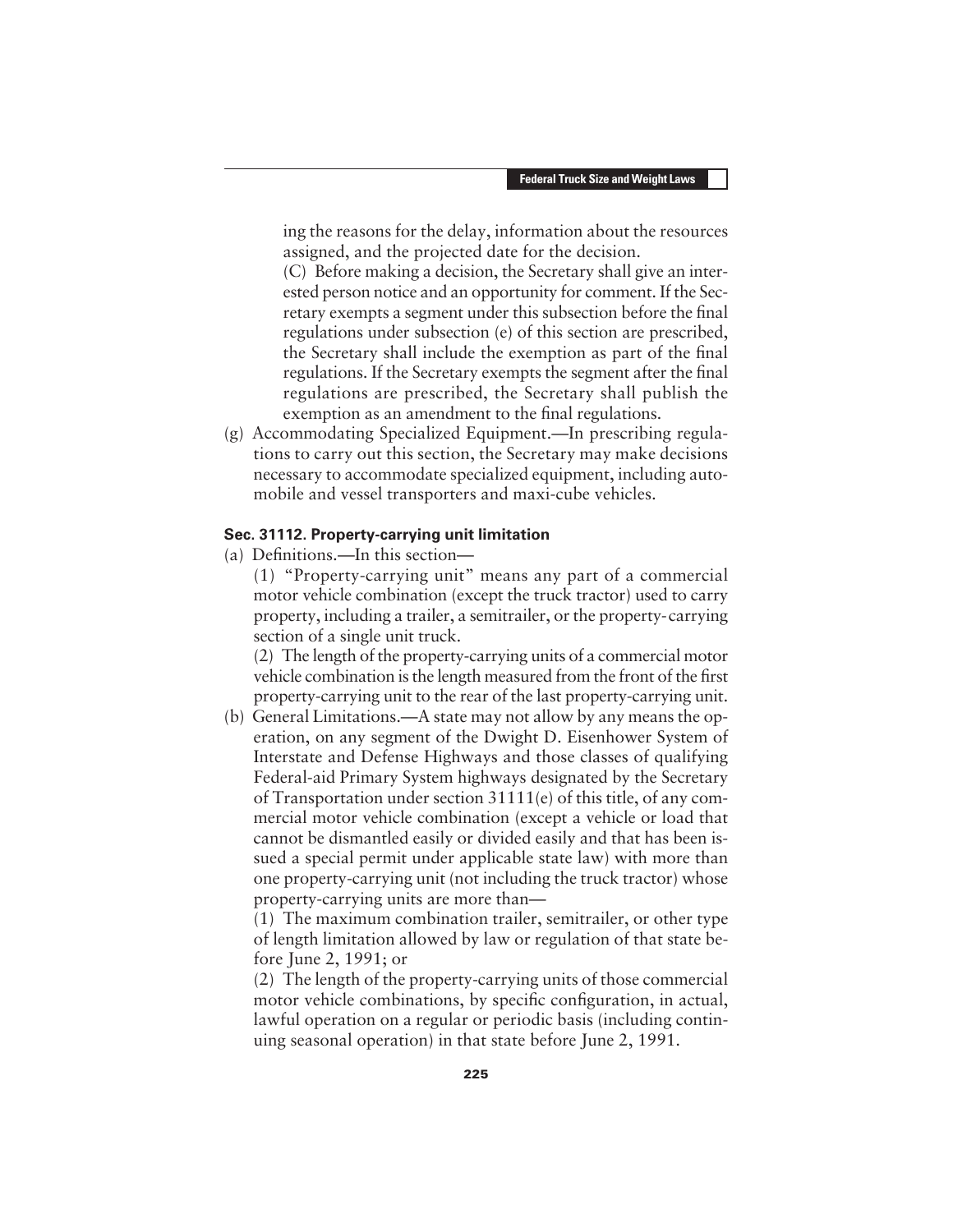(c) Special Rules for Wyoming, Ohio, Alaska, and Iowa.—In addition to the vehicles allowed under subsection (b) of this section— (1) Wyoming may allow the operation of additional vehicle configurations not in actual operation on June 1, 1991, but authorized by state law not later than November 3, 1992, if the vehicle configurations comply with the single axle, tandem axle, and bridge formula limits in section 127(a) of title 23 and are not more than 117,000 lb GVW;

(2) Ohio may allow the operation of commercial motor vehicle combinations with three property-carrying units of 28.5 ft each (not including the truck tractor) not in actual operation on June 1, 1991, to be operated in Ohio on the 1-mi segment of Ohio SR 7 that begins at and is south of exit 16 of the Ohio Turnpike;

(3) Alaska may allow the operation of commercial motor vehicle combinations that were not in actual operation on June 1, 1991, but were in actual operation before July 6, 1991; and

(4) Iowa may allow the operation on Interstate 29 between Sioux City, Iowa, and the border between Iowa and South Dakota or on Interstate 129 between Sioux City, Iowa, and the border between Iowa and Nebraska of commercial motor vehicle combinations with trailer length, semitrailer length, and property-carrying unit length allowed by law or regulation and in actual lawful operation on a regular or periodic basis (including continued seasonal operation) in South Dakota or Nebraska, respectively, before June 2, 1991.

(d) Additional Limitations.—

(1) A commercial motor vehicle combination whose operation in a state is not prohibited under subsections (b) and (c) of this section may continue to operate in the state on highways described in subsection (b) only if at least in compliance with all state laws, regulations, limitations, and conditions, including routing-specific and configuration-specific designations and all other restrictions in force in the state on June 1, 1991. However, subject to regulations prescribed by the Secretary under subsection  $(g)(2)$  of this section, the state may make minor adjustments of a temporary and emergency nature to route designations and vehicle operating restrictions in effect on June 1, 1991, for specific safety purposes and road construction.

(2) This section does not prevent a state from further restricting in any way or prohibiting the operation of any commercial motor vehicle combination subject to this section, except that a restric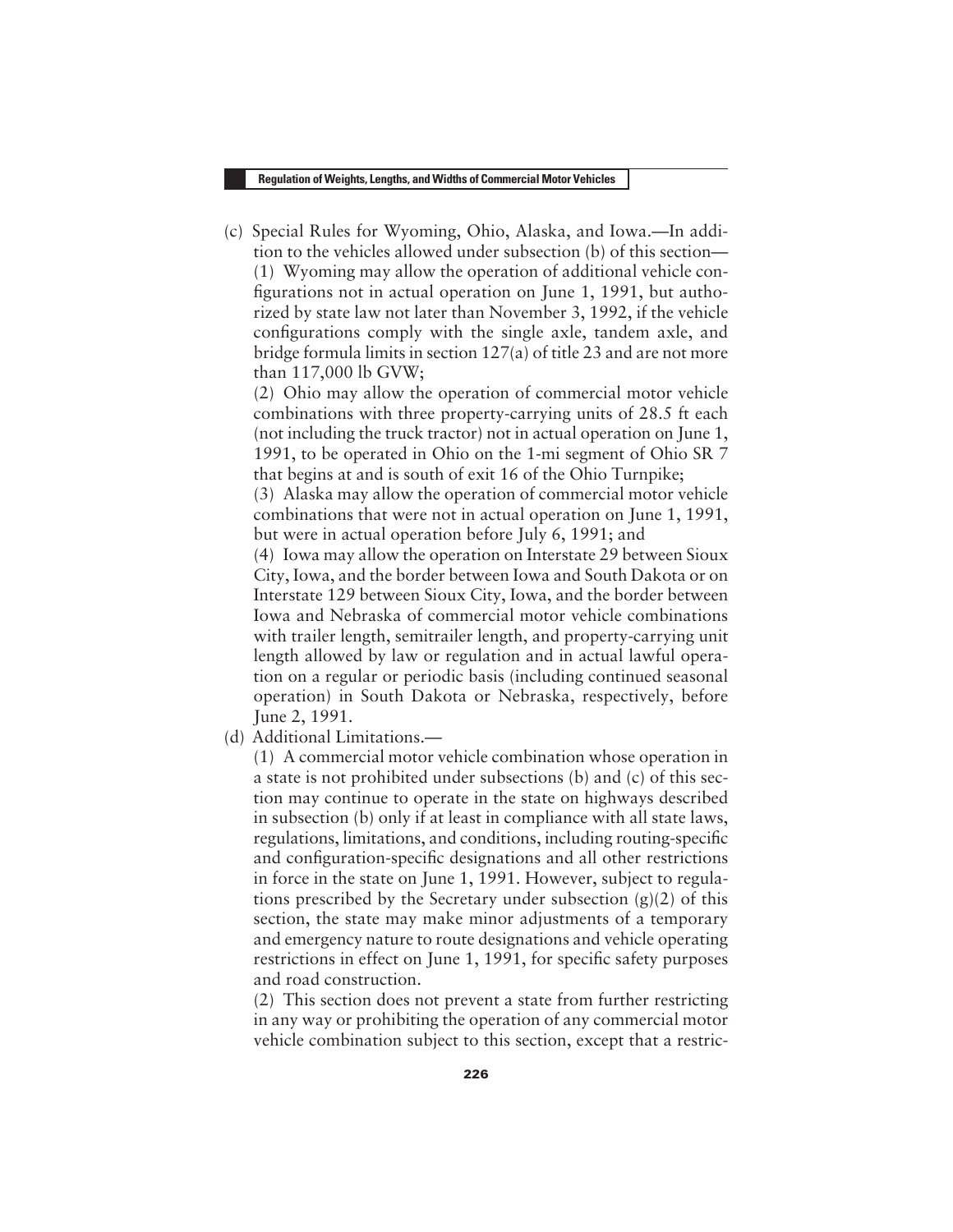tion or prohibition shall be consistent with this section and sections 31113(a) and (b) and 31114 of this title.

(3) A state making a minor adjustment of a temporary and emergency nature as authorized by paragraph (1) of this subsection or further restricting or prohibiting the operation of a commercial motor vehicle combination as authorized by paragraph (2) of this subsection shall advise the Secretary not later than 30 days after the action. The Secretary shall publish a notice of the action in the Federal Register.

(4) Nebraska may continue to allow to be operated under paragraphs  $(b)(1)$  and  $(b)(2)$  of this section, the state of Nebraska may allow longer combination vehicles that were not in actual operation on June 1, 1991 to be operated within its boundaries to transport sugar beets from the field where such sugar beets are harvested to storage, market, factory or stockpile or from stockpile to storage, market or factory. This provision shall expire on February 28, 1998. (e) List of State Length Limitations.—

(1) Not later than February 16, 1992, each state shall submit to the Secretary for publication a complete list of state length limitations applicable to commercial motor vehicle combinations operating in the state on the highways described in subsection (b) of this section. The list shall indicate the applicable state laws and regulations associated with the length limitations. If a state does not submit the information as required, the Secretary shall complete and file the information for the state.

(2) Not later than March 17, 1992, the Secretary shall publish an interim list in the Federal Register consisting of all information submitted under paragraph (1) of this subsection. The Secretary shall review for accuracy all information submitted by a state under paragraph (1) and shall solicit and consider public comment on the accuracy of the information.

(3) A law or regulation may not be included on the list submitted by a state or published by the Secretary merely because it authorized, or could have authorized, by permit or otherwise, the operation of commercial motor vehicle combinations not in actual operation on a regular or periodic basis before June 2, 1991.

(4) Except as revised under this paragraph or paragraph (5) of this subsection, the list shall be published as final in the Federal Register not later than June 15, 1992. In publishing the final list, the Secretary shall make any revisions necessary to correct inaccuracies identified under paragraph (2) of this subsection. After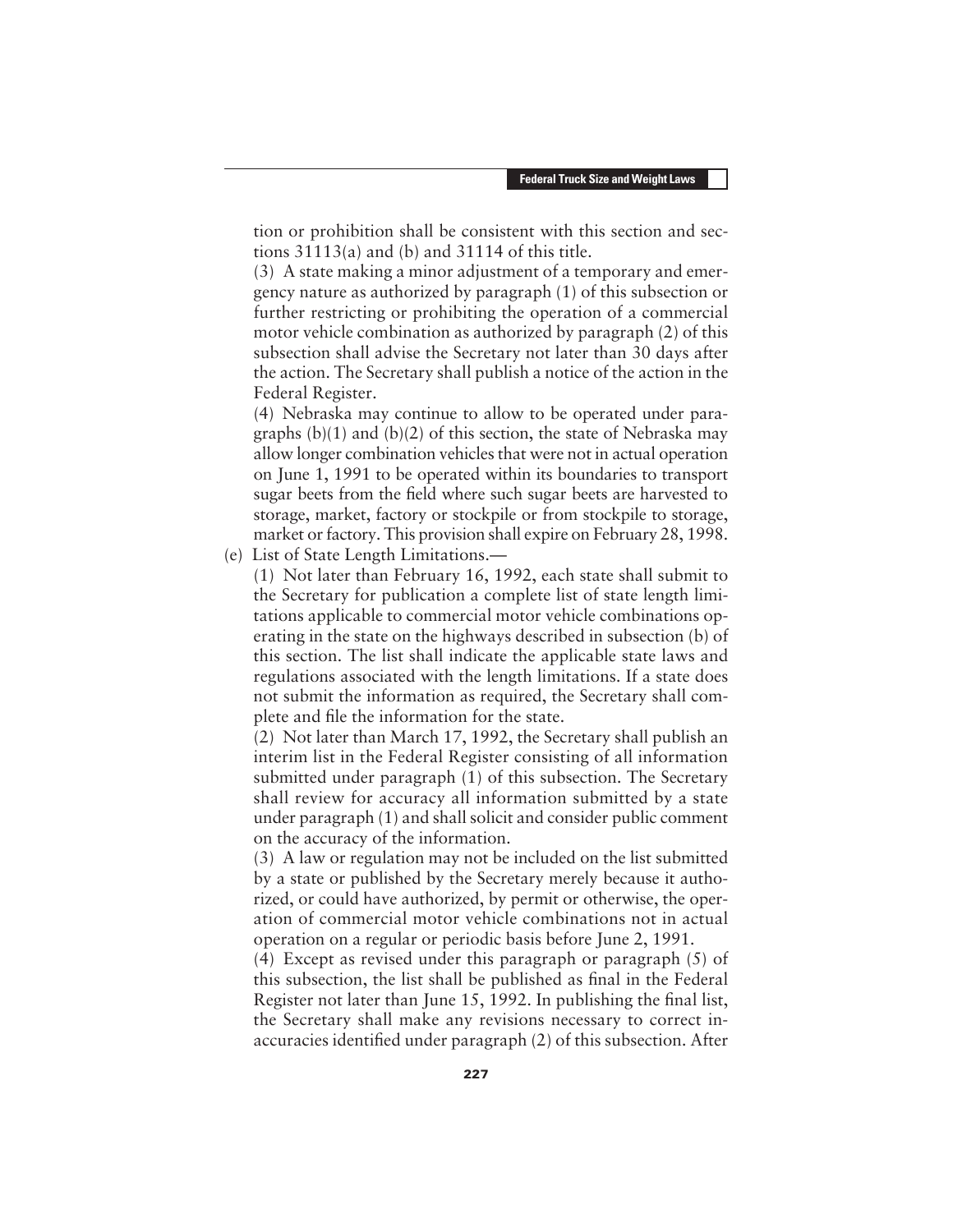publication of the final list, commercial motor vehicle combinations prohibited under subsection (b) of this section may not operate on the Dwight D. Eisenhower System of Interstate and Defense Highways and other Federal-aid Primary System highways designated by the Secretary except as published on the list. The list may be combined by the Secretary with the list required under section 127(d) of title 23.

(5) On the Secretary's own motion or on request by any person (including a state), the Secretary shall review the list published under paragraph (4) of this subsection. If the Secretary decides there is reason to believe a mistake was made in the accuracy of the list, the Secretary shall begin a proceeding to decide whether a mistake was made. If the Secretary decides there was a mistake, the Secretary shall publish the correction.

(f) Limitations on Statutory Construction.—This section may not be construed—

(1) To allow the operation on any segment of the Dwight D. Eisenhower System of Interstate and Defense Highways of a longer combination vehicle prohibited under section 127(d) of title 23;

(2) To affect in any way the operation of a commercial motor vehicle having only one property-carrying unit; or

(3) To affect in any way the operation in a state of a commercial motor vehicle with more than one property-carrying unit if the vehicle was in actual operation on a regular or periodic basis (including seasonal operation) in that state before June 2, 1991, that was authorized under state law or regulation or lawful state permit.

(g) Regulations.—

(1) In carrying out this section only, the Secretary shall define by regulation loads that cannot be dismantled easily or divided easily.

(2) Not later than June 15, 1992, the Secretary shall prescribe regulations establishing criteria for a state to follow in making minor adjustments under subsection (d) of this section.

# **Sec. 31113. Width limitations**

(a) General Limitations.—

(1) Except as provided in subsection (e) of this section, a state (except Hawaii) may not prescribe or enforce a regulation of commerce that imposes a vehicle width limitation of more or less than 102 in, on a commercial motor vehicle operating on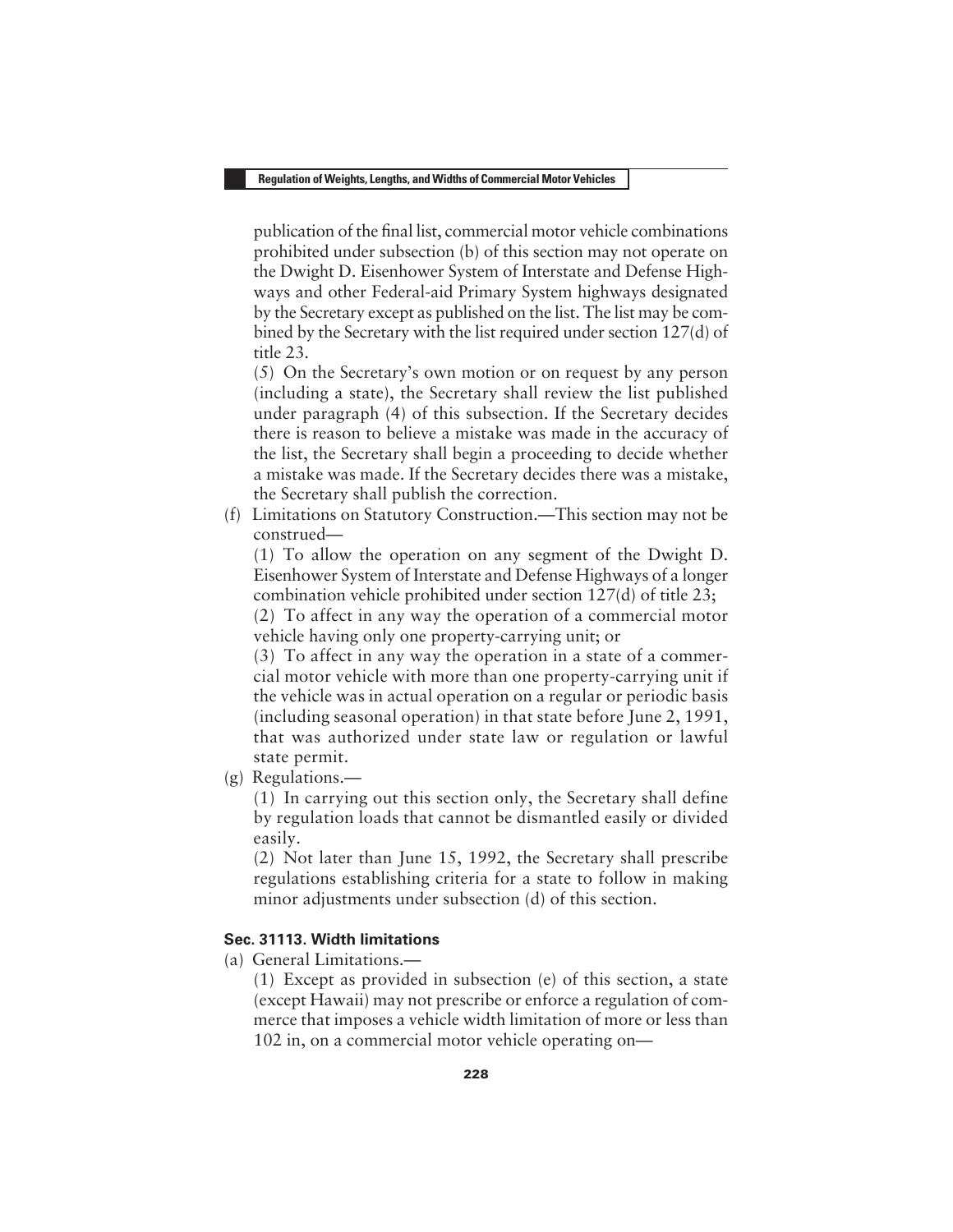(A) A segment of the Dwight D. Eisenhower System of Interstate and Defense Highways (except a segment exempted under subsection (e) of this section);

(B) A qualifying Federal-aid highway designated by the Secretary of Transportation, with traffic lanes designed to be at least 12 ft wide; or

(C) A qualifying Federal-aid Primary System highway designated by the Secretary if the Secretary decides the designation is consistent with highway safety.

(2) Notwithstanding paragraph (1) of this subsection, a state may continue to enforce a regulation of commerce in effect on April 6, 1983, that applies to a commercial motor vehicle of more than 102 in. in width, until the date on which the state prescribes a regulation of commerce that complies with this subsection.

(3) A Federal-aid highway (except an interstate highway) not designated under this subsection on June 5, 1984, may be designated under this subsection only with the agreement of the chief executive officer of the state in which the highway is located.

- (b) Exclusion of Safety and Energy Conservation Devices.—Width calculated under this section does not include a safety or energy conservation device the Secretary decides is necessary for safe and efficient operation of a commercial motor vehicle.
- (c) Special Use Permits.—A state may grant a special use permit to a commercial motor vehicle that is more than 102 in. in width.
- (d) State Enforcement.—Consistent with this section, a state may enforce a commercial motor vehicle width limitation of 102 in. on a segment of the Dwight D. Eisenhower System of Interstate and Defense Highways (except a segment exempted under subsection (e) of this section) or other qualifying Federal-aid highway designated by the Secretary.
- (e) Exemptions.—
	- (1) If the chief executive officer of a state, after consulting under paragraph (2) of this subsection, decides a segment of the Dwight D. Eisenhower System of Interstate and Defense Highways is not capable of safely accommodating a commercial motor vehicle having the width provided in subsection (a) of this section, the chief executive officer may notify the Secretary of that decision and request the Secretary to exempt that segment from subsection (a) to allow the state to impose a width limitation of less than 102 in. for a vehicle (except a bus) on that segment.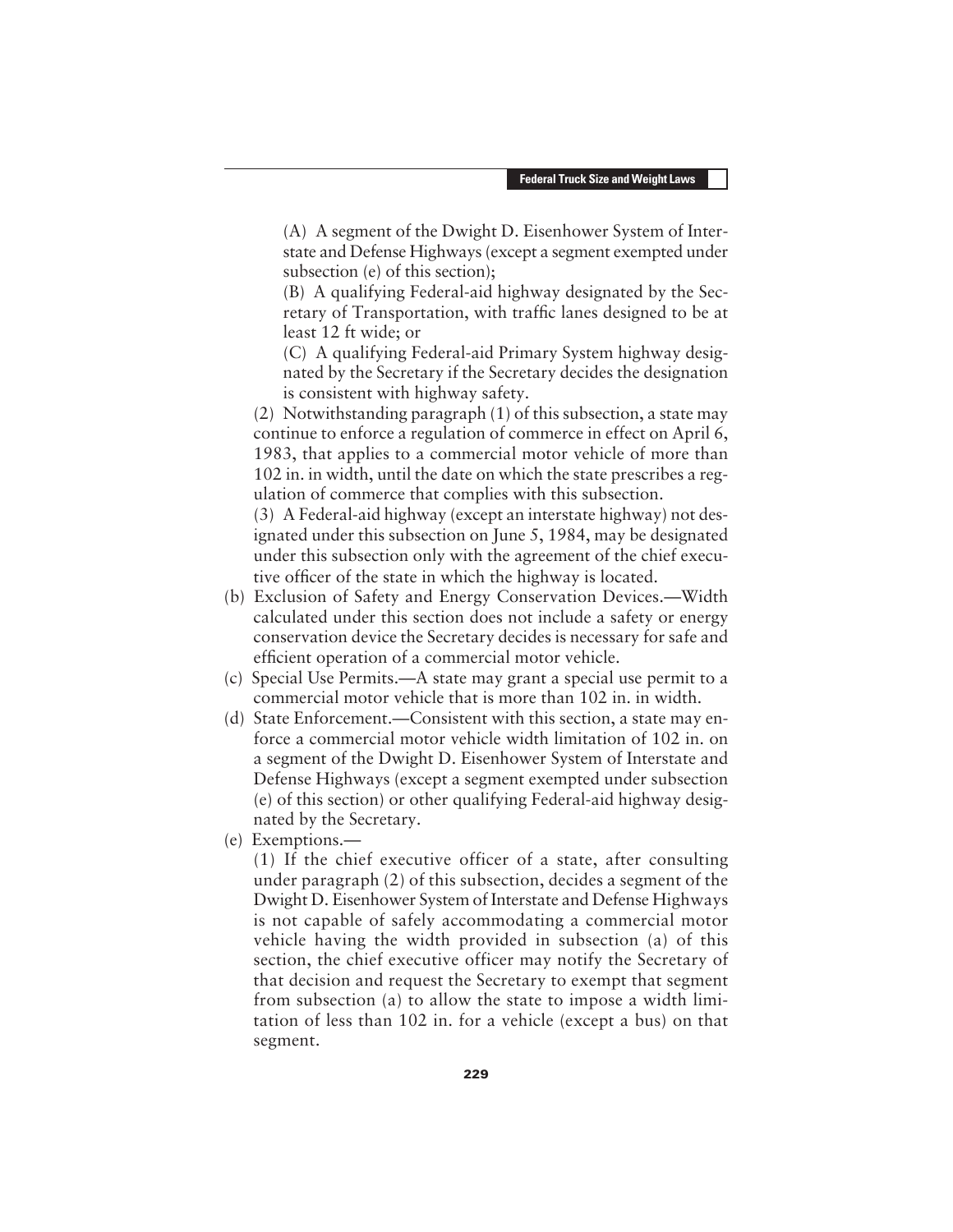(2) Before making a decision under paragraph (1) of this subsection, the chief executive officer shall consult with units of local government in the state in which the segment of the Dwight D. Eisenhower System of Interstate and Defense Highways is located and with the chief executive officer of any adjacent state that may be directly affected by the exemption. As part of the consultations, consideration shall be given to any potential alternative route that serves the area in which the segment is located and can safely accommodate a commercial motor vehicle having the width provided for in subsection (a) of this section.

(3) A chief executive officer's notification under this subsection must include specific evidence of safety problems supporting the officer's decision and the results of consultations about alternative routes.

(4)

(A) If the Secretary decides, on request of a chief executive officer or on the Secretary's own initiative, a segment of the Dwight D. Eisenhower System of Interstate and Defense Highways is not capable of safely accommodating a commercial motor vehicle having a width provided in subsection (a) of this section, the Secretary shall exempt the segment from subsection (a) to allow the state to impose a width limitation of less than 102 in. for a vehicle (except a bus) on that segment. Before making a decision under this paragraph, the Secretary shall consider any possible alternative route that serves the area in which the segment is located.

(B) The Secretary shall make a decision about a specific segment not later than 120 days after the date of receipt of notification from a chief executive officer under paragraph (1) of this subsection or the date on which the Secretary initiates action under subparagraph (A) of this paragraph, whichever is applicable. If the Secretary finds the decision will not be made in time, the Secretary immediately shall notify Congress, giving the reasons for the delay, information about the resources assigned, and the projected date for the decision.

(C) Before making a decision, the Secretary shall give an interested person notice and an opportunity for comment. If the Secretary exempts a segment under this subsection be-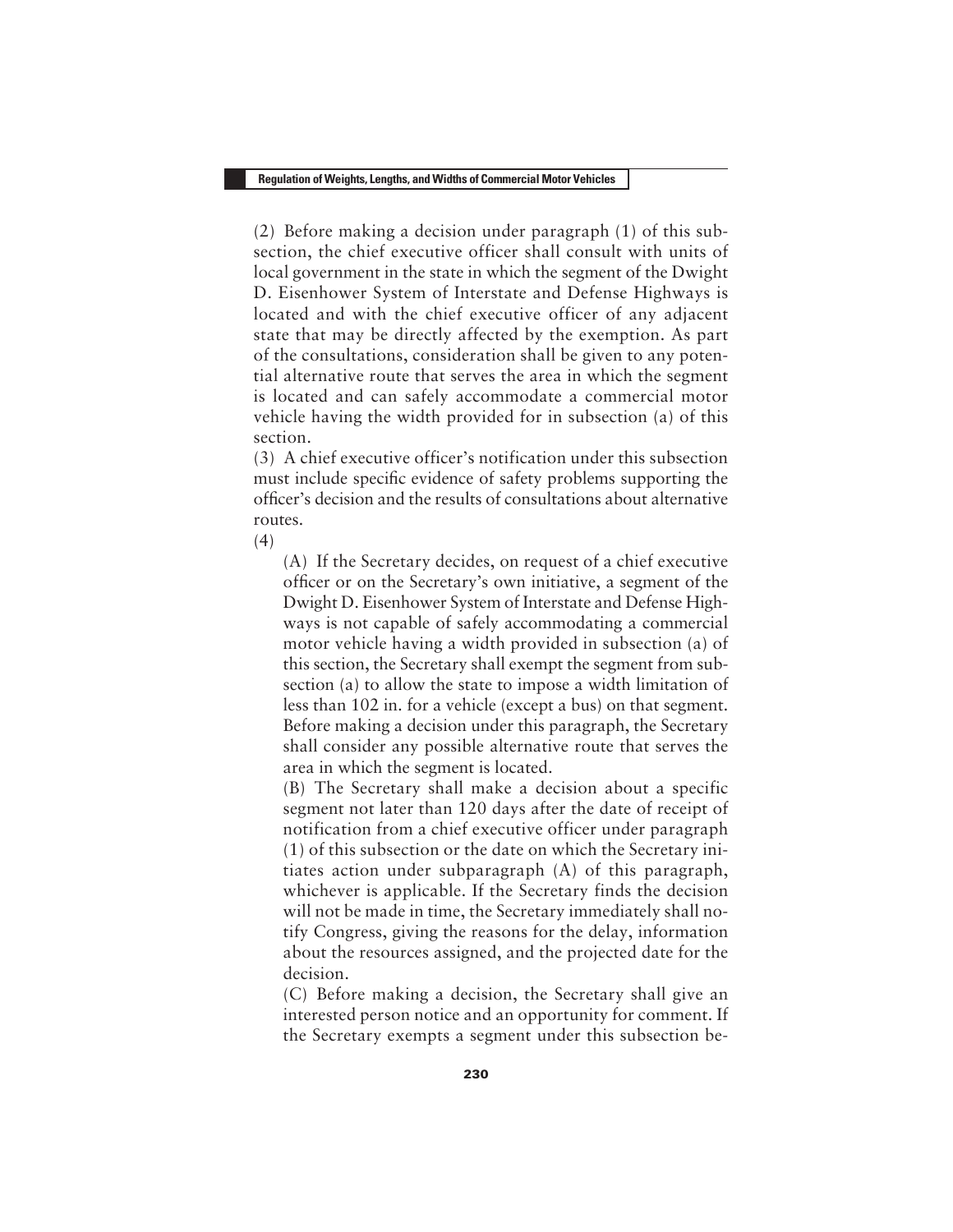fore the final regulations under subsection (a) of this section are prescribed, the Secretary shall include the exemption as part of the final regulations. If the Secretary exempts the segment after the final regulations are prescribed, the Secretary shall publish the exemption as an amendment to the final regulations.

#### **Sec. 31114. Access to the Interstate System**

(a) Prohibition on Denying Access.—A state may not enact or enforce a law denying to a commercial motor vehicle subject to this subchapter or subchapter I of this chapter reasonable access between—

(1) The Dwight D. Eisenhower System of Interstate and Defense Highways (except a segment exempted under section 31111(f) or 31113(e) of this title) and other qualifying Federal-aid Primary System highways designated by the Secretary of Transportation; and

(2) Terminals, facilities for food, fuel, repairs, and rest, and points of loading and unloading for household goods carriers, motor carriers of passengers, or any truck tractor-semitrailer combination in which the semitrailer has a length of not more than 28.5 ft and that generally operates as part of a vehicle combination described in section 31111(c) of this title.

(b) Exception.—This section does not prevent a state or local government from imposing reasonable restrictions, based on safety considerations, on a truck tractor-semitrailer combination in which the semitrailer has a length of not more than 28.5 ft and that generally operates as part of a vehicle combination described in section 31111(c) of this title.

#### **Sec. 31115. Enforcement**

On the request of the Secretary of Transportation, the Attorney General shall bring a civil action for appropriate injunctive relief to ensure compliance with this subchapter or subchapter I of this chapter. The action may be brought in a district court of the United States in any state in which the relief is required. On a proper showing, the court shall issue a temporary restraining order or preliminary or permanent injunction. An injunction under this section may order a state or person to comply with this subchapter, subchapter I, or a regulation prescribed under this subchapter or subchapter I.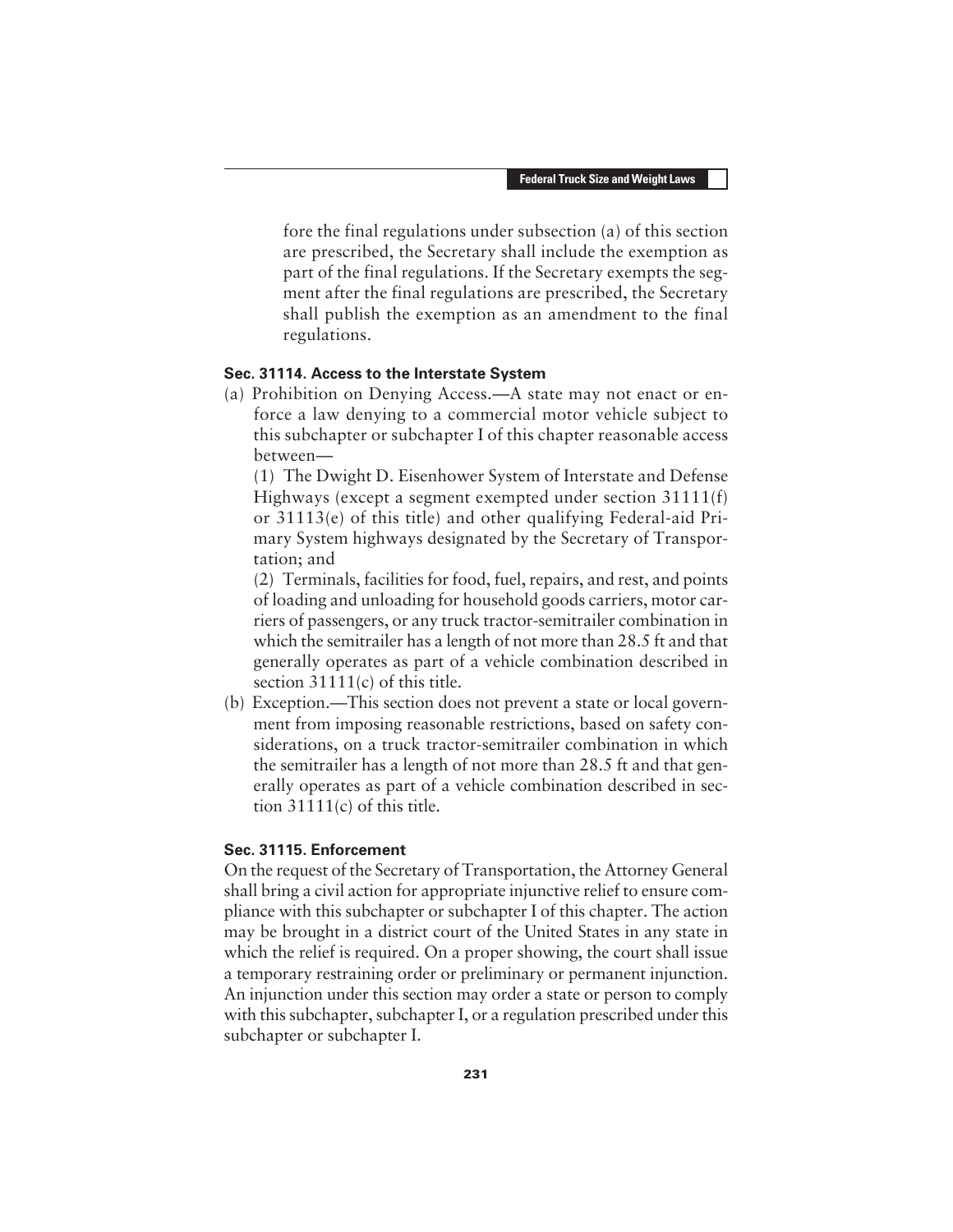#### **NOTES**

- 1. From the U.S. Code Online via GPO Access (wais.access.gpo.gov). Laws in effect as of January 2, 2001.
- 2. From the U.S. Code Online via GPO Access (wais.access.gpo.gov). Laws in effect as of January 6, 1999.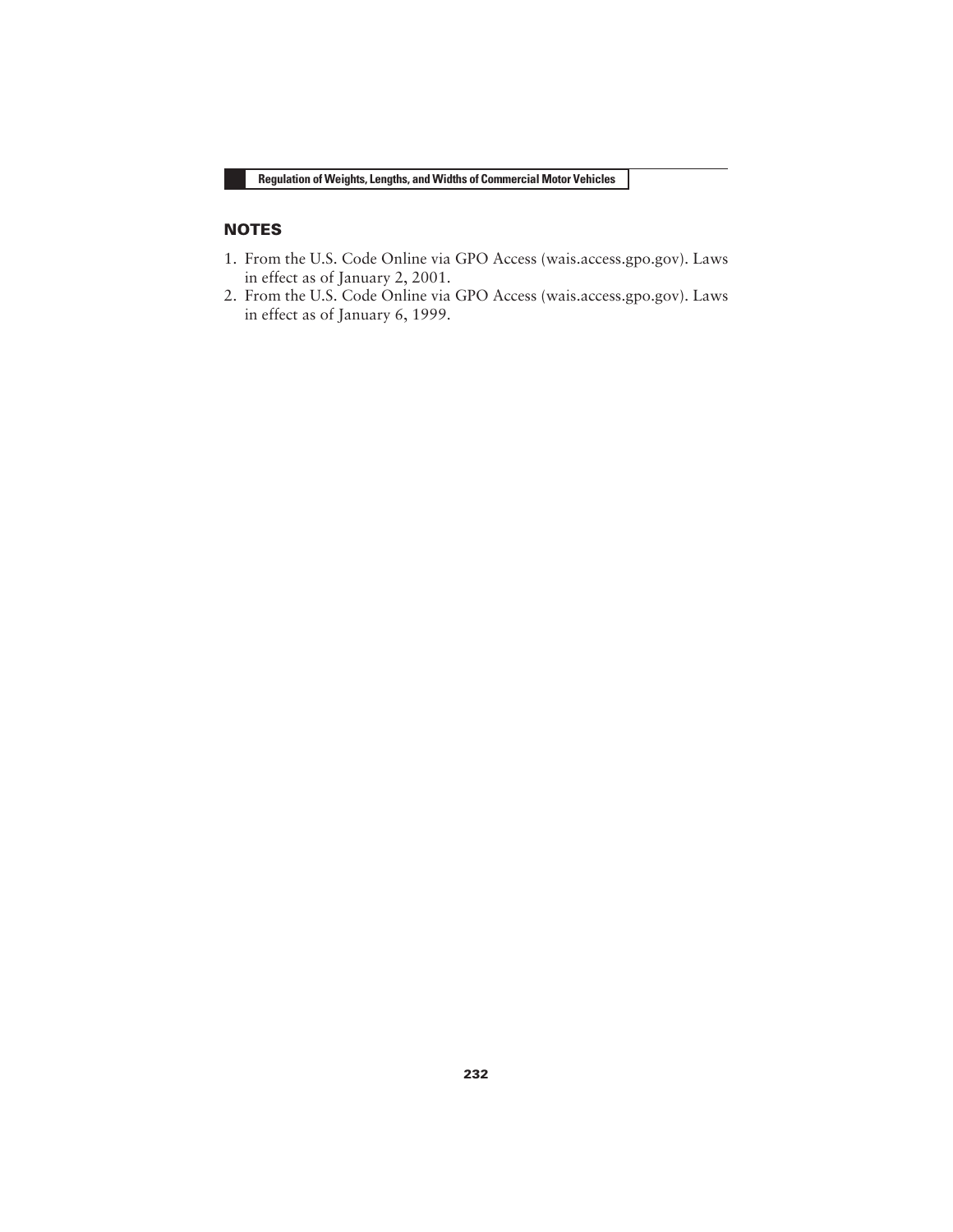# **Comments Received by the Committee**

**Appendix C**

At the committee's direction, TRB sent letters to 45 parties identi-fied by the committee as having an interest in truck size and weight regulations. The letters asked for the parties' views on what changes in federal regulations, if any, the committee should consider, what recommendations the committee should make, and what factors it should consider in evaluating proposals. Twenty-five organizations responded (Box C-1).

No attempt was made to have equal numbers of responses from each of the various categories of interested parties. The intent of the requests for comments was not to conduct a poll to determine which changes in regulations would be most popular, but rather to obtain information that would be useful to the committee in its evaluations. More responses were received from trucking industry groups than from any other category of organization, reflecting in part the specialized interests of segments of the trucking industry in particular features of the regulations that most affect their operations.

In addition to indicating the views of the respondents on particular options for changes in federal regulations, the responses read as a whole point out three general issues regarding federal truck size and weight regulation that are sources of concern:

1. The complexity of the regulations: The detailed and specialized nature of many of the responses demonstrates the complexity of federal and state motor vehicle size and weight regulations. This complexity has several causes: the inherent complexity of the engineering and economic system subject to the regulations (i.e., the highway transportation system); the multiple, often competing, interests and objectives of the interested parties; and the accumulated legacy of 85 years of state and federal rulemaking.

As explained in the Preface, the committee was not able to evaluate all the specific provisions of the existing federal law and regulations. Hence, issues of significant concern to some of the respondents were not addressed.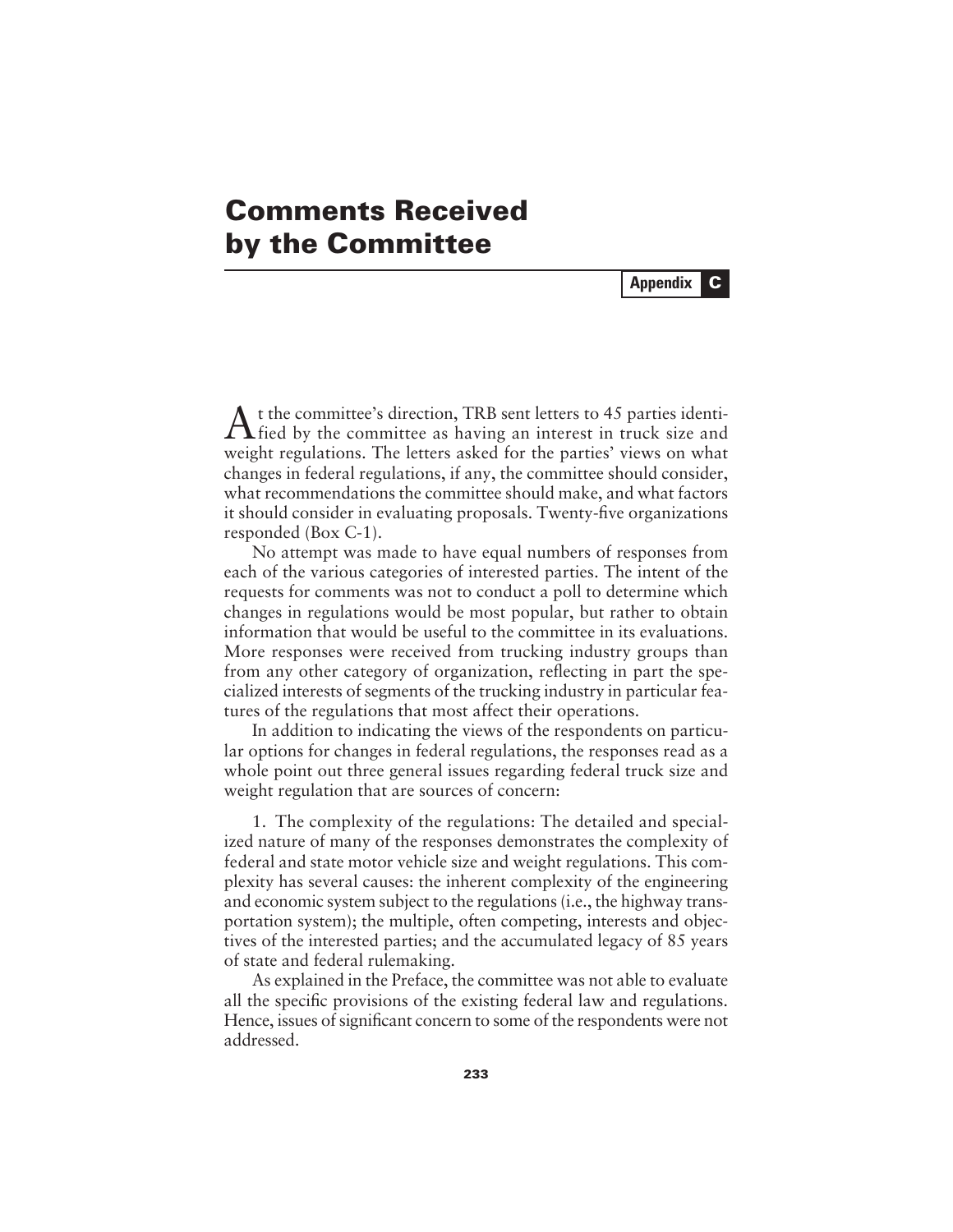## Box C-1 **Organizations Asked for Comments**

*Italics indicate that the party did not respond.*

Motor carrier industry and private carrier associations American Bus Association (membership includes carriers and manufacturers) American Trucking Associations Distribution & LTL Carriers Association Motor Freight Carriers Association National Automobile Transporters Association National Solid Wastes Management Association Western Highway Institute *Association of Waste Hazardous Materials Transportation National Private Truck Council*

Construction industry associations *American Road and Transportation Builders Association Associated General Contractors of America*

Independent driver association and labor union Owner-Operator Independent Drivers Association, Inc. *International Brotherhood of Teamsters, AFL-CIO*

Vehicle and equipment manufacturer associations Truck Manufacturers Association Truck Trailer Manufacturers Association

Transportation companies Federal Express Corporation *J B Hunt Transport Schneider National Carriers United Parcel Service*

Vehicle manufacturers Motor Coach Industries, Inc. *Freightliner Corporation*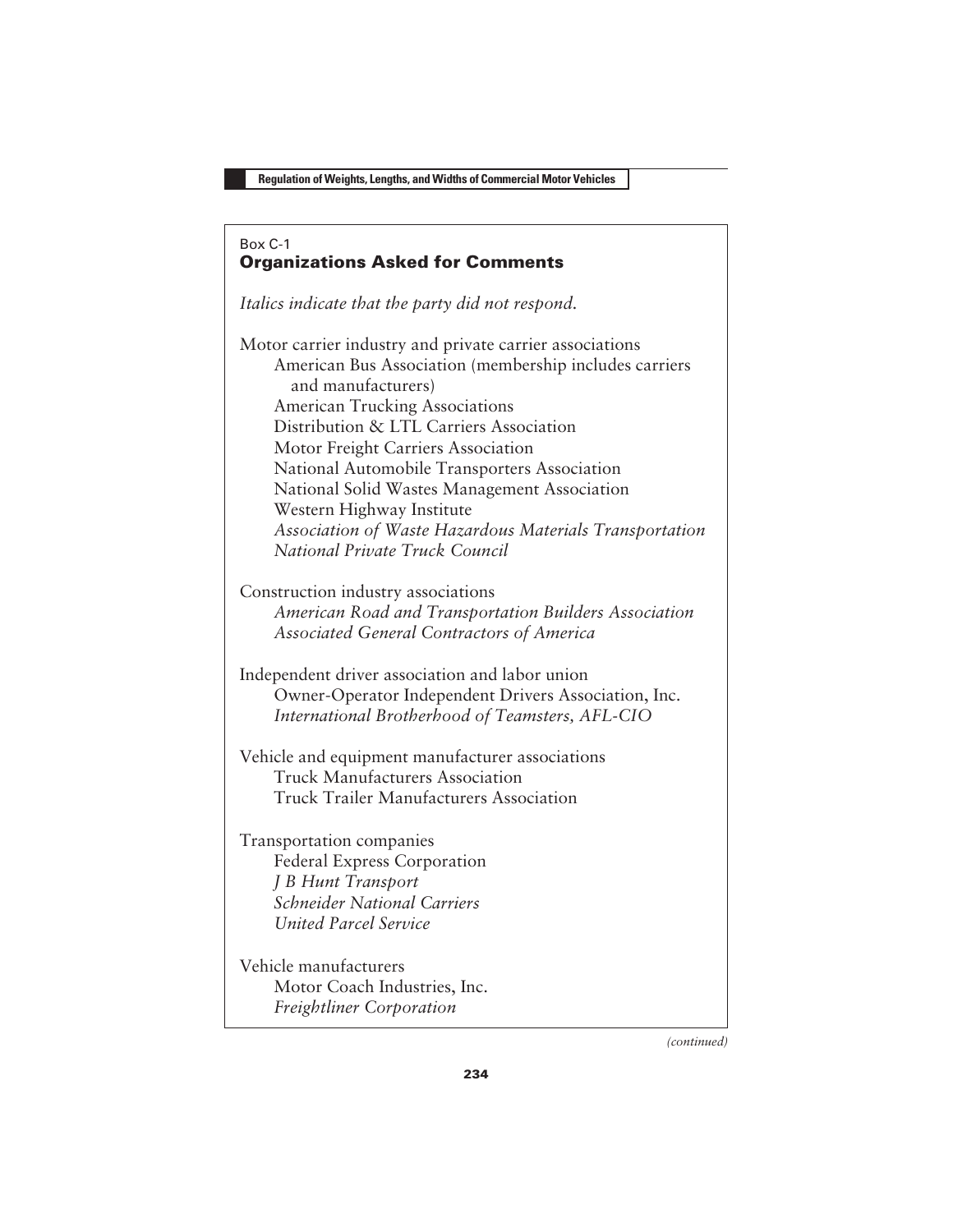Shipper associations National Industrial Transportation League *Intermodal Association of North America National Small Shipments Traffic Conference* Railroad industry association Association of American Railroads Motorist or safety advocacy organizations American Automobile Association Coalition Against Bigger Trucks Insurance Institute for Highway Safety *Advocates for Highway and Auto Safety Surface Transportation Policy Project* State transportation departments Connecticut Department of Transportation Florida Department of Transportation Georgia Department of Transportation Idaho Transportation Department Indiana Department of Transportation Michigan Department of Transportation New York State Department of Transportation Texas Department of Transportation *Minnesota Department of Transportation New Jersey Department of Transportation* Other government *American Association of Port Authorities American Association of State Highway and Transportation Officials Commercial Vehicle Safety Alliance International Bridge, Tunnel and Turnpike Association National Governors Association* Box C-1 (continued) **Organizations Asked for Comments**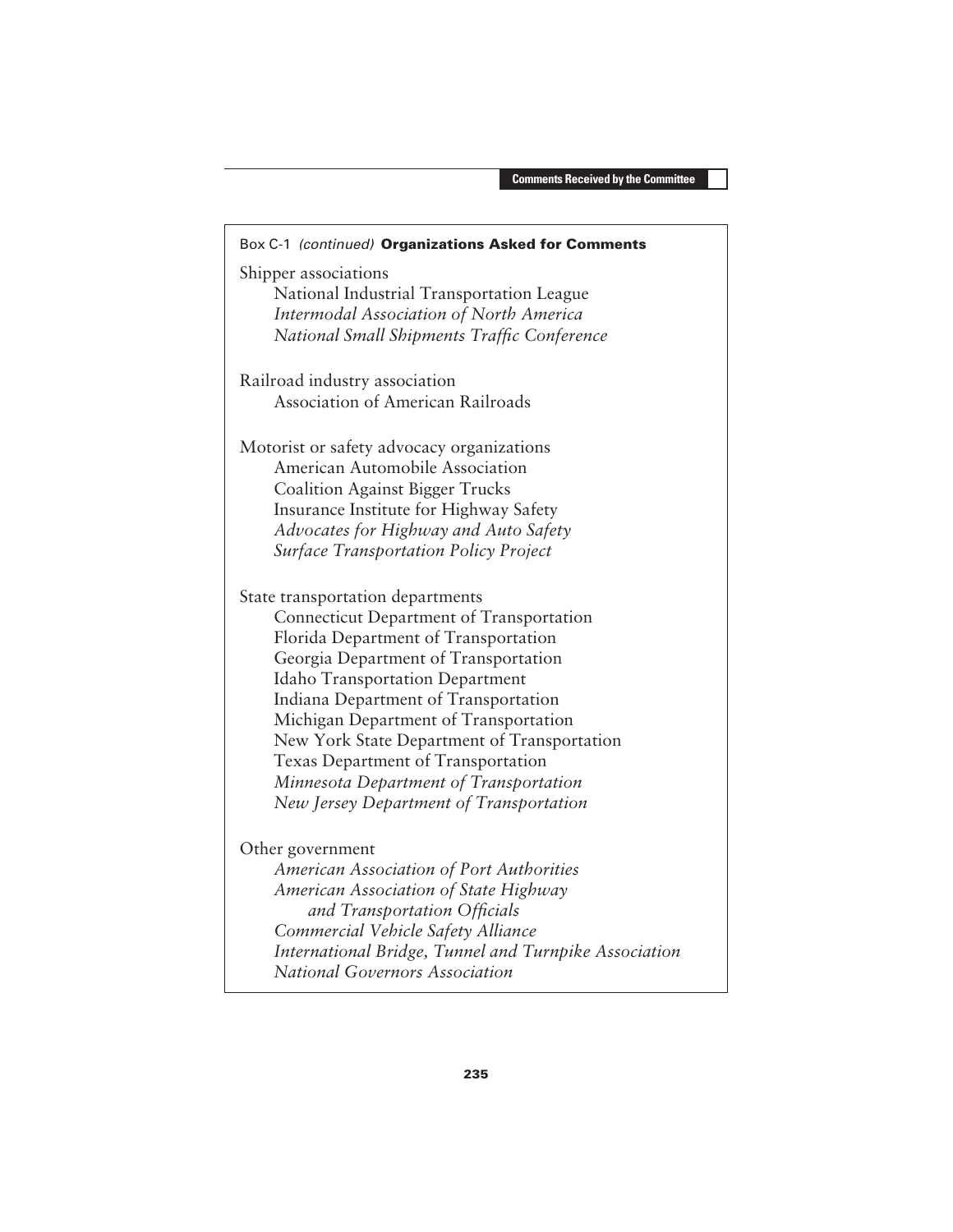2. Goals of regulation: Chapter 2 argues that evaluation of possible changes in federal regulations ought to start with a stated philosophy of the purpose of size and weight regulation. There is great variety in the views of the respondents on this question. Some responses argue that the only justifiable purposes of any revisions would be to improve safety and passenger mobility and reduce infrastructure costs, while other responses refer primarily to shipper costs of freight transportation.

3. Definition of federal responsibility: The evolution of federal involvement in size and weight regulation is described in Chapter 1. Several alternative philosophies of federal responsibility for size and weight regulation are advocated in the responses. At one extreme, one respondent calls for a "minimal" federal role. A federally supervised permitting program would constitute a middle-of-the-road proposal: it would give states greater flexibility to decide their own limits on all roads but would retain federal oversight of the terms of permits. Proposals for federally planned national systems—specifying size and weight limits, road networks, and other requirements nationwide embody a dominant federal role.

This summary of the responses is organized by grouping responses under the options for change in federal regulations listed in Box C-2. The options listed in Chapter 1 are included, and several more were added to accommodate the responses. Many of the recommendations in the responses did not match the listed options exactly, and often a single proposal in a response pertains to several of the listed options, so the categorization of responses is somewhat arbitrary. This summary does not reflect every comment contained in the responses. Each summary of a response is a paraphrase, unless a quotation is indicated. Following the summary of the respondent's position, the respondent's arguments in support of that position are listed.

## **I. POLICIES WITHIN EXISTING FRAMEWORK AND PRECEDENTS OF FEDERAL TRUCK SIZE AND WEIGHT REGULATION**

These do not entail changes in pavement and bridge design practices, basic truck design, or highway user fees.

# *DOT 1998 Study Illustrative and Policy Scenarios (DOT 1998)*

**1. Uniformity: extend federal weight limits now applicable on Interstates to all roads on the 200,000-mi federally defined national network; eliminate grandfather provisions.**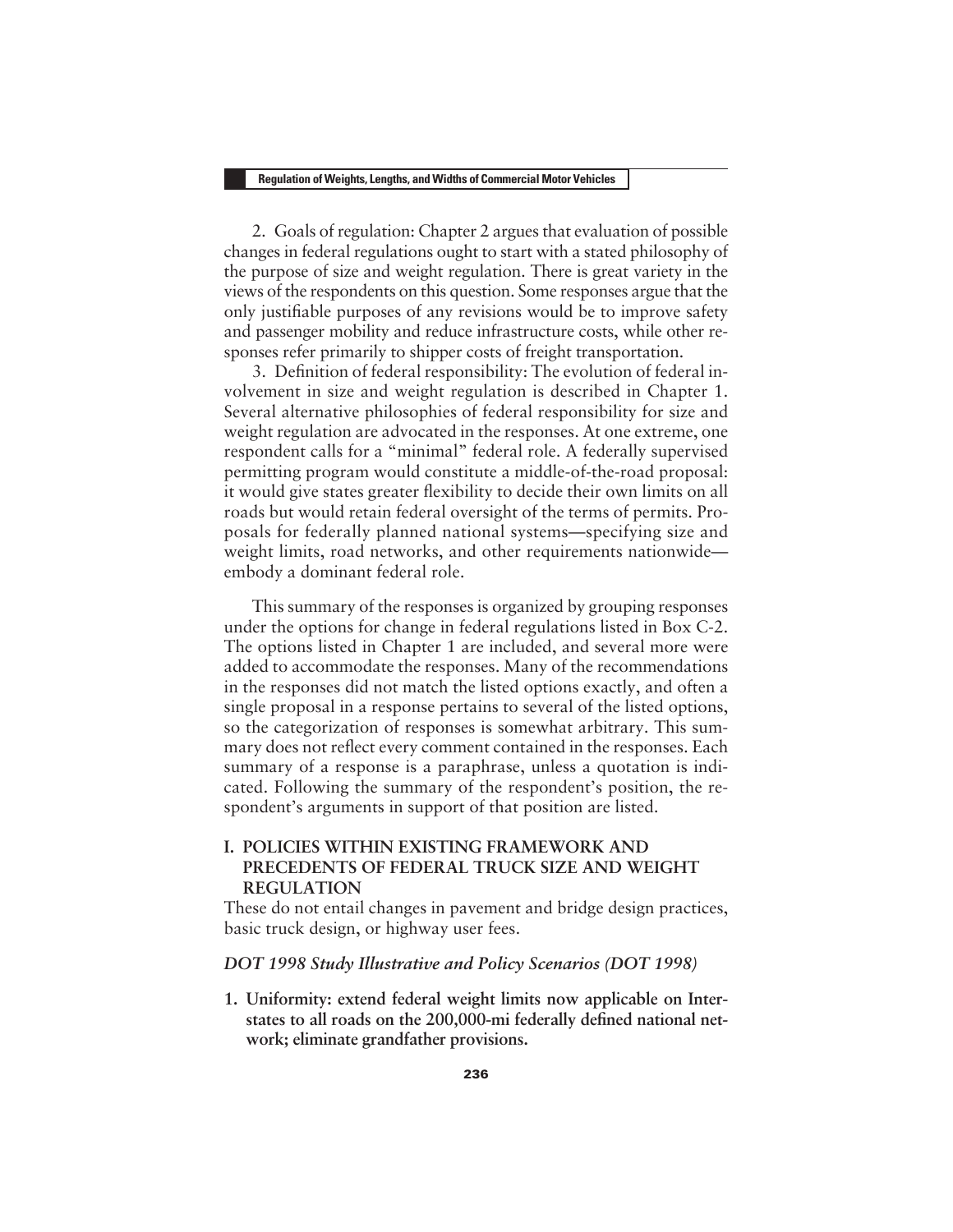## Box C-2

# **Options for Changes in Federal Weight, Length, and Width Regulations and Related Policies**

**I. Policies Within Existing Framework and Precedents of Federal Regulation:** these do not entail changes in pavement or bridge design practices, basic truck design, or highway user fees.

# **DOT comprehensive study illustrative and policy scenarios (DOT 1998)**

1. Uniformity: extend federal weight limits now applicable on Interstates to all roads on the 200,000-mi federally defined national network; eliminate grandfather provisions.

2. North American trade: heavier vehicles with added axles (six-axle tractor-semitrailer, four-axle truck, eight-axle double-33-ft-trailer combination) on national network.

3. Longer combination vehicles nationwide: long double- and triple-trailer combinations on restricted networks with staging areas; eight-axle double-33-ft-trailer combinations on national network and access routes.

4. H.R. 551: eliminate trailers over 53 ft on Interstates and some other federal-aid roads; freeze grandfather rights; freeze state weight limits (including permits) on federal-aid roads.

5. Triples nationwide: triple-trailer combinations (seven axles; 132,000 lb) nationwide on 65,000-mi network and stateselected access routes.

## **Current proposals, including industry proposals**

6. State option for longer combination vehicles.

7. Peterson-Cook bill: 97,000-lb six-axle tractor-semitrailer as state option.

8. Case-by-case legislative exemptions from federal standards (e.g., TEA-21 exemptions).

9. Changes in weight limits [other than DOT scenarios, Peterson-Cook, or *Truck Weight Limits* (TRB 1990a)].

10. Increased vehicle width limits.

11. Changes in federal length regulations.

12. Changes in current federal size and weight law or regulations in general.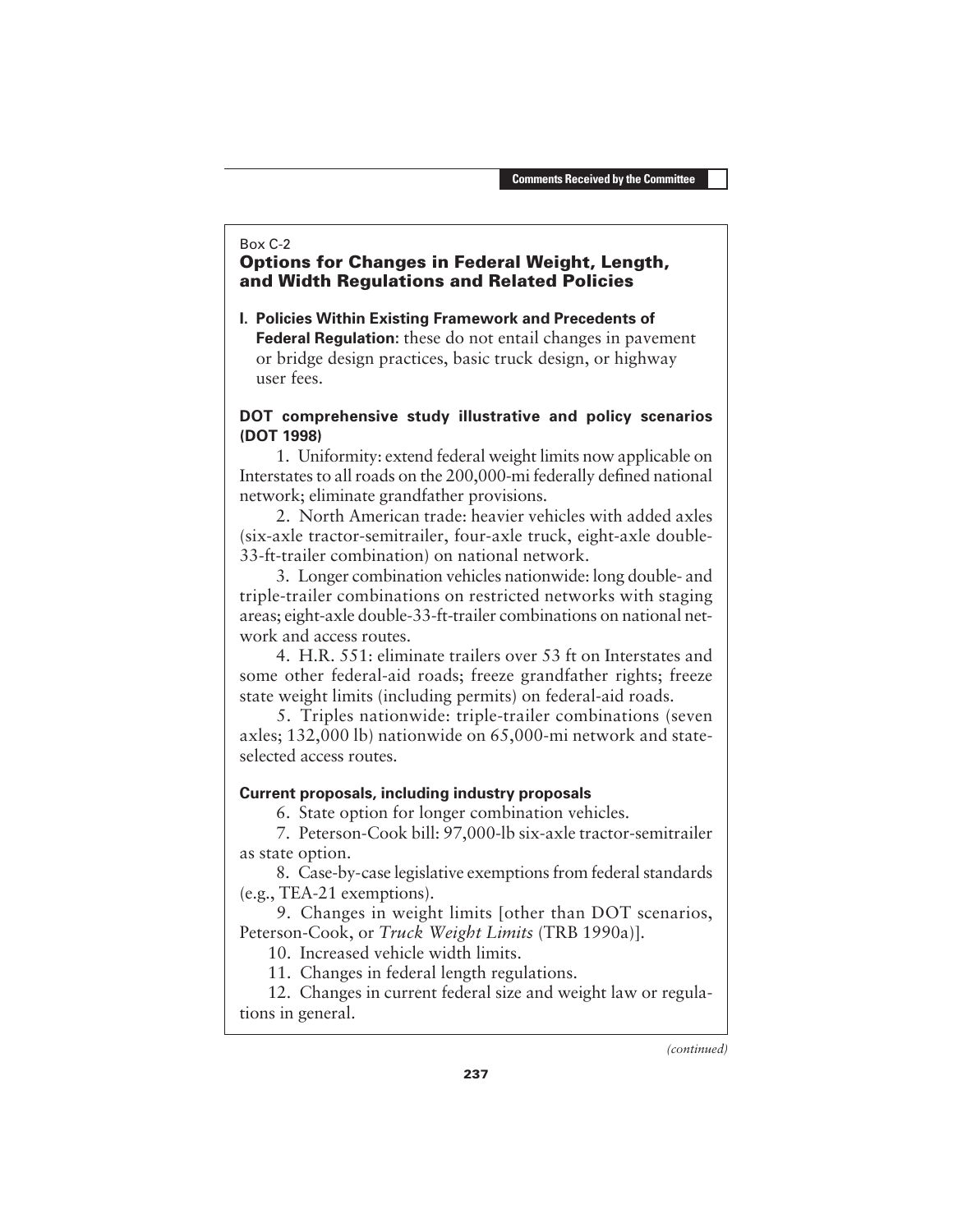#### Box C-2 (continued) **Options for Changes in Federal Weight, Length, and Width Regulations and Related Policies**

### **Recommendations of earlier TRB study committees**

13. New bridge formula from *Truck Weight Limits.*

14. Turner Proposal (TRB 1990b): state option to allow nineaxle, 111,000-lb double-33-ft-trailer combinations with coordinated bridge management and fee changes.

# **II. Approaches to Federal Size and Weight Regulation Outside the Existing Framework**

15. Permitting program recommended in *Truck Weight Limits* for heavier trucks on Interstates.

16. Performance standards as the basis for certification of operator-proposed vehicles.

17. Federal user fee reform to closely align fees with costs occasioned (possibly coupled with optimal pavement design).

18. Devolution of regulatory responsibilities to the states.

**III. Policies to Mitigate the Effects of Large Trucks:** such policies would provide a broader range of options for controlling the costs of truck traffic while allowing efficient freight transportation.

19. Improved enforcement of size and weight limits and safety regulations.

20. Improved bridge management targeted at reducing bridge costs of trucks.

- 21. Changes in pavement design practices.
- 22. Exclusive truck routes or lanes.
- 23. Mitigation policies in general.

# *Owner-Operator Independent Drivers Association, Inc.*

The committee should recommend that federal law be changed to eliminate all state grandfather exemptions from federal size and weight standards. Federal standards should apply uniformly across the country. No other change in federal standards should be enacted.

Arguments:

• Nonuniformity impedes the free flow of interstate and foreign commerce.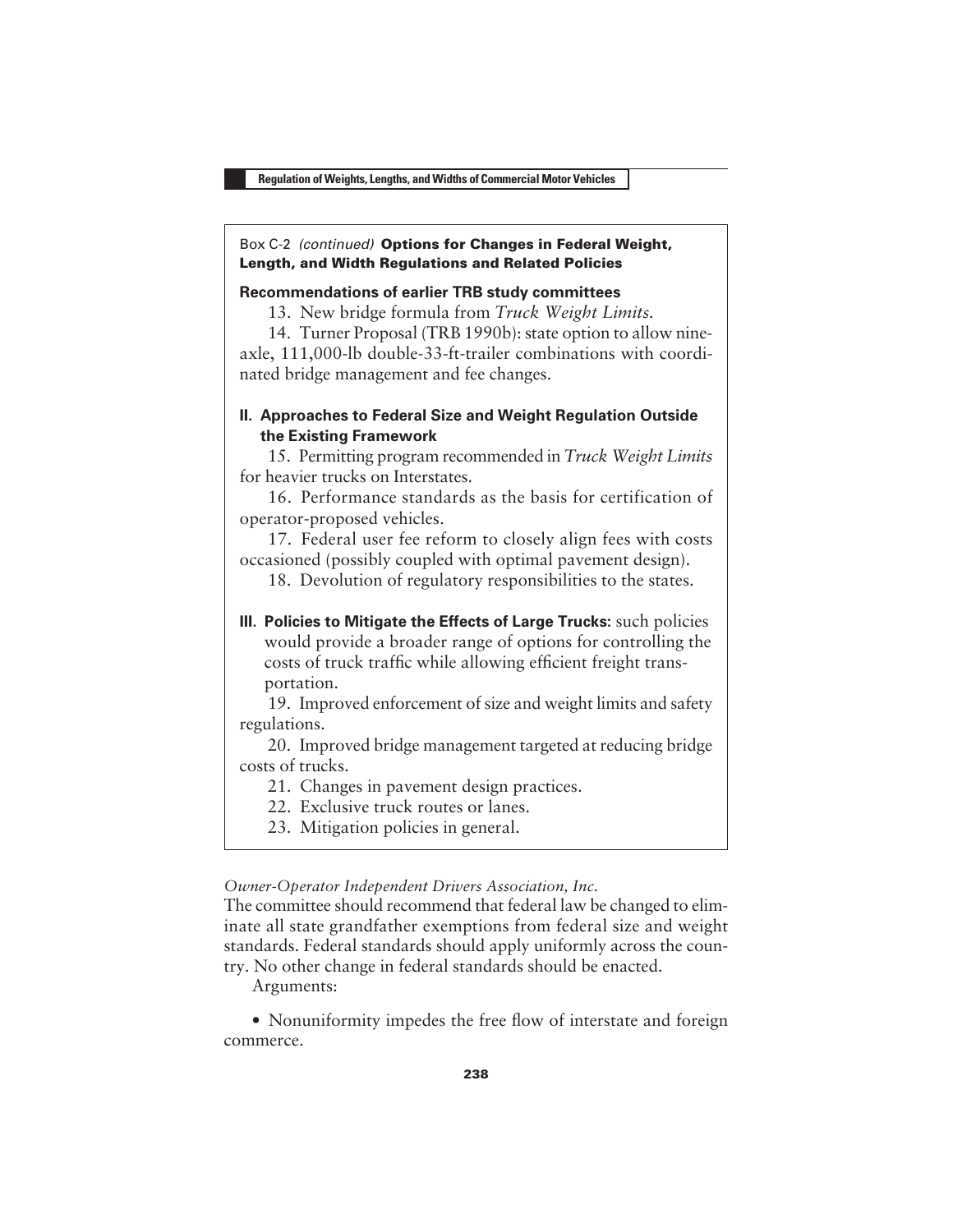• Uniformity would promote healthy competition in trucking [presumably by eliminating the short-term advantage that large trucking companies are alleged to gain when standards are changed and by allowing all truckers to operate in all parts of the country unimpeded by regional equipment differences].

• Larger trucks would uneconomically increase infrastructure costs.

• "The introduction of heavier and longer trucks would greatly compromise highway safety. Drivers simply have less control over heavier and longer trucks. . . . it is intolerable to consider creating circumstances that give drivers less ability to safely operate commercial motor vehicles." If use of larger trucks were expanded, the trucks would be operated by drivers of all skill levels on all roads; limiting use to the best drivers and roads would be impractical.

## *Michigan Department of Transportation*

The committee should not recommend abolition of existing state grandfather rights under federal size and weight laws.

## *American Trucking Associations*

The committee should recommend provision of "a set of minimum truck size and weight standards for vehicles operating on the National Highway System." Existing grandfather provisions should be retained. Provision should be made for access to points of loading.

[See also ATA responses under Options 6 (LCV state option), 9 (gross weight limit), and 11 (length limits) below.]

Argument: The ATA size and weight policy "supports reasonable size and weight standards consistent with highway capability and the need for an efficient, intelligent, productive transportation system that meets national, regional and local economic needs."

## **2. North American trade: heavier vehicles with added axles (six-axle tractor-semitrailer, four-axle truck, eight-axle double-33-ft-trailer combination) on national network.**

#### *Truck Trailer Manufacturers Association*

Recommends that "efforts be made to harmonize size and weight regulations throughout North America and especially within the U.S."

[See also TTMA response under Option 7 (97,000-lb tractorsemitrailers) below.]

#### *National Automobile Transporters Association*

Committee should consider elimination of the federal 80,000-lb weight limit "without instituting a permit program or a regionalization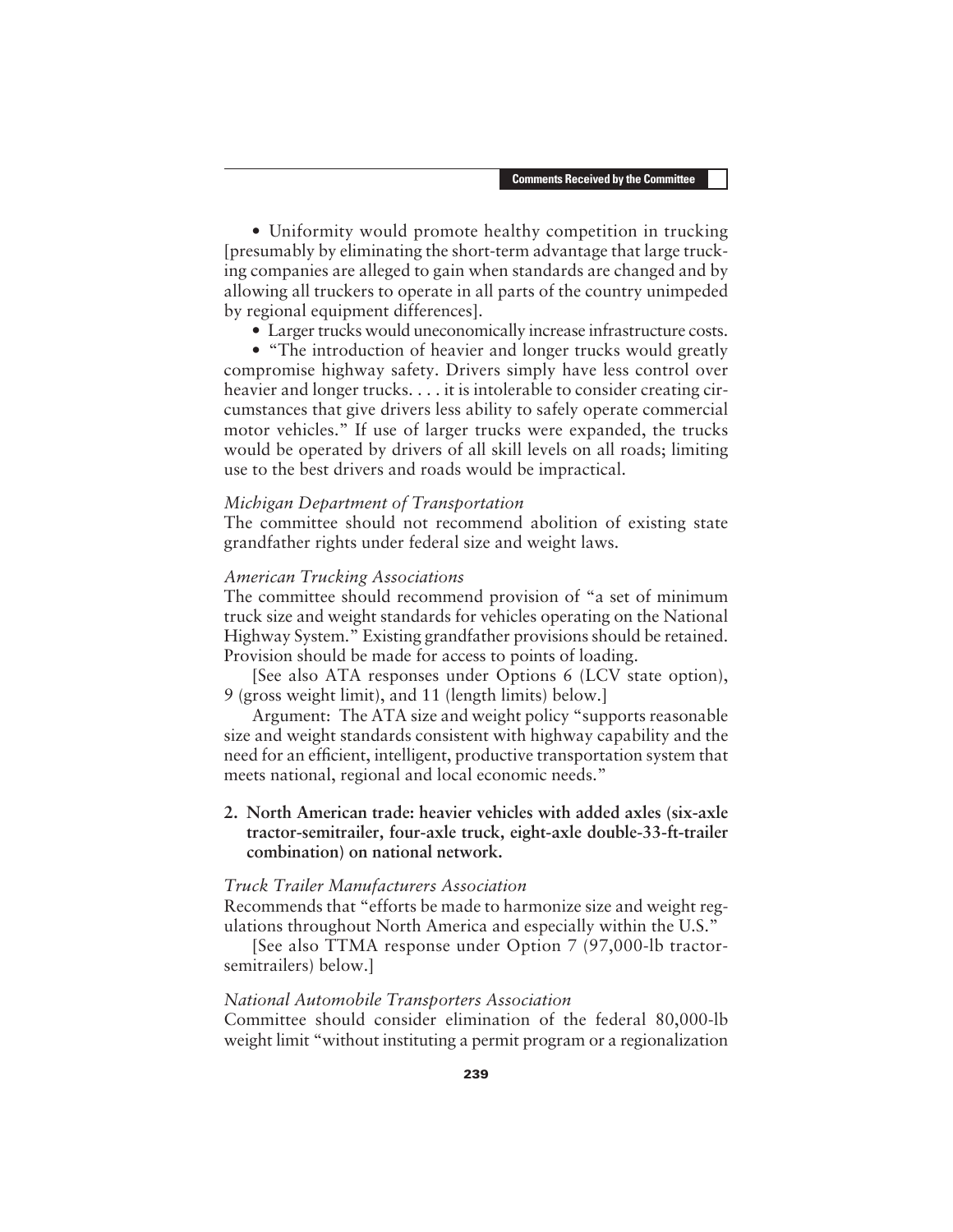concept." [That is, presumably, a federally mandated nationwide rule establishing a higher gross weight limit or specifying that gross weight be limited only by the bridge formula and length limits. The outcome would be similar to the DOT study NAFTA scenario.] Heavier vehicles would pay appropriate taxes and would be required to be equipped with "the most modern and practical safety devices available."

Arguments:

• The experience of the automobile transporters industry shows that liberalizing limits leads to increased productivity and less truck traffic. Since federal law and regulation established nationwide minimum length standards for automobile haulers, the automobile hauler fleet size has decreased as the number of vehicles hauled has increased. Liberalizing limits will reduce congestion, pollution, and accidents while increasing productivity.

• Because of the shift in consumer demand toward SUVs, vans, and pickups, standard automobile hauling configurations today have space to carry an additional vehicle but are prevented from doing so by weight restrictions.

• Federal allowance for regional variation in application of the higher weight limits would result in inequitable variations in the limits.

## *Western Highway Institute*

The committee should recommend changes such that federal law would provide a framework for promoting the efficient movement of freight, giving consideration to the effects of NAFTA and to the overall growth in freight. Present federal law sometimes is a barrier to efficiency.

**3. Longer combination vehicles nationwide: long double- and tripletrailer combinations on restricted networks with staging areas; eight-axle double-33-ft-trailer combinations on national network and access routes.**

## *Truck Trailer Manufacturers Association*

The committee should consider recommending that LCVs be allowed as described in the DOT study.

Arguments: The main freight problem of the future will be to maintain efficiency in spite of greatly increased traffic. Allowing larger trucks will reduce the number of trucks on the road and thereby reduce congestion, ease the driver shortage, reduce accidents, and reduce the need to build additional highway lanes.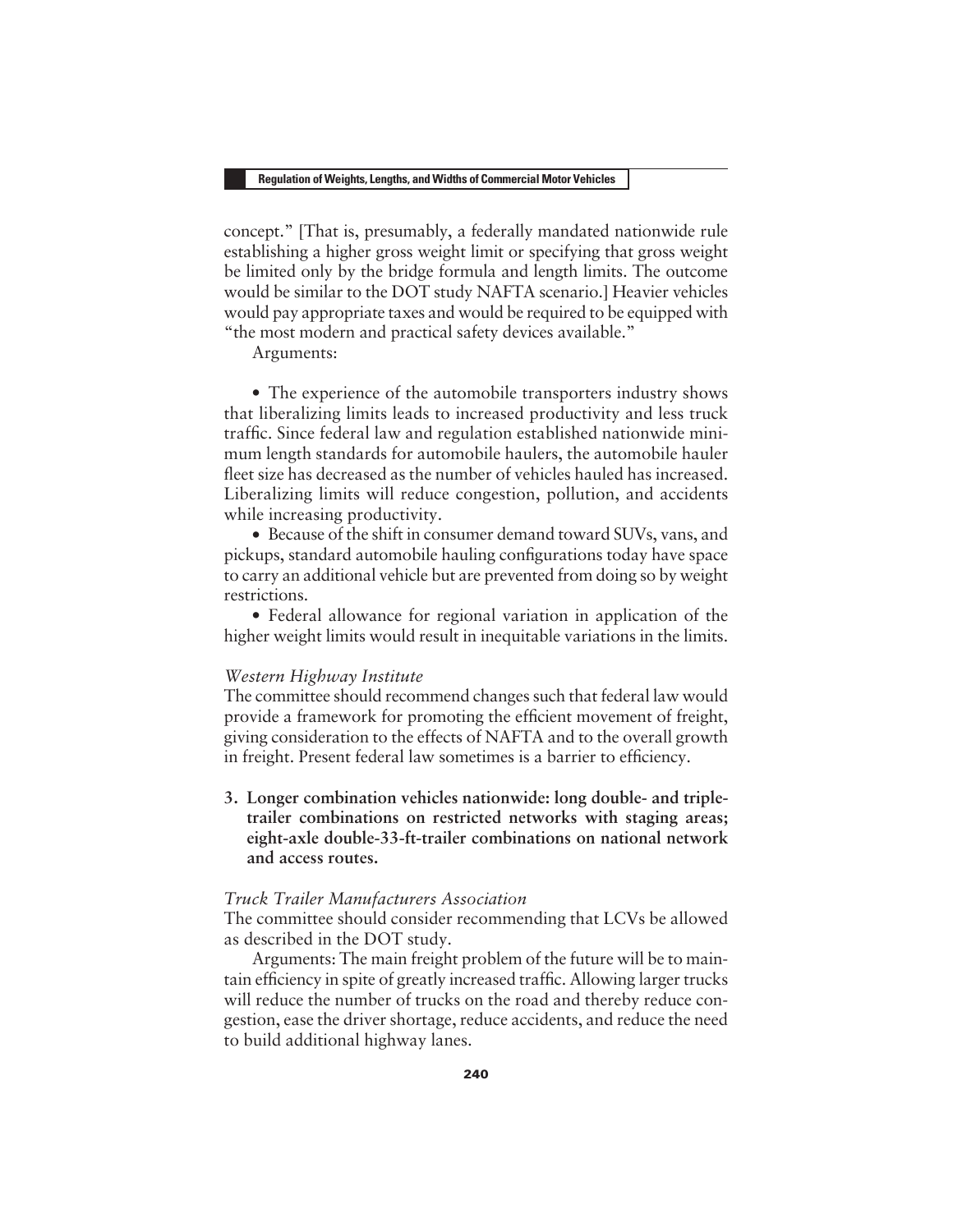#### *National Industrial Transportation League*

The committee should consider changes to limits allowing more liberal use of LCVs "if they can clearly be operated in a safe manner." In general, limits should be relaxed in a way that does not compromise safety.

Arguments:

• Relaxing size and weight limits would increase the productivity of the trucking industry.

• Relaxing limits would allow freight to be carried with fewer miles of truck travel, tending to reduce the number of accidents. The volume of rail traffic will for some years be constrained mainly by rail capacity [and hence, presumably, restricting truck sizes will be unlikely to affect rail's share of traffic].

• The effect of regulatory changes on rail and truck market shares is not in itself a relevant consideration in evaluating the changes unless the larger trucks would not be paying their fair share of highway infrastructure costs.

• The driver shortage increases the importance of truck productivity.

• Productivity growth can be attained without loss of safety by placing special requirements on the operation of larger trucks and on the qualifications of their operators.

## **4. H.R. 551: eliminate trailers over 53 ft on Interstates and some other federal-aid roads; freeze grandfather rights; freeze state weight limits (including permits) on federal-aid roads.**

#### *Coalition Against Bigger Trucks*

Proposes consideration of enactment of H.R. 551 as one component of a package of changes in federal law to prevent further liberalizations of state size and weight limits, including repeal of the Symms amendment defining grandfather rights, and defining nondivisible loads in such a way as to close a present loophole in federal weight limits.

Arguments:

• The 1998 DOT *Comprehensive Truck Size and Weight Study* found that allowing larger trucks would generate large costs for bridge improvements, for example, \$300 billion in the case of extensive use of longer combination vehicles.

• The federal study concluded that longer combinations have fatal accident rates 11 percent higher than conventional combinations.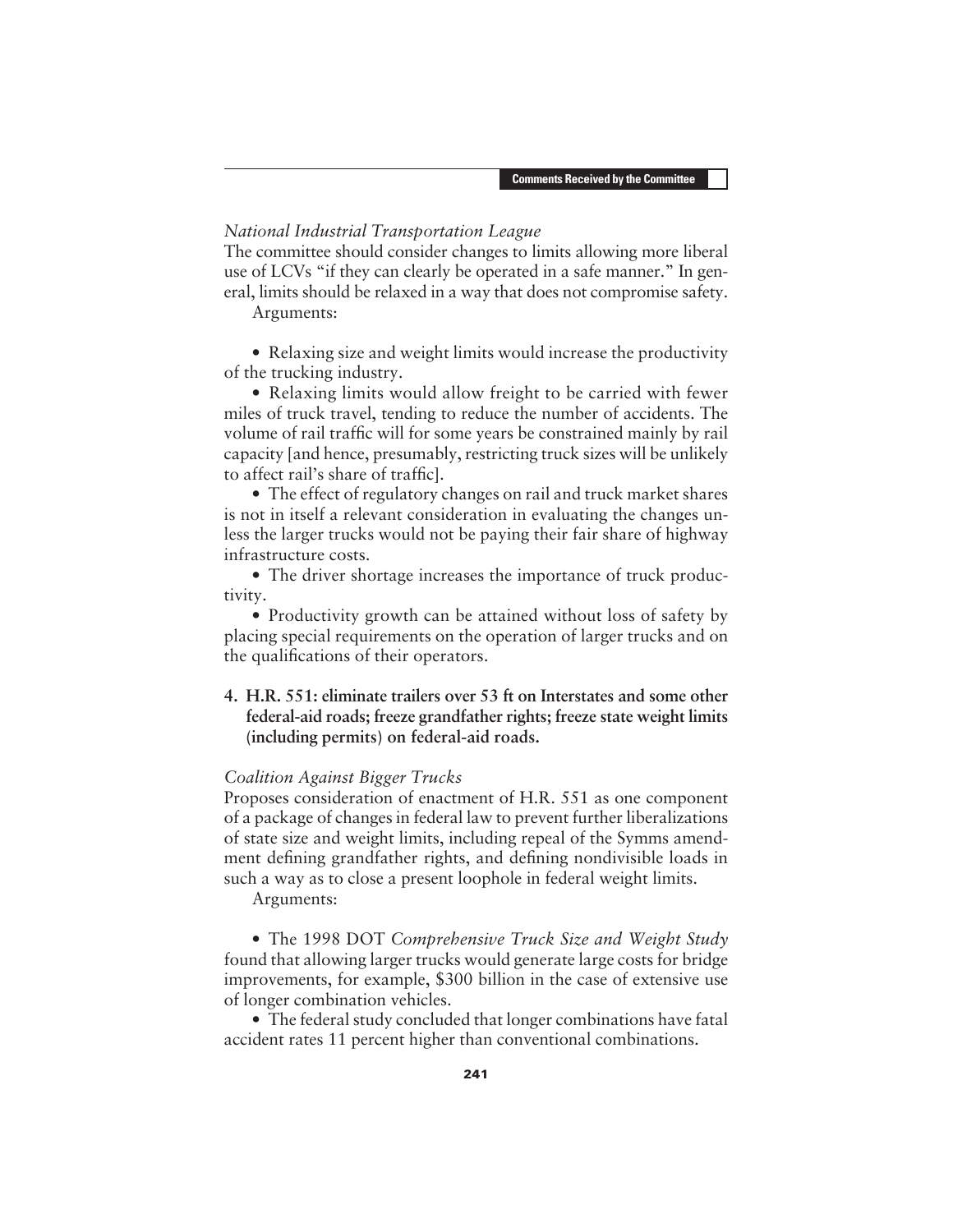• The long-term consequences of adoption of larger trucks for land use and total highway traffic volume are potentially significant and have not been assessed. Larger trucks would likely lead to lower-density land use patterns and increased environmental costs of transportation.

• The stress and discomfort to automobile drivers from sharing the road with large trucks is a real cost that drivers are sensitive to and that has never been evaluated.

• The systemwide safety cost of changing truck operations on a road network has never been evaluated. Changes in the size, performance, or numbers of trucks change the behavior of drivers and probably affect the safety of the road system in ways that are not reflected in average truck accident rates.

• Proposals to counteract increased risk of larger trucks by new requirements concerning vehicle design, route restrictions, or driver qualification are of unproven effectiveness.

• The 1997 federal highway cost allocation study concluded that user fees collected from heavier trucks would be substantially less than their cost responsibilities. No practical tax change to eliminate the underpayment has been proposed.

• In light of the uncertainties, recommending an increase in limits would be unreasonable. Recommending a freeze until uncertainties are reduced would be prudent.

## **5. Triples nationwide: triple-trailer combinations (seven axles; 132,000 lb) nationwide on 65,000-mi network and state-selected access routes.**

#### *Distribution and LTL Carriers Association*

The DOT study triples scenario uses a maximum weight (132,000 lb) that is above the optimum. Triples with 120,000-lb maximum weight have substantial productivity benefits and much lower pavement and bridge costs.

[See DLTLCA response under Option 6 (state option for LCVs) below.]

## *Motor Freight Carriers Association*

The committee should consider proposals for operations of triples on highways that can safely accommodate them and under conditions that foster safe operations. Such proposals would entail a more limited network of roads and lower maximum weight than the assumptions of the DOT study triples scenario. One contribution that the committee could make would be to develop criteria defining the high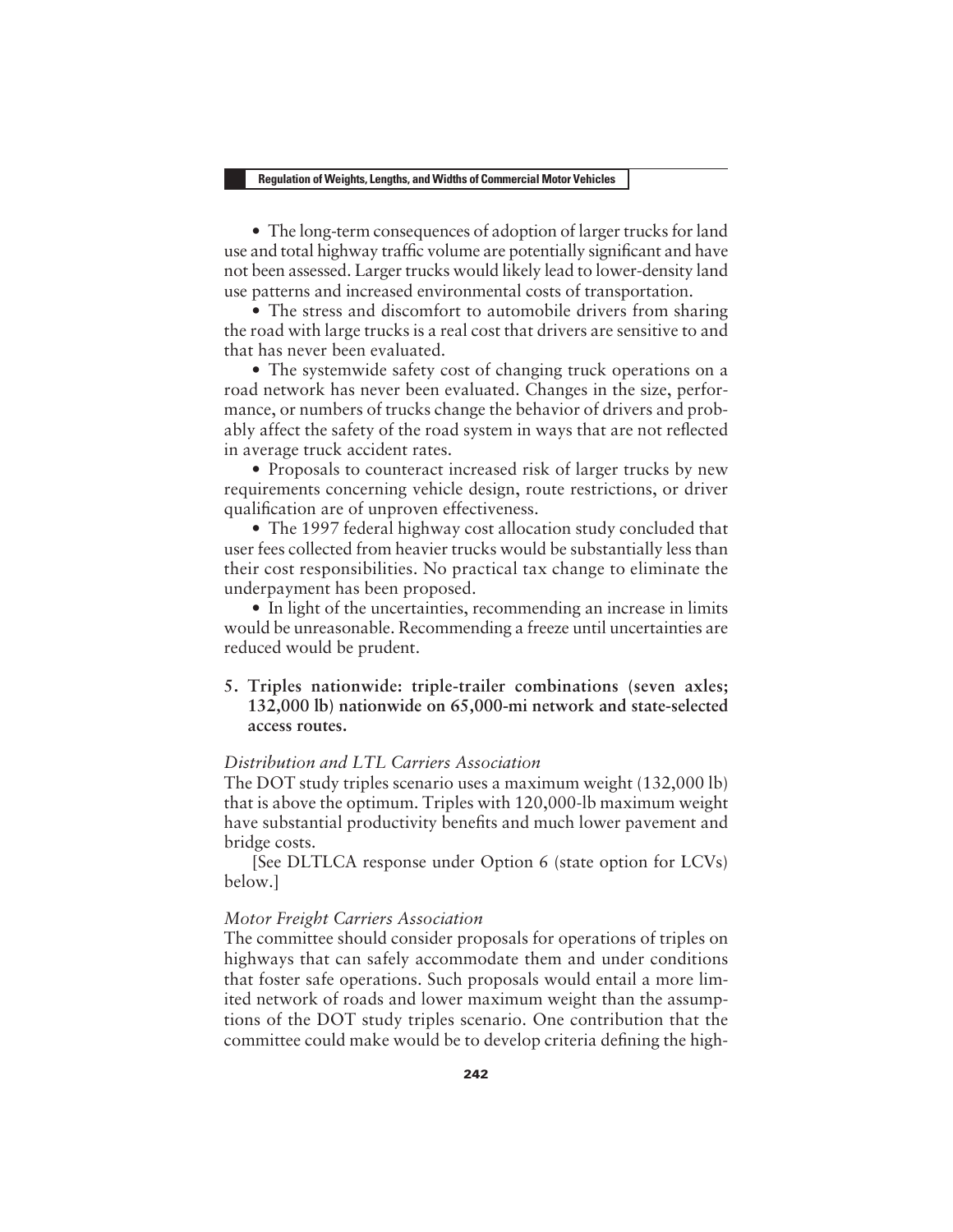ways that can safely accommodate triples and conditions that foster safe operations of triples.

## *Current Proposals, Including Industry Proposals*

#### **6. State option for longer combination vehicles.**

#### *Distribution and LTL Carriers Association*

The committee should recommend federal legislation allowing states to create permit programs for operation of longer combination vehicles. The permit program option should be available to all states regardless of grandfather rights. Such legislation would have the effect of repealing the current federal LCV freeze. Vehicles allowed under the permit program should include seven-axle triple-trailer combinations up to 120,000 lb, as well as other LCVs with maximum weight limited by a federal bridge formula. The federal law should compel the state permit programs to have features similar to those of the permit program recommended in *Truck Weight Limits* (TRB 1990a) [which referred only to vehicle weights and not lengths or configurations], including safety requirements for vehicles, drivers, and carriers, and accident and mileage data reporting for safety monitoring.

Arguments:

• The existing federal LCV freeze increases shipper costs, truck traffic volumes, pollution, and congestion, and does not enhance safety.

• The effect of size and weight limits on railroads is not a legitimate public policy issue. Protecting railroads' market share and profits from competition is bad for the economy.

#### *Western Highway Institute*

The committee should recommend repeal of the LCV freeze.

Arguments: See WHI arguments under Option 9 (weight limits) below.

#### *Federal Express Corporation*

The committee should consider recommending allowance of broader use of longer combination vehicles.

#### *Georgia Department of Transportation*

The committee should consider the importance of regional differences in traffic and terrain in its evaluation of larger and longer vehicles.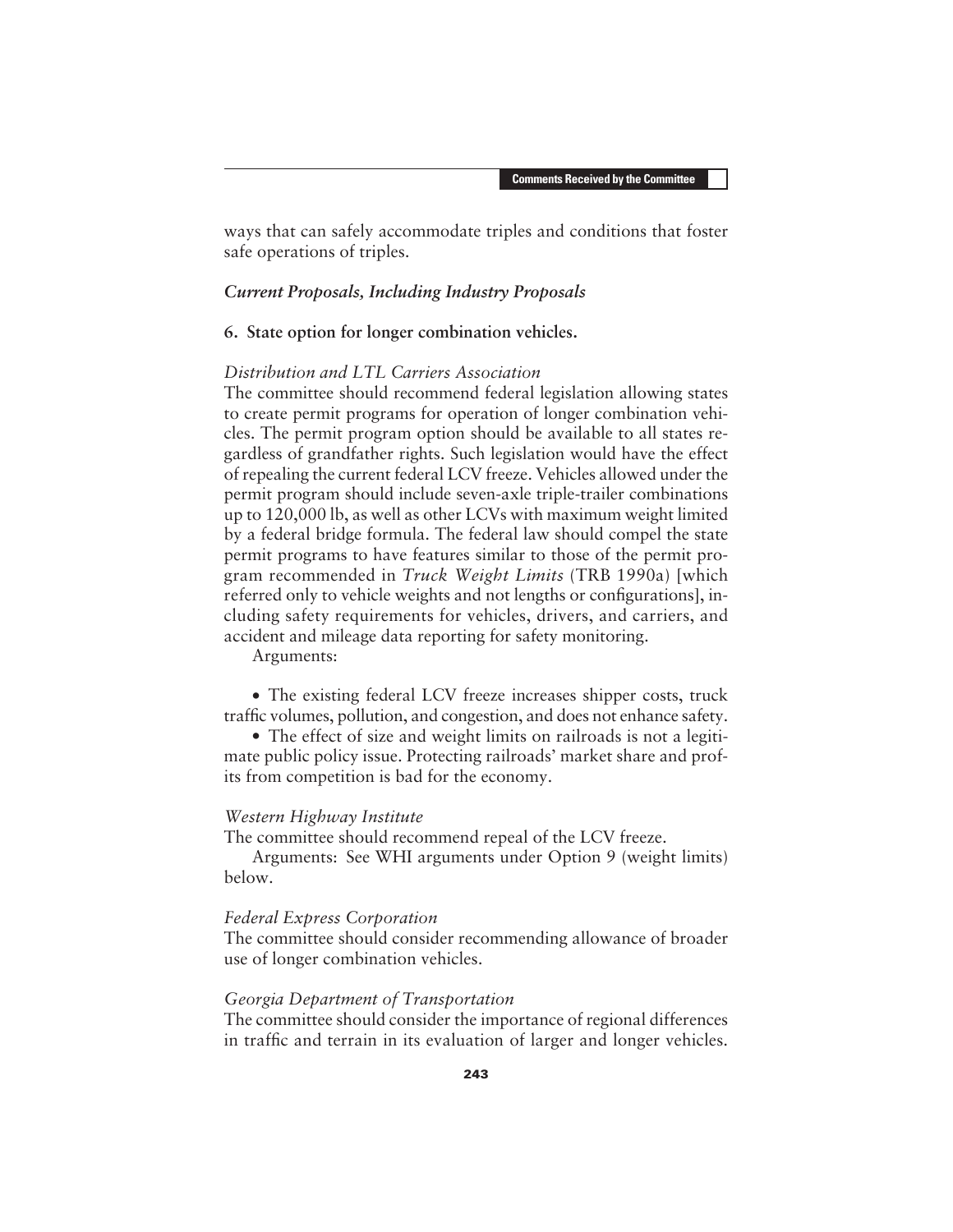Vehicles that are safe in rural and less populated areas may be a safety risk in East Coast states.

#### *Idaho Transportation Department*

The committee should recommend lifting the current federal freeze on longer combination vehicles.

Arguments: See Idaho Transportation Department arguments under Option 18 (devolution) below.

## *Michigan Department of Transportation*

The committee should consider allowing regional variation in legal vehicle configurations. Vehicles acceptable in western states may be inappropriate in the East.

## *American Trucking Associations*

LCVs and/or other more productive vehicles should be allowed at the option of the states.

[See Also ATA response under Option 11 (length limits) below.]

**7. Peterson-Cook bill: 97,000-lb six-axle tractor-semitrailer as state option.**

#### *Truck Trailer Manufacturers Association*

Consideration should be given to allowing 97,000-lb six-axle tractorsemitrailers.

Arguments: See TTMA arguments under Option 3 (LCVs nationwide) above.

## *National Industrial Transportation League*

The committee should consider a change in limits that would allow such trucks, "as long as they are safe and operated in a safe manner."

Arguments: See NITL arguments under Option 3 (LCVs nationwide) above.

## **8. Case-by-case legislative exemptions from federal standards (e.g., TEA-21 exemptions).**

No comments were received for this option.

**9. Changes in federal weight limits [other than DOT scenarios, Peterson-Cook bill, or** *Truck Weight Limits* **(TRB 1990a) recommendations].**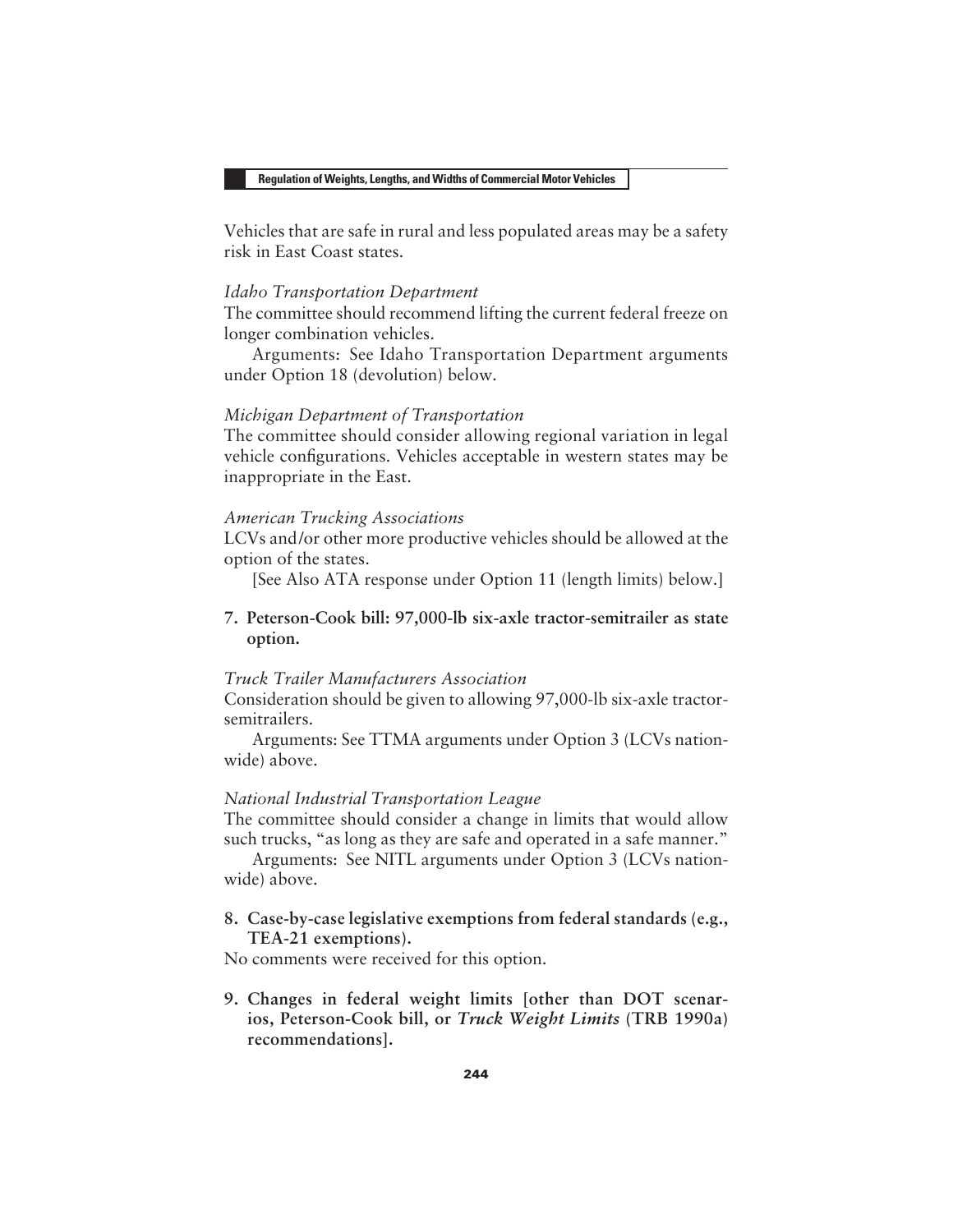#### *National Solid Wastes Management Association*

The committee should consider recommending increased tandem and tridem axle weight limits, as an alternative to revising the bridge formula. [It is unclear whether the proposed limits would supersede bridge formula limits.]

Arguments: See NSWMA arguments under Option 13 (bridge formula) below.

#### *Western Highway Institute*

The committee should recommend repeal of the federal 80,000-lb weight limit now in effect on Interstate highways. States should be allowed to set higher (but not lower) maximums or to leave weight governed only by the federal axle weight limits and the federal bridge formula.

Arguments:

• The outcome of existing federal law [including the 80,000-lb] weight limit as well as the LCV freeze, which WHI also advocates repealing] is arbitrary. Often, vehicles that are in compliance with the federal axle limits and the bridge formula and that can operate legally in a state cannot operate in adjacent states.

• The 80,000-lb limit is artificial [that is, presumably, there is no scientific or economic basis for the limit].

• States are in the best position to decide on the suitability of gross weight limits and LCVs. In the western states in particular, governmentindustry organizations have been established to work cooperatively on size and weight matters.

• Present law results in substantial excess transportation costs, particularly in the western states; the money could be spent elsewhere in a productive fashion.

#### *Federal Express Corporation*

The committee should consider an increase in maximum gross vehicle weight.

#### *Connecticut Department of Transportation*

The committee should recommend that 23 CFR Part 658 (the federal regulations on truck size and weight) be changed to include a definition of trunion axles.

#### *Georgia Department of Transportation*

The committee should consider recommending changing federal law to give states the option of imposing tandem axle weight limits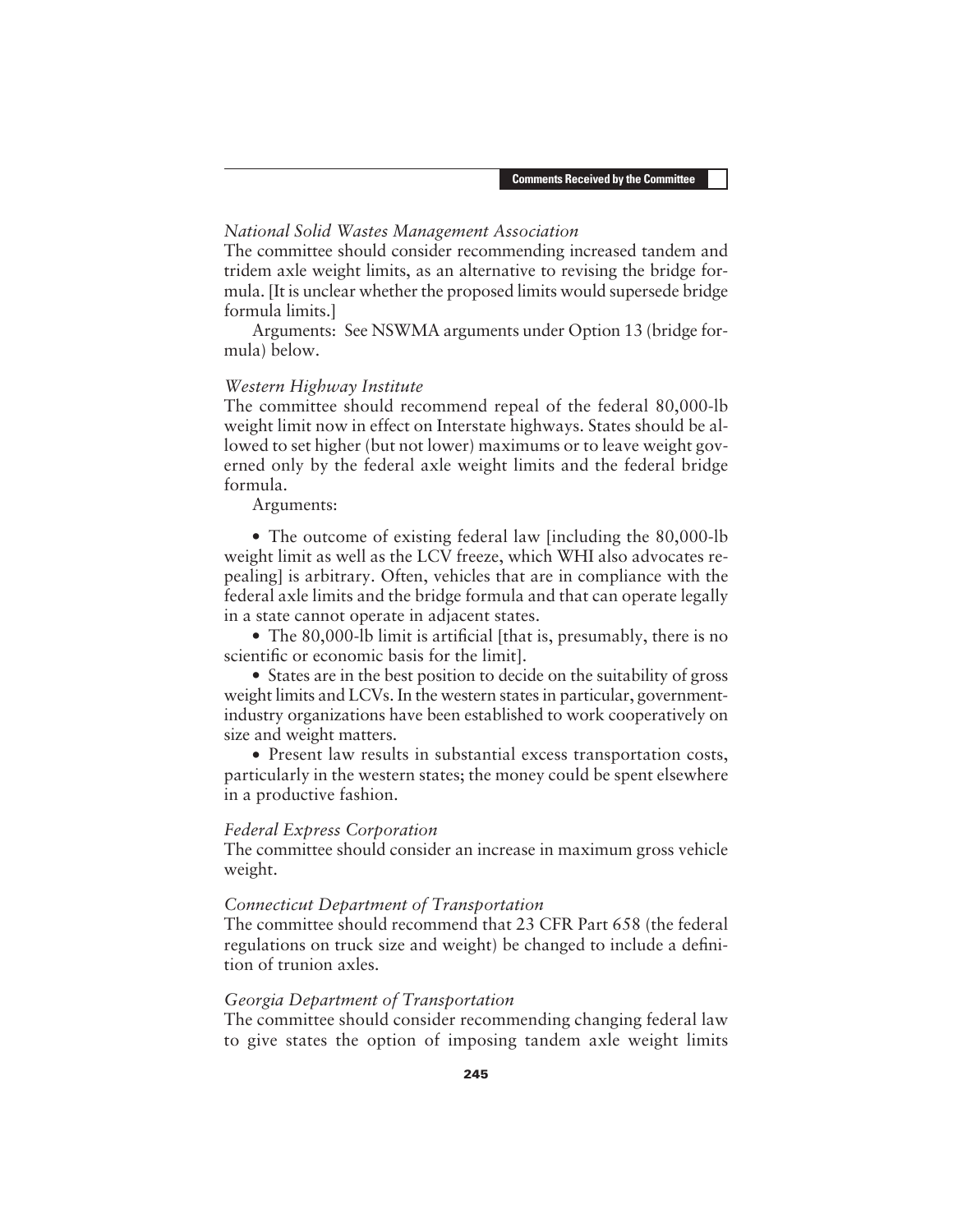greater than the current federal maximum of 34,000 lb on the Interstates.

The committee should recommend that federal law or regulation impose uniform state permitting practices for overweight intermodal containers. AASHTO Policy Resolution 9-96 in 1996 called for the same action.

Argument: Georgia allows 40,680-lb tandem axles on roads other than Interstates. States with grandfather rights can allow similar weights on their Interstates, but Georgia does not have the right to do so because it cannot claim a grandfather exemption. In such circumstances, states ought to have some leeway to judge appropriate limits.

## *American Bus Association*

The committee should recommend that federal law specify weight limits for intercity motor coaches independent of those applying to trucks or exempt motor coaches from federal weight limits. The legal maximum weight for the tandem axle pair of a motor coach should be no less than 36,000 lb, and for the drive axle of the tandem axle pair, 22,400 lb. A tolerance of 15 percent above these limits should be considered.

Arguments:

• Motor vehicle size and weight limits have been established with trucks in mind and are incompatible with the design and operation of motor coaches.

• There is no practical way for motor coach operators to monitor their weight or to adjust loading to balance axle weights, as trucks can do.

• Weight has no effect on motor coach safety because coaches are designed to be safely operated at higher weights than the legal maximum.

• The design of the air suspension of a motor coach results in far less infrastructure wear than that caused by typical truck suspensions for a given weight.

• Federally mandated wheelchair lifts and emission control equipment have added to the weight of motor coaches.

• Transit buses have received a temporary exclusion from federal weight limits.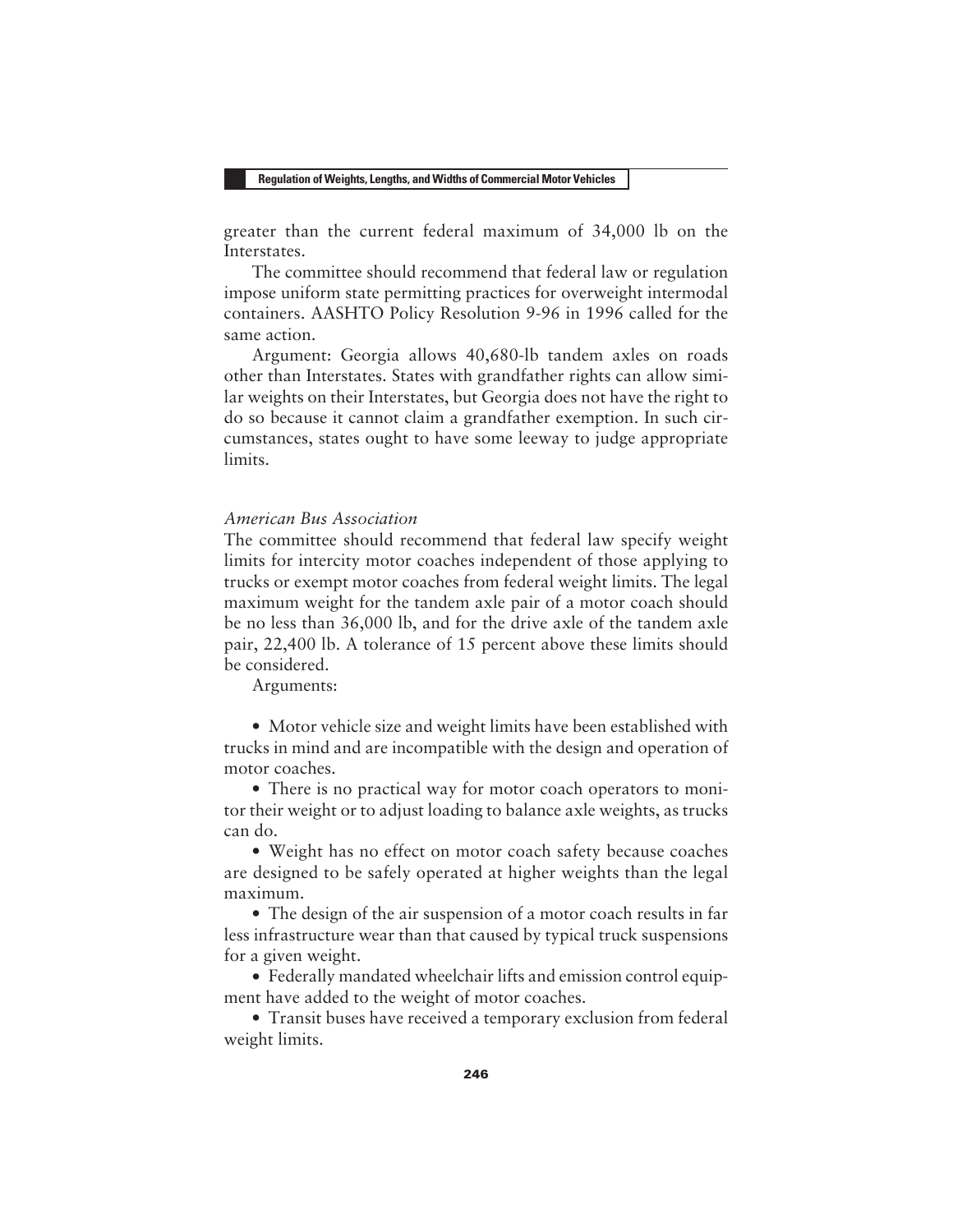#### *Motor Coach Industries, Inc.*

The committee should recommend that intercity motor coaches be exempt from federal axle weight restrictions or given a 15 percent allowance over the current limits.

Arguments: Similar to those of ABA above.

#### *National Automobile Transporters Association*

The committee should consider recommending weight tolerances for commodity-specific truck equipment such as car haulers.

Argument: The combined effect of current weight and length restrictions often prevents car haulers from optimizing loads. Consequently, they must often travel with empty spaces where additional vehicles could be hauled.

#### *American Trucking Associations*

The committee should recommend elimination of the federal 80,000-lb weight limit on Interstate highways. Gross weight should be governed by appropriate axle weight limits and the bridge formula.

The committee should consider weight tolerances for automobile haulers.

#### **10. Changes in federal vehicle width limits.**

#### *National Solid Wastes Management Association*

The committee should recommend redefinition of the federal vehicle width limit to exclude ladders, mirrors, and controls from the definition of width to which the limit applies.

Argument: Steps are already excluded from the width definition; the same justification would apply to other appurtenances.

#### *Truck Trailer Manufacturers Association*

The committee should recommend federal action to allow 102-in.-wide vehicles on all highways.

Arguments: Trailers 102 in. wide probably are already operating on all highways. Removal of 96-in. limits would allow construction of 102-in.-wide tractors and tank trailers, which would have improved rollover resistance.

#### *Idaho Transportation Department*

The committee should recommend that the definition of nondivisible loads in federal regulations be made consistent with the definition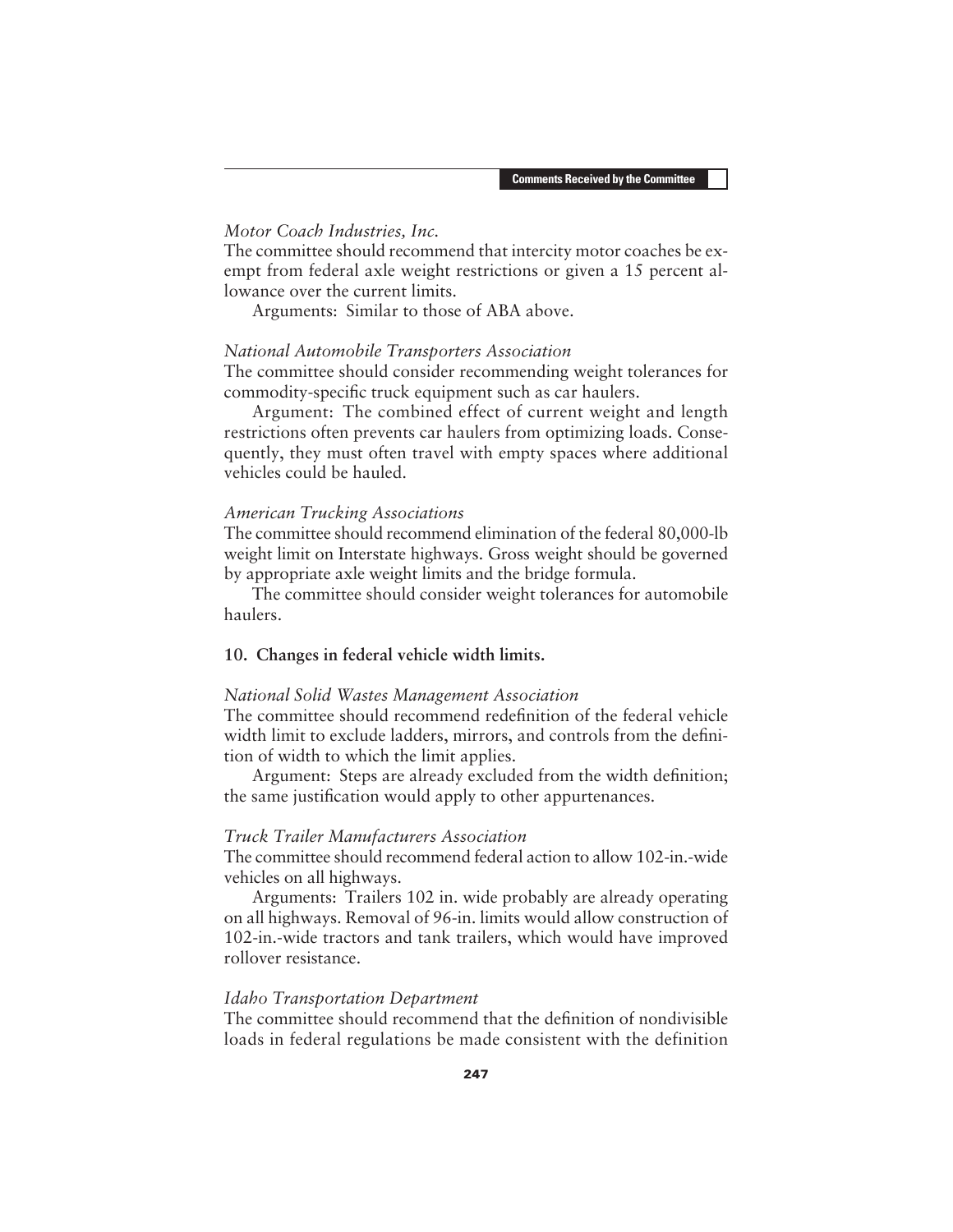adopted by the Western Association of State Highway and Transportation Officials, in particular as it applies to wide loads and the hauling of equipment.

## **11. Changes in federal length regulations.**

## *Federal Express Corporation*

The committee should consider recommending that federal law prevent states from establishing maximum trailer length limits of less than 53 ft for a semitrailer in a tractor-semitrailer combination.

## *Connecticut Department of Transportation*

The committee should recommend that certain ambiguities in federal trailer length regulations (23 CFR Section 658.13) be clarified. First, the regulations "should be revised to include a maximum semitrailer length. As written, any length semitrailer would be allowable for motorsports competition." Second, the regulations "should be revised to include a definition of those automobile transporters not considered specialized equipment."

The committee should recommend that a uniform nationwide federal standard for the kingpin-to-rear-axle dimension of 53-ft semitrailers be adopted.

The committee should recommend that a federal standard be adopted for the dimensions and location of markings indicating the length of 53-ft semitrailers.

## *American Bus Association*

The committee should consider recommending that the federal maximum length of motor coaches be increased from the present 45 ft to 50 ft. Motor coach bumpers should be excluded in measurement of length.

Arguments:

- Trailers 53 ft long are legal on nearly all roads.
- Motor coaches 50 ft long are in use in Europe.

• Bumpers should qualify as safety devices, which are already excluded in the application of federal dimensional limits.

#### *Motor Coach Industries, Inc.*

Bumpers should be excluded in the definition of motor coach length for regulatory purposes.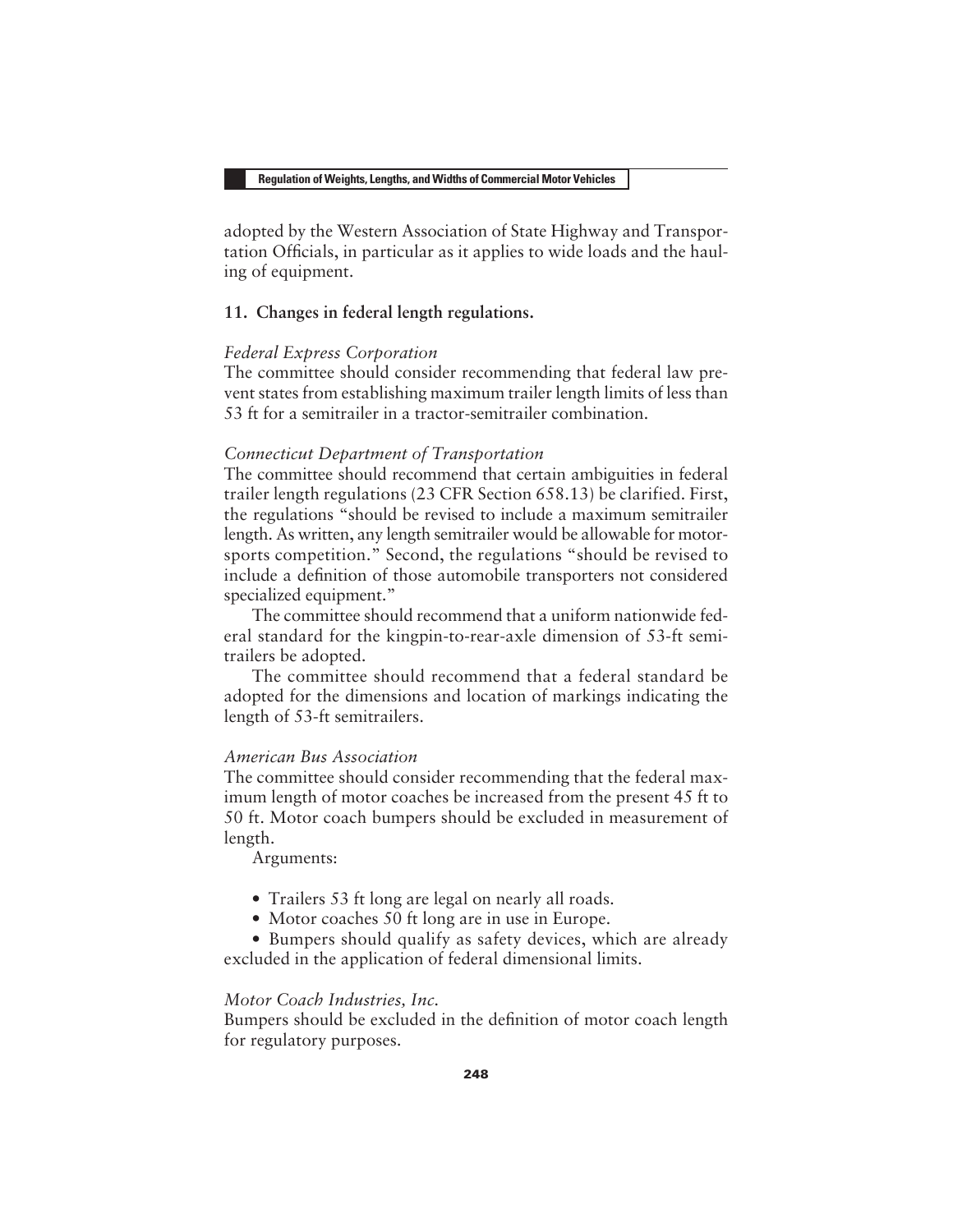Arguments:

• Bumpers are safety devices.

• Federal action would preempt inconsistent state length requirements.

#### *American Trucking Associations*

The committee should consider a federal minimum trailer length law for combinations that include tractors with dromedary boxes.

"The committee should consider changes to the federally grandfathered longer combination vehicle . . . laws that allow for the measurement of combined trailer length . . . rather than the overall length of the combination."

## **12. Changes in current federal size and weight law or regulations in general.**

#### *Texas Department of Transportation*

The committee should not recommend changes in existing federal law or regulations governing vehicle weight, length, and width.

Arguments: "Normally, demand drives the need for change and thus far in Texas we are hearing neither public nor business requests for any changes in the status quo. The economy is thriving within current guidelines, manufacturers are building cleaner and more fuel efficient trucks, truck safety is on everyone's agenda, . . . and our communities appear well served by existing transportation modes."

#### *Motor Freight Carriers Association*

The committee should consider the range of reasonable proposals that have been made in recent years for liberalizing limits to provide increased productivity, including the recommendations of earlier TRB committees on size and weight issues, including *Truck Weight Limits* and the Turner Proposal study (TRB 1990b).

Arguments:

• The decision embodied in the 1991 LCV freeze to "freeze productivity improvements on a mode of transportation that is vital to a growing and diverse economy" was an irrational one.

• "With a growing economy—and its attendant increases in freight and truck traffic—we eventually must confront the reality that trucks are a large part of the equation. We will have to decide if we want more trucks of the same or smaller size or do we want to rationally consider sensible increases in sizes and weights."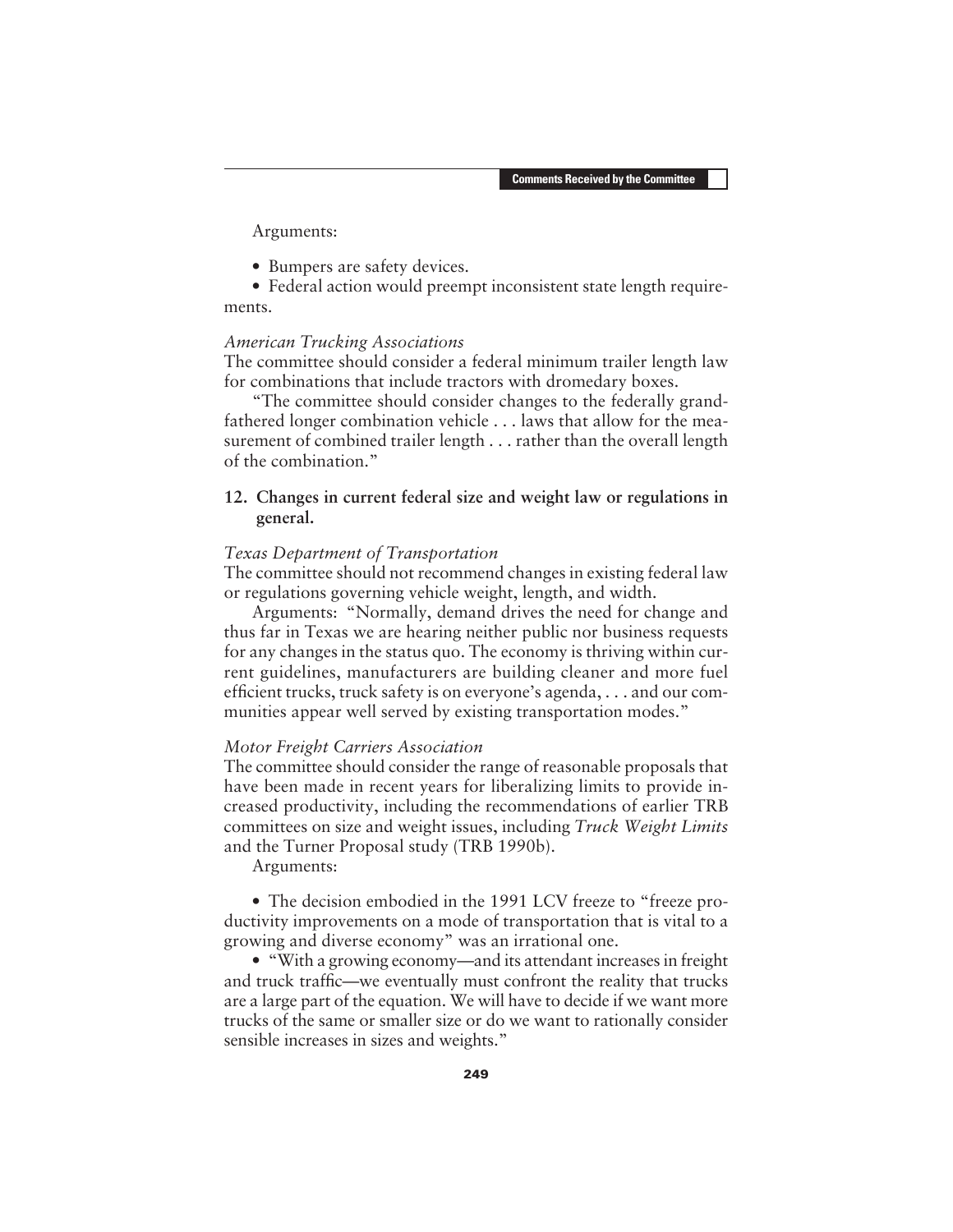## *Truck Manufacturers Association*

Truck size and weight regulation is of interest to members of the association, but the views of members are diverse and the association has not developed a consensus position on the issue.

## *New York State Department of Transportation*

Increases in length, width, and height limits should only be considered and agreed to by states within geographical regions. The federal government can consider revisions to weight limits, but on Interstate highways only.

## *Recommendations of Earlier TRB Study Committees*

## **13. New bridge formula from** *Truck Weight Limits***.**

## *National Solid Wastes Management Association*

The committee should recommend a new bridge formula similar to the one recommended in *Truck Weight Limits,* either as a state option or as a federal mandate.

Arguments:

- Waste-hauling costs would be reduced.
- Fewer truck trips would be required to remove waste, reducing traffic congestion, pollutant emissions, and accidents.
- Increasing the length of waste-hauling trucks to allow increased weight under the existing bridge formula is impractical and unsafe.

• Most states already have special limits for waste-hauling trucks off the Interstates, forcing heavier trucks onto the less-well-designed roads.

## *Western Highway Institute*

Consideration should be given to a new bridge formula, although the present formula is adequate for the majority of industry's needs. Provision should be made for large-scale testing of proposed new bridge formulas.

**14. Turner Proposal (TRB 1990b): state option to allow nine-axle, 111,000-lb double-33-ft-trailer combinations with coordinated bridge management and fee changes.**

## *Michigan Department of Transportation*

The committee should consider changing regulations to encourage adding axles to vehicles to lessen pavement wear.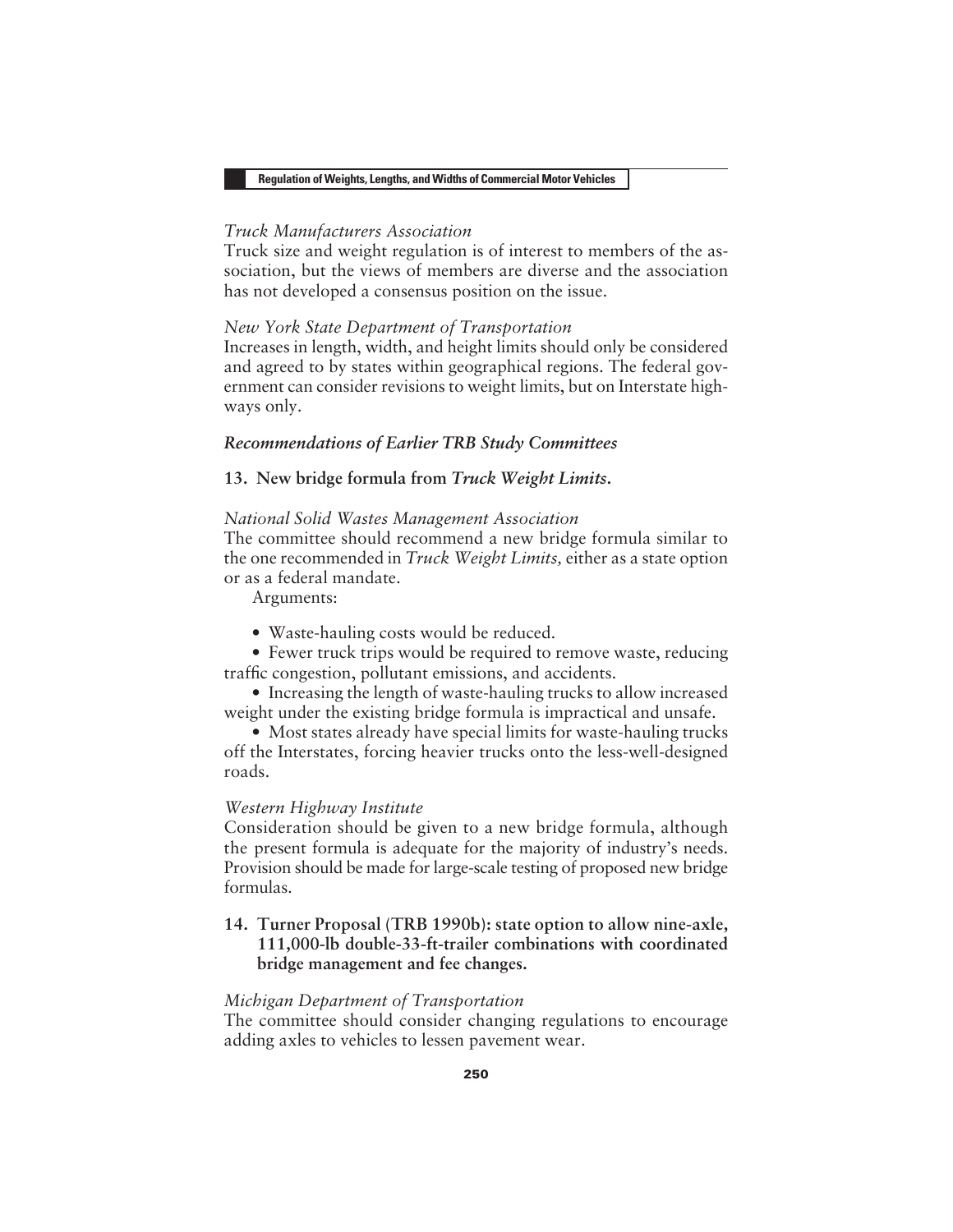## **II. APPROACHES TO FEDERAL SIZE AND WEIGHT REGULATION OUTSIDE THE EXISTING FRAMEWORK**

## **15. Permitting program recommended in** *Truck Weight Limits* **for heavier trucks on Interstates.**

#### *National Solid Wastes Management Association*

The committee should recommend a permitting program with features similar to the recommendation of *Truck Weight Limits* as a state option.

Arguments: See NSWMA arguments under Option 13 (bridge formula) above.

## **16. Performance standards defined as the basis for certification of operator-proposed vehicles.**

#### *Truck Trailer Manufacturers Association*

The committee should recommend creation of a federal special permit program for testing and demonstration of new industry-developed vehicle technologies.

The committee should recommend that the federal government develop performance requirements (presumably for use at least as the basis for the permit program).

Argument: State size and weight regulations today prevent testing and demonstration of industry-developed concept vehicles. The federal permit program would allow experience to be gained with such vehicles and would encourage innovation. The research base for defining performance requirements exists.

#### *National Automobile Transporters Association*

NATA is sponsoring research for design of automobile hauler configurations based on performance standards.

#### *Western Highway Institute*

The committee should recommend creation of a mechanism for testing of new types of operations, including new bridge formulas, the Argosy concept vehicle, and performance standards.

## **17. Federal user fee reform to closely align fees with costs occasioned (possibly coupled with optimal pavement design).**

#### *Association of American Railroads*

Conclusions on appropriate changes in the regulations must include consideration of how costs are to be recovered from the parties involved.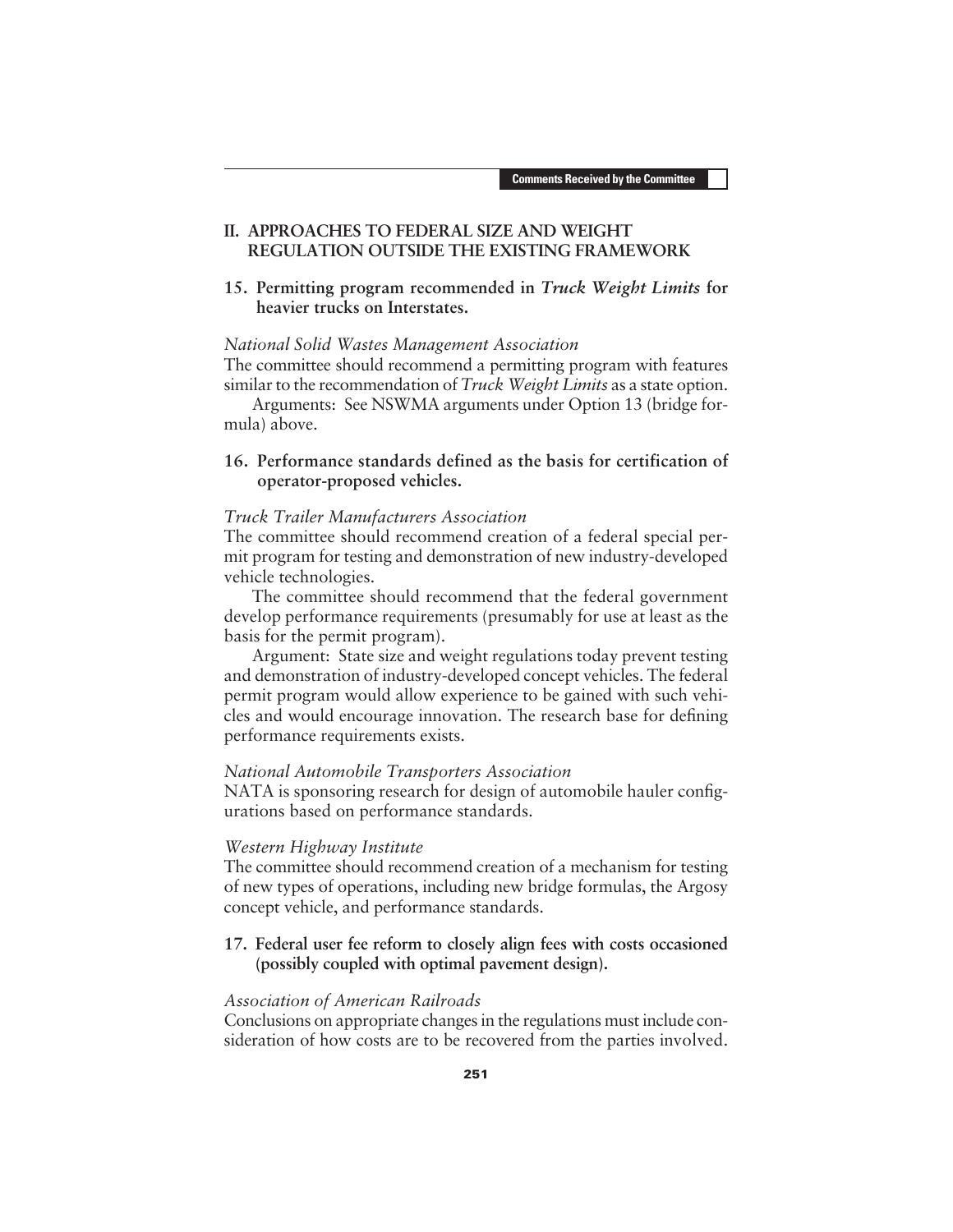"[A]n efficient cost recovery system would eliminate the cross subsidization between highway users, ensuring that each category of highway user pays only for the costs it imposes on the highway system, thus providing the basis for an economically efficient allocation of freight among all freight transportation modes." The relevant costs are direct infrastructure costs; social costs including safety impacts; and the full effects on shippers' costs, including disadvantages of larger trucks to shippers (e.g., higher inventory costs) and the effect of higher rail rates that would result if rails lost traffic to larger trucks.

## *National Automobile Transporters Association*

"The privilege of hauling additional weight should be indexed into the current heavy vehicle use tax."

## *Michigan Department of Transportation*

The committee should consider mechanisms to fund pavement, bridge, freeway interchange, and local road upgrades necessitated by any changes in commercial vehicle weights, lengths, and widths.

## *New York State Department of Transportation*

If federal weight limits on the Interstates are increased, the trucking industry should pay for any improvements necessary to accept heavier loads on roads giving access to the Interstate system. A truck operating at a higher weight by permit should pay fees depending on its equivalent single-axle load (ESAL) rating.

## **18. Devolution of regulatory responsibilities to the states.**

## *Idaho Transportation Department*

The committee should recommend changes so that laws and regulations on the federal level concerning vehicle dimensions "should be minimal and more general." Specific laws and regulations should be the responsibility of individual states, working in cooperation with other states.

Arguments:

• The states differ greatly in the conditions that are relevant to selecting size and weight limits. These include population density, terrain, climate, and infrastructure condition.

• The federal government is not capable of assessing local conditions in setting size and weight limits. Examples of unintended and illogical consequences of federal divisible load regulations are cited.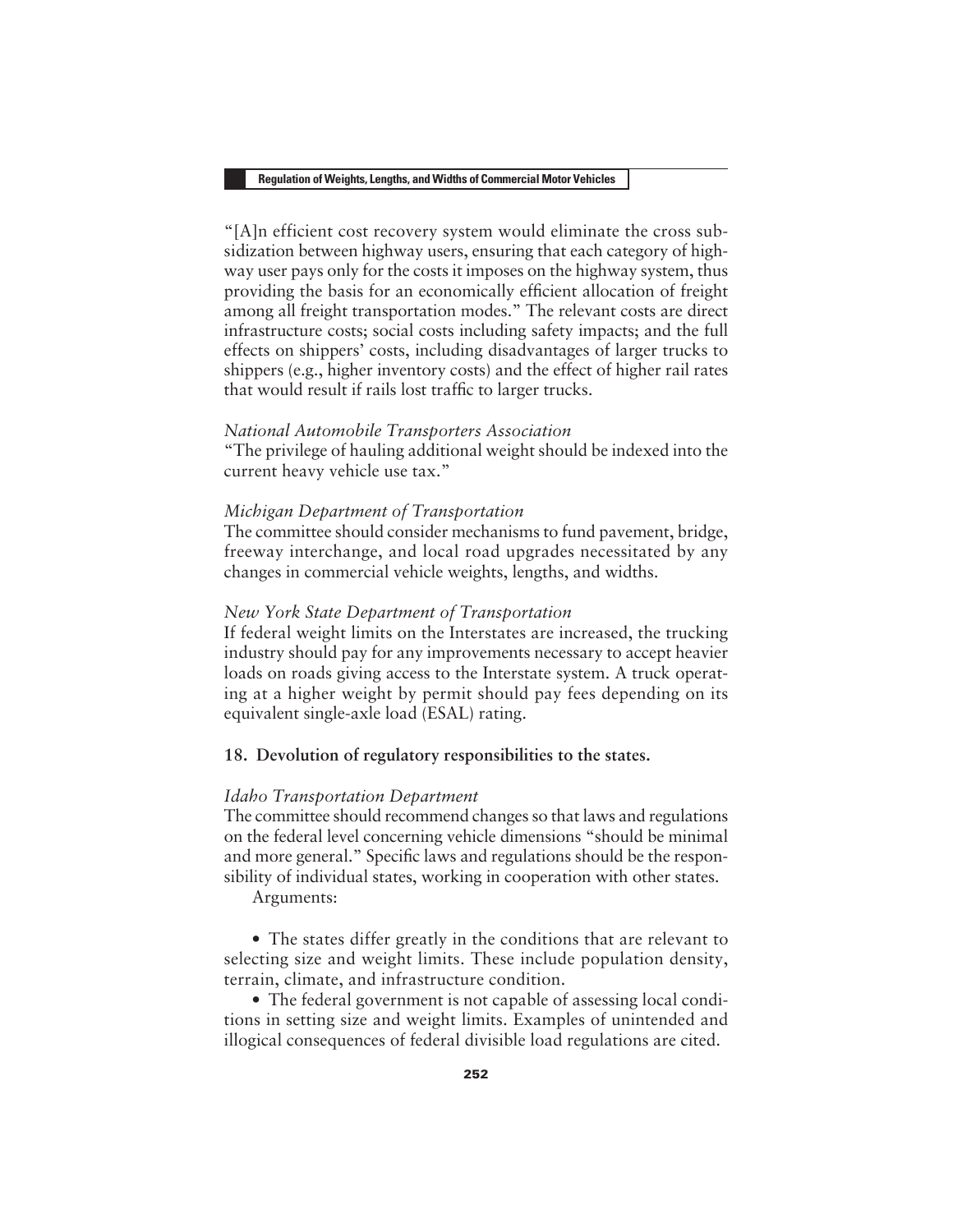## *New York State Department of Transportation*

If federal weight limits on the Interstates are increased, the states must have total control of provisions giving the larger trucks access to and from the Interstates, without federal influence.

## **III. POLICIES TO MITIGATE THE EFFECTS OF LARGE TRUCKS**

Such policies would provide a broader range of options for achieving the underlying goal of controlling the costs of truck traffic while allowing efficient freight transportation.

## **19. Improved enforcement of size and weight limits and safety regulations.**

## *New York State Department of Transportation*

Heavier trucks operating under permit should be required to display a plate showing the weight rating and horsepower of the power unit and other specifications.

## **20. Improved bridge management targeted at reducing bridge costs of trucks.**

## *Western Highway Institute*

Consideration should be given to use of a field diagnostic system to ensure that posted limits reflect bridges' true carrying capacity.

## **21. Changes in pavement design practices.**

No comments were received for this option.

## **22. Exclusive truck routes or lanes.**

#### *Truck Trailer Manufacturers Association*

"New intelligent highway construction should be planned" for major freight lanes to accommodate larger combinations.

## **23. Mitigation policies in general.**

#### *Indiana Department of Transportation*

The committee should recommend revisions in federal law and regulations that will provide a safer infrastructure system for the traveling public. The committee should not recommend changes that would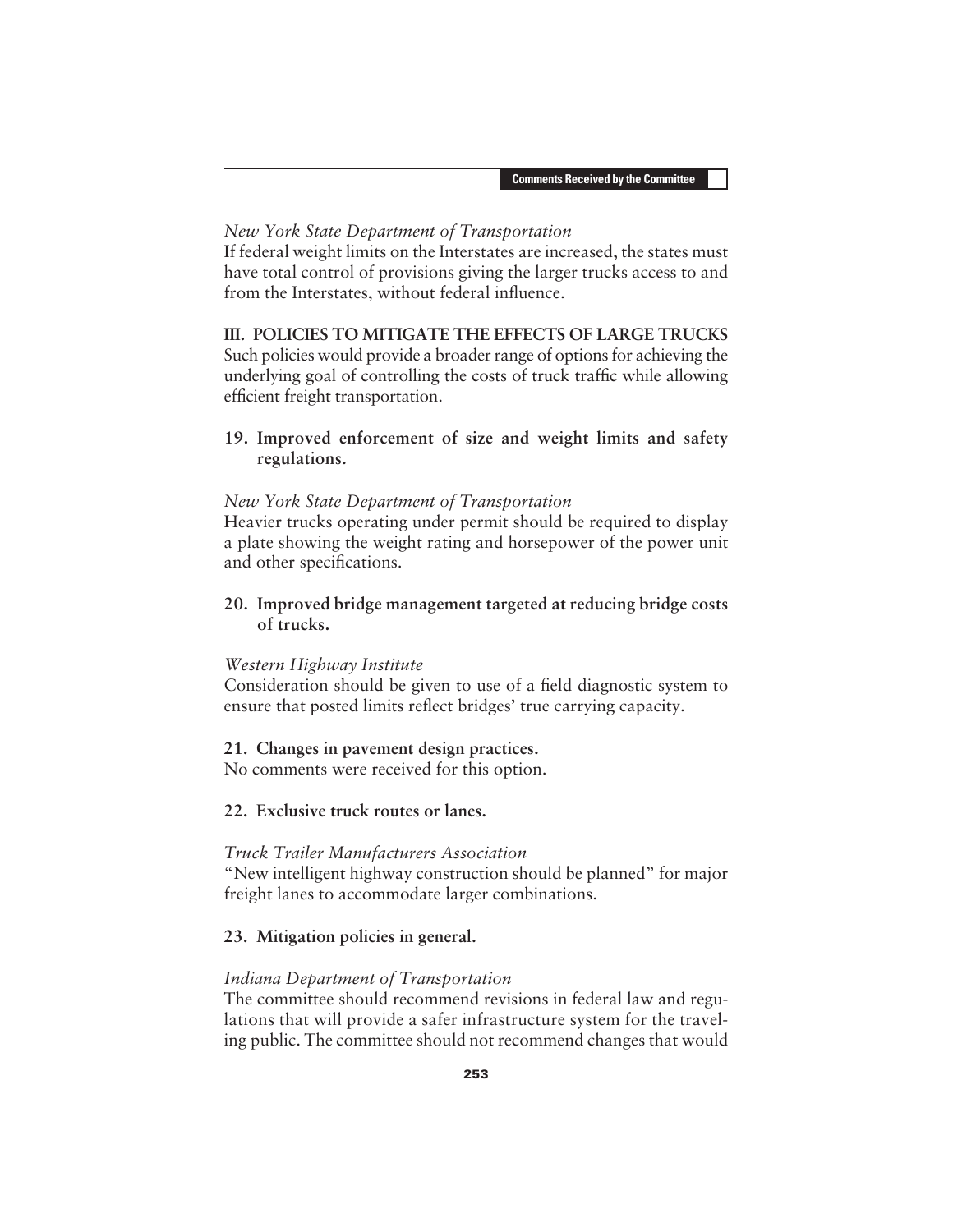increase vehicle weights, lengths, or widths. In evaluating alternatives, the committee should consider safety, costs, alternatives to trucking, and freight diversion.

## *Insurance Institute for Highway Safety*

"Revisions to federal law and regulations regarding commercial vehicle weights, lengths, and widths should not be considered if they could worsen the current level of truck safety on U.S. roads. Reducing the losses associated with large truck crashes should be the primary concern of any revisions to federal laws and regulations concerning truck size and weight."

"Design changes to heavier trucks that may improve one aspect of performance can have a negative effect on another. For example, increasing the number of axles can reduce pavement damage from heavier trucks and their tendency to roll over; but this also degrades braking efficiency and the ability of a truck to evade obstacles."

Several studies indicate that multitrailer accident rates are higher than those of single-trailer configurations when confounding factors are controlled for.

#### *American Automobile Association*

The committee should evaluate vehicle weight, length, and width limits and related regulations that affect safety, infrastructure, and mobility. Examples of such regulations are truck driver licensing including requirements for particular vehicle configurations; enforcement of licensing requirements and other safety regulations and of size and weight limits; state permitting practices as they affect safety, infrastructure, and mobility; U.S. and foreign regulations that govern the dimensions of trucks entering the United States from Canada and Mexico; and the efficacy of hours of service regulations for various truck configurations.

The committee should attempt to identify changes in regulations that would improve safety, mobility, and the economy of use of the infrastructure.

#### *New York State Department of Transportation*

In addition to weight, new regulations changing the federal weight limits would have to address suspension characteristics and performance, tire characteristics, maximum weights for axle groups, horsepower-to-weight ratio, and state permitting and fee requirements.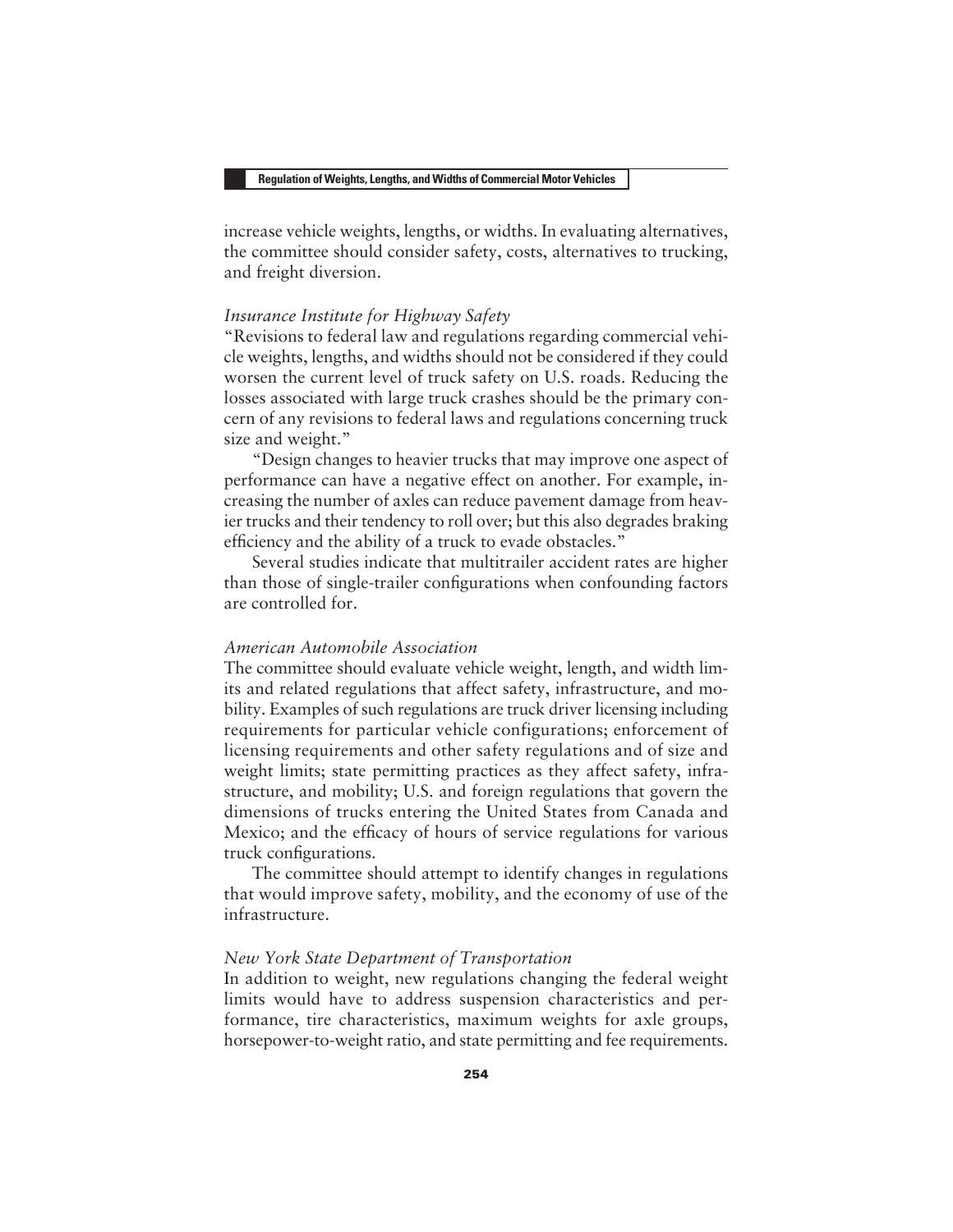#### **REFERENCES**

# **Abbreviations**

**DOT** U.S. Department of Transportation<br>**TRB** Transportation Research Board

**Transportation Research Board** 

- TRB. 1990a. *Special Report 225: Truck Weight Limits: Issues and Options.* National Research Council, Washington, D.C.
- TRB. 1990b. *Special Report 227: New Trucks for Greater Productivity and Less Road Wear: An Evaluation of the Turner Proposal.* National Research Council, Washington, D.C.
- DOT. 1998. *Comprehensive Truck Size and Weight Study: Draft Volume III Scenario Analysis.* Dec. 30.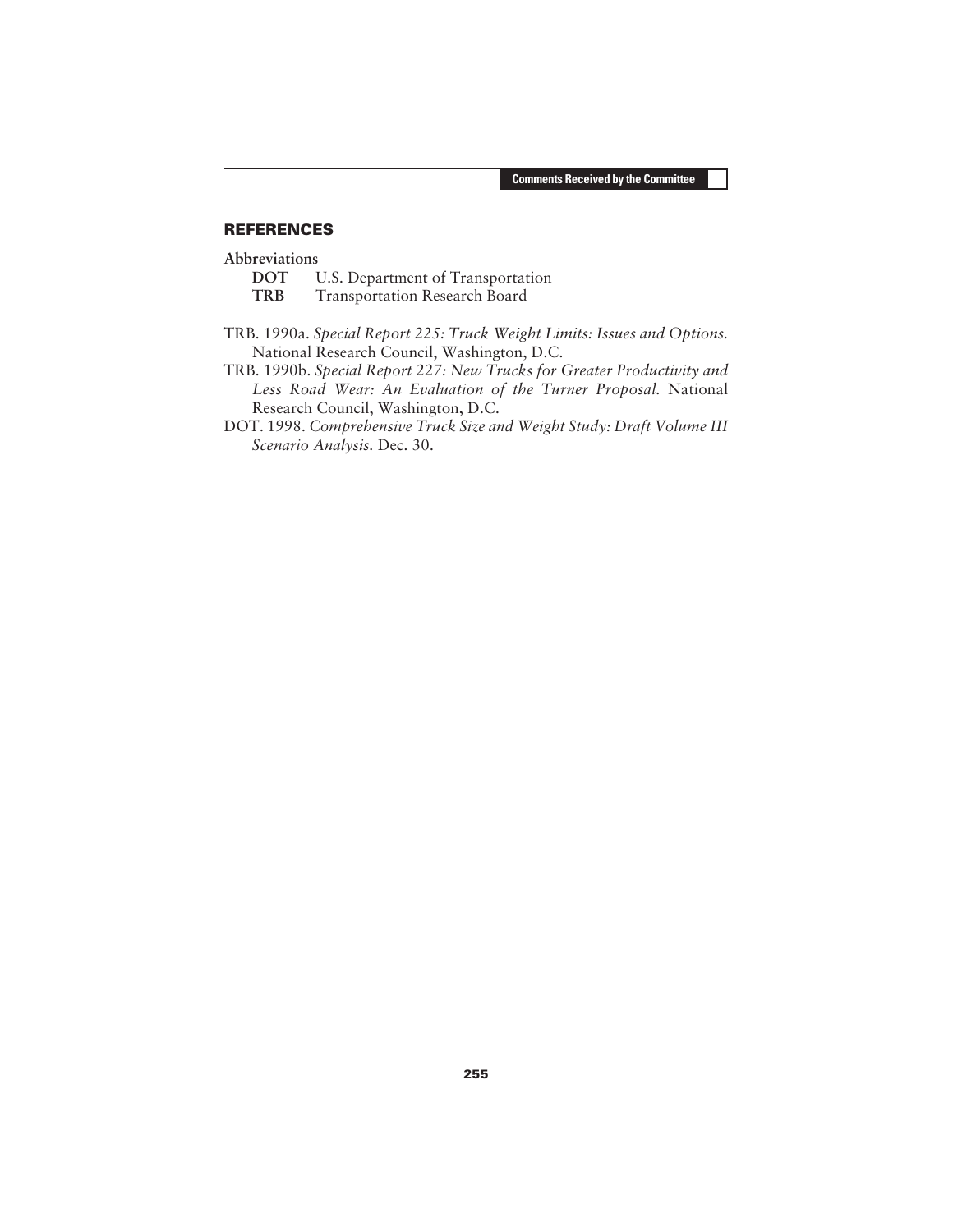# **Recommendations from** *Truck Weight Limits* **Study (1990)**

**Appendix D**

[Transportation Research Board Committee for the Truck Weight Study. *Special Report 225: Truck Weight Limits: Issues and Options.* TRB, National Research Council, Washington, D.C., 1990, pp. 14–25.]

## **STUDY RECOMMENDATIONS**

The impact analyses conducted for this study support findings from previous truck size and weight studies mandated by Congress. It has been found that increasing truck weights can significantly reduce the cost of goods movement and that cost savings due to more efficient trucks generally exceed the additional pavement and bridge costs incurred by highway agencies. At the same time, other study findings suggest the need for caution in implementing increases in truck weights. Unless the revenues required to cover additional pavement and bridge costs are provided to highway agencies, the condition of the highway system will deteriorate, thereby increasing vehicle repair costs, lowering fuel economy, increasing travel delays and accidents, and adversely affecting driver and passenger comfort. Also, increasing truck weights has both positive and negative effects on safety and traffic operations. On one hand, reduced truck traffic serves to decrease truck-related accidents and congestion. On the other, simply allowing more weight on existing trucks could adversely affect truck operating characteristics and increase accident rates. Further, if user charges do not increase in step with truck costs, inefficient levels of rail diversion might occur. This new truck traffic could cause net losses for the transportation system as a whole if added pavement and bridge costs resulting form diversion exceed savings in transport costs.

In formulating the major recommendations for this study, the committee was guided by the following objectives:

• To select, from the various proposed changes in truck, weight regulations from industry groups and others, the most practical means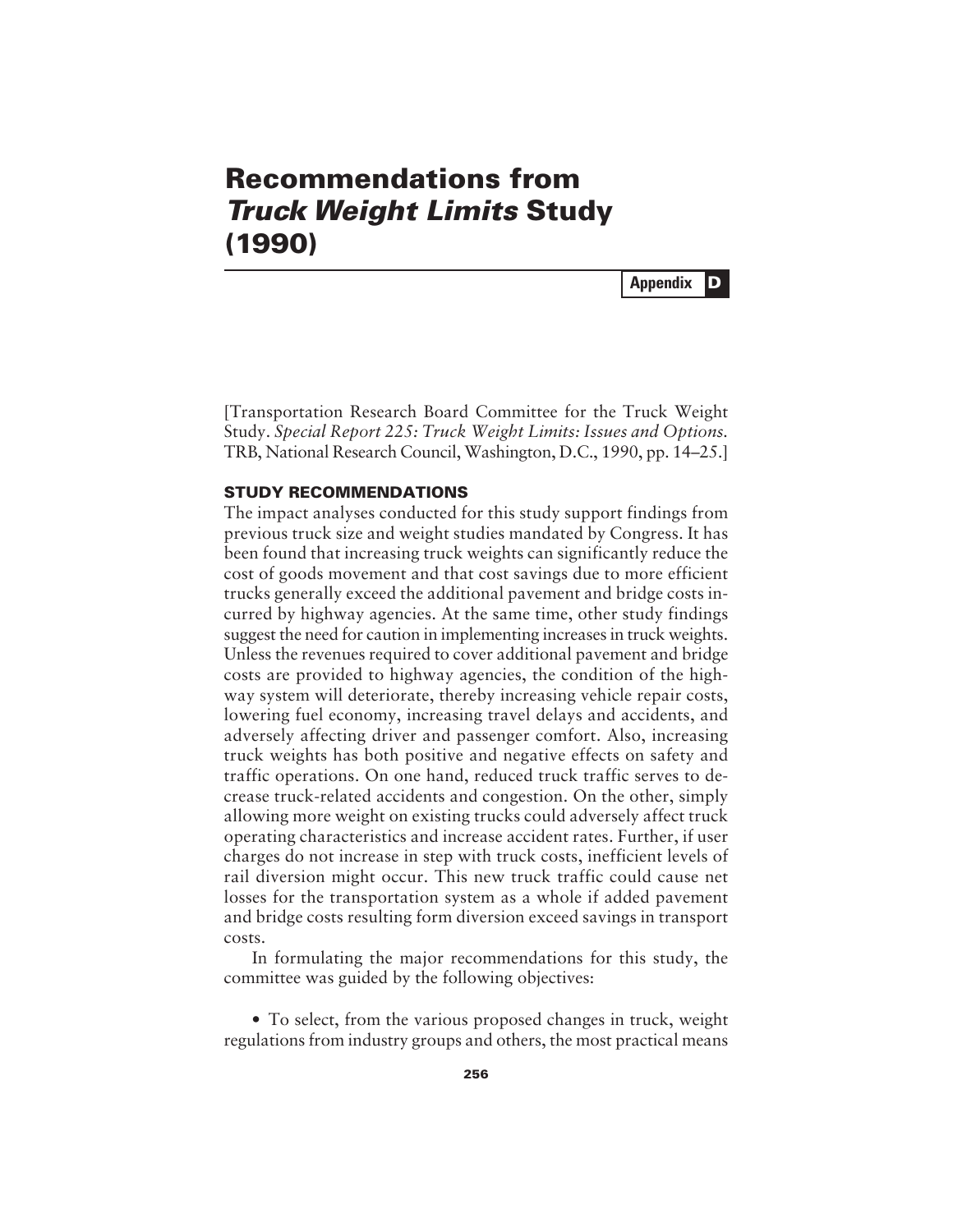to realize the productivity benefits of increased truck weights while reducing or eliminating possible adverse effects;

• To make changes in weight limits that would reduce truck accidents and encourage safety improvements in truck design and operation;

• To provide mechanisms to match user fees with added costs for pavements and bridges;

• To promote uniformity in the administration of truck weight regulations;

• To balance the federal interest in protecting the national investment in the Interstate system and facilitating interstate commerce with the interests of states in serving the needs of their citizens and industries; and

• To develop proposals that are realistic and feasible, and would have a reasonable chance of being implemented.

The following are five recommendations that the committee believes to be consistent with these objectives.

#### **Recommendation 1: New Bridge Formula**

*Congress should replace the current federal bridge formula on Interstate highways with the following formula:*

| $W = 1,000 (2L + 26)$  | for $L \leq 24$ |
|------------------------|-----------------|
| $W = 1,000$ (L/2 + 62) | for $L > 24$    |

*where* W *is the maximum weight in pounds that can be carried on any group of three or more axles and* L *is the length in feet of the axle group rounded to the nearest whole foot. States adopting the new bridge formula on Interstates and other roads should identify all bridges that must be posted or replaced as a consequence of the heavier loadings and estimate all additional costs associated with the increase in limits. Taxes on heavy vehicles should then be increased as necessary to cover these additional costs.*

The recommended bridge formula is the TTI HS-20 formula. This formula, together with federal axle-weight limits, would be applied to vehicles with gross weights of 80,000 lb or less. Recommendation 2 deals with a permit program for vehicles over 80,000 lb and describes how the formula would be extended for these vehicles.

Truck costs would decrease by \$2.4 billion per year (\$2.7 billion per year in transport cost savings less \$0.3 billion in higher taxes to cover pavement and bridge cost increases) if all states adopted the recom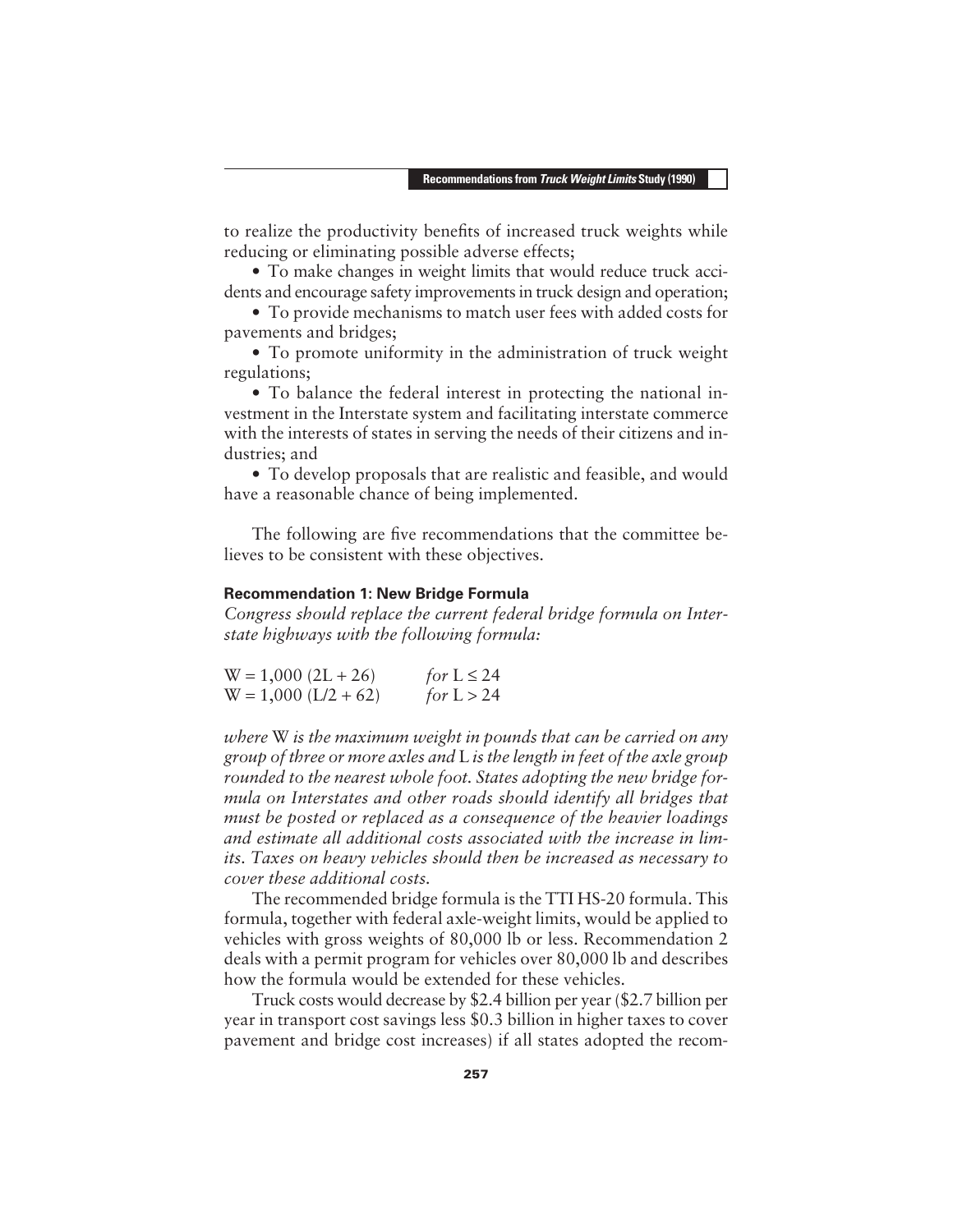mended bridge formula on all their highways. Operators of specialized hauling vehicles (SHVs) such as dump trucks, concrete mixers, and solidwaste disposal trucks would be the principal beneficiaries of this change. Operators of relatively short tractor-semitrailers (such as haulers of tank trailers, dump trailers, and containers) would also benefit.

Many states currently have more permissive limits on non-Interstate highways than on Interstates. In these states, increasing the bridge formula on Interstates should serve to attract heavy-truck traffic from other roads. The shift of heavy trucks from non-Interstate to Interstate highways would reduce pavement costs to highway agencies, because on a per-vehicle-mile basis, the pavement wear effects of heavy trucks are much less on thicker pavements.

The recommended formula would also cause some operators of heavy three-axle trucks to use four-axle trucks instead. The shift from three-axle trucks to four-axle trucks would be beneficial to pavements, because four-axle trucks cause less pavement wear per ton of freight carried. This shift would occur because the recommended formula provides a greater incentive to add an axle than the current formula. For example, under the current bride formula, 22-ft-long, three-axle trucks can operate at 52,500 lb and 22-ft-long, four-axle trucks can operate at 56,500 lb, a difference of 4,000 lb. Under the recommended bridge formula, the three-axle truck would be controlled by axle weight limits to 54,000 lb (20,000 lb on the single axle and 34,000 lb on the tandem axle) and the four-axle truck could operate at up to 70,000 lb (depending on its axle spacings), a difference of 16,000 lb.

Replacing the current bridge formula with the recommended formula would increase the number of bridges that must be posted or replaced. Currently, about 120,000 of the nation's 600,000 bridges are posted. If all states adopted the recommended bridge formula on all their highways, the number of posted bridges would increase by about 22,000—4,000 on primary highways and 18,000 on nonprimary highways. On an annual basis, the cost to reconstruct all 22,000 bridges would be about \$350 million a year.

As a practical matter, many states would choose to post rather than reconstruct some of these bridges (particularly those on low-volume nonprimary highways). Whereas posting results in lower bridge costs to highway agencies, it also increases the circuitry of travel for heavy trucks and might make the use of certain heavy trucks impractical because they cannot conveniently reach their destinations. Thus, if highway agencies posted rather than reconstructed many bridges, both truck cost savings and the added costs for bridges should be reduced.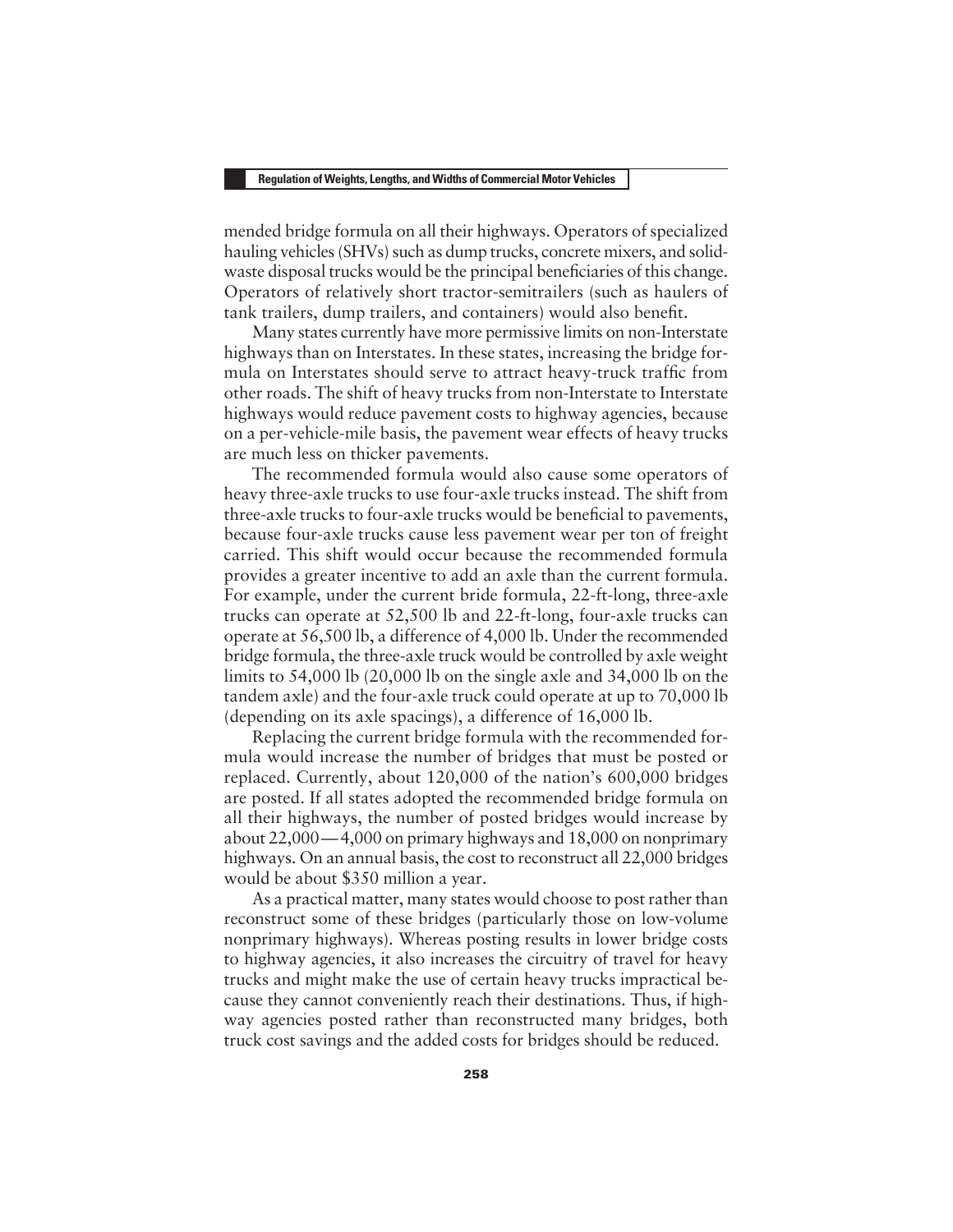In summary, the committee found that, even with a cautiously high estimate of the added bridge costs, adoption of the recommended bridge formula by all states would result in a new savings of over \$2 billion per year and would reduce congestion and accidents involving heavy trucks.

The impact analyses conducted for this study indicate that increases in weight limits beyond the recommended formula would, more likely than not, result in additional savings; however, the committee's ability to anticipate all the important consequences of such increases is limited. The bridge formula recommended here is the result of striking a balance between the objectives of maximizing net savings and minimizing uncertainty about the consequences of changes in limits.

#### **Recommendation 2: Special Permit Programs**

*Congress should broaden the process for exemptions so that it would not be necessary for states to claim grandfather exemptions in order to permit vehicles to operate over the federal gross weight limit of 80,000 lb. Rather, all states should be allowed to establish permit programs for heavier vehicles, provided that such programs included provisions to control the characteristics and operations of permit vehicles. Key features of the special permit programs would be designated routes, maximum weights, fee structures, and safety restrictions for permit vehicles.*

• *Designated Routes.* States should designate routes over which permit vehicles may operate, and all bridges on proposed routes should be checked to ensure that they can accommodate permit vehicles.

• *Maximum Weights.* The maximum weight for permit vehicles over 80,000 lb should be no greater than that given by the current federal bridge formula for vehicles with up to nine axles. How the new bridge formula given in Recommendation 1 could be combined with the current formula for vehicles over 80,000 lb is shown in . . . Table ES-3. States with grandfather exemptions that currently allow vehicles to operate over federal axle limits or at weights greater than those shown in Table ES-3 should be allowed to continue to do so only if they meet other requirements of the special permit process.

• *Fee Structures.* States should establish fee structures for permits that are adequate to cover any increase in highway agency costs resulting from permit vehicles and all costs associated with administration and enforcement of permit programs.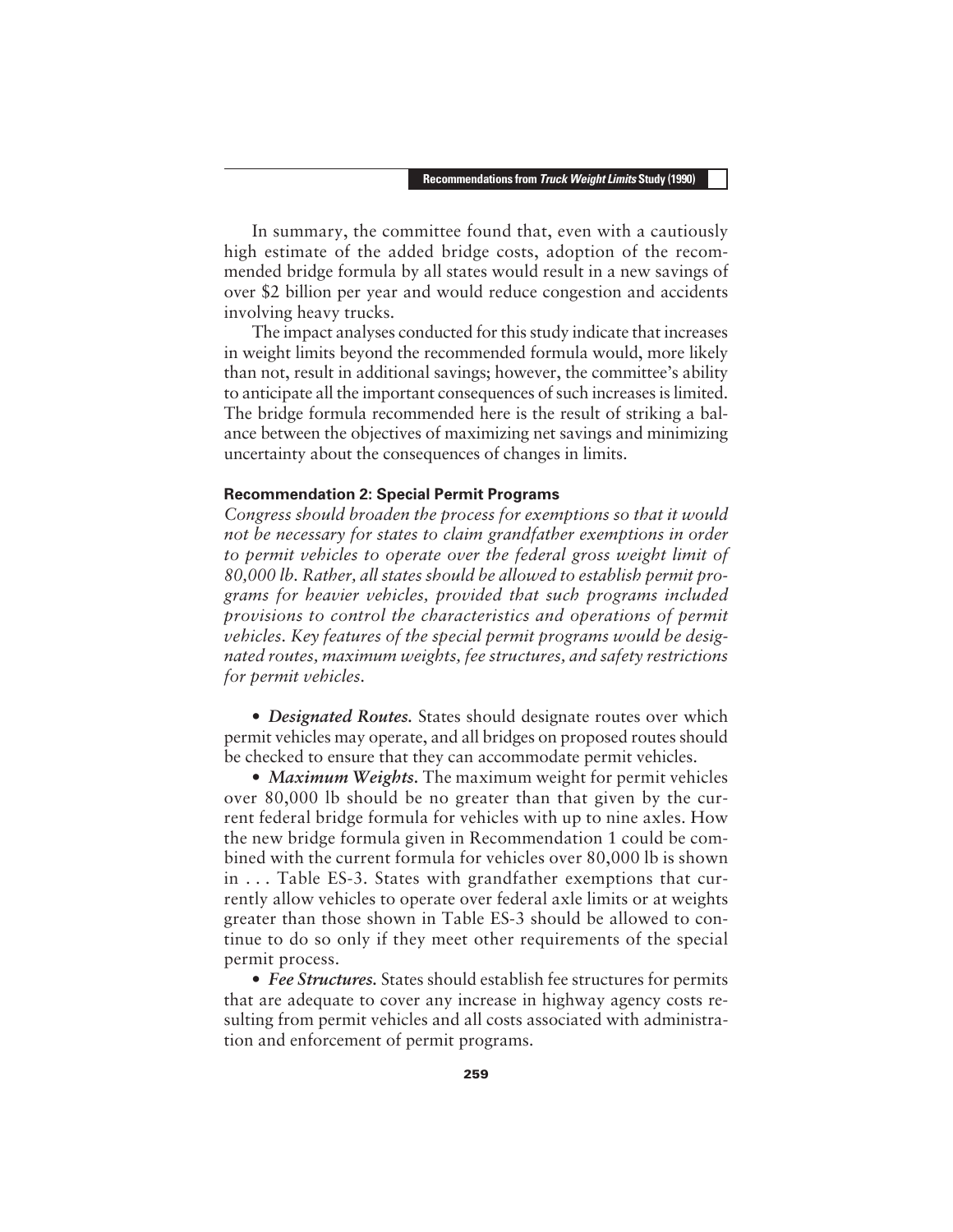| <b>Maximum</b><br>Weight         |                                      |                                  | <b>Maximum Weight (kips)</b> |                |                |
|----------------------------------|--------------------------------------|----------------------------------|------------------------------|----------------|----------------|
| <b>Axle-Group</b><br>Length (ft) | (kips),<br>3 or More<br><b>Axles</b> | <b>Axle-Group</b><br>Length (ft) | 5-6 Axles                    | <b>7 Axles</b> | <b>8 Axles</b> |
| 8                                | 42.0                                 | 37                               | 80.5                         | 81.5           | 87.0           |
| 9                                | 44.0                                 | 38                               | 81.0                         | 82.0           | 87.5           |
| 10                               | 46.0                                 | 39                               | 81.5                         | 83.0           | 88.5           |
| 11                               | 48.0                                 | 40                               | 82.0                         | 83.5           | 89.0           |
| 12                               | 50.0                                 | 41                               | 82.5                         | 84.0           | 89.5           |
| 13                               | 52.0                                 | 42                               | 83.0                         | 84.5           | 90.0           |
| 14                               | 54.0                                 | 43                               | 83.5                         | 85.0           | 90.5           |
| 15                               | 56.0                                 | 44                               | 84.0                         | 85.5           | 91.0           |
| 16                               | 58.0                                 | 45                               | 84.5                         | 86.5           | 91.5           |
| 17                               | 60.0                                 | 46                               | 85.0                         | 87.0           | 92.5           |
| 18                               | 62.0                                 | 47                               | 85.5                         | 87.5           | 93.0           |
| 19                               | 64.0                                 | 48                               | 86.0                         | 88.0           | 93.5           |
| 20                               | 66.0                                 | 49                               | 86.5                         | 88.5           | 94.0           |
| 21                               | 68.0                                 | 50                               | 87.0                         | 89.0           | 94.5           |
| 22                               | 70.0                                 | 51                               | 87.5                         | 90.0           | 95.0           |
| 23                               | 72.0                                 | 52                               | 88.0                         | 90.5           | 95.5           |
| 24                               | 74.0                                 | 53                               | 88.5                         | 91.0           | 96.5           |
| 25                               | 74.5                                 | 54                               | 89.0                         | 91.5           | 97.0           |
| 26                               | 75.0                                 | 55                               | 89.5                         | 92.0           | 97.5           |
| 27                               | 75.5                                 | 56                               | 90.0                         | 92.5           | 98.0           |
| 28                               | 76.0                                 | 57                               | 90.5                         | 93.5           | 98.5           |
| 29                               | 76.5                                 | 58                               | 91.0                         | 94.0           | 99.0           |
| 30                               | 77.0                                 | 59                               | 91.5                         | 94.5           | 99.5           |
| 31                               | 77.5                                 | 60                               | 92.0                         | 95.0           | 100.5          |
| 32                               | 78.0                                 | 61                               | 92.5                         | 95.5           | 101.0          |
| 33                               | 78.5                                 | 62                               | 93.0                         | 96.0           | 101.5          |
| 34                               | 79.0                                 | 63                               | 93.5                         | 97.0           | 102.0          |
| 35                               | 79.5                                 | 64                               | 94.0                         | 97.5           | 102.5          |
| 36                               | 80.0                                 | 65                               | 94.5                         | 98.0           | 103.0          |
|                                  |                                      | 66                               | 95.0                         | 98.5           | 103.5          |
|                                  |                                      | 67                               | 95.5                         | 99.0           | 104.5          |
|                                  |                                      | 68                               | 96.0                         | 99.5           | 105.0          |
|                                  |                                      | 69                               | 96.5                         | 100.5          | 105.5          |
|                                  |                                      | 70                               | 97.0                         | 101.0          | 106.0          |
|                                  |                                      | 71                               | 97.5                         | 101.5          | 106.5          |

#### **TABLE ES-3 Recommended Bridge Formula Limits for Axle Groups**

NOTE: Axle Group Length is the distance between the extremes of any group of three or more consecutive axles. Maximum weights over 80,000 lb are permitted only under special permit on designated routes. All vehicles are also subject to a single-axle limit of 20 kips and a tandem-axle limit of 34 kips. (1 kip = 1,000 lb.)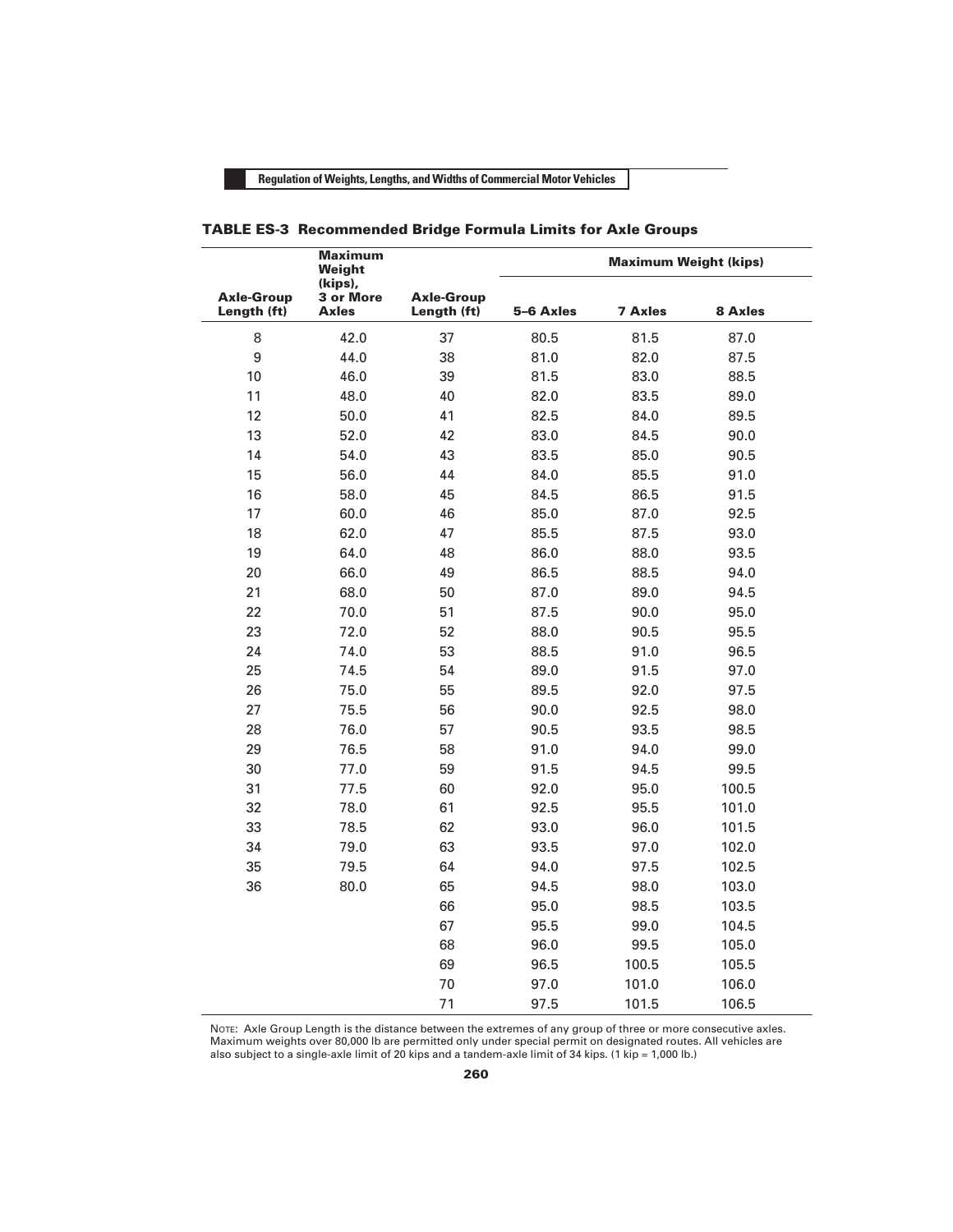| <b>9 or More</b><br><b>Axles</b> | <b>Axle-Group</b><br>Length (ft) | 5-6 Axles | <b>7 Axles</b> | <b>8 Axles</b> | <b>9 or More</b><br><b>Axles</b> |
|----------------------------------|----------------------------------|-----------|----------------|----------------|----------------------------------|
| 93.0                             | 72                               | 98.0      | 102.0          | 107.0          | 112.5                            |
| 93.5                             | 73                               | 98.5      | 102.5          | 107.5          | 113.0                            |
| 94.0                             | 74                               | 99.0      | 103.0          | 108.5          | 113.5                            |
| 94.5                             | 75                               | 99.5      | 104.0          | 109.0          | 114.0                            |
| 95.0                             | 76                               | 100.0     | 104.5          | 109.5          | 115.0                            |
| 95.5                             | 77                               | 100.5     | 105.0          | 110.0          | 115.5                            |
| 96.0                             | 78                               | 101.0     | 105.5          | 110.5          | 116.0                            |
| 97.0                             | 79                               | 101.5     | 106.0          | 111.0          | 116.5                            |
| 97.5                             | 80                               | 102.0     | 106.5          | 111.5          | 117.0                            |
| 98.0                             | 81                               | 102.5     | 107.5          | 112.5          | 117.5                            |
| 98.5                             | 82                               | 103.0     | 108.0          | 113.0          | 118.0                            |
| 99.0                             | 83                               | 103.5     | 108.5          | 113.5          | 118.5                            |
| 99.5                             | 84                               | 104.0     | 109.0          | 114.0          | 119.5                            |
| 100.0                            | 85                               | 104.5     | 109.5          | 114.5          | 120.0                            |
| 100.5                            | 86                               | 105.0     | 110.0          | 115.0          | 120.5                            |
| 101.5                            | 87                               | 105.5     | 111.0          | 115.5          | 121.0                            |
| 102.0                            | 88                               | 106.0     | 111.5          | 116.5          | 121.5                            |
| 102.5                            | 89                               | 106.5     | 112.0          | 117.0          | 122.0                            |
| 103.0                            | 90                               | 107.0     | 112.5          | 117.5          | 122.5                            |
| 103.5                            | 91                               | 107.5     | 113.0          | 118.0          | 123.0                            |
| 104.0                            | 92                               | 108.0     | 113.5          | 118.5          | 124.0                            |
| 104.5                            | 93                               | 108.5     | 114.5          | 119.0          | 124.5                            |
| 105.0                            | 94                               | 109.0     | 115.0          | 119.5          | 125.0                            |
| 106.0                            | 95                               | 109.5     | 115.5          | 120.5          | 125.5                            |
| 106.5                            | 96                               | 110.0     | 116.0          | 121.0          | 126.0                            |
| 107.0                            | 97                               | 110.5     | 116.5          | 121.5          | 126.5                            |
| 107.5                            | 98                               | 111.0     | 117.0          | 122.0          | 127.0                            |
| 108.0                            | 99                               | 111.5     | 118.0          | 122.5          | 127.5                            |
| 108.5                            | 100                              | 112.0     | 118.5          | 123.0          | 128.5                            |
| 109.0                            | 101                              | 112.5     | 119.0          | 123.5          | 129.0                            |
| 109.5                            | 102                              | 113.0     | 119.5          | 124.5          | 129.5                            |
| 110.5                            | 103                              | 113.5     | 120.0          | 125.0          | 130.0                            |
| 111.0                            | 104                              | 114.0     | 120.5          | 125.5          | 130.5                            |
| 111.5                            | 105                              | 114.5     | 121.5          | 126.0          | 131.0                            |
| 112.0                            |                                  |           |                |                |                                  |

#### **Maximum Weight (kips)**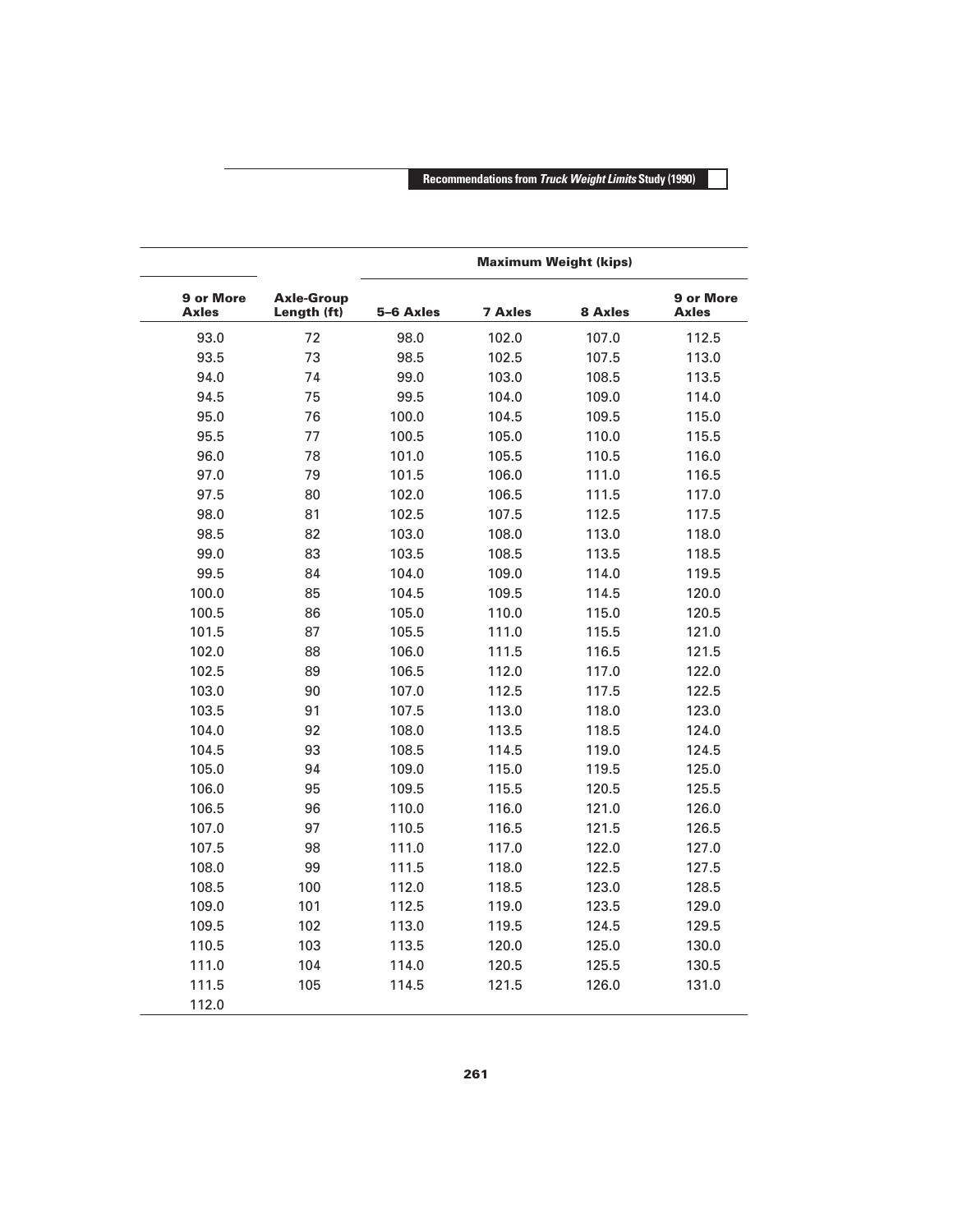• *Safety Restrictions.* States should use the permit process aggressively to promote safety by establishing restrictions on permit vehicles and vehicle components and by revoking the permits of carriers with serious or repeated safety violations. FHWA and the National Highway Traffic Safety Administration should review their current regulations and establish additional regulations as necessary to ensure that vehicles operating under the permit programs would contribute to improved highway safety. Specific topics to be considered in establishing special safety regulations for permit operations include the following:

– Power requirements for acceleration and hill climbing;

- Driver qualifications;
- Accident reporting and insurance requirements;
- Braking systems;

– Connecting equipment such as fifth wheels, pick-up plates, kingpins, and hitch connections; and

– Axle width, tires, and rims.

*FHWA should work with states and the trucking industry to establish a review and approval process for state permit programs to ensure that (a) permit fees are commensurate with added highway costs, (b) safety regulations for permit vehicles are implemented, and (c) strict revocation procedures are in effect for permit holders who violate the terms of their permits. Congress should enact legislation to authorize this expanded role for FHWA.*

One of the key findings of this study is that, although grandfather exemptions provide substantial benefits to the economy of a state through the use of more productive vehicles, the grandfather test itself is an arbitrary and inequitable means for determining such exemptions. This recommendation would allow states that cannot claim grandfather exemptions to establish permit programs for these more productive vehicles operating over the 80,000-lb federal limit on gross weight.

The committee recommends a permit process rather than simply the elimination of the 80,000-lb limit for several reasons:

• Most states that currently allow vehicles over 80,000 lb under grandfather exemptions do so only under special permit programs, with designated networks for permit vehicles.

• A permit process with a carefully designed fee structure provides a mechanism for covering possible increases in pavement or bridge costs caused by heavier vehicles.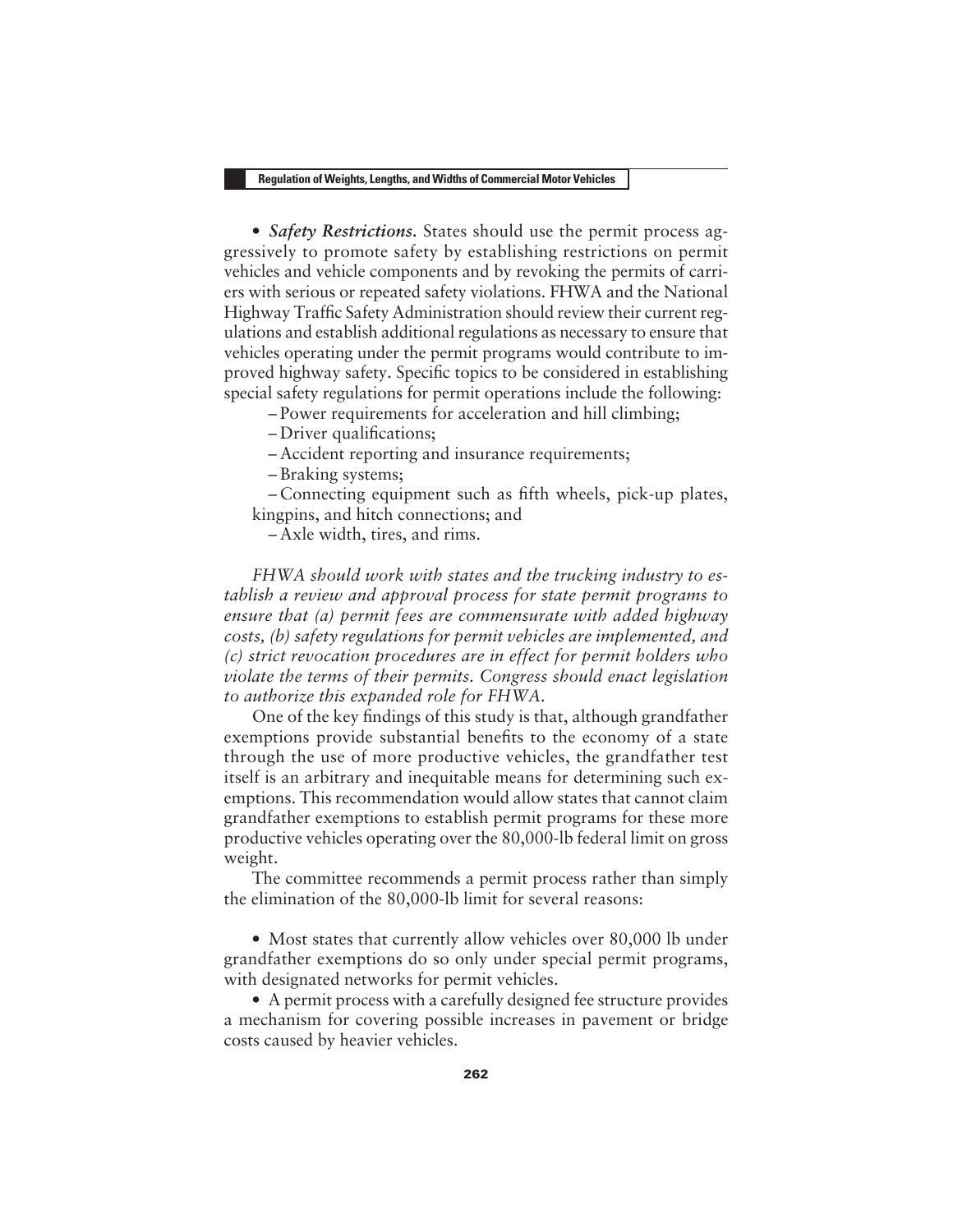• Permit processes strengthen the hand of the state in enforcing weight and safety regulations. They give states considerable latitude to impose special conditions to make enforcement easier (e.g., special markings on vehicle) and permits can be revoked for repeated or severe violations.

• Permit processes allow states to require safety-related improvements to vehicle components as a condition for using more productive trucks.

• If the 80,000-lb limit were eliminated, five-axle doubles could operate at up to 92,000 lb, depending on their length. Such vehicles are undesirable at weights over 80,000 lb, because they cause relatively high pavement wear per unit of freight hauled. Under a permit program, these vehicles could be banned or charged higher permit fees commensurate with the damage they add to pavements.

There is a substantial body of experience with permit programs for vehicles over 80,000 lb, with limits very similar to those called for by the committee. Currently, 13 western states have permit programs for vehicles over 80,000 lb, with weights controlled by the federal bridge formula and axle limits. Several other states in the East and Midwest allow such vehicles to operate on turnpikes.

To ensure that permit revenues cover added costs, states wishing to establish new permit programs should compile the following information: (a) all routes over which permit vehicles would be allowed to operate, (b) bridge replacements and any other improvements necessary to accommodate permit vehicles on these routes, (c) a schedule and cost estimates for making these improvements, (d) estimates of increases in administrative and enforcement costs due to the program, (e) a fee schedule for permits to be issued under the program by vehicle configuration and operating weight, (f) estimates of permit revenue by year, (g) other changes in highway user revenues expected to result from the permit program (e.g., increases or decreases in fuel tax revenues or registration fees), and (h) a comparison of estimated costs and revenues by year.

Special permit operations for heavier vehicles will have implications for federal highway program costs as well as state costs. Since it is proposed that state permit fees be collected to cover the full costs of added pavement and bridge improvements necessitated by special permit operations, the issue of federal costs must be considered. If the improvements to accommodate permit vehicles continue to be eligible for federal participation, some adjustment to federal cost responsibility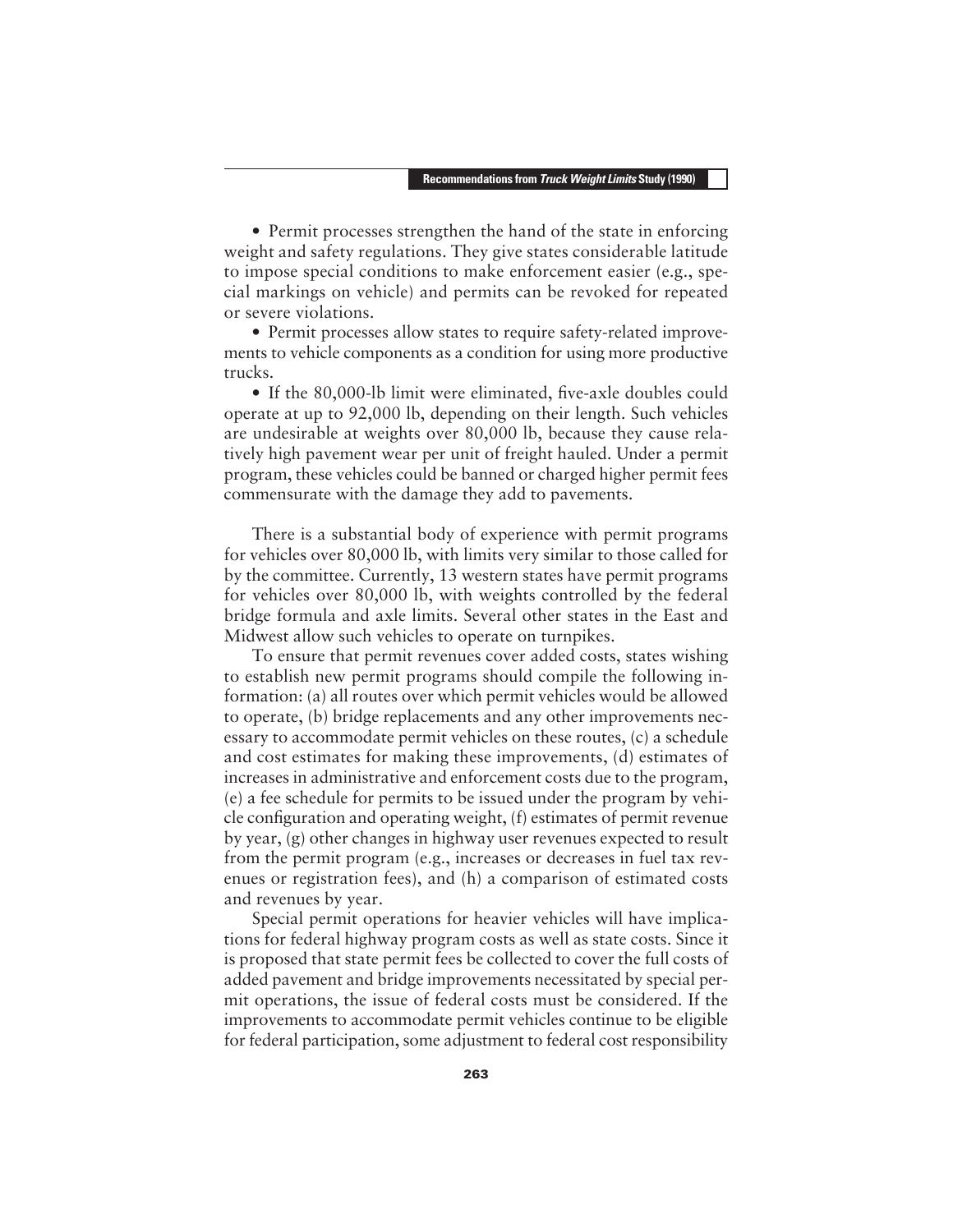assessments and program apportionments may be necessary to maintain equity.

States with many deficient bridges might face a large up-front cost if they wished to open many routes to permit vehicles. This problem might be addressed in the following ways:

• Initially restrict permit vehicles to routes without deficient bridges and then apply permit revenues as they become available to expand the routes open to permit vehicles.

• Restrict weights for permit vehicles based on an analysis of the load-bearing capacity of individual bridges.

• Institute a temporary increase in existing highway user taxes for heavy trucks (e.g., diesel fuel, registration fees) to build up revenues that could then be used to make improvements necessary to open routes to permit vehicles. Once the improvements have been made and permit revenues have become available, the increase in existing taxes could be rolled back.

• Develop innovative public-private arrangements for funding improvements. For example, carriers might be given a discount on permit fees paid several years in advance. States would then not have to draw on existing revenue sources to advance the money for making the improvements.

#### **Recommendation 3: Grandfather Rights**

*Congress should take no action to restrict grandfather rights that have already been claimed by states, but should prevent future expansion of these claims.*

Many vehicles that can now be operated on Interstates only under grandfather exemptions could, if Recommendations 1 and 2 are adopted by Congress, be operated in all states. For example, the longer combination vehicles (LCVs) that now operate at weights over 80,000 lb in those western states with grandfather exemptions to the federal gross weight limit could operate in any state that chose to establish a permit program for such vehicles. Nonetheless, the implementation of Recommendations 1 and 2 would not completely render moot the issue of grandfather exemptions. Currently, 19 states have axle-weight limits that are exempt under the grandfather clause. Also, several states exempt certain types of vehicles from the bridge formula. For example, Michigan allows vehicles over 80,000 lb that exceed Formula B by a considerable amount, and Arkansas and Pennsylvania apply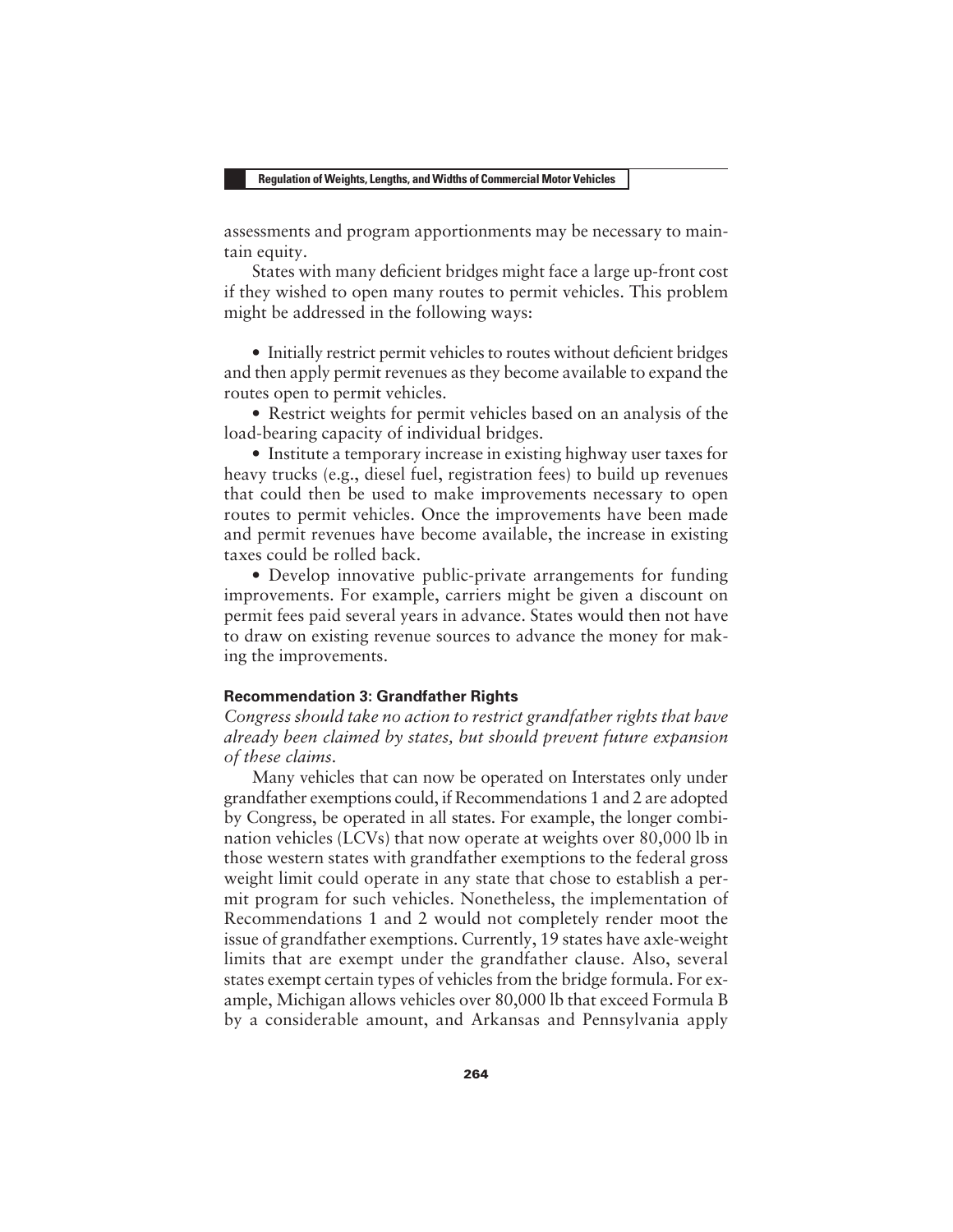Formula B only to vehicles over 73,230 lb. Further, the 1982 Surface Transportation Assistance Act (STAA) increased the latitude of states regarding grandfather claims based on legislation that was effective in 1956 or 1974.

The committee believes that Congress should put a halt to new claims of grandfather rights for weights in excess of federal axle limits and the recommended weights presented in Table D-1. However, a decision by Congress to eliminate grandfather rights that have already been claimed by states could present a hardship to truckers who have purchased equipment to take advantage of these rights and could adversely affect transport costs for commodities that are important to the economies of states. In such cases, the committee believes that the question of whether grandfather clauses should remain in place is best left up to the states themselves.

#### **Recommendation 4: Increased Enforcement**

*A portion of the revenues from overweight permits should be used to increase efforts to enforce truck weight laws, particularly on non-Interstate highways, which are more susceptible to damage by illegally overweight trucks. These efforts should include more weight enforcement personnel in the field, more use of portable scales, use of weighin-motion scales to screen potentially overweight trucks, and higher fines and penalties for repeated offenses.*

*Congress should ask FHWA to conduct a study directed toward improved enforcement of truck weight laws. The study should address (a) direct enforcement (apprehension and arrest), (b) adjudication and penalties, (c) education of judges and prosecutors, and (d) research and management of enforcement activities. The study should identify specific techniques for improved enforcement and assess these techniques in terms of their impact on the magnitude and frequency of overweight trucks, personnel requirements and other costs to enforcement agencies, and possible burdens on the trucking industry.*

Increased enforcement would benefit highway agencies and highway users by decreasing the cost required to repair damaged pavements and bridges. Increased enforcement would also benefit truckers and shippers who operate within weight limits by eliminating the competitive advantage of those who operate illegally. Finally, increased enforcement would reduce the number of accidents caused by dangerously overweight trucks.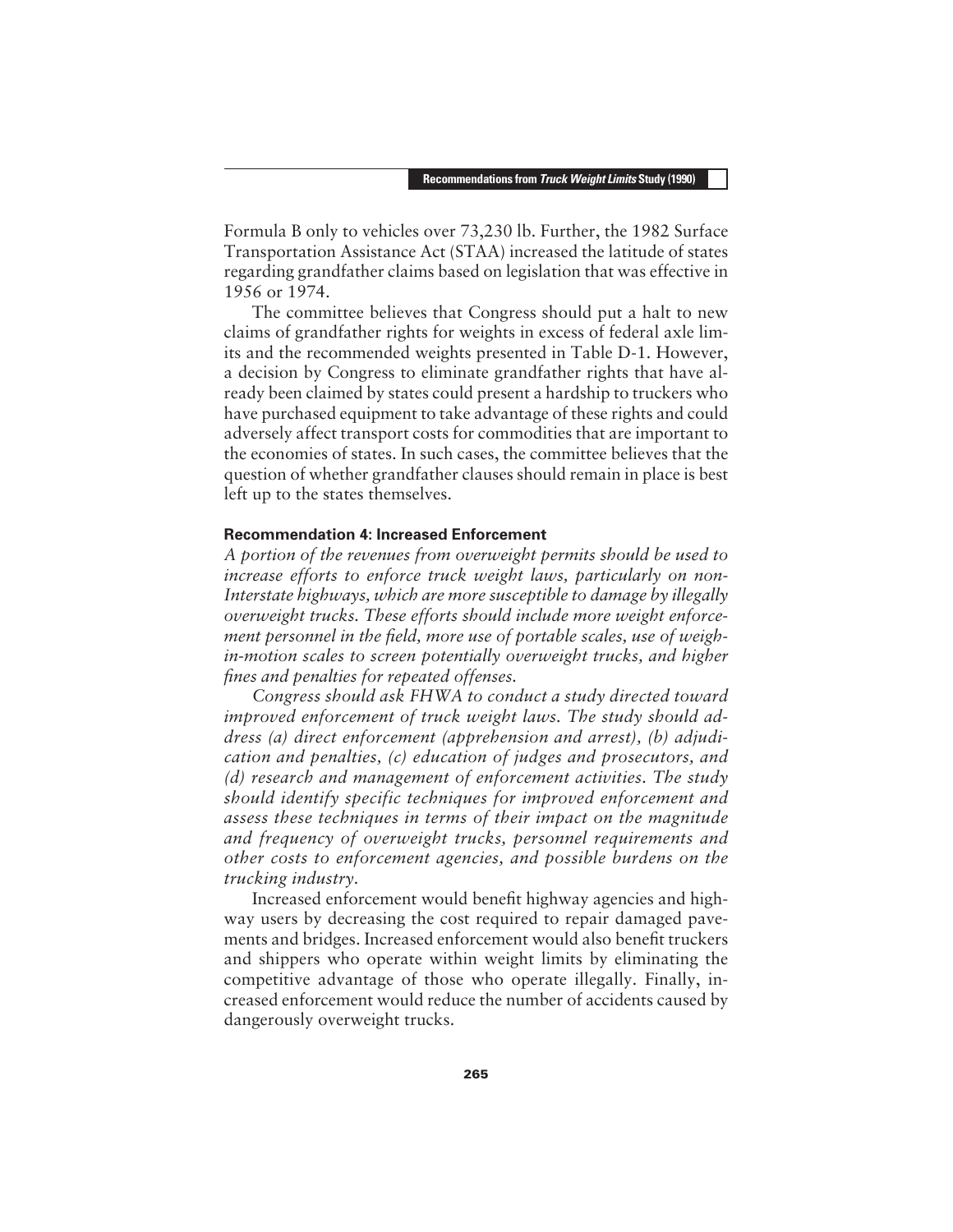#### **Recommendation 5: Regional Cooperation in Standardizing Limits and Permit Practices**

*States should pursue opportunities for standardizing limits and permit practices at the regional level.*

More uniform weight limits and permit practices would simplify the problem of designing, selecting, and loading trucks for use in interstate commerce. Total uniformity is probably not practical, given regional variations in commodities carried, terrain, density, and highway and bridge design. Nonetheless, there are important opportunities for standardizing limits and permit practices at the regional level.

Good examples of past efforts along these lines include (a) ongoing efforts in western states to standardize aspects of the special permits allowing operation of LCVs and (b) an agreement by New England states to implement a common set of procedures for issuing oversize and overweight permits for trucks engaged in interstate transport of nondivisible loads.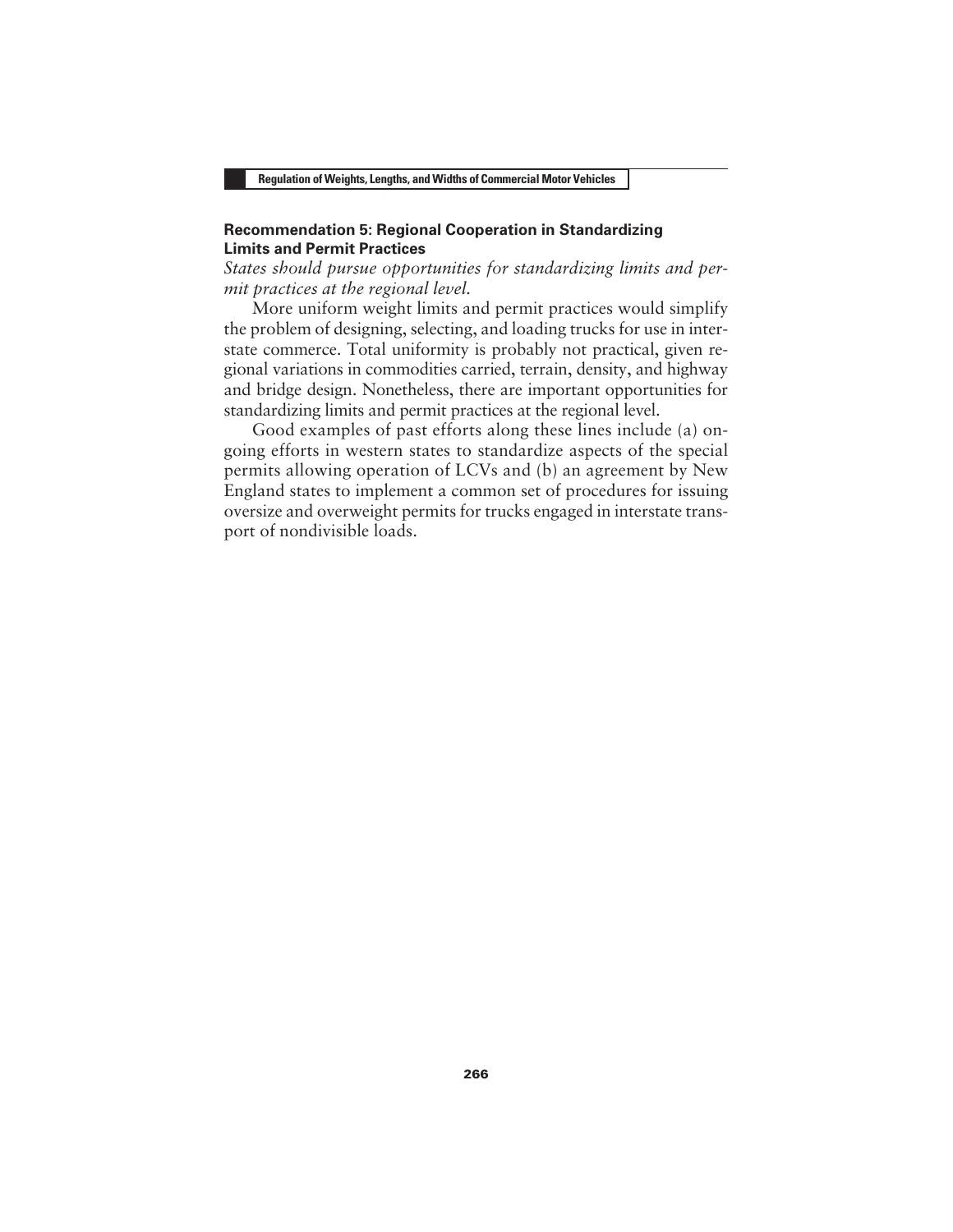# **Study Committee Biographical Information**

**James W. Poirot,** *Chair,* is Chairman Emeritus at CH2M Hill, Inc. He has been with CH2M Hill since 1953. He is a Fellow and past President of the American Society of Civil Engineers, a Fellow and past President of the American Consulting Engineers Council, and a board member of the Civil Engineering Research Foundation. Mr. Poirot is a member of the National Academy of Engineering and a member of the National Research Council's Committee on International Organizations and Programs. Mr. Poirot's areas of expertise and interest include environmental engineering, international issues, and engineering management. He received a B.S. in civil engineering from Oregon State University.

**Kenneth D. Boyer** is Professor of Economics at Michigan State University. His research deals with transportation demand and the economics of regulation. His text, *Principles of Transportation Economics,* was published in 1998. He received a bachelor's degree from Amherst College and a master's and Ph.D. from the University of Michigan. Professor Boyer was a member of the Transportation Research Board (TRB) Committee for the Study of Public Policy for Surface Freight Transportation.

**Robert G. Dulla** is a Senior Partner at Sierra Research, Inc., an air pollution consulting firm, which he joined in 1986. Previously he was with Energy and Environmental Analysis, Inc., and TRB. He is the author of numerous papers and technical reports on motor vehicle emissions and fuel economy. Mr. Dulla was a member of TRB's Committee for a Study of Impacts of Highway Capacity Improvements on Air Quality and Energy Consumption.

**Nicholas J. Garber** is Professor and Chairman of the Department of Civil Engineering at the University of Virginia. His research is in traffic operations and highway safety, including the effects of truck dimensions on safety. He has taught at the State University of New York at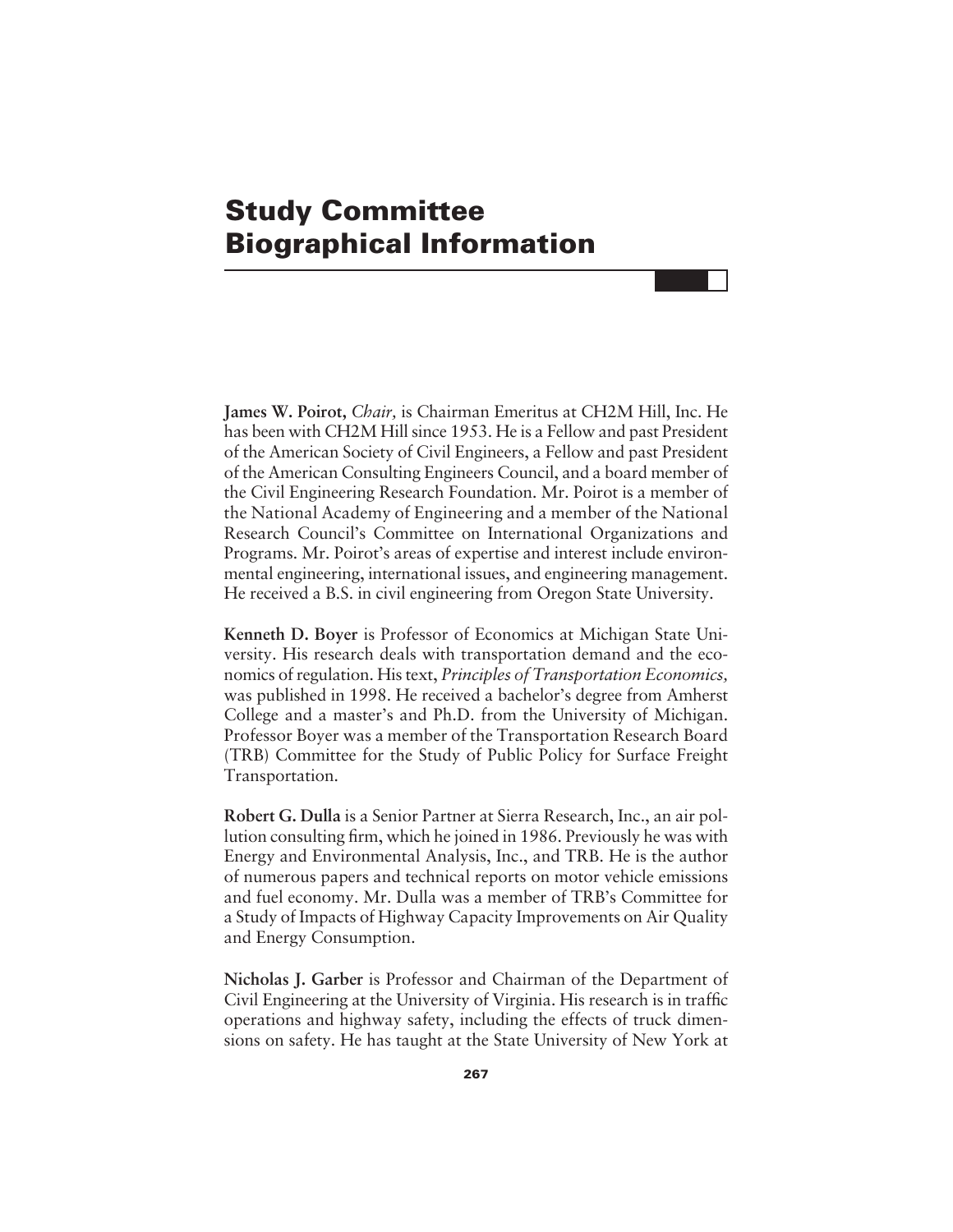Buffalo and at the University of Sierra Leone. He is a member of TRB's Committee for Guidance on Setting and Enforcing Speed Limits. Dr. Garber is a registered professional engineer in Virginia and a Chartered Engineer of Great Britain. He received a B.Sc. from the University of London and an M.S. and Ph.D. from Carnegie-Mellon University.

**Thomas D. Gillespie** is Senior Research Scientist and Adjunct Professor and former Director of the Great Lakes Center for Truck and Transit Research at the University of Michigan. His research is in vehicle dynamics and vehicle-roadway interaction. He has been at Michigan since 1976, except for service in 1987–1988 as a Senior Policy Analyst in the White House Office of Science and Technology Policy. From 1973 to 1976 he was with Ford Motor Company. Dr. Gillespie is the author of *Fundamentals of Vehicle Dynamics* (Warrendale, Society of Automotive Engineers, 1992). He was a member of TRB's Committee for a Study of Consumer Automotive Safety Information. He holds a Ph.D. in mechanical engineering from Pennsylvania State University, an M.S. from Penn State, and a B.S. from Carnegie Institute of Technology.

**Ezra Hauer** is Emeritus Professor of Civil Engineering at the University of Toronto. His research is in methodology for evaluation of safety countermeasures, design of experiments in traffic safety research, and transportation safety management. He holds B.Sc. and M.Sc. degrees from the Technion Israel Institute of Technology and a Ph.D. from the University of California.

**James H. Kopf** is the Chief Engineer/Deputy Executive Director of the Mississippi Department of Transportation (MDOT) in Jackson. He is responsible for development and execution of all technical policies and procedures for MDOT. He also exercises general or technical supervision of all functions of MDOT. Mr. Kopf has served with MDOT for 35 years. He is a graduate of Mississippi State University and holds a bachelor of science degree in civil engineering. He is a licensed Professional Engineer and a licensed Professional Land Surveyor in Mississippi. He serves on the American Association of State Highway and Transportation Officials' Standing Committee on Highways, Study Committee on Quality, Special Committee on the Transportation-Related Activities Center, Standing Committee on Highway Traffic Safety, and Subcommittee on Transportation Systems Management.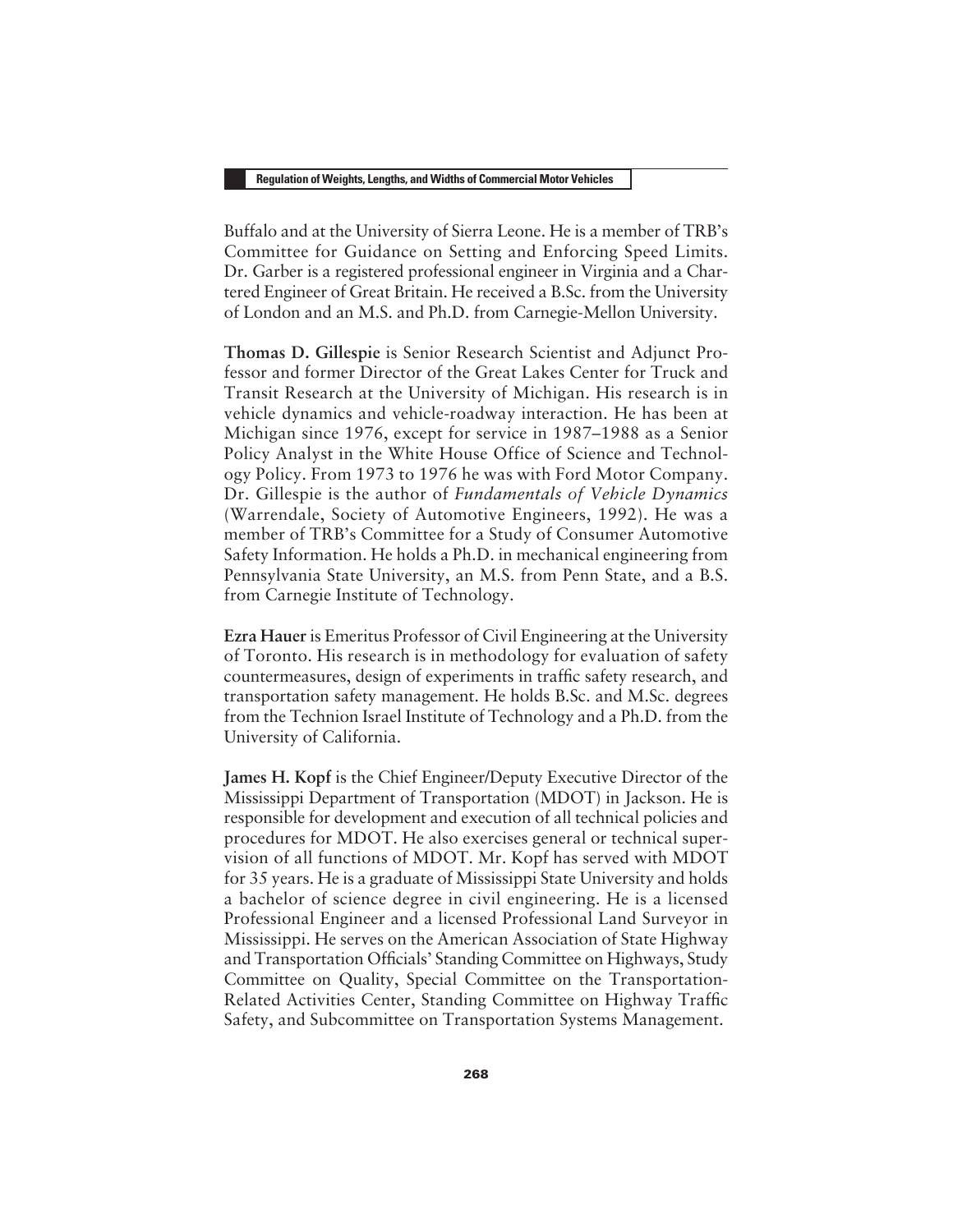**Sue McNeil** is Director of the Urban Transportation Center of the University of Illinois, Chicago. Until 2000, she was Professor of Civil and Environmental Engineering and of Engineering and Public Policy at Carnegie-Mellon University. Her research is in analytical methods for management of transportation infrastructure. She received B.Sc. and B.E. degrees from the University of Newcastle (Australia) and an M.S. and Ph.D. from Carnegie-Mellon.

**Eugene E. Ofstead** was with the Minnesota Department of Transportation for 38 years before his retirement in 1999. His latest position was Assistant Commissioner for Transportation Research and Investment Management. His past assignments included Assistant Commissioner for Engineering Services and Assistant Commissioner for Research and Strategic Initiatives. He received a bachelor of civil engineering degree from the University of Minnesota in 1959.

**John R. Pearson** is Program Director for the Council of Deputy Ministers responsible for Transportation and Highway Safety, Ottawa, Ontario. The Council is composed of senior officials from the federal, provincial, and territorial governments. He also serves as secretary and technical consultant to the Task Force on Vehicle Weights and Dimensions Policy, composed of representatives of the federal, provincial, and territorial governments. Mr. Pearson was formerly with the Canadian Trucking Research Institute, Transportation Association of Canada, and Western Highway Institute. He was the director of the Vehicle Weights and Dimensions Study, a nationwide governmentindustry joint research program. Mr. Pearson is a registered professional engineer in Ontario and received a bachelor of engineering degree from Carleton University.

**F. Gerald Rawling** is the Director of Operations Analysis of the Chicago Area Transportation Study, a metropolitan planning organization. He has conducted and published many studies of freight planning issues. He has an M.A. from Trinity College, Cambridge, and an M.S. from Northwestern University.

**James E. Roberts** retired in 2001 from the California Department of Transportation, where his positions included Chief Deputy Director, Chief of the Engineering Services Center, and Chief of the Division of Structures. He is an expert in bridge design, maintenance, and seismic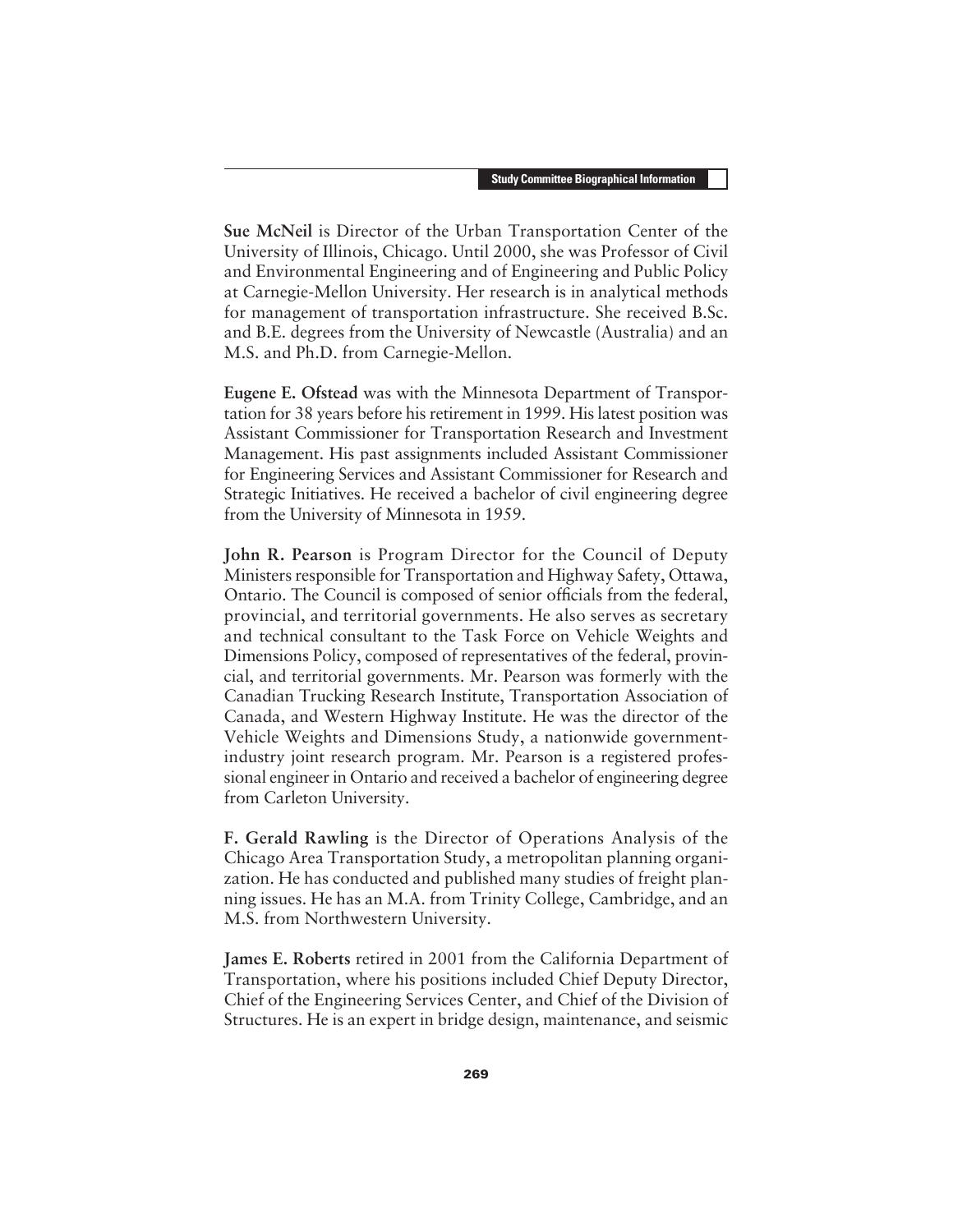retrofit. He is a Fellow of the American Society of Civil Engineers and a member of the National Academy of Engineering. Mr. Roberts received a B.S. in civil engineering from the University of California, Berkeley, and an M.S. in structural engineering from the University of Southern California.

**John S. Strong** is Professor of Finance and Economics at the College of William and Mary. His research interests include transportation management and airline safety. He has a B.A. from Washington and Lee University and an M.P.P. and Ph.D. from Harvard University.

**C. Michael Walton** is the E. H. Cockrell Centennial Chairman of Engineering at the University of Texas at Austin. He was formerly chair of the TRB Executive Committee, chair of the TRB Committee for the Study of Relationships Between Vehicle Configurations and Highway Design, and member of the TRB Committee for the Study of Public Policy for Surface Freight Transportation. He is a member of the National Academy of Engineering. He received a B.S. degree from Virginia Military Institute and a master's and Ph.D from North Carolina State University.